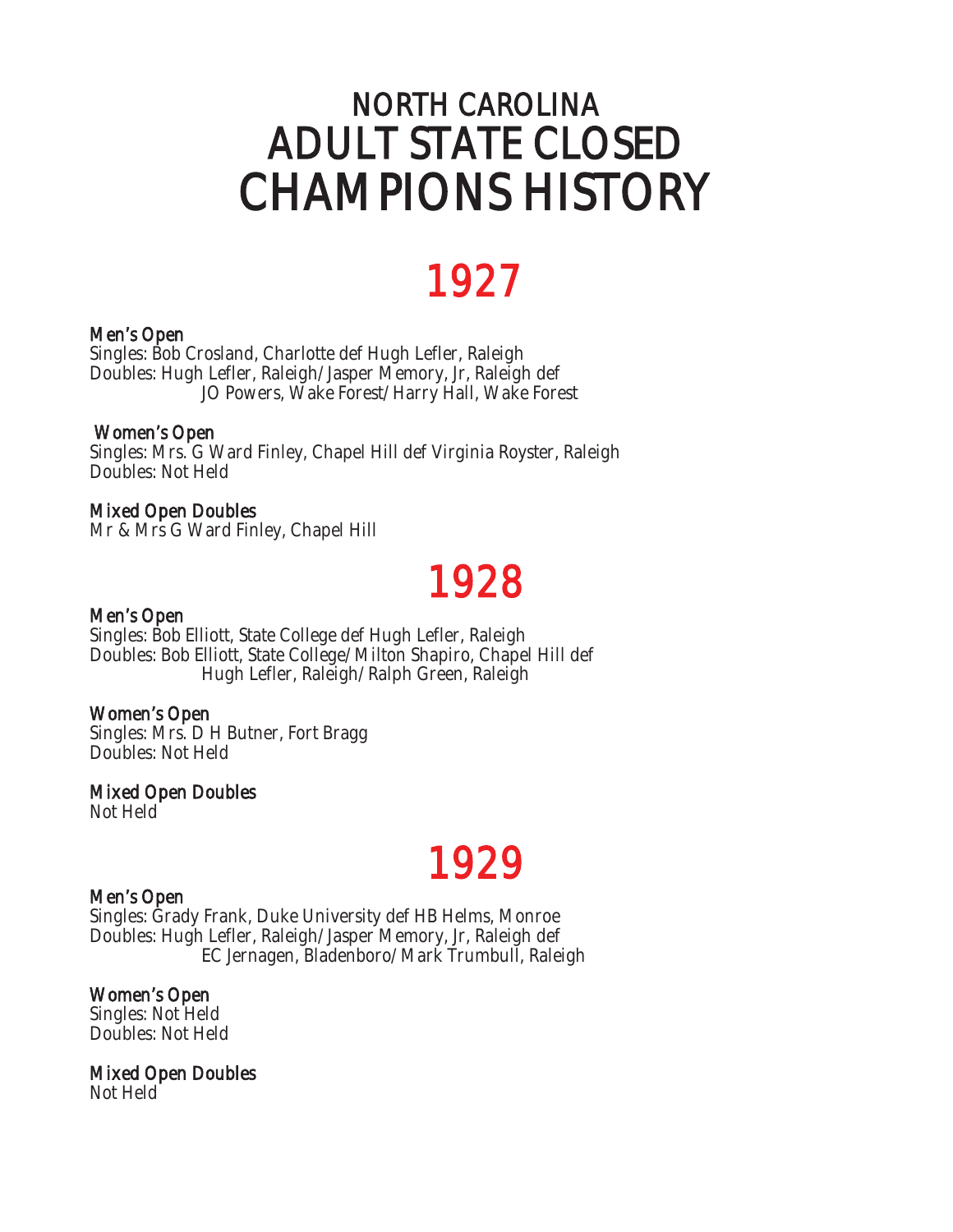## Men's Open **1930**

Singles: None Doubles: None

### Women's Open

Singles: Not Held Doubles: Not Held

## Mixed Open Doubles

Not Held

# Men's Open **1931**

Singles: Dick Covington, Asheville def Hugh Lefler, Raleigh Doubles: Bob Winston, Raleigh/Hugh Lefler, Raleigh def Barney Walsh, Duke University/Harvey Harris, Raleigh

### Women's Open

Singles: Not Held Doubles: Not Held

Mixed Open Doubles Not Held

Men's Open **1932** 

Singles: None Doubles: None

### Women's Open

Singles: Not Held Doubles: Not Held

## Mixed Open Doubles

Not Held

## Men's Open **1933**

Singles: None Doubles: None

### Women's Open Singles: Not Held

Doubles: Not Held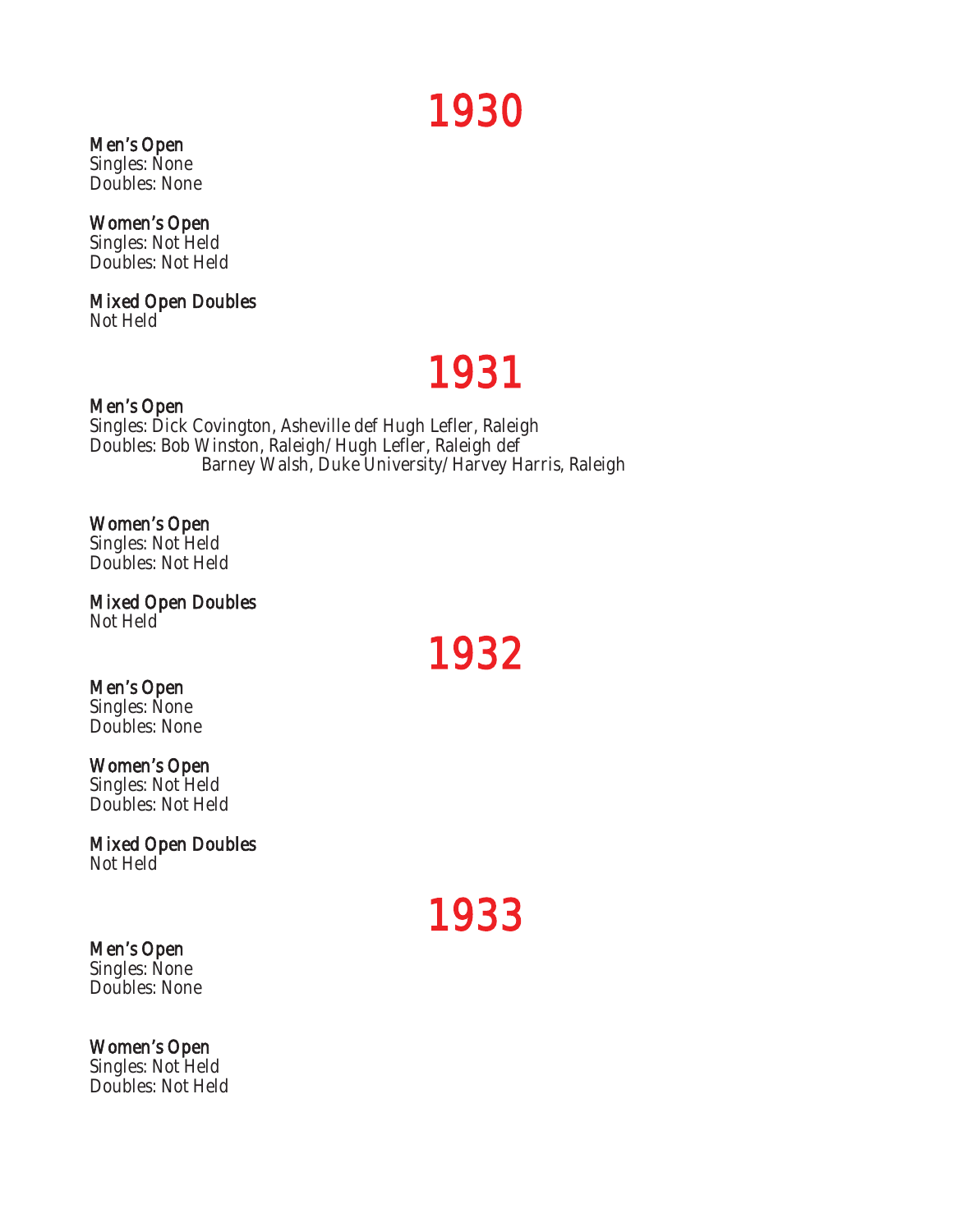### Mixed Open Doubles Not Held

Men's Open **1934** 

Singles: None

Doubles: None

### Women's Open

Singles: Not Held Doubles: Not Held

Mixed Open Doubles Not Held

## Men's Open **1935**

Singles: John Vernon, Burlington def Carlyle Lewis, Charlotte Doubles: John Vernon, Burlington/Dan Jones, Burlington def Byron Abels, Greensboro/Sam Ravenal, Greensboro

### Women's Open

Singles: Anne Martindale, Greensboro def Rhoda Widgery Durham Doubles: Not Held

### Mixed Open Doubles

Not Held

## Men's Open **1936**

Singles: Archie Henderson, Chapel Hill def Dave Caton, Durham Doubles: Archie Henderson, Chapel Hill/Byron Abels, Greensboro def John Vernon, Burlington/Dan Jones, Burlington

### Women's Open

Singles: Anne Martindale, Greensboro def Mary Hanson, Wilmington Doubles: Not Held

### Mixed Open Doubles

Not Held

## Men's Open **1937**

Singles: Clayton Burwell, Charlotte def Archie Henderson, Chapel Hill Doubles: Archie Henderson, Chapel Hill/Byron Abels, Greensboro def Clayton Burwell, Charlotte/LC Burwell, Charlotte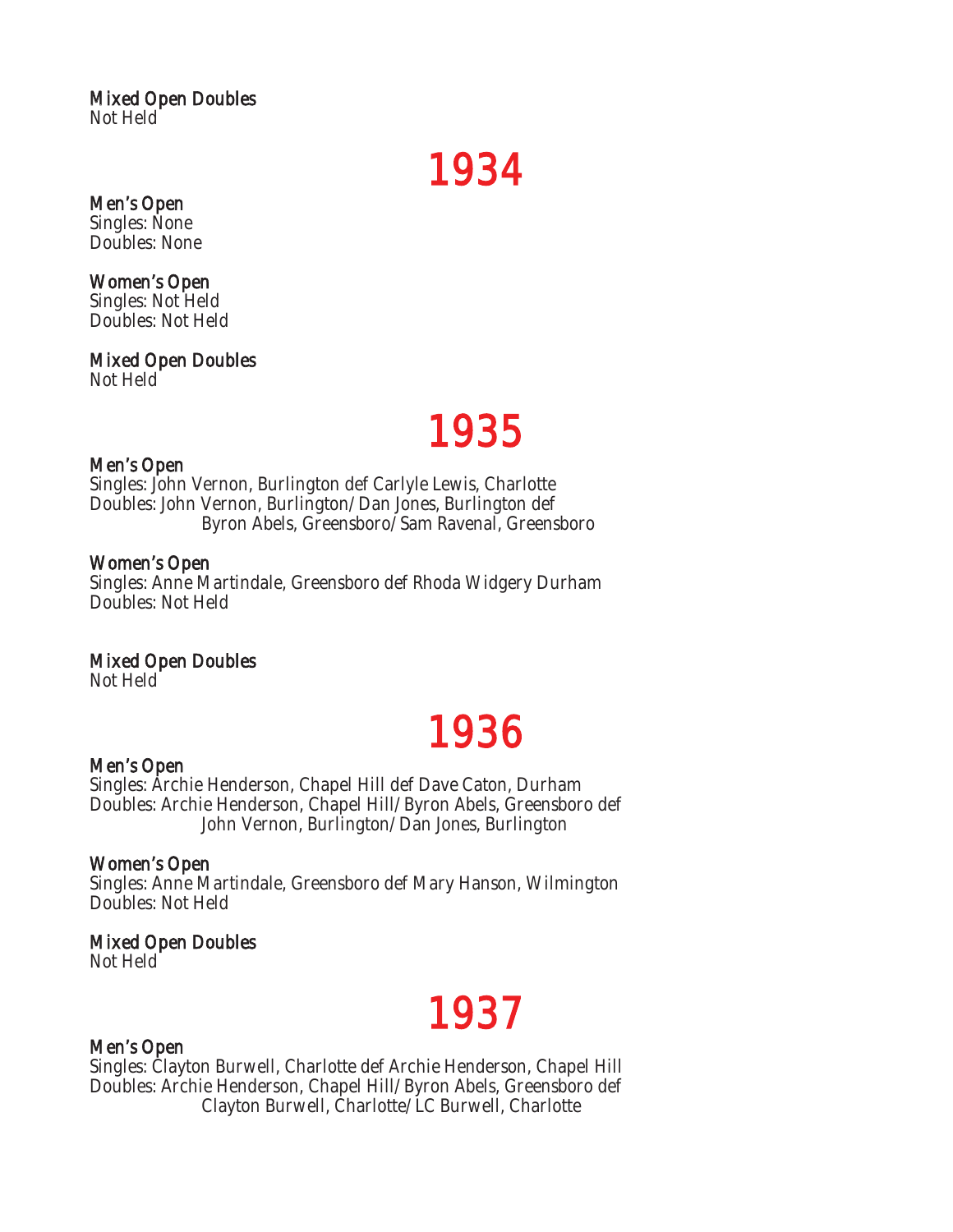### Women's Open

Singles: Anne Martindale, Greensboro def Mary Hanson, Wilmington Doubles: Not Held

### Mixed Open Doubles

Not Held

# Men's Open  $1938$

Singles: Clayton Burwell, Charlotte def Jack Morrison, Monroe Doubles: Robert Lovill, Mt Airy/Eugene Goodes, Burlington def Clayton Burwell, Charlotte/LC Burwell, Charlotte

### Women's Open

Singles: Mary Margaret Binford, Guilford College def Cynthia Reeves, Greensboro Doubles: Not Held

### Mixed Open Doubles

Not Held

# Men's Open **1939**

Singles: Eugene Goodes, Burlington def Zan Carver, Chapel Hill Doubles: Robert Lovill, Mt Airy/Eugene Goodes, Burlington def Carlyle Lewis, High Point/Hubert Barrier, High Point

### Women's Open

Singles: Mrs. C B Hall, High Point def Cynthia Reeves, Greensboro Doubles: Mrs James Kelly, Durham / Rhoda Widery, Durham def Barbara Strongmiller, Asheville / Mrs C B Hall, High Point

### Mixed Open Doubles

Not Held

## Men's Open **1940**

Singles: Clayton Burwell, Charlotte def Hughes Davis, Greensboro Doubles: Grady Frank, Charlotte/Bobby Spurrier, Charlotte Clayton Burwell, Charlotte/LC Burwell, Charlotte

### Women's Open

Singles: Anne Martindale, Greensboro def Rhoda Widgery, Durham Doubles: Anne Martindale, Greensboro / Eloise McLean, Greensboro def Cynthia Reeves, Greensboro / Edna Talton, Greensboro

Mixed Open Doubles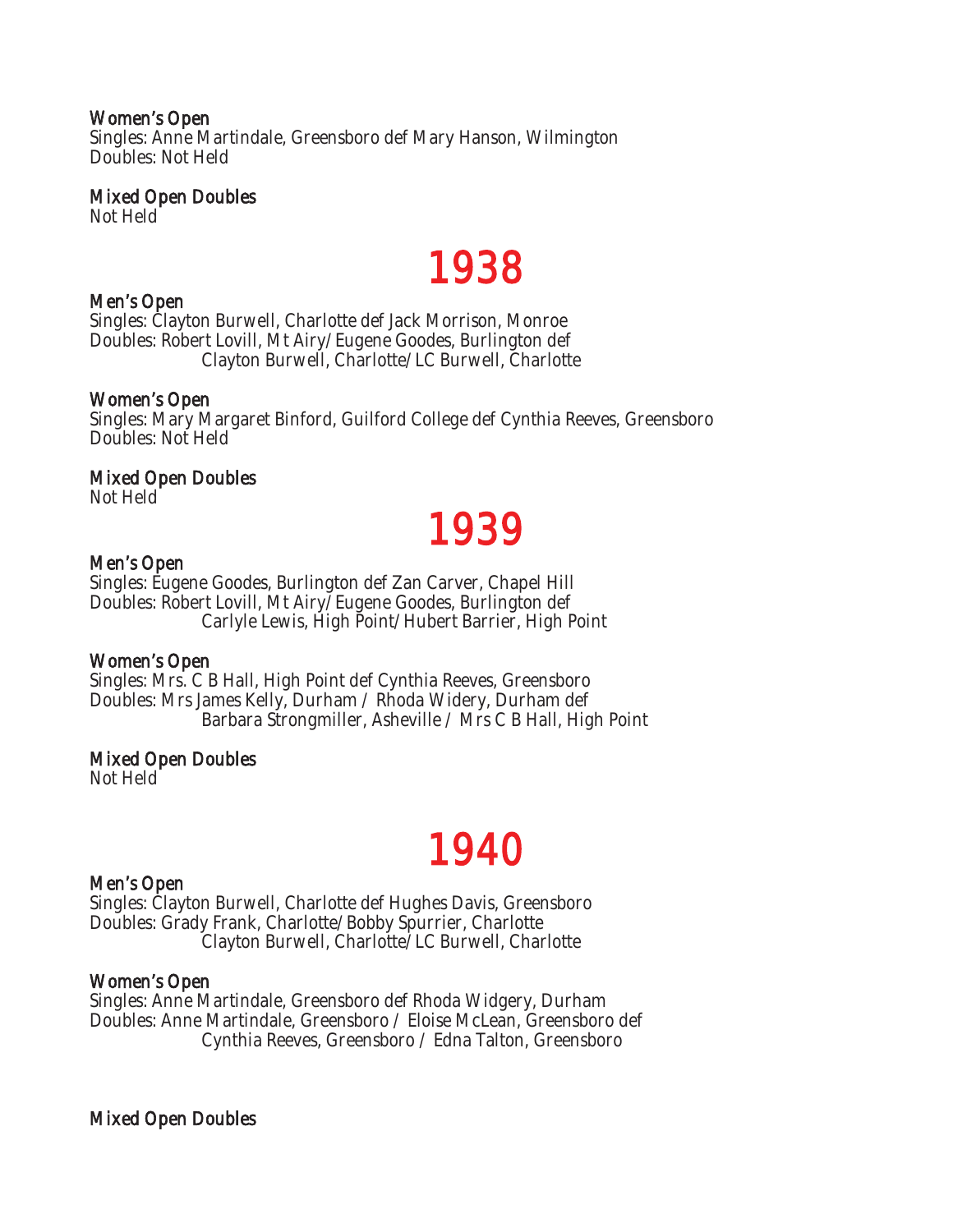# Men's Open  $1941$

Singles: Hughes Davis, Greensboro def Reinhardt Freeman, Rocky Mount Doubles: Byron Abels, Greensboro/Eugene Goodes, Burlington def Hughes Davis, Greensboro/Ralph Houch, Greensboro

### Women's Open

Singles: Ethel Norton, Thomasville def Anne Martindale, Greensboro Doubles: Ethel Norton, Thomasville / Mrs CB Hall, High Point def Anne Martindale, Greensboro / Eloise McLean, Greensboro

### Mixed Open Doubles

Not Held

## Men's Open **1942**

Singles: Bob Spurrier, Charlotte def Teddy Keesler, Charlotte Doubles: Bob Spurrier, Charlotte/Teddy Keesler, Charlotte def Hughes Davis, Greensboro/Jay Shephard, Greensboro

### Women's Open

Singles: Frances Boyd, Asheville def Mrs CB Hall, High Point Doubles: Frances Boyd, Asheville / Barbara Strongmiller, Asheville

### Mixed Open Doubles

Not Held

## Men's Open **1943**

Single: Hubert Barrier, High Point def Carlyle Lewis, Burlington Doubles: Carlyle Lewis, Burlington/Tom Gold, Burlington def Dr AM Jordan, Chapel Hill/Dr Dudley Cowden, Chapel Hill

### Women's Open

Singles: Elizabeth Hardin, Wilmington def Frances Boyd, Asheville Doubles: Not Held

### Mixed Open Doubles

Not Held

## Men's Open **1944**

Singles: Barney Welsh, Chapel Hill def Hubert Barrier, High Point Doubles: Jimmy Trotter, Charlotte/Joe Lee, Charlotte def Bob Spurrier, Charlotte/Wiley Van Wagner, Charlotte

### Women's Open

Singles: Frances Boyd, Asheville def Virginia Ketner, Greensboro Doubles: Not Held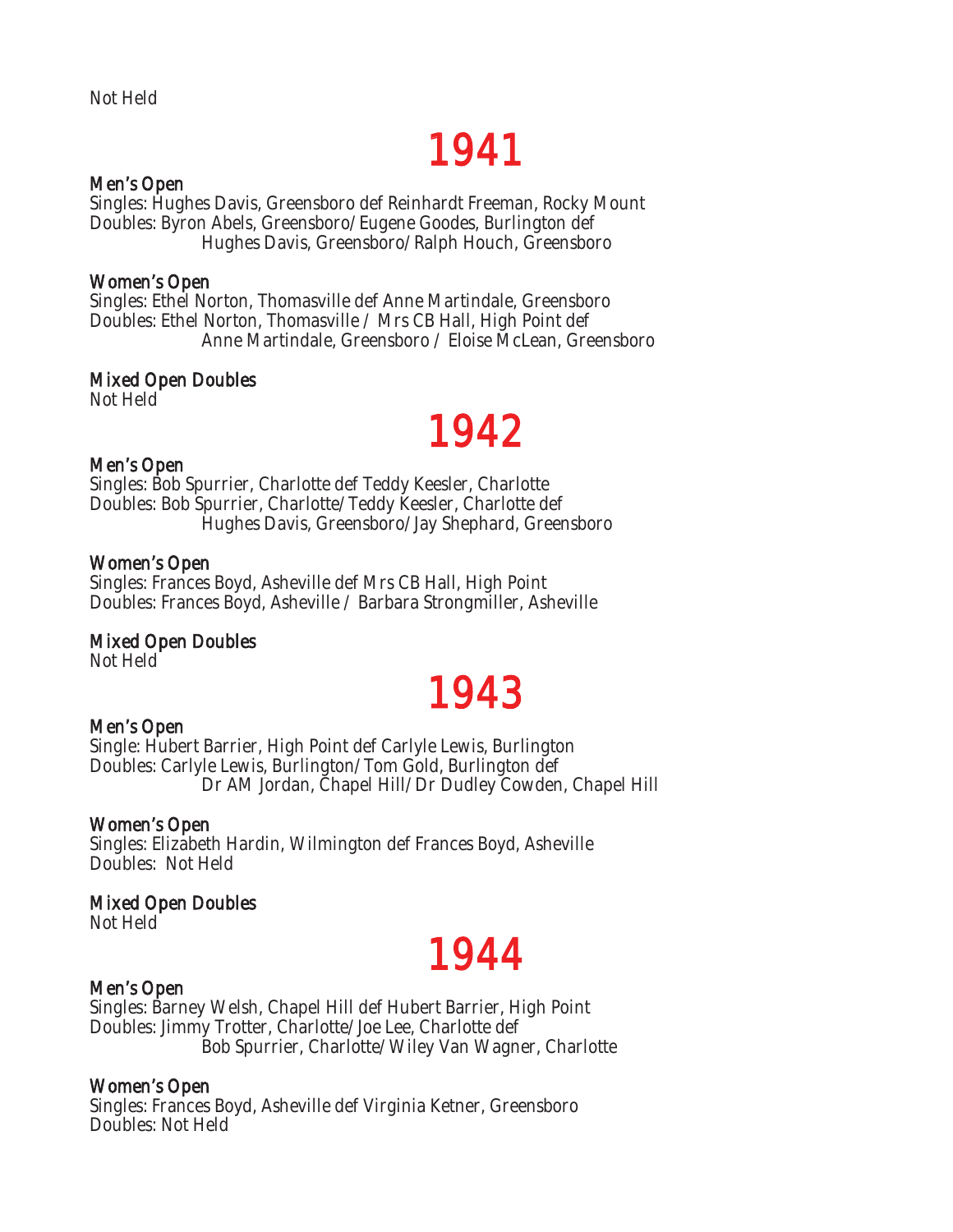# Men's Open  $1945$

Singles: Tom Chambers, Kinston def Barney Welsh, Chapel Hill Doubles: Tom Chambers, Kinston/Hubert Barrier, High Point def Carlyle Lewis, Burlington/Ed Armfield, Greensboro

### Women's Open

Singles: Virginia Ketner, Greensboro def Laura Wible, Greensboro Doubles: Gertrude Archer, Greensboro / Virginia Ketner, Greensboro def Edna Talton, Greensboro / Eloise McLean Oliver, Greensboro

### Mixed Open Doubles

Not Held

## Men's Open **1946**

Singles: Hughes Davis, Greensboro def Bob Spurrier, Charlotte Doubles: Eddie DeGray, Charlotte/Lenoir Wright, Charlotte def Bob Spurrier, Charlotte/Teddy Keesler, Charlotte

### Women's Open

Singles: Anne Martindale, Greensboro def Leone Bell, Greensboro Doubles: Gertrude Archer, Greensboro / Leone Bell, Greensboro def Anne Martindale, Greensboro / Edna Talton, Greensboro

### Mixed Open Doubles

Not Held

## Men's Open **1947**

Singles: Bo Roddey, Charlotte def Bob Spurrier, Charlotte Doubles: Carlyle Lewis, Burlington/Eugune Goodes, Burlington def Bo Roddey, Charlotte/Heath Alexander, Charlotte

### Women's Open

Singles: Anne Martindale, Greensboro def Leone Bell, Greensboro Doubles: Anne Martindale, Greensboro / Leone Bell, Greensboro

Mixed Open Doubles Not Held

## Men's Open  $1948$

Singles: Teddy Keesler, Charlotte def Buddy Ager, Black Mountain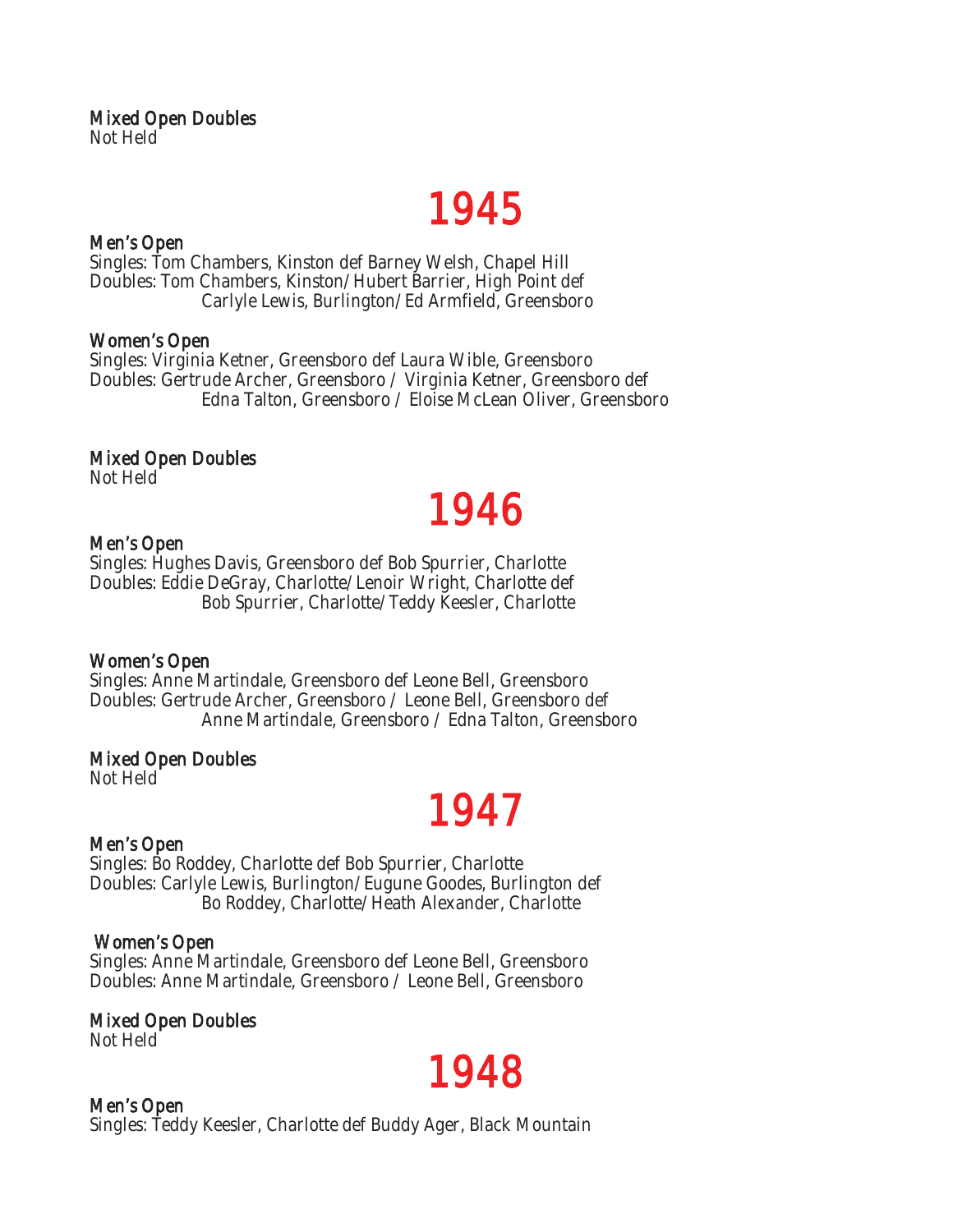Doubles: Teddy Keesler, Charlotte/Heath Alexander, Charlotte def Randy Gregson, Winston-Salem/Maurice Fincher, Charlotte

### Women's Open

Singles: Anne Martindale, Greensboro def Leone Bell, Greensboro Doubles: Audrey Brown, Southern Pines / Mary Ruth Davis, Robbins def Anne Martindale, Greensboro / Virginia Petty, Greensboro

### Mixed Open Doubles

Not Held

## Men's Open **1949**

Singles: Bo Roddey, Charlotte def Buddy Ager, Black Mountain Doubles: Bo Roddey, Charlotte/Whit Cobb, Durham def Heath Alexander, Charlotte/Buck Archer, Shelby

### Women's Open

Singles: Anne Martindale, Greensboro def Mary Clapp, Siler City Doubles: Audrey Brown, Southern Pines / Mary Ruth Davis, Robbins def Anne Martindale, Greensboro /Edna Talton, Greensboro

### Mixed Open Doubles

Not Held

## Men's Open **1950**

Singles: Buddy Ager, Black Mountain def Heath Alexander, Charlotte Doubles: Buddy Ager, Black Mountain/Maurice Fincher, Charlotte def Bill Stack, Ft Bragg/Arnold Sloan, Raleigh

### Women's Open

Singles: Audrey Brown, Southern Pines def Mary Clapp, Siler City Doubles: Audrey Brown, Southern Pines / Mary Ruth Davis, Greensboro def Mary Clapp, Siler City / Mary Johnson, Wilmington

### Mixed Open Doubles

Not Held

## Men's Open **1951**

Singles: Bo Roddey, Charlotte def Fred West, Raleigh Doubles: Bo Roddey, Charlotte/Heath Alexander, Charlotte def Fred West, Raleigh/Jerry Robinson, Raleigh

### Women's Open

Singles: Audrey Brown, Southern Pines def Anne Martindale, Greensboro Doubles: Audrey Brown, Southern Pines / Mary Ruth Davis, Greensboro def Anne Martindale, Greensboro / Gertrude Archer, Greensboro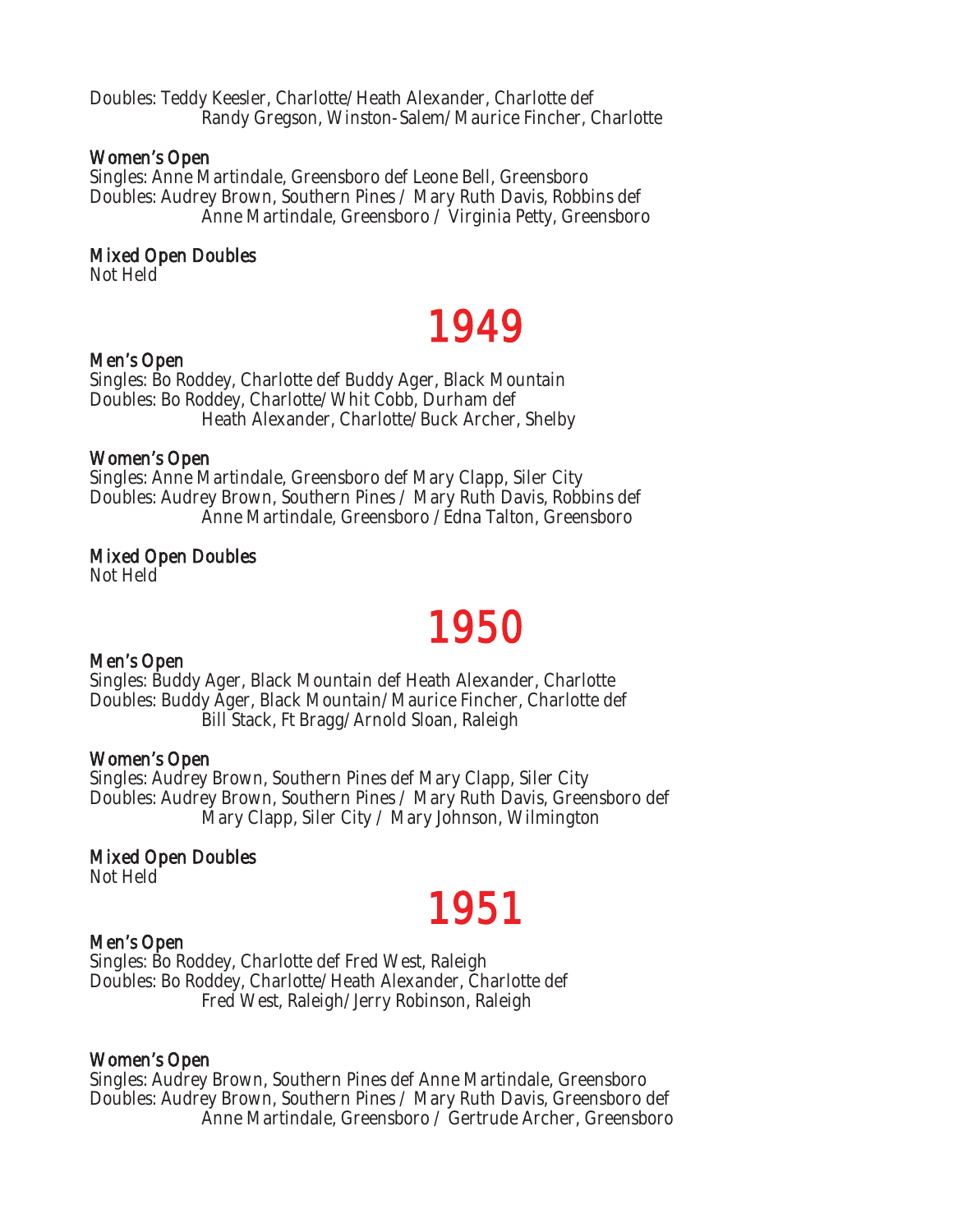### Mixed Open Doubles

Audrey Brown, Southern Pines / Charles Morris, Raleigh def Anne Martindale, Greensboro / Bill Carrigan, Greensboro



Singles: Bo Roddey, Charlotte def Lou Faquin, Durham Doubles: Bo Roddey, Charlotte/Heath Alexander, Charlotte def Teddy Keesler, Charlotte/Lacy Keesler

### Women's Open

Singles: Audrey Brown, Southern Pines def Ann Carlson, Greensboro Doubles: Audrey Brown, Southern Pines / Mary Ruth Davis, Greensboro def Ann Carlson, Greensboro / Pat Davis, Salisbury

### Mixed Open Doubles

Canceled- rain

## Men's Open **1953**

Singles: Frank Keister, Winston-Salem def Teddy Keesler, Charlotte Doubles: Lou Faquin, Durham/Whit Cobb, Durham def Frank Keister, Winston-Salem/Arnold Sloan, Winston-Salem

### Women's Open

Singles: Sarah Walters, Charlotte def Joyce Fowler, Raleigh Doubles: Sarah Walters, Charlotte /Mary Lou Jones, Sanford def Joyce Fowler, Raleigh / Mildred Gruebl, Southern Pines

### Mixed Open Doubles

Canceled- rain

## Men's Open **1954**

Singles: Lacy Keesler, Charlotte def Bo Roddey, Charlotte Doubles: Lacy Keesler, Charlotte/Dewey Keesler, Charlotte Whit Cobb, Durham/Bill Carrigan, Greensboro

### Men's 40s and up

Singles: Bill Carrigan, Greensboro def HS McGinty, Chapel Hill Doubles: Dudley Cowden, Chapel Hill / HS McGinty, Chapel Hill def Sam Ravenel, Greensboro / Lenoir Wright, Greensboro

### Women's Open

Singles: Audrey Brown, Southern Pines def Frances Hogan, Chapel Hill Doubles: Audrey Brown, Southern Pines / Mary Lou Jones, Raleigh def Emily Preyer, Greensboro / Kay Pierce, Greensboro

### Mixed Open Doubles

Julia Anne Holt, Charlotte / Dewey Keesler, Charlotte def Mary Lou Jones, Sanford / Cutler Ham, Greensboro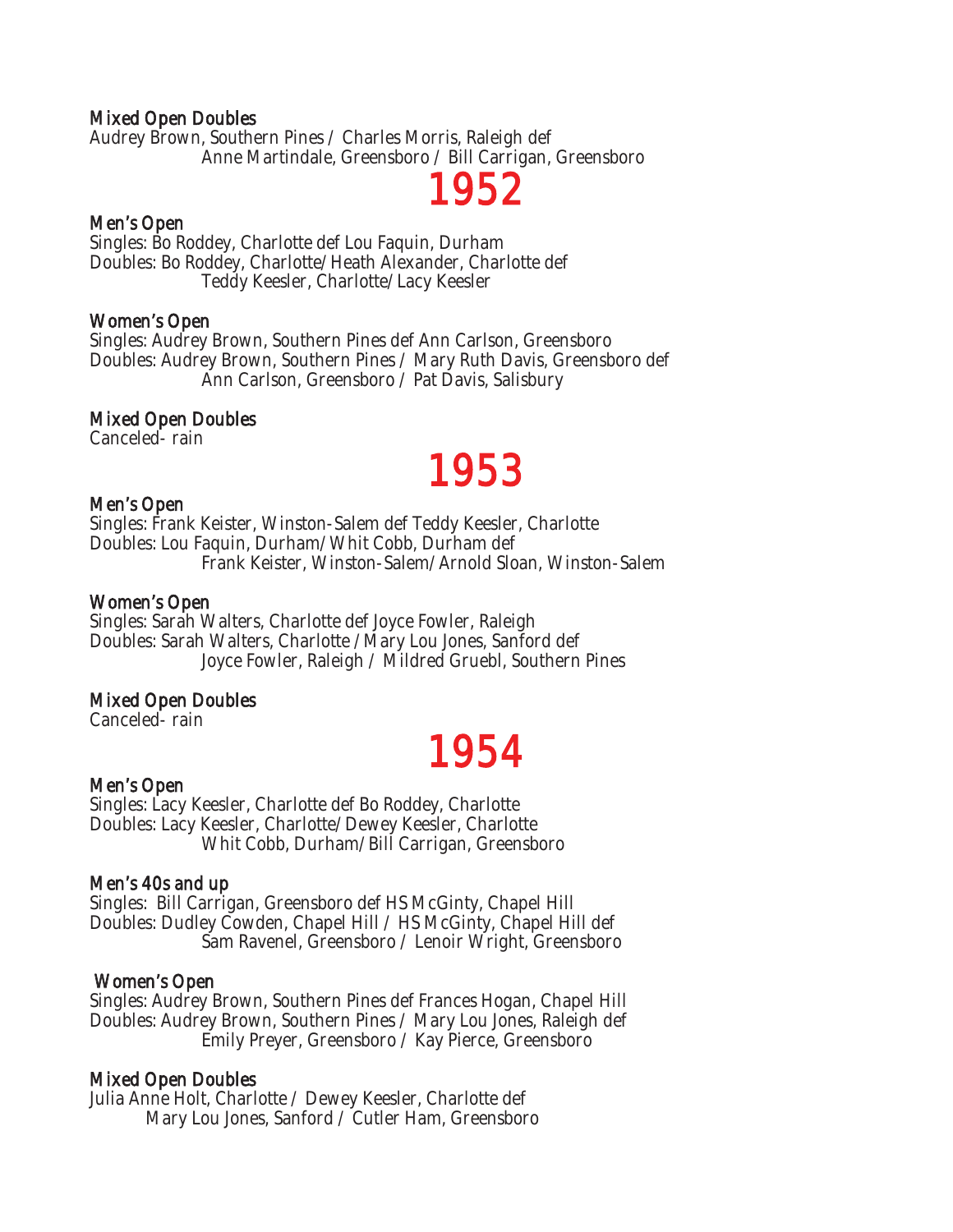## Men's Open **1955**

Singles: Sam Daniel, Leaksville def Lacy Keesler, Charlotte Doubles: Sam Daniel, Leaksville/Jack Warmath/Greensboro def Lacy Keesler, Charlotte/Dewey Keesler, Charlotte

### Men's 40s and Up

Singles: Bill Carrigan, Greensboro def Allen Coggeshall, Greensboro Doubles: Sam Ravenel, Greensboro / HS McGinty, Chapel Hill def Carlyle Lewis, High Point / Bill Carrigan, Greensboro

### Women's Open

Singles: Frances Hogan, Chapel Hill def Mary Lou Jones, Sanford Doubles: Mary Lou Jones, Sanford / Rosalie Bryant, Charlotte def Eloise Oliver, Statesville / Laura Wible, Greensboro

### Mixed Open Doubles

Frances Hogan, Chapel Hill / Norm Jarrard, Chapel Hill def Julia Anne Holt, Charlotte / Dewey Keesler, Charlotte

## Men's Open **1956**

Singles: Sam Daniel, Leaksville def Ed Hudgins, Greensboro Doubles: Sam Daniel, Leaksville/Jack Warmath/Greensboro def Tommy Holder, Charlotte/Dewey Keesler, Charlotte

### Men's 40s and Up

Singles: Bill Carrigan, Greensboro def Gil Stacy, Chalotte Doubles: Carlyle Lewis, High Point / Ed Armfield, Greensboro def Bill Carrigan, Greensboro / CR Council, Raleigh

### Women's Open

Singles: Sarah Walters, Charlotte def Mary Lou Jones, Sanford Doubles: Julia Anne Holt, Charlotte / Mary Lou Jones, Sanford def Sarah Walters, Charlotte / Helen Mayer, Charlotte

### Mixed Open Doubles

Mary Lou Jones, Sanford / Sam Daniel, Leaksville def Frances Hogan, Chapel Hill / Norm Jarrard, Chapel Hill

# Men's Open  $1957$

Singles: Sam Daniel, Leaksville def Herb Browne, Charlotte Doubles: Herb Browne, Charlotte/Ed Hudgins, Greensboro def Sam Daniel, Leaksville/Jack Warmath/Greensboro def

### Men's 40s and Up

Singles: Fred West, Raleigh def Gil Stacy, Chalotte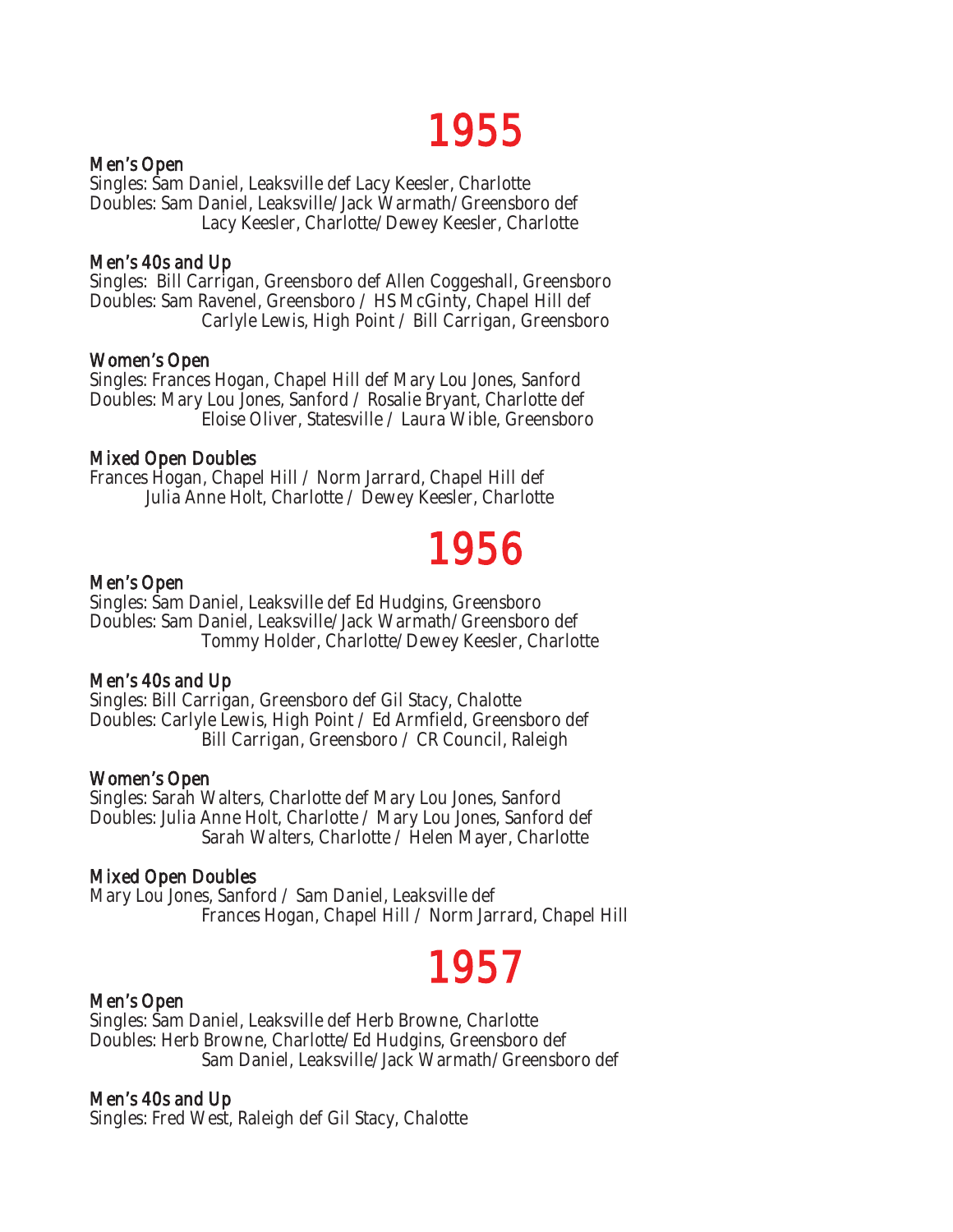Doubles: Fred West, Raleigh / HS McGinty, Chapel Hill def Carlyle Lewis, High Point / Bill Carrigan, Greensboro

### Women's Open

Singles: Sarah Walters, Charlotte def Julia Anne Holt, Charlotte Doubles: Julia Anne Holt, Charlotte / Mary Lou Jones, Sanford def Sarah Walters, Charlotte / Helen Mayer, Charlotte

### Mixed Open Doubles

Sara Walters, Charlotte / Herb Browne, Charlotte def Mary Lou Jones, Sanford / Sam Daniel, Leaksville

# Men's Open  $1958$

Singles: Allen Morris, Charlotte def Sam Daniel, Leaksville Doubles: Sam Daniel, Leaksville/Jack Warmath/Greensboro def Allen Strand, Greensboro/Art Culbertson/Greensboro

### Men's 40s and Up

Singles: Gil Stacy, Chalotte def Henry Clark, Chapel Hill Doubles: Carlyle Lewis, High Point / Bill Carrigan, Greensboro def Fred West, Raleigh / HS McGinty, Chapel Hill

### Women's Open

Singles: Sarah Walters, Charlotte def Julia Anne Holt, Charlotte Doubles: Julia Anne Holt, Charlotte / Joanne Cooper, Charlotte def Sarah Walters, Charlotte / Helen Mayer, Charlotte

### Mixed Open Doubles

Julia Anne Holt, Charlotte / Allen Morris, Charlotte def Joanne Cooper, Charlotte / Malcom Clark, Southern Pines

## Men's Open  $1959$

Singles: Sam Daniel, Leaksville def Ed Hudgins, Greensboro Doubles: Ted Keelser, Charlotte/Tommy Holder, Charlotte def Sam Daniel, Leaksville/Jack Warmath/Greensboro

### Men's 40s and Up

Singles: Bill Carrigan, Greensboro def Gil Stacy, Chalotte Doubles: Carlyle Lewis, High Point / Bill Carrigan, Greensboro def Henry Clark, Chapel Hill / CR Council, Raleigh

### Women's Open

Singles: Raymonde Jones, Fort Bragg def Joanne Cooper, Charlotte Doubles: Raymonde Jones, Fort Bragg / Mrs Burke Davis, Greensboro def Julia Anne Holt, Greensboro / Joanne Cooper, Charlotte

### Mixed Open Doubles

Julia Anne Holt, Charlotte / Ted Keesler, Charlotte def Raymonde Jones, Ft Bragg / Jack Markham, Durham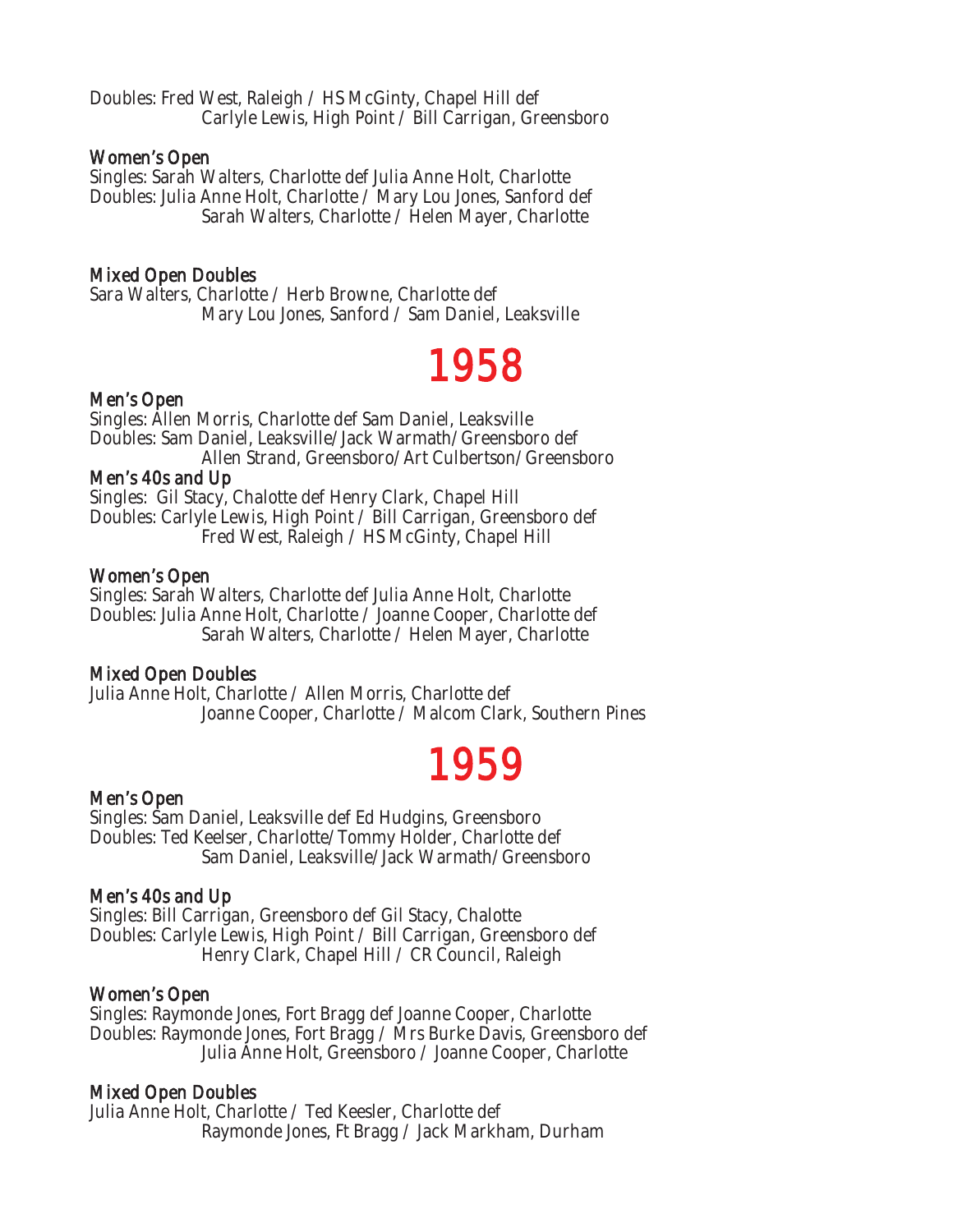# Men's Open  $1960$

Singles: Sam Daniel, Leaksville def Bill Cullen, Winston-Salem Doubles: Malcom Clark, Chapel Hill/Charles Shaffer, Chapel Hill def Sam Daniel, Leaksville/Jack Warmath/Greensboro

### Men's 45s and Up

Singles: Gil Stacy, Chalotte def Bill Powell, Asheville Doubles: Gil Stacy, Charlott / CR Council, Raleigh def Ralph Rockett, Charlotte / Paul Jones, Charlotte def

### Women's Open

Singles: Joanne Cooper, Charlotte def Jane Davenport, Greensboro Doubles: Joanne Cooper, Charlotte / Carol Craver, Lexington def Rosine Jonas, Raleigh / Ann Jones, Cary

### Mixed Open Doubles

Joanne Cooper, Charlotte / Malcom Clark, Southern Pines def Jane Davenport, Greensboro / Jack Warmath, Greensboro

# Men's Open  $1961$

Singles: Allen Morris, Greensboro def Herb Browne, Charlotte Doubles: Bo Roddey, Charlotte/Jack Warmath/Greensboro def Allen Morris, Greensboro/Berk Ingram, Winston-Salem

### Men's 45s and Up

Singles: Fred West, Raleigh def Gil Stacy, Charlotte Doubles: Carlyle Lewis, Madison / Bill Corrigan, Greensboro def Gil Stacy, Charlotte / CR Council, Raleigh

### Women's Open

Singles: Sarah Walters, Charlotte def Sally O'Rourke, Charlotte Doubles: Sarah Walters, Charlotte / Helen Mayer, Charlotte def Joanne Cooper, Charlotte / Carol Craver, Lexington

### Mixed Open Doubles

Carol Craver, Lexington / Semi Mintz, Raleigh def Emily Preyer, Greensboro / Bo Roddey, Charlotte

## Men's Open  $1962$

Singles: Allen Morris, Greensboro def Herb Browne, Charlotte Doubles: Allen Morris, Greensboro/Jack Warmath, Greensboro def Charles Shaffer, Chapel Hill/Malcom Clark, Southern Pines

### Men's 45s and Up

Singles: Fred West, Raleigh def Gil Stacy, Charlotte Doubles: Ed Armfield, Greensboro / Bob Edmunds, Greensboro def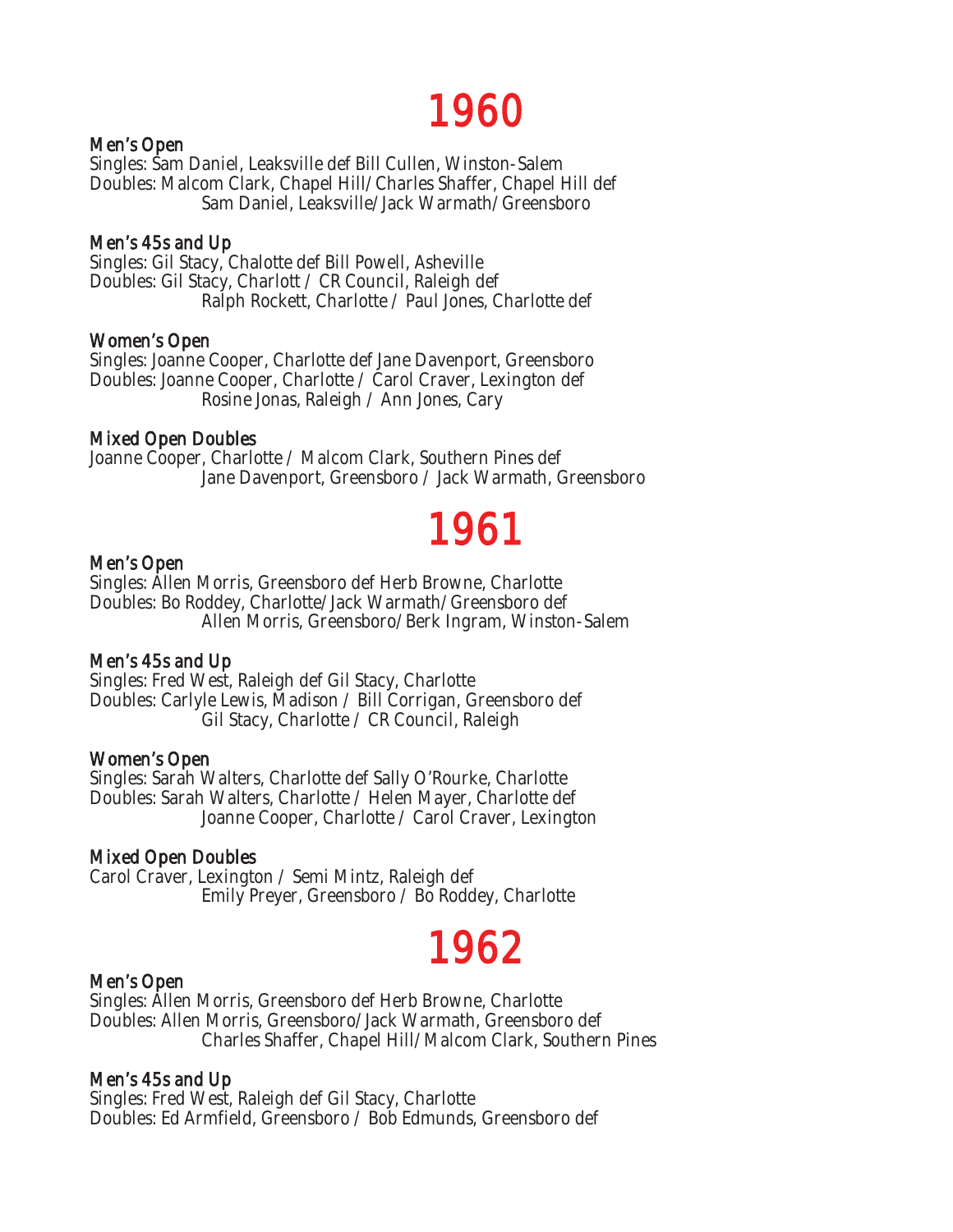Carlyle Lewis, Madison / Bill Carrigan, Greensboro

### Women's Open

Singles: Joanne Cooper, Charlotte def Julia Anne Holt, Charlotte Doubles: Julia Anne Holt, Greensboro / Joanne Cooper, Charlotte def Sally O'Rourke, Charlotte / Jane Davenport, Greensboro

### Mixed Open Doubles

Emily Preyer, Greensboro / Bo Roddey, Charlotte def Julia Anne Holt, Charlotte / Tommy Holder, Charlotte

## Men's Open **1963**

Singles: Allen Morris, Greensboro def Herb Browne, Charlotte Doubles: Allen Morris, Greensboro/Jack Warmath, Greensboro def Paul Caldwell, Greensboro/Perry Holland, Sanford

### Men's 45s and Up

Singles: Fred West, Raleigh def Gil Stacy, Charlotte Doubles: Ed Armfield, Greensboro / Bob Edmunds, Greensboro def Fred West, Raleigh / HS McGinty, Chapel Hill

### Women's Open

Singles: Alicia Smythe, Cherry Point def Julia Anne Holt, Charlotte Doubles: Alicia Smythe, Cherry Point / Betty Brown, Greensboro def Julia Anne Holt, Greensboro / Helen Mayer, Charlotte

### Mixed Open Doubles

Julia Anne Holt, Charlotte / Ted Keesler, Charlotte def Jane Davenport, Greensboro / Jack Warmath, Greensboro

## Men's Open **1964**

Singles: Allen Morris, Greensboro def Herb Browne, Charlotte Doubles: Allen Morris, Greensboro/Jack Warmath, Greensboro def Herb Browne, Charlotte/Ed Hudgins, Greensboro

### Men's 45s and Up

Singles: Fred West, Raleigh def Bill Carrigan, Greensboro Doubles: Ed Armfield, Greensboro / Bob Edmunds, Greensboro def Fred West, Raleigh / HS McGinty, Winston-Chapel

### Women's Open

Singles: Alicia Smythe, Cherry Point def Betty Brown, Greensboro Doubles: Alicia Smythe, Cherry Point / Betty Brown, Greensboro def Julia Anne Holt, Greensboro / Helen Mayer, Charlotte

### Mixed Open Doubles

Betty Brown, Greensboro / Jack Warmath, Greensboro def Julia Anne Holt, Charlotte / Ted Keesler, Charlotte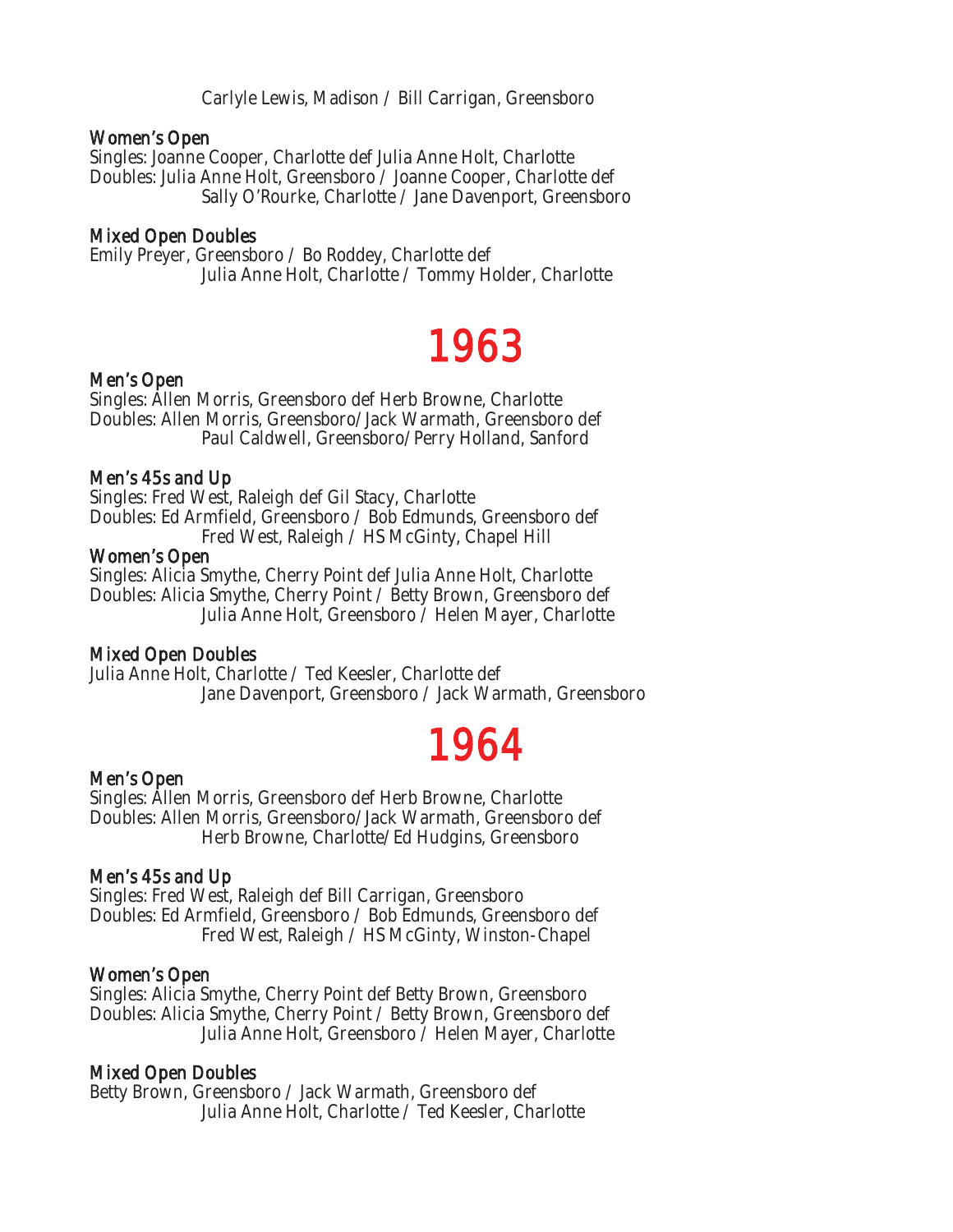### **FAMILY**

### Father-Son Doubles

Fred West, Raleigh / Ken West, Raleigh def Howard Holderness, Greensboro / Richard Holderness, Greensboro

## Men's Open  $1965$

Singles: Allen Morris, Greensboro def Steve Watson, Charlotte Doubles: Norm Chambers, Charlotte/Bob Light, Boone def Herb Browne, Charlotte/Milt Haslam, Charlotte

### Men's 45s and Up

Singles: Fred West, Raleigh def Henry Clark, Chapel Hill Doubles: John Allen Farfour, Goldsboro / Henry Clark, Chapel Hill def Bob Edmunds, Greensboro / Ed Armfield, Greensboro

### Women's Open

Singles: Bonnie Logan, Durham def Julia Anne Holt, Greensboro Doubles: Julia Anne Holt, Greensboro / Helen Mayer, Charlotte def Frances Hogan, Chapel Hill / Mary Lou Jones, Sanford

### Mixed Open Doubles

Julia Anne Holt, Greensboro / Paul Caldwell, Greensboro def Frances Hogan, Chapel Hill / Norm Jarrard, Chapel Hill

### **FAMILY**

### Father-Son Doubles

Jim Hamilton, Asheville / Gene Hamilton, Asheville def Bill Rawlings, Durham / Fred Rawlings, Durham

## Men's Open  $1966$

Singles: Gene Hamilton, Asheville def Allen Morris, Greensboro Doubles: Jim Kyle, Raleigh/Marshall Happer, Raleigh def Paul Caldwell, Greensboro/Semi Mintz, Madison

### Men's 45s and Up

Singles: Jim Hamilton, Asheville def JL Suttle, Shelby Doubles: Bob Edmunds, Greensboro / Ed Armfield, Greensboro def Ralph Rockett, Charlotte / Bish Colmore, Charlotte

### Women's Open

Singles: Julia Anne Holt, Greensboro def Laura Dupont, Charlotte Doubles: Julia Anne Holt, Greensboro / Laura Dupont, Charlotte def Mary Lou Jones, Raleigh / Nancy deGrummond, Chapel Hill

### Mixed Open Doubles

Julia Anne Holt, Greensboro / Paul Caldwell, Greensboro def Laura Dupont, Charlotte / Cliff Turner, Charlotte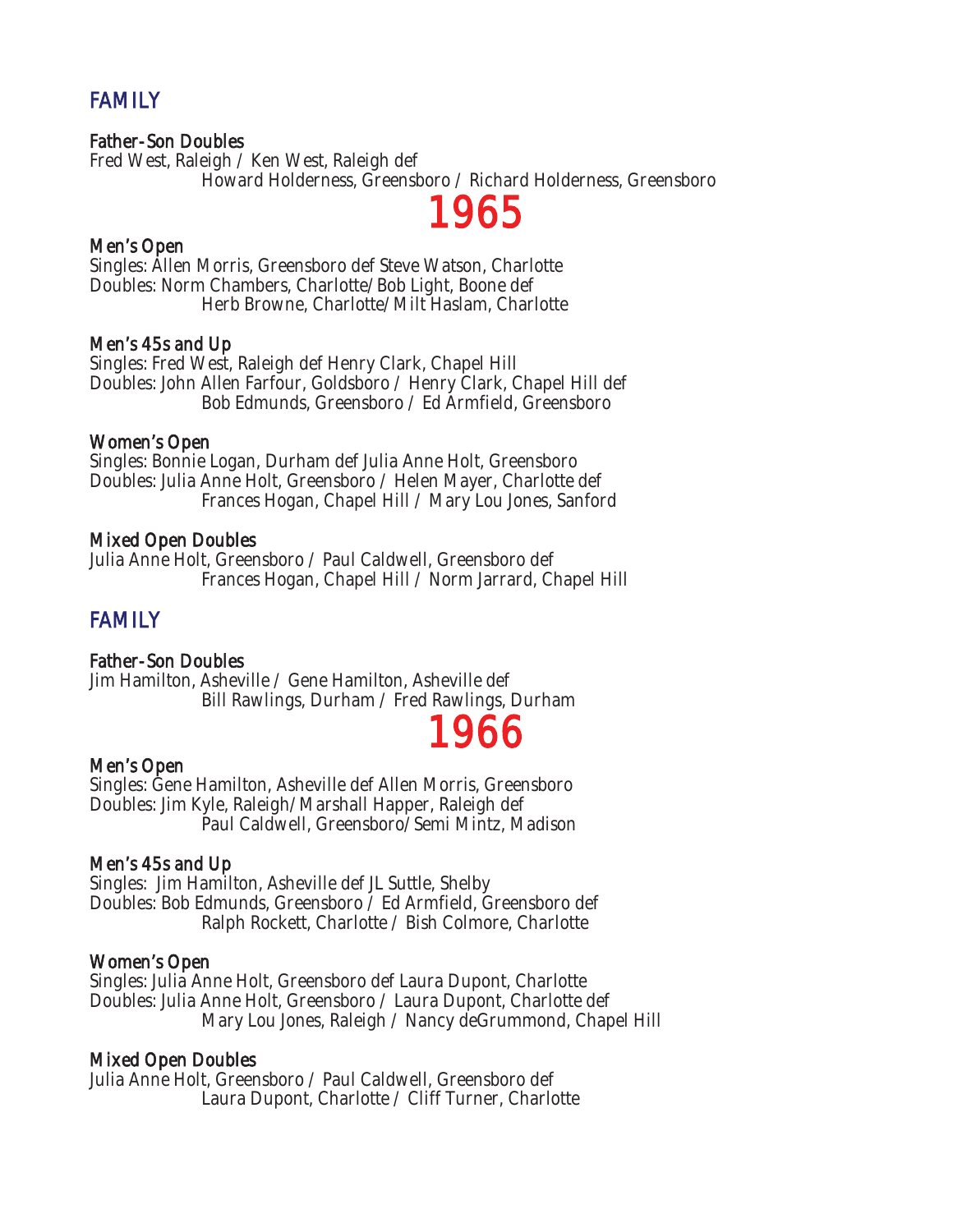### **FAMILY**

### Father-Son Doubles

Jim Hamilton, Asheville / Gene Hamilton, Asheville def Richardson Preyer, Greensboro / Rich Preyer, Greensboro

## Men's Open  $1967$

Singles: Allen Morris, Greensboro def Gene Hamilton, Asheville Doubles: Gene Hamilton, Asheville/Marshall Happer, Raleigh def Bill Trott, Raleigh/Ed Parker, Raleigh

### Men's 35s and up

Singles: Sam Woods, Charlotte def Art Culbertson, Charlotte Doubles: Sam Woods, Charlotte / Dewey Keesler, Charlotte

### Men's 45s and Up

Singles: Buck Archer, Shelby def Lou Faquin, Charlotte Doubles: Buck Archer, Shelby /Bobby Spurrier, Charlotte def Bob Edmunds, Greensboro / Ed Armfield, Greensboro

### Men's 55s

Singles: William Powell, Ashville def JL Suttle Shelby Doubles: Paul Jones, Charlotte / Vince Meunier, Charlotte

### Women's Open

Singles: Laura Dupont, Charlotte def Julia Anne Holt, Greensboro Doubles: Julia Anne Holt, Greensboro / Laura Dupont, Charlotte def Emily Preyer, Greensboro / Nancy Merritt, Greensboro

### Women's 35s and Up

Singles: Julia Anne Holt, Greensboro def Anne Paul, Greensboro Doubles:

### Mixed Open Doubles

Laura Dupont, Charlotte / Jack Lowe, Charlotte def Alicia Smythe, Jacksonville / Jack Warmath, Greensboro

### **FAMILY**

### Father-Son Doubles

Jim Hamilton, Asheville / Gene Hamilton, Asheville def Richardson Preyer, Greensboro / Rich Preyer, Greensboro

## Men's Open **1968**

Singles: Mike Green, Charlotte def Allen Morris, Greensboro Doubles: Mike Green, Charlotte/Herb Browne, Charlotte def Allen Morris, Greensboro/Jack Warmath, Greensboro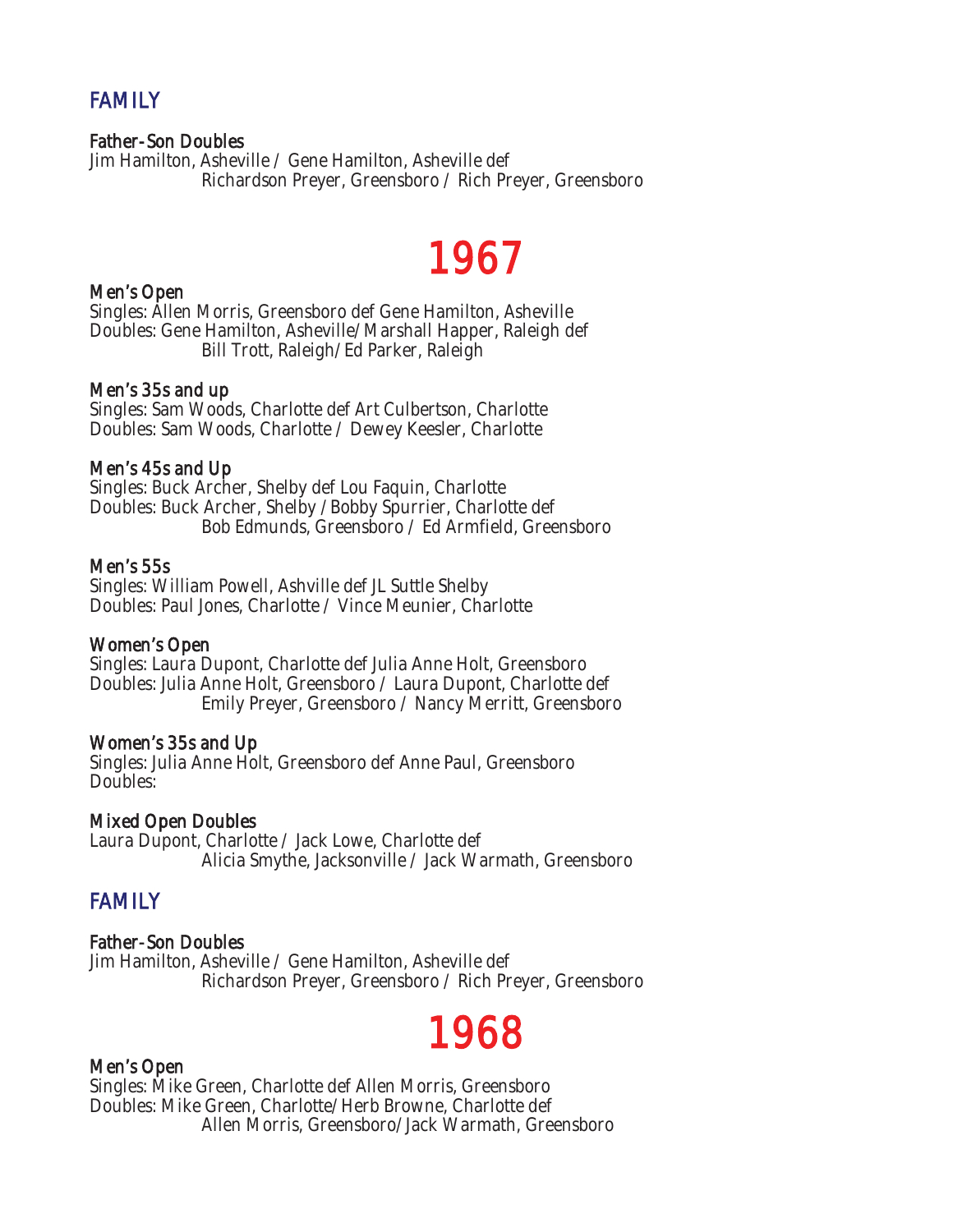### Men's 35s and up

Singles: Herb Browne, Charlotte def Lacy Keesler, Charlotte Doubles: Sam Woods, Charlotte / Herb Browne, Charlotte

### Men's 45s and Up

Singles: Buck Archer, Shelby def Fred West, Misenheimer Doubles: Buck Archer, Shelby /Bobby Spurrier, Charlotte

### Men's 55s

Singles: Vince Connerat, Charlotte def William Powell, Asheville Doubles: Vince Connerat, Charlotte / Allen Simth, Durham

### Women's Open

Singles: Julia Anne Holt, Greensboro def Bonnie Logan, Durham Doubles: Mary Lou Jones, Raleigh / Nancy deGrummond, Chapel Hill def Emily Preyer, Greensboro / Nancy Merritt, Greensboro

### Women's 35s and Up

Singles: Julia Anne Holt, Greensboro def Emily Preyer, Greensboro Doubles: Julia Anne Holt, Greensboro / Helen Meyer, Charlotte def unknown

### Mixed Open Doubles

Bonnie Logan, Durham / Lenward Simpson, Wilmington def Mary Lou Jones, Raleigh / Jim Donnan, Raleigh

### **FAMILY**

### Father-Son Doubles

Fred West, Misenheimer / Ken West, Misenheimer def Richardson Preyer, Greensboro / Rich Preyer, Greensboro<br>Men's Open

Singles: Gene Hamilton, Asheville def John Lucas, Durham Doubles: Gene Hamilton, Asheville/Norm Chambers, Raleigh def Jim Donnan, Raleigh/Sanji Arisawa, Raleigh

### Men's 35s and up

Singles: Herb Browne, Charlotte def Norman Jarrard, Charlotte Doubles: Lacy Keesler, Charlotte / Dewey Keesler, Charlotte def Sam Woods, Charlotte / Herb Browne, Charlotte

### Men's 45s and Up

Singles: Buck Archer, Shelby def Fred West, Misenheimer Doubles: Buck Archer, Shelby /Bobby Spurrier, Charlotte def Lee Heath, Durham / Allen Smith, Durham

### Men's 55s

Singles: Vince Connerat, Charlotte def William Powell, Asheville Doubles: Vince Connerat, Charlotte / Allen Simth, Durham def Bish Colmore, Charlotte / Vince Meunier, Charlotte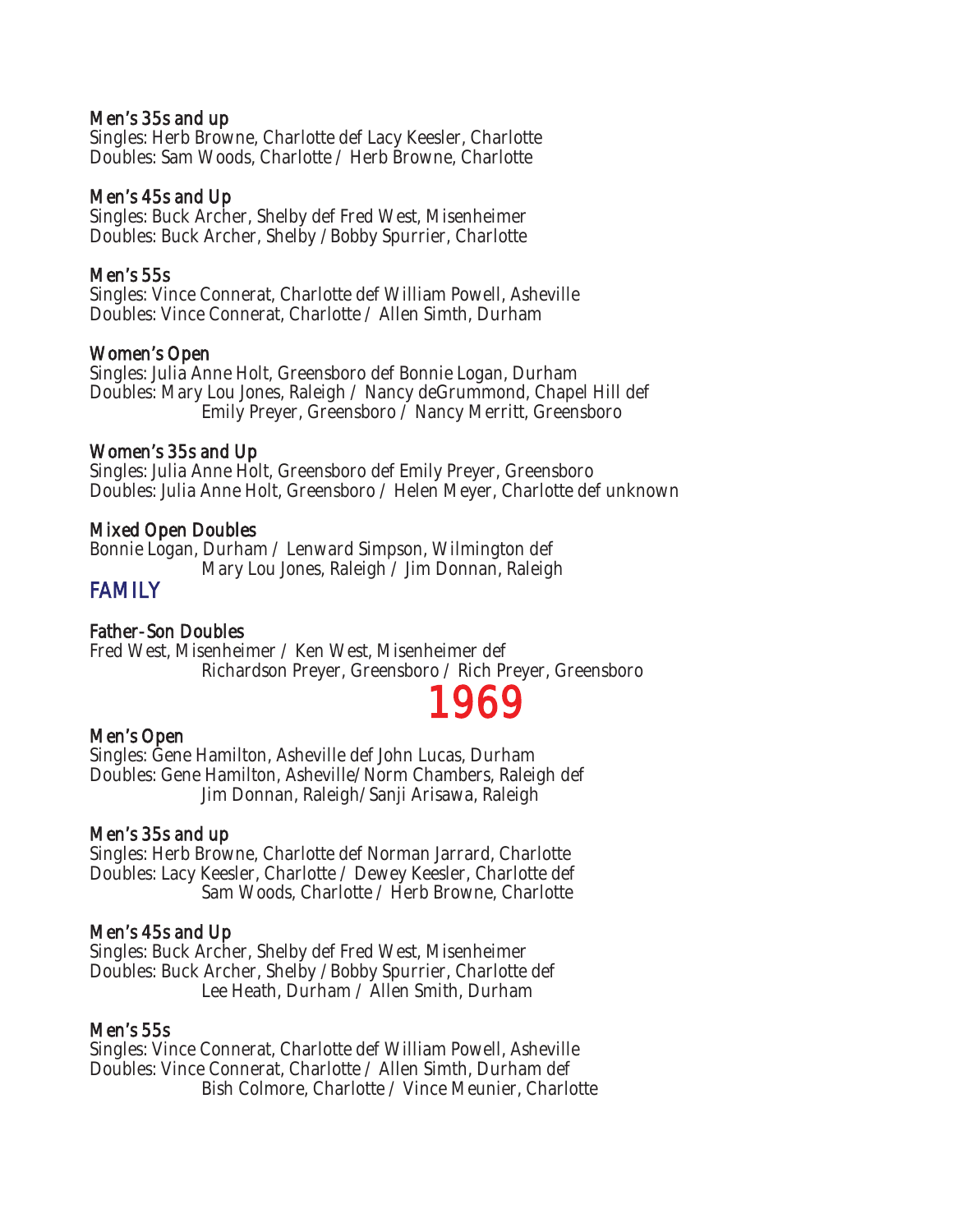### Women's Open

Singles: Laura Dupont, Charlotte def Bev Cansler, Charlotte Doubles: Betty Brown, Greensboro / Bonnie Logan, Durham def Julia Anne Holt, Greensboro / Laura Dupont, Charlotte

### Women's 35s and Up

Singles: Mary Lou Jones, Raleigh def Michal Thompson, Charlotte Doubles:

### Mixed Open Doubles

Bonnie Logan, Durham / Lenward Simpson, Wilmington def Laura Dupont, Charlotte / Milt Haslam, Charlotte

### **FAMILY**

### Father-Son Doubles

Fred West, Misenheimer / Ken West, Misenheimer def Dr. Koury, Burlington / Bob Koury, Burlington

## Men's Open **1970**

Singles: Gene Hamilton, Asheville def John Lucas, Durham Doubles: Jim Donnan, Raleigh/Sanji Arisawa, Raleigh def Jim Corn, Shelby/Steve Wilkison, Shelby

### Men's 35s and up

Singles: Norman Schellenger, Charlotte def Sam Woods, Charlotte Doubles: Norman Schellenger, Charlotte / Bill Long, Charlotte def Sam Woods, Charlotte / Bill Stoever, Charlotte

### Men's 45s and Up

Singles: Buck Archer, Shelby def Bill Umstaedter, Southern Pines Doubles: Buck Archer, Shelby /Bobby Spurrier, Charlotte def George Himadi, Chapel Hill / Bill Umstaedler, Southern Pines

### Men's 55s

Singles: Vince Connerat, Charlotte def Ralph Rockett, Charlotte Doubles: Vince Meunier, Charlotte / Claude Brown, Charlotte def Vince Connerat, Charlotte/ Calhoun, Charlotte

### Women's Open

Singles: Bonnie Logan, Durham def Bev Cansler, Charlotte Doubles: Betty Brown, Greensboro / Bonnie Logan, Durham def Bev Cansler, Charlotte / Nina Cloaniger, Charlotte

### Women's 35s and Up

Singles: Julia Anne Holt, Greensboro def Mary Lou Jones, Raleigh Doubles: Mary Lou Jones, Raleigh / Loa Morris, Greensboro def Julia Anne Holt, Greensboro / Helen Mayer, Charlotte

### Mixed Open Doubles

Unknown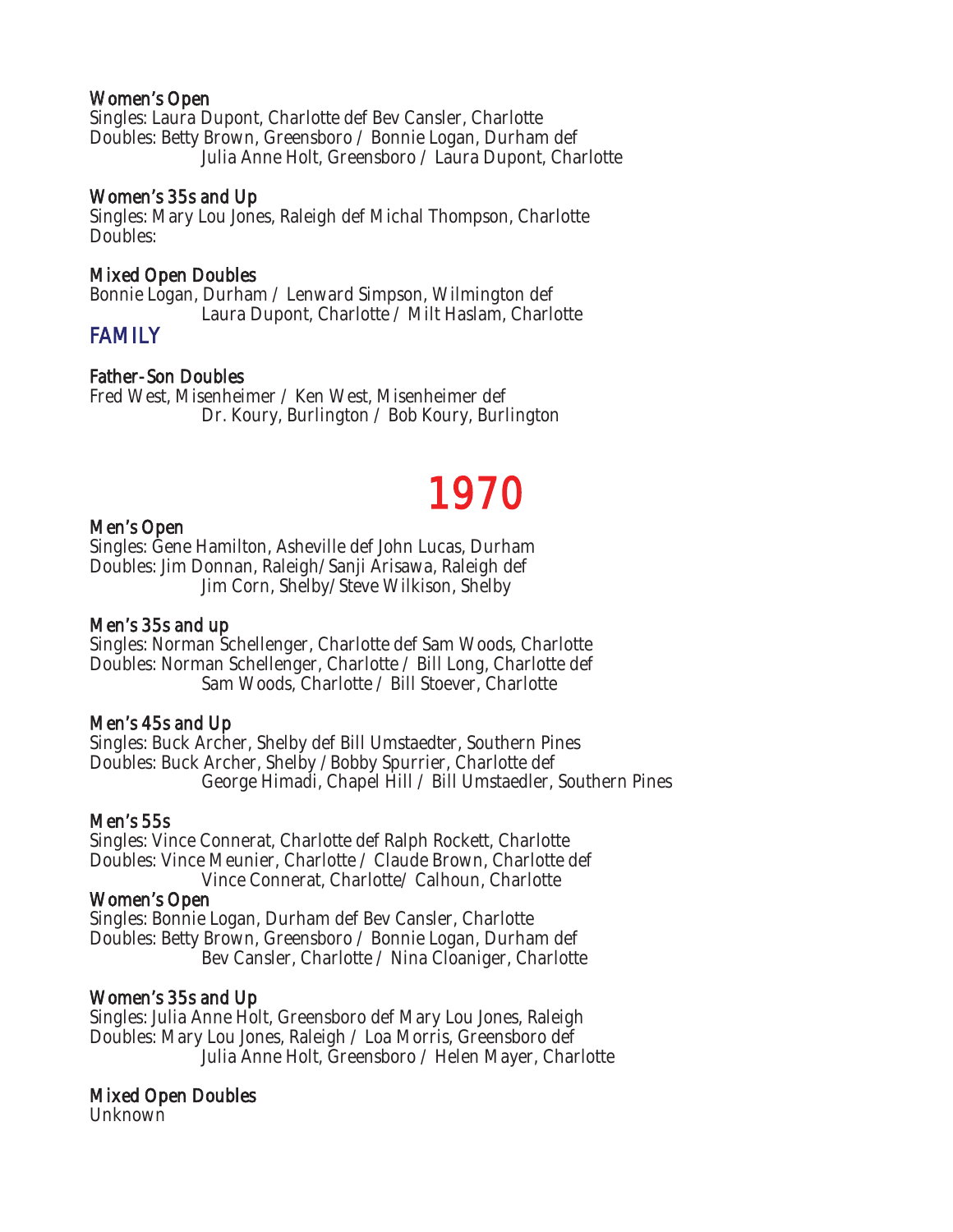## FAMILY

### Father-Son Doubles

Fred West, Misenheimer / Ken West, Misenheimer def Dewey Keesler, Charlotte / Dee Keesler, Charlotte

# Men's Open  $\overline{\text{1971}}$

Singles: Keith Stoneman, Charlotte def Sanji Arisawa, Raleigh Doubles: Gene Hamilton, Asheville/Jim Corn, Shelby def Keith Stoneman, Charlotte/Richard McKee, Charlotte

### Men's 35s and up

Singles: Norman Schellenger, Charlotte def Norman Jarrard, Greensboro Doubles: Norman Schellenger, Charlotte / Bill Long, Charlotte def Norman Jarrard, Greensboro / Ted Sharpless, Greensboro

### Men's 45s and Up

Singles: Buck Archer, Shelby def Bobby Spurrier, Charlotte Doubles: Buck Archer, Shelby /Bobby Spurrier, Charlotte def Frank Love, Mount Holly / Don Anderson, Hickory

### Men's 55s

Singles: Fred West, Misenheimer def William Powell, Asheville Doubles: Fred West, Misenheimer / Allen Smith, Durham def Vince Meunier, Charlotte / Claude Brown, Charlotte

### Women's Open

Singles: Bev Cansler, Charlotte def Lynn Love, Burlington Doubles: Bev Cansler, Charlotte / Nina Cloaniger, Charlotte def Mary Lou Jones, Raleigh / Donna Hartley, High Point

### Women's 35s and Up

Singles: Mary Lou Jones, Raleigh def Sarah Jones, Charlotte Doubles: Mildred Southern, Winston-Salem / Sylvia Gilley, Winston-Salem def Sylvia Carson and Fogartie

### Mixed Open Doubles

Mary Lou Jones, Raleigh / Sanji Arisawa, Raleigh def Lee Young, Shelby / Jim Amaya, Shelby

### FAMILY

### Father-Son Doubles

John Brummet, Chapel Hill / Lee Brummet, Chapel Hill def Jerry Robinson, Raleigh / Jerry Robinson, Jr, Raleigh

## Men's Open **1972**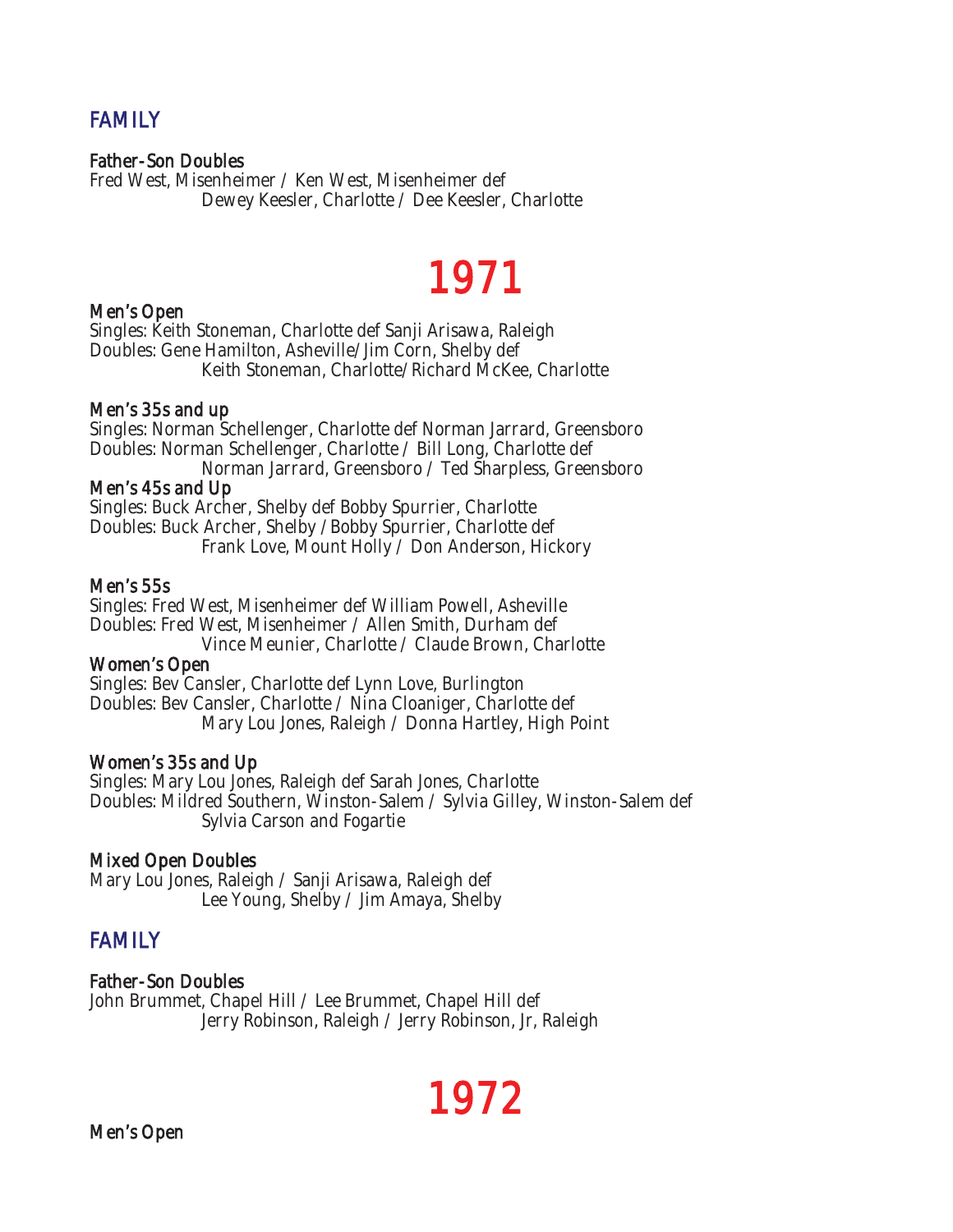Singles: Gene Hamilton, Asheville def Allen Morris, Greensboro Doubles: Jim Amaya, Shelby/Tommy Dixon, Raleigh def Mike Owen, Boone/Jerry Robinson, Jr, Raleigh

### Men's 35s and up

Singles: Norman Schellenger, Charlotte def Sam Woods, Charlotte Doubles: Not Listed

### Men's 45s and Up

Singles: Buck Archer, Shelby def Bobby Spurrier, Charlotte Doubles: Buck Archer, Shelby /Bobby Spurrier, Charlotte def Frank Love, Mount Holly / Don Anderson, Hickory

### Men's 50s

Singles: Bobby Spurrier, Charlotte def Fred West, Misenheimer Doubles: Bobby Spurrier, Charlotte / Frank Love, Mount Holly def Georege Himadi, Chapel Hill / John Gooding, Greensboro

### Men's 55s

Singles: Vince Connerat, Charlotte def Fred West, Misenheimer Doubles: Unknown

### Women's Open

Singles: Bev Cansler, Charlotte def Jane Preyer, Greensboro Doubles: Bev Cansler, Charlotte / Nina Cloaniger, Charlotte def Donna Hartley, High Point / Jo Ann Peacock, Goldsboro

### Women's 35s and Up

Singles: Unknown Doubles: Unknown

### Mixed Open Doubles

Bev Cansler, Charlotte / Norman Chambers, Raleigh def Lee Young, Shelby / Jim Amaya, Shelby

### **FAMILY**

### Father-Son Doubles

Dick McKee, Charlotte / Richard McKee, Charlotte def Sidney Martin, Raleigh / Sammy Martin, Raleigh

## Men's Open  $1973$

Singles: Jim Amaya, Goldsboro def Allen Morris, Greensboro Doubles: Jim Amaya, Goldsboro/Tommy Dixon, Raleigh def Keith Stoneman, Charlotte/Jim Boykin, Charlotte

### Men's 35s and up

Singles: Norman Schellenger, Charlotte def Norman Chambers, Raleigh Doubles: Norman Chambers, Raleigh / Herb Browne, Charlotte Norman Schellenger, Charlotte / Gary Lewis, Charlotte

### Men's 45s and Up

Singles: Buck Archer, Shelby def Norman Jarrard, Greensboro Doubles: Buck Archer, Shelby /Bobby Spurrier, Charlotte def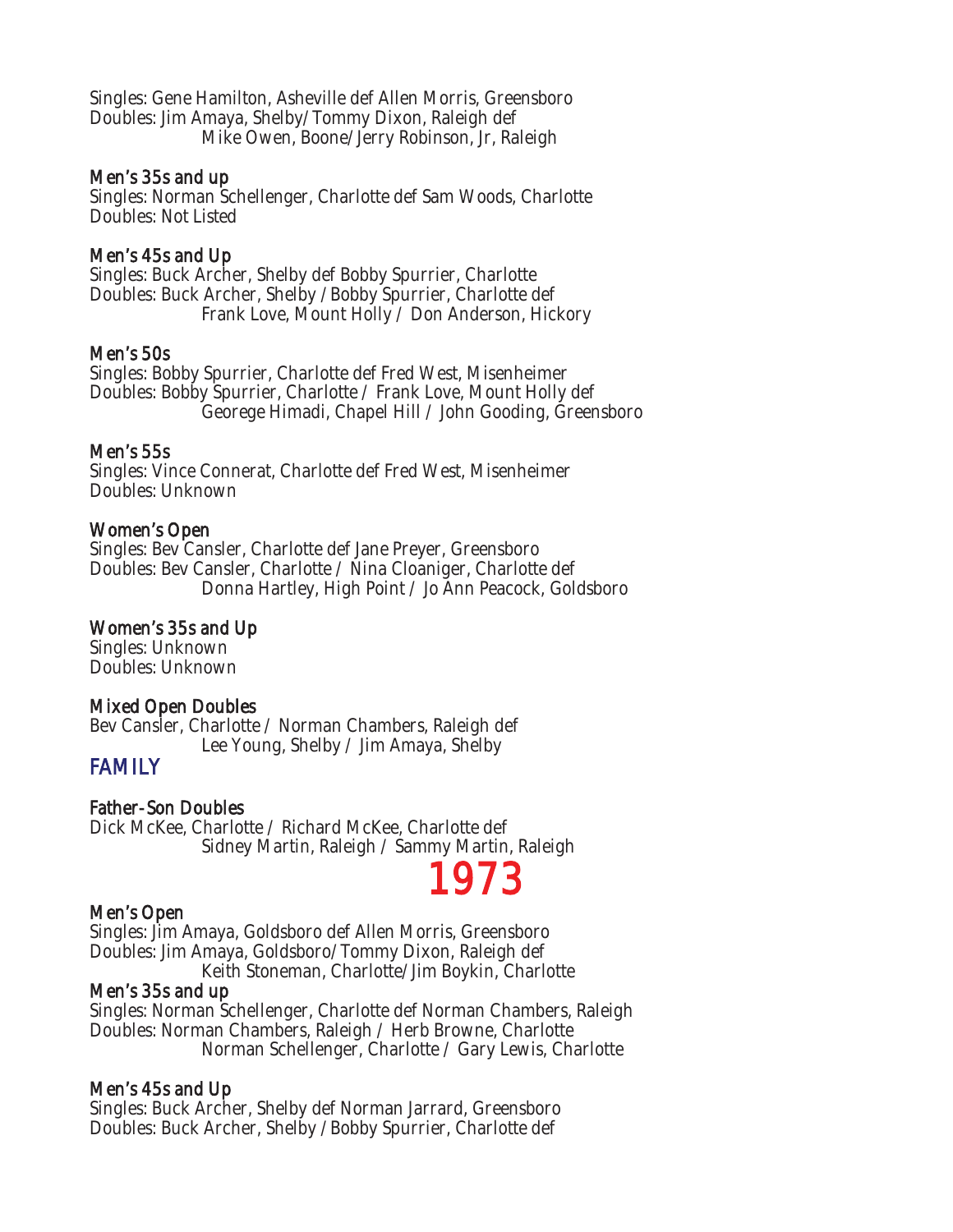Norm Jarrad, Greensboro / Ted Sharpless, Greensboro

### Men's 50s

Singles: Buck Archer, Shelby def Bobby Spurrier, Charlotte Doubles: Bobby Spurrier, Charlotte / Frank Love, Mount Holly def Vince Connerat, Charlotte / Curt Walden, Charlotte

### Men's 55s

Singles: Vince Connerat, Charlotte def Fred West, Misenheimer Doubles: Harold Southern, Winston-Salem / Dick Legrand, Shelby def Paul Jones, Charlotte / Claude Brown, Charlotte

### Men's 60s

Singles: Vince Connerat, Charlotte def William Powell, Asheville Doubles: Unknown

### Women's Open

Singles: Camey Timberlake, Lexington def Bev Cansler Culbertson, Charlotte Doubles: Camey Timberlake, Lexington / Bev Culbertson, Charlotte def Mary Ann Pinkerton, Chapel Hill / Jean Connerat, Chapel Hill

### Women's 35s and Up

Singles: Bev Culbertson, Charlotte def Sylvia Gilley, Winston-Salem Doubles: Mary Lou Jones, Raleigh / Frances Hogan, Chapel Hill def Sara Jones, Charlotte /Elly McDowell, Charlotte

### Women's 45s

Singles: Mildred Southern, Winston-Salem def Sara Jones, Charlotte Doubles: June Derby, Charlotte / Helen Jones, Charlotte def Mildred Southern, Winston-Salem / Virginia Schubert, Winston-Salem

### Mixed Open Doubles

Camey Timberlake, Lexington / Ray Lake, Durham def Lee Young, Shelby / Norman Chambers, Raleigh

### FAMILY

### Father-Son Doubles

Dave Wilkison, Shelby / Tim Wilkison, Shelby def Norman Schellenger, Charlotte / Norm Schellenger, Charlotte

## Men's Open **1974**

Singles: Bob Koury, Burlington def Bill Lofgren, Raleigh Doubles: Buster Brown, Asheville/Gene Hamilton, Asheville def Jim Amaya, Rocky Mount/Tommy Dixon, Raleigh

### Men's 35s and up

Singles: Norman Chambers, Raleigh def Fred Farzanegan, Asheville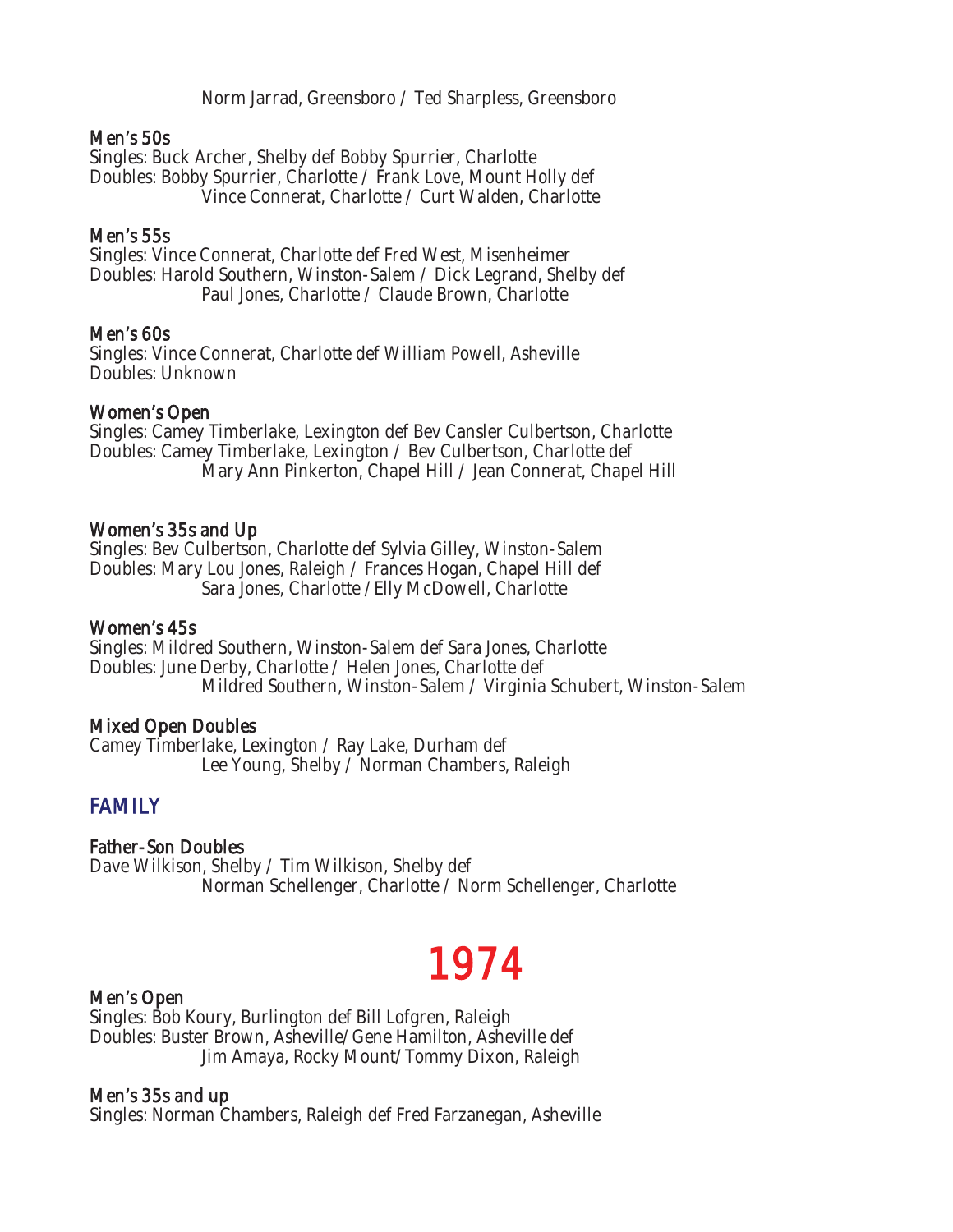Doubles: Norman Chambers, Raleigh / Fred Farzanegan, Asheville def Jim Wall, Winston-Salem / Al Griffin, Winston-Salem

### Men's 45s and Up

Singles: Buck Archer, Shelby def Norman Jarrard, Greensboro Doubles: Buck Archer, Shelby /Bobby Spurrier, Charlotte def John Payne, Greensboro / George Simkins, Greensboro

### Men's 50s

Singles: Buck Archer, Shelby def Bobby Spurrier, Charlotte Doubles: Buck Archer, Shelby / Bobby Spurrier, Charlotte def Don Anderson, Hickory / curt Walden, Charlotte

### Men's 55s

Singles: Fred West, Misenheimer def Dick Legrand, Shelby Doubles: MB Allen, Durham / Allen Smith, Durham def Harold Southern, Winston-Salem / Lloyd Hanson, Wilmington

### Men's 60s

Singles: Vince Connerat, Charlotte def William Powell, Asheville Doubles: Unknown

### Women's Open

Singles: Jane Preyer, Greensboro def Ginger Oakman, Durham Doubles: Ginger Oakman, Durham/ Liz Wagner, Durham def Mary Ann Pinkerton, Chapel Hill / Jean Connerat, Chapel Hill

### Women's 35s and Up

Singles: Bev Culbertson, Charlotte def Mary Lou Jones, Raleigh Doubles: Bev Culbertson, Charlotte / Sara Jones, Charlotte def Mary Lou Jones, Raleigh / Frances Hogan, Chapel Hill

### Women's 45s

Singles: Sara Jones, Charlotte def Mildred Southern, Winston-Salem Doubles: Sara Jones, Charlotte / R Fogartie, Charlotte def Mildred Southern, Winston-Salem / Betsy Utley, High Point

### Mixed Open Doubles

Sally Schweppe, Shelby / Herb McKim, Raleigh def Jane Preyer, Greensboro / Rich Preyer, Jr, Greensboro

### **FAMILY**

### Father-Son Doubles

Jerry Robinson, Sr, Raleigh / Jerry Robinson, Jr, Raleigh def Sidney Martin, Raleigh / Sammy Martin, Raleigh

## 1975

Men's Open Singles: Tim Wilkison, Shelby def Buster Brown, Asheville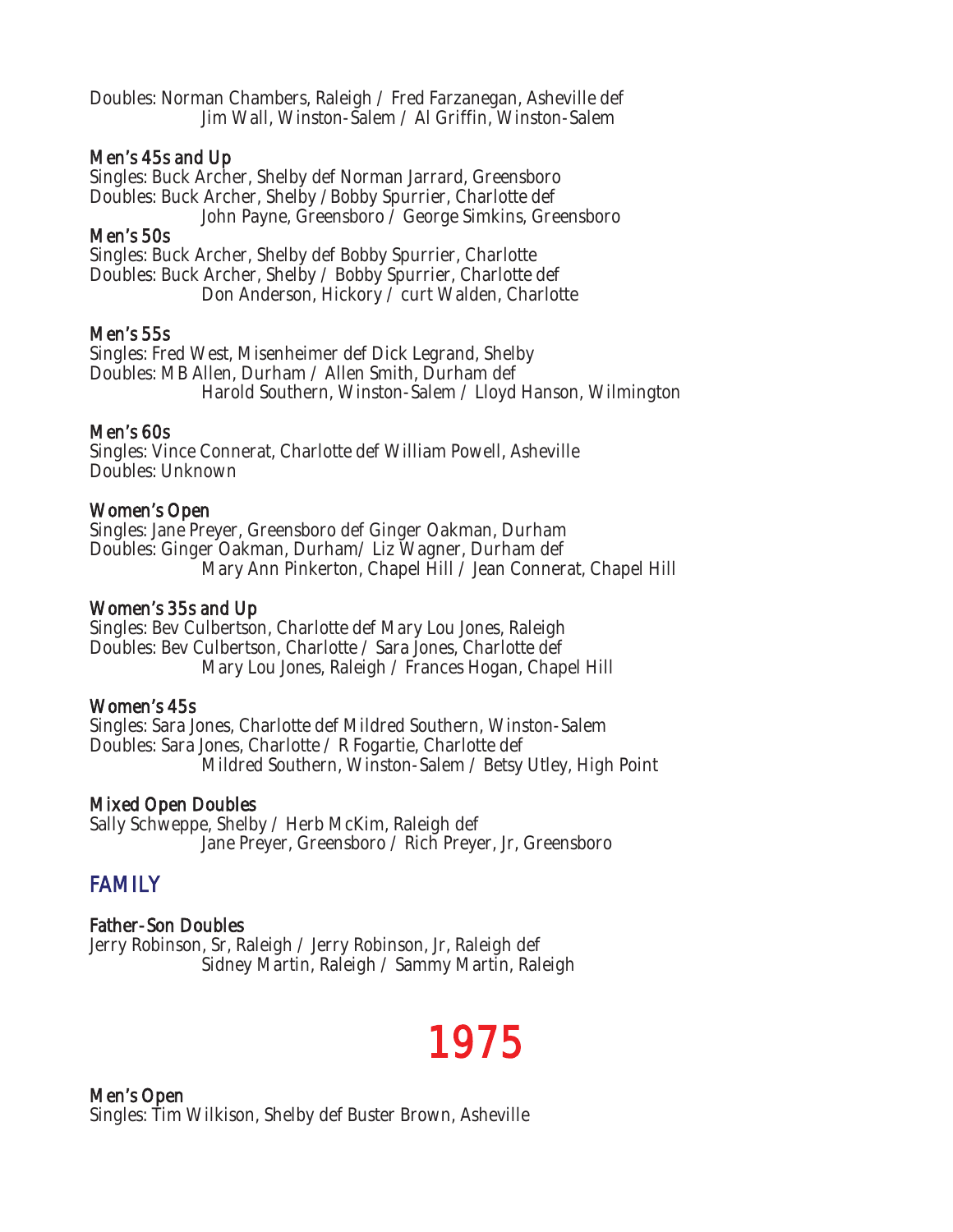Doubles: Buster Brown, Asheville/Gene Hamilton, Asheville def Tim Wilkison, Shelby/Allen Farfour, Goldsboro

### Men's 35s and up

Singles: Allen Morris, Greensboro def Norman Schellenger, Charlotte Doubles: Norman Schellenger, Charlotte / Jim Watson, Charlotte def Bo Roddey, Charlotte / Herb Browne, Charlotte

### Men's 45s and Up

Singles: Buck Archer, Shelby def Norman Jarrard, Greensboro Doubles: Buck Archer, Shelby /Bobby Spurrier, Charlotte def Norman Jarrard, Greensboro / Ted Sharpless, Greensboro

### Men's 50s

Singles: Buck Archer, Shelby def Charles Lambeth, Thomasville Doubles: Buck Archer, Shelby / Bobby Spurrier, Charlotte def Frank Love, Mount Holly / Don Anderson, Hickory

### Men's 55s

Singles: George Himadi, Chapel Hill def Lloyd Hanson, Wilmington Doubles: MB Allen, Durham / Allen Smith, Durham def Dick Legrand, Shelby / Harold Southern, Winston-Salem

### Men's 60s

Singles: Vince Connerat, Charlotte def Ralph Rockett, Charlotte Doubles: Vince Connerat, Charlotte / Ralph Rockett, Chalotte def William Powell, Asheville / Dave Morgan, Asheville

### Men's 70s

Singles: Rossie Shore, Winston-Salem def Max Warlick, Raleigh Doubles: Rossie Shore, Winston-Salem / Henry Sapp, Winston-Salem def Ralph Maureau, Winston-Salem / Max Warlick, Raleigh

### Women's Open

Singles: Katherine Hogan, Raleigh def Jane Preyer, Greensboro Doubles: Jane Preyer, Greensboro / Beth Hamilton, Cullowhee def Jeanne Scott, Wilmington / Linda Matthews, Charlotte

### Women's 35s and Up

Singles: Bev Culbertson, Charlotte def Dickie Tyler, Charlotte Doubles: Bev Culbertson, Charlotte / Sara Jones, Charlotte def Mary Lou Jones, Raleigh / Frances Hogan, Chapel Hill

### Women's 40s

Singles: June Sheppard, Charlotte def Sally Dillon, Charlotte Doubles: Frances Hogan, Chapel Hill / Mary Lou Jones, Raleigh def Mildred Southern, Winston-Salem / Sylvia Gilley, Winston-Salem

### Women's 45s

Singles: Mildred Southern, Winston-Salem def Sara Jones, Charlotte Doubles: Mildred Southern, Winston-Salem / Frances Hogan, Chapel Hill def June Derby, Charlotte / Hazel Jones, Charlotte

### Women's 50s

Singles: Mildred Southern, Winston-Salem def Frances Hogan, Chapel Hill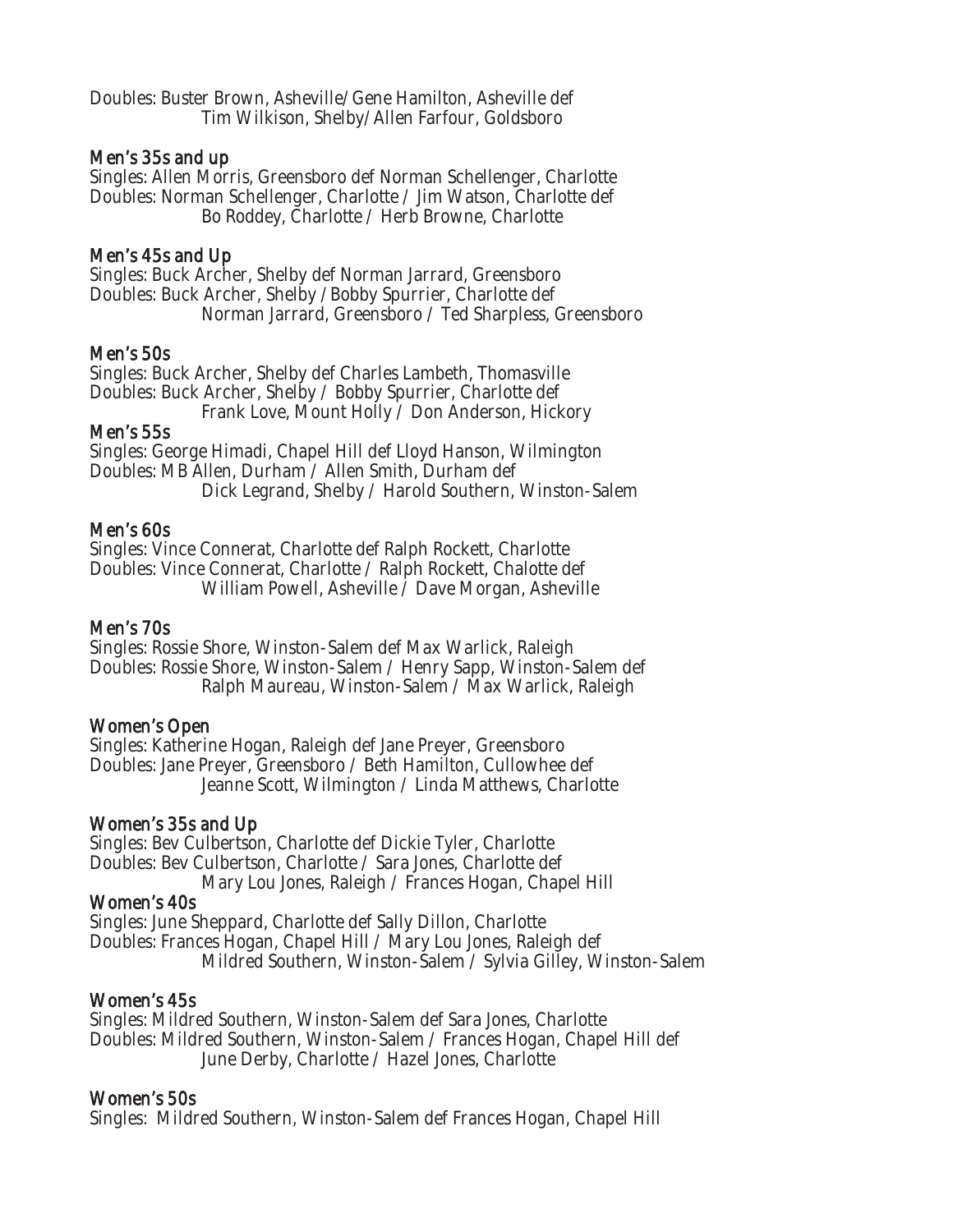Doubles: Mildred Southern, Winston-Salem /Frances Hogan, Chapel Hill def Hazel Jones, Charlotte / Julia Pickens, Charlotte

### Mixed Open Doubles

Ginger Oakman, Durham / Jim Amaya, Raleigh def Sally Schweppe, Shelby / Herb McKim, Raleigh

### FAMILY

### Father-Son Doubles

Dewey Keesler, Charlotte / Dee Keesler, Charlotte def Richardson Preyer, Greensboro / Rich Preyer, Greensboro<br>Men's Open

Singles: Tim Wilkison, Shelby def Jim Corn, Shelby Doubles: Tim Wilkison, Shelby/Allen Farfour, Goldsboro def Robbie Smith, Asheville/Buster Brown, Asheville

### Men's 35s and up

Singles: Allen Morris, Greensboro def Bobby Andrews, Burlington Doubles: Bo Roddey, Charlotte / Herb Browne, Charlotte def Norman Chambers, Raleigh / Allen Morris, Greensboro

### Men's 40s

Singles: Maurice Everette, Winston-Salem def Al Griffin, Winston-Salem Doubles: Maurice Everette, Winston-Salem / Al Griffin, Winston-Salem def Buck Archer, Shelby / Bobby Spurrier, Charlotte

### Men's 45s and Up

Singles: Norman Schellenger, Charlotte def Buck Archer, Shelby Doubles: Buck Archer, Shelby /Norman Schellenger, Charlotte def Ted Sharpless, Greensboro / Paul Stephanz, Greensboro

### Men's 50s

Singles: Buck Archer, Shelby def Art Culbertson, Charlotte Doubles: Buck Archer, Shelby / Bobby Spurrier, Charlotte def Frank Love, Mount Holly / Don Anderson, Hickory

### Men's 55s

Singles: BillUmstaedter, Durham / George Himadi, Chapel Hill Doubles: Curt Walden, Charlotte / Frank Love, Mount Holly def George Himadi, Chapel Hill / BillUmstaedter, Durham

### Men's 60s

Singles: Fred West, Misenheimer def Wilburn Clary, Winston-Salem Doubles: Harold Southern, Winston-Salem / Dick Legrand, Shelby def Vince Connerat, Charlotte / Allen Smith, Durham

### Men's 70s

Singles: HS McGinty, Chapel Hill def Rossie Shore, Winston-Salem Doubles: HS McGinty, Chapel Hill / Rossie Shore, Winston-Salem def Marvin Stubbs, Raleigh / Max Warlick, Raleigh

### Women's Open

Singles: Susie Black, Greensboro def Jane Preyer, Greensboro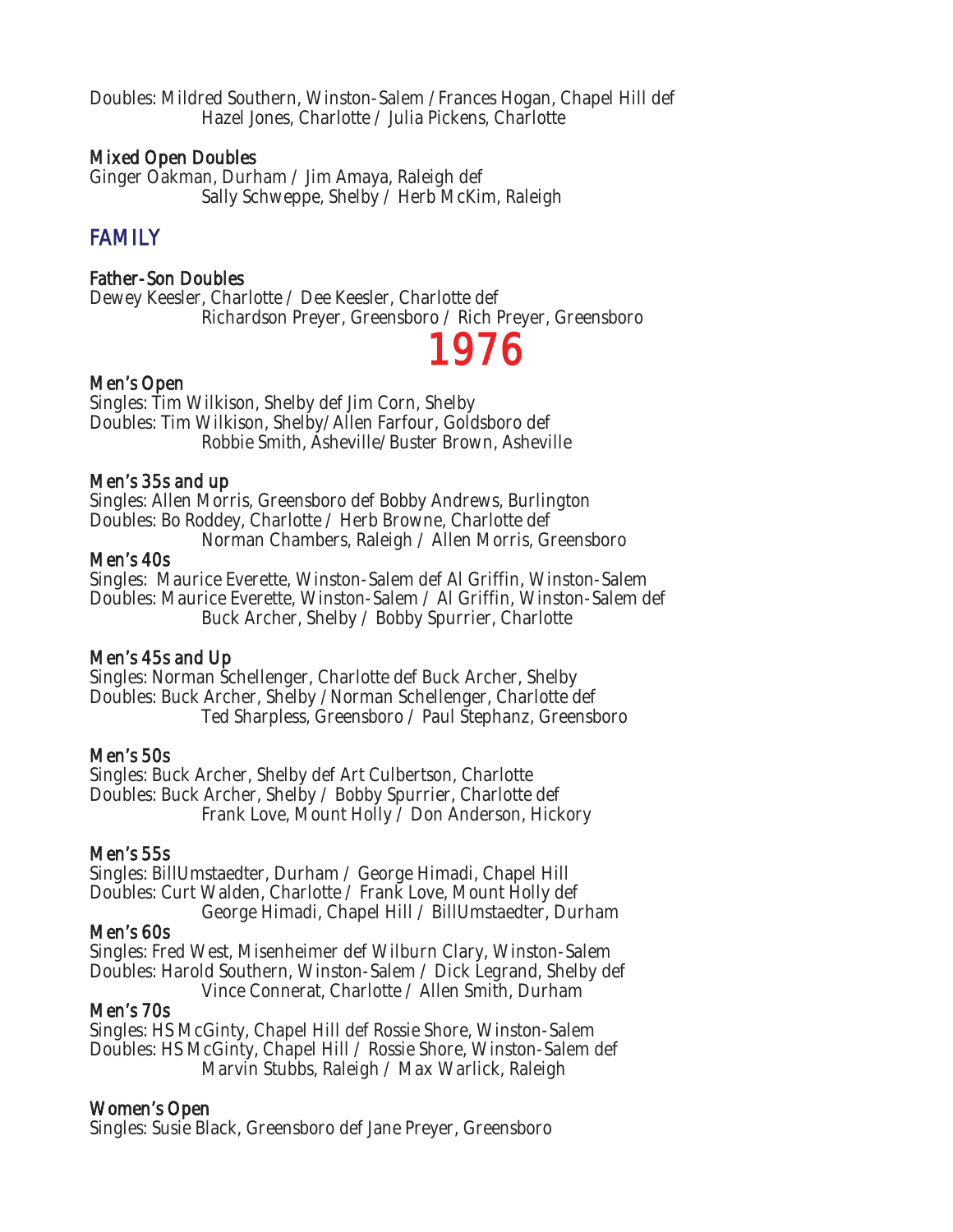Doubles: Jeanne Scott, Wilmington / Linda Matthews, Charlotte def Jane Preyer, Greensboro / Camey Timberlake, Lexington

### Women's 35s and Up

Singles: June Sheppard, Charlotte def Dickie Tyler, Charlotte Doubles: June Sheppard, Charlotte / Dickie Tyler, Charlotte def June Derby, Charlotte / Hazel Jones, Charlotte

### Women's 40s

Singles: June Sheppard, Charlotte def Sara Jones, Charlotte Doubles: Sylvia Gillery, Winston-Salem / Mary Lou Jones, Raleigh def June Sheppard, Charlotte / Sara Jones, Charlotte

### Women's 45s

Singles: Sara Jones, Charlotte def Betsy Utley, High Point Doubles: June Derby, Charlotte / Hazel Jones, Charlotte def Margaret Randle, High Point / Betsy Utley, High Point

### Women's 50s

Singles: Romi Topp, Henderston def Mildred Southern, Winston-Salem Doubles: Hazel Jones, Charlotte / Phyllis Ingram, Charlotte def Carolyn Miller, Charlotte / Elly McDowell, Waxhaw

### Women's 60s

Singles: Margery Mize, Winston-Salem def Margaret Craver, Winston-Salem Doubles: Margaret Craver, Winston-Salem / Margaret Trotter, Winston-Salem def Peggy Carroll, Winston-Salem / Margery Mize, Winston-Salem

### Mixed Open Doubles

Susie Black, Greensboro / Garry Cooper, Pinehurst def Donna Snipes, Goldsboro /Dee Blankenhorn, Goldsboro

### FAMILY

### Father-Son Doubles

Cy King, Raleigh / Cy King, Jr, Raleigh def Richardson Preyer, Greensboro / Rich Preyer, Greensboro<br>Men's Open

Singles: Robbie Smith, Asheville def Scott Dillon, Charlotte Doubles: Scott Dillon, Charlotte/Andy Andrews, Raleigh def Allen Farfour, Goldsboro/Jim Amaya, Raleigh

### Men's 35s and up

Singles: Bobby Andrews, Burlington def Norman Chambers, Cary Doubles: Bo Roddey, Charlotte / Herb Browne, Charlotte def Norman Chambers, Cary / Bill Tucker, Raleigh

### Men's 40s

Singles: Maurice Everette, Winston-Salem def Eric Moore, Charlotte Doubles: Maurice Everette, Winston-Salem / Al Griffin, Winston-Salem def Cody Williams, Winston-Salem / Bill Tucker, Raleigh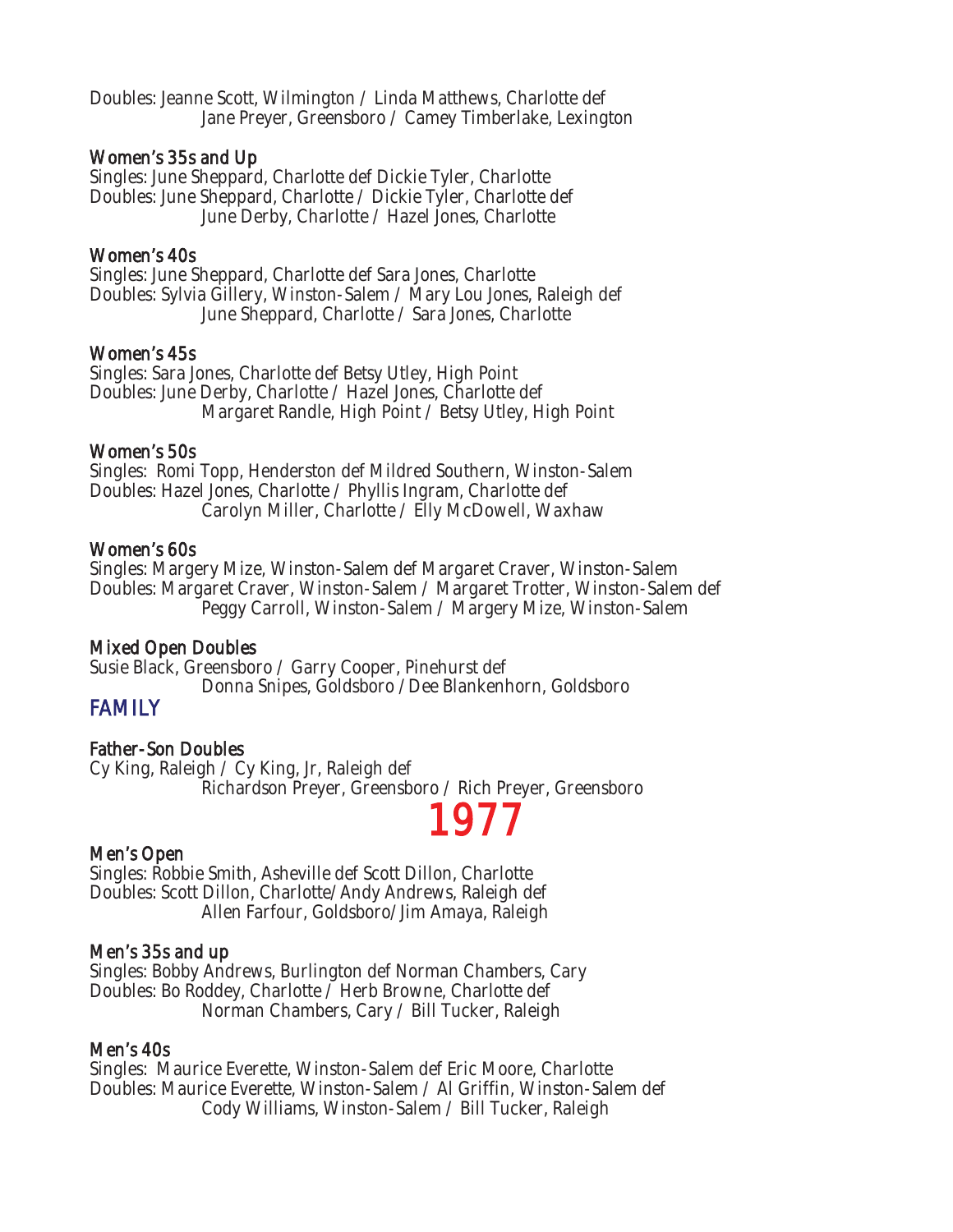### Men's 45s and Up

Singles: Allen Morris, Greensboro def Norman Schellenger, Charlotte Doubles: Bo Roddey, Charlotte / Jack Warmath, Greensboro def Bill Tucker, Raleigh / Cody Williams, Winston-Salem

### Men's 50s

Singles: Buck Archer, Shelby def Art Culbertson, Charlotte Doubles: George Simkins / Norman Jarrard, Greensboro def Curt Walden, Charlotte / Frank Heberer, Greensboro

### Men's 55s

Singles: Frank Love, Mount Holly / Curt Walden, Charlotte Doubles: Buck Archer, Shelby / Frank Love, Mount Holly def Curt Walden, Charlotte / Frank Heberer, Greensboro

### Men's 60s

Singles: Lloyd Hanson, Wilmington def Fred West, Misenheimer Doubles: Bob Edmunds, Greensboro / Ed Armfield, Greensboro def Harold Southern, Winston-Salem / Dick Legrand, Shelby

### Men's 65s

Singles: RV Connerat, Charlotte def William Powell, Asheville Doubles: Vincent Connerat, Charlotte / Allen Smith, Durham def Bill Powell, Asheville / Dave Morgan, Asheville

### Men's 70s

Singles: HS McGinty, Chapel Hill def Rossie Shore, Winston-Salem Doubles: HS McGinty, Chapel Hill / Rossie Shore, Winston-Salem def unknown

### Women's Open

Singles: Jane Preyer, Greensboro def Susie Black, Greensboro Doubles: Susie Black, Greensboro / Kerry Young, Greensboro def Bev Culbertson, Charlotte / Nina Cloaniger, Charlotte

### Women's 35s and Up

Singles: Dickie Tyler, Charlotte def Bev Culbertson, Charlotte Doubles: Ellen Adelman, Charlotte / Julia Anne Holt, Greensboro def June Sheppard, Charlotte / Dickie Tyler, Charlotte

### Women's 40s

Singles: Julia Anne Holt, Greensboro def Pat Wilkison, Shelby Doubles: June Sheppard, Charlotte / Sara Jones, Charlotte def Julia Anne Holt, Greensboro / Barbara Spencer, Greensboro

### Women's 45s

Singles: Julia Anne Holt, Greensboro def Sara Jones, Charlotte Doubles: Sara Jones, Charlotte / Mary Lou Jones, Raleigh def Hazel Jones, Charlotte / June Derby, Charlotte

### Women's 50s

Singles: Mildred Southern, Winston-Salem def Martha Norman, Asheboro Doubles: Hazel Jones, Charlotte / Phyllis Ingram, Charlotte def Mildred Southern, Winston-Salem / Carolyn Miller, Charlotte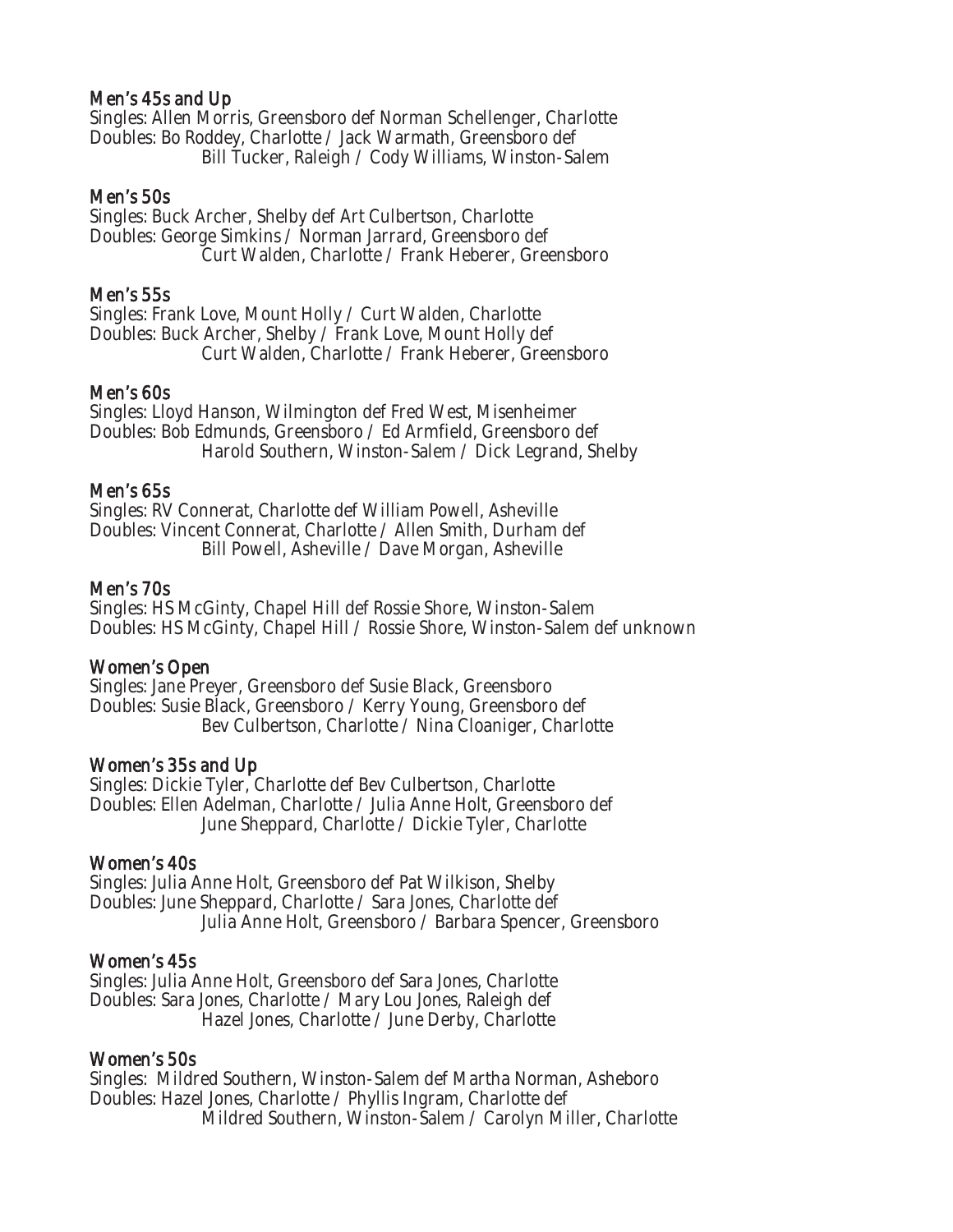### Women's 55s

Singles: Mildred Southern, Winston-Salem def Elly McDowell, Charlotte Doubles: Mildred Southern, Winston-Salem / K Harrison def Julia Pickens, Charlotte/ B Chamberlain, Charlotte

### Women's 60s

Singles: Unknown Doubles: Margaret Craver, Winston-Salem / Margaret Trotter, Winston-Salem def Peggy Carroll, Winston-Salem / Margery Mize, Winston-Salem

### Mixed Open Doubles

Elizabeth Tolson, New Bern / Dee Blankenhorn, Goldsboro def Nina Cloaninger, Charlotte / Davis Babb, Charlotte

### Mixed 40s and over Doubles

Mary Lou Jones, Raleigh / Maurice Everette, Winston-Salem def Bobbie Goodnight, Winston-Salem / Bill Cashion, Winston-Salem

### FAMILY

## Father-Son Doubles

Not Held

## Men's Open **1978**

Singles: Mike Czarnecki, Winston-Salem def Pender Murphy, Charlotte Doubles: Mike Czarnecki, Winston-Salem/John Hill Winston-Salem def Andy Andrews, Raleigh/Scott Dillon, Charlotte

### Men's 35s and up

Singles: Keith Stoneman, Charlotte def Bane Shaw, Charlotte Doubles: Keith Stoneman, Charlotte / Herb Browne, Charlotte def Maurice Everette, Winston-Salem / Al Griffin, Winston-Salem

### Men's 40s

Singles: Norman Chambers, Raleigh def Al Griffin, Winston-Salem Doubles: Buck Archer, Shelby / Don Miller, Chapel Hill def Frank Heberer, Greesboro / Roger Anthony, Greensboro

### Men's 45s and Up

Singles: Norman Schellenger, Charlotte def Allen Morris, Greensboro Doubles: Bo Roddey, Charlotte / Jack Warmath, Greensboro def Keesler, Charlotte / Keesler, Charlotte

### Men's 50s

Singles: Buck Archer, Shelby def Art Culbertson, Charlotte Doubles: George Simkins / Norman Jarrard, Greensboro def Frank Love, Mount Holly / Don Anderson, Hickory

### Men's 55s

Singles: Curt Walden, Charlotte def Frank Love, Mount Holly Doubles: Buck Archer, Shelby / Bobby Spurrier, Charlotte def Curt Walden, Charlotte / Paul Brendenberg, Raleigh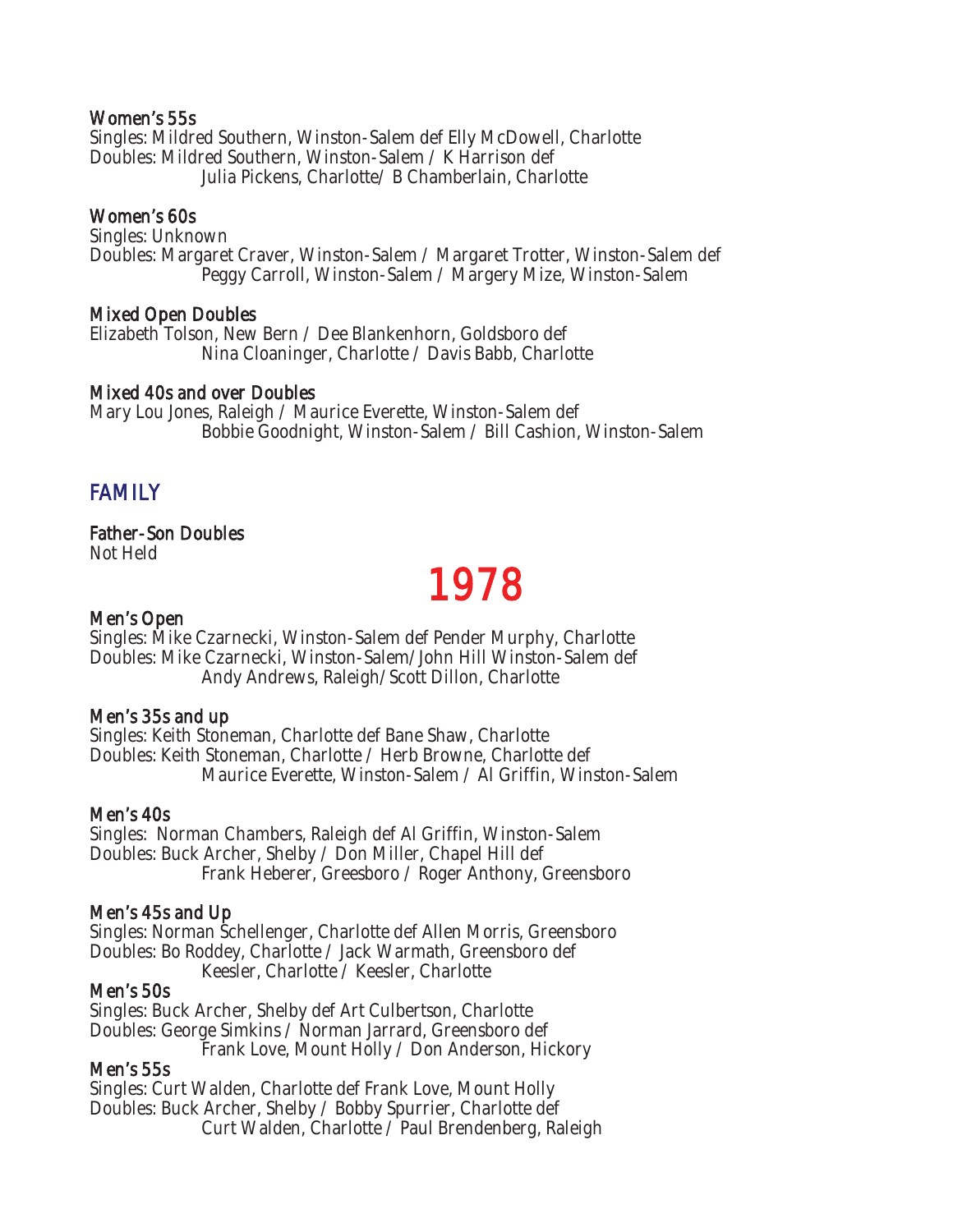### Men's 60s

Singles: Eugene Goodes, Burlington def Dick Legrand, Shelby Doubles: Mac Allen, Durham / Allen Smith, Durham def Lloyd Hansen, Jacksonville / John Allen Farfour, Goldsboro

### Men's 65s

Singles: RV Connerat, Charlotte def JL Suttle, Shelby Doubles: Vincent Connerat, Charlotte / Allen Smith, Charlotte def Suber, Charlotte / Van Wagner, Charlotte

### Men's 70s

Singles: HS McGinty, Chapel Hill def Marvin Stubbs, Raleigh Doubles: HS McGinty, Chapel Hill / Rossie Shore, Winston-Salem def Marvin Stubbs / Max Warlick, Raleigh

### Women's Open

Singles: Louise Allen, Winston-Salem def Camey Timberlake, Lexington Doubles: Louise Allen, Winston-Salem/ Cindy Corey, Chapel Hill def Susan Sadri, Charlotte / Gwynn Sasser, Charlotte

### Women's 35s and Up

Singles: Liz Wagner, Durham def Dickie Tyler, Charlotte Doubles: Dickie Tyler, Charlotte / Bev Culbertson, Charlotte def Adelman / Allred

### Women's 40s

Singles: June Sheppard, Charlotte def Frances Boyd, Hickory Doubles: Doubles: June Sheppard, Charlotte / Sara Jones, Charlotte def Sylvia Lee, Sanford / Betsy Utley, High Point

### Women's 45s

Singles: June Sheppard, Charlotte def Sara Jones, Charlotte Doubles: June Sheppard, Charlotte def Sara Jones, Charlotte def Hazel Jones, Charlotte / June Derby, Charlotte

### Women's 50s

Singles: Mildred Southern, Winston-Salem def Romi Topp, Hendersonville Doubles: Hazel Jones, Charlotte / June Derby, Charlotte def Mildred Southern, Winston-Salem / Sarah Kirby, Winston-Salem

### Women's 55s

Singles: Mildred Southern, Winston-Salem def Hazel Jones, Charlotte Doubles: Mildred Southern, Winston-Salem / Hazel Jones, Charlotte def Barbara Horton / Frances Arden

### Women's 60s

Singles: Elizbeth Brown, Wilmington def unknown Doubles: Frances Council, Raleigh / Velma Jean Clary, Winston-Salem def Margery Mize, Winston-Salem / Margaret Craver, Winston-Salem Mixed Open Doubles

Cindy Cory, Chapel Hill / Allen Farfour, Goldsboro def

Ginger Lancaster, New Bern / Herb McKim, Wilmington

### Mixed 40s and over Doubles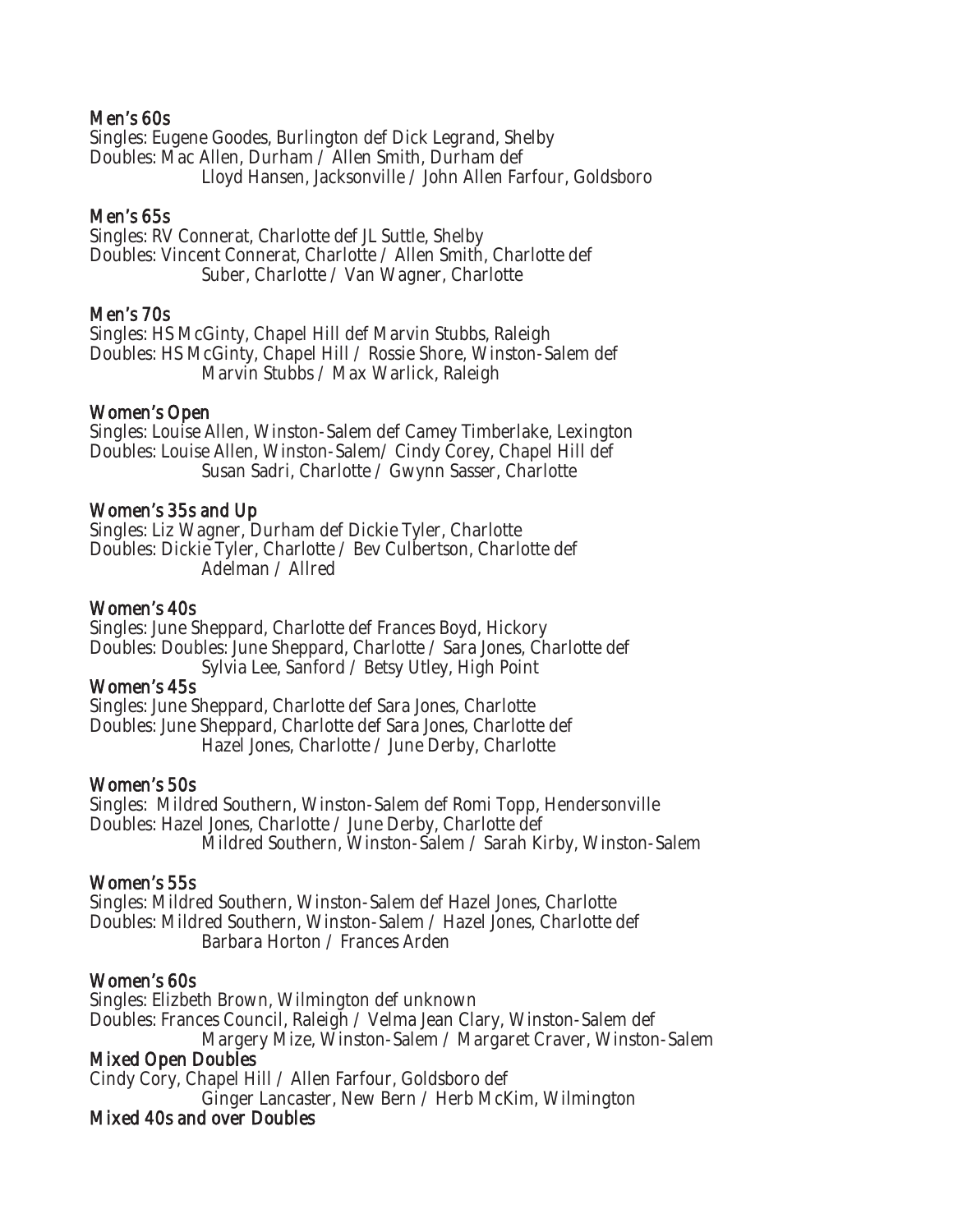Georgeanna Anderson, Hickory / Don Anderson, Hickory def Vickie Bunting, Greensboro / Dick Stoever, Charlotte

### Mixed 45s and over Doubles

Kent and Martha Hathaway def Tyler and Stoever

## **FAMILY**

Father-Son Doubles Not Held

## 1979

### Men's Open

Singles: Buster Brown, Asheville def Mike Czarnecki, Winston-Salem Doubles: Andy Avram, Winston-Salem / Mike Czarnecki, Winston-Salem def Buster Brown / Gene Hamilton, Asheville

### Men's 35s

Singles: William Poole, Charlotte def Norm Chambers, Cary Doubles: Jack Warmath, Greensboro / Bo Roddey, Charlotte def Dan Elk, Matthews / Bob Carles, Charlotte

### Men's 40s

Singles: Norm Chambers, Cary def Maurice Everette, Winston-Salem Doubles: Buck Archer, Shelby / Norm Chambers, Cary def Al Griffin / Maurice Everette, Winston-Salem

### Men's 45s

Singles: Herb Browne, Charlotte def Norm Schellenger, Charlotte Doubles: Jack Warmath, Greensboro / Bo Roddey, Charlotte def Larry Keesler / Dan Keesler, Charlotte

### Men's 50s

Singles: Buck Archer, Shelby def Jim Winstead, Greensboro Doubles: Bob Jones / Sam Wood, Charlotte def Buck Archer, Shelby / Bob Spurrier, Charlotte

### Men's 55s

Singles: Buck Archer, Shelby def Barden Winstead, Rocky Mount Doubles: Buck Archer, Shelby / Bob Spurrier, Charlotte def Frank Heberer, Greensboro / Curt Walden, Charlotte

### Men's 60s

Singles: Gene Goodes def Dick LeGrand, Shelby Doubles: Mac Allen, Durham / Allen Smith def Dick LeGrand, Shelby / Harold Southern, Winston-Salem

### Men's 65s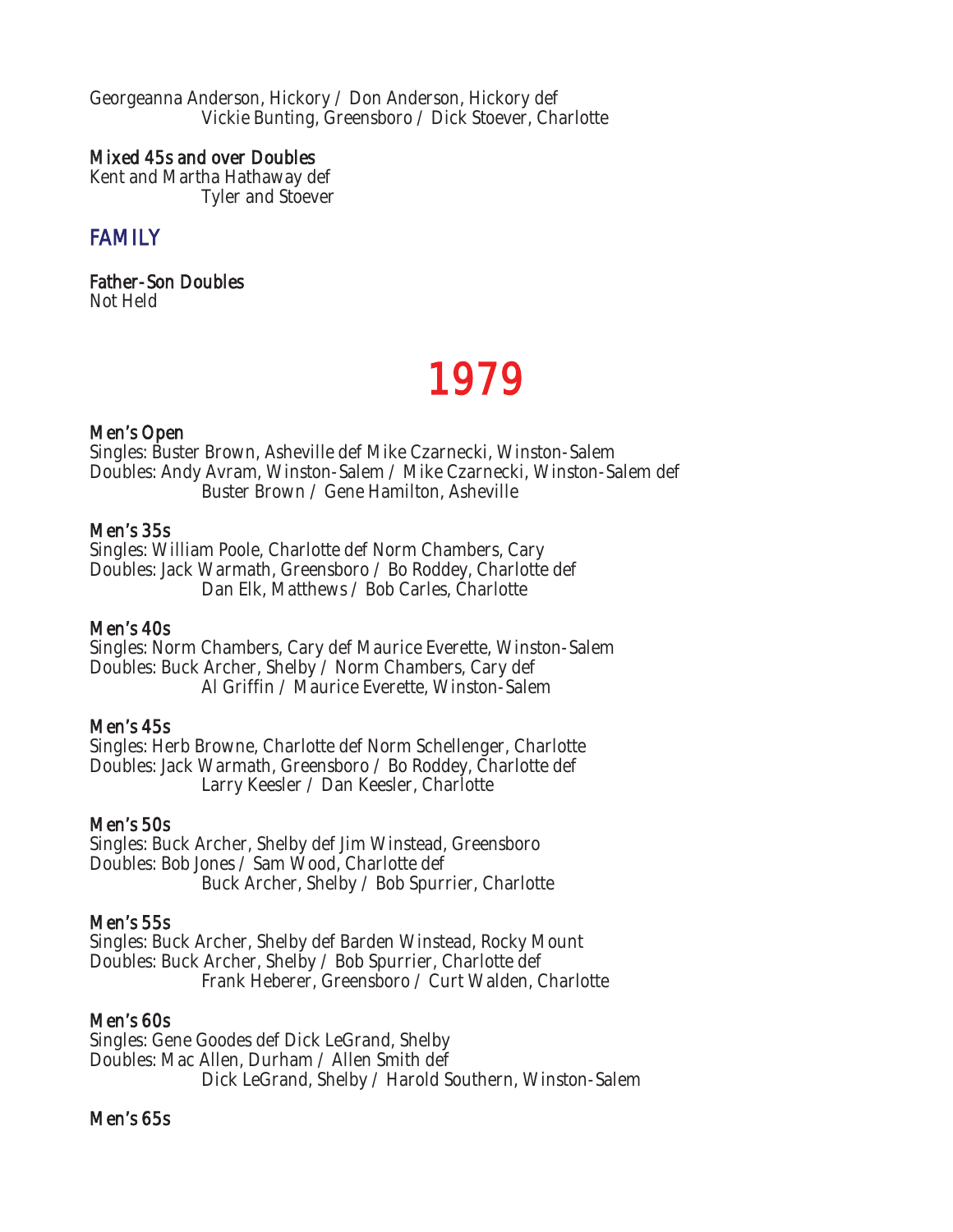Singles: JL Suttle, Shelby def Vince Connerat, Charlotte Doubles: Allen Smith, Durham / Vince Connerat, Charlotte def Sam Suber / William Van Wagner, Charlotte

### Men's 70s

Singles: William Powell, Asheville def Mac MacGinty, Chapel Hill Doubles: William Powell, Asheville / Sam McNeely, Charlotte def Mac MacGinty, Chapel Hill / Rossie Shore, Winston-Salem

### Women's Open

Singles: Louise Allen, Winston-Salem def Susie Black, Greensboro Doubles: Louise Allen, Winston-Salem / Cindy Corey, Chapel Hill def Susie Black, Greensboro / Cammie Timberlake, Charlotte

### Women's 35s

Singles: Liz Wagner, Durham def Dickie Tyler, Charlotte Doubles: Bev Culbertson / Dickie Tyler, Charlotte def Ellen Adelman / Tina Klaus, Greensboro

### Women's 40s

Singles: Dickie Tyler, Charlotte def June Sheppard, Charlotte Doubles: Dickie Tyler / June Sheppard, Charlotte def Carol Barnette / Sara Jones, Charlotte

### Women's 45s

Singles: June Sheppard, Charlotte def Pat Wilkinson, Shelby Doubles: Sara Jones / June Sheppard, Charlotte def June Derby / Hazel Jones, Charlotte

### Women's 50s

Singles: Sara Jones, Charlotte def Betty Henry, Gastonia Doubles: June Derby / Hazel Jones, Charlotte def Sarah Kirby / Mildred Southern, Winston-Salem

### Women's 55s

Singles: Mildred Southern, Winston-Salem def Hazel Jones, Charlotte Doubles: Hazel Jones, Charlotte / Mildred Southern, Winston-Salem def Ellie McDowell, Weddington / Caroline Miller

### Women's 60s

Singles: Elizabeth Brown, Wilmington def Frances Council, Raleigh Doubles: Velma Jean Clary, Winston-Salem / Frances Council, Raleigh def Margaret Craver / Margery Mize, Winston-Salem

### Mixed Open Doubles

John Allen Farfour, Goldsboro / Louise Allen, Winston-Salem def Mike Czarnecki, Winston-Salem / Cindy Corey, Chapel Hill

### Mixed 35s Doubles

Dan Elks, Matthews / Penny Brawley, Charlotte def Art Culbertson / Bev Culbertson, Charlotte

### Mixed 45s Doubles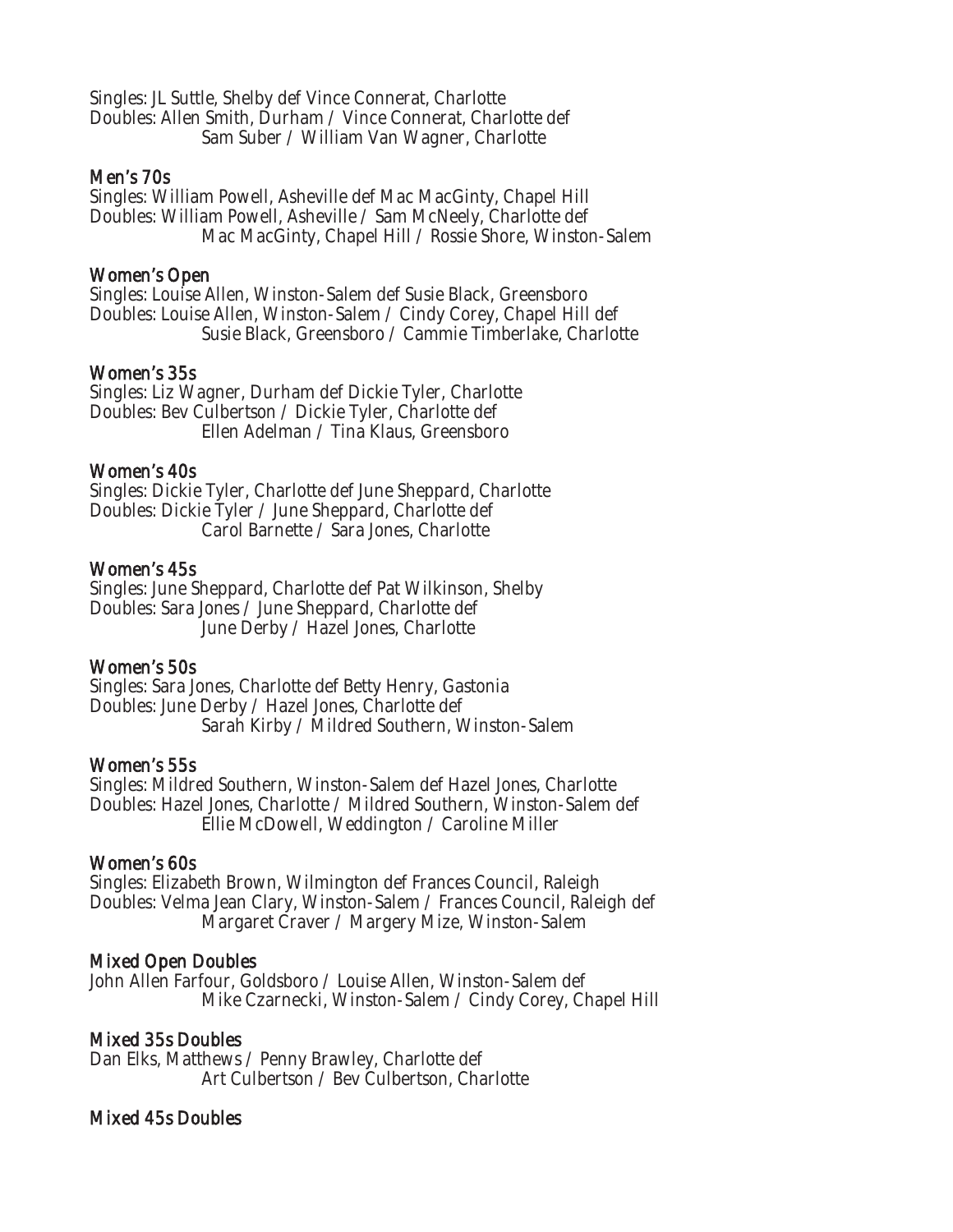## **FAMILY**

Father-Son Doubles Sidney Martin / Sammy Martin, Raleigh def Moo Yancey / Corey Yancey, Oxford

### Mother-Daughter Doubles

Katherine Sammons / Chris Sammons, Raleigh def Phyllis Ingram / Ginny Ingram

## 1980

### Men's Open

Singles: Keith Richardson, Rocky Mount def Pender Murphy, Charlotte Doubles: Mike Czarnecki / Allen Farfour, Winston-Salem def Tommy Dixon, Raleigh / Keith Richardson, Rocky Mount

### Men's 35s

Singles: William Poore, Charlotte def Bane Shaw, Matthews Doubles: Norm Chambers, Cary / Maurice Everette, Winston-Salem def Dan Elkes / Bob Carles, Matthews

### Men's 40s

Singles: Norm Chambers, Cary def Maurice Everette, Winston-Salem Doubles: Norm Chambers, Cary / Maurice Everette, Winston-Salem def Dick Makepeace / Jim Skidmore, Greensboro

### Men's 45s

Singles: Dick Makepeace, Greensboro def Herb Browne, Charlotte Doubles: Bo Roddey, Charlotte / Jack Warmath, Greensboro def Bob Grout / Don Anderson, Mount Holly

### Men's 50s

Singles: Buck Archer, Shelby def Art Culbertson, Charlotte Doubles: Bob Jones / Sam Woods, Charlotte def Ted Sharpless / Paul Stephanz, Greensboro

### Men's 55s

Singles: Art Culbertson, Charlotte def Barden Winstead, Roxboro Doubles: Curt Walden, Charlotte / Frank Heberer, Greensboro def Buck Archer, Shelby / Bob Spurrier, Charlotte

### Men's 60s

Singles: Charles Eppinette, Gastonia def Lloyd Hanson, Jacksonville Doubles: Charles Eppinette / Paul Richardson, Gastonia def Mac Allen, Durham / Lloyd Hanson, Jacksonville

### Men's 65s

Singles: Paul Guibord, def JL Suttle, Shelby Doubles: Vince Connerat, Charlotte / Allen Smith, Durham def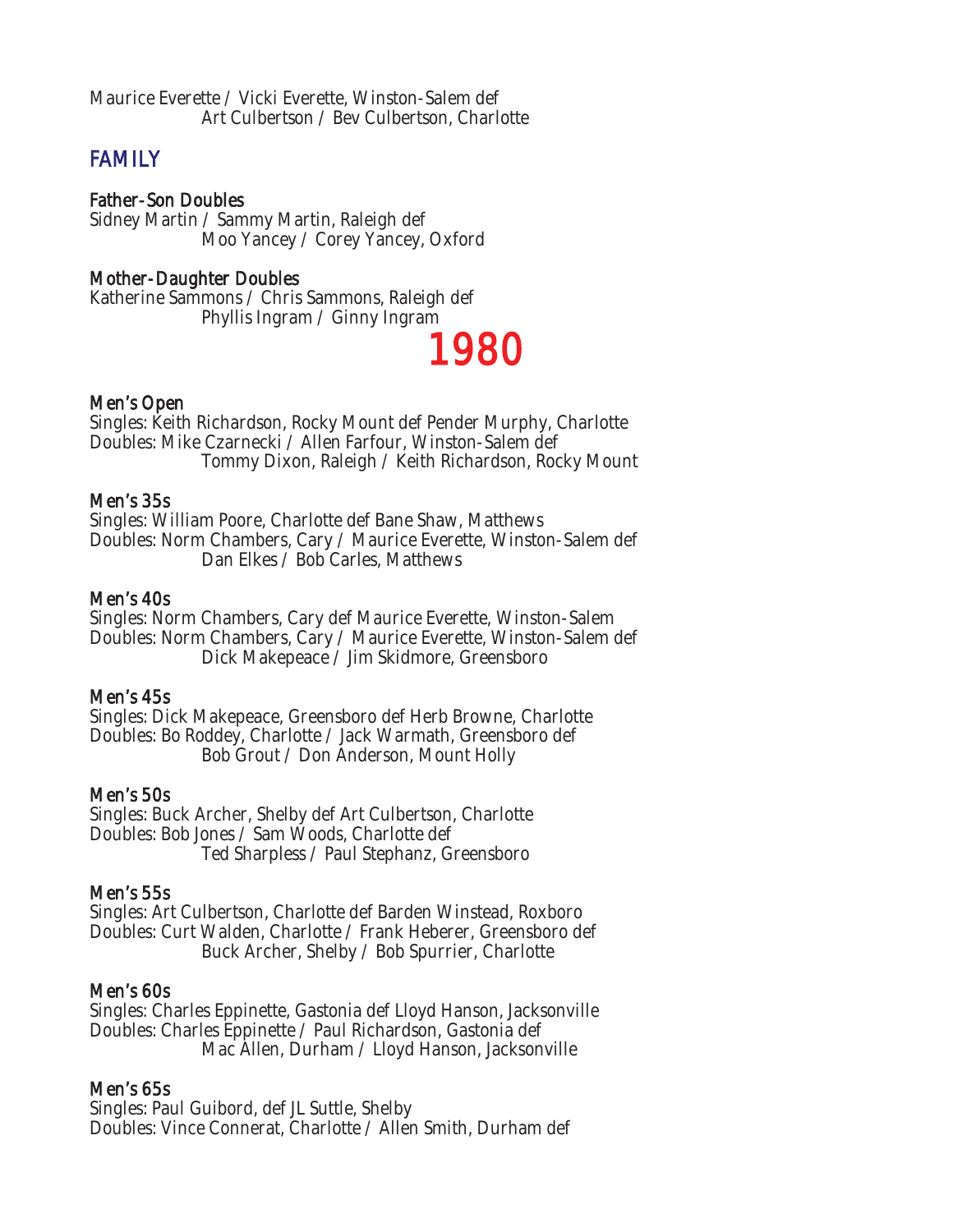Ralph Rockett / Paul Guibord

### Men's 70s

Singles: Vince Connerat, Charlotte def William Powell, Asheville Doubles: Vince Connerat / Sam McNeely, Charlotte def Mac McGinty, Chapel Hill / William Powell, Asheville

### Women's Open

Singles: Louise Allen, Winston-Salem def Cindy Corey, Chapel Hill Doubles: Cindy Corey, Chapel Hill / Susan Sadri, Charlotte def Susie Black / Emily Preyer, Greensboro

### Women's 35s

Singles: Dickie Tyler, Charlotte def Ellen Adelman, Greensboro Doubles: Dickie Tyler / Bev Culbertson, Charlotte def Penny Brawley / Helen Phillips, Charlotte

### Women's 40s

Singles: Julia Ann Holt, Greensboro def June Sheppard, Charlotte Doubles: Wendy Wilson, Matthews / Helen Phillips, Charlotte def June Sheppard / Dickie Tyler, Charlotte

### Women's 45s

Singles: June Sheppard, Charlotte def Julia Ann Holt, Greensboro Doubles: Julia Ann Holt / Barbara Spencer, Greensboro def

Hazel Jones / June Derby, Charlotte

### Women's 50s

Singles: Mildred Southern, Winston-Salem def Sara Jones, Charlotte Doubles: Hazel Jones / June Derby, Charlotte def Sarah Kirby / Mildred Southern, Winston-Salem

### Women's 55s

Singles: Romi Topp, Henderson def Mildred Southern, Winston-Salem Doubles: Hazel Jones, Charlotte / Mildred Southern, Winston-Salem def Elly McDowell / Julia Pickens, Charlotte

### Women's 60s

Singles: Frances Council, Raleigh def Mattie Canady, Wilmington Doubles: Mattie Canady, Wilmington / Margery Mize, Winston-Salem def Velma Clary, Winston-Salem / Frances Council, Raleigh

### Mixed Open Doubles

Dick Spong / Sharron Judy, Greensboro def Larry Horowitz / Mary Sansbury, Pineville

### Mixed 35s Doubles

Jim Haslam, Greensboro / Dickie Tyler, Charlotte def Jack McGinn, Charlotte / Chris Edwards

### Mixed 40s Doubles

Maurice Everette / Vicki Everette, Winston-Salem def Cody Williams / Sylvia Gilley, Winston-Salem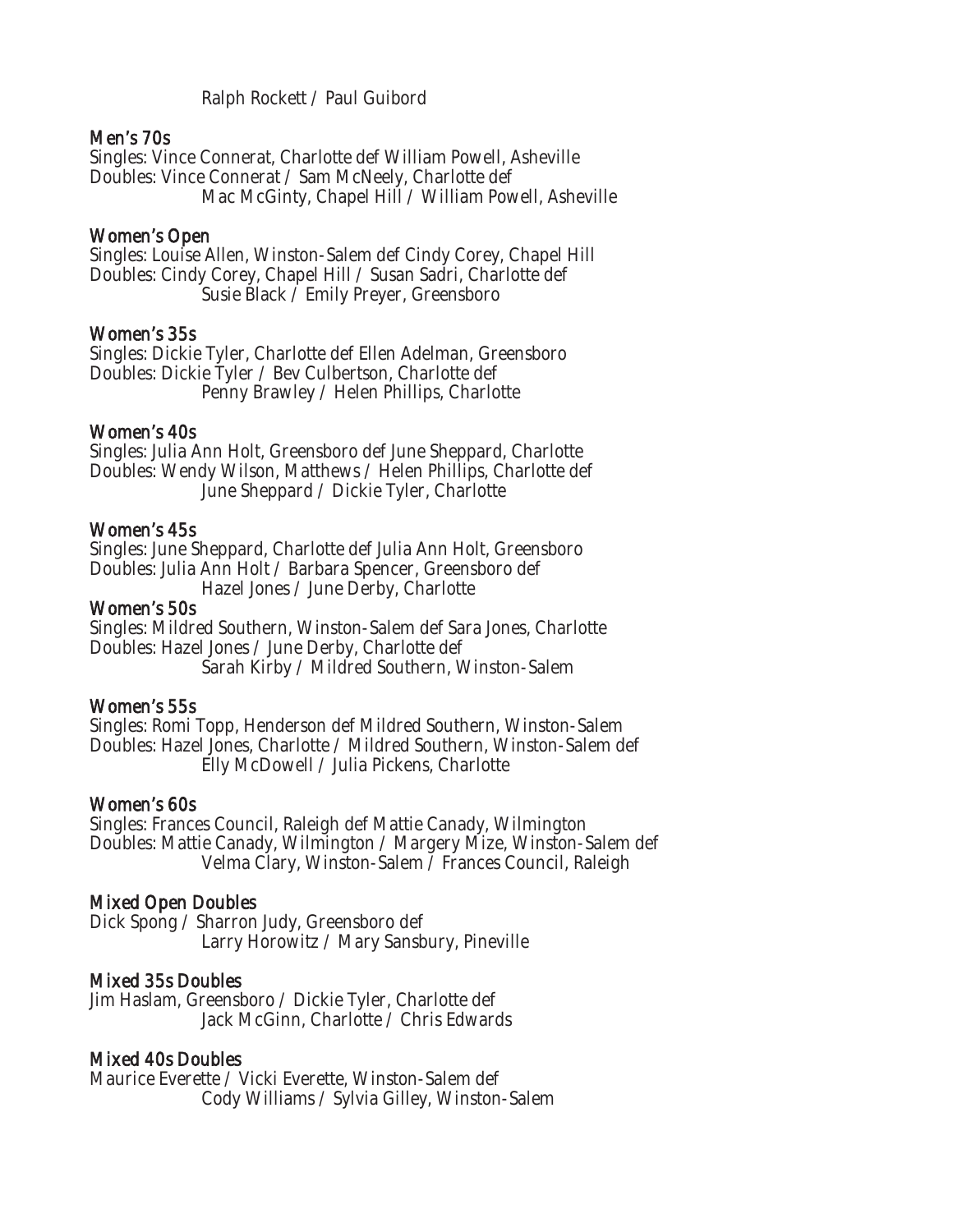### Mixed 50s Doubles

Bob Spurrier, Charlotte / June Derby, Charlotte def Barney Gradman, Asheville / Romi Topp, Henderson

### **FAMILY**

### Father-Son Doubles

Dick Makepeace / Walton Makepeace, Greensboro def Bo Roddey / Hunter Roddey, Greensboro

### Mother-Daughter Doubles

Emily Preyer / Emily Preyer, Greensboro def Mildred Southern / Debbie Southern, Winston-Salem

## 1981

### Men's Open

Singles: Bill Csipkay, Raleigh def Allen Farfour, Goldsboro Doubles: Mike Czarnecki, Winston-Salem / Allen Farfour, Goldsboro def Bill Csipkay, Raleigh / Mark Dillon, Charlotte

### Men's 35s

Singles: Norm Chambers, Cary def Bobby Andrews, Burlington Doubles: Stan Cocke, Asheville / Bill Eidson, Asheville def Norm Chambers, Cary / Maurice Everette, Winston-Salem

### Men's 40s

Singles: Keith Stoneman, Charlotte def Maurice Everette, Winston-Salem Doubles: Stan Cocke, Asheville / Bill Eidson, Asheville def Norm Chambers, Cary / Maurice Everette, Winston-Salem

### Men's 45s

Singles: Buck Archer, Shelby def Dick Makepeace, Greensboro Doubles: Maurice Everette / Al Griffin, Winston-Salem def Dick Makepeace, Greensboro / John McDonald

### Men's 50s

Singles: Jim Winstead, Greensboro def David Smith, Salisbury Doubles: John Tate, Newton / Tom Willson, Brevard def Ted Sharpless / Paul Stephanz, Greensboro

### Men's 55s

Singles: Art Culbertson, Charlotte def David Smith, Salisbury Doubles: Frank Heberer, Greensboro / Curt Walden, Charlotte def Buck Archer, Shelby / Bob Spurrier, Charlotte

### Men's 60s

Singles: Paul Richardson, Gastonia def Curt Walden, Charlotte Doubles: Frank Love, Mount Holly / Curt Walden, Charlotte def Dick LeGrand, Shelby / Harold Southern, Winston-Salem

### Men's 65s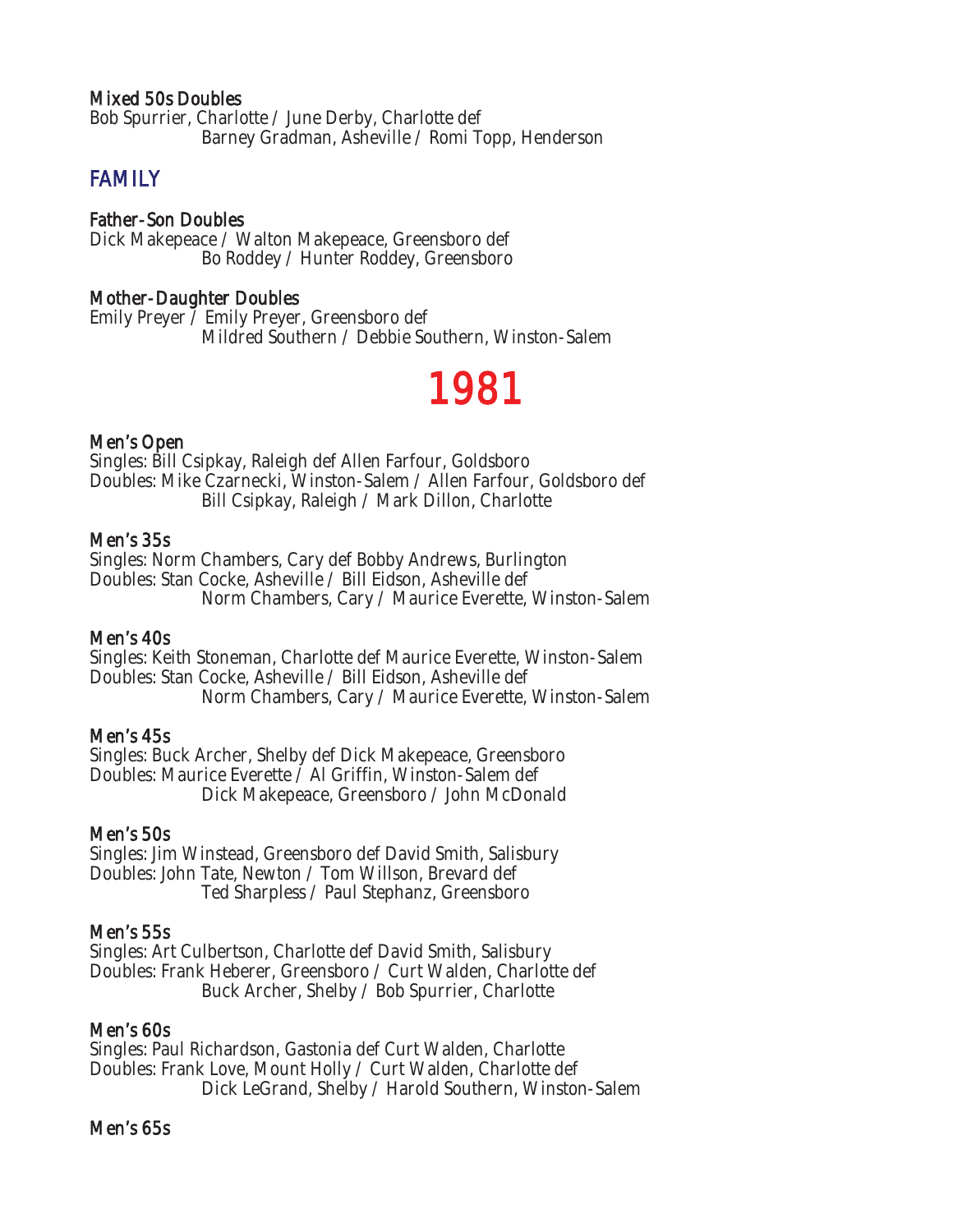Singles: Dick LeGrand, Shelby def Vince Connerat, Charlotte Doubles: JL Suttle / Dick LeGrand, Shelby def Ralph Rockett / Paul Guibord

### Men's 70s

Singles: JL Suttle, Shelby def Vince Connerat, Charlotte Doubles: Vince Connerat, Charlotte / Allen Smith, Durham def Drew Nichols, Asheville / JL Suttle, Shelby

### Men's 80s

Singles: Ben Bardin, Wilson def Rossie Shore, Winston-Salem

### Women's Open

Singles: Stephanie Rauch, Gastonia def Penelope Moor, Greensboro Doubles: Penelope Moor / Emily Preyer, Greensboro def Susan Sadri, Charlotte / Leigh Shephard, Newton

### Women's 35s

Singles: Liz Wagner, Durham def Dickie Tyler, Charlotte Doubles: Christy Edwards / Wendy Wilson, Charlotte def Penny Brawley, Charlotte / Helen Phillips

### Women's 40s

Singles: June Sheppard, Charlotte def Coty Tootle, Greensboro Doubles: June Sheppard / Dickie Tyler, Charlotte def Helen Phillips / Wendy Wilson, Charlotte

### Women's 45s

Singles: Julia Ann Holt, Greensboro def Pat Wilkison, Shelby Doubles: Julia Ann Holt / Barbara Spencer, Greensboro def June Sheppard / Sara Jones, Charlotte

### Women's 50s

Singles: Margaret Randle, High Point def Betsy Utley, High Point Doubles: Bobbi Goodnough / Mildred Southern, Winston-Salem def Margaret Randle, High Point / Sara Jones, Charlotte

### Women's 55s

Singles: Mildred Southern, Winston-Salem def G Scott, Wrightsville Beach Doubles: G Scott, Wrightsville Beach / Mildred Southern, Winston-Salem def Julia Pickens / Hazel Jones, Charlotte

### Women's 60s

Singles: Mildred Southern, Winston-Salem def Elizabeth Brown, Wilmington Doubles: Elizabeth Brown, Wilmington / Mildred Southern, Winston-Salem def Mattie Canady, Wilmington / Margery Mize, Winston-Salem

### Mixed Open Doubles

Mike Czarnecki, Winston-Salem / Leigh Shepherd, Newton def Ken Easter, Burlington / Penelope Moor, Greensboro

### Mixed 35s Doubles

Jim Haslam, Greensboro / Dickie Tyler, Charlotte def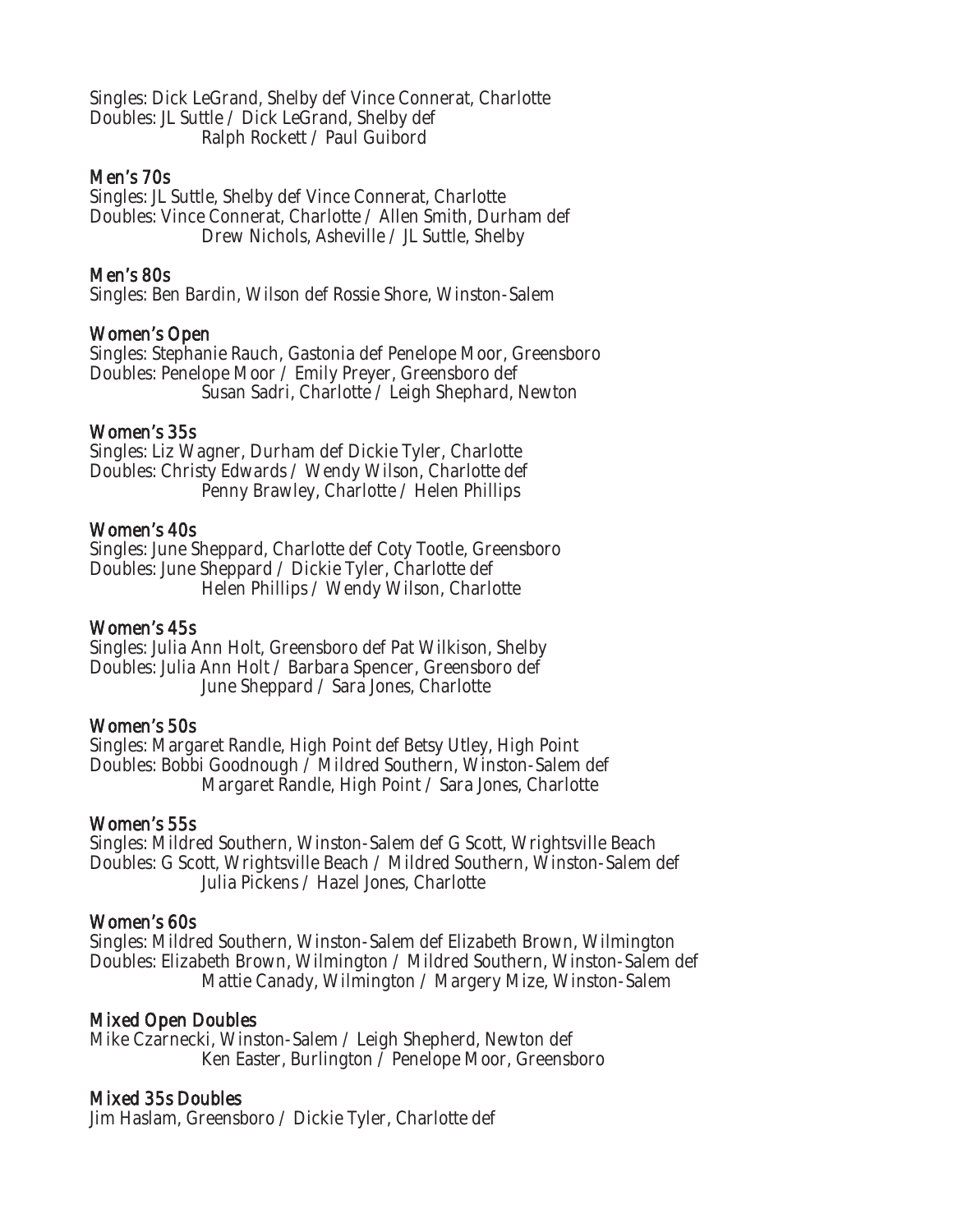Jack McGinn / Bev Culbertson, Charlotte

### Mixed 40s Doubles

Keith Stoneman / Dickie Tyler, Charlotte def Maurice Everette / Vicki Everette, Winston-Salem

### Mixed 45s Doubles

Cody Williams, Winston-Salem / Sylvia Gilley, Winston-Salem def Rolf Foerstemman, Atlantic Beach / Sara Jones, Charlotte

### Mixed 50s Doubles

Bob Spurrier / June Derby, Charlotte def Harold Sauls, Raleigh / Mildred Southern, Winston-Salem

### FAMILY

### Father-Son Doubles

TH Yancey / Gray Yancey, Oxford def Bo Roddey / Hunter Roddey, Charlotte

## 1982

### Men's Open

Singles: Andy Avram, Winston-Salem def Mark Dillon, Charlotte Doubles: John Allen Farfour, Jr, Goldsboro / Chip Koury, Burlington def Andy Avram, Winston-Salem / Mark Dillon, Charlotte

### Men's 25s

Singles: Doug Eller, Hickory def William Poore, Charlotte Doubles: Doug Eller, Hickory / Roger Martin, Gastonia def Bob Carles, Matthews / Jack McGinn, Charlotte

### Men's 35s

Singles: Karl Coombes, Charlotte def William Poore, Charlotte Doubles: Stan Cocke / Bill Eidson, Asheville def Dan Elkes / Bob Carles, Matthews

### Men's 40s

Singles: Norman Chambers, Cary def Bobby Andrews Doubles: Maurice Everette / Al Griffin, Winston-Salem def Walter Brown / Walt Stamer, Raleigh

### Men's 45s

Singles: Herb Browne, Charlotte def Maurice Everette, Winston-Salem Doubles: Al Griffin / Maurice Everette, Winston-Salem def Bob Bambauer / Jack McGinn, Charlotte

### Men's 50s

Singles: Tom Willson, Brevard def John Bremer, Winston-Salem Doubles: Bob Jones / Sam Woods, Charlotte def John Tate, Newton / Tom Willson, Brevard

### Men's 55s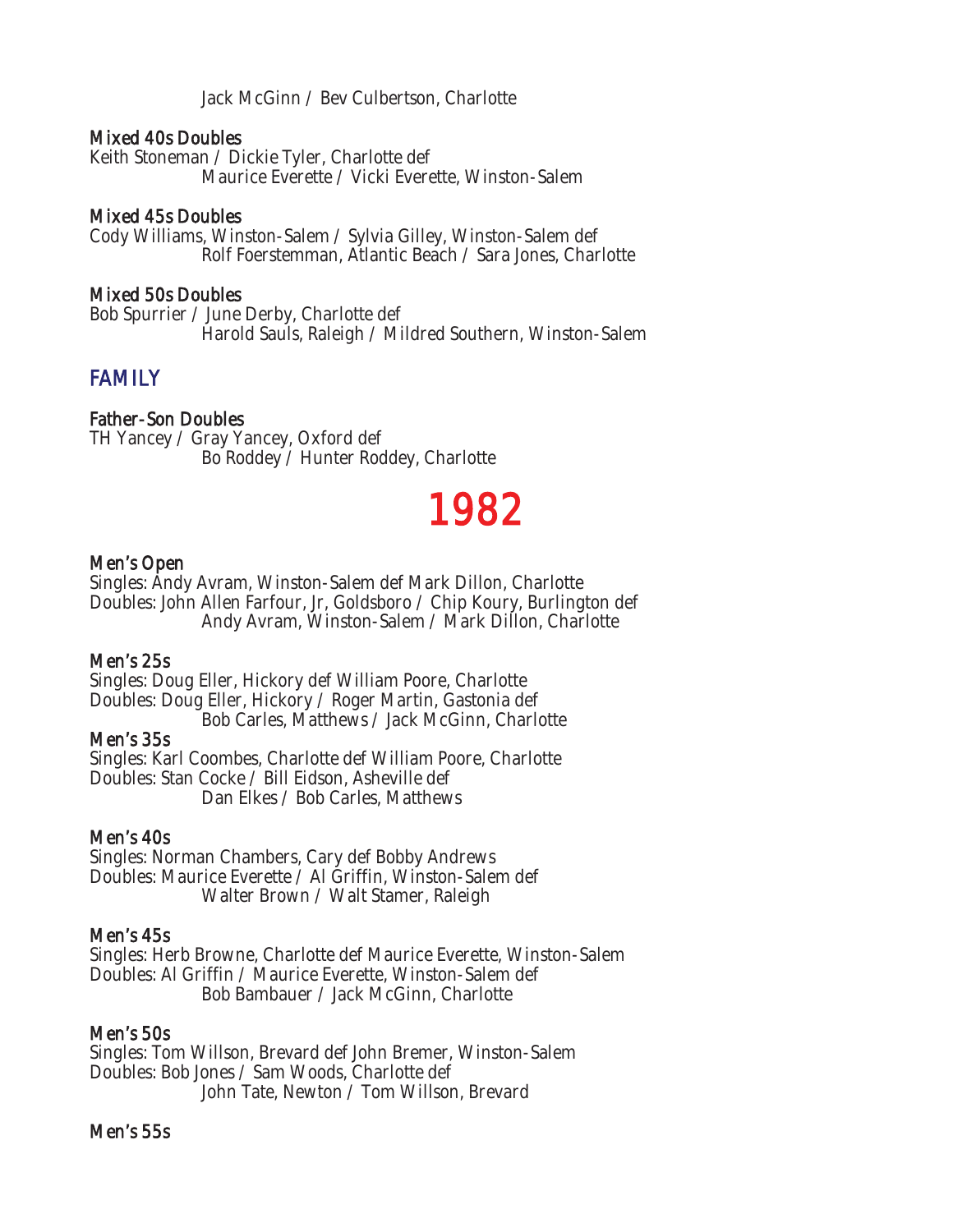Singles: David Smith, Salisbury def Art Culbertson, Charlotte Doubles: Curt Walden, Charlotte / Frank Heberer, Greensboro def Bob Jones / John McDonald, Charlotte

### Men's 60s

Singles: Bob Spurrier, Charlotte def Curt Walden, Charlotte Doubles: Buck Archer, Shelby / Frank Love, Mount Holly def Bob Spurrier / Curt Walden, Charlotte

### Men's 65s

Singles: Paul Guibord, Hendersonville def Richard LeGrand, Shelby Doubles: Lloyd Hansen, Wilmington / Mac Allen, Durham def Paul Guibord, Hendersonville / Ralph Rockett, Charlotte

### Men's 70s

Singles: Vince Connerat, Charlotte def JL Suttle, Shelby Doubles: Allen Smith, Durham / JL Suttle, Shelby def Vince Connerat, Charlotte / David Morgan, Asheville

Men's 80s

Singles: Rossi Shore, Winston-Salem def Benjamin Bardin, Wilson

### Women's 30s

Singles: Penelope Moor, Greensboro def Sarah Harmer, Raleigh Doubles: Sharron Judy / Susie Black, Greensboro def Mary Lloyd Hodges, Henderson / Paige Fisher, Battleboro

### Women's 35s

Singles: Liz Wagner, Durham def Cordelia Tyler, Charlotte Doubles: Bev Culbertson / Dickie Tyler, Charlotte def Claudia Burkett / Harriet Smith, Hickory

### Women's 40s

Singles: Joan Kotas, Winston-Salem def Ellen Adelman, Greensboro Doubles: June Sheppard / Dickie Tyler, Charlotte def Ellen Adelman, Greensboro / Joy Cox, Wilmington

### Women's 45s

Singles: Gloria Henninger, Raleigh def Julia Ann Holt, Greensboro Doubles: Bev Culbertson, Charlotte / Julia Ann Holt, Greensboro def Nettie Culp / Martha Hathaway, Charlotte

### Women's 50s

Singles: Julia Ann Holt, Greensboro def Sara Jones, Charlotte Doubles: Julia Ann Holt / Barbara Spencer, Greensboro def Bobbi Goodnough / Mildred Southern, Winston-Salem

### Women's 55s

Singles: Mildred Southern, Winston-Salem def Martha Norman Doubles: Hazel Jones, Charlotte / Peggy Golden, Sanford def Mildred Southern, Winston-Salem / Gene Scott, Wilmington

### Women's 60s

Singles: Mildred Southern, Winston-Salem def Elizabeth Brown, Wilmington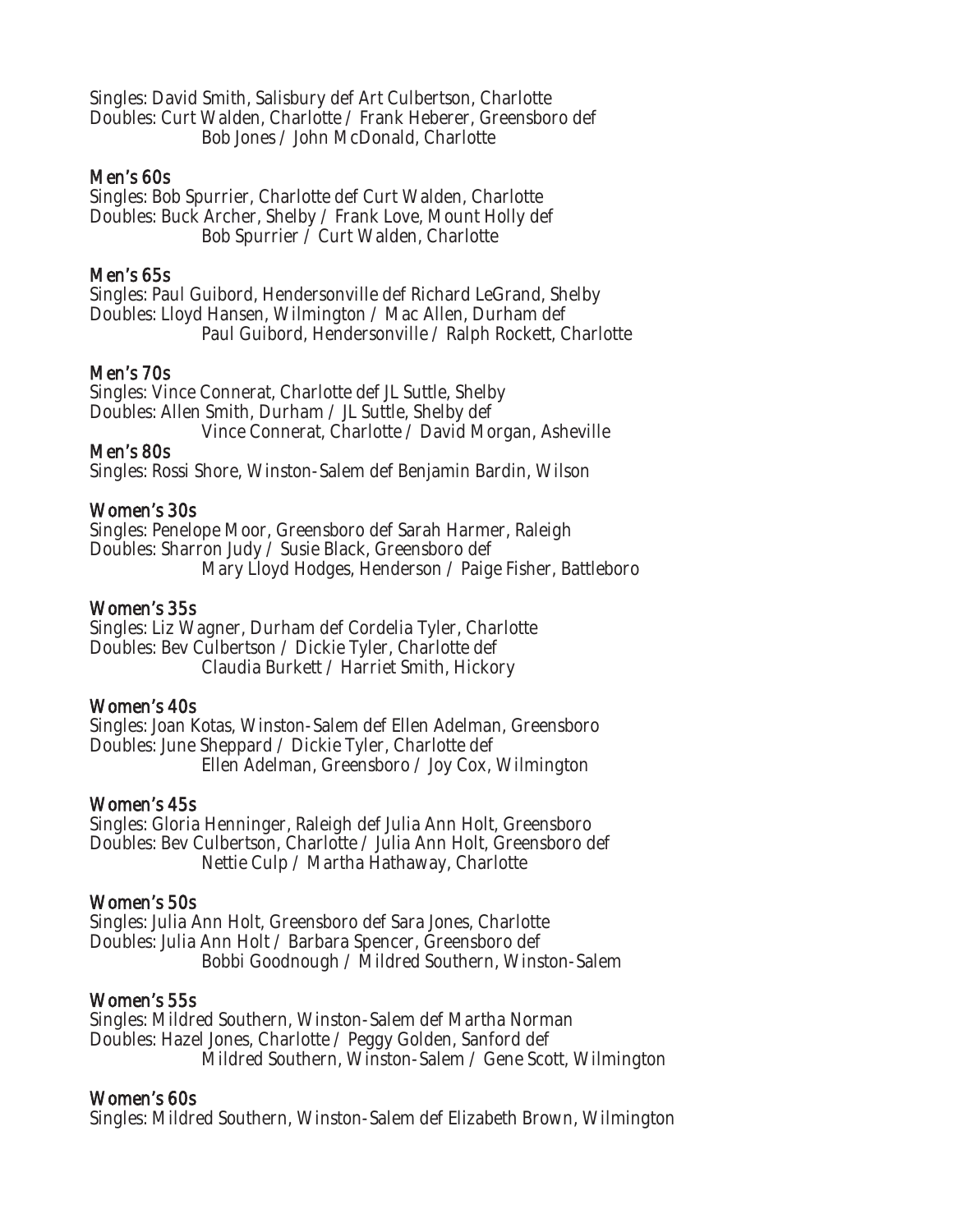Doubles: Mildred Southern, Winston-Salem / Elizabeth Brown, Wilmington def Ellen McDowell / Julia Pickens, Charlotte

### Mixed Open Doubles

Scott Nichols / Penelope Moor, Greensboro def Danny Phillips, Goldsboro / Sharron Judy, Greensboro

### Mixed 35s Doubles

Jerry Patterson, Chapel Hill / Liz Wagner, Durham def Jim Haslam, Greensboro / Dickie Tyler, Charlotte

### Mixed 40s Doubles

Neill McGeachy, Winston-Salem / Ellen Adelman, Greensboro def Maurice Everette / Vicki Everette, Winston-Salem

### Mixed 45s Doubles

Bob Bombauer / June Sheppard, Charlotte def Jack McGinn, Charlotte / Julia Ann Holt, Greensboro Mixed 50s Doubles Cody Williams, Winston-Salem / Julia Ann Holt, Greensboro def Bob Spurrier / June Derby, Charlotte

### FAMILY

### Father / Son Doubles

Moor Yancey, Oxford / Gray Yancey, Winston-Salem def Bill Weathers / Clint Weathers, Southern Pines

## 1983

### Men's Open

Singles: Allen Farfour / Goldsboro def Buster Brown, Asheville Doubles: Dan Weant, Cary / Ken Whitaker, Chapel Hill def Buster Brown, Asheville / Bob Allsbrook, Asheville

### Men's 25s

Singles: Pravin Maharaj, Charlotte Doubles: Doug Eller, Hickory / Roger Martin, Gastonia

### Men's 35s

Singles: Laird Griffin, Lenoir def Bobby Andrews, Burlington Doubles: Doug Anderson / Bo Roddey, Charlotte def Stan Cocke / John Gilbart, Asheville

### Men's 40s

Singles: Maurice Everette, Winston-Salem def Bobby Andrews, Burlington Doubles: Maurice Everette / Al Griffin, Winston-Salem def Walt Brown / Walt Stamer, Wilson

### Men's 45s

Singles: Maurice Everette, Winston-Salem def Herb Browne, Charlotte Doubles: Maurice Everette / Al Griffin, Winston-Salem def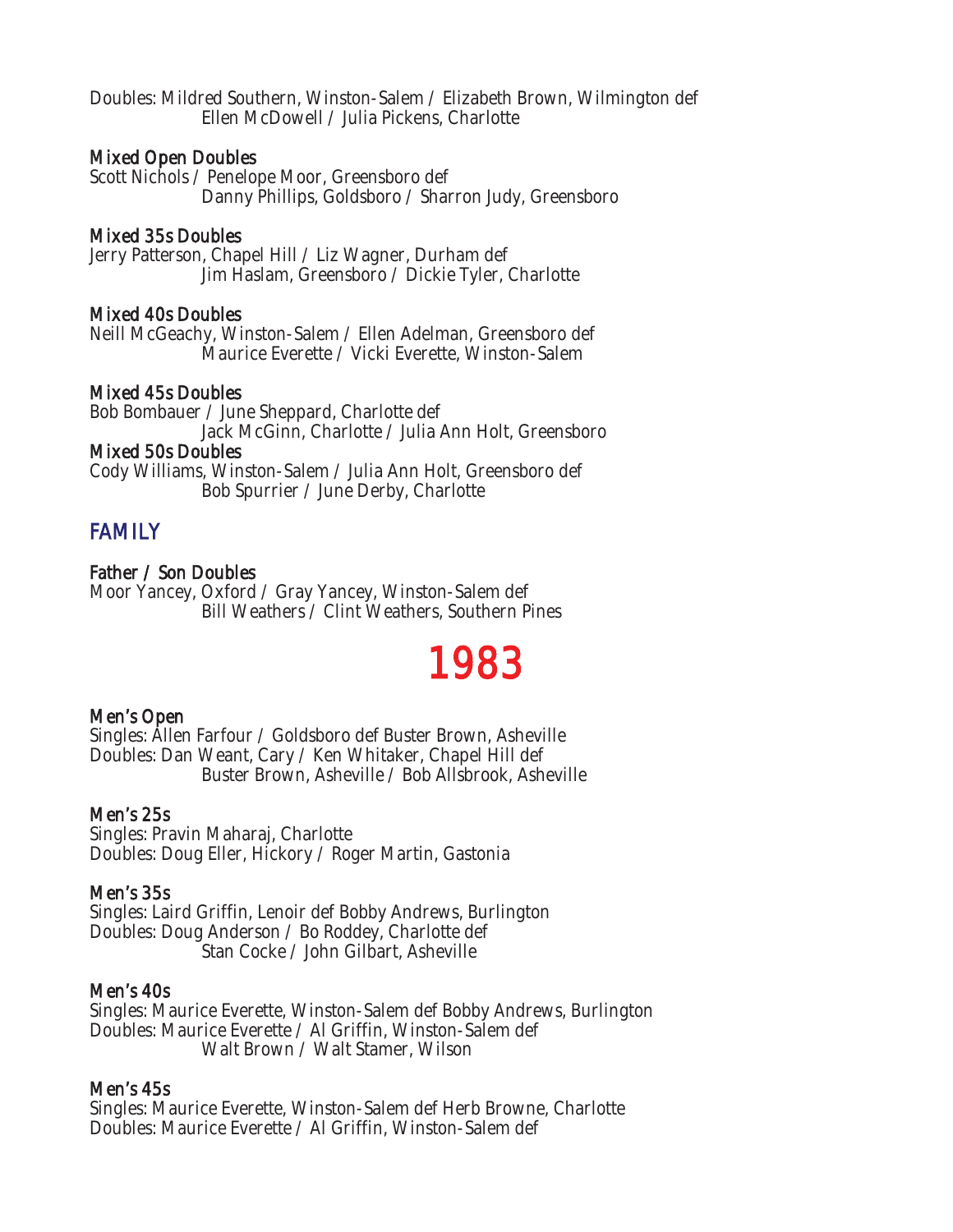Herb Browne / Bo Roddey, Charlotte

### Men's 50s

Singles: Art Culbertson, Charlotte def Buck Archer, Shelby Doubles: Bob Jones / Sam Woods, Charlotte def John Bremer, Winston-Salem / John McDonald, Charlotte

### Men's 55s

Singles: David Smith, Salisbury def AV Culbertson, Charlotte Doubles: JR Jones / John McDonald, Charlotte def AV Culbertson / Bob Spurrier, Charlotte

### Men's 60s

Singles: David Smith, Salisbury def Charles Eppinette, Gastonia Doubles: Buck Archer, Shelby / Frank Love, Mount Holly def Bob Jones / Bob Spurrier, Charlotte

### Men's 65s

Singles: Jim Hamilton, Asheville def Dick LeGrand, Shelby Doubles: Mac Allen, Durham / Lloyd Hanson, Wilmington def Ralph Rockett / Vince Connerat, Charlotte

### Men's 70s

Singles: JL Suttle, Shelby def Vince Connerat, Charlotte Doubles: David Morgan / JL Suttle, Shelby def David Carey, Asheville / Sam McNeely, Charlotte

### Women's Open

Singles: Stephanie Rauch, Gastonia def Spencer Barnes, Winston-Salem Doubles: Lindsey Linker / Jane Schroeder, Carrboro def Susie Black / Sharron Judy, Greensboro

### Women's 25s

Singles: Sally Spetz, Raleigh Doubles: Cox / Wilson

### Women's 35s

Singles: Liz Wagner, Durham def Dickie Tyler, Charlotte Doubles: Claudia Burkett / Harriet Smith, Hickory def Dickie Tyler / Bev Culbertson, Charlotte

### Women's 40s

Singles: Dickie Tyler, Charlotte def Joan Cotas, Winston-Salem Doubles: Chris Edwards / Wendy Wilson, Charlotte def Jane Sandridge, Winston-Salem / Joan Cotas, Winston-Salem

### Women's 45s

Singles: Gloria Henninger, Raleigh def June Sheppard, Charlotte Doubles: Bev Culbertson, Charlotte / Julia Ann Holt, Greensboro def Nettie Culp / Martha Hathaway, Charlotte

### Women's 50s

Singles: Julia Ann Holt, Greensboro def Gloria Henninger, Raleigh Doubles: Julia Ann Holt / Barbara Spencer, Greensboro def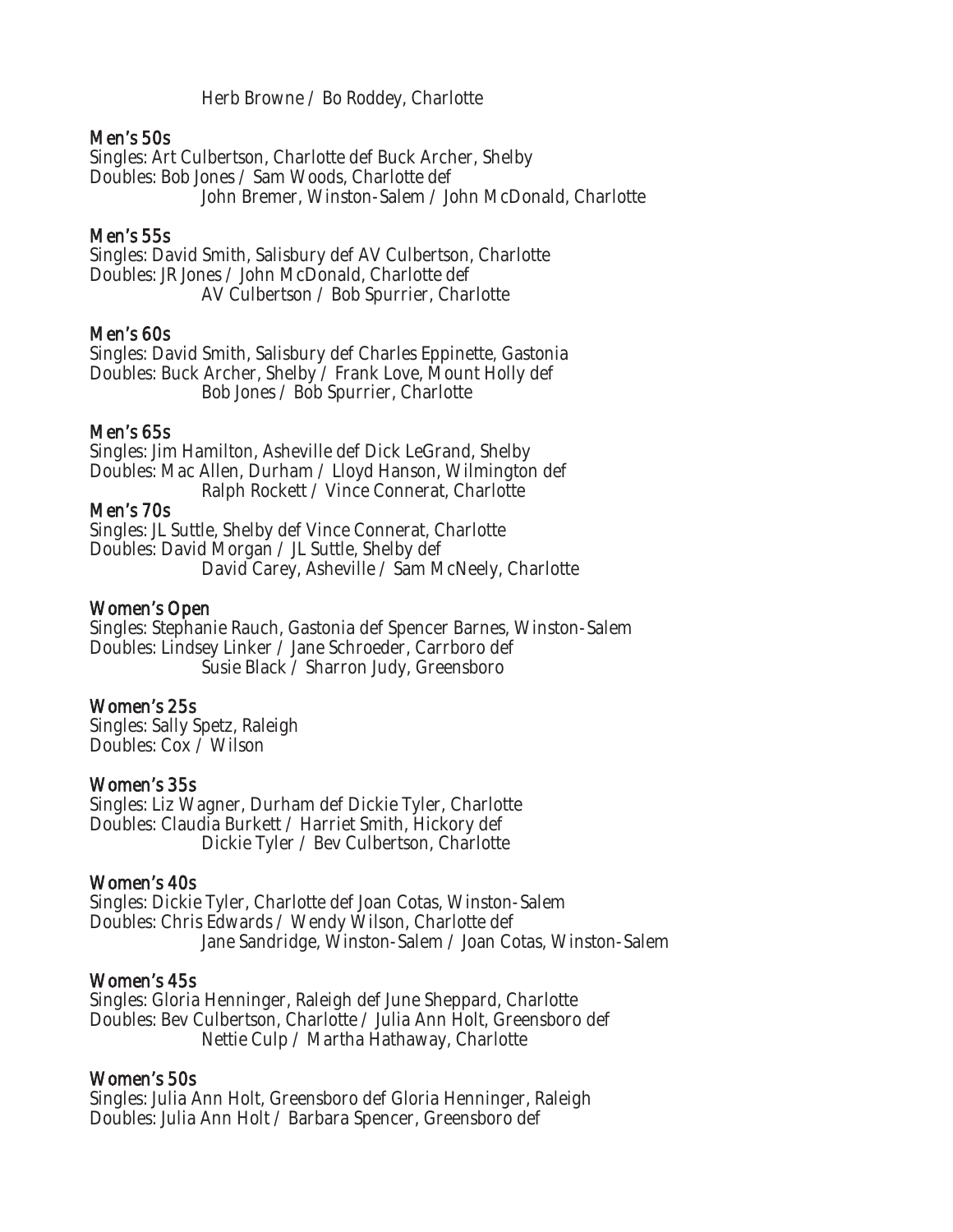Sara Jones / June Sheppard, Charlotte

#### Women's 55s

Singles: Betty Jones, Gastonia def Sara Jones, Charlotte Doubles: June Derby / Hazel Jones, Charlotte def Jean Getz, Charlotte / Elly McDonald, Waxhaw

#### Women's 60s

Singles: Mildred Southern, Winston-Salem def Bettie Morris, Ruthfordton Doubles: Mildred Southern, Winston-Salem / M Marsh def Hazel Jones / Elly McDonald, Charlotte

#### Mixed Open Doubles

Scott Dillon / Camey Dillon, Chapel Hill def Jami Haslam, Greensboro / Leslie Lewis

#### Mixed 35s Doubles

Jim Haslam, Greensboro / Dickie Tyler, Charlotte def Dan Elks / Chris Edwards, Charlotte

#### Mixed 40s Doubles

Jack McGinn / Penny Brawley, Charlotte def John McDonald / Dickie Tyler, Charlotte

#### Mixed 45s Doubles

Bob Bambauer / June Sheppard, Charlotte def Jack McGinn / Bev Culbertson, Charlotte

# Mixed 50s Doubles

Cody Williams, Winston-Salem / Julia Ann Holt, Greensboro def John Bowen, Tyron / Vesta Cornwell, Hendersonville

# FAMILY

# Father-Son Doubles

Mike Corthum / Mike Corthum Jr def Oliver Roddey / Hunter Roddey

# 1984

# Men's Open

Singles: Pender Murphy, Charlotte def Mark Dillon, Greensboro Doubles: Matt McDonald / Pender Murphy, Charlotte def Andy Avram, Winston-Salem / Mike Gandolpho, Greensboro

#### Men's 25s

Singles: Doug Eller, Hickory def Charles Bragg, Charlotte Doubles Doug Eller, Hickory / Roger Martin, Gastonia def Larry McCorkle / James Shoff, Charlotte

#### Men's 30s

Singles: Rick Kinney, Fayetteville def Rick Crompton, Charlotte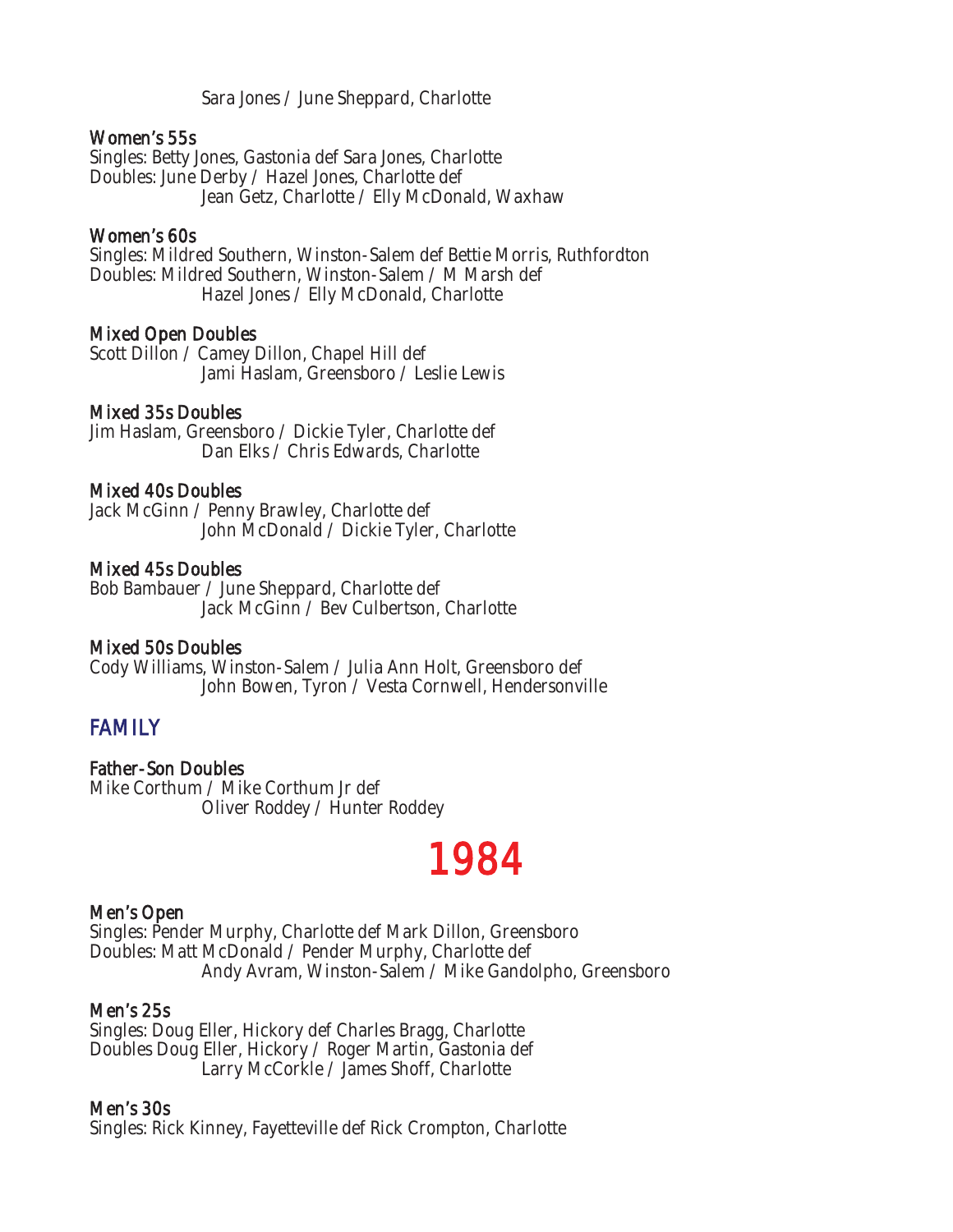Doubles: Pal Mozingo / Don Swarthout, Charlotte def Don Campbell / John Hewins, Newton

#### Men's 35s

Singles: Karl Coombes, Charlotte def Jim Haslam, Greensboro Doubles: Doug Anderson / Herb Browne, Charlotte def Coleman Long / Harry Kraley, Wilmington

#### Men's 40s Singles

Norman Chambers, Cary def Maurice Everette, Winston-Salem Doubles: Jeff Mullins, Cary / Terrell West, Southern Pines def Walter Brown, Raleigh / Walter Stamer, Cary

#### Men's 45s

Singles: Norman Chambers, Cary def Maurice Everette, Winston-Salem Doubles: Maurice Everette / Al Griffin, Winston-Salem def Roy Searcy / Bill Cashion, Winston-Salem

#### Men's 50s

Singles: Robin Gardner, Raleigh def Art Culbertson, Charlotte Doubles: John Bremer, Winston-Salem / John McDonald, Charlotte def Al Heller / Paul Simel, Greensboro

#### Men's 55s

Singles: Art Culbertson, Charlotte def David Smith, Salisbury Doubles: Bob Jones / John McDonald, Charlotte def Charles Lambeth, This'll / David Smith, Salisbury

# Men's 60s

Singles: George Simkins, Greensboro def David Smith, Salisbury Doubles: Bob Jones, Charlotte / David Smith, Salisbury def Don Anderson, Mount Holly / Bob Spurrier, Charlotte

# Men's 65s

Singles: Jim Hamilton, Asheville def Robert Culton, Chapel Hill Doubles: Mac Allen, Durham / Lloyd Hanson, Wilmington def Harold Southern, Winston-Salem / Dick LeGrand, Shelby

#### Men's 70s

Singles: Paul Guibord, Hendersonville def JL Suttle, Shelby Doubles: Robert Edmunds, Greensboro / Paul Guibord, Hendersonville def David Carey, Asheville / Vince Connerat, Charlotte

# Men's 80s

Singles: Ben Bardin, Wilson def Ralph Moureau, Bermuda Run

# Women's Open

Singles: Penelope Moor, Greensboro def Petra Wessels, Chapel Hill Doubles: Lindsey Linker / Jane Schroeder, Carrboro def Mary Lida Alexander, Raleigh / Joan Smith, Wilson

# Women's 25s

Singles: Lindsey Linker, Carrboro def Cathy Nicholson, Charlotte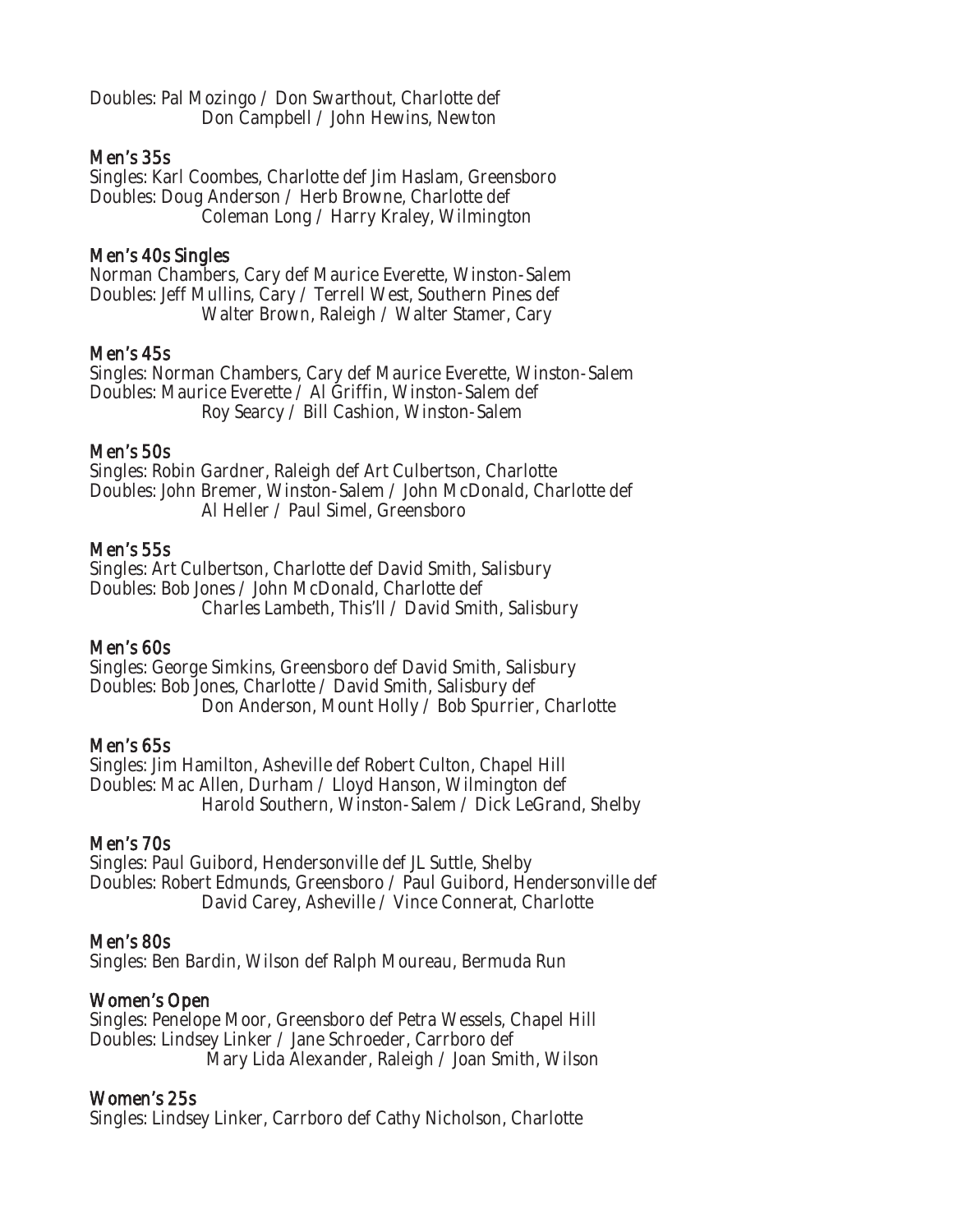Doubles: Lindsey Linker, Carrboro / Gwynn Sasser, Charlotte def Joan Cox / Wendy Wilson, Charlotte

#### Women's 30s

Singles: June Sheppard, Charlotte def Sandra Preddy, Charlotte Doubles: Joan Cox / Wendy Wilson, Charlotte def Ann Allan, Belmont / Judith Hobbs, Gastonia

# Women's 35s

Singles: Liz Wagner, Durham def Em Sartor, Chapel Hill Doubles: Carmina Diaz / Helen Phillips, Charlotte def Liz Wagner, Durham Mary Lida Alexander, Raleigh

#### Women's 40s

Singles: Joan Kotas, Winston-Salem def Dickie Tyler, Charlotte Doubles: Missy Anderson / Dickie Tyler, Charlotte def Helen Phillips / Wendy Wilson, Charlotte

#### Women's 45s

Singles: Julia Ann Holt, Greensboro, def Vicki Everette, Winston-Salem Doubles: Helen Phillips / Wendy Wilson, Charlotte def Martha Hathaway / Erlene Little, Charlotte

#### Women's 50s

Singles: Julia Ann Holt, Greensboro def June Sheppard, Charlotte Doubles: Julia Ann Holt / Barbara Spencer, Greensboro def Sara Jones / June Sheppard, Charlotte

#### Women's 55s

Singles: Peggy Golden, Sanford def Martha Norman, Asheboro Doubles: Betty Henry, Gastonia / Sara Jones, Charlotte def Hazel Jones / June Derby, Charlotte

#### Women's 60s

Singles: Mildred Southern, Winston-Salem def Vee Ort, Fayetteville Doubles: Hazel Jones, Charlotte / Ellie McDowell, Waxhaw def Elizabeth Brown / Jocelyn Strange, Wilmington

# Women's 70s

Singles: Elizabeth Brown, Wilmington def Margery Mize, Winston-Salem

# Mixed Open Doubles

Randy Bailey, Greenville / Jackie Jenkins, Wilmington def Danny Phillips, Goldsboro / Penelope Moor, Greensboro

# Mixed 35s Doubles

Jim Haslam, Greensboro / Dickie Tyler, Charlotte def Jerry Patterson, Chapel Hill / Liz Wagner, Durham

# Mixed 40s Doubles

Neill McGeachy, Winston-Salem / Wendy Wilson, Charlotte def John McDonald / Dickie Tyler, Charlotte

# Mixed 45s Doubles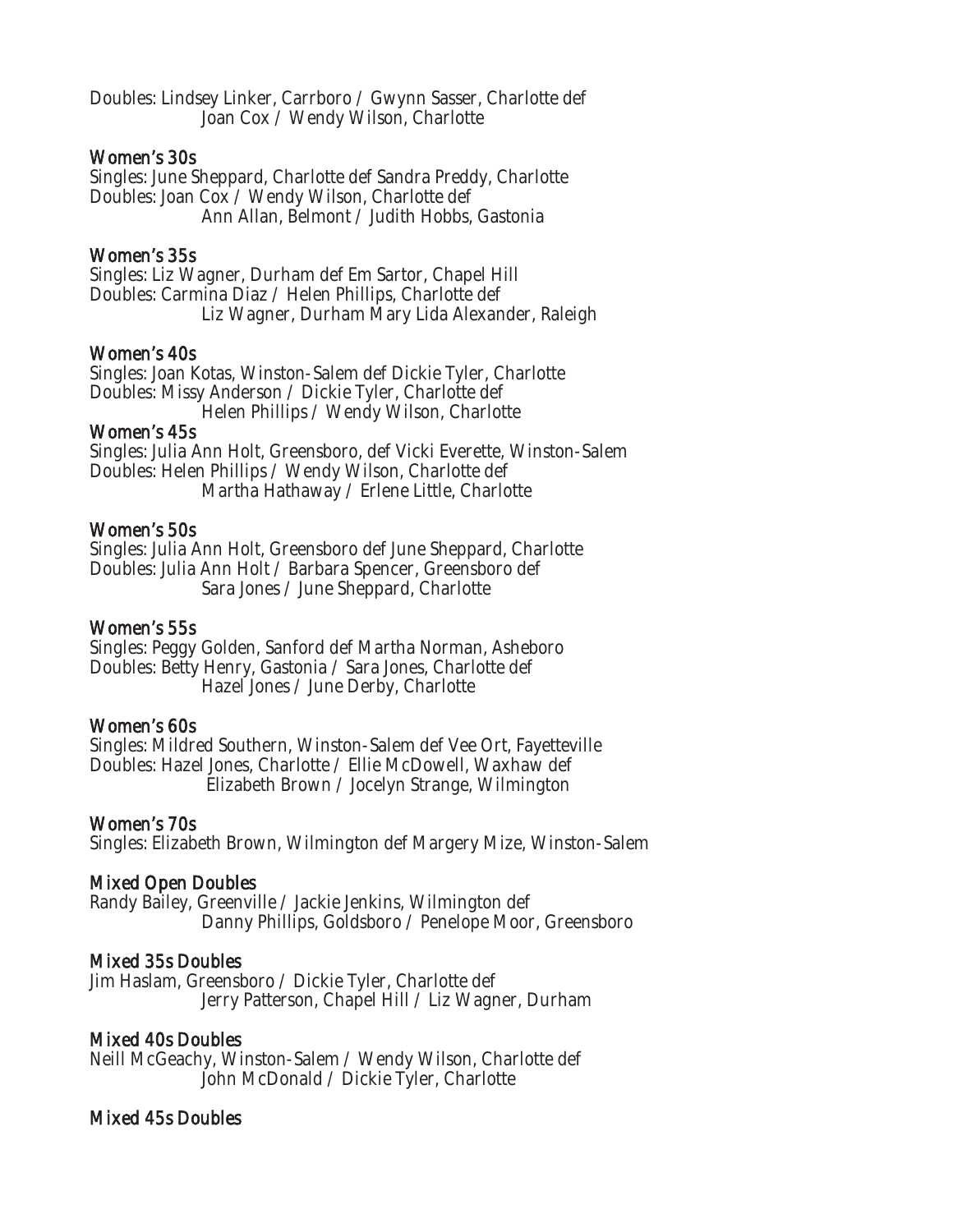Bob Bambauer / June Sheppard, Charlotte def Terry Wise / Sara Jones, Charlotte

# Mixed 50s Doubles

Cody Williams, Winston-Salem / Julia Ann Holt, Greensboro def Roger Anthony, Greensboro / Mildred Southern, Winston-Salem

# **FAMILY**

# Father-Son Doubles

Neill McGeachy / Rod McGeachy, Winston-Salem def Mike Corthum / Michael Corthum

# Mother-Daughter Doubles

Faye Thomas / Scotti Thomas, Durham def Joan Black / Joannie Black, Durham

# 1985

#### Men's Open

Singles: Stephen Enochs, Greensboro def Laneal Vaughn, Arden Doubles: Andy Avram, Winston-Salem / Michael Gandolfo, Greensboro def Dan Weant, Cary / Ken Whitaker, Chapel Hill

#### Men's 25s

Singles: Dean Channell, Raleigh def JL Stacks, Raleigh Doubles: Randy Bailey, Greenville / Dean Channell, Raleigh def Doug Eller, Hickory / Roger Martin, Charlotte

# Men's 30s

Singles: Doug Eller, Hickory def Rick Keller, Raleigh Doubles: Bob Koury / Bruce Stanley, Raleigh def Doug Eller, Hickory / Rick Kinney, Fayetteville

#### Men's 35s

Singles: Charlie Owens, Pinehurst def William Poore, Charlotte Doubles: Charlie Owens, Pinehurst / Robert Heald, Charlotte def Doug Anderson / Herb Browne, Charlotte

# Men's 40s

Singles: Norman Chambers, Raleigh def Jim Haslam, Greensboro Doubles: Bill Cole, Cary / Terrell West, Southern Pines def Bob Carles, Charlotte / Dan Elks, Matthews

#### Men's 45s

Singles: Herb Browne, Charlotte def Maurice Everette, Winston-Salem Doubles: Maurice Everette / Al Griffin, Winston-Salem def Doug Anderson / Bo Roddey, Charlotte

# Men's 50s

Singles: Al Griffin, Winston-Salem def Norman Jarrard, Greensboro Doubles: Jack McGinn / Terry Wise, Charlotte def Bob Jones / Sam Woods, Charlotte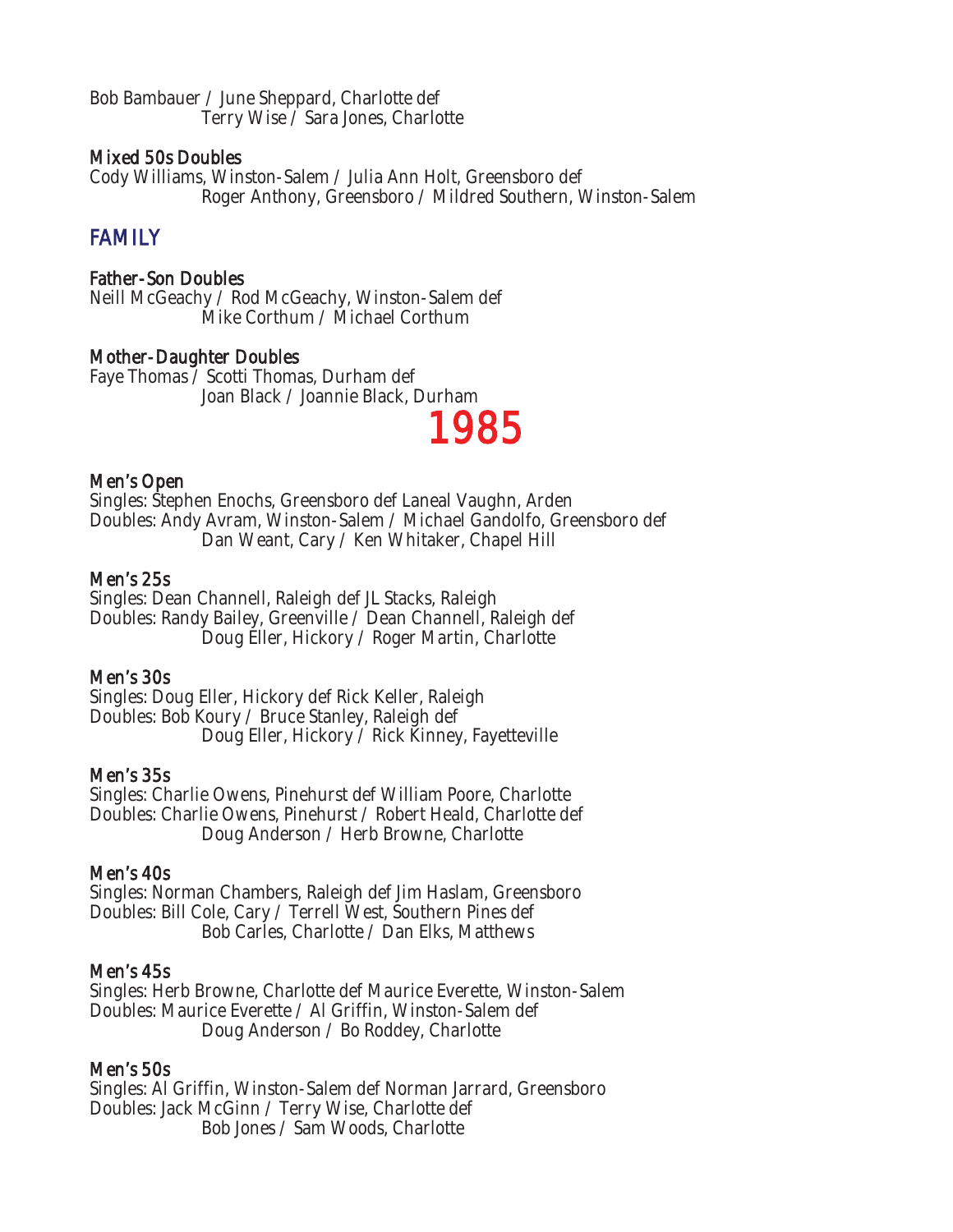# Men's 55s

Singles: David Smith, Salisbury def Harold Sauls, Raleigh Doubles: Bo Roddey / Sam Woods, Charlotte def Tom Willson, Brevard / John Bowen, Cashiers

#### Men's 60s

Singles: George Simpkins, Greensboro def Art Culbertson, Charlotte Doubles: Frank Heberer / George Simpkins, Greensboro def Bob Jones, Charlotte / David Smith, Salisbury

#### Men's 65s

Singles: Charles Eppinette, Gastonia def Paul Richardson, Gastonia Doubles: MB Allen, Durham / Lloyd Hanson, Wilmington def Paul Richardson / Charles Eppinette, Gastonia

#### Men's 70s

Singles: Jim Hamilton, Asheville def JL Suttle, Shelby Doubles: Edward Armfield / Robert Edmonds, Greensboro def David Carey, Asheville / JL Suttle, Shelby

#### Men's 75s

Singles: Vince Connerat, Charlotte def John Zubrin, Charlotte

#### Men's 80s

Singles: Ben Bardin, Wilson def Ralph Moreau, Bermuda Run

#### Women's Open

Singles: Susan McDanald, Charlotte def Laura Balentine, Charlotte Doubles: Lindsey Linker / Jane Schroeder, Carrboro def Susan McDanald / Susan Sadri, Charlotte

#### Women's 25s

Singles: Christy Cherry, Southern Pines def Lindsey Linker, Carrboro Doubles: Lindsey Linker, Carrboro / Gwynn Sasser, Gastonia def Sandra Priddy / Cathy Nicholson, Charlotte

#### Women's 30s

Singles: Dargen Williams, Raleigh def Sandra Priddy, Charlotte

# Women's 35s

Singles: Faye Thomas, Durham def Joan Kotas, Lewisville Doubles: Bev Culbertson / Dickie Tyler, Charlotte def Carmina Diaz / Helen Phillips, Charlotte

#### Women's 40s

Singles: Joan Kotas, Lewisville def Liz Wagner, Durham Doubles: Carmina Diaz / Helen Phillips, Charlotte def Missy Anderson / Dickie Tyler, Charlotte

#### Women's 45s

Singles: Mary Ann Pinkerton, Charlotte def Roz Waitman, Fayetteville Doubles: Nettie Culp / Helen Phillips, Charlotte def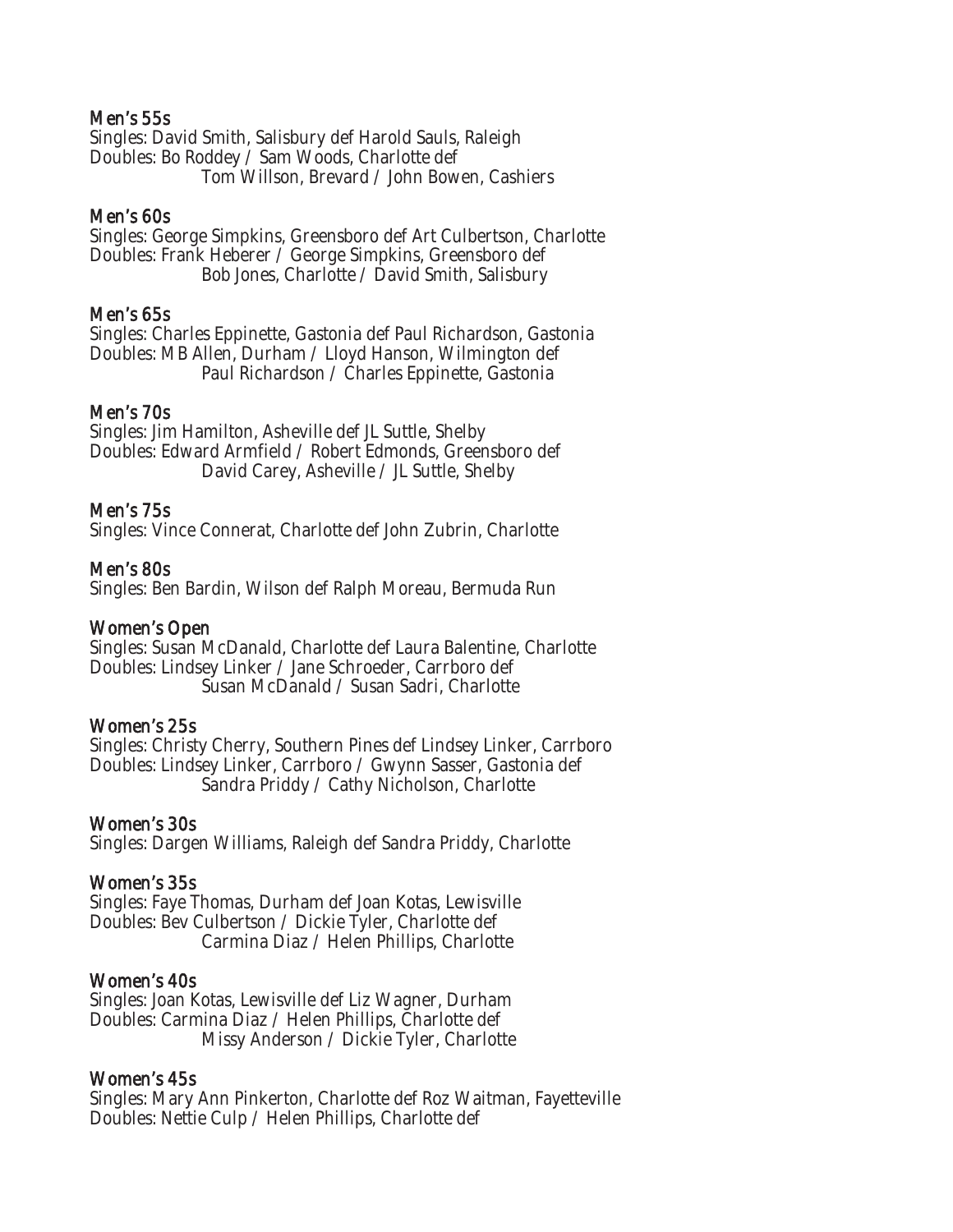June Sheppard, Charlotte / Mary Ann Pinkerton, Chapel Hill

#### Women's 50s

Singles: June Sheppard, Charlotte def Loa Morris, Greensboro Doubles: Sarah Jones / June Sheppard, Charlotte def Frances Kimball / Lois Walker, Statesville

#### Women's 55s

Singles: Peggy Golden, Sanford def Mildred Southern, Winston-Salem Doubles: Betty Henry, Gastonia / Sarah Jones, Charlotte def Hazel Jones / June Derby, Charlotte

#### Women's 60s

Singles: Mildred Southern, Winston-Salem def Jean Scott, Wrightsville Beach Doubles: Hazel Jones, Charlotte / Ellie McDowell, Waxhaw def Jean Scott, Wrightsville Beach / Mildred Southern, Winston-Salem

# Mixed Open Doubles

Mark Dillon / Susan Sadri, Charlotte def Ken Whitaker / Jane Schroeder, Chapel Hill

#### Mixed 25s Doubles

Thomas Moore / Kathy Moore, Fayetteville def Marvin Rauchbach / Lindsey Linker, Carrboro

#### Mixed 30s Doubles

Cecil Martin, Rocky Mount / Carol Stewart, Fayetteville def Thomas Moore / Kathy Moore, Fayetteville

# Mixed 35s Doubles

Charlie Owens, Pine / Paula Van Every, Charlotte def Jim Haslam, Greensboro / Dickie Tyler, Charlotte

# Mixed 40s Doubles

Neill McGeachy, Winston-Salem / Wendy Wilson, Charlotte def Jim Hough / Carmina Diaz, Charlotte

#### Mixed 45s Doubles

Jack McGinn / Helen Phillips, Charlotte def Bob Baumbauer / June Sheppard, Charlotte

# Mixed 50s Doubles

Billy Wilson / Audrey Johnson, Goldsboro def Cody Williams, Winston-Salem / Lois Walker, Statesville

# **FAMILY**

Father-Son Doubles Neill McGeachy / Rod McGeachy, Winston-Salem def Mike Corthum / Michael Corthum, Pinehurst

# Mother-Daughter Doubles

 Jane Schroeder / Tory Schroeder, Carrboro def Faye Thomas / Scotti Thomas, Durham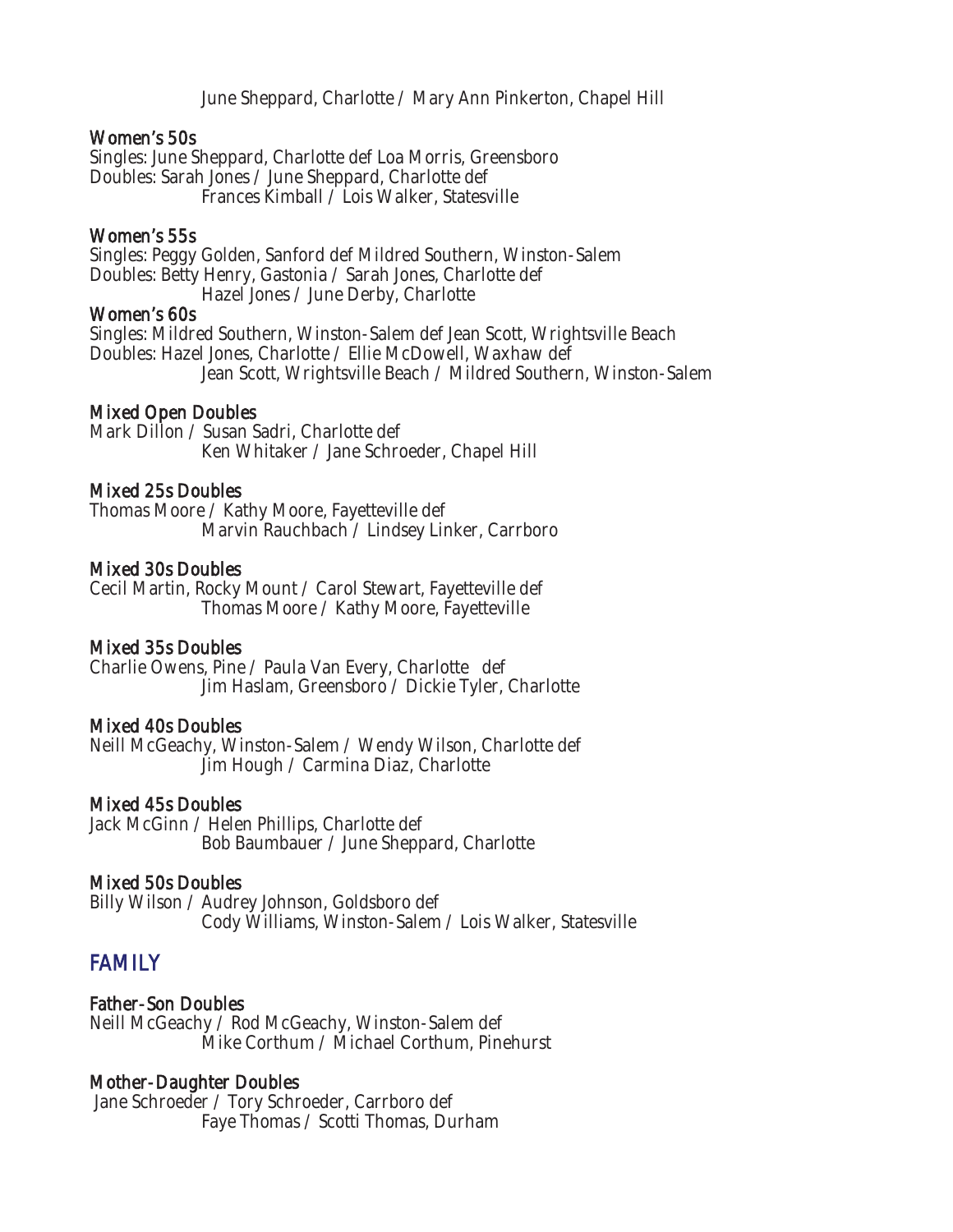# 1986

# Men's Open

Singles: Andy Avram, Winston-Salem def Mike Pittard, Burlington Doubles: Allen Farfour, Greenville / Laneal Vaughn, Arden def Adam Brock / Mike Gandolpho, Greensboro

#### Men's 25s

Singles: John Ranthun, Charlotte def Dean Channell, Raleigh Doubles: Randy Bailey, Greenville / Dean Channel, Raleigh def Doug Eller, Hickory Roger Martin, Fayetteville

#### Men's 30s

Singles: Fred Robinson, Charlotte def Doug Eller, Hickory Doubles: Dee Blankenhorn / Jack Blankenhorn, Raleigh def John Belser, Peter Crassweller, Fayetteville

#### Men's 35s

Singles: Bobby Heald, Cary def William Poore, Charlotte Doubles: Dave Ashcraft, High Point / Jim Haslam, Greensboro def Herb McKim, Wilmington Dee Blankenhorn, Raleigh

#### Men's 40s

Singles: Laird Griffin, Lenoir def Jim Haslam, Greensboro Doubles: Maurice Everette, Winston-Salem / Bobby Heald, Cary def Bill Cole, Raleigh / Terrell West, Southern Pines

# Men's 45s

Singles: Dan Elks, Charlotte def Norm Chambers, Raleigh Doubles: Doug Anderson, Charlotte / Norman Chambers, Raleigh def Bob Carles, Matthews / Dan Elks, Charlotte

#### Men's 50s

Singles: Maurice Everette, Winston-Salem def Al Griffin, Winston-Salem Doubles: Maurice Everette / Al Griffin, Winston-Salem def Jack McGinn, Charlotte / Ray Searcy, Winston-Salem

# Men's 55s

Singles: Tom Willson, Brevard def Harold Sauls, Raleigh Doubles: Bob Jones / John McDonald, Charlotte def Tom Willson, Brevard / John Bowen, Cashiers

# Men's 60s

Singles: Buck Archer, Shelby def George Simpkins, Greensboro Doubles: Frank Heberer / George Simkins, Greensboro def Bob Jones, Charlotte / David Smith, Salisbury

#### Men's 65s

Singles: Curt Walden, Charlotte def James Nisbet, Charlotte Doubles: Mac Allen, Durham / Lloyd Hanson, Fayetteville def Charles Eppinette / Paul Richardson, Gastonia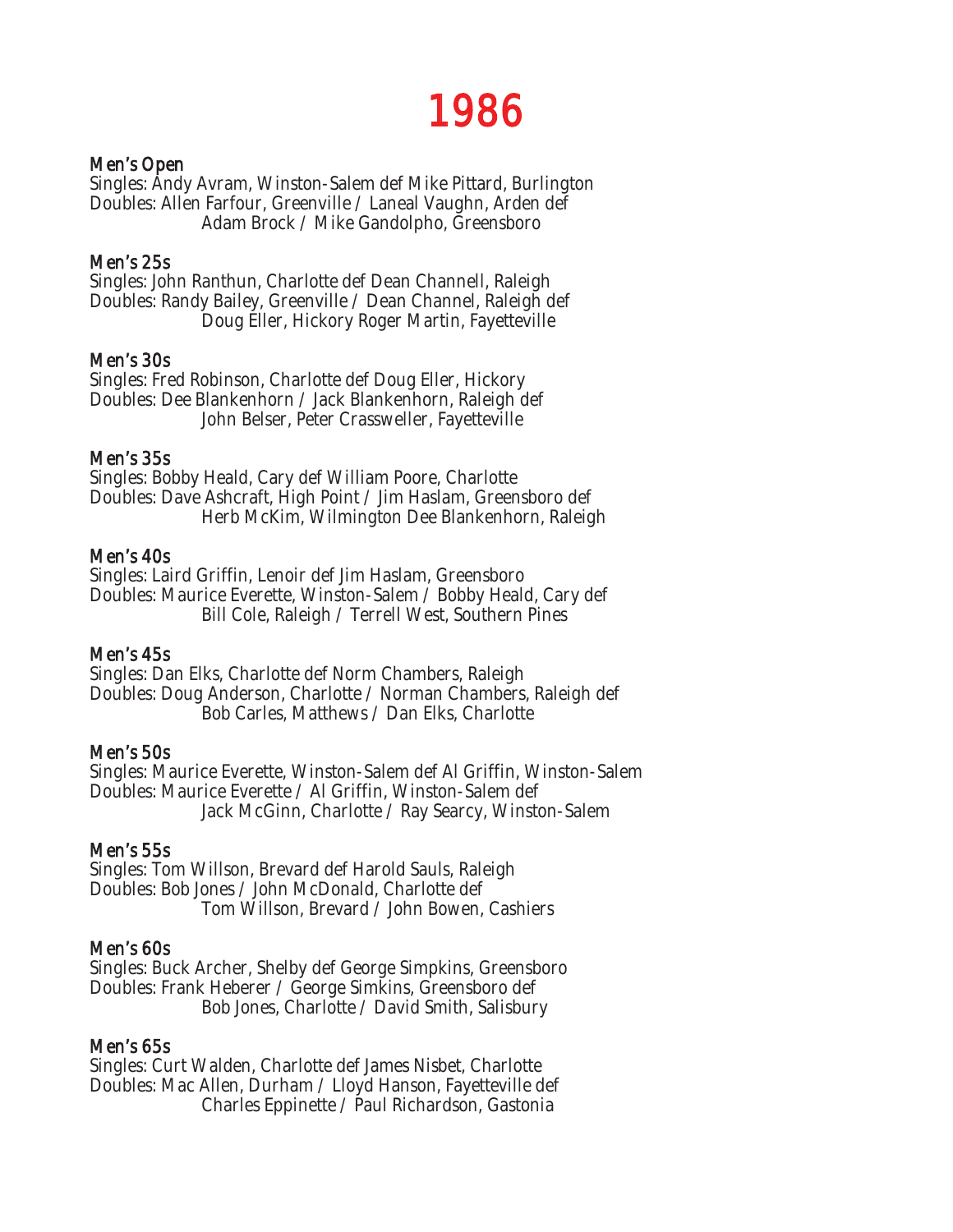# Men's 70s

Singles: JL Suttle, Shelby def Harold Southern, Winston-Salem Doubles: Vince Connerat / Ralph Rockett, Charlotte def Vince LeGrand, Shelby / Harold Southern, Winston-Salem

#### Men's 75s

Singles: JL Suttle, Shelby def RV Connerat, Charlotte

#### Men's 80s

Singles: Ralph Moureau, Bermuda Run def Ben Bardin, Wilson

#### Women's Open

Singles: Anneli Bennett, Greensboro def Susan McDanald, Charlotte Doubles: Laura Ballentine / Susan McDanald, Charlotte def Christy Cherry, Pinehurst Leslie Lewis, Raleigh

#### Women's 25s

Singles: Lindsey Linker, Carrboro def Christy Cherry, Pinehurst Doubles: Lindsey Linker, Carrboro / Gwen Sasser, Charlotte def Ginger Shields, Michelle Wellons, Raleigh

#### Women's 30s

Singles: Miriam Morey, Durham def Michelle Wellons, Raleigh Doubles: Joan Cox / Wendy Wilson, Charlotte def Susie Hill, Katherine Shelburne, Durham

#### Women's 35s

Singles: Faye Thomas, Durham def Liz Wagner, Durham Doubles: Joan Cox / Wendy Wilson, Charlotte def Missy Anderson, Charlotte / Claudia Burkette, Conover

#### Women's 40s

Singles: Liz Wagner, Durham def Carmina Diaz, Charlotte Doubles: Carmina Diaz / Helen Phillips, Charlotte def Emily Styers, Gastonia / Liz Wagner, Durham

#### Women's 45s

Singles: Roz Waitman, Fayetteville def June Sheppard, Charlotte Doubles: Penny Brawley / Helen Phillips, Charlotte def Pat Cox, Rachel Gentry, Greensboro

#### Women's 50s

Singles: Julia Ann Holt, Greensboro def June Sheppard, Charlotte Doubles: Sara Jones / June Sheppard, Charlotte def June Derby, Hazel Jones, Charlotte

#### Women's 55s

Singles: Julia Ann Holt, Greensboro def Audrey Johnson, Goldsboro Doubles: Betty Henry, Gastonia / Sara Jones, Charlotte def June Derby / Hazel Jones, Charlotte

#### Women's 60s

Singles: Mildred Southern, Winston-Salem def Bettie Morris, Rutherford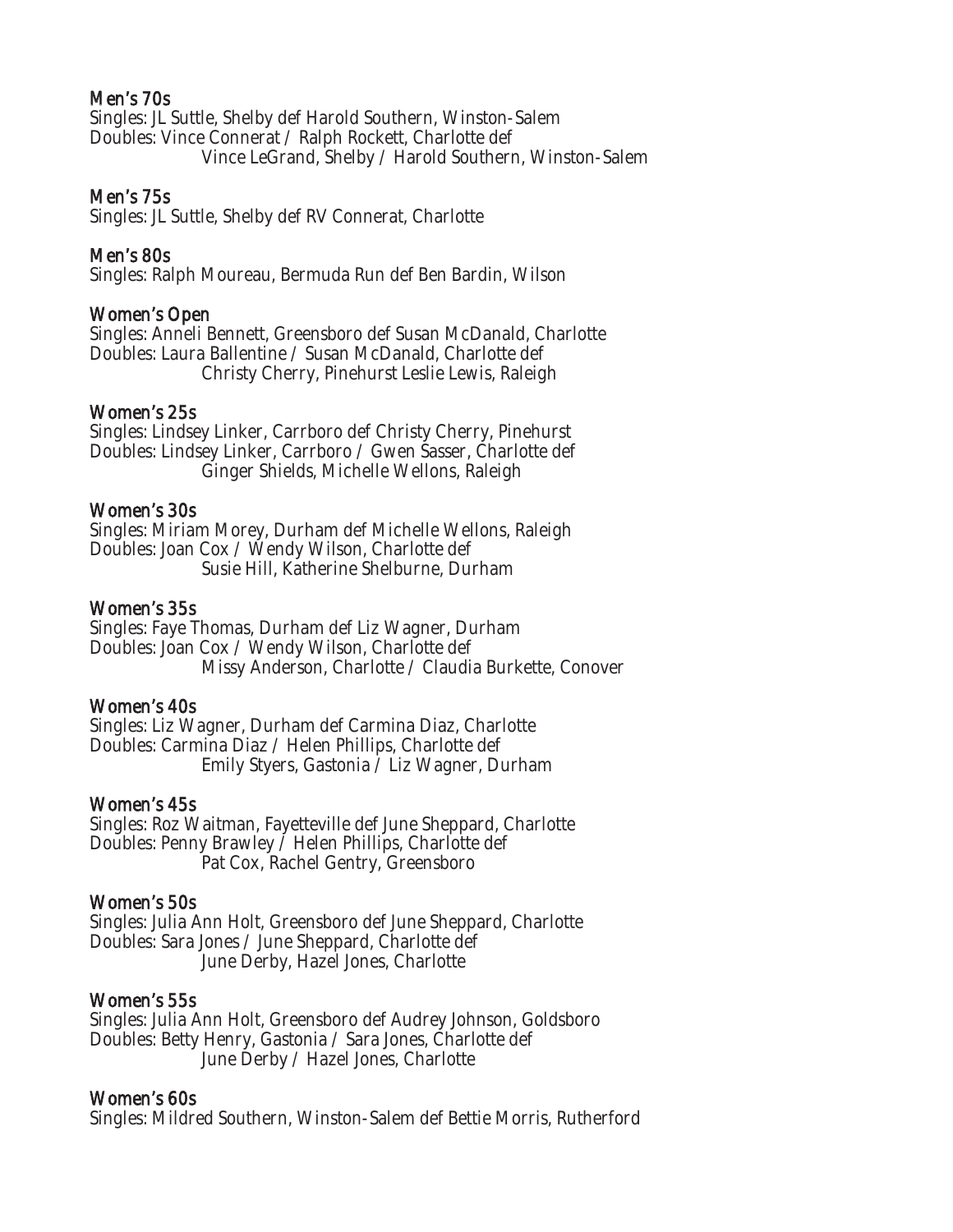Doubles: Hazel Jones, Charlotte / Mildred Southern, Winston-Salem def Marguerite Clodfelter / Evelyn White, Winston-Salem

#### Women's 65s

Singles: Mildred Southern, Winston-Salem def Matti Canady, Wilmington Doubles: Mildred Southern / Evelyn White, Winston-Salem def Junie Bannin, Mint Hill / Mattie Canady, Wilmington

#### Mixed Open Doubles

John Ranthun, Charlotte / Susan Saunders, Salisbury def John Yancey, Morganton Leigh Shepard, Hickory

#### Mixed 25s Doubles

Kenny House / Kim Clark, Wilmington def Jerry Patterson, Lindsey Linker, Chapel Hill

#### Mixed 30s Doubles

Rick Keller / Dargan Williams, Raleigh def Tom Moore / Kathy Moore, Fayetteville

#### Mixed 35s Doubles

Erik Witten, Gastonia / Ann Allen, Belmont def Karl Coombs, / Paula Van Every, Charlotte

#### Mixed 40s Doubles

Jim Haslam, Greensboro / Dickie Tyler, Charlotte def Jerry Patterson, Liz Wagner, Durham

#### Mixed 45s Doubles

Bob Bambauer / Bev Culbertson, Charlotte def Cody Williams, Winston-Salem / Julia Ann Holt, Greensboro

#### Mixed 50s Doubles

Cody Williams, Winston-Salem / Julia Ann Holt, Greensboro def Doug Wilson / Peggy Thorne, Greensboro

# **FAMILY**

Father-Son Doubles Gary and Andy Avram, Winston-Salem def Stan Cocke / Stan Cocke Jr, Asheville

#### Mother-Daughter Doubles

Jane and Tory Schroeder, Carrboro def Faye & Scotti Thomas, Durham

# 1987

#### Men's Open

Singles: Wayne Hearn, Charlotte def Andy Avram, Winston-Salem Doubles: James Krege, Greensboro / Thomas Tanner, Rocky Mount def Andy Avram, Winston-Salem / Mike Gandolfo, Greensboro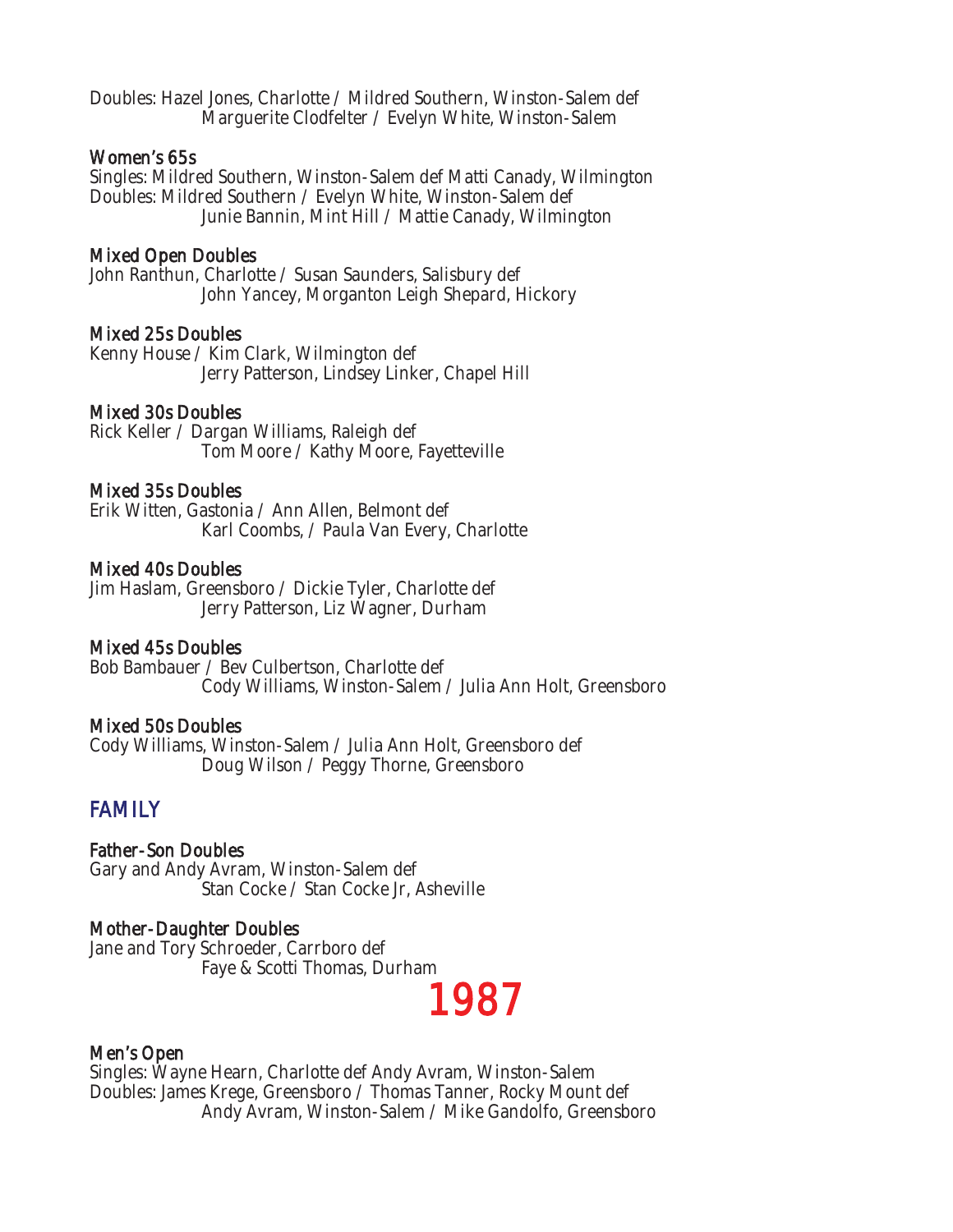# Men's 25s

Singles: Mark Henry, Carrboro def Brad Cherry, Charlotte Doubles: Brad Cherry / Bob Stiles, Charlotte def Jack Blankenhorn / Dan Weant, Raleigh

#### Men's 30s

Singles: Dan Weant, Raleigh def Bob Lake, Boone Doubles: Dee Blankenhorn / Jack Blankenhorn, Raleigh def Scott Stevenson / Fritz Gildemeister, Durham

#### Men's 35s

Singles: Jim Corn, Shelby def Bobby Heald, Apex Doubles: Karl Coombes, Charlotte / Bobby Heald, Apex def Jim Corn, Shelby / Erik Witten, Gastonia

#### Men's 40s

Singles: JW Quick, Greensboro, def Bobby Heald, Cary Doubles: Maurice Everette, Winston-Salem / Bobby Heald, Cary def Bill Cole, Cary / Terrell West, Southern Pines

#### Men's 45s

Singles: Herb Browne, Charlotte def Larry Hoyt, Durham Doubles: Doug Anderson / Herb Browne, Charlotte def Norm Chambers Raleigh / Jack McGinn, Charlotte

#### Men's 50s

Singles: Maurice Everette, Winston-Salem def Al Griffin, Winston-Salem Doubles: Maurice Everette / Al Griffin, Winston-Salem def Jack McGinn / Terry Wise, Charlotte

# Men's 55s

Singles: Tom Willson, Brevard def Larry McGee, Raleigh Doubles: John Bowen, Cashiers / Tom Willson, Brevard def Dewey Keesler / Sam Woods, Charlotte

# Men's 60s

Singles: David Smith, Salisbury def Harold Sauls, Raleigh Doubles: Bob Jones / John McDonald, Charlotte def Frank Heberer / George Simpkins, Greensboro

#### Men's 65s

Singles: Curt Walden, Charlotte def Paul Richardson, Gastonia Doubles: Bob Spurrier / Curt Walden, Charlotte def Colin Westmoreland, Charlotte / Bob Boyce, Chapel Hill

# Men's 70s

Singles: Lloyd Hanson, Wilmington def J L Suttle, Shelby Doubles: Mac Allen, Durham / Lloyd Hanson, Wilmington def Dick LeGrand, Shelby / Harold Southern, Winston-Salem

# Men's 75s

Singles: Vince Connerat, Charlotte def J L Suttle Shelby

# Women's Open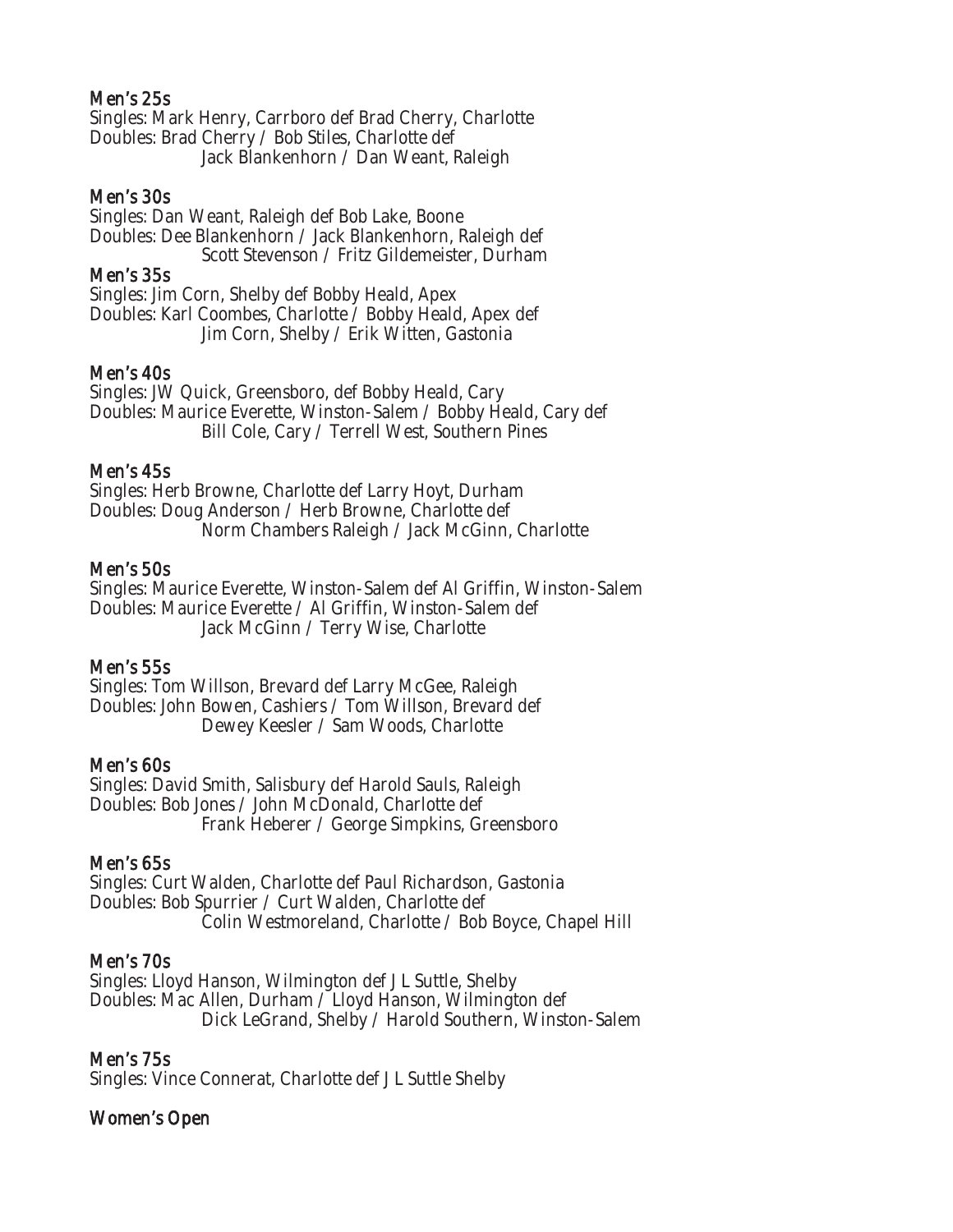Singles: Susan Saunders, Salisbury def Susan McDanald, Charlotte Doubles: Laura Ballentine / Susan McDanald, Charlotte def Lindsey Linker, Carrboro / Gwynn Sasser, Matthews

#### Women's 25s

Singles: Lindsey Linker, Carrboro def Kelly Key, Raleigh Doubles: Lindsey Linker, Carrboro / Gwen Sasser, Charlotte def Laurie Newman / Kim Clarke, Hickory

# Women's 30s

Singles: Miriam Morey, Durham def Laurie Smith, Durham Doubles: Sue Hamm / Dorothy Williams, Charlotte def Katherine Shelburne / Caroline Kenning, Durham

#### Women's 35s

Singles: Anne Marshall, Matt def Claudia Burkett, Hickory Doubles: Missy Anderson, Charlotte / Claudia Burkett, Hickory def Kathy Moore, Fayetteville / Emily Styers, Gastonia

#### Women's 40s

Singles: Claudia Burkett, Conover def Liz Wagner, Durham Doubles: Missy Anderson, Charlotte / Claudia Burkett, Conover def Carmina Diaz / Helen Phillips, Charlotte

#### Women's 45s

Singles: Margrit Meier, Charlotte def Roz Waitman, Fayetteville Doubles: Katherine Shelburne, Durham / Wendy Wilson, Charlotte def Roz Waitman, Fayetteville / Grace Hayes, Charlotte

# Women's 50s

Singles: June Sheppard, Charlotte def Julia Ann Holt, Greensboro Doubles: Julia Ann Holt, Greensboro / Helen Phillips, Charlotte def Sara Jones / June Sheppard, Charlotte

#### Women's 55s

Singles: Peggy Golden, Sanford def Loa Morris, Greensboro Doubles: Betty Henry / Sara Jones, Charlotte def Audrey Johnson, Goldsboro / Peggy Golden, Sanford

# Women's 60s

Singles: Mildred Southern, Winston-Salem def Peggy Golden, Sanford Doubles: Hazel Jones, Charlotte / Mildred Southern, Winston-Salem def Peggy Golden, Sanford / Ellie McDowell, Weddington

# Women's 65s

Singles: Mildred Southern, Winston-Salem def Ellie McDowell, Weddington Doubles: Elly McDowell, Weddington / Mildred Southern, Winston-Salem def Junie Bannin, Mint Hill / Vee Ort, Fayetteville

# Mixed Open Doubles

Buck Stephenson / Becky Kopack, High Point def Jim Haslam, Greensboro / Lindsey Linker, Carrboro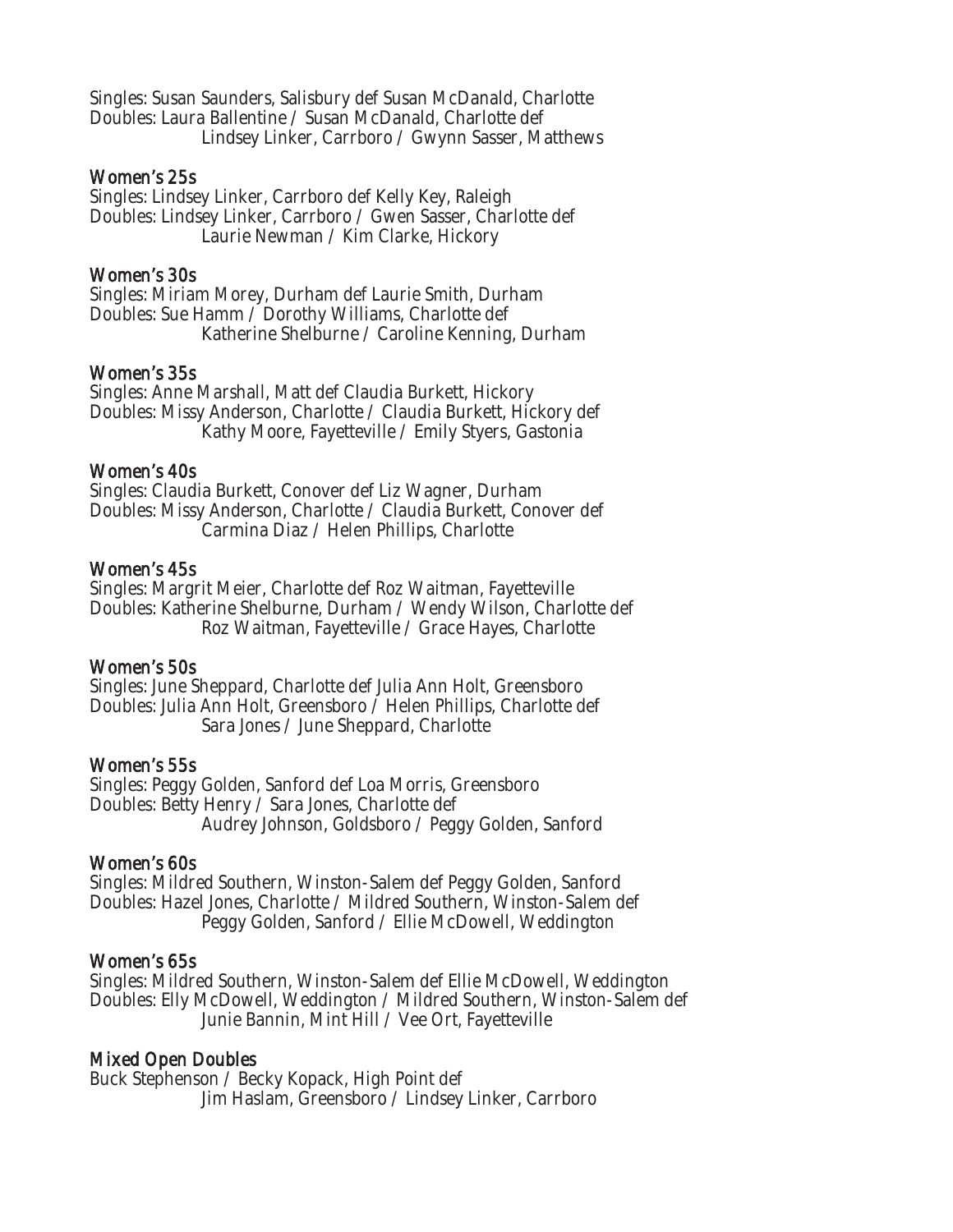#### Mixed 25s Doubles

Jim Haslam, Greensboro / Christy Cherry, Pinehurst def Jerry Patterson / Lindsey Linker, Chapel Hill

#### Mixed 30s Doubles

John Hobgood, Wilson / Joan Jones, Davidson def Jerry Patterson, Chapel Hill / Monti Smith, Carrboro

#### Mixed 35s Doubles

Carl Coombes / Paula Van Every, Charlotte def James Hough / Carmina Diaz, Charlotte

#### Mixed 40s Doubles

Neill McGeachy, Winston-Salem / Missy Anderson, Charlotte def Jerry Patterson, Chapel Hill / Liz Wagner, Durham

#### Mixed 45s Doubles

Neill McGeachy, Winston-Salem / Penny Brawley, Charlotte def Armin Meier / Margrit Meier, Charlotte

#### Mixed 50s Doubles

Cody Williams, Winston-Salem / Julia Anne Holt, Greensboro def Douglas Wilson / Peggy Thorne, Greensboro

#### Mixed 60s Doubles

Harold Sauls, Raleigh / Mildred Southern, Winston-Salem def Lou Stouse, Winston-Salem / Ellie McDowell, Weddington

# FAMILY

# Father-Son Doubles

Neill McGeachy / Rod McGeachy, Winston-Salem def Herb Bolick / Bert Bolick, High Point

# Mother-Daughter Doubles

Jane Schroeder / Tory Schroeder, Carrboro

# Men's Open  $\blacksquare$

Singles: Stephen Enochs, Greensboro def Andy Avram, Winston-Salem Doubles: Andy Avram, Winston-Salem / Mike Gandolfe, Charlotte def Stephen Enochs / James Krege, Greensboro

#### Men's 25s

Singles: Bill Schillings, Charlotte def Allen Farfour, Greenville Doubles: Bill Schillings / Fred Robinson, Charlotte def Mark Henry / Richard Bryant, Raleigh

#### Men's 30s

Singles: Fred Robinson, Charlotte def Doug Eller, Hickory Doubles: Bob Lake, Boone / Dan Weant, Raleigh def Roger Martin, Lumberton / Doug Eller, Hickory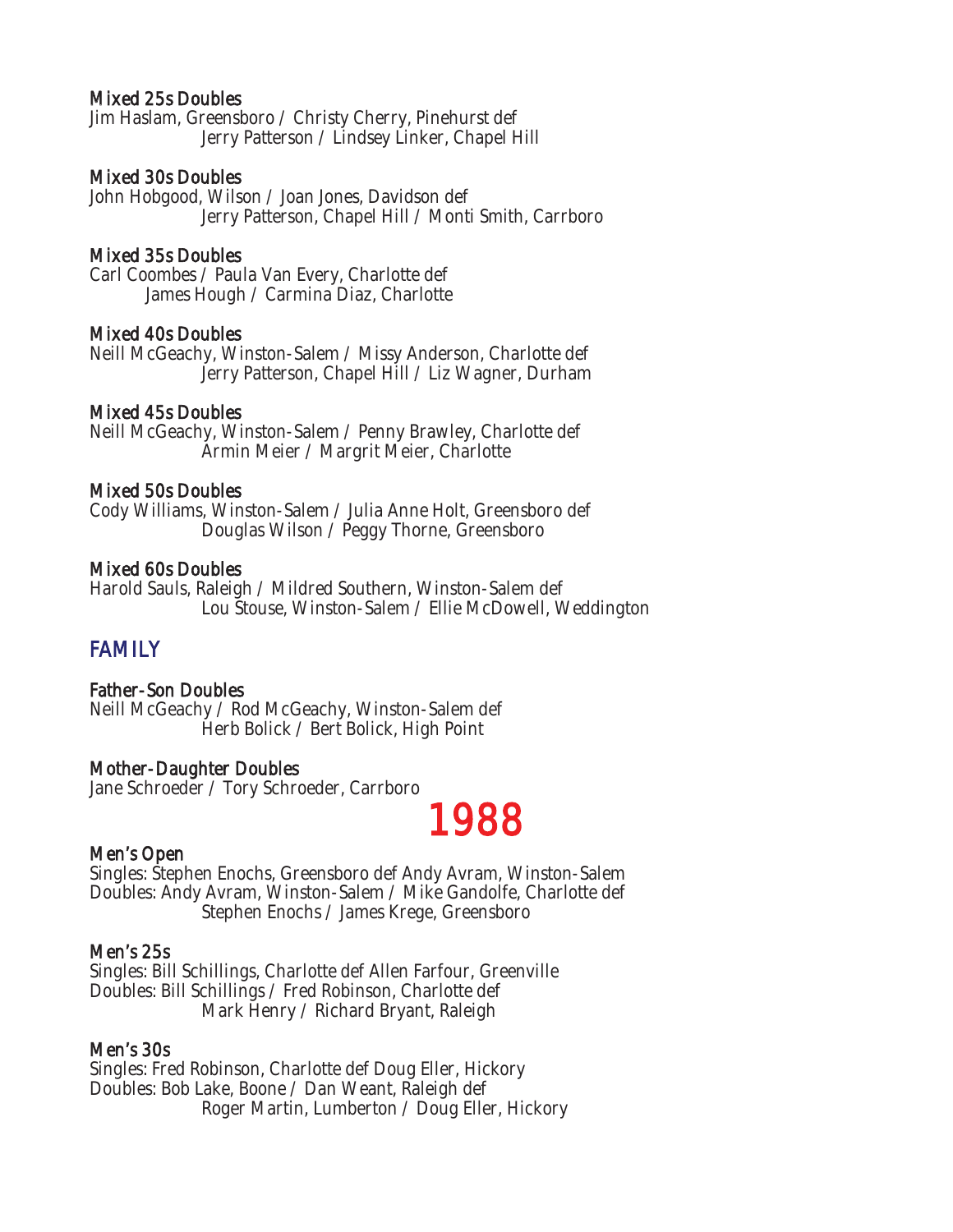# Men's 35s

Singles: Fred Robinson, Charlotte def Keith Richardson, Rocky Mount Doubles: Fred Robinson, Charlotte / Keith Richardson, Rocky Mount def Jim Corn, Lattimore / Eric Witten, Gastonia

# Men's 40s

Singles: Bill Cole, Cary def Laird Griffin, Lenoir Doubles: Dave Ashcraft, High Point / Jim Haslam, Greensboro def Bill Cole, Cary / Terrell West, Southern Pines

# Men's 45s

Singles: William Poore, Matthews def Maurice Everette, Winston-Salem Doubles: Norman Chambers, Raleigh / Terrell West, Southern Pines def Al Griffin / Maurice Everette, Winston-Salem

#### Men's 50s

Singles: Norm Chambers, Raleigh def Maurice Everette, Winston-Salem Doubles: Al Griffin / Maurice Everette, Winston-Salem def Joe Dudley / Roy Searcy, Winston-Salem

#### Men's 55s

Singles: Joe Dudley, Winston-Salem def Buck Archer, Shelby Doubles: John Bowen, Cashiers / Tom Willson, Brevard def Bob Jones / John McDonald, Charlotte

#### Men's 60s

Singles: Buck Archer, Shelby def Harold Sauls, Raleigh Doubles: Bill Blackburn / Judd Bricker, Chapel Hill def Frank Heberer / George Simkins, Greensboro

# Men's 65s

Singles: David Smith, Salisbury def Charles Eppinette, Gastonia Doubles: Frank Heberer, Greensboro / Bob Jones, Charlotte def Charles Eppinette / Paul Richardson, Gastonia

# Men's 70s

Singles: James Hamilton, Asheville def Lloyd Hanson, Wilmington Doubles: Mac Allen, Durham / Lloyd Hanson, Wilmington def Robert Edmunds, Greensboro / Ray Wooden, Burlington

# Men's 75s

Singles: JL Suttle, Shelby def RV Connerat, Charlotte

# Women's Open

Singles: Susan McDanald, Charlotte def Jenee Cross, Winston-Salem Doubles: Laura Balentine / Susan McDanald, Charlotte def Lindsey Linker, Carrboro / Gwynn Sasser, Matthews

# Women's 25s

Singles: Susan McDanald, Charlotte def Leslie Lewis, Fayetteville Doubles: Susan McDanald, Charlotte / Leslie Lewis, Fayetteville def Katherine Shelburne / Susie Hill, Durham

# Women's 30s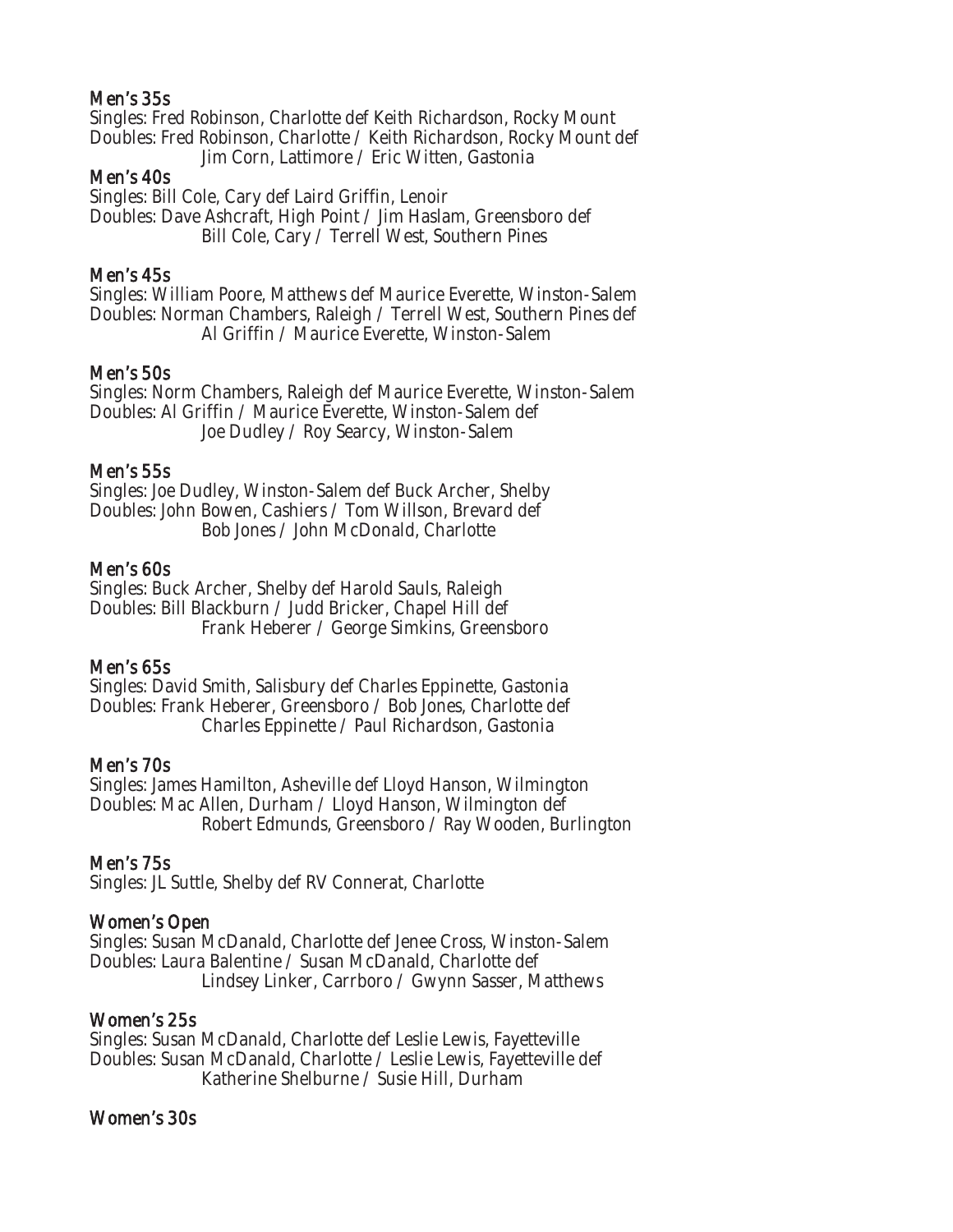Singles: Lindsey Linker, Carrboro def Cynthia Wilhelm, CH Doubles: Lindsey Linker, Carrboro / Gwynn Sasser, Charlotte def Sue Ham / Dorothy Williams, Charlotte

#### Women's 35s

Singles: Liz Wagner, Durham def Faye Thomas, Durham Doubles: Mary Lida Alexander, Raleigh / Liz Wagner, Durham def Dorothy Phillips / Helen Williams, Charlotte

# Women's 40s

Singles: Dickie Tyler, Charlotte def Liz Wagner, Durham Doubles: Missy Anderson, Charlotte / Claudia Burkett, Hickory def Carmina Diaz / Helen Philips, Charlotte

#### Women's 45s

Singles: Dickie Tyler, Charlotte def Grace Hayes, Charlotte Doubles: Katherine Shelburne, Durham / Wendy Wilson, Charlotte def Penny Brawley / Helen Phillips, Charlotte

#### Women's 50s

Singles: Roz Waitman, Fayetteville def Julia Ann Holt, Greensboro Doubles: Nettie Culp / Helen Phillips, Charlotte def Julia Ann Holt / Barbara Spencer, Greensboro

#### Women's 55s

Singles: June Sheppard, Charlotte def Sally Dillon, Charlotte Doubles: Betty Henry, Gastonia / Sara Jones, Charlotte def June Derby / Hazel Jones, Charlotte

# Women's 60s

Singles: Peggy Golden, Sanford def Mildred Southern, Winston-Salem Doubles: Peggy Golden, Sanford / Mildred Southern, Winston-Salem def Hazel Jones / June Derby, Charlotte

#### Women's 65s

Singles: Rose Spalding, Asheville def Mildred Southern, Winston-Salem Doubles: Hazel Jones, Charlotte / Rose Spalding, Asheville def Elly McDowell, Weddington / Mildred Southern, Winston-Salem

# Mixed Open Doubles

Phil Payne / Kim Vaughan, Greensboro def David Yett, Charlotte / Susan Saunders, Salisbury

# Mixed 25s Doubles

Fred Robinson / Susan McDanald, Charlotte def Kenny House, Wrightsville Beach / Kim Clarke, Wilmington

# Mixed 30s Doubles

Jerry Patterson, Chapel Hill / Monti Smith, Durham def Chuck Fahrer / Carol Stewart, Fayetteville

#### Mixed 35s Doubles

Karl Coombes / Paula Van Every, Charlotte def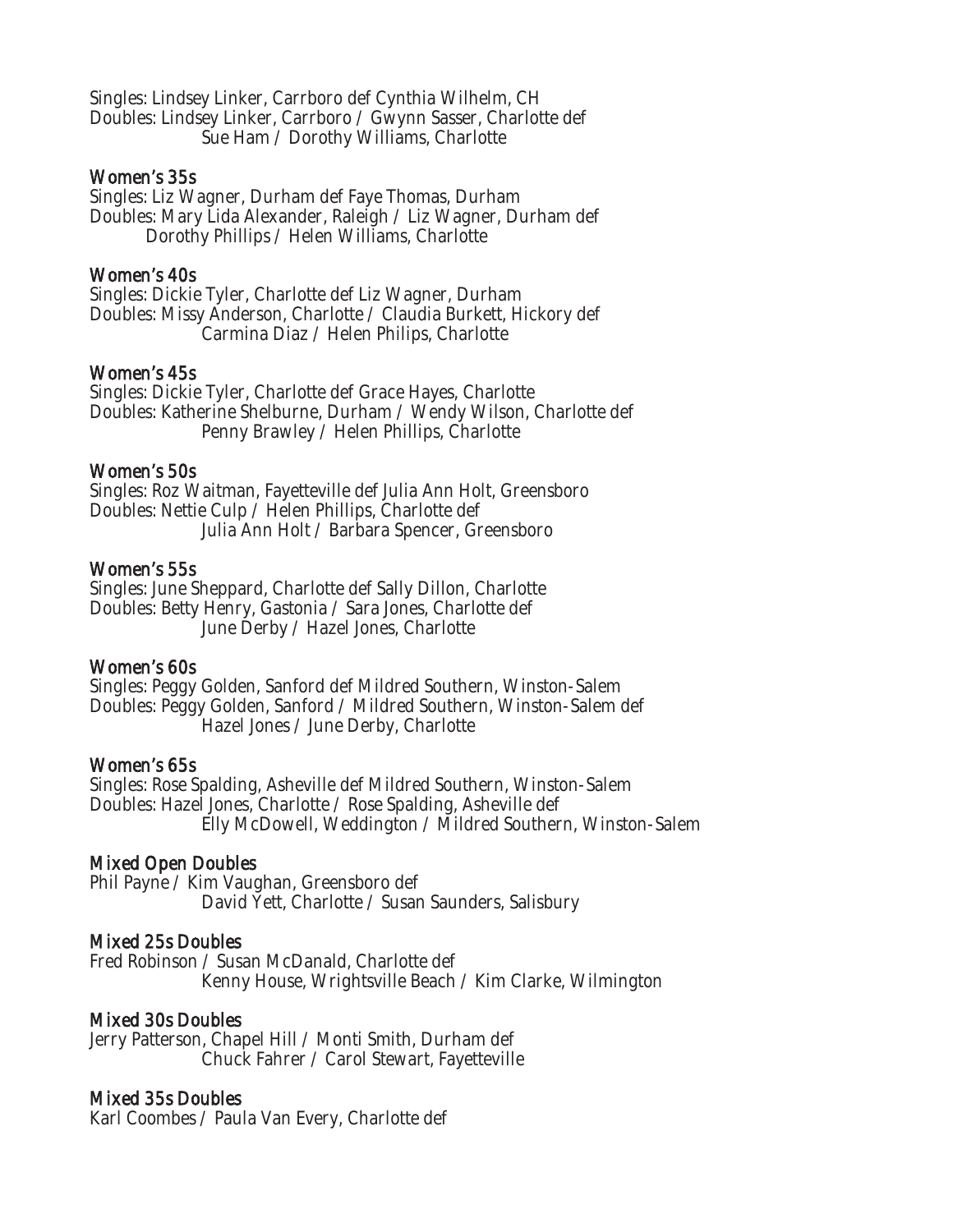Jim Haslam, Greensboro / Dickie Tyler, Charlotte

#### Mixed 40s Doubles

Jim Haslam, Greensboro / Dickie Tyler, Charlotte def Jim Hough / Carmina Diaz, Charlotte

# Mixed 45s Doubles

Jerry Patterson, Chapel Hill / Liz Wagner, Durham def Fritz Earle / Bev Earle, Charlotte

#### Mixed 50s Doubles

Maurice Everette / Vicky Everette, Winston-Salem def Doug Wilson / Peggy Thorne, Greensboro

#### Mixed 60s Doubles

Harold Sauls, Raleigh / Mildred Southern, Winston-Salem def Ray Morris / Bettie Morris, Rutherfordton

# FAMILY

Father-Son Doubles Herb & Bert Bolick, Elon College def Elwood & Richard Parker, Greensboro

# Mother-Daughter Doubles

Faye & Scottie Thomas, Durham

# 1989

#### Men's Open

Singles: Stephen Enochs, Greensboro def Mike Pittard, Burlington Doubles: Stephen Enochs, Greensboro / Mike Gandolpho, Charlotte def Andy Smith, King / Mike Weidl, Winston-Salem

#### Men's 25s

Singles: Jeff Adams, Charlotte def Dan Weant, Cary Doubles: Tom McEvoy / Dan Weant, Cary def Bob Lake, Boone / Karl Johnston, Weaverville

# Men's 30s

Singles: Adam Brock, High Point def Dan Weant, Cary Doubles: Bob Lake, Boone / Dan Weant, Cary def Chip Koury, Durham / Harold Pollard, Winston-Salem

#### Men's 35s

Singles: Fred Robinson, Charlotte def Doug Eller, Hickory Doubles: Bill Ashley / Joe Antle, Greensboro def Jim Haslam / JW Quick, Greensboro

#### Men's 40s

Singles: JW Quick, Greensboro def Bill Cole, Cary Doubles: Bill Cole, Cary / Terrell West, West End def John Eatman / John Walton, Elon College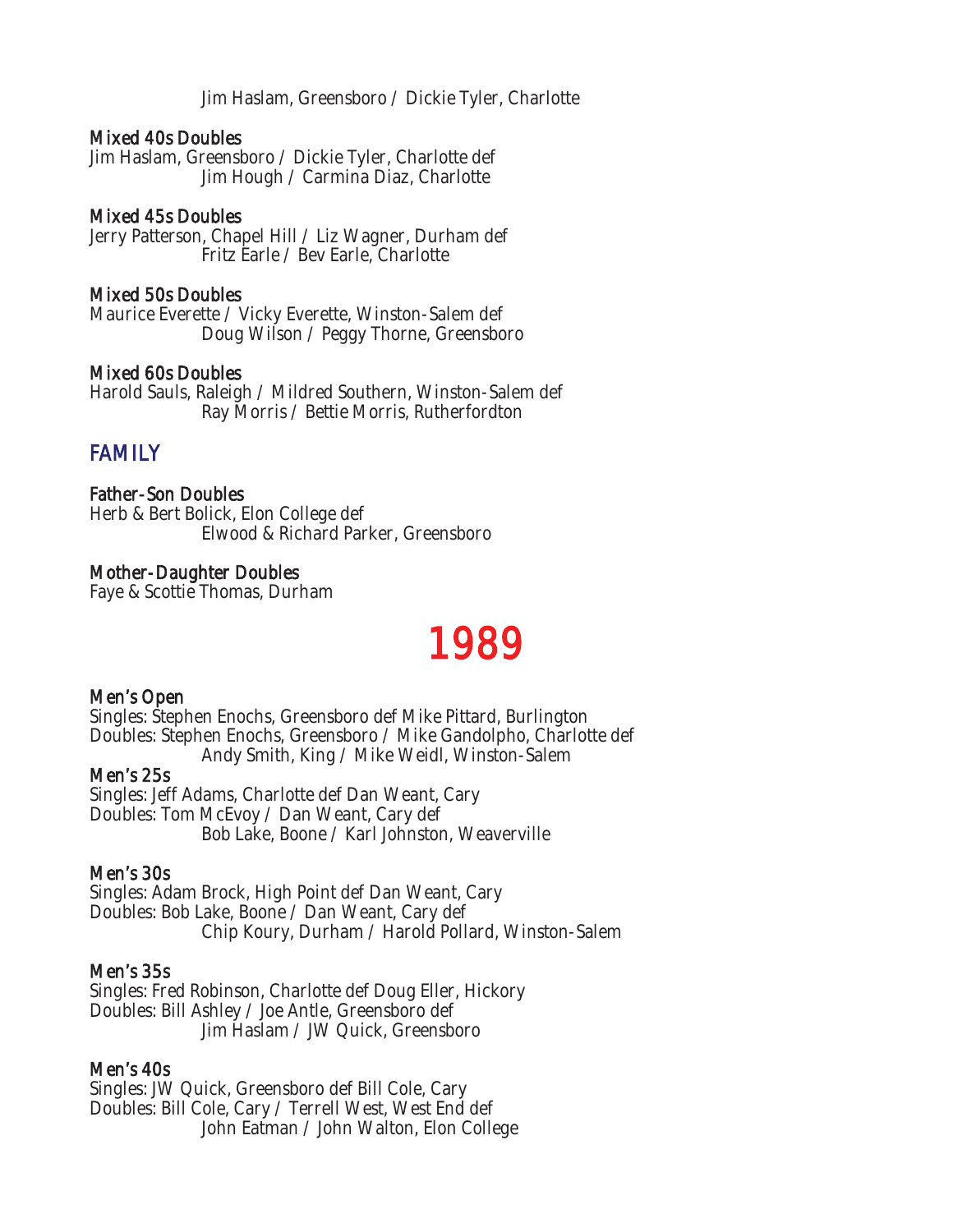#### Men's 45s

Singles: John Eatman, Elon College def Dan Elks, Charlotte Doubles: John Eatman, Elon College / Larry Hoyt, Durham def Bob Bambauer / Tom Holst, Charlotte

#### Men's 50s

Singles: Norman Chambers, Raleigh def Maurice Everette, Winston-Salem Doubles: Maurice Everette / Al Griffin, Winston-Salem def Robin Gardner, Raleigh / Jack McGinn, Charlotte

#### Men's 55s

Singles: Larry McGee, Raleigh def Larry Brown, Charlotte Doubles: Robin Gardner, Raleigh / Jack McGinn, Charlotte def Bill Sledge / Bill Weathers, Southern Pines

#### Men's 60s

Singles: Buck Archer, Shelby def Alan McGee, Raleigh Doubles: Bob Jones / John McDonald, Charlotte def Frank Heberer / George Simpkins, Greensboro

#### Men's 65s

Singles: Hal Cook, Brevard def David Smith, Salisbury Doubles: Frank Heberer / George Simpkins, Greensboro def Hal Cook, Brevard / Bob Jones, Charlotte

# Men's 70s

Singles: William Adolph, Wilmington def Lyle Edwards, Gastonia Doubles: Robert Bannin, Charlotte / Harold Southern, Winston-Salem def Mac Allen, Salisbury / Lloyd Hanson, Wilmington

#### Men's 75s

Singles: Vince Connerat, Charlotte def Bill Stanford, Lake Junaluska Doubles: Claude Brown / Vince Connerat, Charlotte def Tom Braine, Southern Pines / Warren Lovejoy, Pinehurst

#### Women's Open

Singles: Charlotte Haberstroh, Chapel Hill def Susan McDanald, Charlotte Doubles: Laura Ballentine / Susan McDanald, Charlotte def Lindsay Linker, Carrboro / Gwynn Sasser, Charlotte

#### Women's 25s

Singles: Susan McDanald, Charlotte def Lindsey Linker, Carrboro Doubles: Lindsey Linker, Carrboro / Susan McDanald, Charlotte def Susie Hill / Katherine Shelburne, Durham

#### Women's 30s

Singles: Lindsey Linker, Carrboro def Monti Smith, Durham Doubles: Lindsey Linker, Carrboro / Cynthia Wilhelm, Chapel Hill def Monti Smith / Faye Thomas, Durham

# Women's 35s

Singles: Miriam Morey, Durham def Sharron Frahm, Greensboro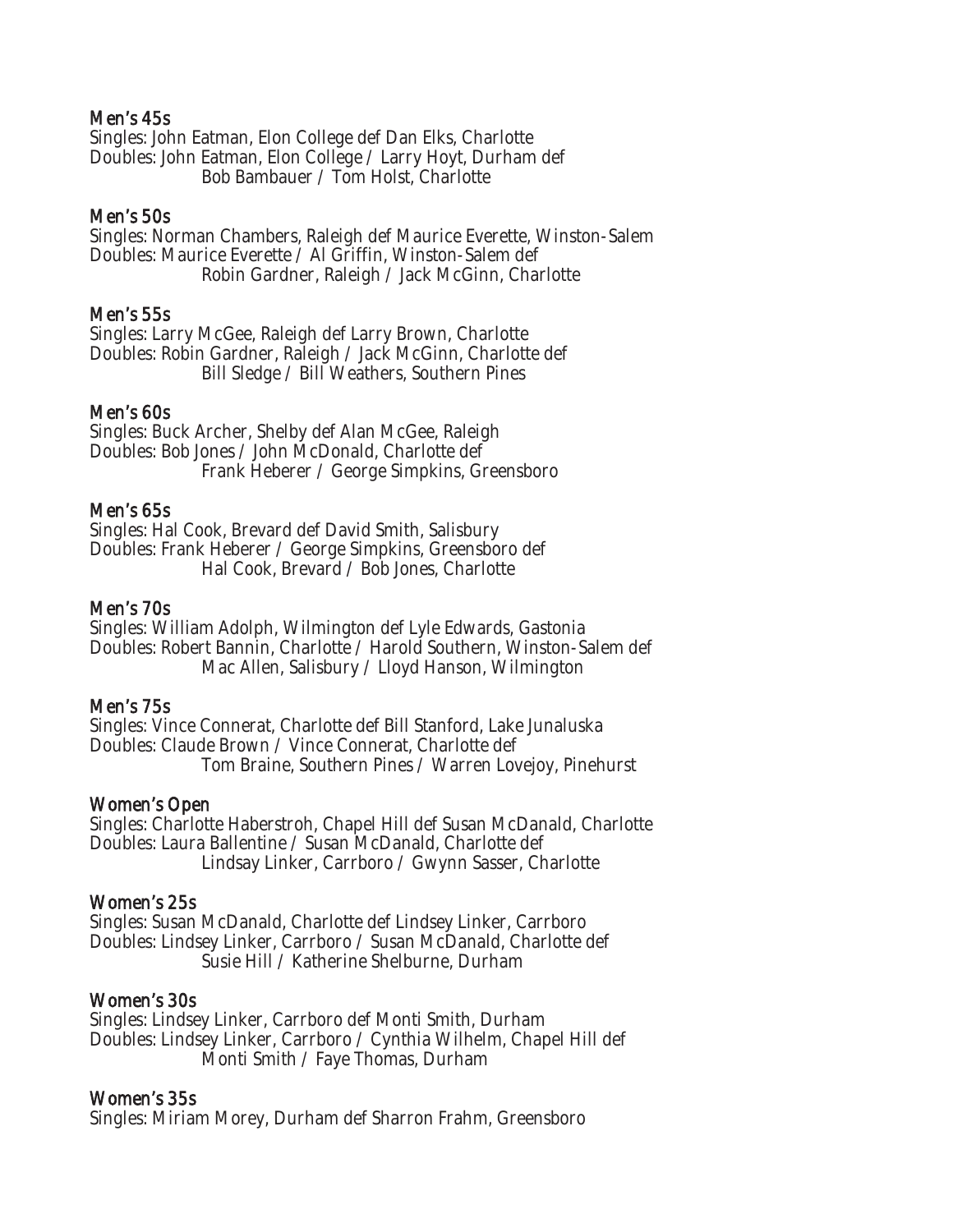Doubles: Mary Lida Alexander, Raleigh / Liz Wagner-Smoake, Hickory def Missy Anderson / Claudia Burkett, Charlotte

#### Women's 40s

Singles: Sharron Frahm, Greensboro def Tina Klaus, Greensboro Doubles: Mary Lida Alexander, Raleigh / Liz Wagner-Smoake, Hick def Missy Anderson / Claudia Burkett, Charlotte

#### Women's 45s

Singles: Liz Smoake, Hickory def Tina Klaus, Greensboro Doubles: Missy Anderson / Margrit Meier, Charlotte def Katherine Shelburne, Durham / Wendy Wilson, Charlotte

#### Women's 50s

Singles: Dickie Tyler, Charlotte def Roz Waitman, Fayetteville Doubles: Pat Cox / Peggy Thorne, Greensboro def Sally Dillon / Tootsie O'Hara, Charlotte

#### Women's 55s

Singles: June Sheppard-Connerat, Charlotte def Sally Dillon, Charlotte Doubles: June Connerat / Sally Dillon, Charlotte def Betty Henry, Gastonia / Mary Beth Stuart, Blowing Rock

#### Women's 60s

S: Peggy Golden, Sanford def Audrey Johnson, Goldsboro Doubles: Betty Henry, Gastonia / Sara Jones, Charlotte def Mildred Southern, Winston-Salem / Peggy Golden, Sanford

#### Women's 65s

Singles: Mildred Southern, Winston-Salem def Rose Spalding, Asheville Doubles: Hazel Jones, Charlotte / Mildred Southern, Winston-Salem def Junie Bannin, Charlotte / Elly McDowell, Weddington

# Mixed Open Doubles

Cooper Pulliam, Burlington / Susan Saunders, Salisbury def James Krege / Lisa Adelman, Greensboro

# Mixed 25s Doubles

Lindsay Benton, Chapel Hill / Lindsey Linker, Carrboro def Rodney Huffstetter / Susan McDanald, Charlotte

# Mixed 30s Doubles

None

# Mixed 35s Doubles

Karl Coombes / Paula Van Every, Charlotte def Fritz Gildemeister, Durham / Liz Smoake, Hickory

# Mixed 40s Doubles

Fritz Gildemeister, Durham / Liz Wagner-Smoake, Hickory def Jim Haslam, Greensboro / Dickie Tyler, Charlotte

# Mixed 45s Doubles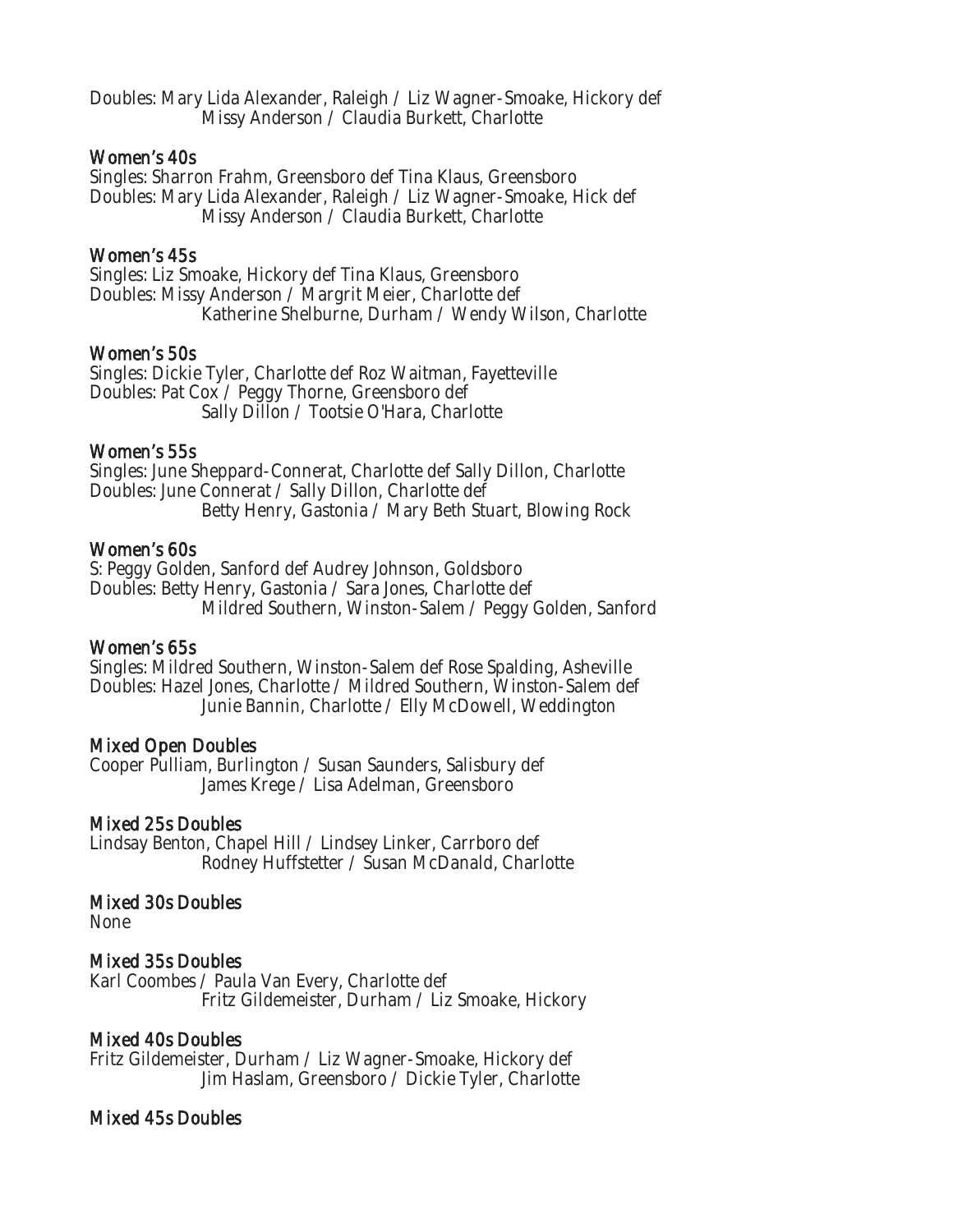Bob Bambauer / Janet Bambauer, Charlotte def Dennis O'Hara / Tootsie O'Hara, Charlotte

# Mixed 50s Doubles

Maurice Everette / Vicki Everette, Winston-Salem def Doug Wilson, Greensboro / Jan Moffitt, High Point

Mixed 55s Doubles

None

# Mixed 60s Doubles

Frank Heberer / Helen Sizemore, Greensboro def Ray Morris / Bettie Morris, Rutherfordton

# Mixed 65s Doubles

None

# FAMILY

#### Father / Son Doubles

Herb Bolick / Bert Bolick, Elon College def Elwood Parker / Richard Parker, Greensboro

# Mother / Daughter Doubles

Jane Schroeder / Colee Schroeder, Carrboro def Dorothy Gandar / Lian Gandar, Charlotte

# 1990

#### Men's Open

Singles: Mike Pittard, Whitsett def Michael Leonard, Laurinburg Doubles: Wells Brabham, Greensboro / Mike Pittard, Whitsett def Richard Parker, Greensboro / Buck Stephenson, High Point

# Men's 25s

Singles: Jeff Adams, Charlotte def Mike Dombrowski, Hickory Doubles: Kenny House, Wilmington / Roger Martin, Lumberton def John Hollingsworth / Robert Wofford, Greensboro

# Men's 30s

Singles: Dan Weant, Cary def Bob Lake, Boone Doubles: Bob Lake, Boone / Dan Weant, Cary def Kenny House, Wilmington / Roger Martin, Lumberton

#### Men's 35s

Singles: Fred Robinson, Charlotte def JW Quick, Greensboro Doubles: Joe Antle / Bill Ashley, Greensboro def Coleman Long / Herb McKim, Wilmington

# Men's 40s

Singles: JW Quick, Greensboro def Bobby Heald, Holly Springs Doubles: Jim Corn, Lattimore / Eric Witten, Gastonia def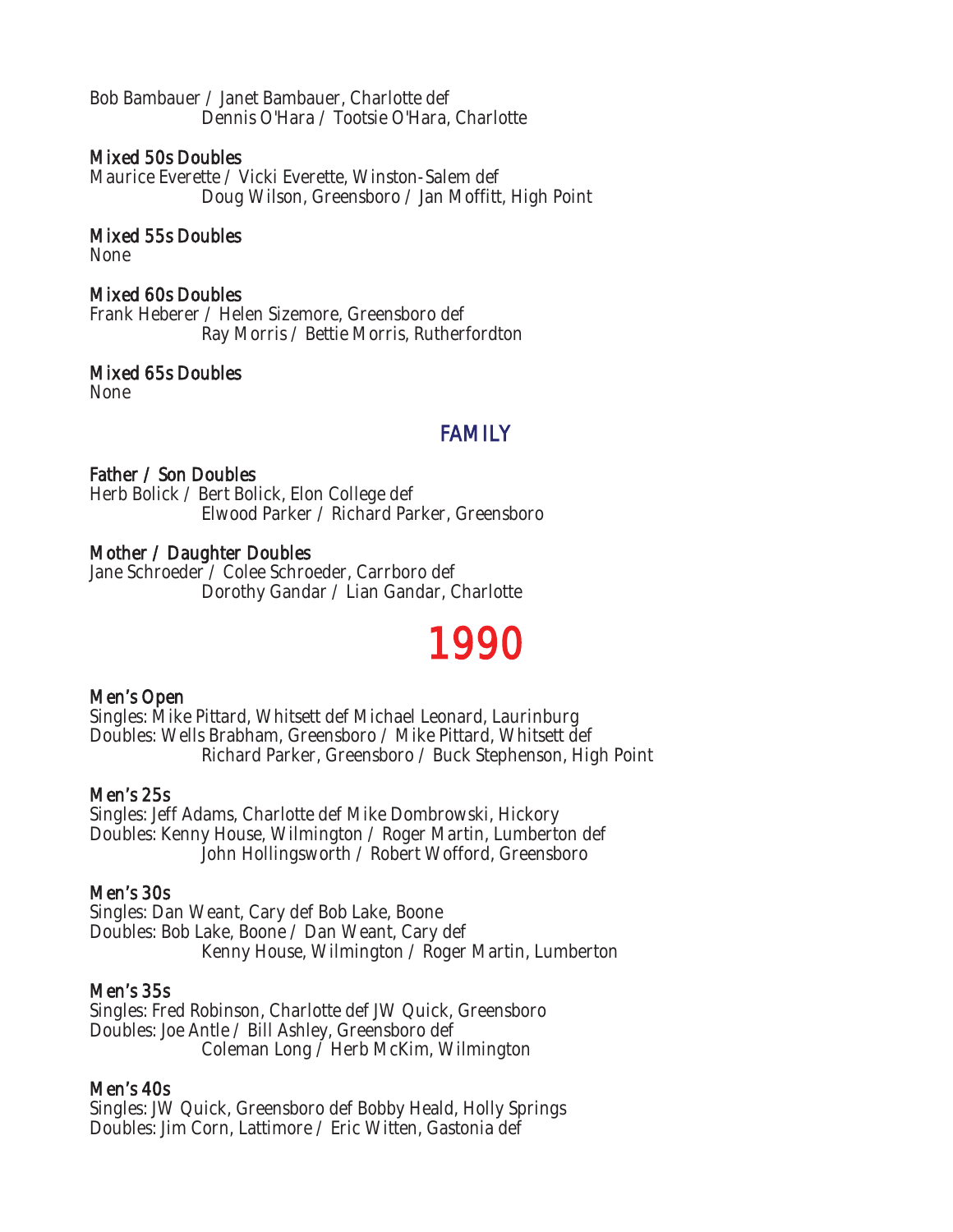Bill Lamb / Ray Wheeler, Raleigh

# Men's 45s

Singles: John Eatman, Elon College def Dan Elks, Charlotte Doubles: Doug Anderson / Herb Browne, Charlotte def John Eatman, Elon College / Jim Haslam, Greensboro

# Men's 50s

Singles: Norman Chambers, Raleigh def Maurice Everette, Winston-Salem Doubles: Doug Anderson, Charlotte / Norman Chambers, Raleigh def Maurice Everette / Al Griffin, Winston-Salem

#### Men's 55s

Singles: Herb Browne, Charlotte def Bob Bambauer, Charlotte Doubles: Bob Bambauer / Jack McGinn, Charlotte def Robin Gardner / Larry McGee, Raleigh

#### Men's 60s

Singles: Tom Willson, Brevard def Alan McGee, Raleigh Doubles: John Bowen, Cashiers / Tom Willson, Brevard def Frank Heberer / George Simpkins, Greensboro

#### Men's 65s

Singles: Harold Cook, Pisgah Forest def Ed White, Davidson Doubles: Frank Heberer / George Simpkins, Greensboro def Dan Anderson / Bob Jones, Charlotte

#### Men's 70s

Singles: James Chavasse, Raleigh def Gordon Reynolds, Hendersonville Doubles: Bob Bannin, Mint Hill / Harold Southern, Winston-Salem def Bill Adolph / Lloyd Hanson, Wilmington

#### Men's 75s

Singles: JL Suttle, Shelby def Vince Connerat, Charlotte Doubles: Vince Connerat, Charlotte / JL Suttle, Shelby

#### Men's 80s

Singles: Vince Connerat, Charlotte Doubles: None

#### Women's Open

Singles: Susan McDanald, Charlotte def Bonnie Johnson, Cary Doubles: Susan McDanald / Laura Balentine, Charlotte def Ingrid Gonesh / Mariana Routh, Greensboro

#### Women's 25s

Singles: Susan McDanald, Charlotte def Charlotte Haberstroh, Chapel Hill Doubles: Susan McDanald / Lindsey Linker def Susie Hill / Katherine Shelburne

#### Women's 30s

Singles: Lindsey Linker, Carrboro def Brenda Gunsallus, Charlotte Doubles: Susie Hill / Katherine Shelburne def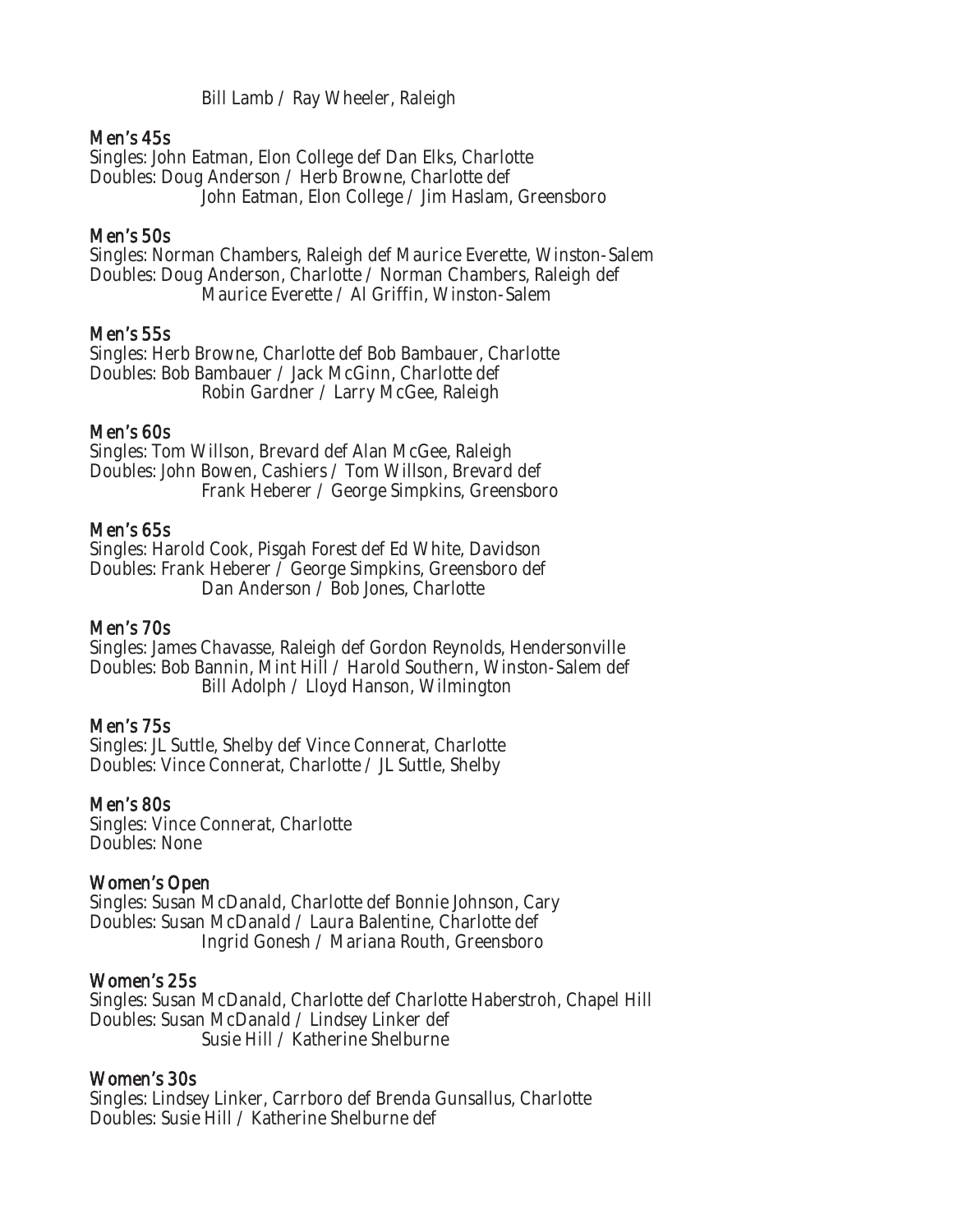Christy Cherry / Cindy Shelly

#### Women's 35s

Singles: Wendy McColskey, Winston-Salem def Gwynn Sasser, Charlotte Doubles: Alexander / Smoake def Sasser / Williams

#### Women's 40s

Singles: Sharron Frahm, Greensboro def Liz Smoake, Hickory Doubles: Alexander / Smoake def Cox / Tyler

#### Women's 45s

Singles: Liz Smoake, Hickory def Tina Klaus, Greensboro Doubles: Greene / Shelburne def Anderson / Tyler

#### Women's 50s

Singles: Dickie Tyler, Charlotte def Pat Cox, Greensboro Doubles: Holt / Spencer def Anderson / Henry

#### Women's 55s

Singles: Julia Anne Holt, Greensboro def June Connerat, Charlotte Doubles: Holt / Spencer def Henry / Price

#### Women's 60s

Singles: Peggy Golden, Sanford def Mildred Southern, Winston-Salem Doubles: Henry / Jones def Southern / Wakley

#### Women's 65s

Singles: Mildred Southern, Winston-Salem def Elly McDowell, Charlotte Doubles: Jones / Southern def Bannin / McDowell

#### Mixed Open Doubles

Mike Dombrowski, Hickory / Kelly Coleman, Brevard def Jon Hodges, Henderson / Mary Lloyd H Seate, Greensboro

#### Mixed 25s Doubles

Lindsay Benton / Lindsey Linder def Jr Luffman / Ingrid Gonesh

# Mixed 30s Doubles

Holder / Linker def Stevenson / Blanchard

# Mixed 35sDoubles

Wheeler / Alexander def Coombes / Van Every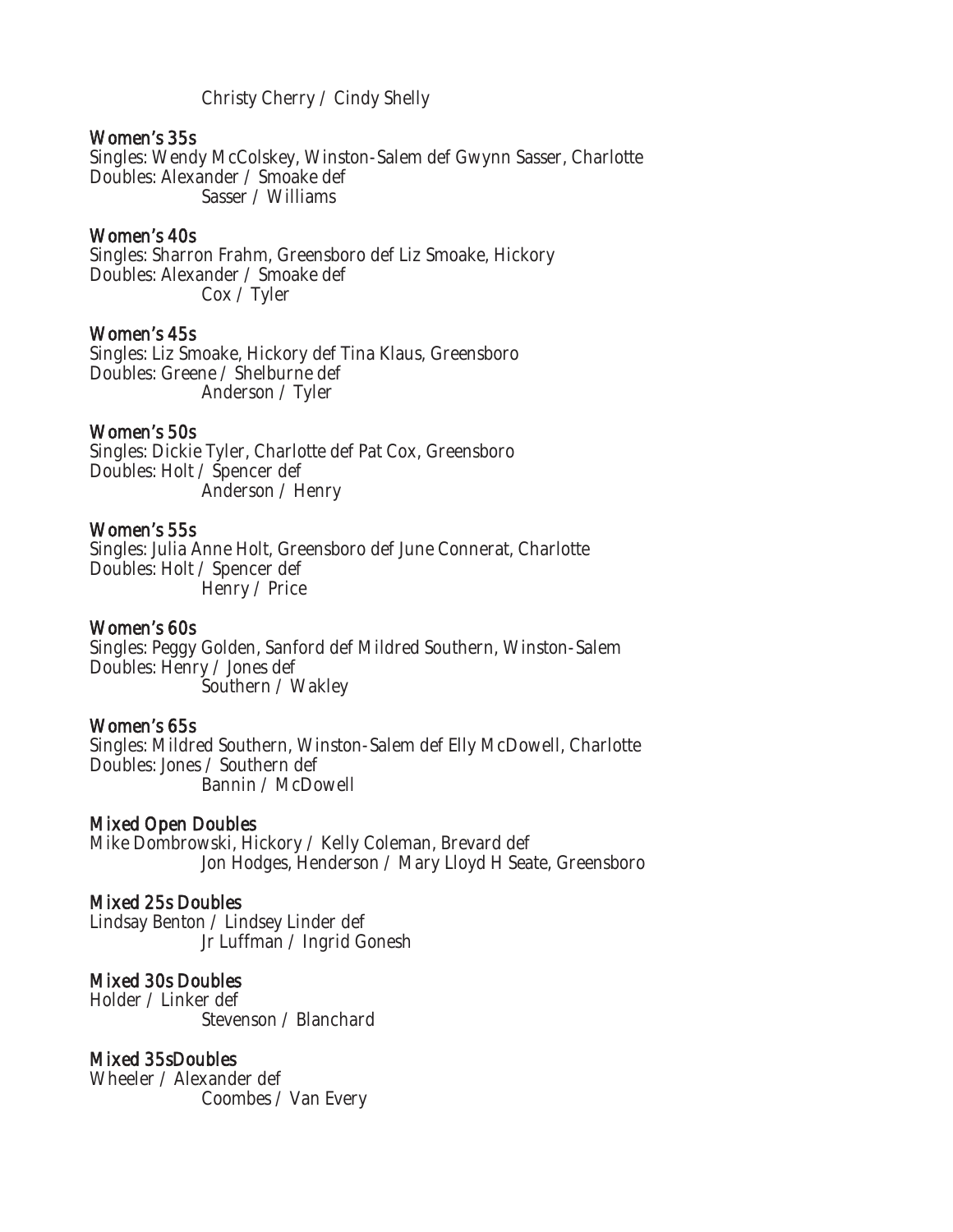# Mixed 40s Doubles

Pollard / Tyler def Mauney / Anderson

Mixed 45s Doubles Hough / Diaz def Gardner / Gardner

Mixed 50s Doubles Marion / Marion def Wilson / Moffitt

Mixed 55s Doubles None

Mixed 60s Bob & Hazel Jones, Charlotte

Mixed 65s Doubles None

# FAMILY

Father / Son Doubles Elwood Parker / Richard Parker, Greensboro def Tom Rhodes / Tad Rhodes, Wilson

# Mother / Daughter Doubles

Cynthia Wilhelm / Katherine Wilhelm Hilkey, Chapel Hill

# 1991

# Men's Open

Singles: Mike Pittard, Whitsett def Bryan Jones, Kings Mountain Doubles: Bert Bolick / Jag Gowda def Jon William / David Yett

# Men's 25s

Singles: John Sawyer def Rusty Woy Doubles: Andy Avram / Chip Koury def Rusty Woy / Mike Dombrowski

# Men's 30s

Singles: Dan Weant, Cary def Mark Gray, Greensboro Doubles: Bob Lake / Dan Weant def Karageanes / Troutman

# Men's 35s

Singles: Buster Brown, Asheville def Fred Robinson, Gastonia Doubles: Brown / Szymanski def Antle / Ashley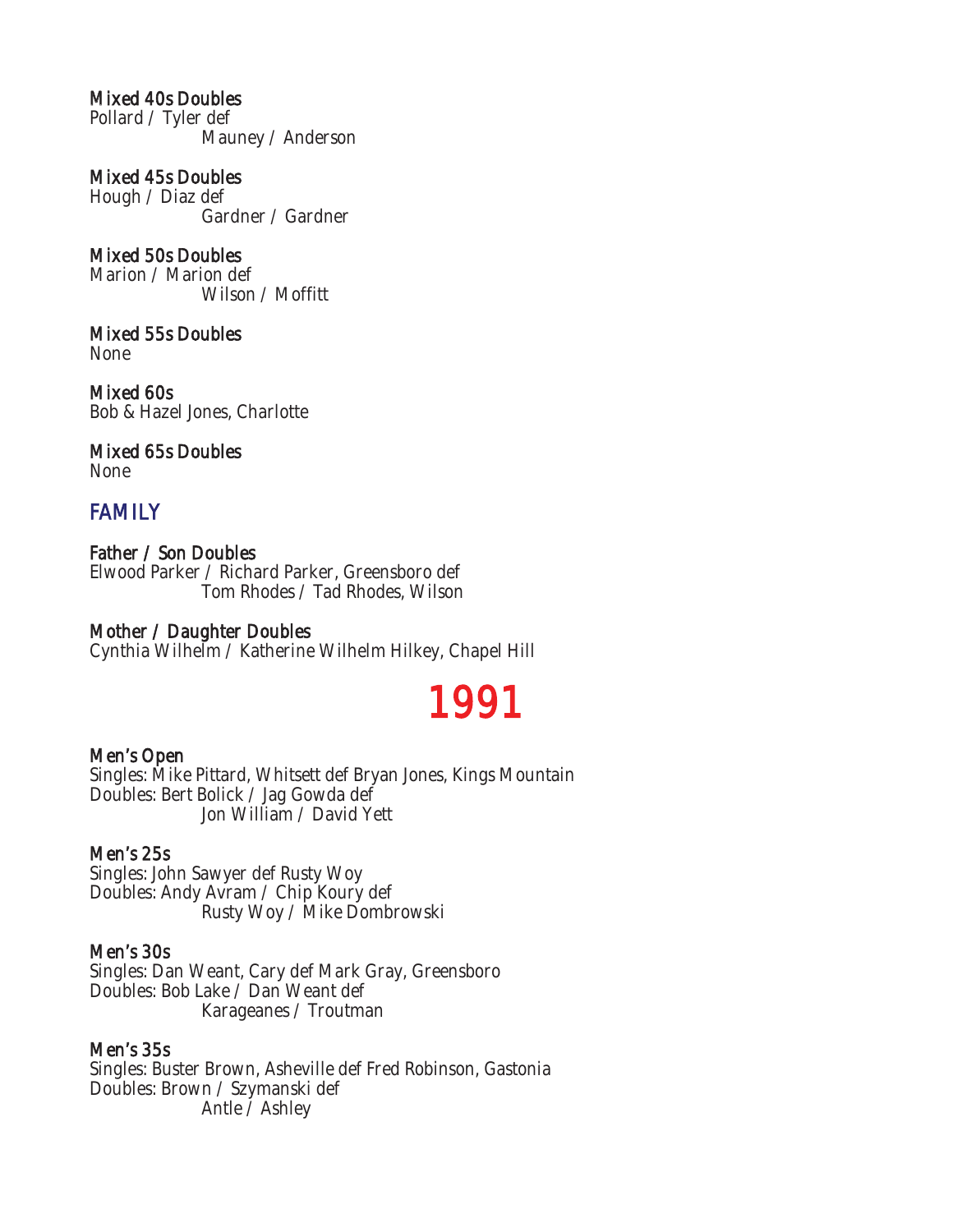#### Men's 40s

Singles: Jim Corn def JW Quick Doubles: Beam / McHone def Hoyt / Thomas

#### Men's 45s

Singles: Laird Griffin def Bobby Heald Doubles: Chambers / Eatman def Hoyt / Patterson

#### Men's 50s

Singles: Al Griffin, Winston-Salem def Norm Chambers, Raleigh Doubles: Anderson / Chambers def Eidson / McGinn

#### Men's 55s

Singles: Al Griffin, Winston-Salem def Tom Willson, Brevard Doubles: Browne / Willson def Gardner / McGinn

#### Men's 60s

Singles: Larry McGee, Raleigh def Tom Willson, Brevard Doubles: Heberer / Simkins def Decker / Sparrow

#### Men's 65s

Singles: Bill Weathers, Southern Pines def David Smith, Salisbury Doubles: Heberer / Simkins def Jones / Weathers

#### Men's 70s

Singles: Charles Eppinette, Gastonia def Frank Mueller, Charlotte Doubles: Eppinette / Richardson def Bannin / Southern

#### Men's 75s

Singles: James Hamilton, Asheville def Vince Connerat, Charlotte Doubles: Carey / Southern def Edmonds / Rockett

#### Men's 80s

Singles: JL Suttle, Shelby Doubles: None

#### Women's Open

Singles: Susan McDanald, Charlotte def Scotti Thomas, Durham Doubles: Laura Balentine / Susan McDanald def Jane Schroeder / Tory Schroeder

#### Women's 25s

Singles: Mariana Routh def Lindsey Linker Doubles: Lindsey Linker / Mariana Routh def Susie Hill / Katherine Shelburne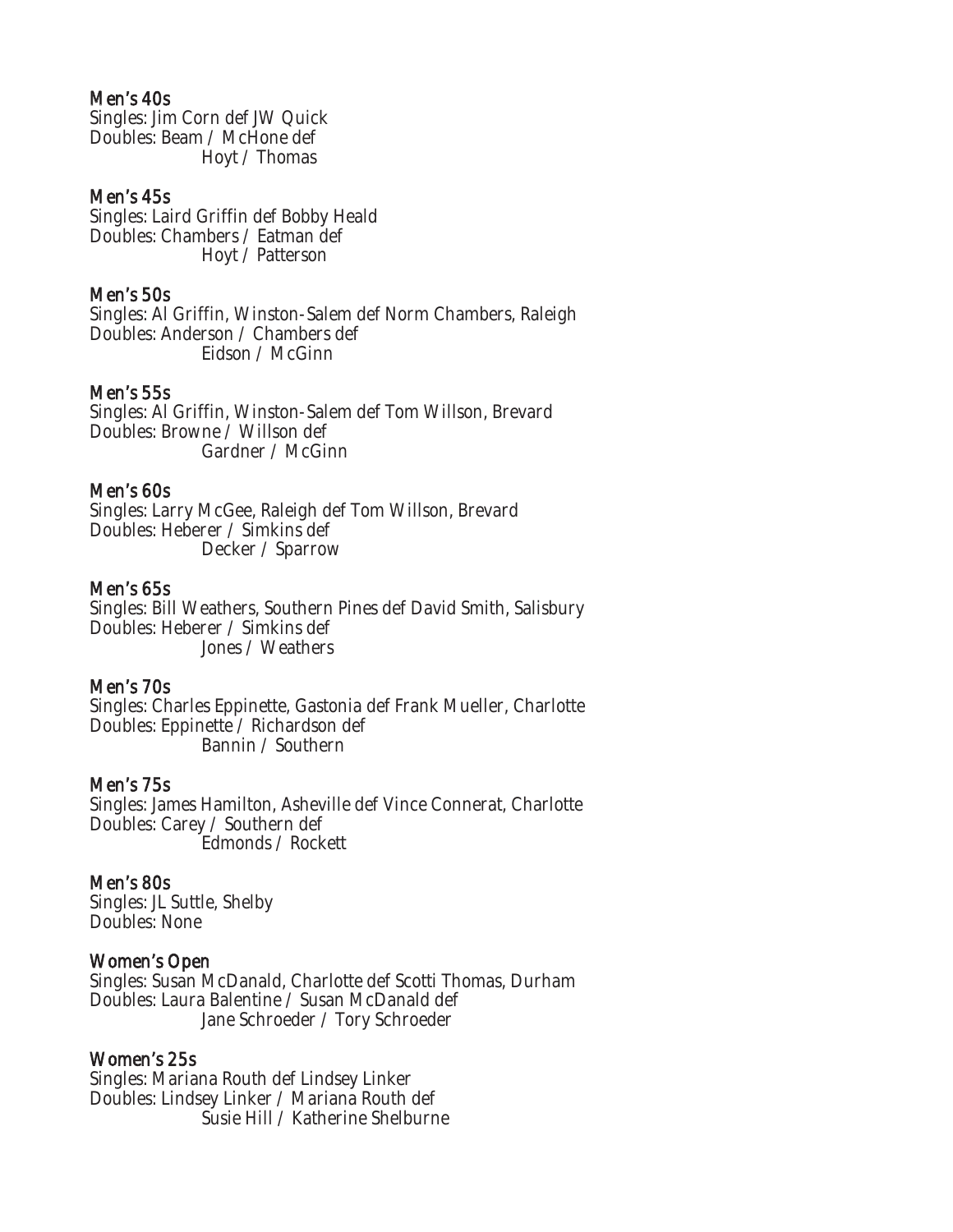#### Women's 30s

Singles: Ellen Easter, Greensboro def Darlene Tarlton, Oxford Doubles: Ellen Easter, Greensboro / Telfair Stakias, Greensboro def Becky Grimmer / Libby Grubb, Greensboro

#### Women's 35s

Singles: Sharron Frahm, Greensboro def Faye Thomas, Durham Doubles: Frahm / Moore def Hill / Shelburne

#### Women's 40s

Singles: Liz Smoake, Hickory def Sharron Frahm, Greensboro Doubles: Graham / Green def Frahm / Klaus

#### Women's 45s

Singles: Liz Smoake, Hickory def Tina Klaus, Greensboro Doubles: Greene / Shelburne def Diaz / Phillips

#### Women's 50s

Singles: Dickie Tyler, Charlotte def Pat Cox, Greensboro Doubles: Cox / Shelburne def Everette / Joyce

#### Women's 55s

Singles: None Doubles: Holt / Spencer def Anderson / Henry

#### Women's 60s

Singles: Peggy Golden, Sanford def Kay Wakley, Greensboro Doubles: Holt / Reynolds def Henry / Jones

#### Women's 65s

Singles: Rose Spalding, Asheville def Mildred Southern, Winston-Salem Doubles: Jones / Southern def Bannin / McDowell

#### Women's 70s

Singles: Mildred Southern, Winston-Salem def Lilliam Thieme, West End Doubles: Bannin / Thieme def Southern / White

#### Mixed Open Doubles

Mike Dombrowski / Kelly Coleman def Bill Ashley / Mariana Routh

#### Mixed 25s Doubles

Terry Holder / Lindsey Linker def Lou Taft / Allen Farfour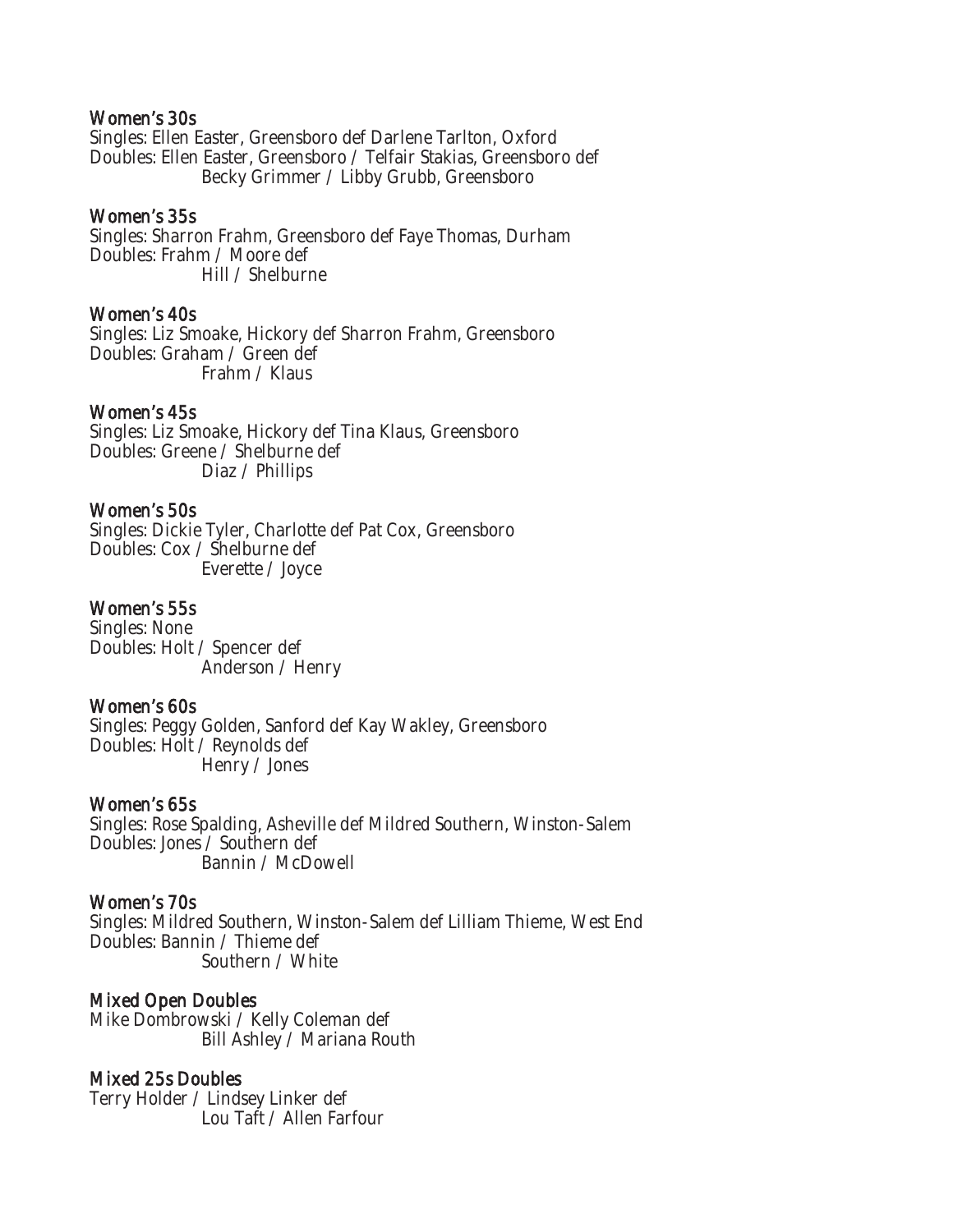# Mixed 30s Doubles

Jeff Campbell, Durham / Darlene Tarlton, Oxford def Scott Stevenson / Karen Blanchard, Durham

#### Mixed 35s Doubles

Beam / Alexander def Horowitz / Sansbury

# Mixed 40s Doubles

Beam / Alexander def McHone / Frahm

Mixed 45s Doubles Gardner / Gardner def Brawley / McGeachy

# Mixed 50s Doubles

Earle / Earle def McGinn / Culp

# Mixed 60s Doubles

Bob Jones / Hazel Jones

# FAMILY

Father / Son Doubles Neill McGeachy / Ron McGeachy, Charlotte def Mike Corthum / Mike Corthum, Greensboro

#### Mother / Daughter Doubles

Jane & Colee Schroeder, Chapel Hill def Allie & Timbre Henning, Statesville

# 1992

#### Men's Open

Singles: Michael Leonard, Salisbury def Bryan Jones, Kings Mountain Doubles: Stan Cocke, Asheville / Mike Weidl, Winston-Salem def Michael Leonard, Salisbury / Buck Stephenson, High Point

#### Men's 25s

Singles: Mike Dombrowski, Hickory def Craig Hall, Chapel Hill Doubles: Steve MacDonald / Wayne Parrish, Durham def Jon Sawyer / Brad Smith, Greensboro

# Men's 30s

Singles: Billy Roberts, Arden def Robert Stephens, Charlotte Doubles: Billy Roberts, Arden / Jay Robinson, Asheville def Bob Lake, Boone / Mike Dombrowski, Hickory

#### Men's 35s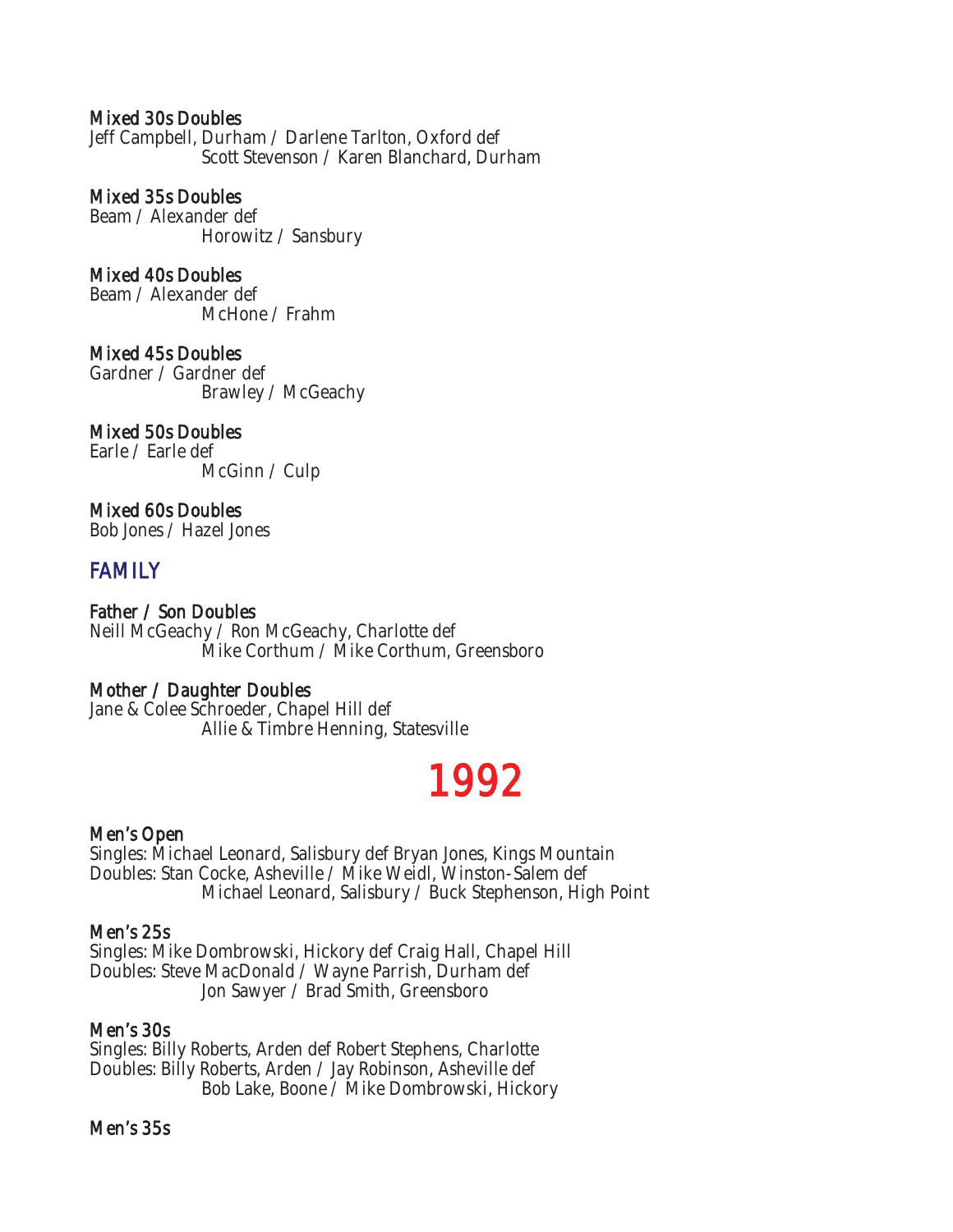Singles: Fred Robinson, Gastonia def Buster Brown, Asheville Doubles: Tommy Dixon, Raleigh / Dan Weant, Morrisville def Buster Brown / Gene Szymanski, Asheville

#### Men's 40s

Singles: Buster Brown, Asheville def Scott Pollard, Charlotte Doubles: David Barbin / Karl Coombes, Charlotte def Coleman Long / Herb McKim, Wilmington

# Men's 45s

Singles: JW Quick, Greensboro def Robert Heald, Holly Springs Doubles: Dave Barbin / Karl Coombes, Charlotte def

Dan Elks, Charlotte / John Mitchell, Matthews

# Men's 50s

Singles: Maurice Everette, Winston-Salem def Albert Griffin, Winston-Salem Doubles: Walter Brown, Wilson / Walt Stamer, Cary def Bill Eidson, Raleigh / Jack McGinn, Charlotte

#### Men's 55s

Singles: Maurice Everette, Winston-Salem def Al Griffin, Winston-Salem Doubles: Fitz Earle / Jack McGinn, Charlotte def Bob Bambauer / George Krajack, Charlotte

#### Men's 60s

Singles: Tom Willson, Brevard def Joe Dudley, Winston-Salem Doubles: John Bowen, Cashiers / Tom Willson, Brevard def Norman Jarrard / Paul Stephanz, Greensboro

#### Men's 65s

Singles: Norman Jarrard, Greensboro def Bill Weathers, Southern Pines Doubles: Charles Oliver, Seven Lakes / Bill Weathers, Southern Pines def Norman Jarrard, Greensboro / David Smith, Salisbury

#### Men's 70s

Singles: Paul Richardson, Gastonia def Barden Winstead, Oxford Doubles: Bill Adolph, Wilmington / Paul Richardson, Gastonia def John Cronk / Jim Johnson, Pine Knoll Shores

#### Men's 75s

Singles: Wade MacDonald, Durham def Dave Carey, Asheville Doubles: Dave Carey, Asheville / Harold Southern, Winston-Salem

#### Men's 80s

Singles: JL Suttle

#### Women's Open

Singles: Susan MacDanald-Love, Charlotte def Scotti Thomas, Durham Doubles: Susan Love, Charlotte / Laura Ballentine-Jeu de Vine, Concord def Helen Spencer, Burlington / Scotti Thomas, Durham

#### Women's 25s

Singles: Mariana Routh, Greensboro def Lindsey Linker, Carrboro Doubles: Mariana Routh / Mary Lloyd Seate, Greensboro def Sue Collins / Betsy Kahn, Wilmington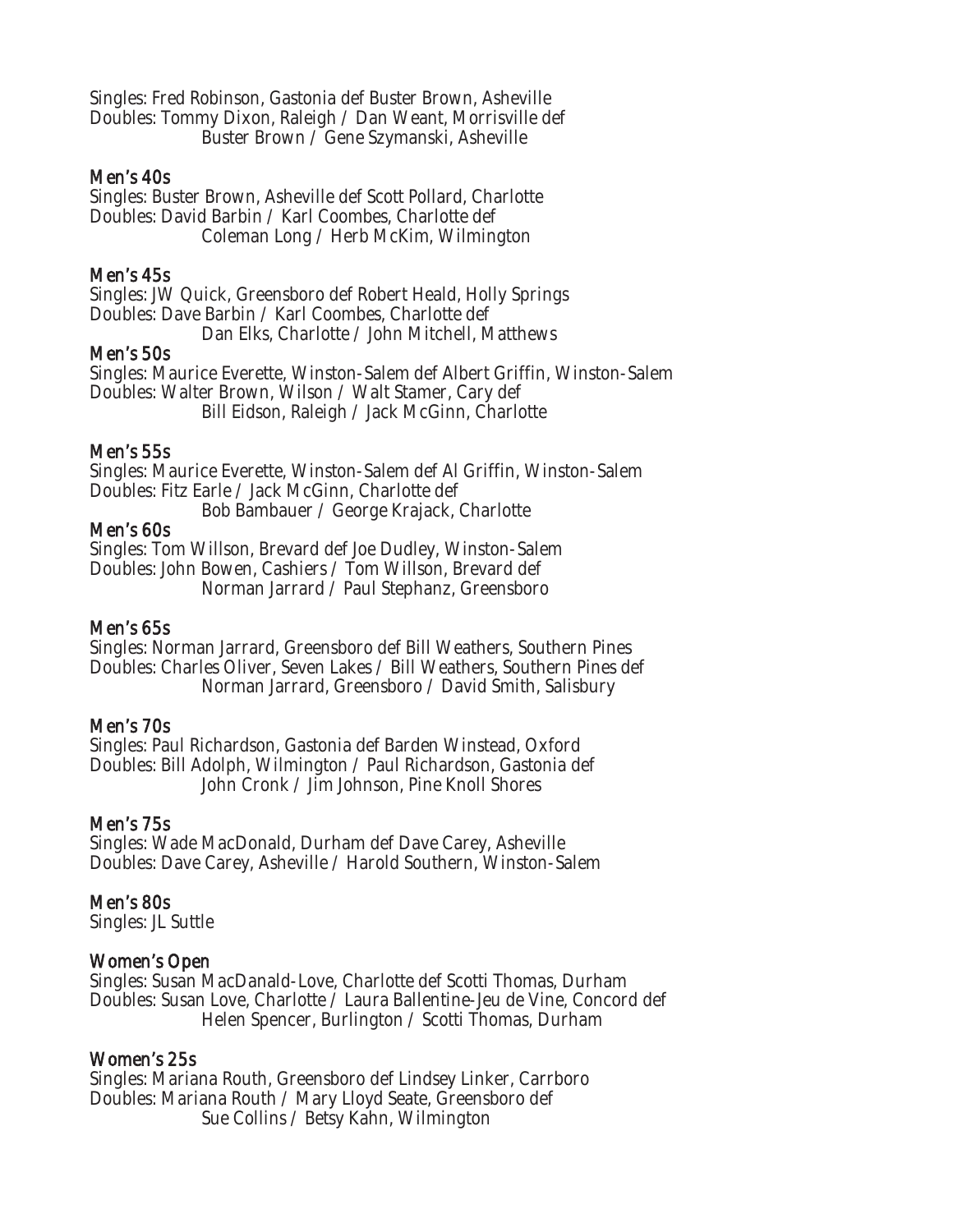#### Women's 30s

Singles: Susan MacDanald-Love, Charlotte def Lindsey Linker, Carrboro Doubles: Susan Love, Charlotte / Lindsey Linker, Carrboro def Dee Moore, Kernersville / Sharron Frahm, Greensboro

#### Women's 35s

Singles: Penelope Moor, Greensboro def Sharron Frahm, Greensboro Doubles: Dee Moore, Kernersville / Sharron Frahm, Greensboro def Susie Hill / Katherine Shelburne, Durham

#### Women's 40s

Singles: Sharron Frahm, Greensboro def Faye Thomas, Durham Doubles: Susie Hill / Katherine Shelburne, Durham def Chris Graham, Wilson / Sharon Greene, Wilmington

# Women's 45s

Singles: Sharon Greene, Wilmington def Tina Klaus, Greensboro Doubles: Sandra Denny, Morganton / Teresa Gilchrist, Hick def Marla Figard, Charlotte / Sharon Greene, Wilmington

#### Women's 50s

Singles: Jane Sandridge, Winston-Salem def Margrit Meier, Charlotte Doubles: Margrit Meier / Dickie Tyler, Charlotte def Pat Cox, Greensboro / Katherine Shelburne, Durham

# Women's 55s

Singles: Zoe Williams, Charlotte def June Connerat, Charlotte Doubles: Beverly Earle, Charlotte / Julia Ann Holt, Greensboro def Frances Kimball / Lois Walker, Statesville

#### Women's 60s

Singles: Kay Wakley, Greensboro def Peggy Golden, Sanford Doubles: Barbara Spencer / Julia Ann Holt, Greensboro def Hazel Jones, Charlotte / Lois Walker, Statesville

#### Women's 65s

Singles: Kay Wakley, Greensboro won round robin Doubles: Mildred Southern, Winston-Salem / Kay Wakley, Greensboro

# Women's 70s

Singles: Mildred Southern, Winston-Salem def Rose Spalding, Asheville Doubles: Mildred Southern, Winston-Salem / Rose Spalding, Asheville

# Mixed Open Doubles

Bill Ashley / Marianna Routh, Greensboro def Buck Stephenson / Becky Kopack, High Point

# Mixed 25s Doubles

Terry Holder, Clinton / Lindsey Linker, Carrboro def Todd Campbell / Teresa Phillips, Winston-Salem

# Mixed 30s Doubles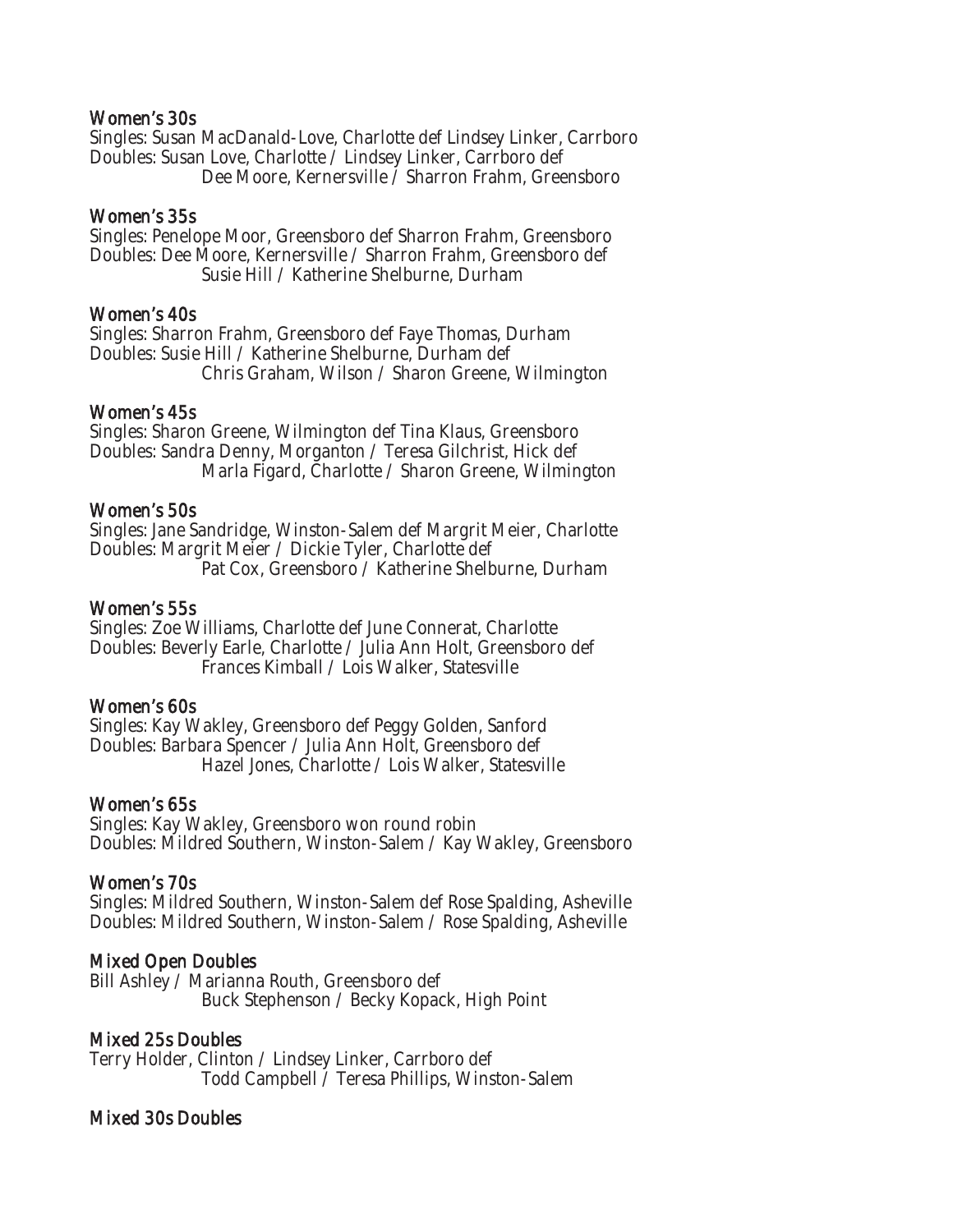Mark Troutman, High Point / Susan MacDanald-Love, Charlotte def Mike Dombrowski / Mary Rose, Hickory

### Mixed 35s Doubles

Norman Beam, Charlotte / Mary Lida Alexander, Raleigh def Bill Ashley / Sharron Frahm, Greensboro

#### Mixed 40s Doubles

Clay Thomas / Faye Thomas, Durham def Mike McHone, Mount Airy / Sharron Frahm, Greensboro

#### Mixed 45s Doubles

Jim Haslam, Greensboro / Dickie Tyler, Charlotte def Doug Anderson / Missy Anderson, Charlotte

#### Mixed 50s Doubles

Jack McGinn / Dickie Tyler, Charlotte def Neil McGeachy / Nettie Culp, Charlotte

#### Mixed 60s Doubles

Cody Williams, Winston-Salem / Julia Anne Holt, Greensboro def Horace Wilson, Greensboro / Bobbi Goodnough, Winston-Salem

# **FAMILY**

# Father / Son Doubles

Elwood Parker / Richard Parker, Greensboro def Tom Willson / James Willson, Cashiers

#### Mother / Daughter Doubles

Dee Moore / Merryll McElwain, Kernersville def Becky Weeks / Rebecca Weeks, Charlotte

# 1993

# Men's Open

Singles: Bryan Jones, Kings Mountain def Mike Weidl, Winston-Salem Doubles: Bert Bolick, Gibsonville / Mike Pittard, Whitsett def Bryan Jones, Kings Mountain / Cooper Pulliam, Burlington

#### Men's 25s

Singles: Matt Price, Raleigh def Steve MacDonald, Durham Doubles: Steve MacDonald, Durham / Wayne Parrish, Durham def Richard Bryant, Raleigh / Mark Henry, Raleigh

#### Men's 30s

Singles: Ray Thomas, Charlotte def Billy Roberts, Asheville Doubles: Jonathan Sawyer, Greensboro / Brad Smith, Greensboro def Coy Shields, Greensboro / Jesse Wilson, Greensboro

#### Men's 35s

Singles: Kenny House, Wilmington def Don Morris, Asheville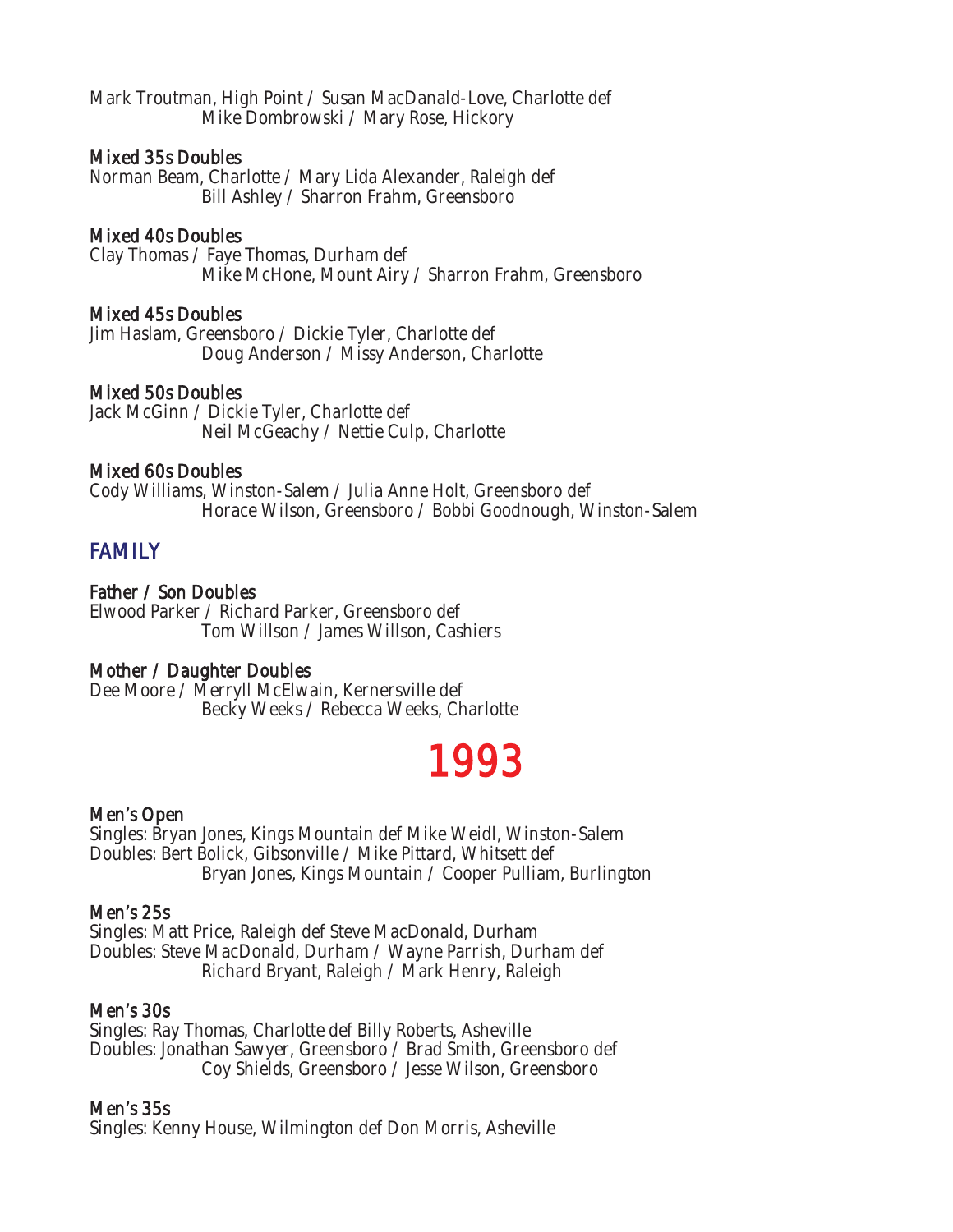Doubles: Carl Coombes, Charlotte / Craig Westman, Huntersville def Don Morris / Walker Price, Asheville

#### Men's 40s

Singles: Buster Brown, Asheville def Bobby Heald, Holly Springs Doubles: George Muaney, Charlotte / Scott Pollard, Charlotte def Bill Ashley, Greensboro / Doug Eller, Hickory

# Men's 45s

Singles: Robert Heald, Holly Springs def Art Abbott, Charlotte Doubles: Dave Barbin / Karl Coombes, Charlotte def Doug Anderson / Jim Perkins, Charlotte

# Men's 50s

Singles: John Eatman, Elon College def Dan Elks, Charlotte Doubles: Walter Brown, Wilson / Walt Stamer, Cary def Larry Holt, Durham / Jerry Patterson, Chapel Hill

# Men's 55s

Singles: Norm Chambers, Raleigh def Maurice Everette, Winston-Salem Doubles: Gregory Grant, Asheville / Jack McGinn, Charlotte def Maurice Everette / Al Griffin, Winston-Salem

# Men's 60s

Singles: Larry McGee, Raleigh def Joe Dudley, Winston-Salem Doubles: Floyd Chandler, Raleigh / Larry McGee, Raleigh def Karl Bergman, Winston-Salem / Jim Wall, Winston-Salem

# Men's 65s

Singles: Bill Weathers, Southern Pines def Norman Jarrard, Greensboro Doubles: Judah Bricker, Chapel Hill / Ed White, Davidson def Norman Jarrard, Greensboro / Bill Weathers, Southern Pines

# Men's 70s

Singles: Buck Archer, Shelby def David Smith, Salisbury Doubles: Buck Archer, Shelby / Bob Jones, Charlotte def Paul Richardson, Gastonia / David Smith, Salisbury

# Men's 75s

Singles: Lloyd Hanson, Wilmington def Wade MacDonald, Durham Doubles: Lloyd Hanson, Wilmington / Wade MacDonald, Durham def Tom Braine, Southern Pines / Warren Lovejoy, Pinehurst

# Men's 80s

Singles: David Carey, Asheville def JL Suttle, Shelby Doubles: David Carey, Asheville / JL Suttle, Shelby def Frank Dupree, Raleigh / Albert Gaskill, Mo City

# Women's Open

Singles: Cinda Gurney, Arden def Susie Love, Burlington Doubles: Cinda Gurney / Robyn Gurney, Arden def Shelia Ernest, Clemmons / Wendy McColsky, Winston-Salem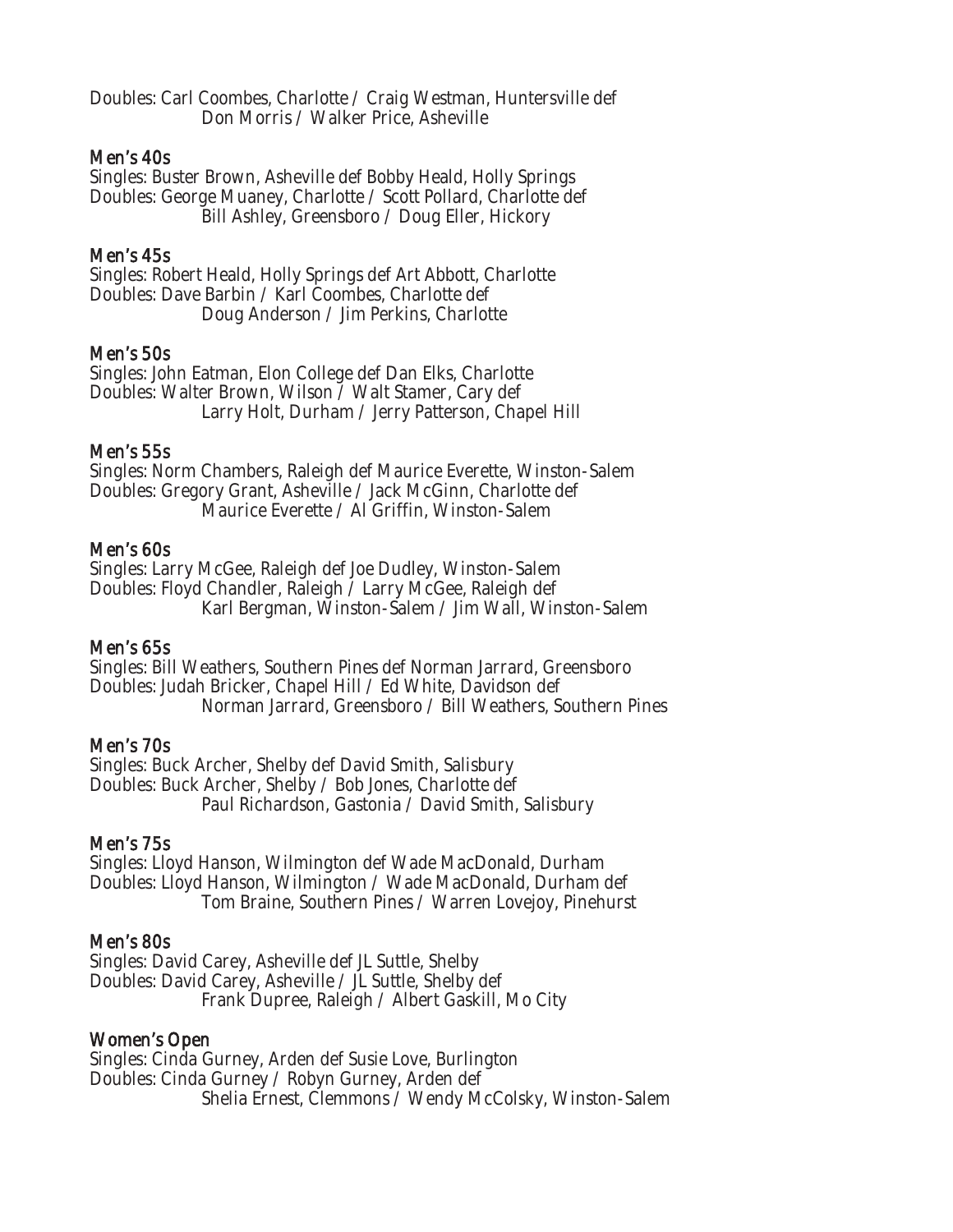#### Women's 25s

Singles: Wendy Gwathmey, Durham def Vijitha Schultz, Chapel Hill Doubles: Susie Hill, Durham / Katherine Shelburne, Durham def Teresa Phillips, Winston-Salem / Cindy Shelly, Hamlet

#### Women's 30s

Singles: Mariana Routh, Greensboro def Sharron Frahm, Greensboro Doubles: Lindsey Linker, Carrboro / Susan M Love, Charlotte def Marianna Routh, Greensboro / Monti Smith, Hillsborough

#### Women's 35s

Singles: Susie Love, Burlington def Wendy McColskey, Kernersville Doubles: Mary Lida Alexander, Raleigh / Sharon Greene, Wilmington def Marla Figard / Libby Meiners, Charlotte

#### Women's 40s

Singles: Sharron Frahm, Greensboro def Kim Clark, Wilson Doubles: Saundra Denny, Morganton / Teresa Gilchrist, Hickory def Sharon Greene, Wilmington / Dorothy Williams, Charlotte

#### Women's 45s

Singles: Sharon Greene, Wilmington def Tina Klaus, Greensboro Doubles: Saundra Denny, Morganton / Teresa Gilchrist, Hickory def Margrit Meier / Dickie Tyler, Charlotte

#### Women's 50s

Singles: Dickie Tyler, Charlotte def Sue Baggett, Davidson Doubles: Pat Cox, Greensboro / Katherine Shelburne, Durham def Margrit Meier, Charlotte / Dickie Tyler, Charlotte

# Women's 55s

Singles: Sue Baggett, Davidson def Vicki Everette, Winston-Salem Doubles: Julia Ann Holt / Barbara Spencer, Greensboro def Sue Baggett, Davidson / Vicki Everette, Winston-Salem

# Women's 60s

Singles: Peggy Golden, Sanford def Frances Jones, Cary Doubles: Julia Ann Holt, Greensboro / Barbara Spencer, Greensboro def Peggy Golden, Sanford / Kay Wakley, Greensboro

# Women's 65s

Singles: Mildred Southern, Winston-Salem won round robin Doubles: Peggy Golden, Sanford / Kay Wakley, Greensboro

# Women's 70s

Singles: Mildred Southern, Winston-Salem def Carlotta Browder, Charlotte Doubles: Hazel Jones, Charlotte / Mildred Southern, Winston-Salem

# Mixed Open Doubles

Buck Stephenson, Greensboro / Natalie Teague, Hickory def Bill Ashley, Greensboro / Marianna Routh, High Point

# Mixed 25s Doubles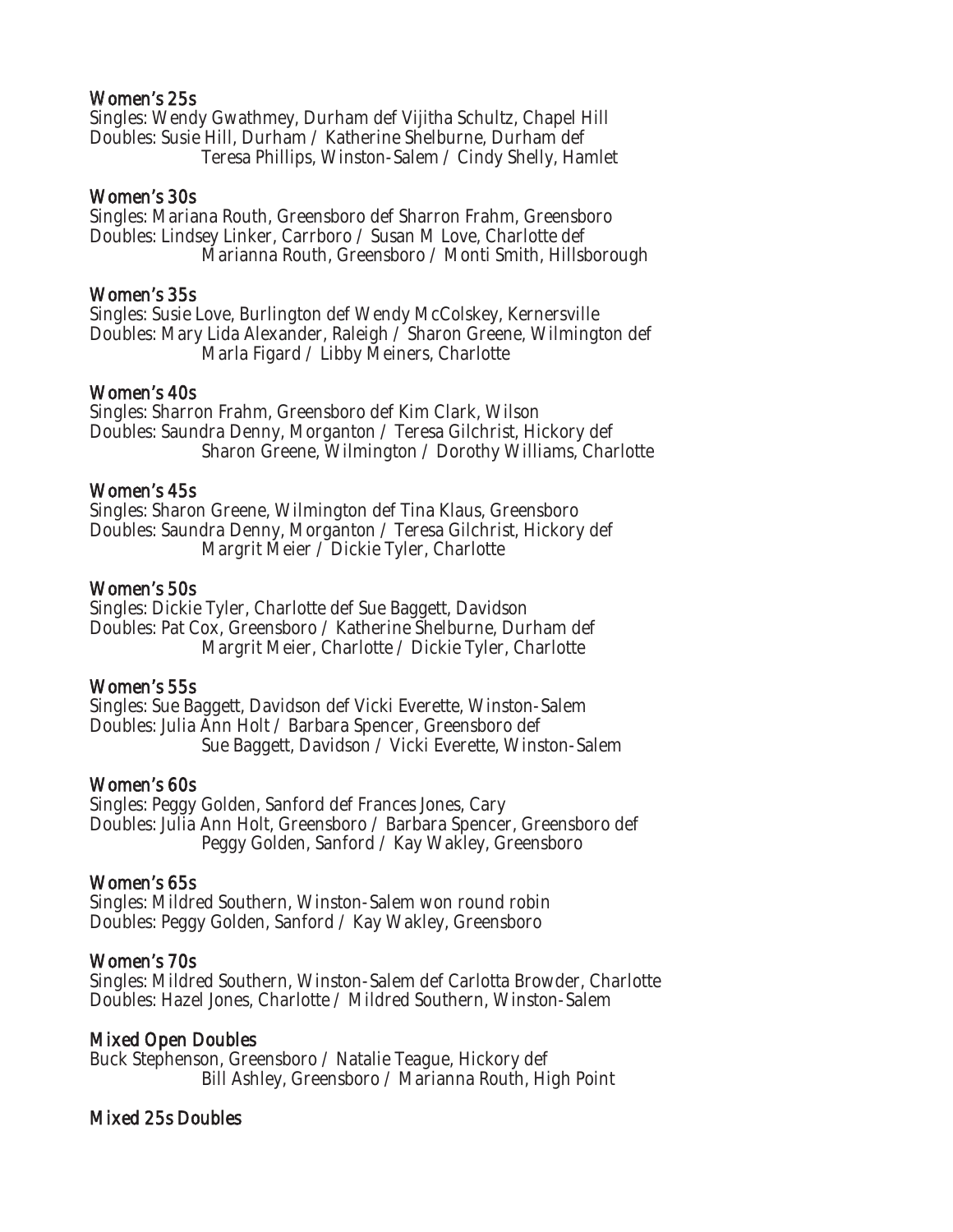Terry Holder, Knightdale / Cindy Shelly, Hamlet def Al Menozzi, Raleigh / Connie Crossley, Raleigh

#### Mixed 30s Doubles

Mark Troutman, High Point / Susan M Love, Charlotte def Bob Lake, Boone / Marianna Routh, High Point

#### Mixed 35s Doubles

Roger Sawyer, Concord / Libby Meiners, Charlotte def Don Morris / Penny Morris, Asheville

# Mixed 40s Doubles

Clay Thomas / Faye Thomas, Durham def Bill Ashley, Greensboro / Sharron Frahm, Greensboro

#### Mixed 45s Doubles

Neill McGeachy / Penny Brawley, Charlotte def Jim Hough / Carmina Diaz, Charlotte

#### Mixed 50s Doubles

Jack McGinn, Charlotte / Dickie Tyler, Charlotte def Fritz Earle / Bev Earle, Charlotte

#### Mixed 60s Doubles

Cody Williams, Winston-Salem / Julia Ann Holt, Greensboro

# Mixed 70s Doubles

Bob Jones / Hazel Jones, Charlotte def Bob Boyce, Chapel Hill / Mildred Southern, Winston-Salem

# **FAMILY**

# Father / Son Doubles

Elwood Parker / Richard Parker, Greensboro def Mike Corthum / Michael Corthum, Greensboro

#### Mother / Daughter Doubles

Becky Weeks / Rebecca Weeks, Charlotte def Vee Chandler / Creecy Chandler, Burlington

# 1994

#### Men's Open

Singles: David Wolf, Pinehurst def Peter Ayers, Charlotte Doubles: Peters Ayers, Charlotte / David Yett, Charlotte def Bert Bolick, Burlington / Mike Pittard, Greensboro

#### Men's 25s

Singles: David Wolf, Pinehurst def Eric Little, Charlotte Doubles: Richard Parker, Chapel Hill / Buck Stephenson, High Point def Wayne Parrish, Durham / Steve MacDonald, Durham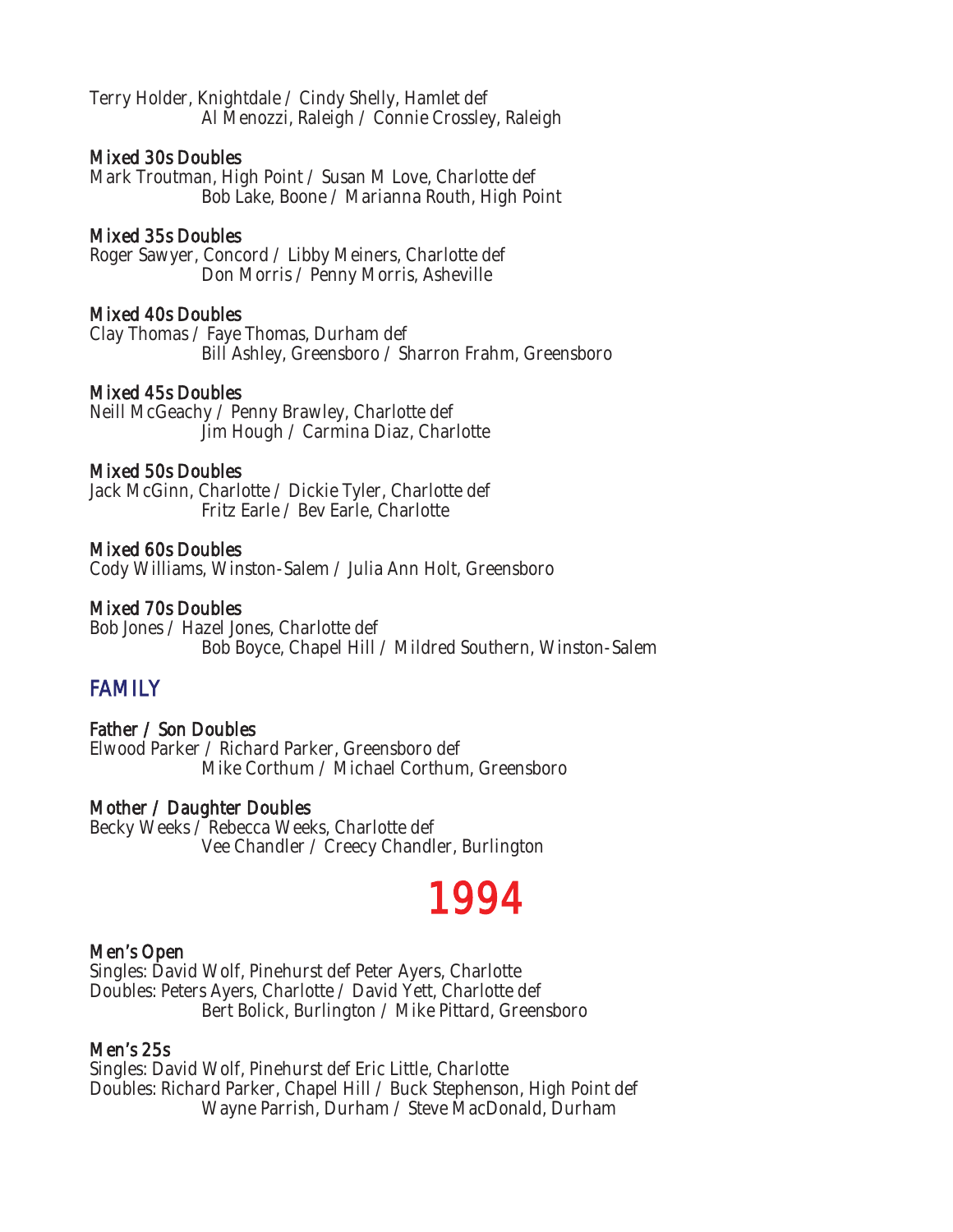# Men's 30s

Singles: Donald Rutledge, Raleigh def Bill Parker, Shelby Doubles: Jonathan Sawyer, Greensboro / Brad Smith, Greensboro def Larry Karageanes, Durham / Mark Troutman, High Point

#### Men's 35s

Singles: Sammy Martin, Carrboro def Kenny House, Wilmington Doubles: Sammy Martin / Ogi Mitra, Huntersville def Kenny House / Roger Martin, Lumberton

#### Men's 40s

Singles: Buster Brown, Asheville def Bobby Heald, Holly Springs Doubles: Karl Coombes, Charlotte / Craig Westman, Huntersville def Bill Ashley, Greensboro / Doug Eller, Hickory

#### Men's 45s

Singles: Bobby Heald, Holly Springs def JW Quick, Greensboro Doubles: Karl Coombes, Charlotte / Bobby Heald def George Mauney, Charlotte / Scott Pollard, Charlotte

#### Men's 50s

Singles: Norm Chambers, Raleigh def Dan Elks, Charlotte Doubles: Maurice Everette / Al Griffin, Winston-Salem def Walter Brown, Wilson / Walt Stamer, Cary

#### Men's55s

Singles: Norm Chambers, Raleigh def Maurice Everette, Winston-Salem Doubles: Maurice Everette / Al Griffin, Winston-Salem def Fritz Earle, Charlotte Jack McGinn, Charlotte

#### Men's 60s

Singles: Tom Willson, Cashiers def Jimmy Bland, Durham Doubles: Bill Weathers, Southern Pines / Tom Willson def Fritz Earle, Charlotte / Jack McGinn, Charlotte

# Men's 65s

Singles: Alan McGee, Raleigh def Judah Bricker, Chapel Hill Doubles: Judah Bricker / Alan McGee def Bob Jones, Charlotte / Abe Ross, Charlotte

#### Men's 70s

Singles: Buck Archer, Shelby def Hal Cook, Flat Rock Doubles: Frank Heberer / George Simpkins, Greensboro def Buck Archer, Shelby / Bob Jones, Charlotte

#### Men's 75s

Singles: Lyle Edwards, Gastonia def James Chavasse, Raleigh Doubles: Lyle Edwards / Paul Richardson, Gastonia def Bob Bannin, Mint Hill / Harold Southern, Winston-Salem

# Men's 80s

Singles: David Carey, Asheville def JL Suttle, Shelby Doubles: David Carey, Asheville / JL Suttle, Shelby def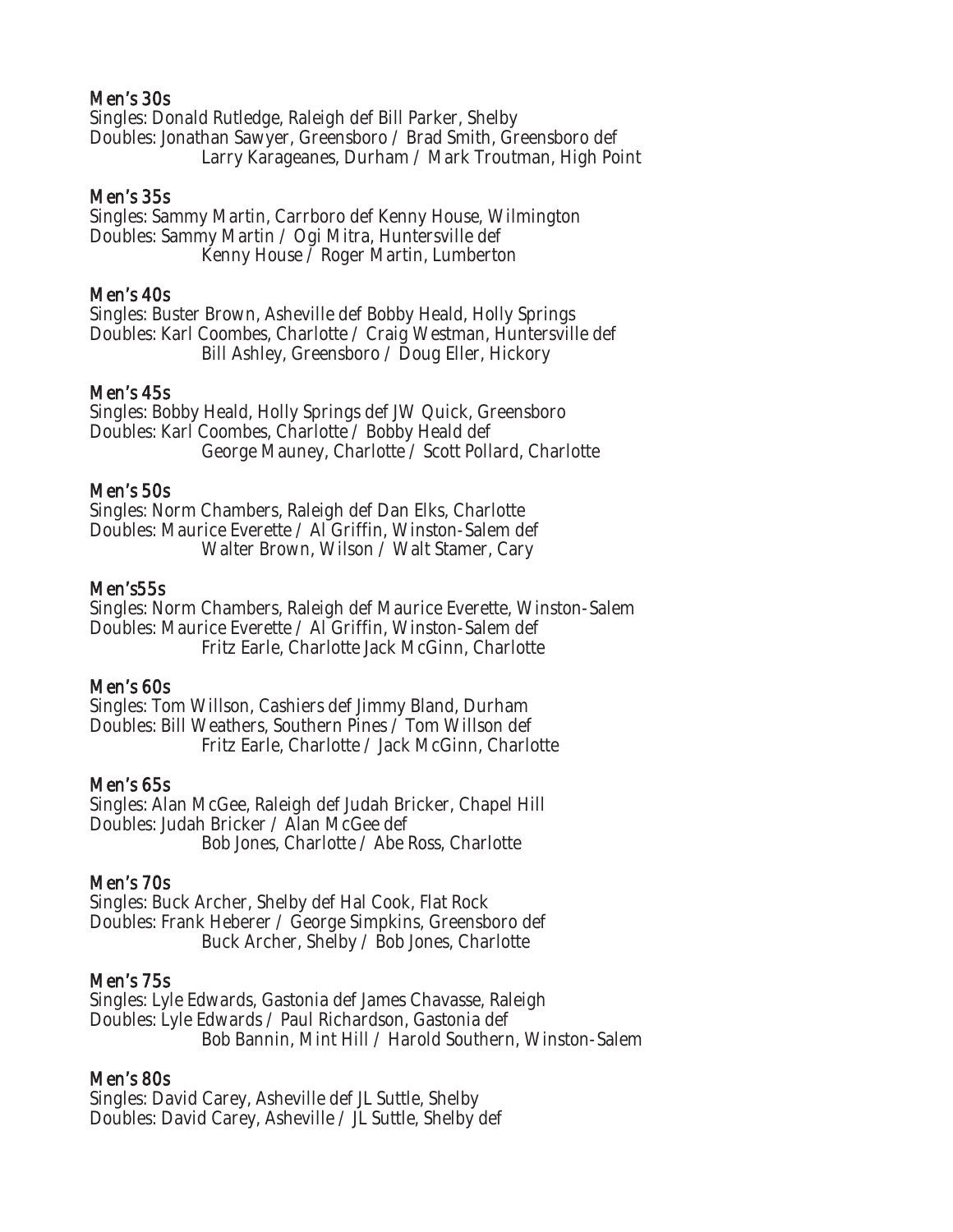RV Connerat, Charlotte / Albert Gaskill, Morehead City

#### Women's Open

Singles: Marianna Routh, Greensboro def Natalie Teague, Hickory Doubles: Susie Hill, Durham / Katherine Shelburne, Durham def Wendy Gwathmey, Durham / Natalie Teague, Hickory

#### Women's 25s

Singles: Robin Ahearn, Matthews def Kerri Maloney, Durham Doubles: Cathy Kiser, Raleigh / Karen Rembert, Raleigh def Wendy Gwathmey, Durham / Jennifer Ivey, Statesville

#### Women's 30s

Singles: Lindsey Linker, Carrboro def Wendy Gwathmey, Durham Doubles: Susie Hill, Durham / Katherine Shelburne, Durham def Lindsey Linker, Carrboro / Marianna Routh, High Point

#### Women's 35s

Singles: Susie Love, Burlington def Wendy McColskey, Kernersville Doubles: Sheila Ernest, Clemmons / Wendy McColskey, Kernersville def Marla Figard, Charlotte / Sharon Greene, Wilmington

#### Women's 40s

Singles: Sharron Frahm, Greensboro def Miriam Morey, Durham Doubles: Saundra Denny, Morganton / Teresa Gilchrist, Conover def Susie Hill, Durham / Katherine Shelburne, Durham

#### Women's 45s

Singles: Sharron Frahm, Greensboro def Sharon Greene, Wilmington Doubles: Susie Hill, Durham / Katherine Shelburne, Durham def Carmina Diaz, Charlotte / Helen Phillips, Charlotte

# Women's 50s

Singles: Liz Smoake, Greensboro def Karen Johnson, Raleigh Doubles: Pat Cox, Greensboro / Katherine Shelburne, Durham def Emily Styers, Gastonia / Dickie Tyler, Charlotte

#### Women's 55s

Singles: Vicki Everette, Winston-Salem def Pat Cox, Greensboro Doubles: Nettie Culp, Charlotte / Helen Phillips, Charlotte def Frances Kimball / Lois Walker, Statesville

# Women's 60s

Singles: Peggy Golden, Sanford def Caroline Clark, Pinehurst Doubles: Julia Ann Holt / Barbara Spencer, Greensboro def Peggy Golden, Sanford / Hazel Jones, Charlotte

# Women's 65s

Singles: Kay Wakley, Greensboro won round robin Doubles: Betty Henry, Gastonia / Sara Jones, Charlotte

# Women's 70s

Singles: Mildred Southern, Winston-Salem won round robin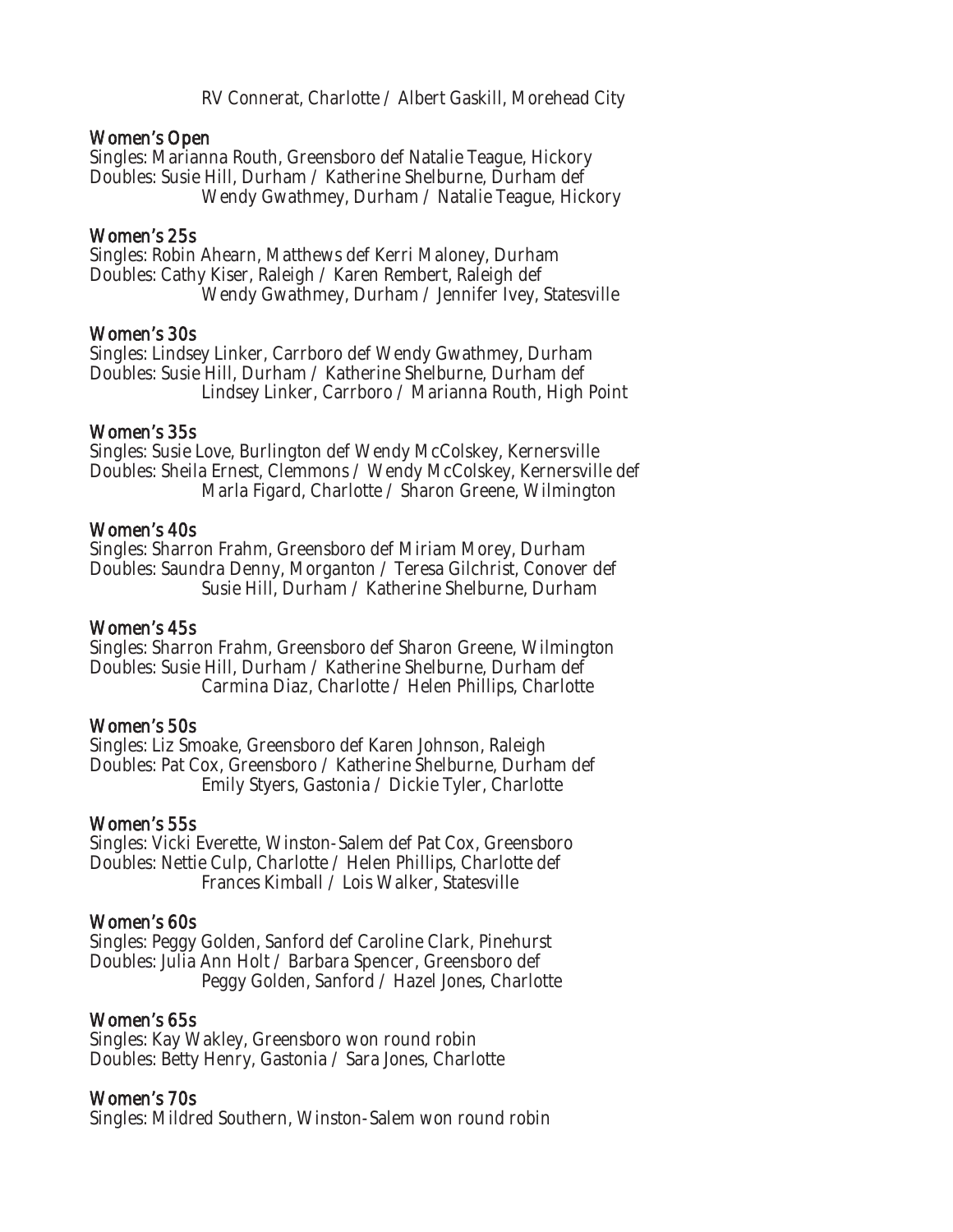Doubles: Mildred Southern, Winston-Salem / Rose Spalding, Asheville

#### Mixed Open Doubles

Derek Allen / Dana Allen, Greensboro def Richard Parker, Chapel Hill / Becky Kopack, Greensboro

#### Mixed 25s Doubles

Bobby Heald, Holly Springs / Nancy Arndt, Raleigh def Buck Stephenson, High Point / Wendy Gwathmey, Durham

#### Mixed 30s Doubles

Mark Troutman, High Point / Lindsey Linker, Carrboro def Larry White, Chapel Hill / Emily Taylor, Carrboro

#### Mixed 35s Doubles

Tim Scott, Charlotte / Libby Meiners, Charlotte def Sammy Martin, Carrboro / Monti Smith, Durham

#### Mixed 40s Doubles

Bill Ashley, Greensboro / Sharron Frahm, Greensboro def Clay Thomas / Faye Thomas, Durham

#### Mixed 45s Doubles

Scott Pollard, Charlotte / Margrit Meier, Charlotte def Mike Lewis / Kathy Lewis, Winston-Salem

# Mixed 50s Doubles

Jim Perkins, Charlotte / Marla Figard, Charlotte def Jack McGinn, Charlotte / Dickie Tyler, Charlotte

#### Mixed 55s Doubles

Fritz Earle / Beverly Earle, Charlotte def Jack McGinn, Charlotte / Pat Cox, Greensboro

#### Mixed 60s Doubles

Cody Williams, Winston-Salem / Julia Ann Holt, Greensboro def Allen Goslen, Winston-Salem / Bobbi Goodnough, Winston-Salem

#### Mixed 70s Doubles

Wade MacDonald, Durham / Mildred Southern, Winston-Salem def John Gray, Durham / Lilliam Thieme, West End

# **FAMILY**

Father / Son Doubles Richard Parker / Elwood Parker, Greensboro def Al Hoppensteadt / Mark Hoppensteadt, Greensboro

# Mother / Daughter Doubles

Becky Weeks / Rebecca Weeks, Charlotte def Cindi Khanlarian / Somer Khanlarian, Greensboro

# NTRP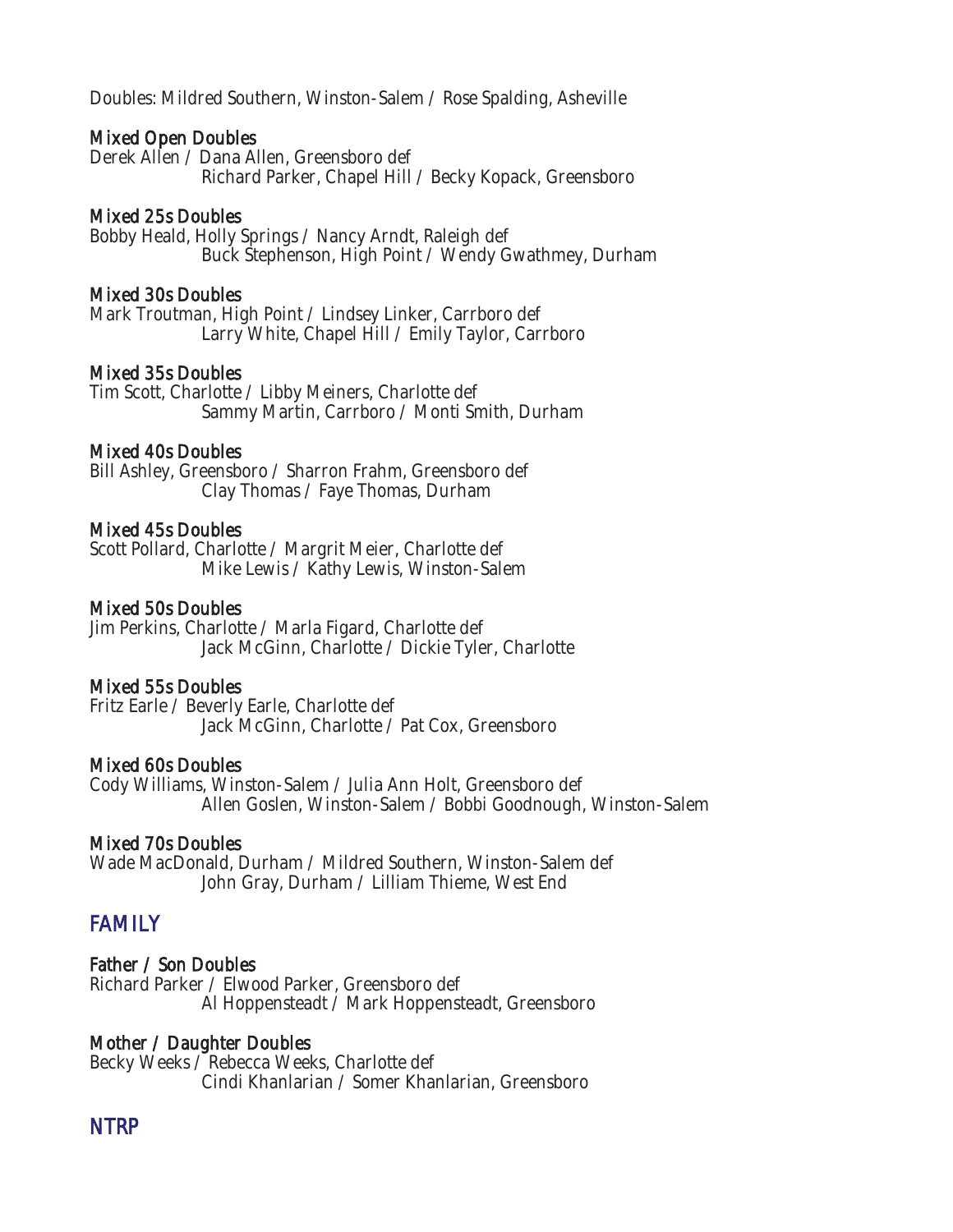# Men's 2.5

Singles: Tracey Smith, Wilmington def Brandon Wu, Winston-Salem

# Men's 3.0

Singles: Lee Whitacre, Waxhaw, won round robin Doubles: Ben Parsons, Winston-Salem / Matt Rhodes, Winston-Salem def Chris Motes, Charlotte / Lee Whitacre, Waxhaw

# Men's 3.5

Singles: Robert Krall, Charlotte def Keith Edwards, Shelby Doubles: Patrick Egan, Charlotte / Doug Hershey, Charlotte def Chris Goeller, Charlotte / Robert Krall, Charlotte

# Men's 4.0

Singles: Joel Carmichael, Greensboro def GH Hopkins, Kill Devil Hills Doubles: Garlan Homes, Wilson / Ras Homes, Raleigh def Douglas McKinney, Raleigh / Carlos Nunoz, Durham

# Men's 4.5

Singles: Tom Wilson, Matthews def Jim Haslam, Greensboro Doubles: Marcel Janssen, Taylorsville / Hani Nassar, Hickory def Joel Carmichael, Greensboro / Dave Wright, Greensboro

# Men's 5.0

Singles: Matt Mason, Greensboro def Joel Denny, Hickory

# Women's 3.0

Singles: Hilda Savin, Greensboro won round robin

# Women's 3.5

Singles: Brenda Hatchell, Charlotte def Amanda Clemmons, Hookers Doubles: Sherrie Austin, Greensboro / Wanda Davis, Greensboro

# Women's 4.0

Singles: Vicki Goodwin, Greenville def Ann McNeill, Lenoir

# Women's 4.5

Singles: Debbie Carmazzi, Charlotte won round robin Doubles: Janet Patterson, Charlotte / Kathy Vartanian, Charlotte

# Mixed 4.0

Doubles: Freddie Johnson, Greensboro / Tarina Diaz-Llaneza, Greensboro def Cliff Durkee, Pinehurst / Ellen Durkee, Pinehurst

# 1995

# Men's Open

Singles: Oscar Blacutt, High Point def Andy Lake, Blowing Rock Doubles: Andy Avram, Charlotte / Robert Phillips, Charlotte def Andy Lake / Buck Stephenson, High Point

#### Men's 25s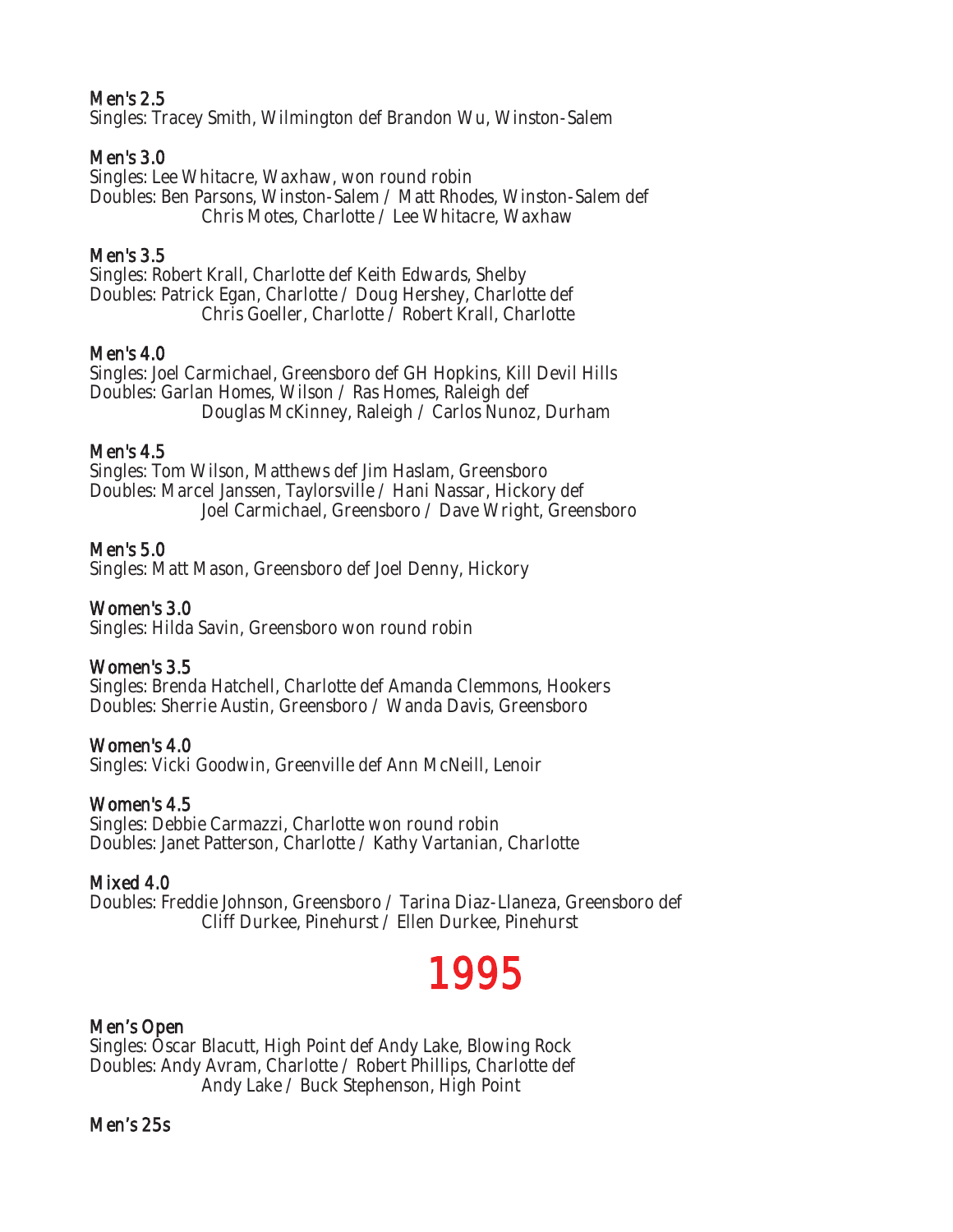Singles: Andy Lake, Blowing Rock def David Wolf, Pinehurst Doubles: Andy Lake / Buck Stephenson, High Point def Steve MacDonald, Durham / Wayne Parrish, Durham

#### Men's 30s

Singles: Steve Price, Durham def Andy Wilkison, Pinehurst Doubles: Jonathan Sawyer, Greensboro / Coy Shields, Greensboro def Larry Karageanes, Durham / Mark Troutman, High Point

# Men's 35s

Singles: Bill Schillings, Charlotte def Andy Avram, Charlotte Doubles: Andy Avram / Mark Dillon, Charlotte def Kenny House, Wilmington / Roger Martin, Lumberton

#### Men's 40s

Singles: Fred Robinson, Gastonia def Chip Koury, Chapel Hill Doubles: Kim Dillard, Greensboro / Richard McKee, Greensboro def Chip Koury, Chapel Hill / Harold Pollard, Winston-Salem

#### Men's 45s

Singles: Laird Griffin, Lenoir def Bobby Heald, Holly Springs Doubles: Laird Griffin / Bobby Heald def Jim Haslam, Greensboro / JW Quick, Greensboro

#### Men's 50s

Singles: Bill Cole, Cary def Bruce Brodie, Greensboro Doubles: Dan Elks, Charlotte / John Mitchell, Matthews def Walter Brown, Wilson / Walt Stamer, Cary

# Men's 55s

Singles: Norm Chambers, Raleigh def Al Griffin, Winston-Salem Doubles: Herb Browne, Charlotte / Jack McGinn, Charlotte def Klaus Sabert, Charlotte / Rick Warmholtz, Charlotte

# Men's 60s

Singles: Albert Griffin, Winston-Salem def Gordon Hammes, Durham Doubles: Herb Browne, Charlotte / Jack McGinn, Charlotte def John Bremer, Lewisville / Tom Willson, Cashiers

#### Men's 65s

Singles: Bill Weathers, So Pines def Buck Archer, Shelby Doubles: Charlie Oliver, Seven Lakes / Bill Weathers def Buck Archer / Ed White, Davidson

# Men's 70s

Singles: Buck Archer, Shelby def Hal Cook, Flat Rock Doubles: Bob Jones, Charlotte / Ed White, Davidson def Buck Archer / Leo Fullwood, Clyde

# Men's 75s

Singles: Paul Richardson, Gastonia def James Chavasse, Raleigh Doubles: Lyle Edwards, Gastonia / Paul Richardson, Gastonia def James Chavasse / Wade MacDonald, Durham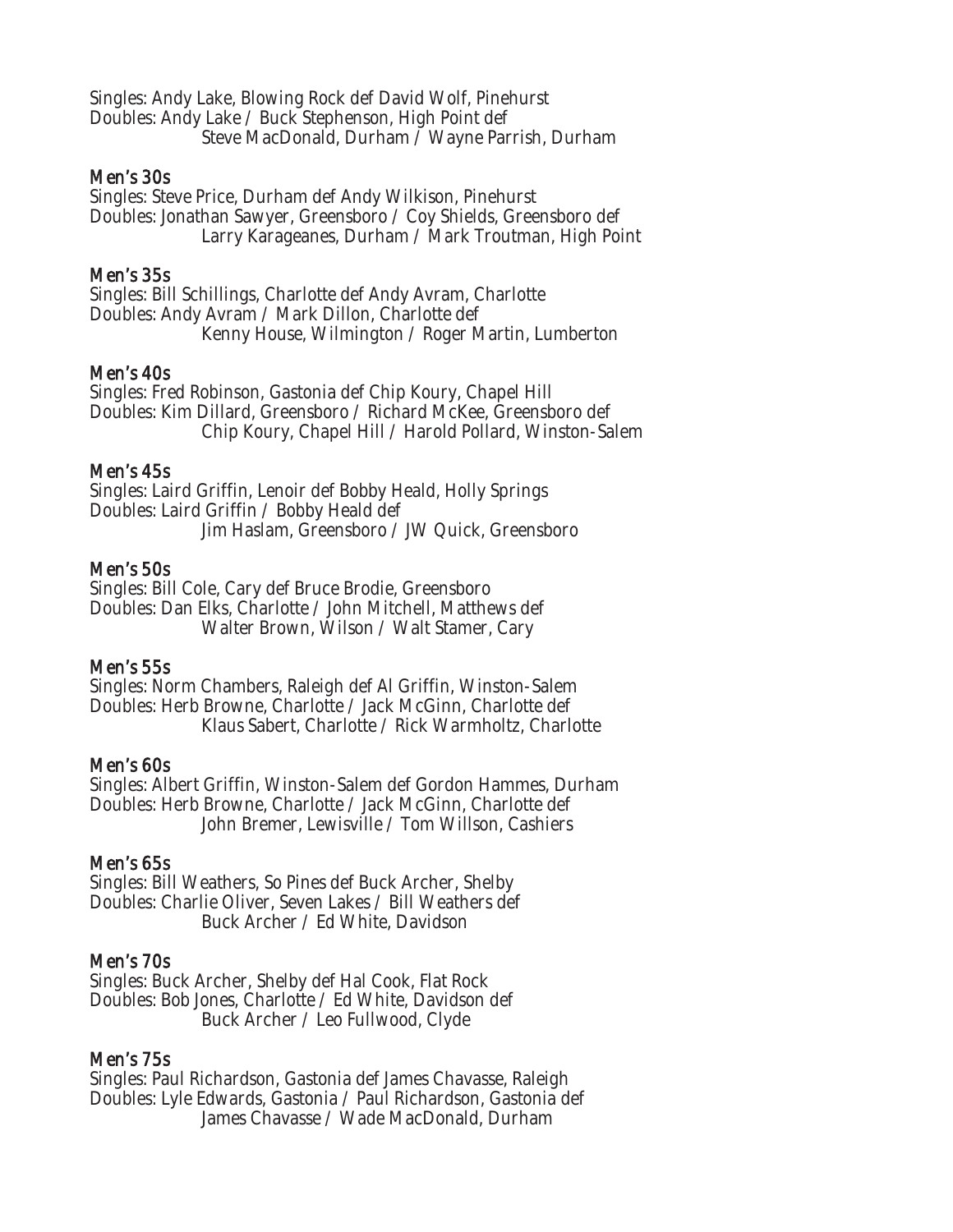#### Men's 80s

Singles: JL Suttle, Shelby def Jim Hamilton, Asheville

#### Women's Open

Singles: Mariana Routh, Greensboro def Somer Khanlarian, Greensboro Doubles: Nancy Arendt, Raleigh / Mariana Routh def Susie Hill, Durham / Katherine Shelburne, Durham

#### Women's 25s

Singles: Liz Smoake, Greensboro def Stephanie Read, Raleigh Doubles: Nancy Arendt, Raleigh / Dale Heald, Holly Springs def Mary Lida Alexander, Raleigh / Liz Smoake, Greensboro

#### Women's 30s

Singles: Mariana Routh, Greensboro def Robin Ahearn, Matthews Doubles: Susie Hill, Durham / Katherine Shelburne, Durham def Mariana Routh / Liz Smoake, Greensboro

#### Women's 35s

Singles: Susie Love, Burlington def Wendy McColskey, Kernersville Doubles: Susie Love / Libby Meiners, Charlotte def Susie Hill, Durham / Katherine Shelburne, Durham

#### Women's 40s

Singles: Sharron Frahm, Greensboro def Faye Thomas, Durham Doubles: Saundra Denny, Hickory / Teresa Gilchrist, Conover def Susie Hill, Durham / Katherine Shelburne, Durham

# Women's 45s

Singles: Faye Thomas, Durham def Sharon Greene, Wilmington Doubles: Marla Figard, Charlotte / Sharon Greene def Susie Hill, Durham / Katherine Shelburne, Durham

#### Women's 50s

Singles: Sharon Greene, Wilmington def Tina Klaus, Greensboro Doubles: Pat Cox, Greensboro / Katherine Shelburne, Durham def Marla Figard, Charlotte / Sharon Greene, Wilmington

#### Women's 55s

Singles: Barbara Fullwood, Clyde def Roz Waitman, Fayetteville Doubles: Vicki Everette, Winston-Salem / Roz Waitman def Julia Ann Holt, Greensboro / Barbara Spencer, Greensboro

# Women's 60s

Singles: Caroline Clark, Pinehurst def Marjorie Hoots, Winston-Salem Doubles: Julia Ann Holt, Greensboro / Jane Reynolds, Greensboro def Frances Kimball, Statesville / Lois Walker, Stats

# Women's 65s

Singles: Peggy Golden, Sanford

# Women's 70s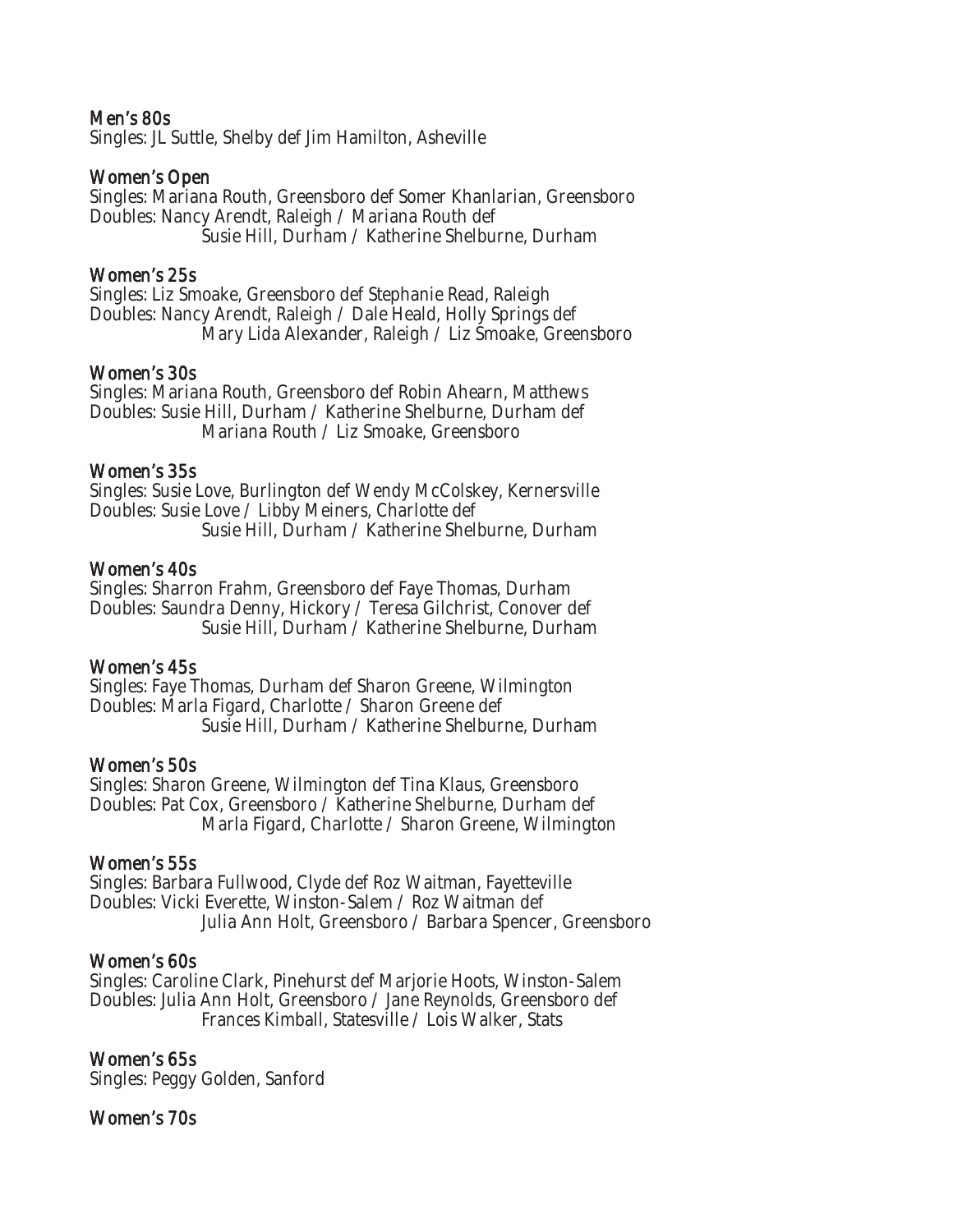Singles: Mary Reams Maynard, Cary def Mildred Southern, Winston-Salem

# Mixed Open Doubles

Oscar Blacutt, High Point / Mariana Routh, Greensboro def Troy Robinson, Greensboro / Anneli Bennett, Greensboro

# Mixed 25s Doubles

Bobby Heald, Holly Springs / Nancy Arendt, Raleigh def Buck Stephenson, High Point / Alice Stubbs, Raleigh

# Mixed 30s Doubles

Jesse Wilson, Greensboro / Mariana Routh, Greensboro def Larry Taylor, Chapel Hill / Emily Taylor, Carrboro

# Mixed 35s Doubles

Tim Scott, Charlotte / Libby Meiners, Charlotte def Clay Thomas, Durham / Faye Thomas, Durham

# Mixed 40s Doubles

Fritz Gildemeister, Durham / Susie Hill, Durham def Mary Lida Alexander, Raleigh / Bobby Heald, Ho Springs

# Mixed 45s Doubles

Jim Haslam, Greensboro / Sharron Frahm, Greensboro def Scott Pollard, Charlotte / Margrit Meier, Charlotte

# Mixed 50s Doubles

No champions - Rain

# Mixed 60s Doubles

No champions - Rain

# FAMILY

Father / Son Doubles Mike Corthum / Michael Corthum, Greensboro def John McGovern / Jonathan McGovern, Durham

# Mother / Daughter Doubles

Val Rothchild / Karen Rembert, Raleigh def Kathy Moore / Rachel Moore, Fayetteville

# NTRP

Men's 3.0 Singles: Tracy Smith, Wilmington def Kevin Criscoe, Biscoe

Men's 3.5 Singles: Clyde Penry, High Point def Eric Lee, Greensboro Doubles: Keith Edwards, Shelby / Robert Womack, Morganton

# Men's 4.0

Singles: Joe Garrison, Laurinburg def John Langeman, Greensboro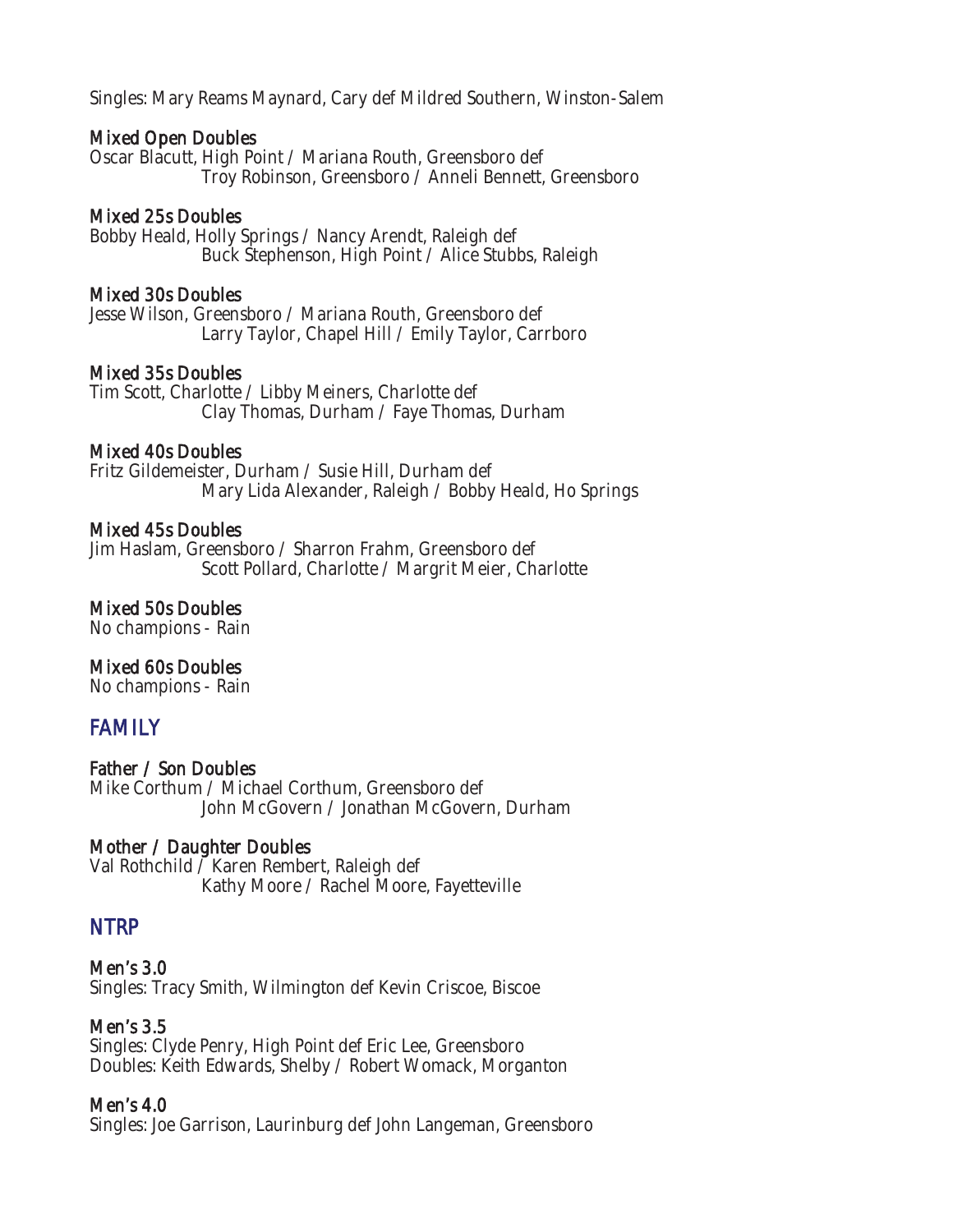Doubles: Doug Dutton, High Point / Ken Kreidler, High Point def Garland Homes, Wilson / Ras Homes, Wilson

### Men's 4.5

Singles: Bob Ormsby, Laurinburg def Steve White, Morganton Doubles: Jim Elliott, Laurinburg / Bob Ormsby

# Men's 5.0

Singles: Steve Wagel, Winston-Salem def Abdul Jordan, Greensboro

# Women's 3.5

Singles: Nancy Tuchscherer, Charlotte def Heather Edwards, Troy Doubles: Lori Andrews, Greensboro / Becky Custer, Greensboro

# Women's 4.0

Singles: Lewvenia Parks, Greensboro

# Women's 4.5

Singles: Debbie Carmazzi, Charlotte def Amy Dillingham, High Point

# Mixed 3.5 Doubles

Tom Whitfield, Greensboro / Valerie Whitfield, Greensboro

# Mixed 4.0 Doubles

Cliff Durkee, Pinehurst / Gail Deese, Pinehurst def Clyde Penry, High Point / Cindy Thomas, High Point

# 1996

# Men's Open

Singles: Robert Phillips, Charlotte def Michael Berger, Greensboro Doubles: Robert Phillips / Andy Avram, Charlotte def Richard Parker, Greensboro / Buck Stephenson, High Point

# Men's 25s

Singles: Steve Price, Durham def Matt Price, Raleigh Doubles: Richard Parker, Greensboro / Buck Stephenson, High Point def Kristen Larson, Raleigh / Matt Price, Raleigh

# Men's 30s

Singles: Fred Robinson, Gastonia def Steve MacDonald, Durham Doubles: Doug Greenberg, Charlotte / Todd Hall, Hickory def Cliff Skakle, Durham / Mark Troutman, High Point

# Men's 35s

Singles: Fred Robinson, Gastonia def Billy Roberts, Arden Doubles: Billy Roberts / Jay Roberts, Asheville def Cliff Skakle, Durham / Andy Wilkison, Pinehurst

# Men's 40s

Singles: Fred Robinson, Gastonia def Cliff Skakle, Durham Doubles: George Mauney, Charlotte / Scott Pollard, Charlotte def Kim Dillard, Greensboro / Richard McKee, Greensboro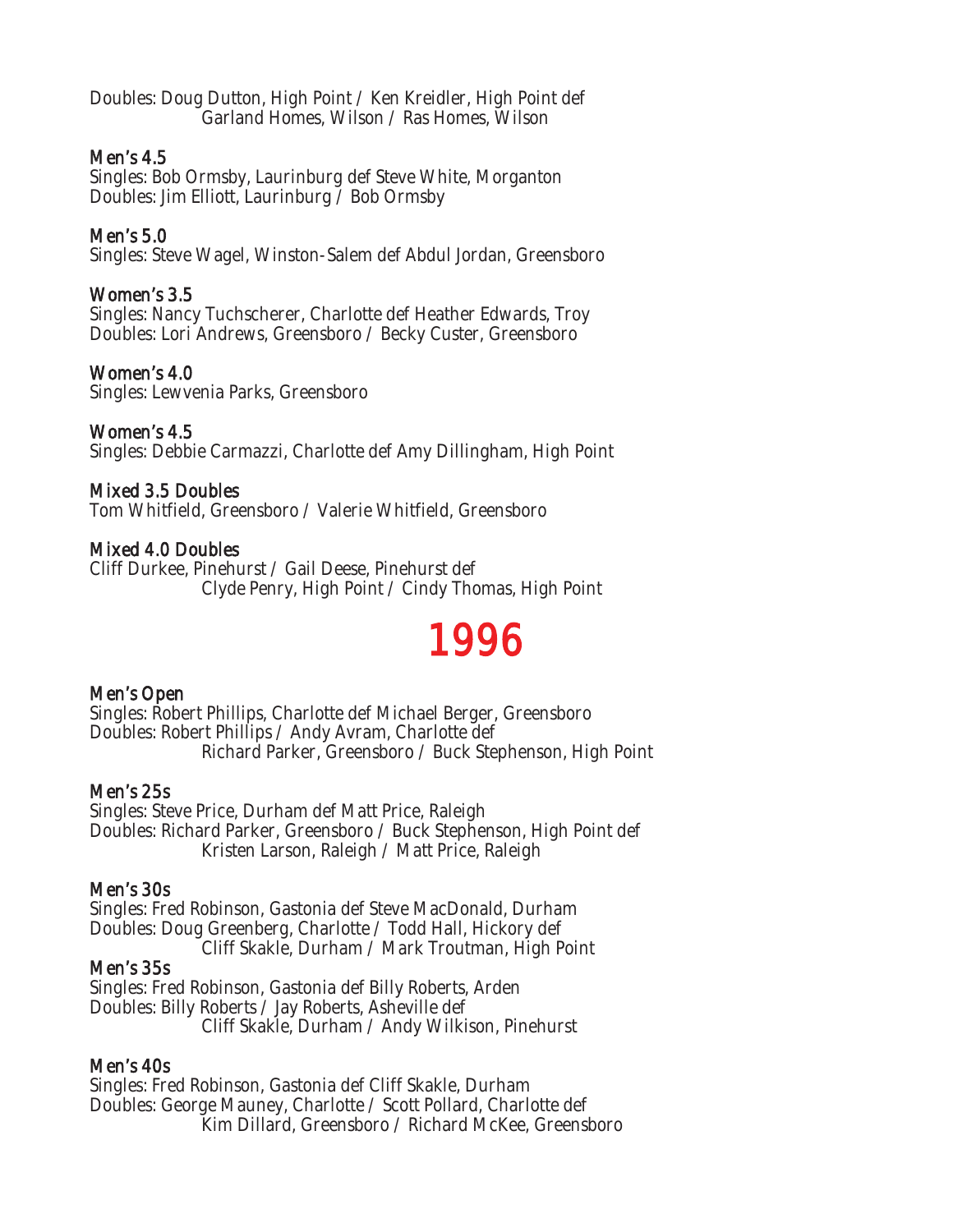#### Men's 45s

Singles: Bobby Heald, Holly Springs def Buster Brown, Asheville Doubles: Bill Cole, Cary / Bobby Heald, Holly Springs def George Mauney, Charlotte / Scott Pollard, Charlotte

#### Men's 50s

Singles: Bobby Heald, Holly Springs def JW Quick, Greensboro Doubles: John Mitchell, Matthews / Jim Perkins, Charlotte def Walter Brown, Wilson / Walt Stamer, Cary

#### Men's 55s

Singles: Dan Elks, Charlotte def Maurice Everette, Winston-Salem Doubles: Maurice Everette, Winston-Salem / Al Griffin, Winston-Salem def Bob Carles, Charlotte / Dan Elks, Charlotte

#### Men's 60s

Singles: Maurice Everette, Winston-Salem def Albert Griffin, Winston-Salem Doubles: Herb Browne, Charlotte / Jack McGinn, Charlotte def Maurice Everette, Winston-Salem / Albert Griffin, Winston-Salem

#### Men's 65s

Singles: Bill Weathers, Whispering Pines def Larry McGee, Raleigh Doubles: Alan McGee, Raleigh / Larry McGee, Raleigh def Jim Kelly, Charlotte / Abe Ross, Charlotte

# Men's 70s

Singles: Bill Weathers, Whispering Pines def Buck Archer, Shelby Doubles: Frank Heberer, Greensboro / George Simkins, Greensboro def Joseph Corpening / Scott Mitchell, Salisbury

#### Men's 75s

Singles: Gordon Reynolds, Hendersonville def Paul Richardson, Belmont Doubles: James Chavasse, Raleigh / Wade MacDonald, Durham def Charles Eppinette, Gastonia / Paul Richardson, Belmont

#### Men's 80s

Singles: Harold Southern, Winston-Salem def Jim Hamilton, Asheville Doubles: Jim Hamilton, Asheville / Harold Southern, Winston-Salem def RV Connerat, Charlotte / JL Suttle, Shelby

#### Women's Open

Singles: Ralitza Bakita, Raleigh def Somer Khanlarian, Greensboro Doubles: Jane Schroeder / Tory Schroeder, Raleigh def Mariana Routh, Greensboro / Somer Khanlarian

#### Women's 25s

Singles: Ralitza Bakita, Raleigh def Alice Stubbs, Raleigh Doubles: Ralitza Bakita / Karen Rembert, Raleigh

# Women's 30s

Singles: Mariana Routh, Greensboro def Emily Taylor, Chapel Hill Doubles: Kathy Lewis, Winston-Salem / Mariana Routh, Greensboro def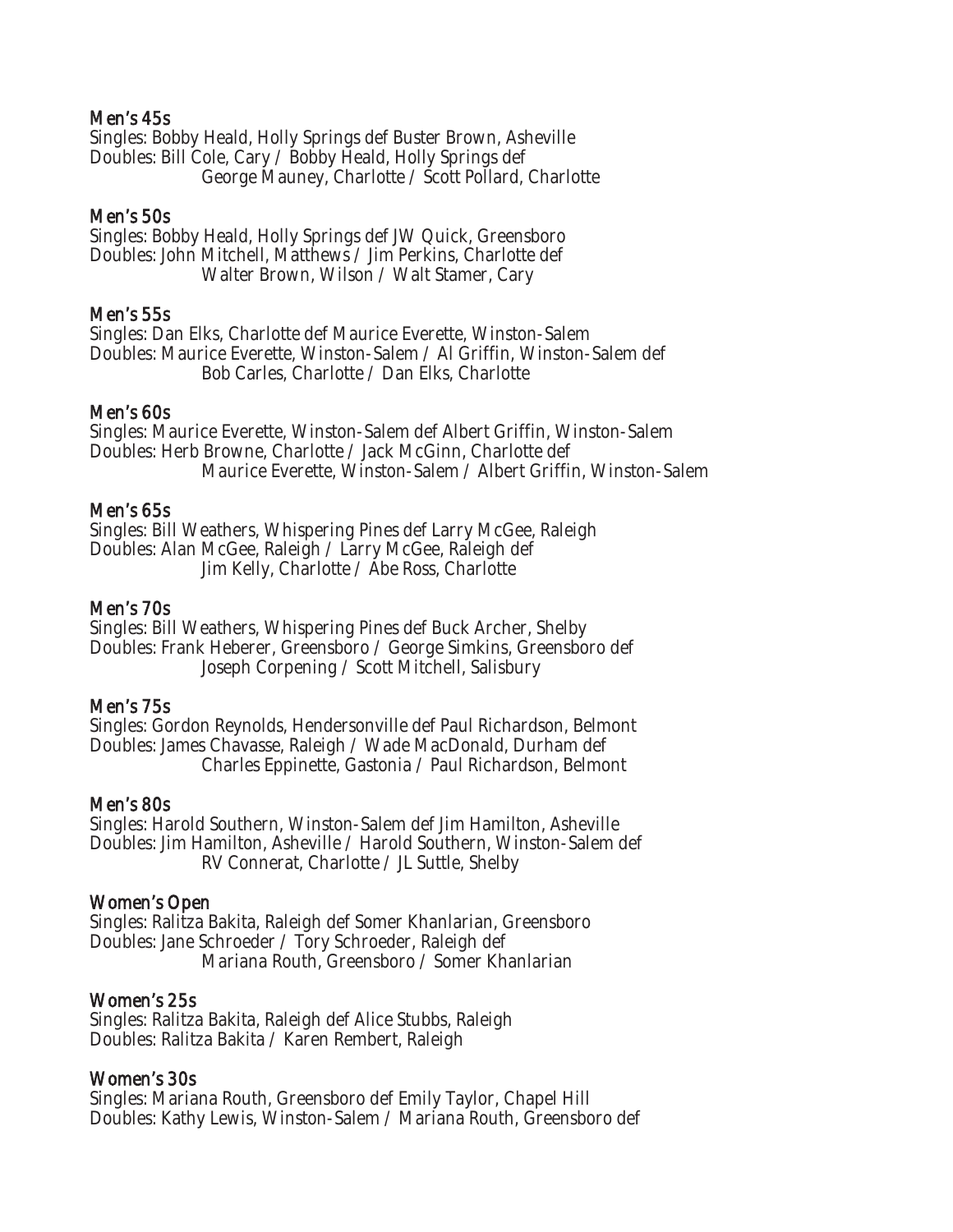Susie Hill, Durham / Katherine Shelburne, Durham

#### Women's 35s

Singles: Susie Love, Burlington def Libby Meiners, Matthews Doubles: Susie Love, Burlington / Libby Meiners, Matthews def Anneli Bennett, Greensboro / Jane Poole, Greensboro

#### Women's 40s

Singles: Frances O'Sullivan, Durham def Sharron Frahm, Greensboro Doubles: Susie Hill, Durham / Katherine Shelburne, Durham def Nina Cloaninger, Charlotte / Marla Figard, Charlotte

#### Women's 45s

Singles: Liz Smoake, Greensboro def Faye Thomas, Durham Doubles: Susie Hill, Durham / Katherine Shelburne, Durham def Mary Lida Alexander, Raleigh / Liz Smoake, Greensboro

#### Women's 50s

Singles: Liz Smoake, Greensboro def Tina Klaus, Greensboro Doubles: Ellen Adelman, Greensboro / Liz Smoake, Greensboro def Pat Cox, Greensboro / Katherine Shelburne, Durham

#### Women's 55s

Singles: Kathy Shelburne, Durham def Billie Oxreider, Pinehurst Doubles: Pat Cox, Greensboro / Katherine Shelburne, Durham

### Women's 60s

Singles: Billie Oxreider, Pinehurst def Peggy Golden, Sanford Doubles: Julia Ann Holt, Greensboro / Jane Reynolds, Greensboro def Peggy Golden, Sanford / Kay Wakley, Greensboro

# Women's 65s

Singles: Caroline Clark, Pinehurst def Mildred Southern, Winston-Salem Doubles: Julia Ann Holt, Greensboro / Barbara Spencer, Greensboro def Martha Norman, Asheboro / Lois Walker, Statesville

# Women's 70s

Singles: Mildred Southern, Winston-Salem won round robin Doubles: Mary Reams Maynard, Cary / Mildred Southern, Winston-Salem

# Mixed Open Doubles

Buck Stephenson, High Point / Somer Khanlarian, Greensboro def Kurt Lemley / Mariana Routh, Greensboro

# Mixed 25s Doubles

Bobby Heald, Holly Springs / Nancy Arendt, Raleigh def Fred Wood, Raleigh / Alice Stubbs, Raleigh

# Mixed 30s Doubles

Mike Holoman, Greensboro / Mariana Routh, Greensboro def Art Lomax, Greensboro / Anneli Bennett, Greensboro

# Mixed 35s Doubles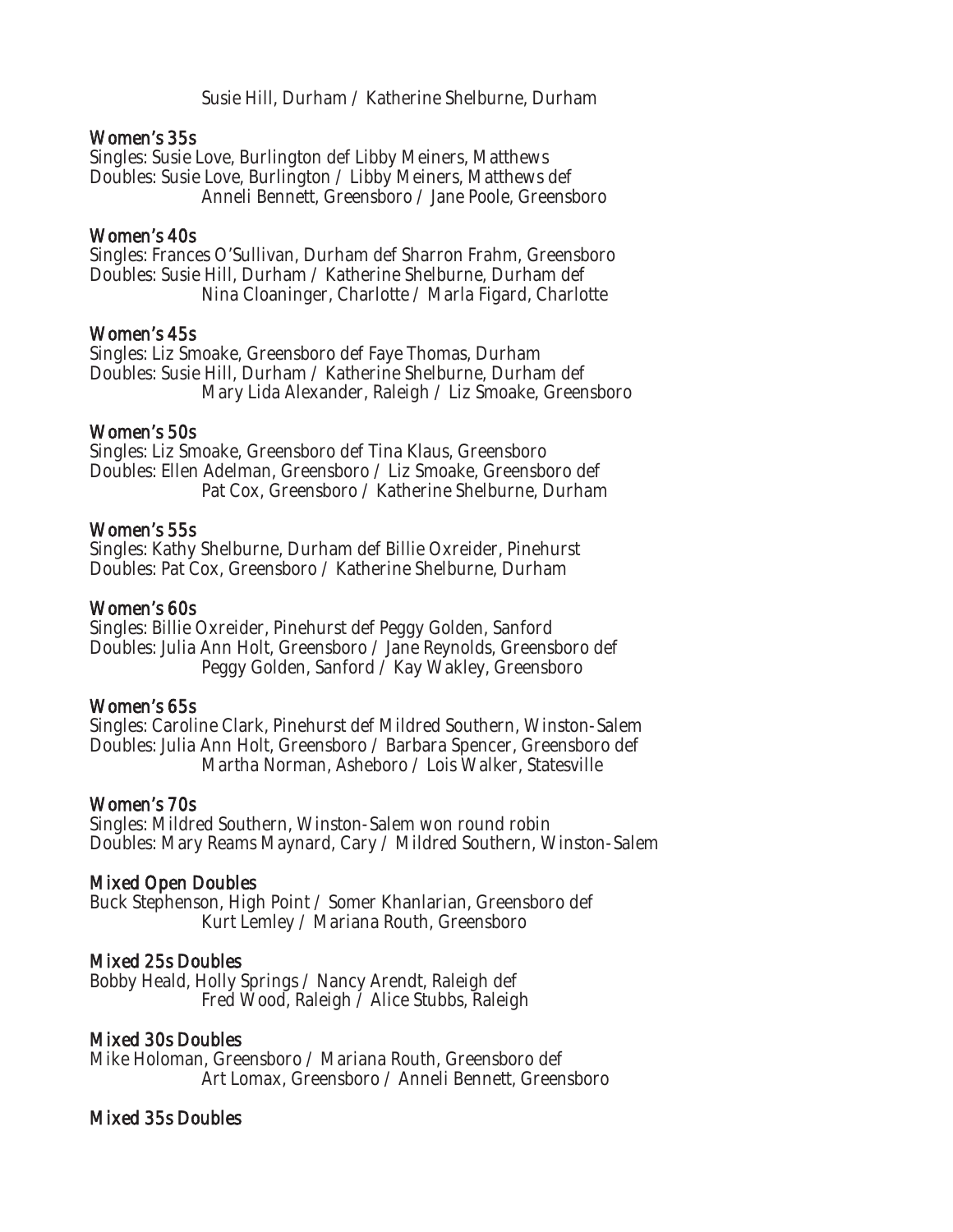Tim Scott, Charlotte / Libby Meiners, Matthews def Clay Thomas / Faye Thomas, Durham

### Mixed 40s Doubles

Kenny House, Wilmington / Kim Clark, Wilson def Bill Ashley, Greensboro / Sharron Frahm, Greensboro

#### Mixed 45s Doubles

Jim Perkins, Charlotte / Marla Figard, Charlotte def Craig Westman, Huntersville / Margrit Meier, Charlotte

#### Mixed 50s Doubles

Jim Perkins, Charlotte / Marla Figard, Charlotte def Jim Owens, Durham / Liz Smoake, Greensboro

#### Mixed 55s Doubles

Klaus Sabert, Charlotte / Mary Helen Bode, Charlotte def Robert Hetterly / Kendall Hetterly, Efland

#### Mixed 60s Doubles

Bill Weathers, Whispering Pines / Billie Oxreider, Pinehurst def Cody Williams, Winston-Salem / Julia Ann Holt, Greensboro

#### Mixed 70s Doubles

Wade MacDonald, Durham / Mildred Southern, Winston-Salem def Hartsell Cash, Winston-Salem / Ann Smith, Lexington

# **FAMILY**

# Father / Son Doubles

Elwood Parker / Richard Parker, Greensboro def Alan Hoppensteadt / Mark Hoppensteadt, Jamestown

# Mother / Daughter Doubles

Anne Gorrell / Katherine Gorrell, Winston-Salem def Leslie Hodge / Martha Hodge, Raleigh

# NTRP

Men's 3.0 Singles: Tim Schaubroeck, Cary def Mike McKeown, Greensboro

# Men's 3.5

Singles: Clyde Penry, High Point def Gerry Dudley, Charlotte Doubles: Gregg Herbert, Conover / Jim Yau, Hickory def Keith Edwards, Shelby / Brian Garlick, Greensboro

# Men's 4.0

Singles: Chris Mallott, Charlotte def Russell LaCoste, Charlotte Doubles: Doug Dutton, High Point / Ken Kreidler, High Point def Ken Miner, Madison / Ed Williams, Greensboro

#### Men's 4.5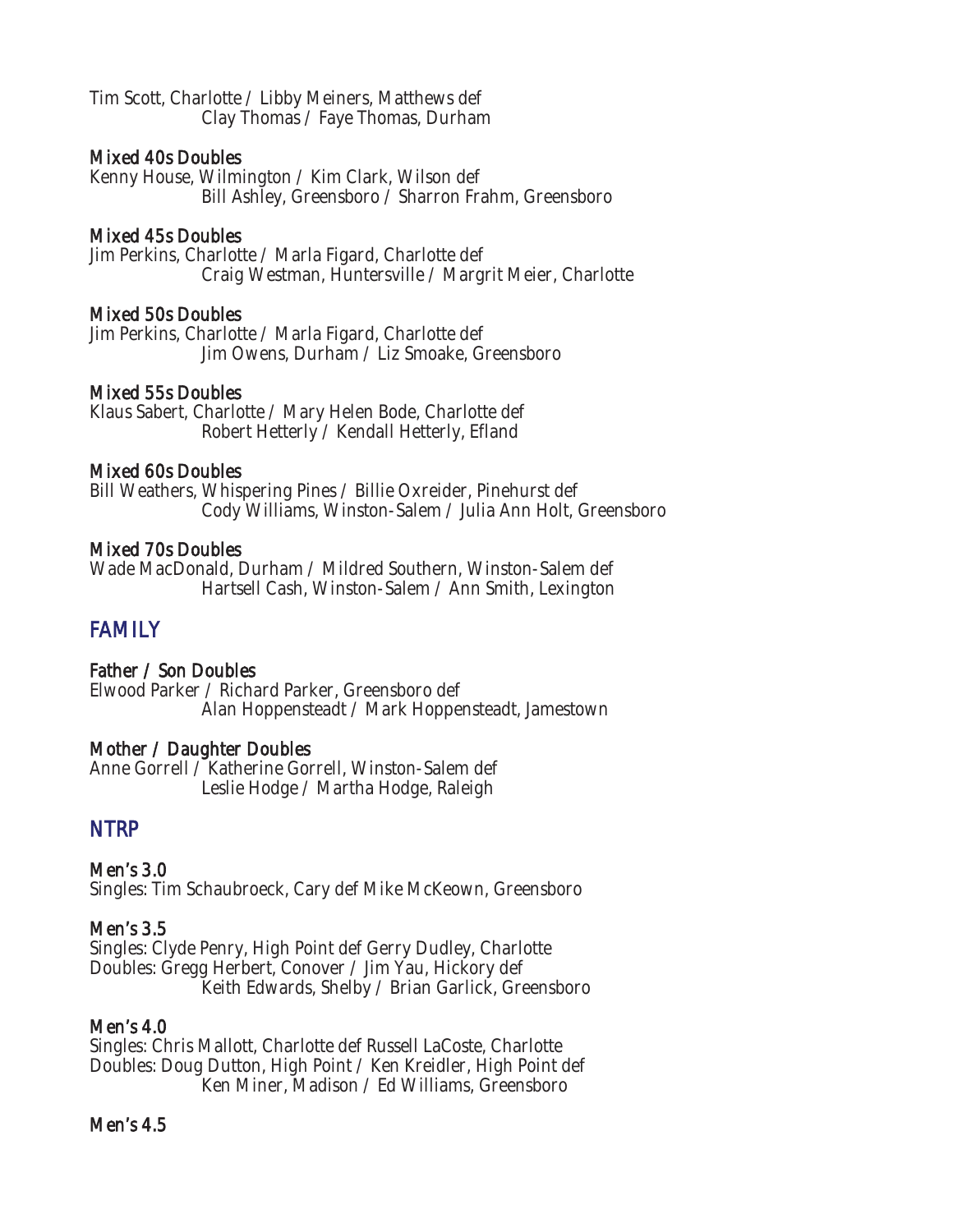Singles: Matthew Pascale, Greensboro def Richard Dutton, Burlington Doubles: Bob Keyho, Charlotte / Gary Ma, Charlotte def Pat Anderson, Raleigh / Marshall Pratt, Hickory

#### Women's 3.0

Singles: Debbie Gawrych, Greensboro def Carol Poling, Greensboro Doubles: Sue Daly, Greensboro / Debbie Gawrych, Greensboro def Beth Lucas, Greensboro / Becky Vandzura, Greensboro

# Women's 3.5

Doubles: Regina Pinsker, Greensboro / Sarah Williams, Greensboro

# Women's 4.0

Singles: Heather Edwards, Troy def Janice Tate, Lexington

# Women's 4.5

Singles: Debbie Carmazzi, Charlotte def Lewvenia Parks, Greensboro

# Mixed 4.0 Doubles

Mike Price, High Point / Michelle Barford, High Point def Doug Dutton, High Point / Penn Lane, High Point

# Mixed 5.0 Doubles

Mark Hoerbelt, Greensboro / Joanna Scott, Greensboro

# 1997

# Men's Open

Singles: Wayne Hearn, Charlotte def Mike Leonard, Raleigh Doubles: Mike Weidl, Greensboro / Danny Colangelo, Raleigh def Oscar Blacutt, Greensboro / Michael Leonard, Raleigh

# Men's 25s

Singles: Mike Weidl, Greensboro def Lee Burns, Arden Doubles: Richard Parker, Greensboro / Buck Stephenson, High Point def Chris Cagle, Chapel Hill / Alan Rader, Durham

# Men's 30s

Singles: Cliff Skakle, Henderson def Fred Robinson, Gastonia Doubles: Cliff Skakle, Henderson / Mark Troutman, High Point def Jonathan Sawyer, Greensboro / Coy Shields, Summerfield

# Men's 35s

Singles: Wayne Hearn, Charlotte def George Husk, Charlotte Doubles: Andy Avram, Charlotte / Wayne Hearn, Charlotte def Billy Roberts, Hendersonville / Jay Robinson, Asheville

#### Men's 40s

Singles: Cliff Skakle, Henderson def Doug Eller, Hickory Doubles: Bill Ashley, Greensboro / Doug Eller, Hickory def Kim Dillard, Greensboro / Richard McKee, Greensboro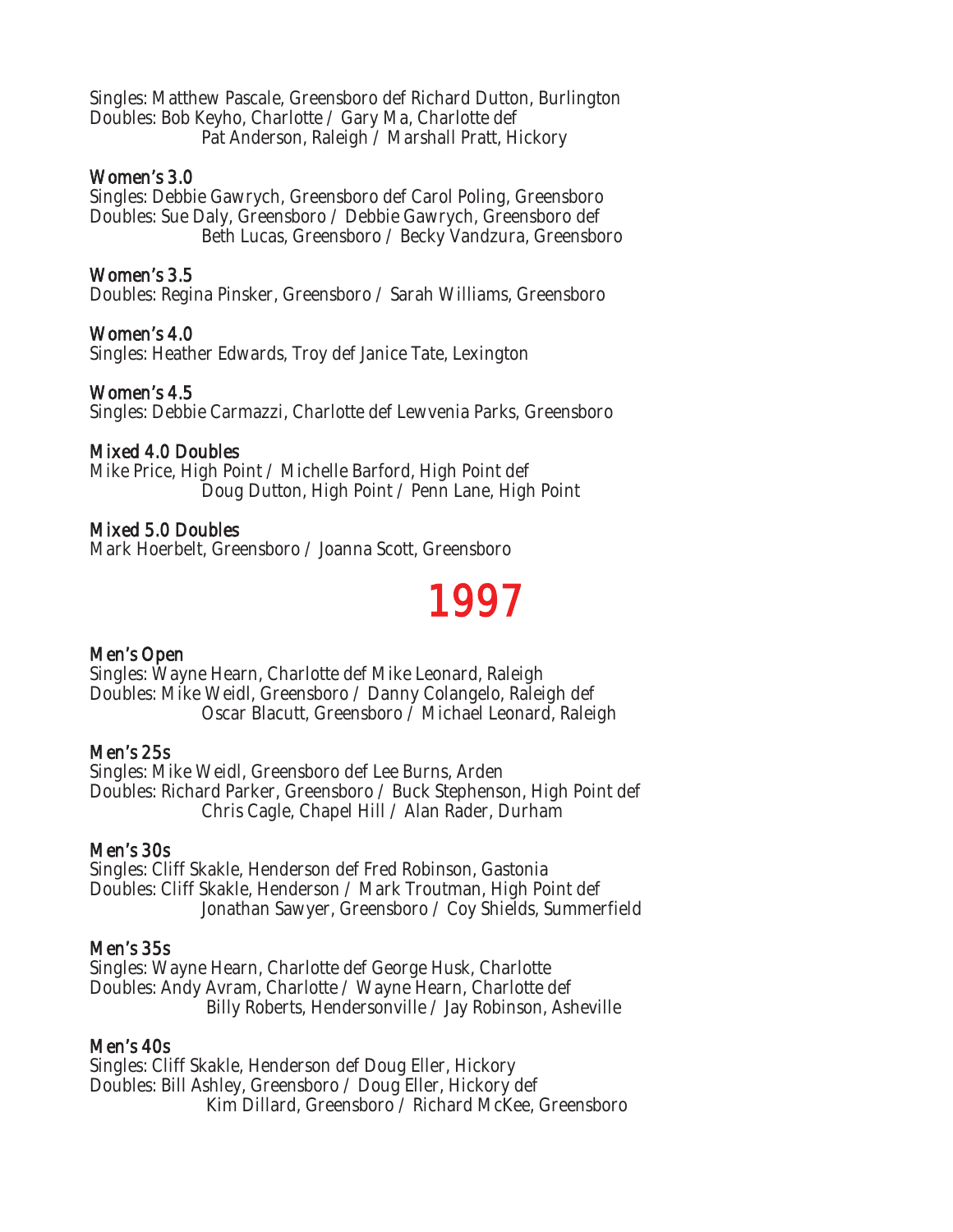# Men's 45s

Singles: Robert Heald, Holly Springs def Bill Cole, Cary Doubles: Bill Cole, Cary / Robert Heald, Holly Springs def Art Abbott, Charlotte / Bill Francis, Charlotte

#### Men's 50s

Singles: JW Quick, Greensboro def Bob Adams, Charlotte Doubles: Bill Cole, Cary / Robert Heald, Holly Springs def John Mitchell, Matthews / Jim Perkins, Charlotte

#### Men's 55s

Singles: Dan Elks, Charlotte def Maurice Everette, Winston-Salem Doubles: Doug Anderson, Charlotte / Herb Browne, Charlotte def Skip Sedivic, Boone / Jimmy Smith, Boone

#### Men's 60s

Singles: Maurice Everette, Winston-Salem def Gordon Hammes, Durham Doubles: Maurice Everette, Winston-Salem / Albert Griffin, Winston-Salem def Willis Anderson, Asheville / Rex Snodgrass, Weaverville

#### Men's 65s

Singles: Bill Weathers, Southern Pines def Ed White, Davidson Doubles: Lindy Stevens, Charlotte / Ed White, Davidson def Donald Anderson, Gastonia / Robert Morris, Gastonia

#### Men's 70s

Singles: Bill Weathers, Southern Pines def Ed White, Davidson Doubles: Buck Archer, Shelby / Bob Light, Boone def Norman Jarrard, Greensboro / Horace Wilson, Greensboro

#### Men's 75s

Singles: Paul Richardson, Gastonia def Gordon Reynolds, Hendersonville Doubles: Leo Fullwood, Clyde / Paul Richardson, Gastonia def Bob Boyce, Chapel Hill / Dan Geller, Fearrington

#### Men's 80s

Singles: David Carey, Asheville def Harold Southern, Winston-Salem Doubles: David Carey, Asheville / CC Herold, Asheville def Wade MacDonald, Durham / Harold Southern, Winston-Salem

#### Women's Open

Singles: Carolina Blouin, Charlotte def Jackie Houston, King Mount Doubles: Sara Dickson, Charlotte / Jamie Mayfield, Charlotte def Rebecca Weeks, Charlotte / Carolina Blouin, Charlotte

#### Women's 25s

Singles: Frances O'Sullivan, Durham def Amy Dillingham, High Point Doubles: Ralitza Bakita, Raleigh / Nancy Arndt, Raleigh def Frances O'Sullivan, Durham / Katherine Shelburne, Durham

#### Women's 30s

Singles: Mariana Routh-Holloman, High Point def Frances O'Sullivan Doubles: Mariana Routh-Holloman, High Point / Jane Poole, Greensboro def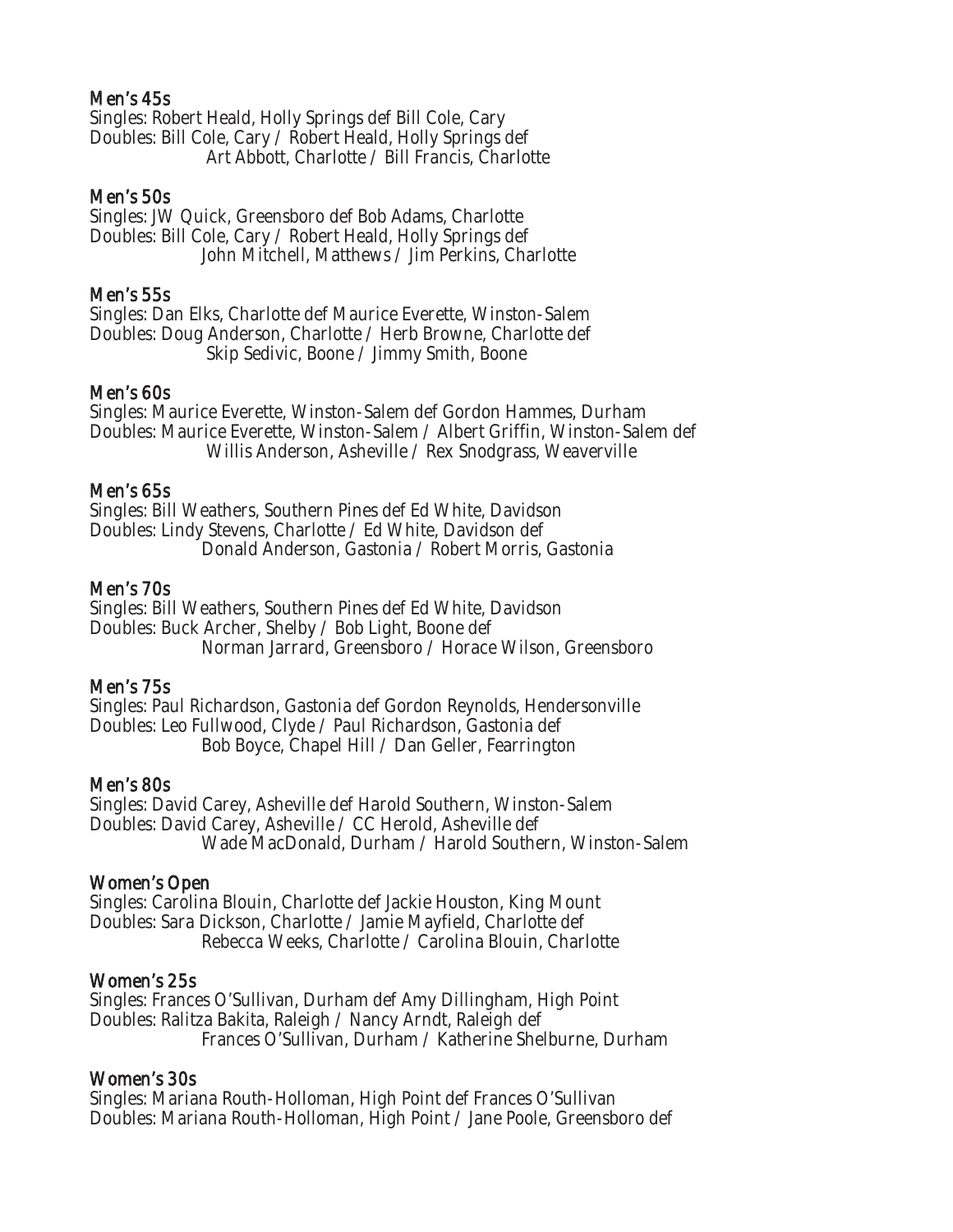Frances O'Sullivan, Durham / Katherine Shelburne, Durham

#### Women's 35s

Singles: Mariana Routh-Holloman, High Point def Susie Love, Burlington Doubles: Susie Love, Burlington / Mariana Routh-Holloman, High Point def Susie Hill, Durham / Frances O'Sullivan, Durham

#### Women's 40s

Singles: Frances O'Sullivan, Durham def Faye Thomas, Durham Doubles: Mary Lida Alexander, Raleigh / Frances O'Sullivan, Durham def Kim Clark, Wilson / Sharon Greene, Wilmington

#### Women's 45s

Singles: Sharron Frahm, Greensboro def Faye Thomas, Durham Doubles: Kim Clark, Wilson / Sharon Greene, Wilmington def Mary Lida Alexander, Raleigh / Liz Smoake, Greensboro

#### Women's 50s

Singles: Sharon Greene, Wilmington def Tina Klaus, Greensboro Doubles: Susie Hill, Durham / Katherine Shelburne, Durham def Kathy Lewis, Winston-Salem / Liz Smoake, Greensboro

#### Women's 55s

Singles: Pat Cox, Greensboro, def Penny Brawley, Charlotte Doubles: Pat Cox, Greensboro / Katherine Shelburne, Durham def Kendall Hetterly, Efland / Mary Anne Kendall, Efla

#### Women's 60s

Singles: Billie Oxreider, Pinehurst def Christiane Jackson, Wilmington Doubles: Sue Baggett, Davidson / Sylvia Gaines, Goldsboro def Julia Ann Holt, Greensboro / Jane Reynolds, Greensboro

# Women's 65s

Singles: Peggy Golden, Sanford def Martha Norman, Asheboro Doubles: Julia Ann Holt, Greensboro / Barbara Spencer, Greensboro def Peggy Golden, Sanford / Kay Wakley, Greensboro

#### Women's 70s

Singles: Kay Wakley, Greensboro def Martha Norman, Asheboro Doubles: Peggy Golden, Sanford / Kay Wakley, Greensboro def Martha Norman, Asheboro / Mildred Southern, Winston-Salem

# Women's 75s

Singles: Mildred Southern, Winston-Salem def Elva Jones, Greensboro Doubles: Ruth Meighan, Charlotte / Mildred Southern, Winston-Salem def Elva Jones, Greensboro / Lillian Theime, Burlington

# Mixed Open Doubles

Buck Stephenson, High Point / Somer Khanlarian, Greensboro def Matt Hornaday, Burlington / Brooke Skeen, Burlington

#### Mixed 25s Doubles

Bobby Heald, Holly Springs / Nancy Arndt, Raleigh def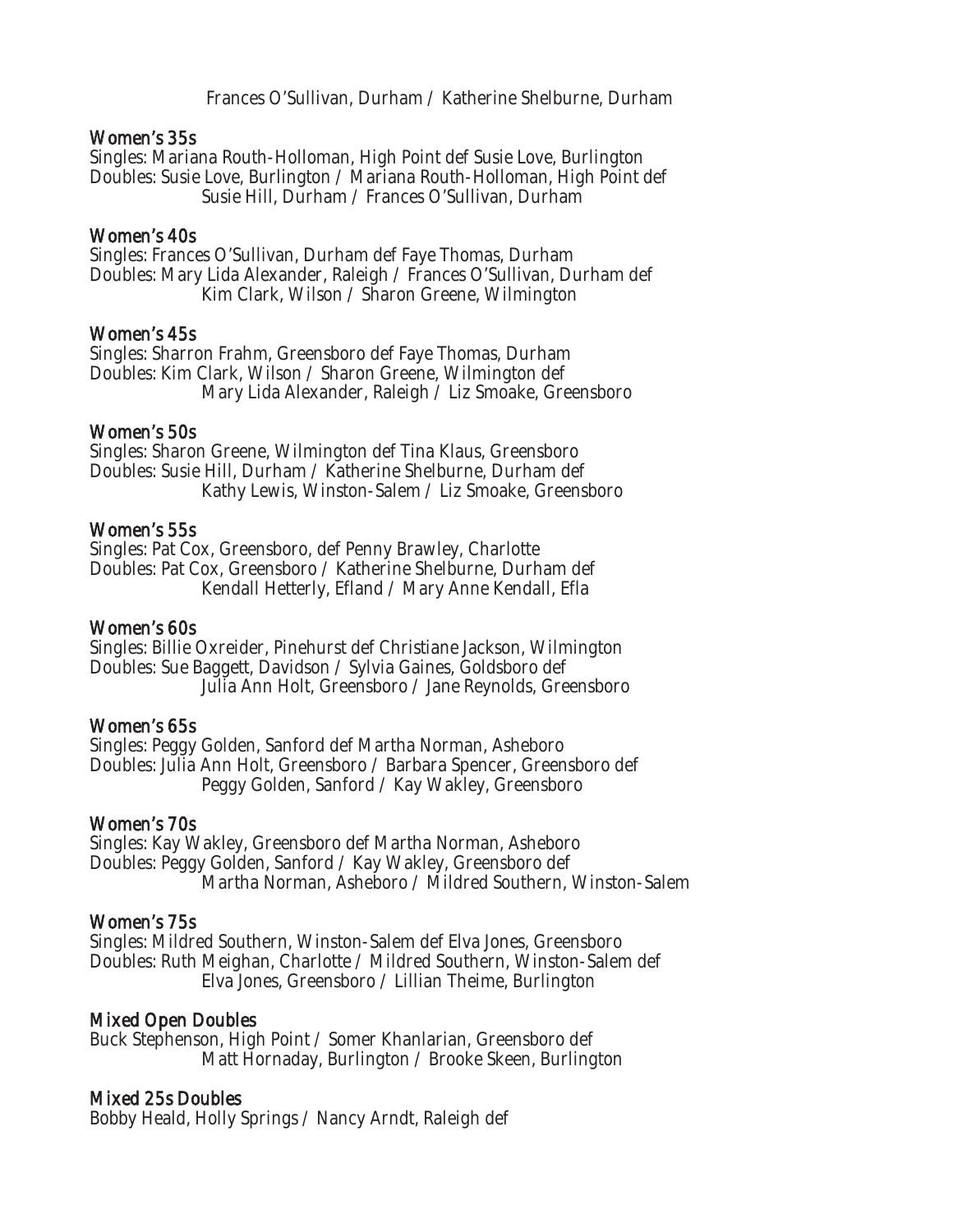Richard Parker, Greensboro / Becky Kopack, High Point

#### Mixed 30s Doubles

Frances O'Sullivan, Durham / Mark Troutman, Durham def Hugh Grey, Matthews / Melony Bailey, Charlotte

#### Mixed 35s Doubles

Libby Meiners, Matthews / Wayne Hearn, Charlotte def Billy Roberts, Hendersonville / Mariana Routh-Holloman, High Point

#### Mixed 40s Doubles

Kim Clark, Wilson / Kenny House, Wilmington def Clay Thomas, Durham / Faye Thomas, Durham

#### Mixed 45s Doubles

Rosemary Hill, Charlotte / Craig Westman, Huntersville def Marla Figard, Charlotte / Jim Perkins, Charlotte

#### Mixed 50s Doubles

Marla Figard, Charlotte / Jim Perkins, Charlotte def Kathy Lewis, Winston-Salem / Mike Lewis, Winston-Salem

#### Mixed 55s Doubles

Kendall Hetterly, Efland / Robert Hetterly, Efland def Margarita Warnholtz, Charlotte / Rick Warnholtz, Charlotte

#### Mixed 60s Doubles

Billie Oxreider, Pinehurst / Charles Oxreider, Pinehurst def Elliot Cramer, Chapel Hill / Jo Anne Hundley, Chapel Hill

#### Mixed 65s Doubles

None

#### Mixed 70s Doubles

William Pool, Advance / Mildred Southern, Winston-Salem def Bob Jones, Charlotte / Hazel Jones, Charlotte

# **FAMILY**

Father / Son Doubles None

Mother / Daughter Doubles None

# **NTRP**

Men's 3.0 Singles: Howard Talley, Wilmington def Ken Edwards, Greensboro

#### Men's 3.5

Singles: Gerry Dudley, Charlotte def Roscoe Thomas, Winston-Salem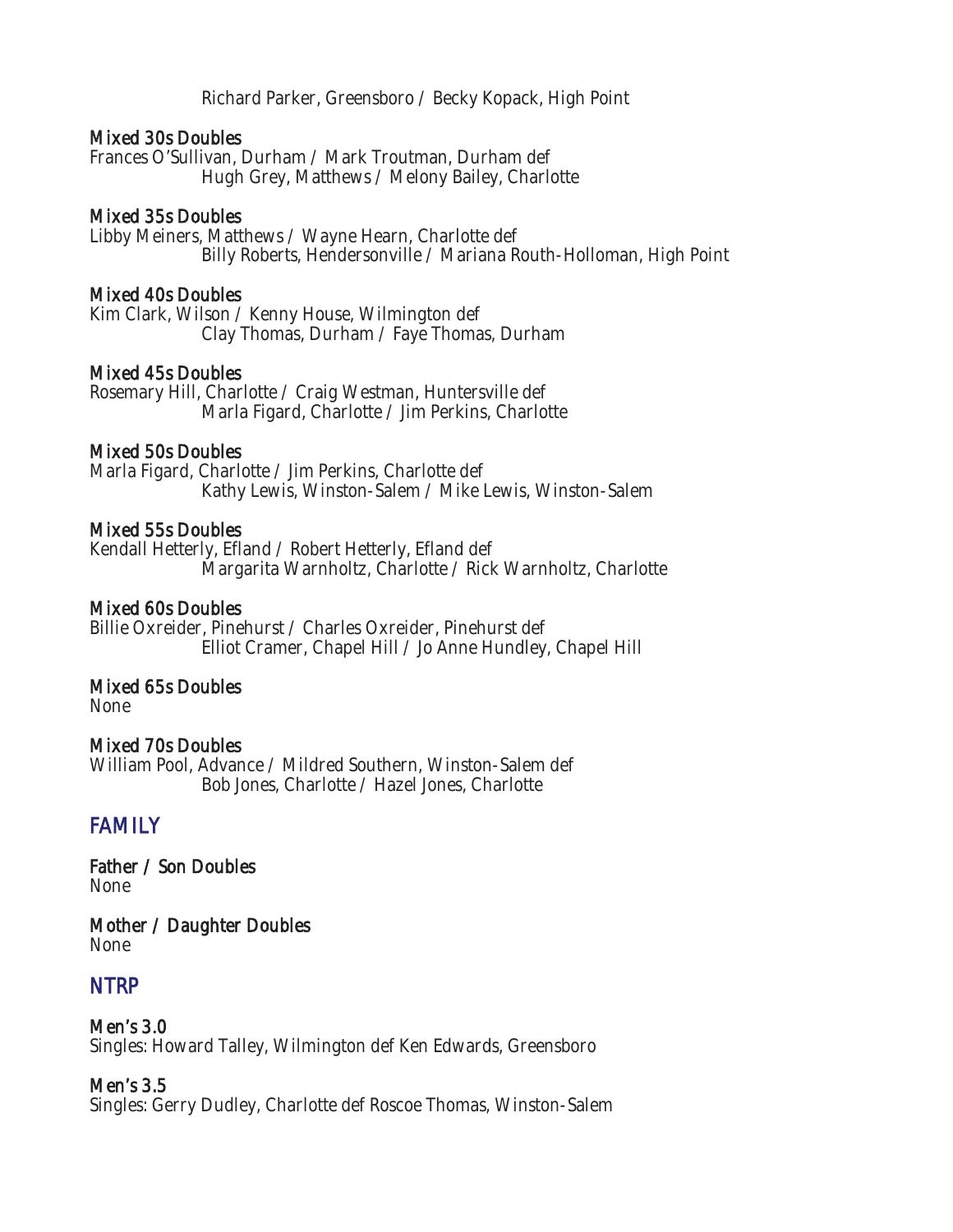# Men's 4.0

Singles: Robert Womack, Morganton def Lonell Watlington, Greensboro Doubles: Paul Finch, Greensboro / Johnny Gregory, Greensboro def Rich Humphrey, Greensboro / Larry Flottkoetter, Greensboro

### Men's 4.5

Singles: David Gandee, Greensboro def Sean Miller, Matthews

#### Women's 3.0

Singles: Emily Peeples, Greensboro def Kendra Penry, High Point Doubles: Anne Cober, Greensboro / Sue Sinclair, Greensboro def Pam Aikens, Greensboro / Hilda Savin, Greensboro

#### Women's 3.5

Singles: June Anderson, Wilmington def Leah Price, High Point

### Women's 4.0

Singles: Sally Ormsby, Laurinburg def Janice Tate, Lexington Doubles: Mary Anne Nixon, Greensboro / Penny Bowlin, Greensboro def Sally Ormsby, Laurinburg / Liz Hasty, Laurinburg

#### Mixed 3.5 Doubles

Andy Watkin, Greensboro / Ann Oakley, Greensboro def Joe Barnes, Greensboro / Pam Aikens, Greensboro

#### Mixed 4.0 Doubles

Joe Garrison, Laurinburg / Jeanne Roller, Laurinburg def Clyde Penry, Morganton / Michelle Barford, Jamestown

# 1998

# Men's Open

Singles: Wayne Hearn, Charlotte def Michael Berger, Greensboro Doubles: Stuart Beauchamp / Adriano Blacutt, Greensboro def Oscar Blacutt, Greensboro / Wayne Hearn, Charlotte

#### Men's 25s

Singles: Moses Igbinovia, Raleigh def Steve MacDonald, Durham Doubles: Michael Leonard / Matt Price, Raleigh def Buck Stephenson, High Point / Richard Parker, Greensboro

#### Men's 30s

Singles: Robert Stephens, Matthews def Jeff Cato, Cornelius Doubles: Kelly Hunter / Stuart Jackson, Charlotte def Terry Holder, Raleigh / Jim Ratliff, Greensboro

#### Men's 35s

Singles: Wayne Hearn, Charlotte def Fred Robinson, Gastonia Doubles: Wayne Hearn, Charlotte / Cliff Skakle, Henderson d Brad Cherry / Robby Lowe, Charlotte

#### Men's 40s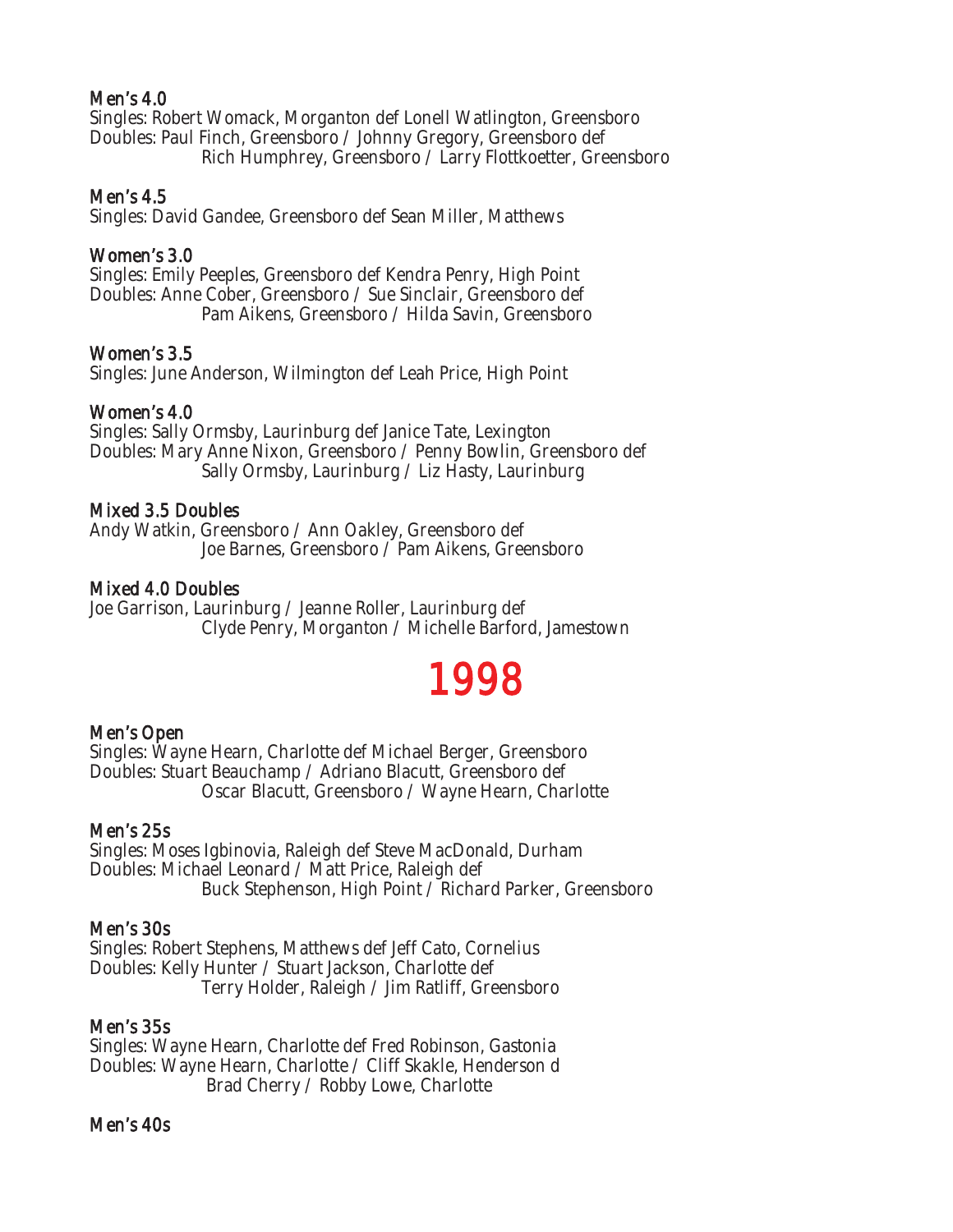Singles: Sammy Martin, Carrboro def Craig Lemley, Matthews Doubles: Cliff Skakle, Henderson / Mark Troutman, High Point def Dennis Engelbrecht, Durham / Scott Stevenson, Hillsboro

#### Men's 45s

Singles: Dennis Engelbrecht, Durham def Bob Adams, Charlotte Doubles: Dennis Engelbrecht / Clay Thomas, Durham def Bill Cole, Cary / Robert Heald, Holly Springs

### Men's 50s

Singles: Bobby Heald, Holly Springs def JW Quick, Greensboro Doubles: Bobby Heald, Holly Springs / Billy Trott, Raleigh def John Mitchell, Matthews / Jim Perkins, Charlotte

#### Men's 55s

Singles: Bruce Brodie, Greensboro def Jimmy Smith, Boone Doubles: Jim Perkins, Charlotte / Walter Brown, Wilson def Willis Anderson / Stan Cocke, Asheville

#### Men's 60s

Singles: Norm Chambers, Raleigh def Bob Ross, Chapel Hill Doubles: Maurice Everette / Albert Griffin, Winston-Salem def Marvin Clark / Sam Livingston, Charlotte

#### Men's 65s

Singles: Robert Hetterly, Efland def Bill Weathers, Whispering Pine Doubles: John Bowen / Tom Willson, Cashiers def Charles Parker / Charlie Sparrow, Asheville

# Men's 70s

Singles: Bill Weathers, Whispering Pines def Alan McGee, Raleigh Doubles: Norman Jarrard / Paul Stephanz, Greensboro def Frank Heberer / George Simkins, Greensboro

# Men's 75s

Singles: Buck Archer, Shelby def Gordon Reynolds, Huntersville Doubles: Frank Heberer, Greensboro / David Smith, Salisbury def Bob Jones / Curt Walden, Charlotte

# Men's 80s

Singles: Wade MacDonald, Durham def Harold Southern, Winston-Salem Doubles: Wade MacDonald, Durham / Harold Southern, Winston-Salem

# Men's 85s

Singles: Dave Carey, Asheville def Vince Connerat, Charlotte

# Women's Open

Singles: Marianna Holoman, Greensboro def Jackie Houston, K Mountain Doubles: Sara Dickson / Jaime Mayfield, Charlotte def Susan Love, Charlotte / Suzie Love, Burlington

# Women's 25s

Singles: Sheila Milne, Wilson def Portia White, Greensboro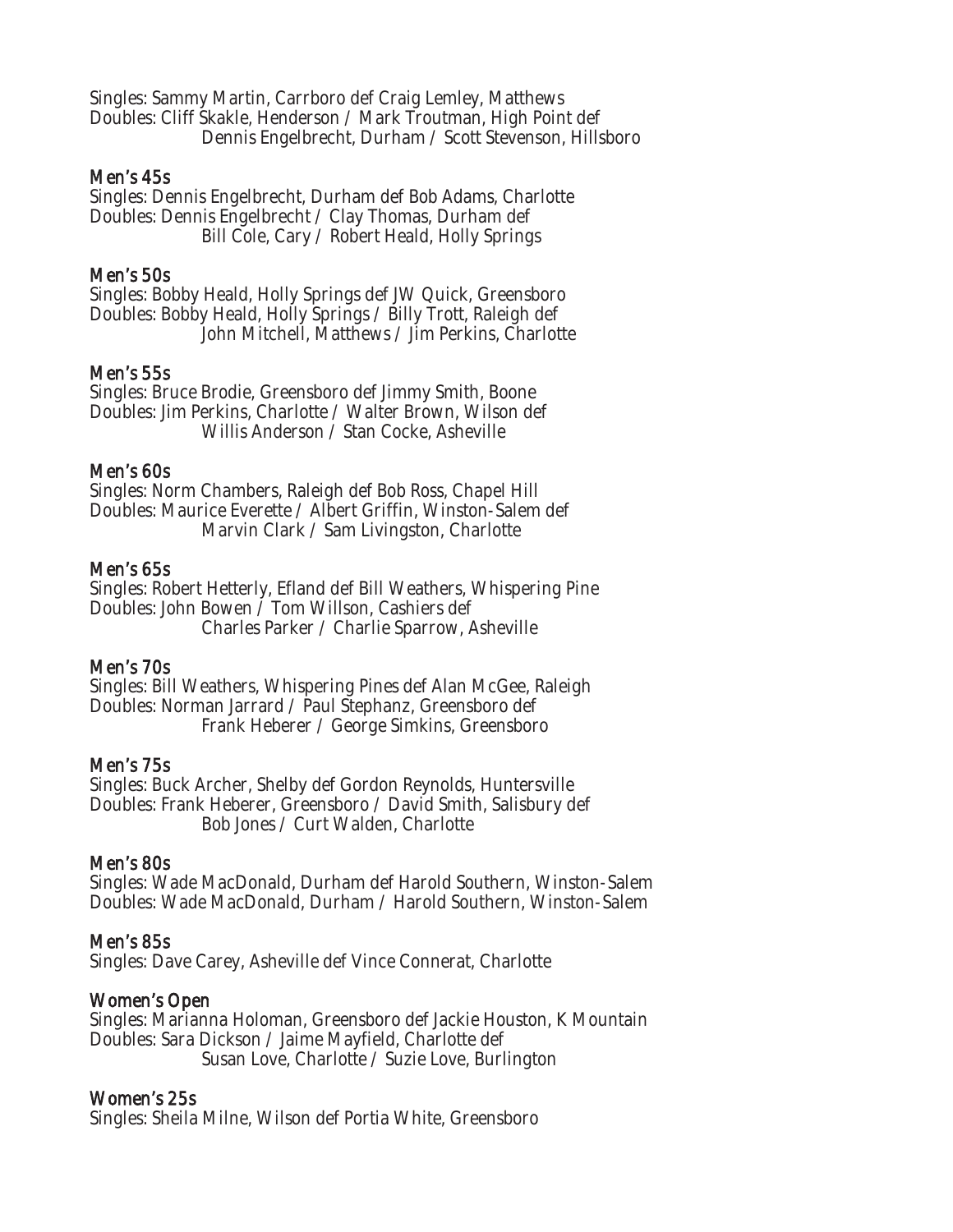Doubles: Nancy Arndt / Rali Bakita, Raleigh def Sheila Milne / Susan Myers, Wilson

### Women's 30s

Singles: Melony Bailey, Matthews def Leigh Sink, Thomasville

# Women's 35s

Singles: Susan Love, Charlotte def Susie Love, Burlington Doubles: Susan Love, Charlotte / Susie Love, Burlington def Dale Hall, Charlotte / Libby Meiners, Matthews

# Women's 40s

Singles: Frances O'Sullivan, Durham def Miriam Morey, Durham Doubles: Susie Hill / Frances O'Sullivan, Durham def Janet Moseley, Elkin / Susan Taylor, Winston-Salem

#### Women's 45s

Singles: Sharron Frahm, Greensboro def Faye Thomas, Durham Doubles: Mary Lida Alexander, Raleigh / Liz Smoake, Greensboro def Saundra Denny / Teresa Gilchrist, Hickory

#### Women's 50s

Singles: Liz Smoake, Greensboro def Tina Klaus, Greensboro Doubles: Pat Cox / Tina Klaus, Greensboro

#### Women's 55s

Singles: Liz Smoake, Greensboro def Katherine Shelburne, Durham Doubles: Pat Cox, Greensboro / Katherine Shelburne, Durham def Penny Brawley / Nancy Morgan, Charlotte

#### Women's 60s

Singles: Vicki Everette, Winston-Salem def Caroline Clark, Pinehurst Doubles: Frances Kimball / Lois Walker, Statesville

#### Women's 65s

Singles: Christiane Jackson, Wilmington def Kay Wakeley, Greensboro Doubles: Julia Ann Holt / Barbara Spencer, Greensboro def Peggy Golden, Sanford / Kay Wakeley, Greensboro

# Women's 70s

Singles: Martha Norman, Asheboro def Mary Maynard, Cary Doubles: Betty Henry, Gastonia / Sara Jones, Charlotte

# Women's 75s

Singles: Mildred Southern, Winston-Salem def Hazel Jones, Charlotte Doubles: Hazel Jones, Charlotte / Mildred Southern, Winston-Salem def Nan Emory / Blanche Holladay, Chapel Hill

# Mixed Open Doubles

Sara Dickson / Wayne Hearn, Charlotte def Michael Berger, Greensboro / Jackie Houston, Kings Mountain

# Mixed 25s Doubles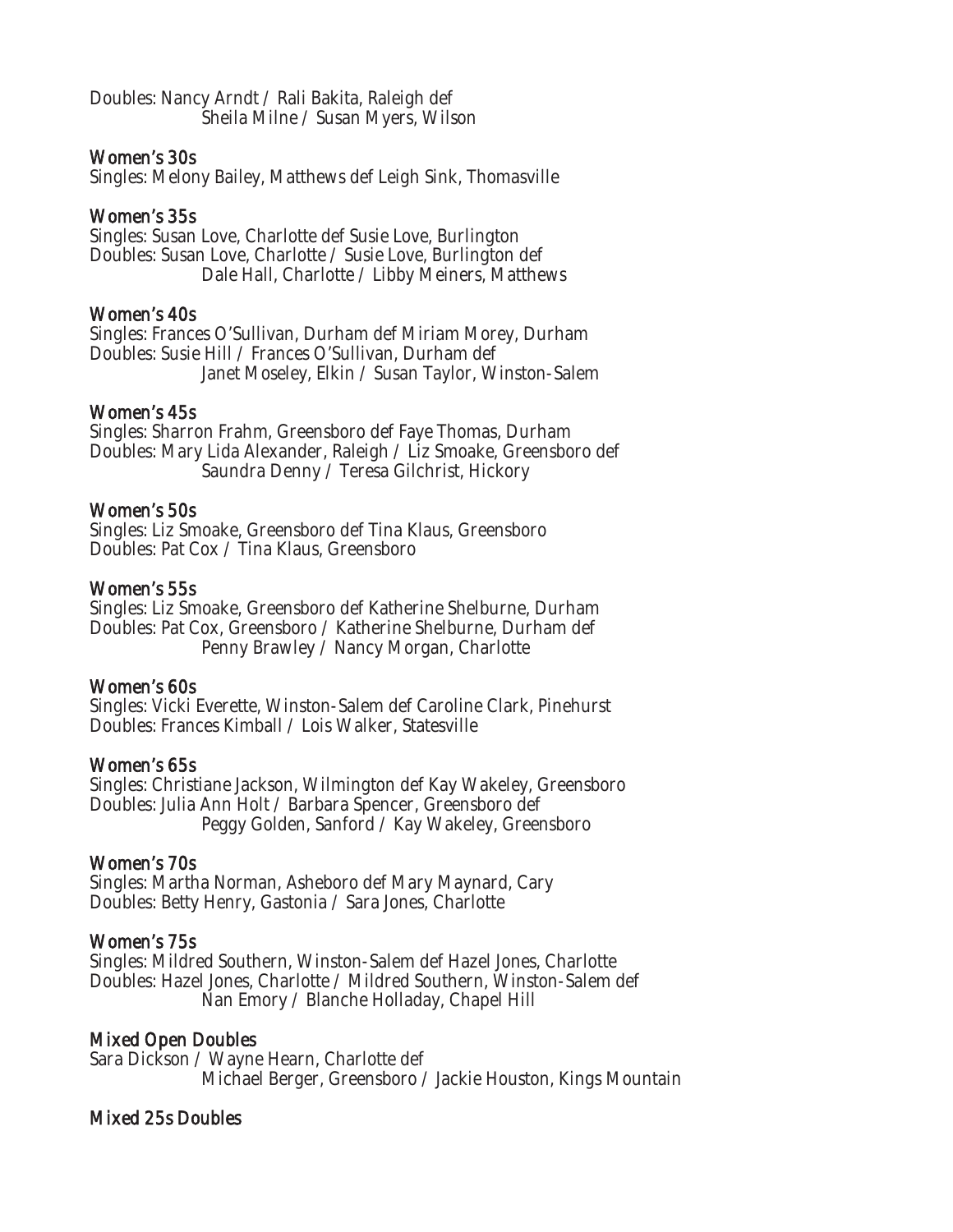Bobby Heald, Holly Springs / Nancy Arndt, Raleigh def Terry Holden / Kerri Fritsch, Raleigh

#### Mixed 30s Doubles

Hugh Grey, Charlotte / Melony Bailey, Matthews d Patti Nelson, Greensboro / Terry Holder, Raleigh

#### Mixed 35s Doubles

Wayne Hearn / Susan Love, Charlotte def Dale Hall / Rob Jones, Charlotte

#### Mixed 40s Doubles

Frances O'Sullivan, Durham / Mark Troutman, High Point def Bill Ashley / Sharron Frahm, Greensboro

#### Mixed 45s Doubles

William Ashley / Sharron Frahm, Greensboro def Rosemary Hill, Charlotte / Craig Westman, Huntersville

#### Mixed 50s Doubles

Kathy Lewis / Mike Lewis, Winston-Salem def David Bradbury / Tina Klaus, Greensboro

#### Mixed 55s Doubles

Jim Owens / Katherine Shelburne, Durham def Jim Boykin, Charlotte / Mullins

#### Mixed 60s Doubles

Maurice Everette / Vicki Everette, Winston-Salem def Charlotte Meyer / Robert Meyer, Charlotte

#### Mixed 70s Doubles

Martha Norman / Harris Sanders, Asheboro def Bob Jones / Hazel Jones, Charlotte

# FAMILY

### Father / Son Doubles

Elwood Parker / Richard Parker, Greensboro def Jim M Poole / James Poole, Raleigh

#### Mother / Daughter Doubles

Cindi Khanlarian / Somer Khanlarian, Greensboro

#### Father / Daughter Doubles

Clif Patterson / Meggan Patterson, Raleigh def Barry Mabe / Elisha Mabe, Eden

#### Mother / Son Doubles

William Roberts / Patricia Hutton, Hendersonville def Maurean Adams / Joseph Adams, Hendersonville

# NTRP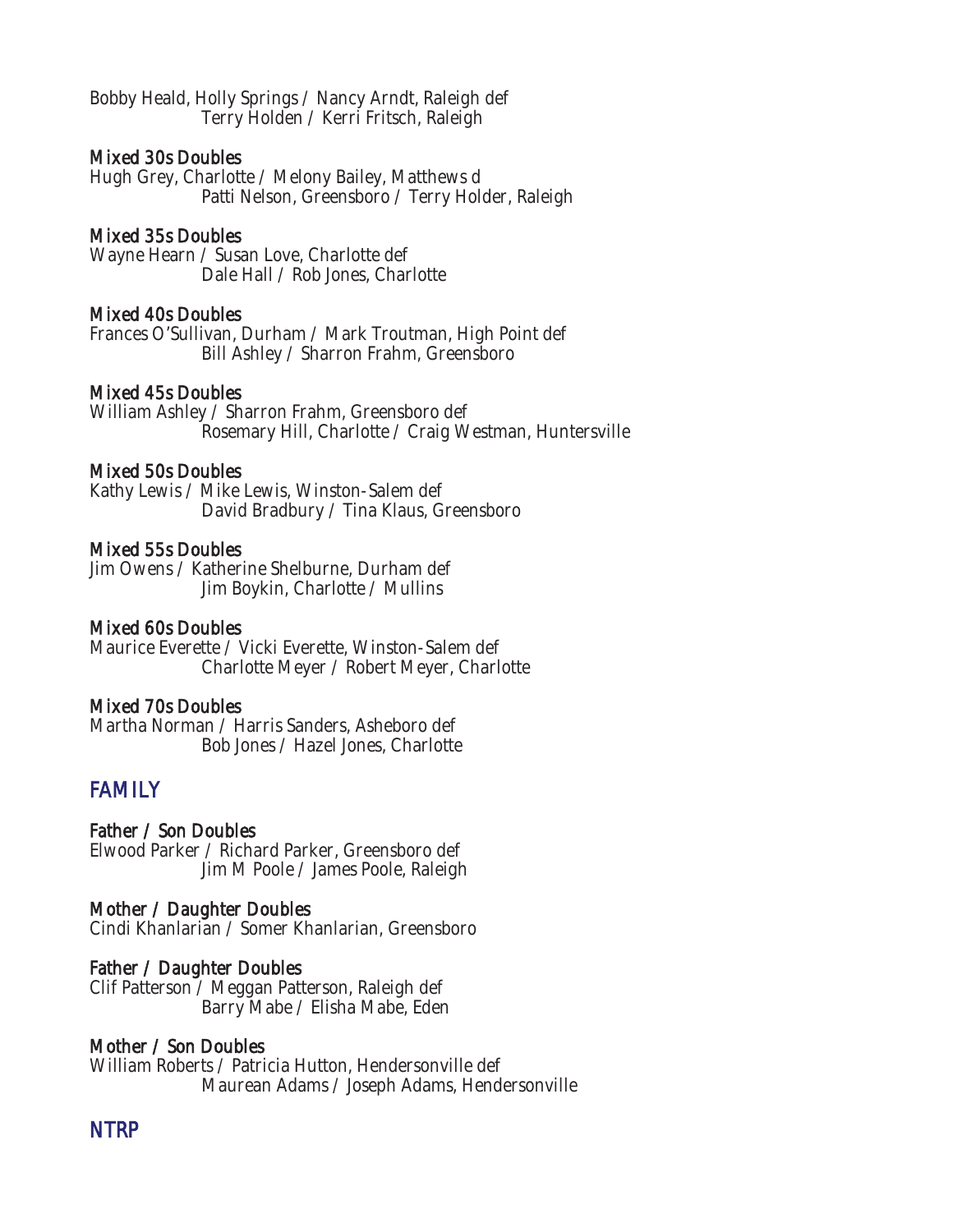### Men's 3.0

Singles: Rick Weinstock, Charlotte def Charles Viracola, Charlotte

### Men's 3.5

Singles: Gerry Dudley, Charlotte def Brad Faulkenberry, Laurenburg Doubles: Rob Bencini / Dennis Sterns, Greensboro def Joe Barnes / Kevin Smith, Greensboro

### Men's 4.0

Singles: Tony Baker, Troutman def Scott Kniskern, Winston-Salem Doubles: Jeff Lloyd / Adam Davis, Charlotte def Doug Dutton, Winston-Salem / Greg Miller, Greensboro

#### Men's 4.5

Singles: Barry Sumner, Bur def Brent Foushee, Cornelius Doubles: Art Lomax / Rashed Simpson, Greensboro def Jacky Bollini / Tyler Owens, Greensboro

#### Men's 5.0

Singles: Rick Peters, Charlotte def Jeff Cato, Charlotte

#### Women's 3.0

Singles: Ann Cober, Greensboro Round Robin Doubles: Tara Santosuosso / Sue Sinclair, Greensboro def Harriette Hedgraft / Linda Carter, Greensboro

#### Women's 3.5

Singles: Tara Santosuosso, Greensboro def Anne Clark, Concord

#### Women's 4.0

Singles: Lori Gibson, Statesville def Terri Sanz, Charlotte Doubles: Sherrie Austin / Bud Ware, Greensboro def Janice Tate / Catherine Lambeth, Lexington

#### Women's 5.0

Singles: Laura Loehr, Winston-Salem

#### Mixed 3.5 Doubles

Bud Faulkenberry / Kim Faulkenberry, Laurinburg def Cliff Lowery / Debra Robinson, Charlotte

#### Mixed 4.0 Doubles

Joe Garrison / Jeane Roller, Laurinburg def Robert Stone / Eileen Berst, Sanford

#### Mixed 4.5 Doubles

Bob Ormsby / Sally Ormsby, Laurinburg

1999

Men's Open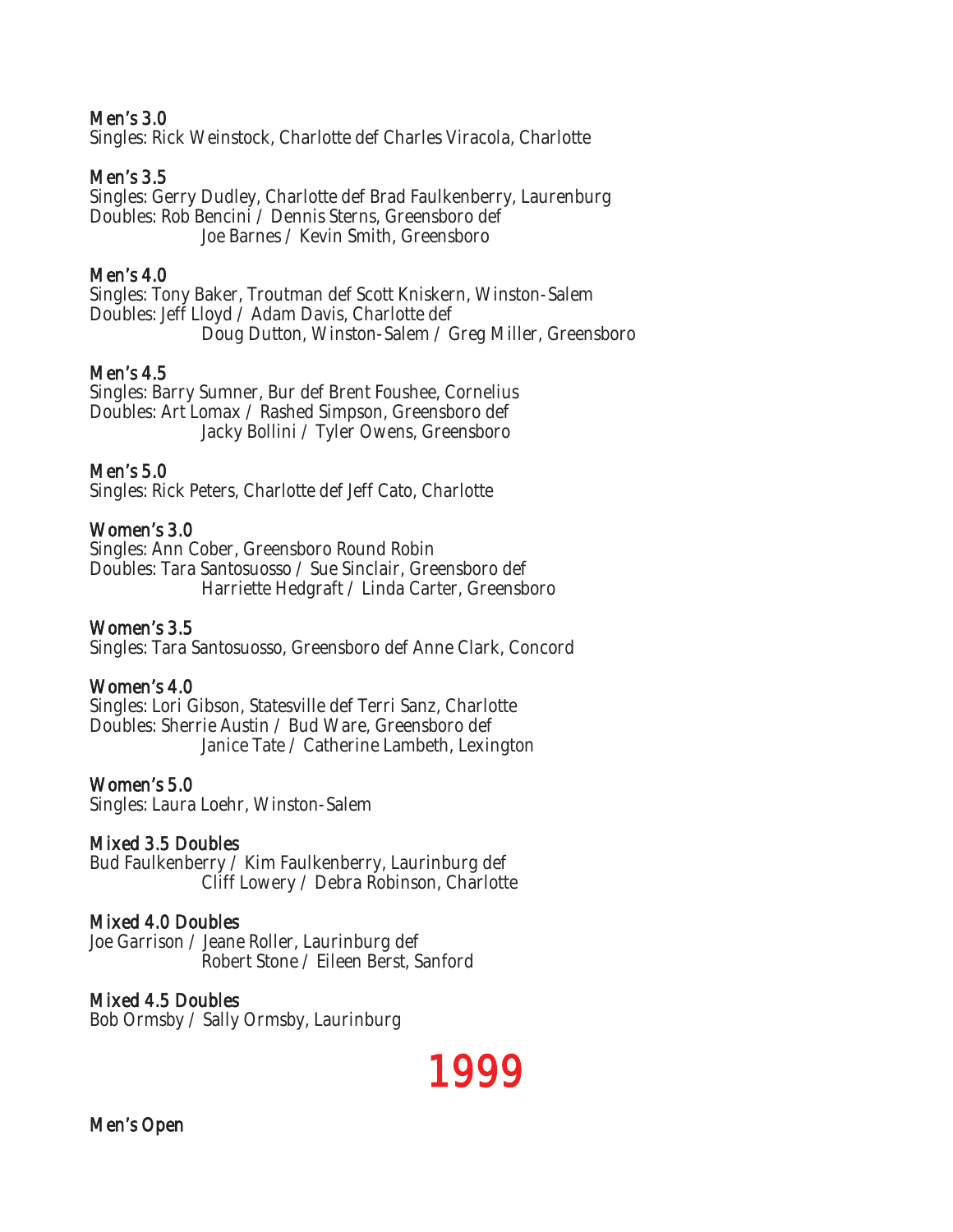Singles: Miles Clouston, Winston-Salem def Wayne Hearn, Charlotte Doubles: Miles Clouston, Winston-Salem / Jeff Zinn, Winston-Salem def Jonathan Igbinovia / Moses Igbinovia, Raleigh

#### Men's 25s

Singles: Richard Parker, Greensboro def Steve MacDonald, Durham Doubles: Richard Parker, Greensboro / Buck Stephenson, High Point def George Newsome, Wilson / Juan Vazquez, Wilson

### Men's 30s

Singles: Oscar Blacutt, Greensboro def Richard Parker, Greensboro Doubles: Richard Parker, Greensboro / Buck Stephenson, High Point def Ricky McElreath, Asheboro / Mark Tuttle, Hickory

#### Men's 35s

Singles: Wayne Hearn, Huntersville def Brad Cherry, Charlotte Doubles: Wayne Hearn, Huntersville / Cliff Skakle, Henderson def John Areiero, Charlotte / Andy Avram, Charlotte

#### Men's 40s

Singles: Craig Lemley, Charlotte def Cliff Skakle, Henderson Doubles: Cliff Skakle, Henderson / Mark Troutman, High Point def Dennis Engelbrecht, Durham / Scott Stevenson, Hillsborough

#### Men's 45s

Singles: Fred Robinson, Gastonia def John Quick, Greensboro Doubles: Bill Ashley, Greensboro / Doug Eller, Hickory def Robbie Jones, Charlotte / Peter Popovich, Charlotte

# Men's 50s

Singles: JW Quick, Greensboro def Bobby Heald, Holly Springs Doubles: Bobby Heald, Holly Springs / Bill Cole, Cary def Fritz Gildemeister, Durham / Clay Thomas, Durham

# Men's 55s

Singles: Bob Adams, Charlotte def Dan Elks, Charlotte Doubles: John Mitchell, Matthews / Jim Perkins, Charlotte def Bob Adams, Charlotte / James Hough, Charlotte

# Men's 60s

Singles: Norman Chambers, Raleigh def Bob Ross, Chapel Hill Doubles: Willis Andrews, Asheville / Greg Grant, Asheville def Maurice Everette, Winston-Salem / Albert Griffin, Winston-Salem

# Men's 65s

Singles: Bill Weathers, Whispering Pines def James Bailey, Wilmington Doubles: Jack McGinn, Charlotte / Bill Weathers, Whispering Pines def James Bailey, Wilmington / Robin Gardner, Raleigh

# Men's 70s

Singles: Bill Weathers, Whispering Pines def Charles Lambeth, Thomasville Doubles: Abe Ross, Charlotte / Jim Kelly, Charlotte def Bill Weathers, Whispering Pines / Charles Lindy, Charlotte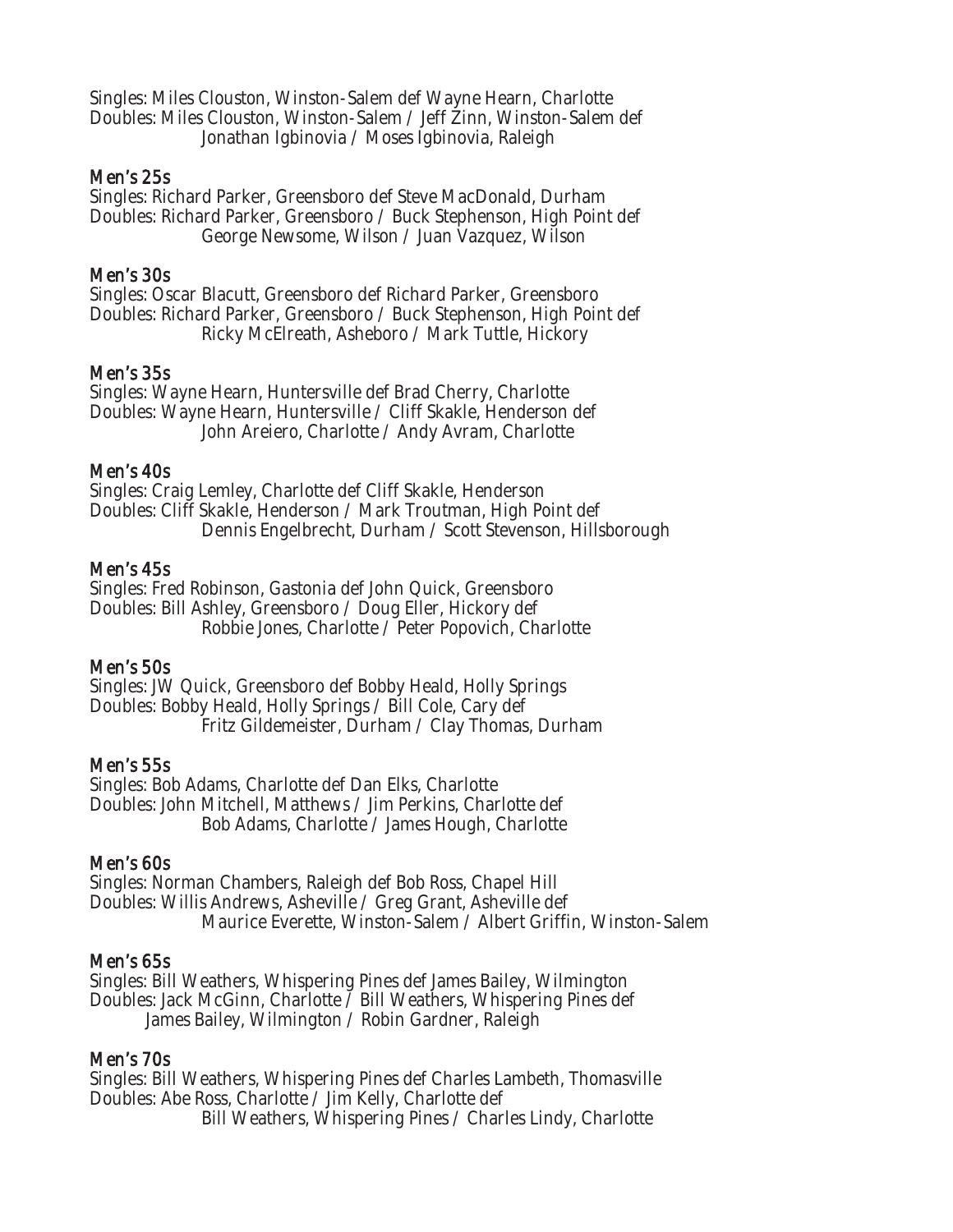#### Men's 75s

Singles: Buck Archer, Shelby def Joseph Corpening, Salisbury Doubles: Buck Archer, Shelby / Gordon Reynolds, Hendersonville def Robert Bannin, Charlotte / Robert McGill, Charlotte

#### Men's 80s

Singles: McDonald Wade, Durham def James Chavasse, Raleigh Doubles: McDonald Wade, Durham / Harold Southern, Winston-Salem def James Chavasse, Raleigh / Vince Connerat, Charlotte

#### Women's Open

Singles: Jackie Houston, Kings Mount def Somer Khanlarian, Greensboro Doubles: Jennifer Goodling, Greensboro / Somer Khanlarian, Greensboro def Kealy Carter, Thomasville / Amy Dillingham, High Point

#### Women's 25s

Singles: Ann Adams, Winterville def Fran Hooks, Goldsboro Doubles: Myra Hill, Greenville / Joan Joans, Greenville def Patty Gade, Greenville / Paula Hale, Winterville

#### Women's 30s

Singles: Mariana Holoman, Winston-Salem def Anneli Bennett, Greensboro Doubles: None

#### Women's 35s

Singles: Mariana Holloman, Winston-Salem def Susan Love, Charlotte Doubles: Susan Love, Charlotte / Mariana Holloman, Winston-Salem def Dale Hall, Charlotte / Libby Meiners, Charlotte

#### Women's 40s

Singles: Susie Love, Burlington def Lindsey Linker, Chapel Hill Doubles: Susie Love, Burlington / Lloyd Ford, Winston-Salem def Susie Hill, Durham / Sharon Greene, Wilmington

# Women's 45s

Singles: Miriam Morey, Durham def Faye Thomas, Durham Doubles: Sandra Denny, Hickory / Mary Rose, Boone def Sharon Greene, Wilmington / Kim Clark, Wilson

# Women's 50s

Singles: Liz Smoak, Greensboro def Sharon Greene, Wilmington Doubles: Sharon Greene, Wilmington / Susie Hill, Durham def Liz Smoak, Greensboro / Mary Lida Alexander, Raleigh

#### Women's 55s

Singles: Tina Klaus, Greensboro def Billie Oxrieder, Pinehurst Doubles: Pat Cox, Greensboro / Katherine Shelburne, Durham def Billie Oxrieder, Pinehurst / Suzanne Foster, Pinehurst

#### Women's 60s

Singles: Pat Cox, Greensboro def Vicki Everette, Winston-Salem Doubles: Pat Cox, Greensboro / Julia Anne Holt, Greensboro def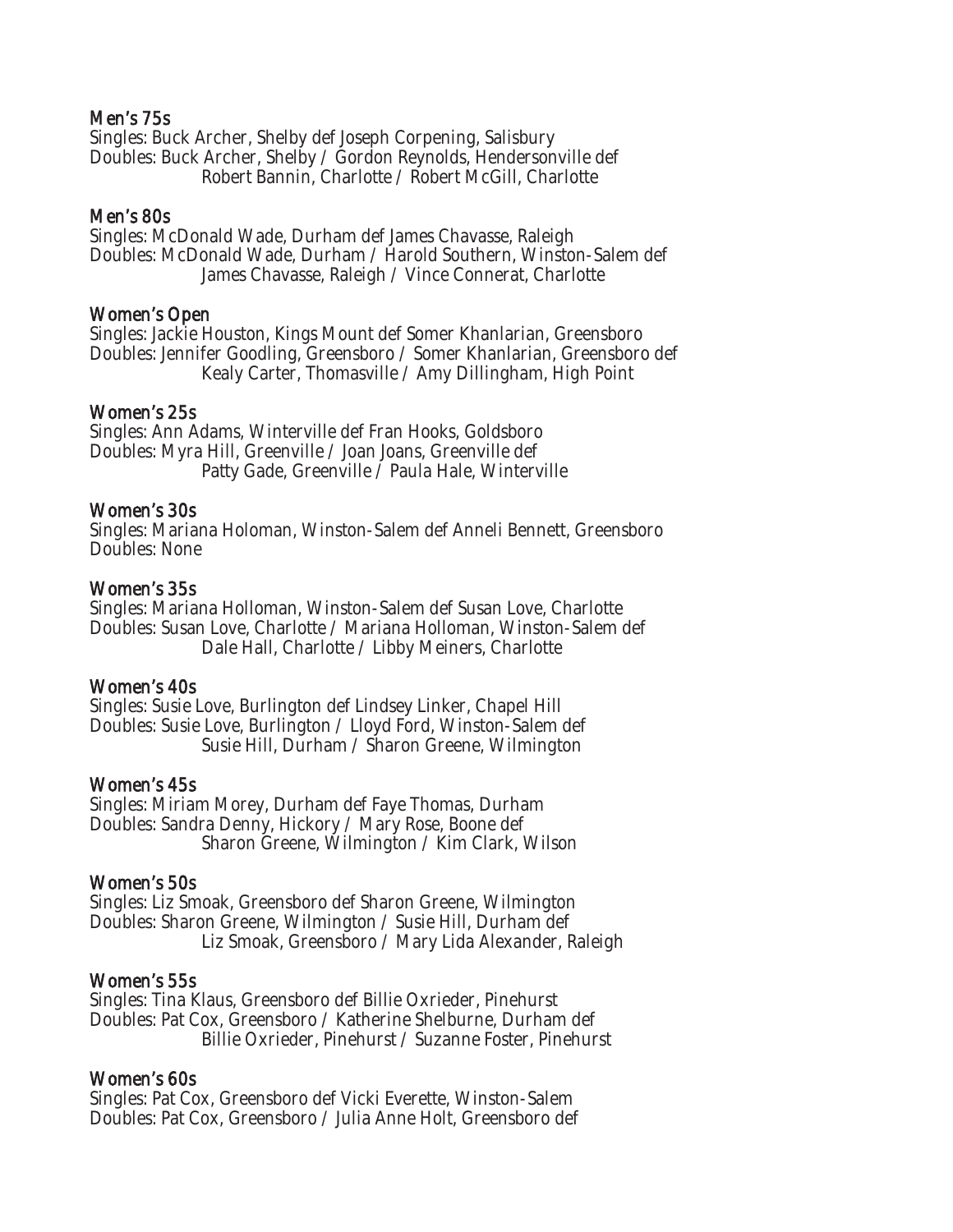Jean Hilsby, Pinehurst / Caroline Clark, Pinehurst

#### Women's 65s

Singles: Caroline Clark, Pinehurst def June Connerat, Charlotte Doubles: Jean Hilsby, Pinehurst / Caroline Clark, Pinehurst def Julia Anne Holt, Greensboro / Barbara Spencer, Greensboro

#### Women's 70s

Singles: Martha Norman, Asheboro def Peggy Golden, Sanford Doubles: Peggy Golden, Sanford / Sara Jones, Charlotte def Martha Norman, Asheboro / Mildred Southern, Winston-Salem

#### Women's 75s

Singles: Mildred Southern, Winston-Salem def Charlotte Browder Doubles: Mildred Southern, Winston-Salem / Hazel Jones, Charlotte def Ruth Meighan, Charlotte Browder

#### Mixed Open Doubles

Jennifer Goodling, Greensboro / Oscar Blacutt, Greensboro def Somer Khanlarian, Greensboro / Buck Stephenson, High Point

#### Mixed 25s Doubles

David Carroll, Greenville / Joan Jones, Greenville def Patty Gade, Greenville / Buck Stephenson, High Point

#### Mixed 30s Doubles

Jennifer Goodling, Greensboro / Mark Troutman, High Point def Mariana Holoman, Winston-Salem / Buck Stevenson, High Point

#### Mixed 35s Doubles

Susan Love, Charlotte / Wayne Hearn, Huntersville def Brad Cherry, Charlotte / Dale Hall, Charlotte

#### Mixed 40s Doubles

Clay Thomas, Durham / Faye Thomas, Durham def Ann Cauble, Hickory / Cliff Skakle, Henderson

#### Mixed 45s Doubles

Clay Thomas, Durham / Faye Thomas, Durham def Bill Ashley, Greensboro / Sharron Frahm, Greensboro

# Mixed 50s Doubles

Mike Harris, Seven Lakes / Susan Taylor, Winston-Salem def Karol Beverley, Matthews / Robert Beverley, Matthews

# Mixed 55s Doubles

None

# Mixed 60s Doubles

Maurice Everette, Winston-Salem / Vicki Everette, Winston-Salem def Julia Ann Holt, Greensboro / Cody Williams, Winston-Salem

# Mixed 70s Doubles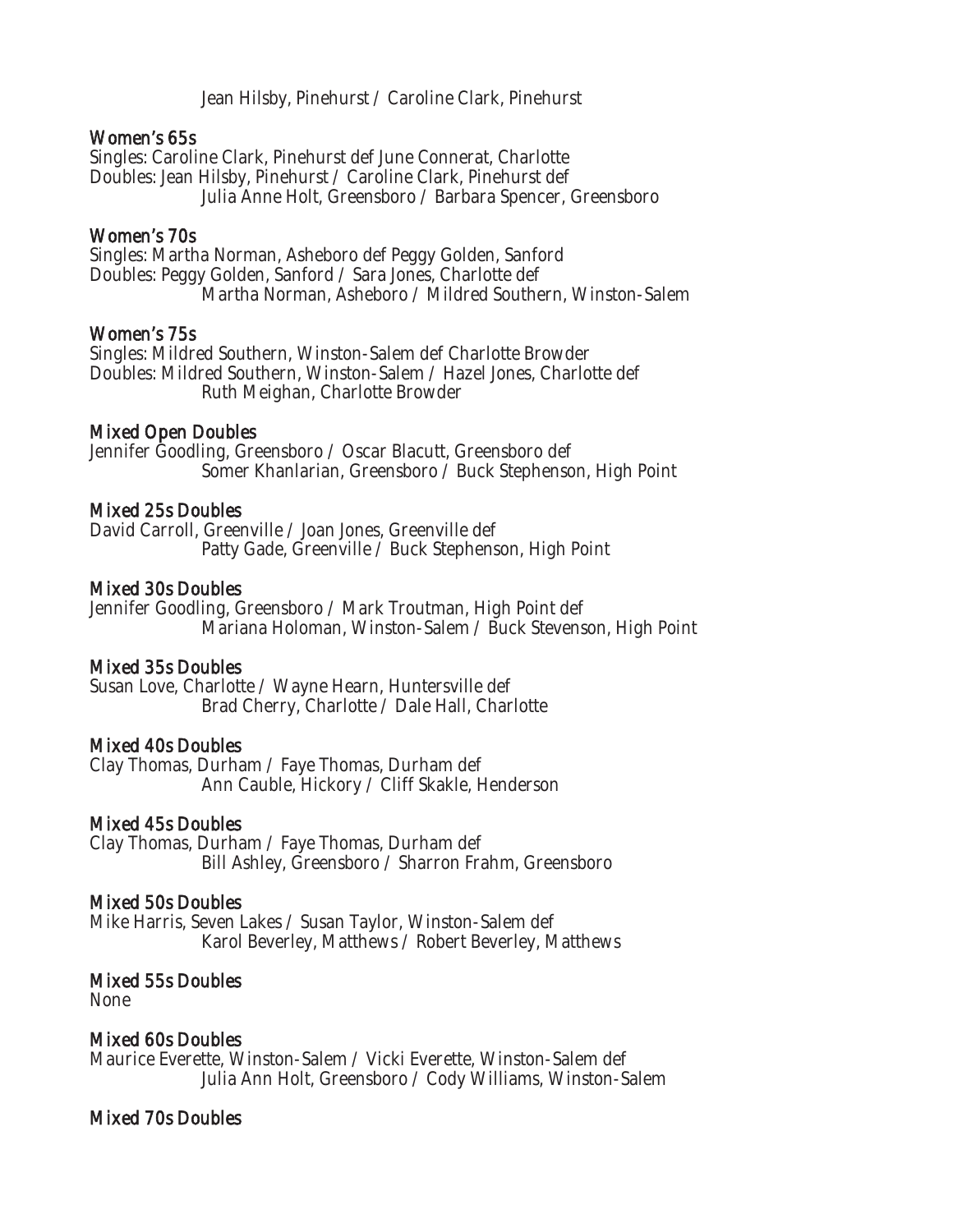Hazel Jones, Charlotte / Charles Stevens, Charlotte def Martha Norman, Asheboro / Harris Sanders, Asheboro

# **FAMILY**

### Father / Son Doubles

Elwood Parker / Richard Parker, Greensboro def John McGovern / Jonathan McGovern, Durham

#### Father-Daughter Doubles

Albert Khanlarian / Somer Khanlarian, Greensboro def Cliff Patterson / Meggan Patterson, Raleigh

#### Mother / Daughter Doubles

Cindi Khanlarian / Somer Khanlarian, Greensboro def Diana Stuckey / Amy Stuckey, Greensboro

#### Mother / Son Doubles

Buck Stephenson / Rayma Stephenson, High Point def Cindi Khanlarian / Shane Khanlarian, Greensboro

# **WHEELCHAIR**

#### Women's Wheelchair

Harriet Enzor, Buies Creek def Elizabeth Williams, Durham

# NTRP

Men's 3.0 Singles: Rick Weinstock, Charlotte def Robert Witherspoon, Charlotte

#### Men's 3.5

Singles: Dudley Gerald, Charlotte def Dick Poore, Asheville Doubles: Cliff Ormsby, Cornelius / Doug Fields, Davidson def Chris Thompson, Winston-Salem / Andy Worley, Winston-Salem

# Men's 4.0

Singles: Joe Garrison, Laurinburg def Kevin Potts, Charlotte Doubles: Robert Womack, Morganton / Jim Yau, Hickory def Rich Humphrey, Jamestown / Larry Flotkoetter, Jamestown

#### Men's 4.5

Singles: Barry Sumner, Burlington def Larry Robinson, Hamlet Doubles: Russ Parmale, Greensboro / Rod Schwartz, Winston-Salem def Nelson Britt, Charlotte / Larry Robinson, Hamlet

#### Men's 5.0

Singles: Luke Sargent, Leicester def Rick Peters, Matthews Doubles: Will Hancock, Hickory / Rip Robbins, Hickory def Art Lomax, Greensboro / Paul Self, Hickory

#### Women's 3.0

Singles: Donna Lee, Greensboro def Karen Welch, Greensboro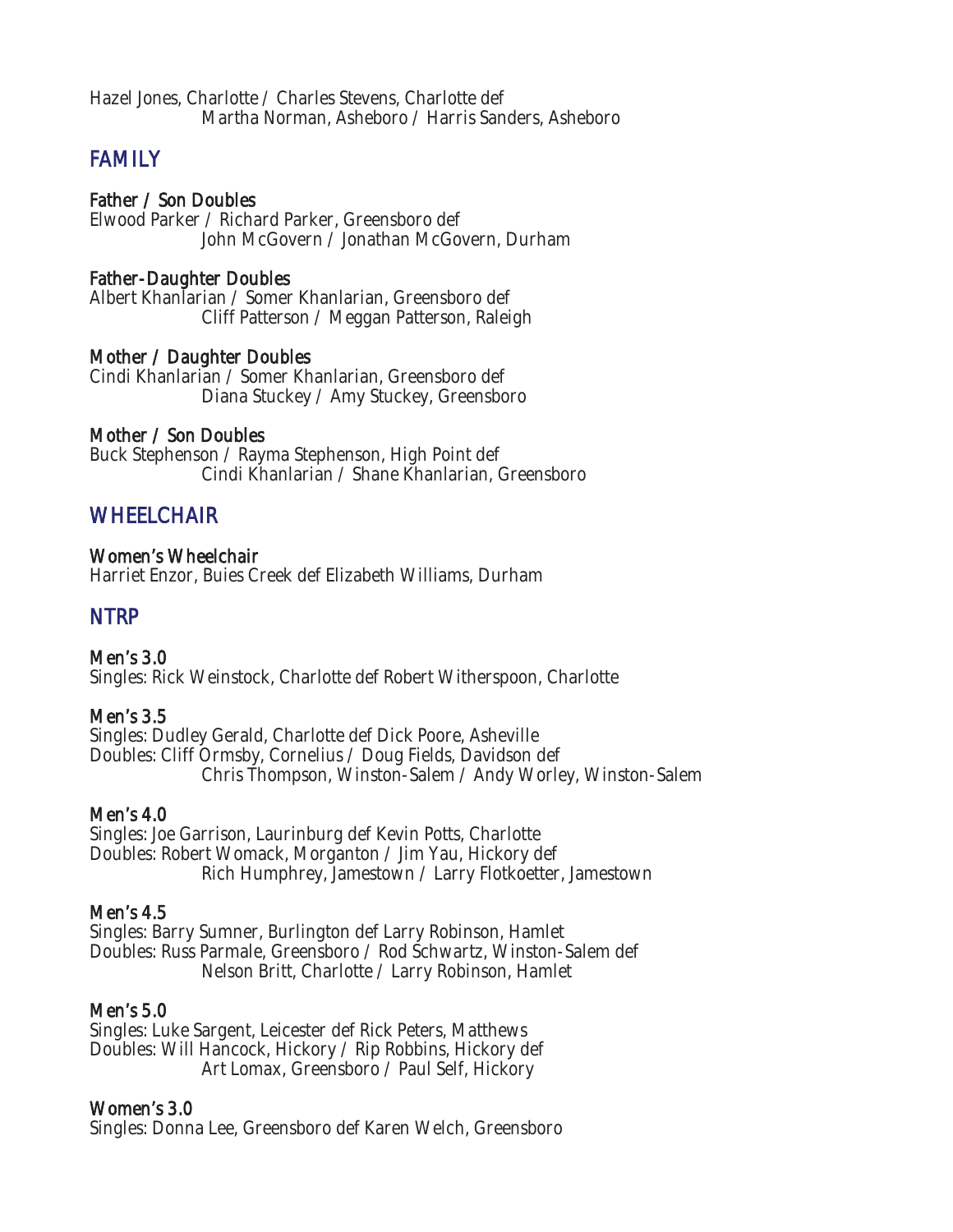Doubles: Elizabeth Yedell, Charlotte / Dagmar Reddig, Charlotte def Jeanette Barger, High Point / Ann Hartley, High Point

### Women's 3.5

Singles: Cynthia Ayers, Mooresville def Renee Jones, Charlotte Doubles: Tara Santosuosso, Greensboro / Susan Sinclair, Greensboro def Donna Dufour, Winston-Salem / Debra Wright, Greensboro

# Women's 4.0

Singles: Anne Clark, Concord def Bobbi Lucas, Greensboro Doubles: Bobbi Lucas, Greensboro / Nancy Reece, Winston-Salem def Sherie Austin, Greensboro / Bud Ware, Jamestown

# Women's 4.5

Singles: Sally Ormsby, Laurinburg def Lori Gibson, Statesville Doubles Maria Britt, Lumberton / Sandi Mitchell, Lumberton def Ellen Lyons, Greensboro / Rita O'Sullivan, Greensboro

# Mixed 3.5 Doubles

Jim Pfefferkorn, Greensboro / Tara Santosuosso, Greensboro def Pamela Aikens, Greensboro / Andy Worley, Winston-Salem

# Mixed 4.0 Doubles

Joe Garrison, Laurinburg / Jeanne Roller, Laurinburg def Abe Lopez, Statesville / Kim Lopez, Statesville

# Combo Mixed 6.5 Doubles

David Fisher / Linda Fisher, Charlotte def Kenji Krzywoszki / Liz Krzywosz, Charlotte

# Combo Mixed 7.5 Doubles

Nick Villa, Charlotte / Cindy Ayers, Mooresville def Mark McClure, Charlotte / Donna Winter, Charlotte

# Combo Mixed 9.5 Doubles

David Riggsbee, Cornelius / Lori Tomlin, Statesville def David Hostetler / Diane Mulkey, Charlotte

# 2000

# Men's Open

Singles: Michael Berger, Greensboro def Ivaylo Dentchev, Greensboro Doubles: Michael Berger, Greensboro / Ryan Shupe, Greensboro def Mike Herb, Greensboro / Scott Micus, Huntersville

# Men's 30s

Singles: James Krege, Greensboro def Christopher Ehmeke, Hickory Doubles: Kelly Hunter, Charlotte / Andy Ringlien, Charlotte def Richard Parker, Greensboro / Buck Stephenson, High Point

# Men's 35s

Singles: Wayne Hearn, Huntersville def Rusty Woy, Hickory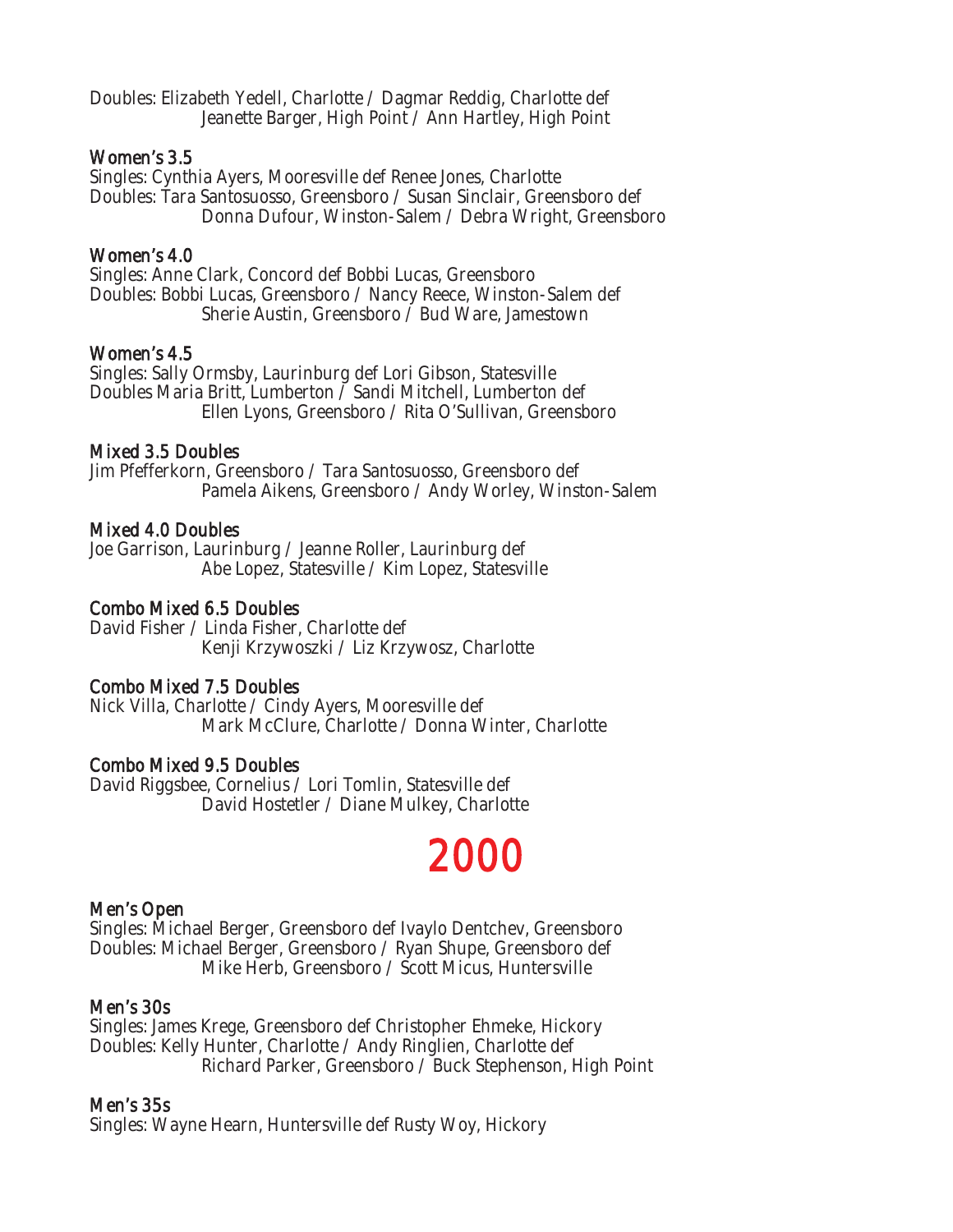Doubles: Wayne Hearn, Huntersville / George Husk, Charlotte def John Arciero, Charlotte / Andy Avram, Charlotte

#### Men's 40s

Singles: Cliff Skakle, Henderson def Robert Stephens, Matthews Doubles: John Arciero, Matthews / Cliff Skakle, Henderson def Scott Stevenson, Hillsborough / Dennis Englebrecht, Durham

### Men's 45s

Singles: Dennis Engelbrecht, Durham def JW Quick, Greensboro Doubles: Scott Stevenson, Hillsborough / Dennis Engelbrecht, Durham def Reed Noble, Fayetteville / Greg Reeves, Fayetteville

#### Men's 50s

Singles: Robert Heald, Holly Springs def JW Quick, Greensboro Doubles: Bill Cole, Cary / Robert Heald, Holly Springs def Clay Thomas, Durham / Fritz Gildemeister, Durham

#### Men's 55s

Singles: Bob Adams, Charlotte def Udo Koopman, Chapel Hill Doubles: John Mitchell, Matthews / Jim Perkins, Charlotte def Dan Elks, Charlotte / Klaus Sabert, Charlotte

#### Men's 60s

Singles: Norman Chambers, Raleigh def Albert Griffin, Winston-Salem Doubles: Willis Anderson, Asheville / Robert Patterson, Cedar Mountain def Jimmy Bland, Durham / John Workman, Durham

#### Men's 65s

Singles: Bill Weathers, Whispering Pines def Robin Gardner, Raleigh Doubles: Morris Denton, Brevard / Eric Moore, Brevard def Jimmy Bland, Durham / Bill Weathers, Whispering Pines

# Men's 70s

Singles: Bill Weathers, Whispering Pines def Floyd Chandler, Raleigh Doubles: John Bowen, Cashiers / Tom Willson, Cashiers def Bill Weathers, Whispering Pines / Edgar Fiedler, Chapel Hill

#### Men's 75s

Singles: Charles Lambeth, Thomasville def Norm Dawson, Asheville Doubles: Frank Heberer, Greensboro / George Simkins, Greensboro def Robert Bannin, Charlotte / Robert Macgill, Charlotte

#### Men's 80s

Singles: Wade MacDonald, Durham def James Chevasse, Raleigh Doubles: James Chevasse, Raleigh / Daniel Geller, Pittsboro def Harold Southern, Winston-Salem / Wade MacDonald, Durham

#### Women's Open

Singles: Douglas Wink, Greensboro def Somer Khanlarian, Greensboro Doubles: Jennifer Goodling, Greensboro / Somer Khanlarian, Greensboro def Tiffany Speas, Winston-Salem / Loni Worsley, Winston-Salem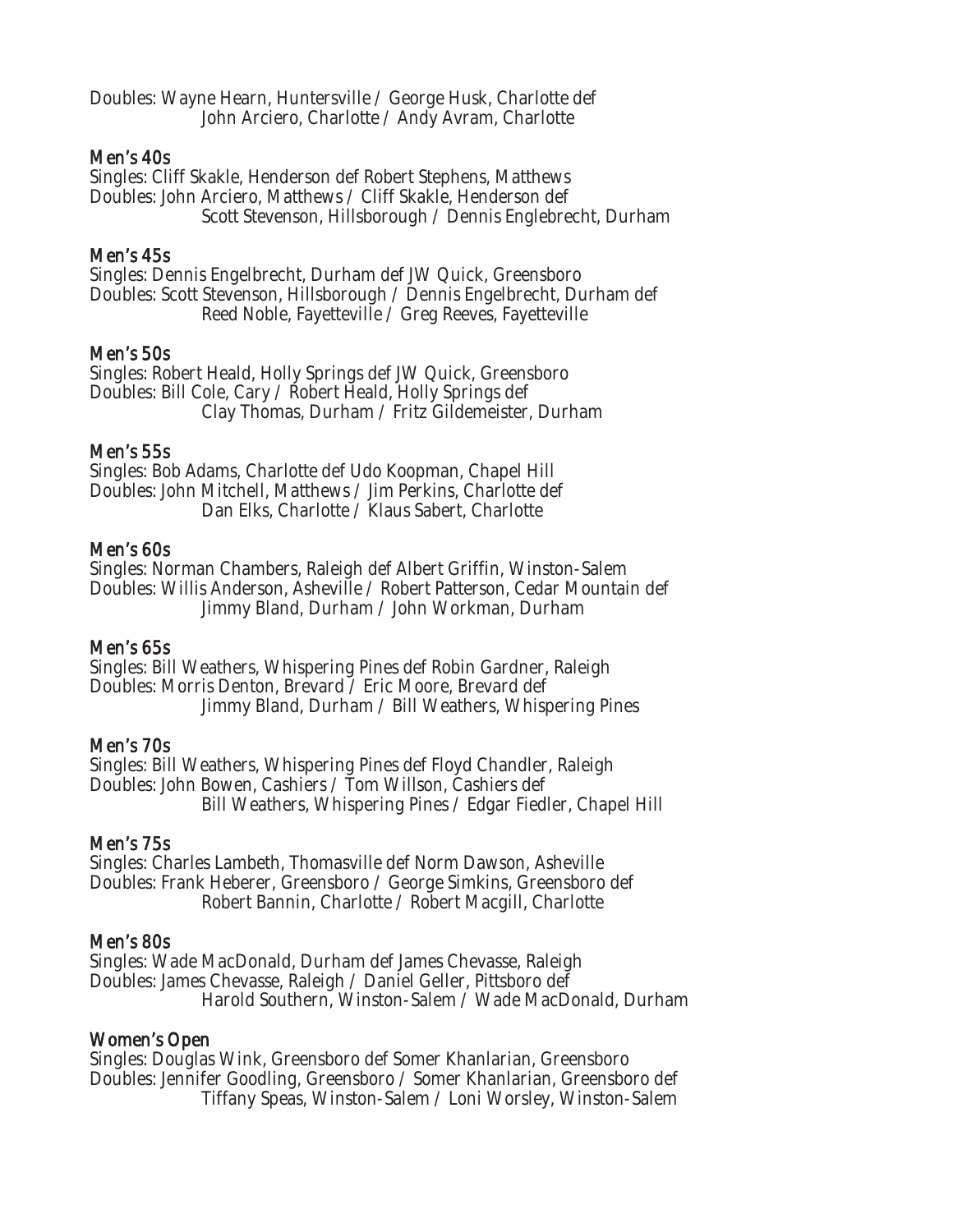### Women's 30s

Singles: Mariana Hollman, Winston-Salem def Missy Jacobson, Washington

#### Women's 35s

Singles: Susan Love, Charlotte def Mary Lloyd Barbera, Greensboro Doubles: Mary Lloyd Barbera, Greensboro / Kelly Gaines, Greensboro def Dale Hall, Charlotte / Susan Love, Charlotte

#### Women's 40s

Singles: Lloyd Ford, Winston-Salem def Susie Love, Burlington Doubles: Lloyd Ford, Winston-Salem / Susie Love, Burlington def Susie Hill, Durham / Sharon Greene, Wilmington

#### Women s 45s

Singles: Faye Thomas, Durham def Gwynn Sasser, Charlotte Doubles: Mary Lida Alexander, Raleigh / Liz Smoake, Greensboro def Saundra Denny, Hickory / Marla Figard, Charlotte

#### Women's 50s

Singles: Faye Thomas, Durham def Liz Smoake, Greensboro Doubles: Dona Bowland, Burlington / Katherine Shelburne, Durham def Susie Hill, Durham / Sharon Greene, Wilmington

#### Women's 55s

Singles: Liz Smoake, Greensboro def Tina Klaus, Greensboro Doubles: Saundra Denny, Hickory / Marla Figard, Charlotte def Mary Navas, Wilmington / Christiane Jackson, Wilmington

#### Women's 60s

Singles: Pat Cox, Greensboro def Vicki Everette, Winston-Salem Doubles: Julia Ann Holt, Greensboro / Pat Cox, Greensboro def Vicki Everette, Winston-Salem / Sylvia Gaines, Goldsboro

#### Women's 65s

Singles: Caroline Clark, Pinehurst def Peggy Golden, Sanford Doubles: Jean Hilsby, Pinehurst / Caroline Clarke, Pinehurst def Julia Ann Holt, Greensboro / Barbera Spencer, Greensboro

#### Women's 70s

Singles: Lois Walker, Statesville def Mildred Southern, Winston-Salem Doubles: Sara Jones, Charlotte / Lois Walker, Statesville def Mildred Southern, Winston-Salem / Patricia Young, Pineville

# Women's 75s

Singles: Mildred Southern, Winston-Salem def Hazel Jones, Charlotte Doubles: Hazel Jones, Charlotte / Mildred Southern, Winston-Salem def Ruth Meighan, Charlotte / Lillian Thieme, Burlington

# Mixed Open Doubles

Jennifer Goodling, Greensboro / Oscar Blacutt, Greensboro def Somer Khanlarian, Greensboro / Buck Stephenson, High Point

# Mixed 30s Doubles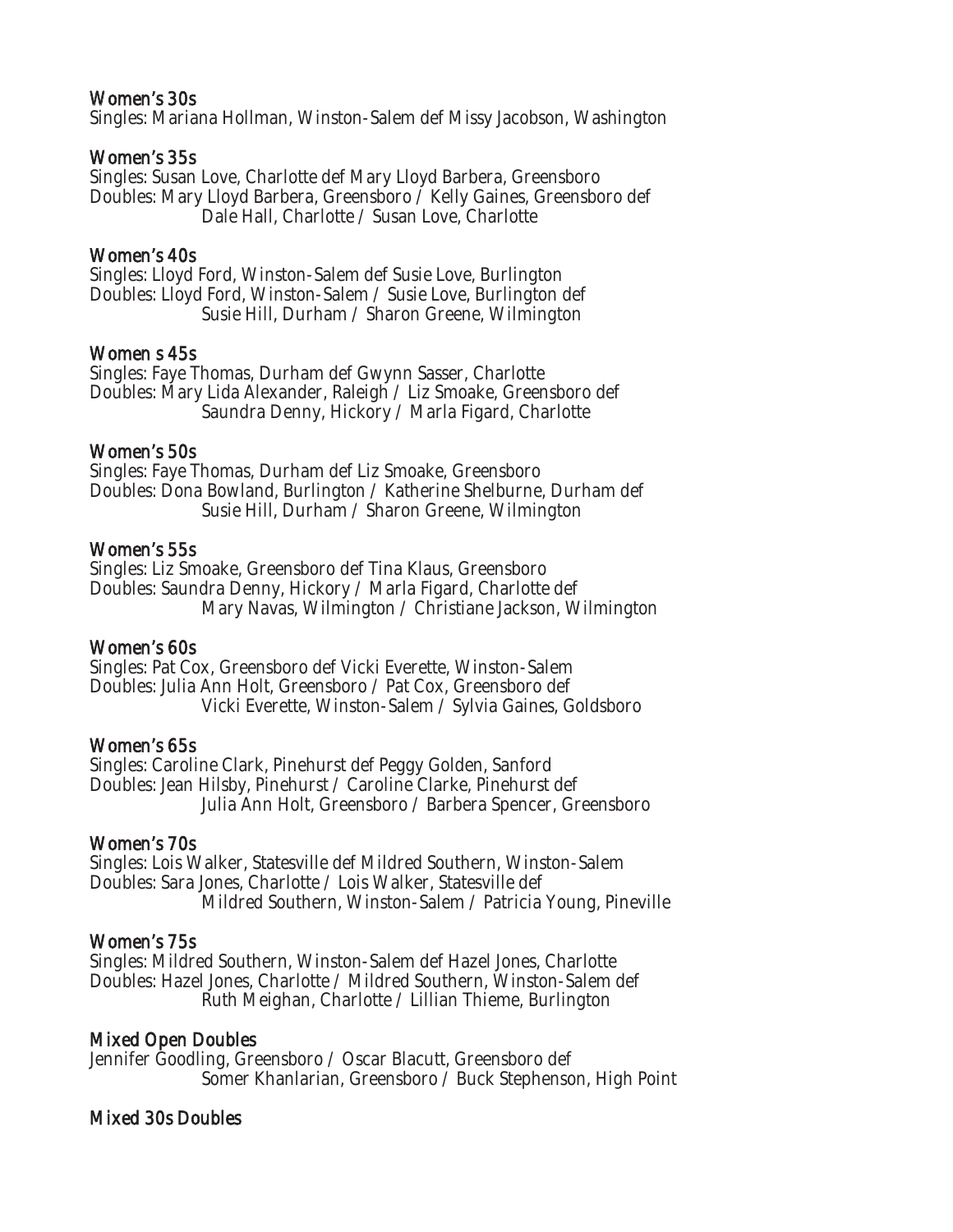Mariana Holoman, Winston-Salem / Buck Stephenson, High Point def Jennifer Goodling, Greensboro / Mark Troutman, High Point

#### Mixed 35s Doubles

Susan Love, Charlotte / Wayne Hearn, Huntersville def Rob Hall, Charlotte / Dale Hall, Charlotte

#### Mixed 40s Doubles

Edie Shepley, Winston-Salem / Sid Hanes, Winston-Salem def Nelson Britt, Charlotte / Brenda Gunsallus, Charlotte

# Mixed 45s Doubles

Clay Thomas, Durham / Faye Thomas, Durham def JW Quick, Greensboro / Dona Bowland, Burlington

#### Mixed 50s Doubles

Audrey Beddingfield, Carthage / Bob Beddingfield, Carthage def Eric Giles, Winston-Salem / Judy McAllister, Pfafftown

#### Mixed 55s Doubles

Walter Brown, Wilson / Katherine Shelburne, Durham def Marla Figard, Charlotte / Jim Perkins, Charlotte

#### Mixed 60s Doubles

Maurice Everette, Winston-Salem / Vicki Everette, Winston-Salem def Charlotte Meyer, Charlotte / Robert Meyer, Charlotte

# Mixed 65s Doubles

Charlotte Meyer, Charlotte / Gordon Alford, Charlotte def Mary Deaver, Ocean Isle / Lamont Deaver, Ocean Isle

#### Mixed 70s Doubles

Allen Goslen, Winston-Salem / Mildred Southern, Winston-Salem def Jim Webb, Raleigh / Patricia Young, Pineville

# **FAMILY**

# Father / Daughter Doubles

Cliff Patterson / Meggan Patterson, Raleigh def Jim Cantrell / Kelly Cantrell, Greensboro

# Father / Son Doubles

Robert Ormsby / Doug Ormsby, Laurinburg def John McGovern / Jonathan McGovern, Durham

# Mother Daughter Doubles

Anne Gorrell / Catherine Gorrell, Winston-Salem def Anne Duvoisin / Rebeccah Duvoisin, Durham

# Mother / Son Doubles

Patricia Hutton / William Roberts, Hendersonville def Cindi Khanlarian / Shane Khanlarian, Greensboro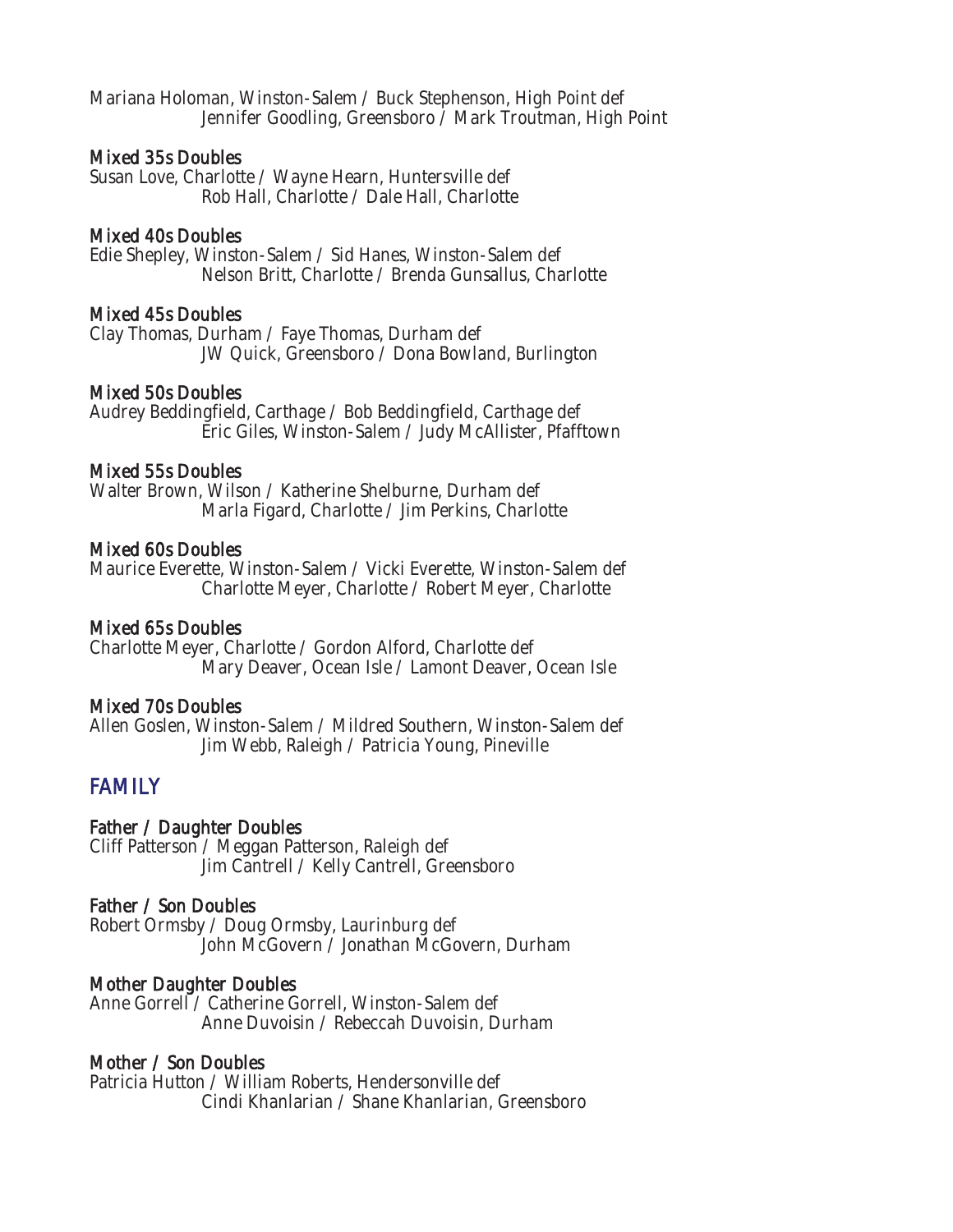# **WHEELCHAIR**

#### Women's Wheelchair

Harriet Enzor, Buies Creek def Elizabeth Williams, Durham

# NTRP (Clay Court Championships)

Men's 3.0 Singles: Robert Witherspoon, Charlotte def Sean Conneen, Charlotte

# Men's 3.5

Singles: Michael McKeown, Greensboro def Keith Edwards, Shelby Doubles: Robert Bean, Greensboro/ Doug Driver, Greensboro def Chris Thompson, Winston-Salem / Andy Worley, Winston-Salem

# Men's 4.0

Singles: Lorenza Kearns, Durham def Jay Edwards, Greensboro Doubles: Jim Yau, Hickory / Lorenza Kearns, Durham def Bartee Washburn, Greensboro / Jim Pfefferkorn, Greensboro

# Men's 4.5

Singles: Kevin Leary, Charlotte def Tyrone Godwin, Charlotte Doubles: Russell Parmele, Greensboro / Rod Schwartz def Brent Foushee, Cornelius / Robert Womack, Morganton

# Men's 5.0

Singles: Brent Foushee, Cornelius def Richard Moran, Greensboro

# Women's 3.0

Singles: Kim Comer, Archdale def Martha Johnson, Saluda

# Women's 3.5

Singles: Renee Jones, Charlotte def Elaine Ashley, Greensboro Doubles: Connie Morgan, Asheville / Marie Sladky, Fletcher def Renee Jones, Charlotte / Kimberly Lopez, Statesville

# Women's 4.0

Singles: Darla Fogle, Asheville def Susie Gallis, Cornelius Doubles: Beth Cornell / Mary Ann Lang, Asheville def Gwenda Priest, Greensboro / Kevie Martin, Greensboro

# Women's 4.5

Singles: Gwen Quick, Greensboro Doubles: Kathy Bell, Summerfield / Dona Bowland, Burlington

# Combo Mixed 6.5 Doubles

Sean Conneen / Tracy Conneen, Charlotte def Kathy Baldwin, Greensboro / Mike Makhlouf, Greensboro

# Combo Mixed 7.5 Doubles

Cynthia Ayers, Mooresville / Nick Villa, Mooresville def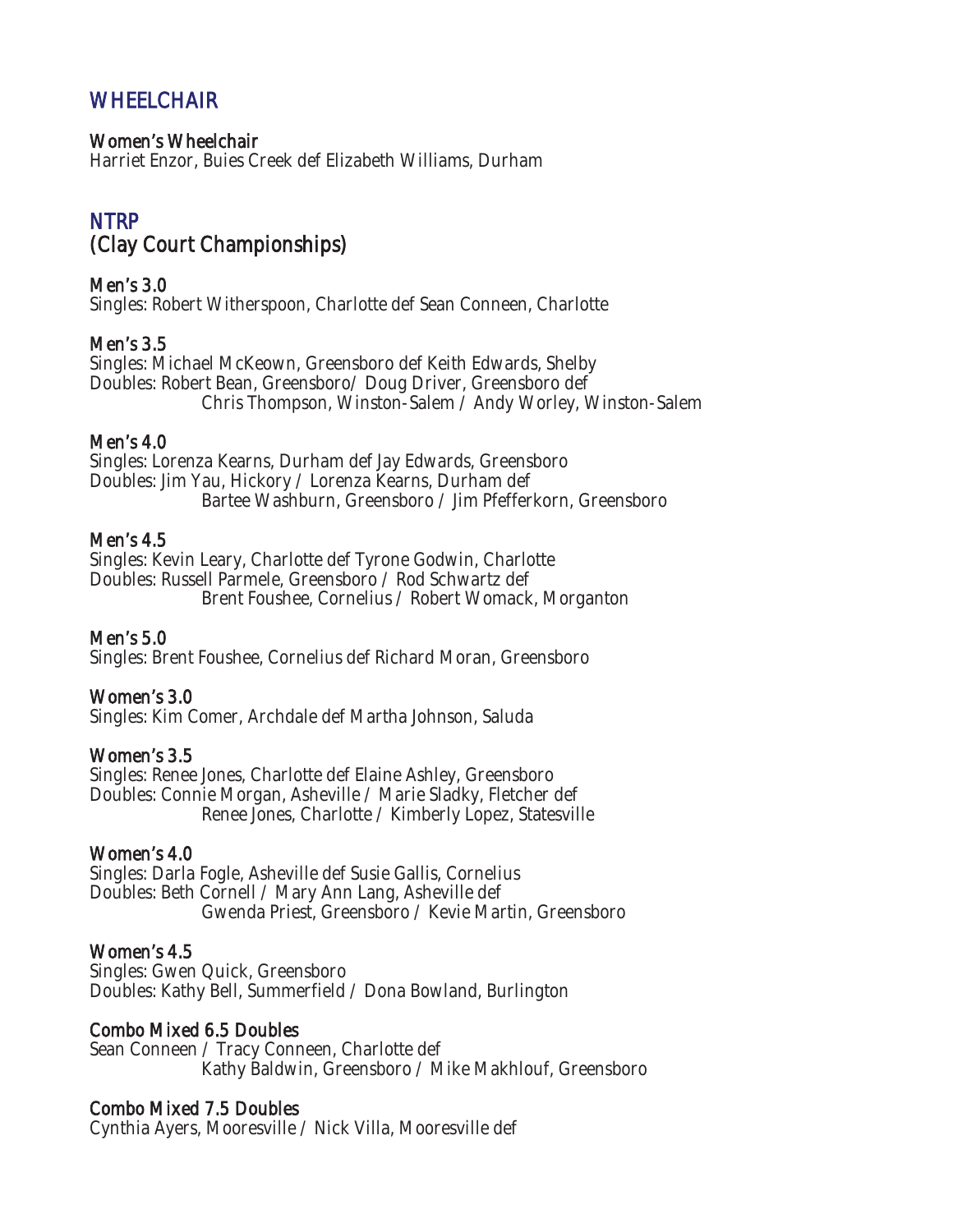Leah Price, High Point / Jim Pfefferkorn, Greensboro

# NTRP (Hard Court Championships)

Men's 3.0

Singles: Shelby Williams, Greenville

# Men's 3.5

Singles: Bob Kent, Raleigh def Jamie Huff, Stantonville Doubles: Kurt Stork, Wilson / Rocky Davis, Sims def Jamie Huff, Stantonville / Lin Hayes, Snow Hill

# Men's 4.0

Singles: Larry Spruill, Ayden def Jason Painter, Winterville Doubles: Larry Spruill, Ayden / Tony Thompson, Greenville def Craig Hassell, Goldsboro / Jason Painter, Winterville

# Men's 4.5

Singles: Freddie Lacewell, Elm City def Adam Bryant, Richlands Doubles: John Merritt, Jacksonville / Bobby Taylor, Snow Hill def Michael Dombrowsky, Goldsboro / Mike Ward, Goldsboro

# Women's 3.0

Singles: Suzan Lawler, Winterville def Carol Petteway, Rocky Mount

Women's 3.5 Singles: Dela Clark, Snow Hill

# Combo Mixed 6.5 Doubles

Erica Houston, Pink Hill / Robert Jones, Mount Olive

# Combo Mixed 8.5 Doubles

Marion Edwards, Goldsboro / Fran Hooks, Goldsboro def Blake Evans, Snow Hill / Steve Renfrow, Wilson

# 2001

# Men's Open

Singles: Doug Root def Tripp Phillips Doubles: Doug Root / Michael Berger

# Men's 25s

Singles: Claes Persson, Charlotte def Christopher Ehmeke, Charlotte Doubles: Thomas Eek, Charlotte / Niclas Nilson, Hickory def Bobby Hession, Huntersville / Christopher Ehmeke, Charlotte

# Men's 30s

Singles: Bill Schillings, Charlotte def Bobby Hession, Huntersville Doubles: GK Fleming, Chapel Hill / George Newsome, Wilson def Larry Karageanes, Durham / Mark Troutman, High Point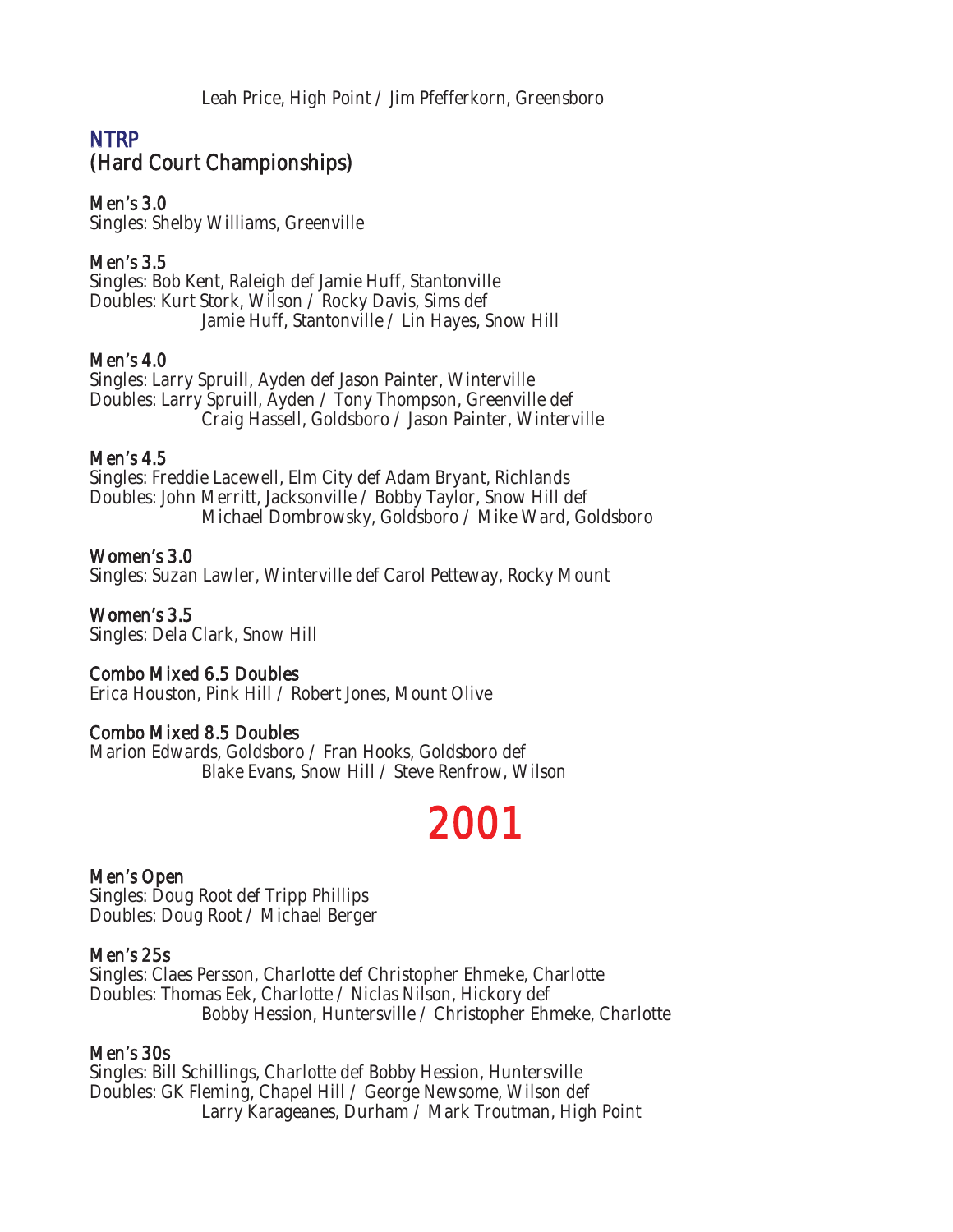### Men's 35s

Singles: Wayne Hearn, Huntersville def Brad Cherry, Charlotte Doubles: Wayne Hearn Huntersville / Cliff Skakle, Henderson def George Husk, Charlotte / Jon Stitt, Goldsboro

#### Men's 40s

Singles: Neil Alderman, Chapel Hill def Robert Stephens, Matthews Doubles: Larry Karageanes, Durham / Mark Troutman, High Point def Tim Wilkinson, Charlotte / David Simonini, Charlotte

#### Men's 45s

Singles: Cliff Skakle, Henderson def Dennis Englebrecht, Durham Doubles: Bill Ashley, Greensboro / Douglas Eller, Hickory def Dennis Englebrecht, Durham / Scott Stevenson, Hillsborough

#### Men's 50s

Singles: JW Quick, Greensboro def Scott Pollard, Charlotte Doubles: George Mauney, Charlotte / Scott Pollard, Charlotte def JW Quick, Greensboro / Mike McHone, Mount Airy

#### Men's 55s

Singles: Robert Adams, Charlotte def Bill Cole, Cary Doubles: Bill Cole, Cary / Robert Heald, Holly Springs def John Mitchell, Matthews / James Perkins, Charlotte

#### Men's 60s

Singles: Norman Chambers, Raleigh def Albert Griffin, Winston-Salem Doubles: Maurice Everette, Winston-Salem / Albert Griffin, Winston-Salem def Willis Anderson, Asheville / Robert Patterson, Cedar Mountain

#### Men's 65s

Singles: Albert Griffin, Winston-Salem def Kermit Turner, Durham Doubles: James Bland, Durham / Jack McGinn, Charlotte def Dick Michaud, Greensboro / Peter Vandor, Greensboro

#### Men's 70s

Singles: WD Weathers, Whispering Pines def Lawrence McGee, Raleigh Doubles: John Bowen, Cashiers / Tom Willson, Cashiers def Joseph Dudley, Winston-Salem / WD Weathers, Whispering Pines

#### Men's 75s

Singles: WD Weathers, Whispering Pines def Norman Jarrard, Greensboro Doubles: Norman Jarrard, Greensboro / WD Weathers, Whispering Pines def Robert Bannin, Charlotte / Robert MacGill, Charlotte

#### Men's 80s

Singles: Scott Mitchell, Salisbury wins Round Robin Doubles: Wade MacDonald, Durham / Harold Southern, Winston-Salem

# Men's 90s

Singles: Vincent Connerat, Charlotte def Albert Gaskill, Morehead City

# Women's 25s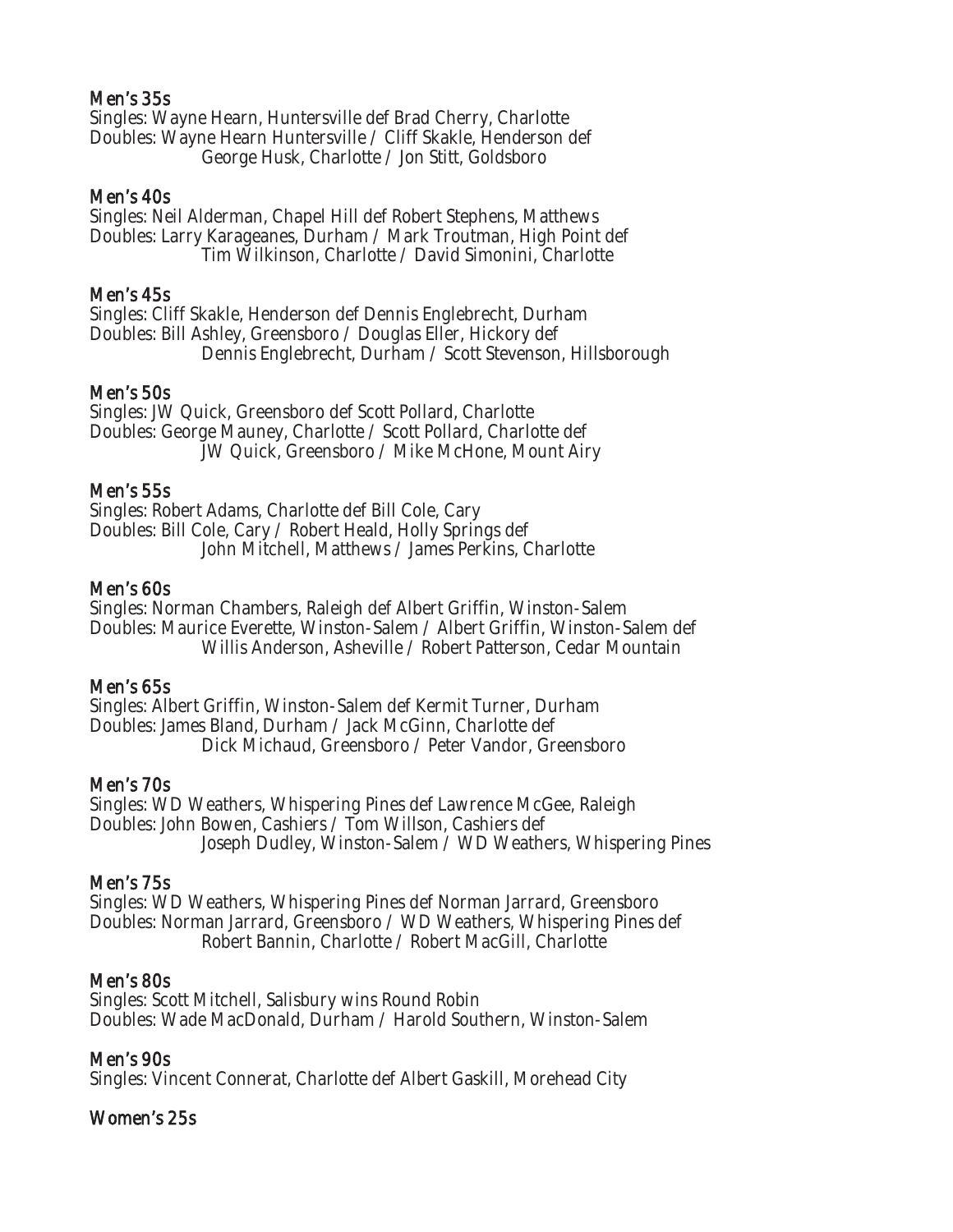Singles: Cara Robinette, Henderson def Linda Hampton, Charlotte Doubles: None

#### Women's 30s

Singles: Mariana Holoman, Winston-Salem wins Round Robin Doubles: None

### Women's 35s

Singles: Susan Love, Charlotte def Kim Overman, Charlotte Doubles: Jayne Andochick, Cornelius / Dale Hall, Charlotte def Aimee Norris, Charlotte / Kim Overman, Charlotte

#### Women's 40s

Singles: Susan Love, Charlotte def Janet Moseley, Elkin Doubles: Nanette Huff, Yadkinville / Wendy McColskey, Kernersville

#### Women's 45s

Singles: Janet Mosely, Elkin def Thomas Faye, Durham Doubles: Sharon Greene, Wilmington / Susie Hill, Durham def Saundra Denny, Hickory / Chris Graham, Denver

#### Women's 50s

Singles: Linda Chambers, Raleigh def Judith McAllister, Pfafftown Doubles: Sharron Greene, Wilmington / Susie Hill, Durham

#### Women's 55s

Singles: Liz Smoake, Greensboro def Tina Klaus, Greensboro Doubles: Saundra Denny, Hickory / Sharon Greene, Wilmington def Pat Cox, Greensboro / Katherine Shelburne, Durham

# Women's 60s

Singles: Patricia Cox, Greensboro def Katherine Shelburne, Durham Doubles: Julia Holt, Greensboro / Patricia Cox, Greensboro

# Women's 65s

Singles: Sue Baggett, Davidson def Christiane Jackson, Wilmington Doubles: Julia Anne Holt, Greensboro / Barbara Spencer, Greensboro def Sue Baggett, Davidson / Sylvia Gaines, Goldsboro

# Women's 70s

Singles: None Doubles: Julia Anne Holt, Greensboro / Jane Reynolds, Greensboro def Martha Norman, Asheboro / Lois Walker, Statesville

# Women's 80s

Singles: Helen Lee, Greensboro def Mildred Southern, Winston-Salem Doubles: None

# Mixed 25s Doubles

Cara Robinette, Henderson / Cliff Skakle, Henderson def Lisa Weeks, Matthews / Marc Cantor, Charlotte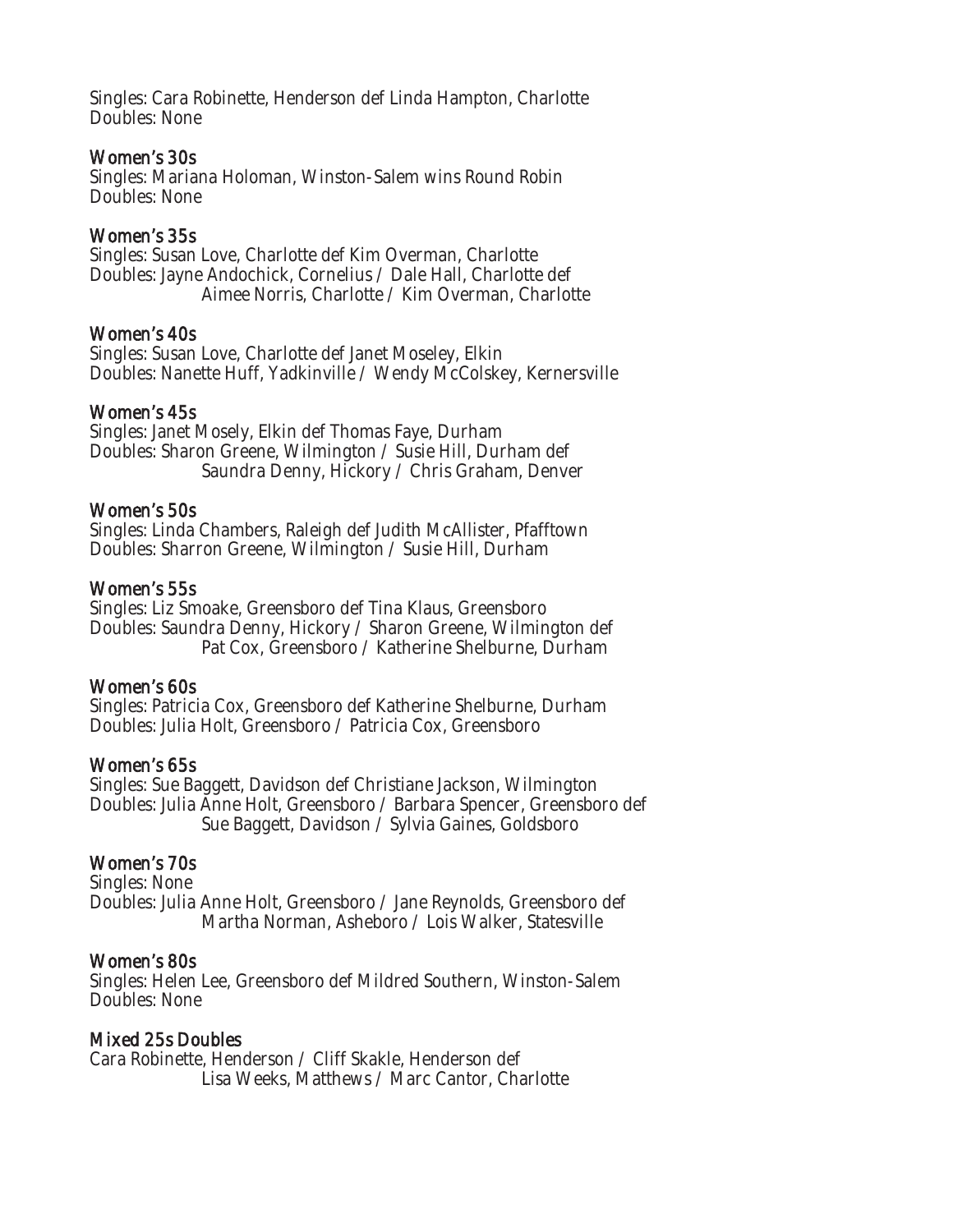#### Mixed 30s Doubles

Jennifer Goodling, Greensboro / Mark Troutman, High Point def Mariana Holoman, Winston-Salem / Buck Stephenson, High Point

#### Mixed 35s Doubles

Wayne Hearn, Huntersville / Susan Love, Charlotte def Rhonda Brown, Charlotte / Dwayne Thomas, Charlotte

#### Mixed 40s Doubles

Russ Bernthal, Winston-Salem / Wendy McColskey, Kernersville

#### Mixed 45s Doubles

Clay Thomas, Durham / Faye Thomas, Durham def Bruce Stanley, Raleigh / Susie Hill, Durham

#### Mixed 50s Doubles

Sharon Greene, Wilmington / Mike McHone, Mount Airy def Susie Hill, Durham / Clif Patterson, Raleigh

#### Mixed 55s Doubles

Robert Beverly, Matthews / Kay Beverly, Matthews def John Mitchell, Matthews / Katherine Shelburne, Durham

#### Mixed 60s Doubles

Walter Brown, Wilson / Katherine Shelburne, Durham def Vickie Everette, Winston-Salem / Maurice Everette, Winston-Salem

# FAMILY<br>Father / Daughter Doubles

Cliff Patterson / Meggan Patterson, Raleigh def Barry Mabe / Elisha Mabe, Eden

#### Father / Son Doubles

Robert Ormsby / Doug Ormsby, Laurinburg def Elwood Parker / Richard Parker, Greensboro

#### Mother / Daughter Doubles

Anne Gorrell / Catherine Gorrell, Winston-Salem

#### Mother / Son Doubles

Sally Ormsby / Doug Ormsby, Laurinburg

# **WHEELCHAIR**

Women's Wheelchair Singles: Harriet Enzor, Buies Creek def Stephanie Moras, Garner

#### Men's Wheelchair

Singles: Jeff Kegler, Whittier def Eddie Hawkins, Asheville Doubles: Jeff Kegler, Whittier / Eddie Hawkins, Asheville def Brett Ferguson, Apex / Gary Workman, Charlotte

# NTRP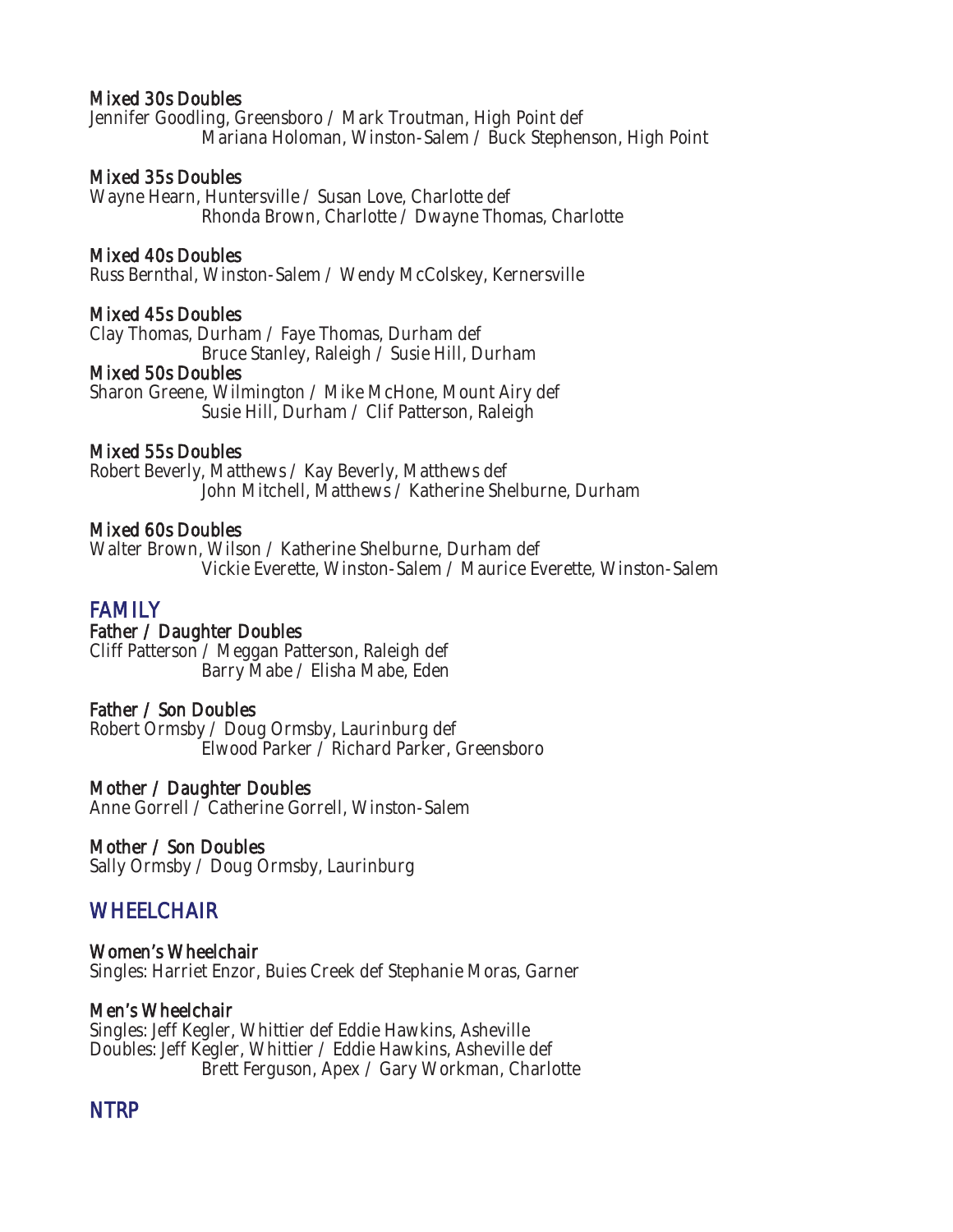# (Clay Court Championships)

# Men's 3.0

Singles: Steven Floyd, Gastonia def Robert Witherspoon, Charlotte

# Men's 3.5

Singles: Brian Garlick, Greensboro def Richard Poore, Asheville Doubles: Robert Bean, Greensboro / Robert Bencini, Greensboro def Chris Goeller, Charlotte / Robert Krall, Charlotte

# Men's 4.0

Singles: Mark Caradori, Greensboro def Dale Smith, Rockingham Doubles: Abraham Lopez, Statesville / Jim Yau, Hickory def Logan Freeman, West Jefferson / David Pipes, Boone

# Men's 4.5

Singles: Zachary Crutchfield, Greensboro def Adam Bryant, Richlands Doubles: Michael Cahall, Raleigh / Richard McClenny, Knightdale def Zachary Crutchfield, Greensboro / Tyrone Goodwin, Charlotte

# Men's 5.0

Singles: Pertti Viskari, Winston-Salem def Mason Schermerhorn, Colfax

# Women's 3.0

Singles: Vicky Schrader, Kernersville def Wendy Utley, Kernersville Doubles: Vicky Schrader, Kernersville / Wendy Utley, Kernersville def Helen Couch, Charlotte / Terrie Reifenberg, Charlotte

# Women's 3.5

Singles: Allison Bumgardner, Charlotte def Anita Allis, High Point

# Women's 4.0

Singles: Nancy Chirino, Charlotte def Anne Clark, Concord Doubles: Bud Ware, Jamestown / Sherrie Austin, Greensboro def Tracy Coneen, Charlotte / Nancy Tuchscherer, Charlotte

# Women's 4.5

Singles: Beverly Ranger def Gwen Highsmith-Quick, Greensboro

# Combo Mixed 6.5 Doubles

Diane Tomerlin, Summerfield / Harold Dean Wright, Randleman def Karen Smith, Winston-Salem / Mark Van Dorn, Greensboro

# Combo Mixed 7.5 Doubles

Nick Villa, Mooresville / Cynthia Ayers, Mooresville def Allison Bumgardner, Charlotte / Ronnie Digh, Gastonia

# NTRP (Hard Court Championships)

# Men's 3.0

Singles: Ernie McDrew, Greenville def Danny Brown, Wilson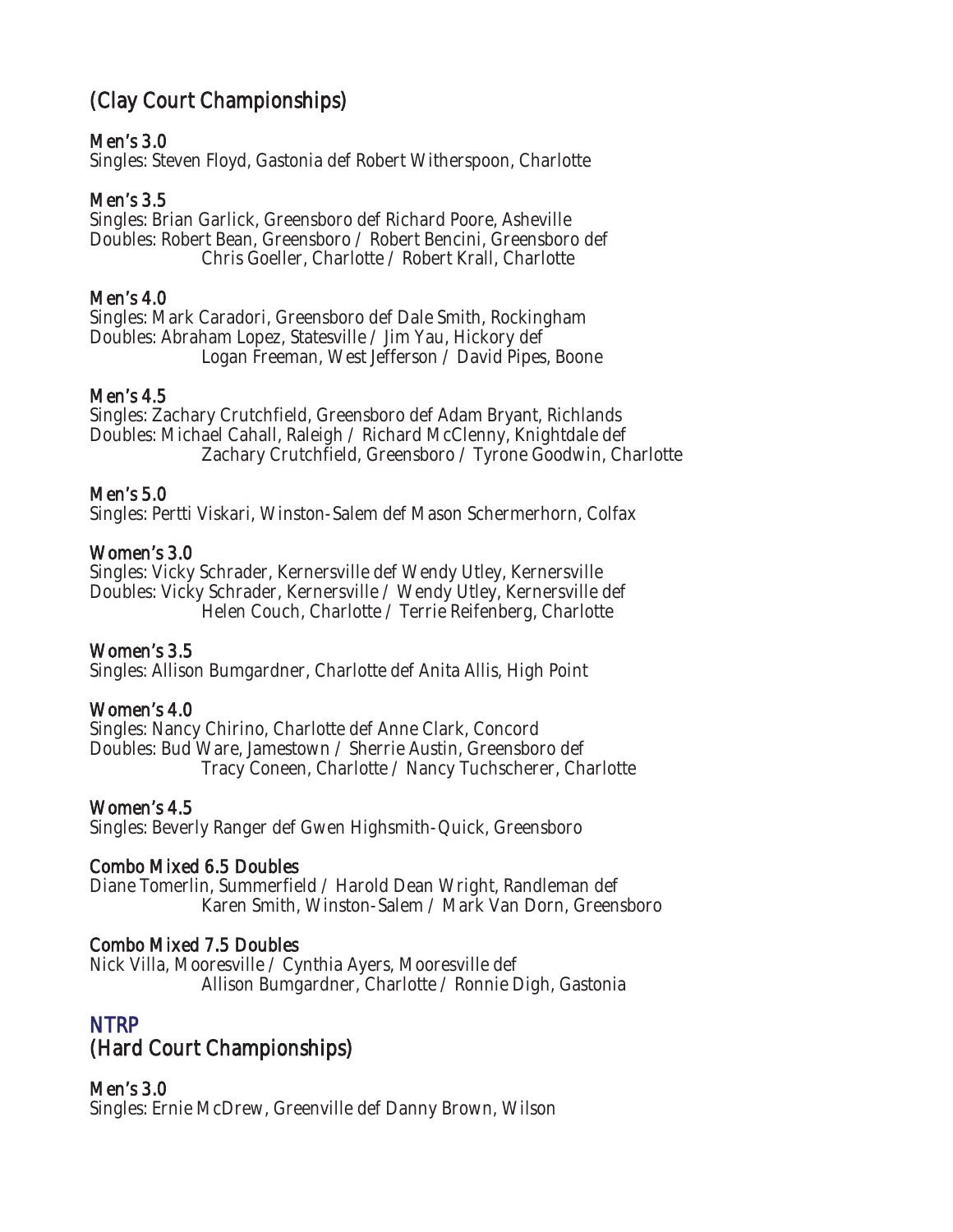# Men's 3.5

Singles: Mark Aycock, Goldsboro def Robert Jones, Mount Olive Doubles: Donald Clark, Snow Hill / Jack Jennings, Snow Hill

# Men's 4.0

Singles: Lorenza Kearns, Durham def Brent Darden, Fayetteville Doubles: Mike Gray, Washington / Brad Fowler, Raleigh

# Men's 4.5

Singles: Mitch Peyton, Morrisville def Richard McClenny, Knightdale Doubles: Gene Autry, Fayetteville / Lorenza Kearns, Durham

# Men's 5.0

None

# Women's 3.0

Singles: Jennifer Moats, Goldsboro def Suzanne Gray, Washington Doubles: Beth Chester, Greenville / Kathy Pruitt, Greenville

# Women's 3.5

Singles: Dela Clark, Snow Hill Doubles: Jean Haas, Wilson / Veineta Howard, Goldsboro

Women's 4.0 Singles: Leigh Best, Goldsboro

### Combo Mixed 6.5 Doubles

James Hanson, Wilmington / Mary Jo Hundley Wilmington

# Combo Mixed 75 Doubles

Beth Chester, Greenville / Tim Huryn, Greenville

# 2002

# Men's Open

Singles: Doug Root, Charlotte def Daniel Colangelo, Raleigh Doubles: Doug Root, Charlotte / Marcio Torres, Greensboro def Ganivu Adelekan / Daniel Colangelo

#### Men's 25s

Singles: Christopher Ehmeke, Hickory def Chris Cagle, Burlington Doubles: Thomas Eek, Charlotte / Niclas Nilsson, Charlotte def Craig Lemley, Matthews / Kevin Ryan, Charlotte

#### Men's 30s

Singles: Bobby Hession, Huntersville def Oscar Blacutt, High Point Doubles: Chris Cagle, Chapel Hill / Richard Parker, Greensboro def Mark Troutman, High Point / Larry Karageanes, Durham

# Men's 35s

Singles: Jon Stitt, Goldsboro def George Husk, Charlotte Doubles: Andy Avram, Charlotte / Brad Cherry, Charlotte def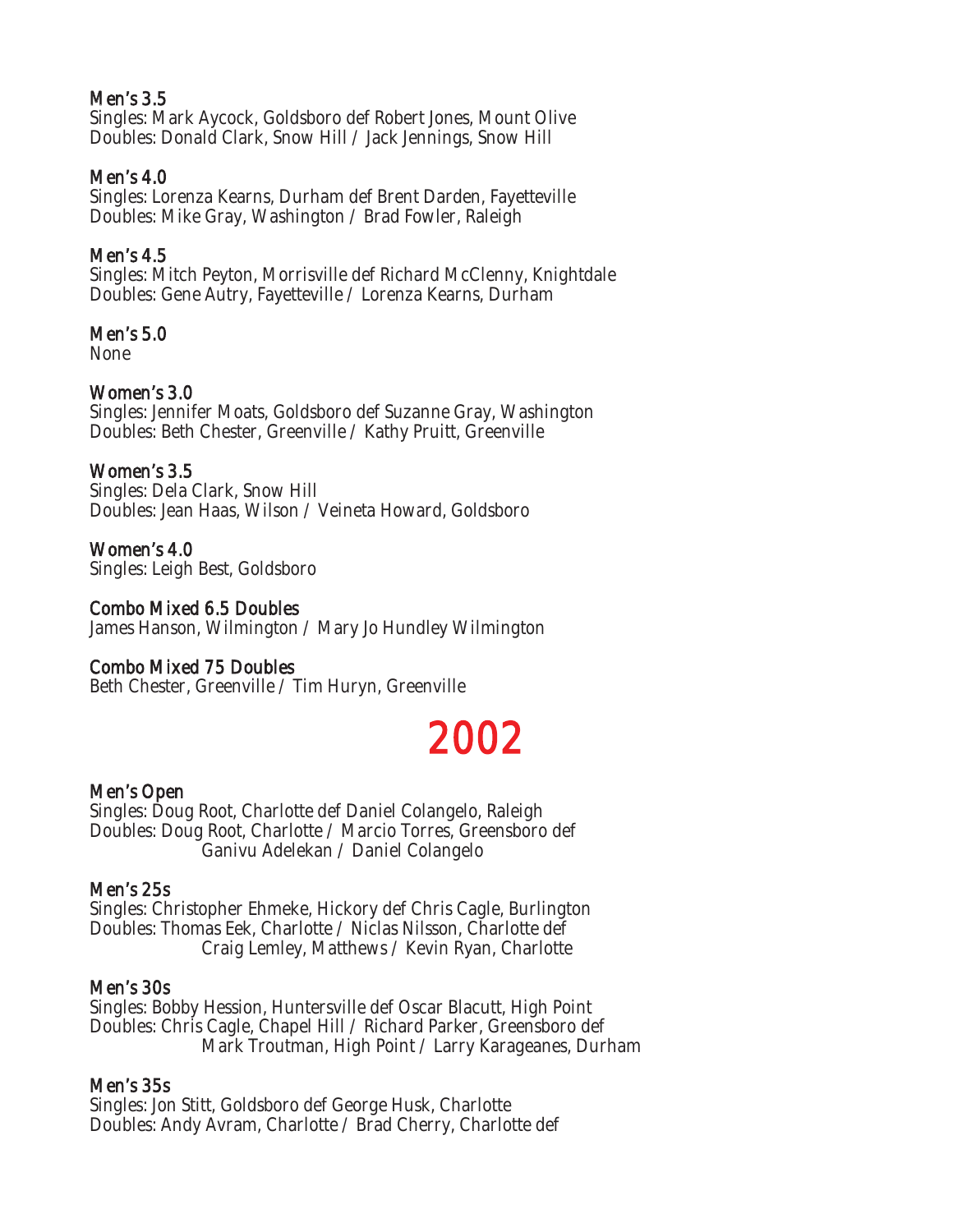Jim Schaefer, Black Mount / Cliff Skakle, Henderson

#### Men's 40s

Singles: Wayne Hearn, Huntersville def William Annear Doubles: John Arciero, Matthews / Michael Conroy, Cornelius def Jonathan Sawyer, Greensboro / Coy Shields, Summerfield

#### Men's 45s

Singles: Jim Schaefer, Black Mount def George Phillips, Winston-Salem Doubles: Kenny House, Wilmington / Roger Martin, Lumberton def Bill Ashley, Greensboro / Doug Eller, Hickory

#### Men's 50s

Singles: JW Quick, Greensboro def Peter Popovich, Charlotte Doubles: George Mauney, Charlotte / Scott Pollard, Charlotte def Peter Popovich, Charlotte / Terry Wicker, Charlotte

#### Men's 55s

Singles: Bill Cole, Cary def Bob Adams, Charlotte Doubles: Bob Adams, Charlotte / Bill Cole, Cary def John Mitchell, Matthews / James Perkins, Charlotte

#### Men's 60s

Singles: Ronnie Robinson, Stanley def Albert Griffin, Winston-Salem Doubles: John Benson, Wilson / Walter Brown, Wilson def Willis Anderson, Asheville / Stanley Cocke, Asheville

#### Men's 65s

Singles: Maurice Everette, Winston-Salem def Albert Griffin, Winston-Salem Doubles: Maurice Everette, Winston-Salem / Albert Griffin, Winston-Salem def Herb Brown, Charlotte / Jack Meginn, Charlotte

#### Men's 70s

Singles: Lawrence McGee, Raleigh def Bill Weathers, Whispering Pines Doubles: Joseph Dudley, Winston-Salem / Bill Weathers, Whispering Pines def Floyd Chandler, Raleigh / Lawrence McGee, Raleigh

#### Men's 75s

Singles: Bill Weathers, Whispering Pines def Judah Brinker, Pittsboro Doubles: Charlotte Lambeth, Thomasville / Bill Weathers, Whispering Pines def Judah Bricker, Pittsboro / Frank Heberer, Greensboro

#### Men's 80s

Singles: Gordon Reynolds, Hendersonville Doubles: Gordon Reynolds, Hendersonville / David Radcliffe, Hendersonville def Frank Heberer, Greensboro / Carl Konove, Chapel Hill

#### Women's Open

Singles: Brooke Skeen, Elon def Singles Mona Galik, Clemmons Doubles: Brook Skeen, Elon / Singles Mona Galik, Clemmons def Francie Barragan, Greensboro / Telfair Stakias, Greensboro

#### Women's 30s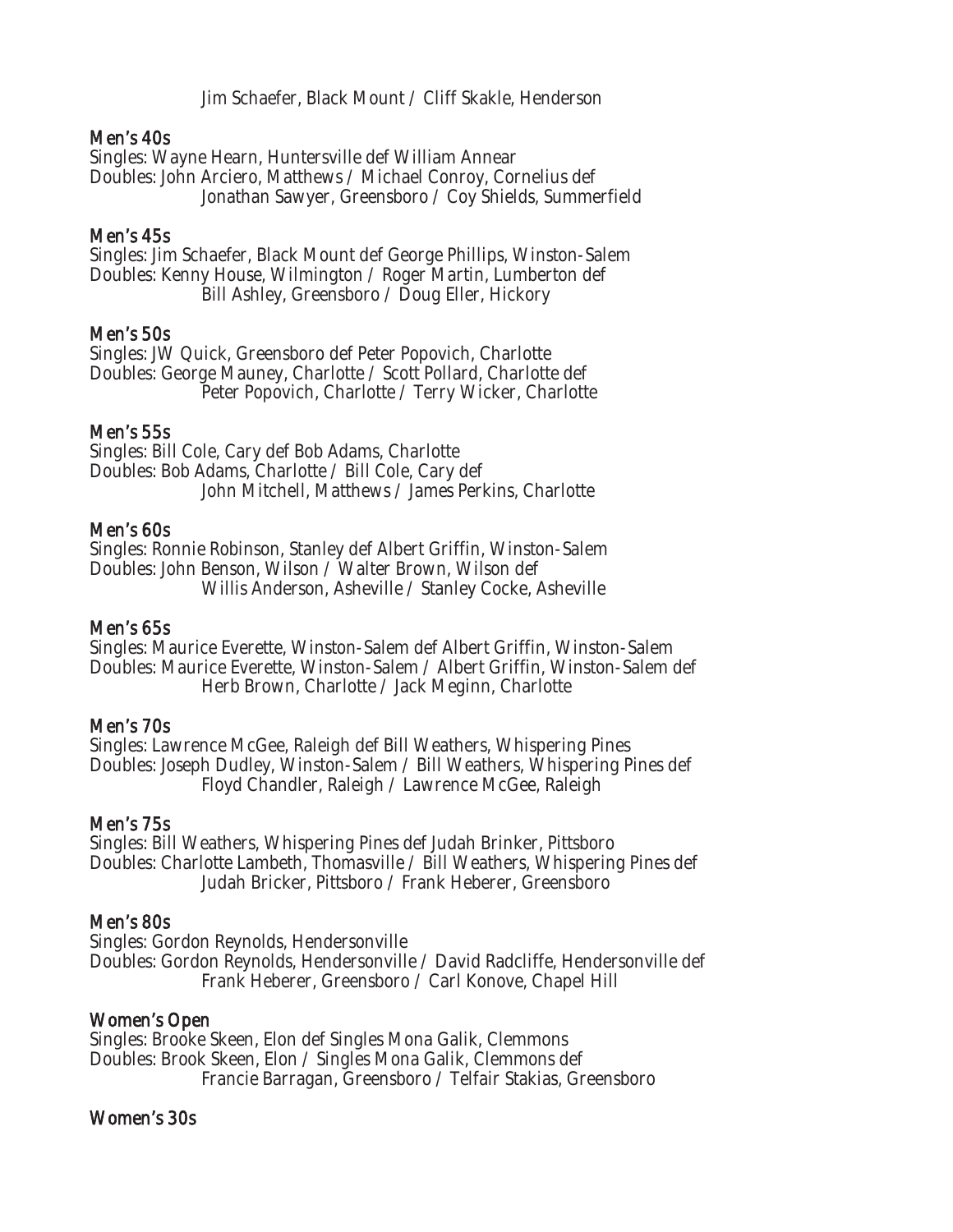Singles: Leigh Sink, Thomasville def Esmeralda Canales, High Point

#### Women's 35s

Singles: Susan Love, Charlotte Doubles: Dale Hall, Charlotte / Tedi Mersky, Waxhaw def Karen Ellison, Charlotte / Marta Schmitt, Weddington

#### Women's 40s

Singles: Lloyd Ford, Winston-Salem def Mariana Holoman, Winston-Salem Doubles: Mariana Holoman, Winston-Salem / Edie Shepley, Winston-Salem def Shelia Ernest, Clemmons / Wendy McCloskey, Kernersville

#### Women's 45s

Singles: Lynn Thomas, Cary def Shelia Ernest, Clemmons Doubles: Shelia Ernest, Clemmons / Lynn Thomas, Cary def Sharon Greene, Wilmington / Susie Hill, Durham

#### Women's 50s

Singles: Faye Thomas, Durham Doubles: Sandra Denny, Hickory / Chris Graham, Denver def Sharon Greene, Wilmington / Susie Hill, Durham

#### Women's 55s

Singles: Sharon Greene, Wilmington def Saundra Denny, Hickory Doubles: Barbara Brown, Charlotte / Charlotte Meyer, Matthews won RR

# Women's 60s

Singles: Jane Sandridge, Clemmons

# Women's 65s

Singles: June Connerat, Charlotte

# Women's 70s

Singles: Martha Norman Doubles: Shirley Stump, Winston-Salem / Kathleen Tucker, Winston-Salem def Peggy Golden, Sanford / Kay Wakley, Greensboro

#### Women's 75s

Singles: Martha Norman, Asheboro

#### Women's 80s

Singles: Mildred Southern, Winston-Salem def Elva Jones, Greensboro Doubles: Mildred southern, Winston-Salem, / Elva Jones, Greensboro def Mildred Shields, Winston-Salem / Catherine Wangen, Rural Hall

#### Mixed Open Doubles

Doug Root, Charlotte / Brooke Skeen, Elon def Ralitza Bakita / Daniel Colangelo, Raleigh

#### Mixed 35s Doubles

John Arciero, Matthews / Edie Shepley, Winston-Salem def Dale Hall, Charlotte / Rob Hall, Charlotte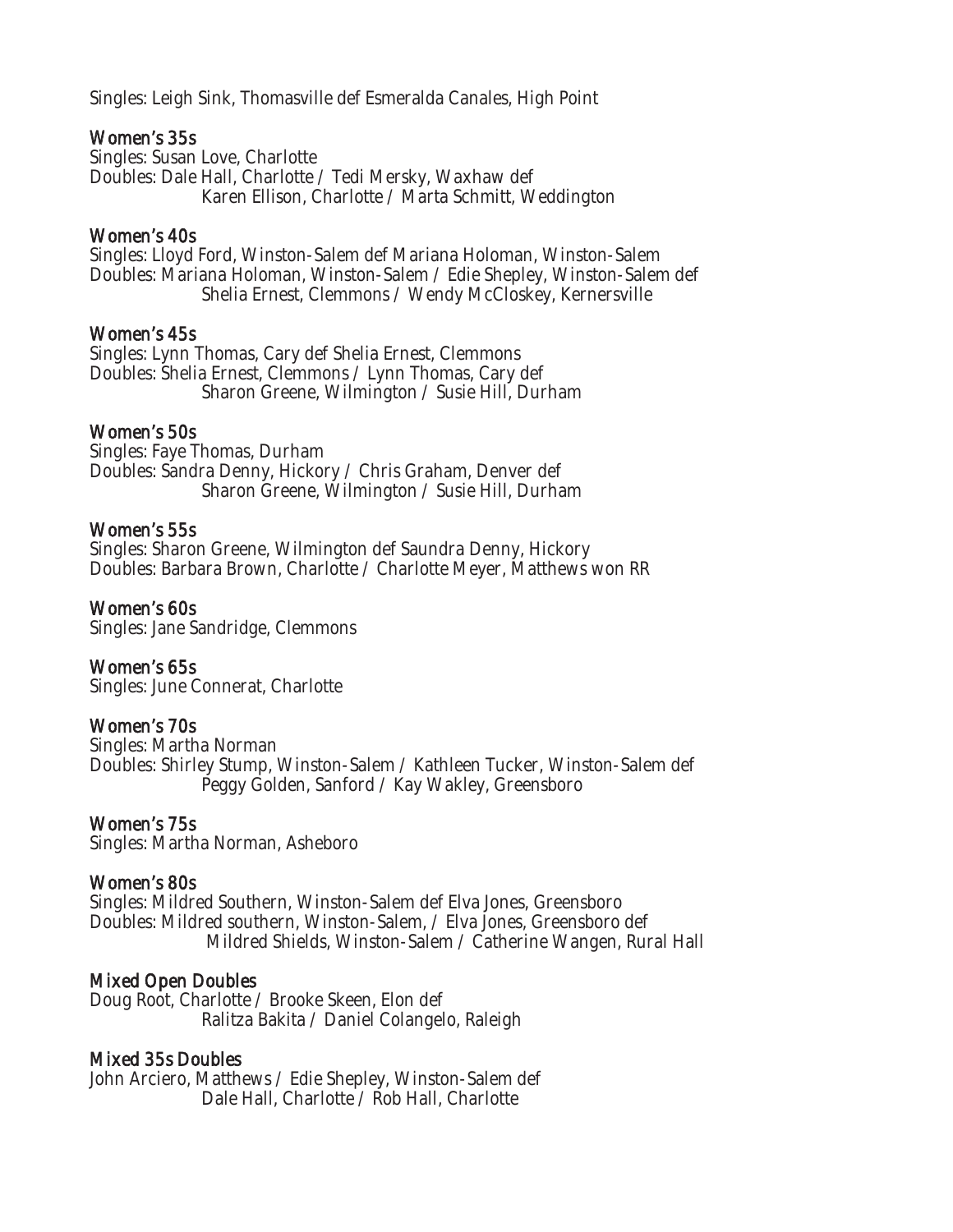#### Mixed 40s Doubles

Lloyd Ford, Winston-Salem / Scott Pollard, Charlotte def Mariana Holoman, Winston-Salem / Mark Tuttle, Carrboro

#### Mixed 45s Doubles

Donna Bowland, Burlington / Robert Jones, Charlotte def Dennis Engelbrecht, Durham / Gay Engelbrecht, Charlotte

#### Mixed 50s Doubles

Sharon Greene, Wilmington / Mike McHone, Mount Airy def Chris Graham, Denver / Peter Popovich, Charlotte

#### Mixed 55s Doubles

Susie Hill, Durham / Terry Wicker, Charlotte def Jan Keiner, Greensboro / Larry Keiner, Greensboro

#### Mixed 60s Doubles

Katherine Shelburne, Durham / Gordon Hammes, Durham

#### Mixed 65s Doubles

Barbara Brown, Charlotte / Joe White, Charlotte

# FAMILY

Father / Son Doubles Jon Davis, Southern Pines / Jon Davis, Southern Pines def John McGovern, Durham / Jonathan McGovern, Durham

# Mother Daughter Doubles

Gwen Highsmith-Quick / Winnie Quick

#### Father Daughter Doubles

Barry Mabe, Eden / Elisha Mabe, Eden def William Kiser, Stoneville / Sallie Kiser, Eden

#### Mother Son Doubles

Shelia Ernest, Clemmons / Benjamin Ernst, Clemmons

# **WHEELCHAIR**

Junior Wheelchair Christian Felkl, Raleigh

#### Women's Wheelchair

Singles: Harriet Enzor, Buies Creek def Anne Annunziata, Raleigh Doubles: Harriet Enzor, Buies Creek / Kelly Howell, Raleigh def Anne Annunziata, Raleigh / Stephanie Moras, Garner

#### Men's Wheelchair A

Singles: Jeff Kegler, Whitter def Billy Eno, Wilmington, Singles Doubles: Eddie Hawkins, Asheville / Jeff Kegler, Whitter def Billy Eno, Wilmington / Gary Workman, Charlotte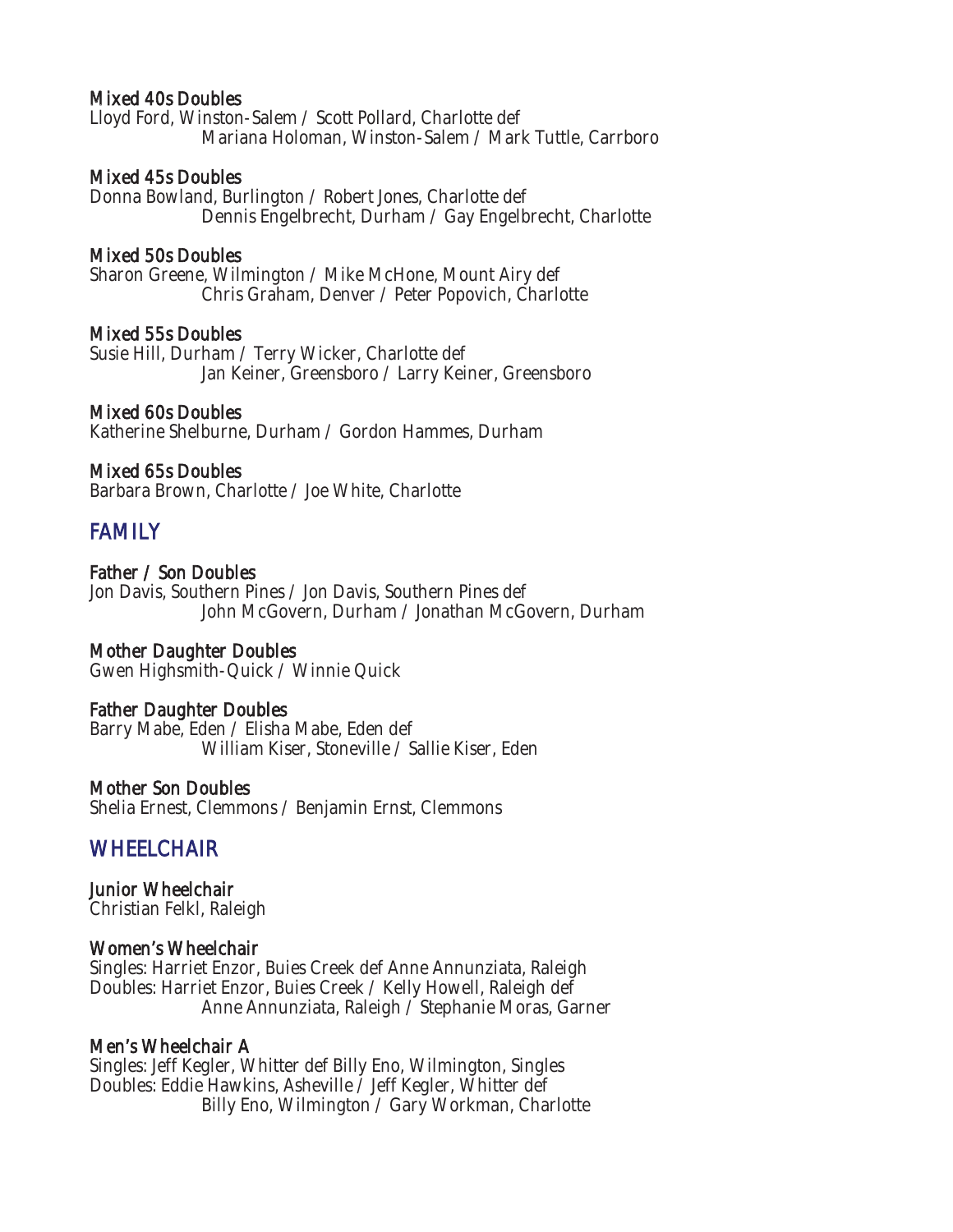Men's Wheelchair B

Singles: Jeff Hall, Fort Bragg

# **NTRP** (Clay Court Championships)

# Men's 3.0

Singles: Brad Mann, Greensboro def Chip Ashley, Stanley

# Men's 3.5

Singles: Joseph Faske, Clemmons def Richard Poore, Asheville Doubles: Robert Bean, Greensboro / Robert Bencini, Greensboro def Ed Bonkemeyer, Greensboro / James Phillips, Advance

# Men's 4.0

Singles: JD Heuer, Greensboro def Peter Buxenbaum, Greensboro Doubles: John Bruckel, Raleigh / David McLeod, Raleigh def Sean Armstrong, Winston-Salem / Roy Simpson, Winston-Salem

# Men's 4.5

Singles: Job Zarate, King def Gary Silverstein, Summerfield Doubles: Shawn Cooke, Winston-Salem / Pertti Viskari, Winston-Salem def Michael Cahall, Raleigh / Richard McClenny, Knightdale

# Men's 5.0

Singles: Pertti Viskari, Winston-Salem

# Women's 3.0

Singles: Karen Richter, Greensboro def Kristina Segur, Mooresville Doubles: Ann Hartley, Greensboro / Karen Rhew, McLeansville

# Women's 3.5

Singles: Esmeralda Canales, Greensboro def Anita Allis, High Point Doubles: Tina Bailey, Greensboro / Roberta Rohan, Greensboro

# Women's 4.0

Singles: Ann Clark, Concord def Sunny Orr, Raleigh

# Mixed Combo 7.5 Doubles

Janet Nicol, Summerfield / Mike McKeown, Greensboro def Renae Caldwell, Lexington / Chris Thompson, Winston-Salem

# Mixed Combo 8.5 Doubles

David Gandee, Greensboro / Debra Thoburn, Greensboro def Sunny Orr, Raleigh / David Gaither, Greensboro

# Mixed Combo 9.5 Doubles

Darla Fogle, Asheville / Robert McAdoo def Mike Belangia, Greensboro / Telfair Stakias, Greensboro

# NTRP

(Hard Court Championships)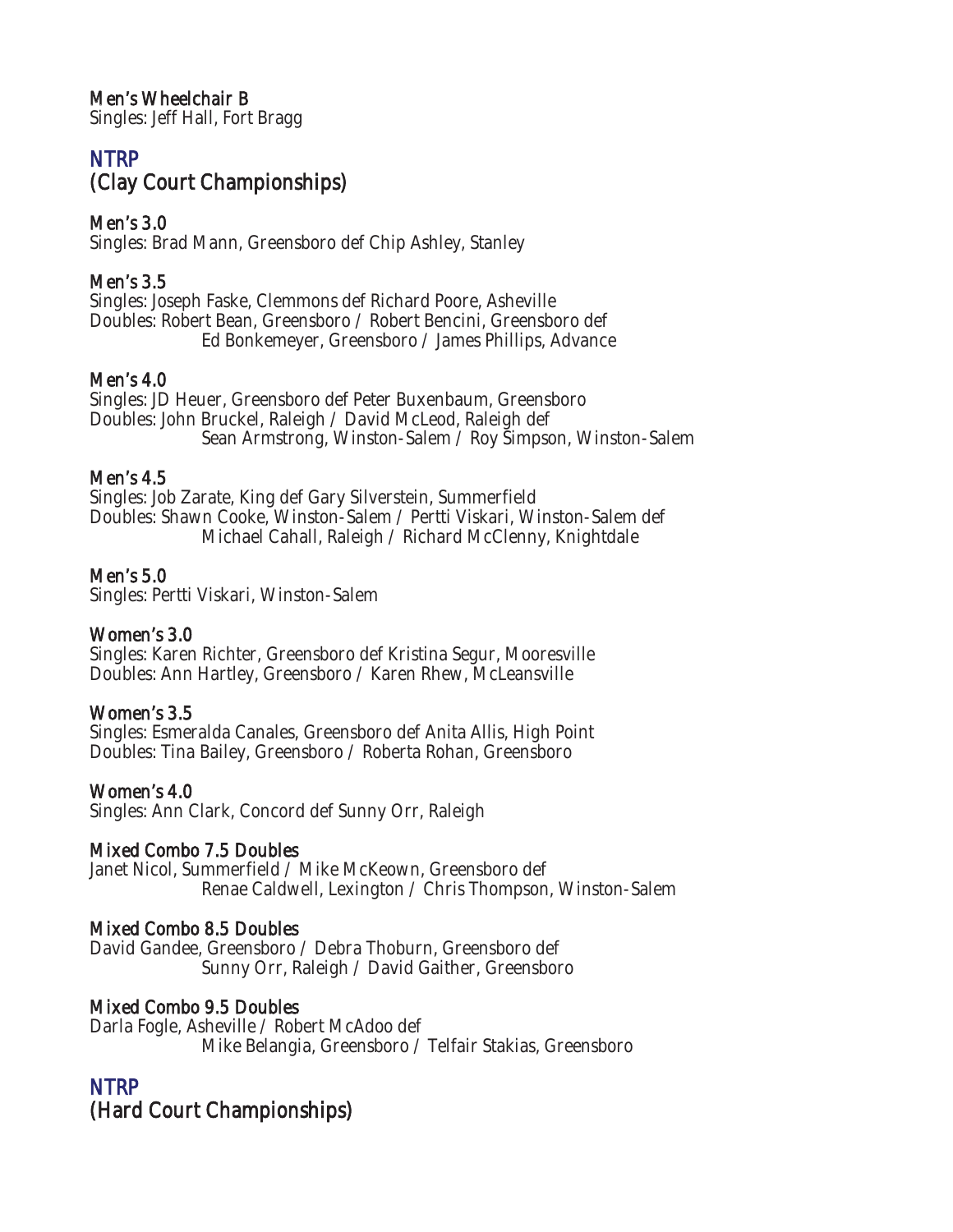# Men's 3.0

Singles: Richard Nelson, Rocky Mount def Dustin Grant, Snow Hill

# Men's 3.5

Singles: Brian Garlick, Greensboro def Mark Aycock, Goldsboro Doubles: Jim Freeman, Goldsboro / Mike Russell, Goldsboro

# Men's 4.0

Singles: Jeffrey Smith, Morrisville def Raul Suarez, Lagrange Doubles: Bryant Langston, Goldsboro / Chuck Winslow, Goldsboro

# Men's 4.5

Singles: Richard McClenny, Knightsdale def Adam Bryant, Richlands Doubles: Michael Cahall, Raleigh / Richard McClenny, Knightsdale def Mrinal Das, Durham / Jeffrey Smith, Morrisville

# Women's 2.5

Singles: Sara Moore, Goldsboro def Ashley Edmundson, Pikeville

# Women's 3.0

Singles: Holly Mace, Farmville def Jennifer Shealy, Snow Hill Doubles: Fran Allison, Kinston / Cindy Mills, Kinston

# Women's 3.5

Singles: Dela Clark, Snow Hill Doubles: Carrie Handley, Snow Hill / Carol Taylor, Snow Hill

Women's 4.0 Singles: Elaine Ashley, Greensboro

# Mixed Combo 6.5 Doubles

Lin Hall, Hookertown / Michelle Jernigan, Snow Hill won RR

# Mixed Combo 8.5 Doubles

Kris Broadwell, Holly Springs / Richard McClenny, Knightsdale

# 2003

# Men's Open

Singles: Mike Murray, Winston-Salem def John Isner, Greensboro Doubles: Mark Brodie / John Isner def Oscar Blacutt, Greensboro / Wayne Hearn, Huntersville

# Men's 25s

Singles: Pertti Viskari, Winston-Salem def Robert McAdoo, Asheville Doubles: Thomas Eck, Charlotte / Niclas Nilsson, Charlotte

# Men's 30s

Singles: Oscar Blacutt, Greensboro def Pertti Viskari, Winston-Salem Doubles: Richard Parker, Greensboro / Buck Stephenson, High Point def Bert Bolick, High Point / Donald Marriott, High Point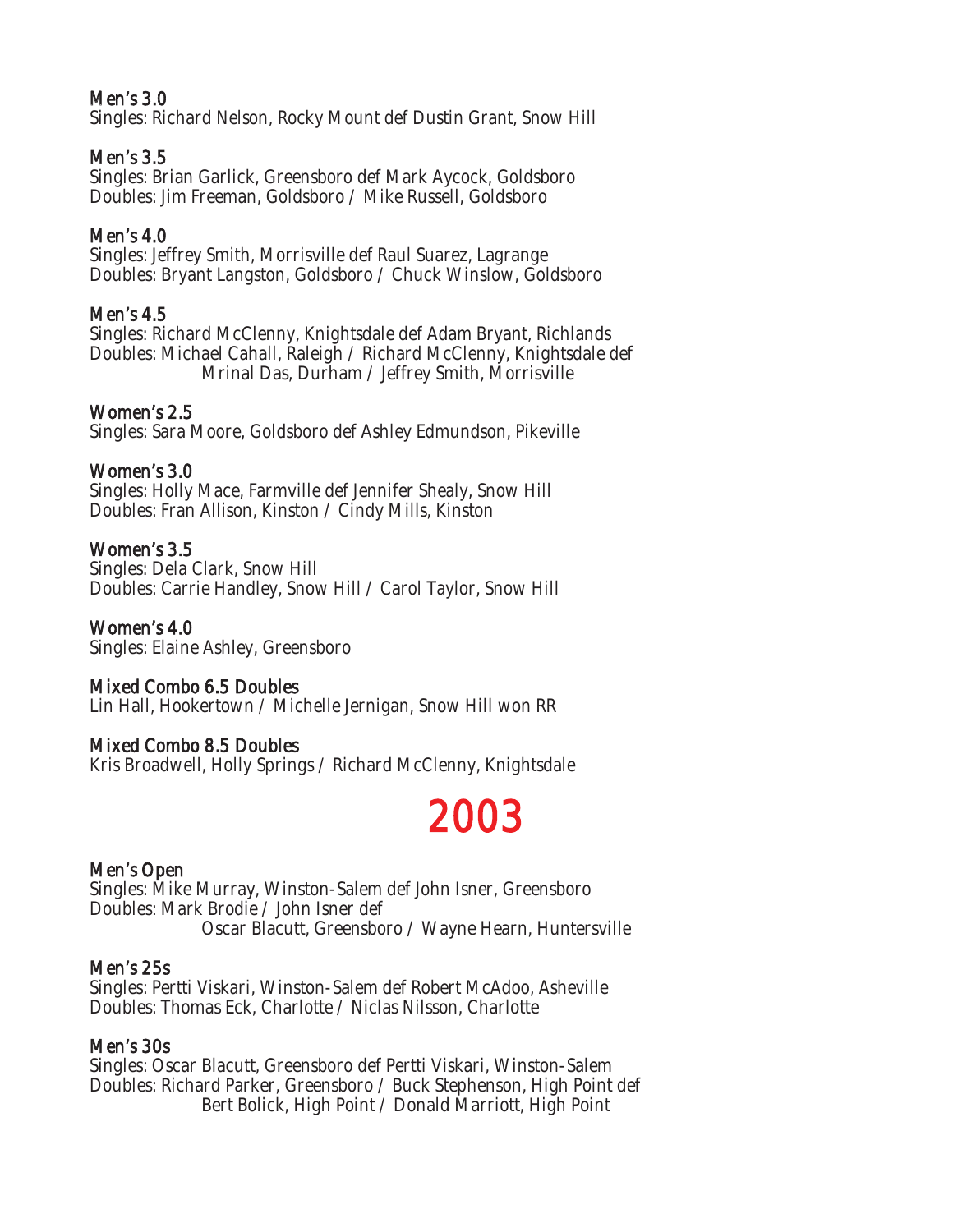#### Men's 35s

Singles: Wayne Hearn, Huntersville def Brad Cherry, Charlotte Doubles: Brad Cherry, Charlotte / Andy Avram, Charlotte def Wayne Hearn, Huntersville / George Husk, Charlotte

#### Men's 40s

Singles: Robert Stephens, Matthews def Neil Alderman, Chapel Hill Doubles: Neil Alderman, Chapel Hill / Mark Tuttle, Carrboro def James Jenkins, Pinehurst / Phil Raiford, Winston-Salem

#### Men's 45s

Singles: Jim Schaefer, Black Mount def Barry Mann, Raleigh Doubles: Kenny House, Wilmington / Roger Martin, Lumberton def Jim Ratliff, Greensboro / John Thore, Greensboro

#### Men's 50s

Singles: Dennis Engelbrecht, Durham def Scott Pollard, Charlotte Doubles: Bill Ashley, Greensboro / Doug Eller, Hickory def Dennis Engelbrecht, Durham / Clay Thomas, Durham

#### Men's 55s

Singles: Bill Cole, Cary def Bob Adams, Charlotte Doubles: John Mitchell, Matthews / James Perkins, Charlotte def Robert Beverley, Matthews / Terry Wicker, Charlotte

#### Men's 60s

Singles: Ronnie Robinson, Stanley def Bruce Brodie, Greensboro Doubles: Sam Bell, Asheville / Vernon Hebert, Charlotte def John Benson, Wilson / Walt Brown, Wilson

#### Men's 65s

Singles: Albert Griffin, Winston-Salem def Maurice Everette, Winston-Salem Doubles: Maurice Everette / Al Griffin, Winston-Salem def Willis Anderson, Asheville / Jack McGinn, Charlotte

#### Men's 70s

Singles: Bill Weathers, Whispering Pines def Lawrence McGee, Raleigh Doubles: Joseph Dudley, Winston-Salem / Bill Weathers, Whispering Pines def Norman Palin, Charlotte / Charlotte Stevens, Charlotte

#### Men's 75s

Singles: Bill Weathers, Whispering Pines def Charlotte Lambeth, Thomasville Doubles: Andrew Robinson, Pinehurst / Bill Weathers, Whispering Pines

#### Men's 80s

Singles: Hal Cook, Flat Rock def Robert Boyce, Chapel Hill Doubles: James Chavasse, Raleigh / Frank Heberer, Greensboro

#### Women's Open

Singles: Brooke Skeen, Elon College def Douglas Wink, Greensboro Doubles: Sue Haddon, Greensboro / Douglas Wink, Greensboro def Mariana Holoman, Winston-Salem / Brooke Skeen, Elon College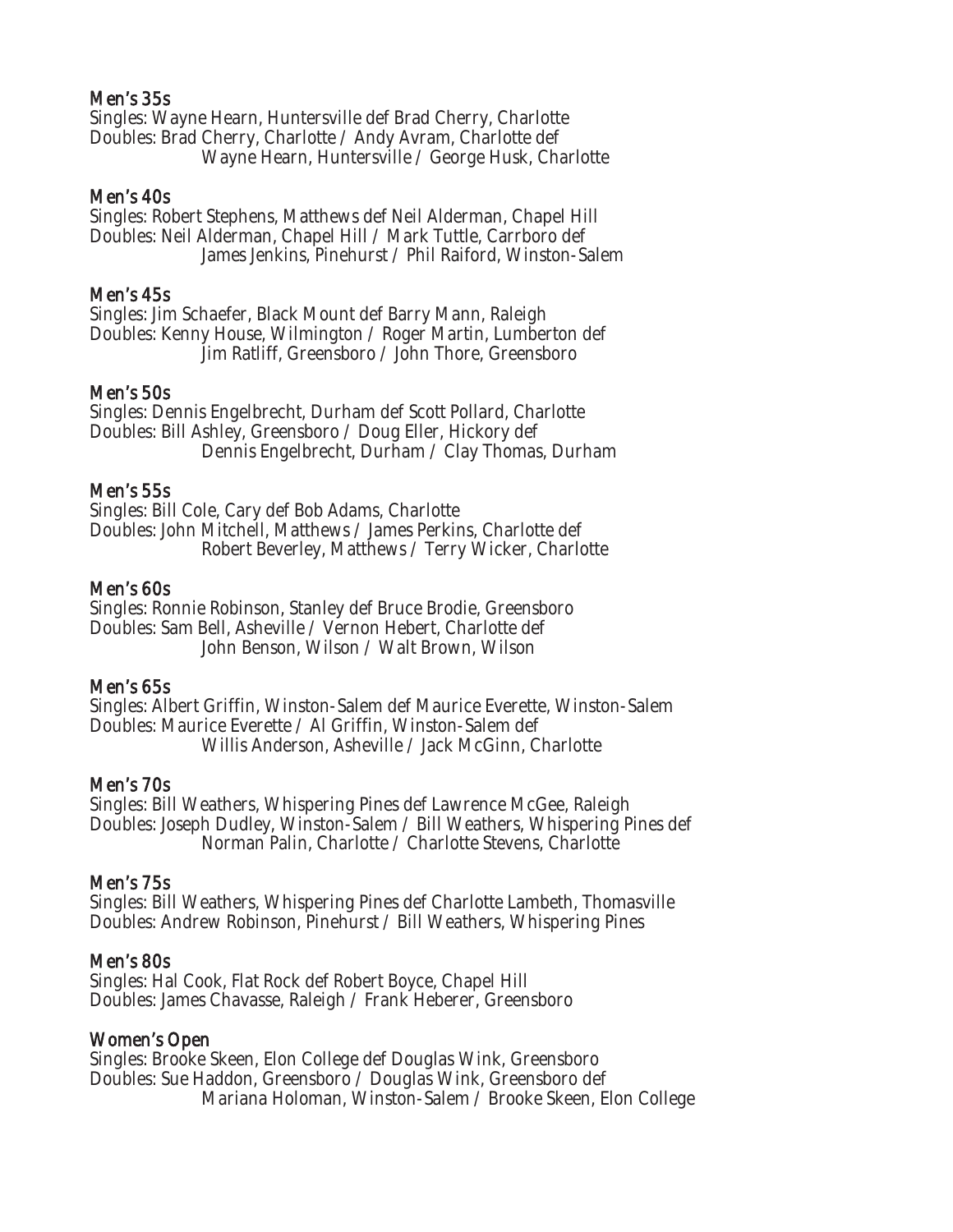#### Women's 25s

Singles: None Doubles: Diane Mulkey, Charlotte / Kim Overman, Charlotte def Sandra Buttermore, Charlotte / Sara Dickson, Charlotte

#### Women's 35s

Singles: Susan Love, Charlotte def Cynthia Staton, Charlotte Doubles: Nina Cloaninger, Charlotte / Dale Hall, Charlotte def Tina Gray, Charlotte / Lucie Tonon, Charlotte

#### Women's 40s

Singles: Mariana Holoman, Winston-Salem def Lloyd Ford, Winston-Salem Doubles: Mariana Holoman, Winston-Salem / Edie Shepley, Winston-Salem def Shelia Ernest, Clemmons / Wendy McColsky, Kernersville

#### Women's 45s

Singles: Miriam Morey, Durham def Shelia Ernest, Clemmons Doubles: Shelia Ernest, Clemmons / Janet Moseley, Elkin def Debbie Carmazzi, Charlotte / Gwynn Sasser, Charlotte

#### Women's 50s

Singles: Faye Thomas, Durham def Tina Klaus, Greensboro Doubles: Sharron Frahm, Greensboro / Wendy McColsky, Kernersville def Donna Bowland, Burlington / Joann Crolley, Belmont

# Women's 55s

Singles: None Doubles: Saundra Denny, Hickory / Chris Graham, Charlotte def Emma Frye, Charlotte / June Vasoll, Charlotte

# Women's 60s

Singles: Saundra Denny, Hickory Doubles: None

# Women's 65s

Singles: Vicki Everette, Winston-Salem Doubles: Vicki Everette, Winston-Salem / Julia Anne Holt, Greensboro

# Women's 70s

Singles: Christiane Jackson, Wilmington def Martha Norman, Asheboro Doubles: Julia Anne Holt, Greensboro / Jane Reynolds, Greensboro def Peggy Golden, Sanford / Martha Norman, Asheboro

# Women's 75s

Singles: Kay Wakley, Greensboro def Mildred Southern, Winston-Salem Doubles: Peggy Golden, Sanford / Kay Wakley, Greensboro def Carlotta Browdew, Charlotte / Joan Wayne, Charlotte

# Mixed Open Doubles

Wayne Hearn, Huntersville / Brooke Skeen, Elon College def John Isner, Greensboro / Douglas Wink, Greensboro

# Mixed 25s Doubles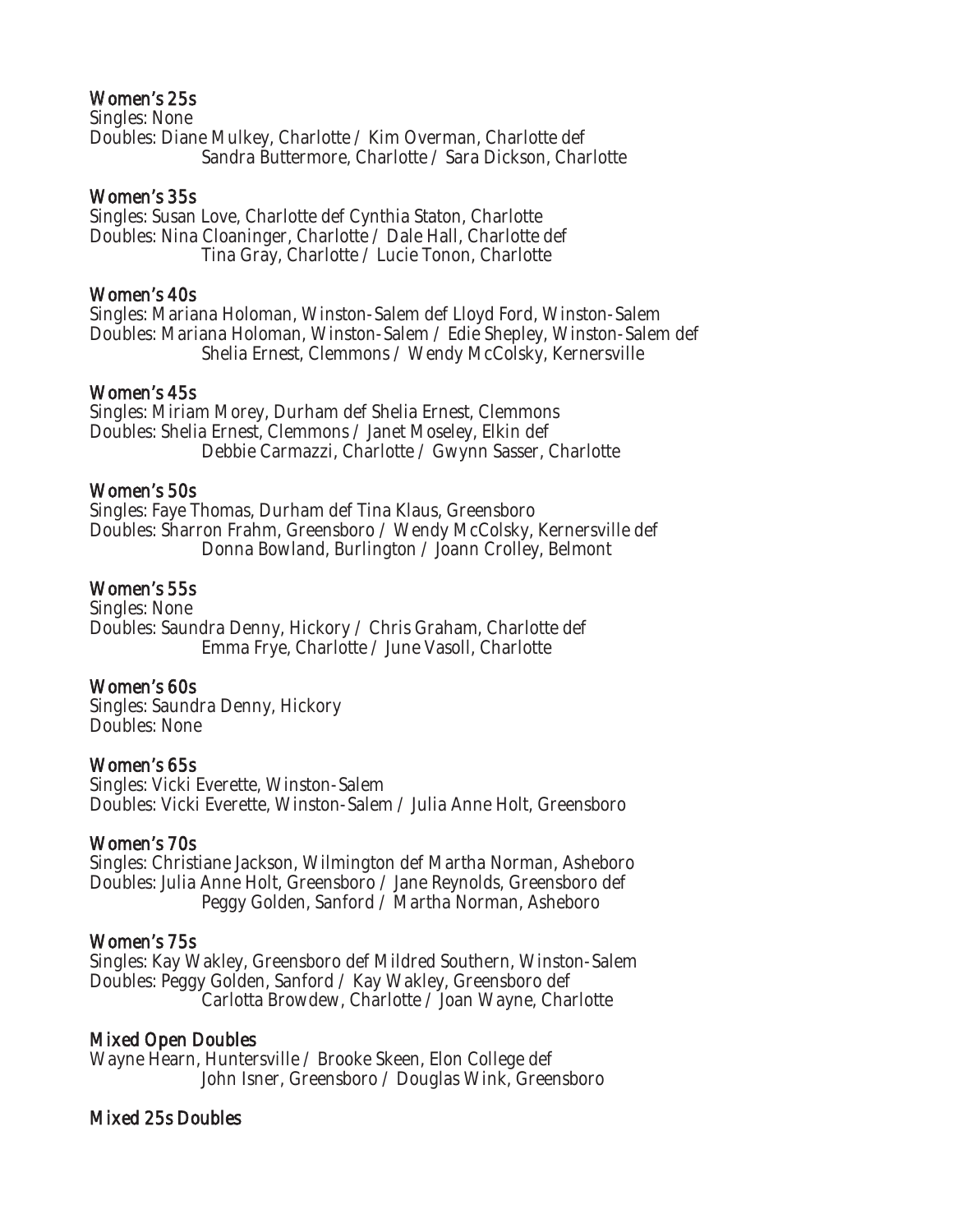Selin Nassi, Charlotte / Juan Sandoval, Charlotte def Diane Mulkey, Charlotte / Clint Weathers, Charlotte

#### Mixed 30s Doubles

Jennifer Goodling, Greensboro / Donald Marriott, High Point def Edie Shepley, Winston-Salem / Mark Tuttle, Monroe

#### Mixed 35s Doubles

Wayne Hearn, Huntersville / Susan Love, Charlotte def Dale Hall, Charlotte / Rob Hall, Charlotte

#### Mixed 40s Doubles

Lloyd Ford, Winston-Salem / Scott Pollard, Charlotte def Janet Moseley, Elkin / Mike McHone, Mount Airy

#### Mixed 45s Doubles

Margaret Bowles, Charlotte / Peter Popovich, Charlotte def Gwynn Sasser, Charlotte / Nelson Britt, Charlotte

#### Mixed 50s Doubles

Clay Thomas / Faye Thomas, Durham def Jim Poole / Lillian Poole, Raleigh

#### Mixed 55s Doubles

Saundra Denny, Hickory / Terry Wicker, Charlotte def Chris Graham, Charlotte / Raymond Jones, Charlotte

#### Mixed 60s Doubles

Walt Brown, Wilson / Katherine Shelburne, Durham def Maurice Everette / Vicki Everette, Winston-Salem

#### Mixed 65s Doubles

Barbara Brown, Charlotte / Joe White, Charlotte def Gordon Alford, Charlotte / Charlotte Meyer, Matthews

# FAMILY<br>Mother /s on

Shelia Ernest, Clemmons /Benjamin Ernst,Clemmons won RR Father / daughter Clif Patterson/Meggan Patterson, Raleigh def Jim Cantrell/Kelley Cantrell, Greensboro Mother / daughter

Gwen Highsmith Quick, Greensboro/Winnie Quick, Greensboro won RR Father/son Robert Ormsby, Laurinburg/Doug Ormsby, Laurinburg def

Jim Poole/James Poole, Raleigh

# WHEELCHAIR<br>Men's Wheelchair

Open: Jeff Kegler, Whittier won RR A Singles: Jeff Hall, Fort Bragg won RR Women's Wheelchair Harriet Enzor, Buies Creek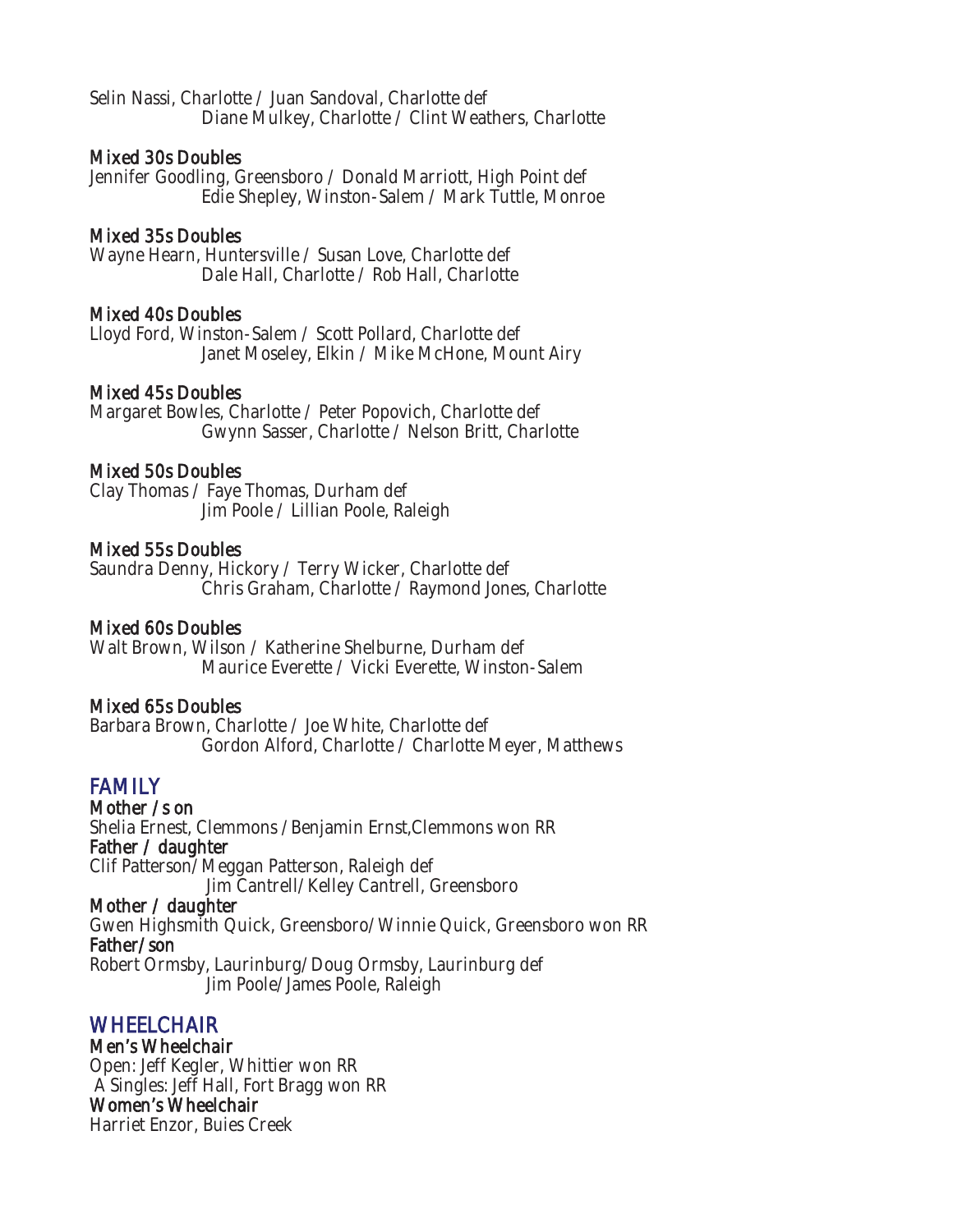Junior Wheelchair

Christian Felkl, Raleigh

# NTRP

# (Clay Court Championships) Men's 3.0

Singles: Chip Ashley, Denver def Michael Wilson, Goldsboro Doubles: Chip Aprile, Davidson/Brad Vice, Davidson def Jim Icard, Kannapolis/Lewis Leonard, Charlotte

# Men's 3.5

Singles: Ronnie Digh, Gastonia def David Hoover, Rockingham Doubles: Steve Cannon, Charlotte / Skip Hepburn, Charlotte def Jeff Dewald, Mooresville / Scott Plemmons, Mooresville

# Men's 4.0

Singles: Jeremy East, Hickory def George Jackson, Charlotte Doubles: Ron Bryant, Rockingham / Thomas Griffin, Matthews def John Beckman, Cornelius / Michael DiBenedictis, Huntersville

# Men's 4.5

Singles: Mitchell Peyton, Raleigh def Doug Knox, Davidson Doubles: Scott Fowler, Denver /Erik Witten, Gastonia def Brent Foushee, Cornelius / Doug Knox, Davidson

# Men's 5.0

Singles: Nicolas Ecos-Ossio, Huntersville def David Wegerek, Charlotte Women's 3.0

Singles: Debbie McBride, Charlotte def Angie Diemon, Waxhaw Doubles: Karen McKelvev/Rhonda Wood, Mooresville def

Naomi Ballard, Mooresville / Priscilla Johnson, Mooresville

# Women's 3.5

Singles: Jimmie Welch, Davidson def Kim Trammell, Charlotte Doubles: Jennifer Cornelius, Davidson / Karen Love, Cornelius def Laura Hepburn, Charlotte / Jill Long, Charlotte

# Women's 4.0

Singles: Juanita Pope, Mooresville def Doris Dixon, Charlotte Doubles: Betsy Darden, Huntersville / Stacey Venditti, Charlotte def Brenda Brewer, Concord/Linda Lockhart, Concord

# Women's 4.5

Singles: Cathy Kiser, Cary def Cheryl Dady, Huntersville Doubles: Cheryl Moger, Charlotte, /Diane Ward, Gastonia won RR

# Combo Mixed 6.5

Caroline Pickup/Charles Spraggs, Greensboro def Jeff Dewald / Rhonda Wood, Mooresville

# Combo Mixed 7.5

George Jackson, Charlotte / Jean Little, Charlotte def

John Beckman, Cornelius/MarielleBeckman, Cornelius

# Combo Mixed 8.5

Mario Gonzalez, Weddington / Tisha Vandemore, Charlotte def Marie McDaniel, Charlotte/Nieto Oscar, Matthews

# NTRP

# (Hard Court Championships) Men's 3.0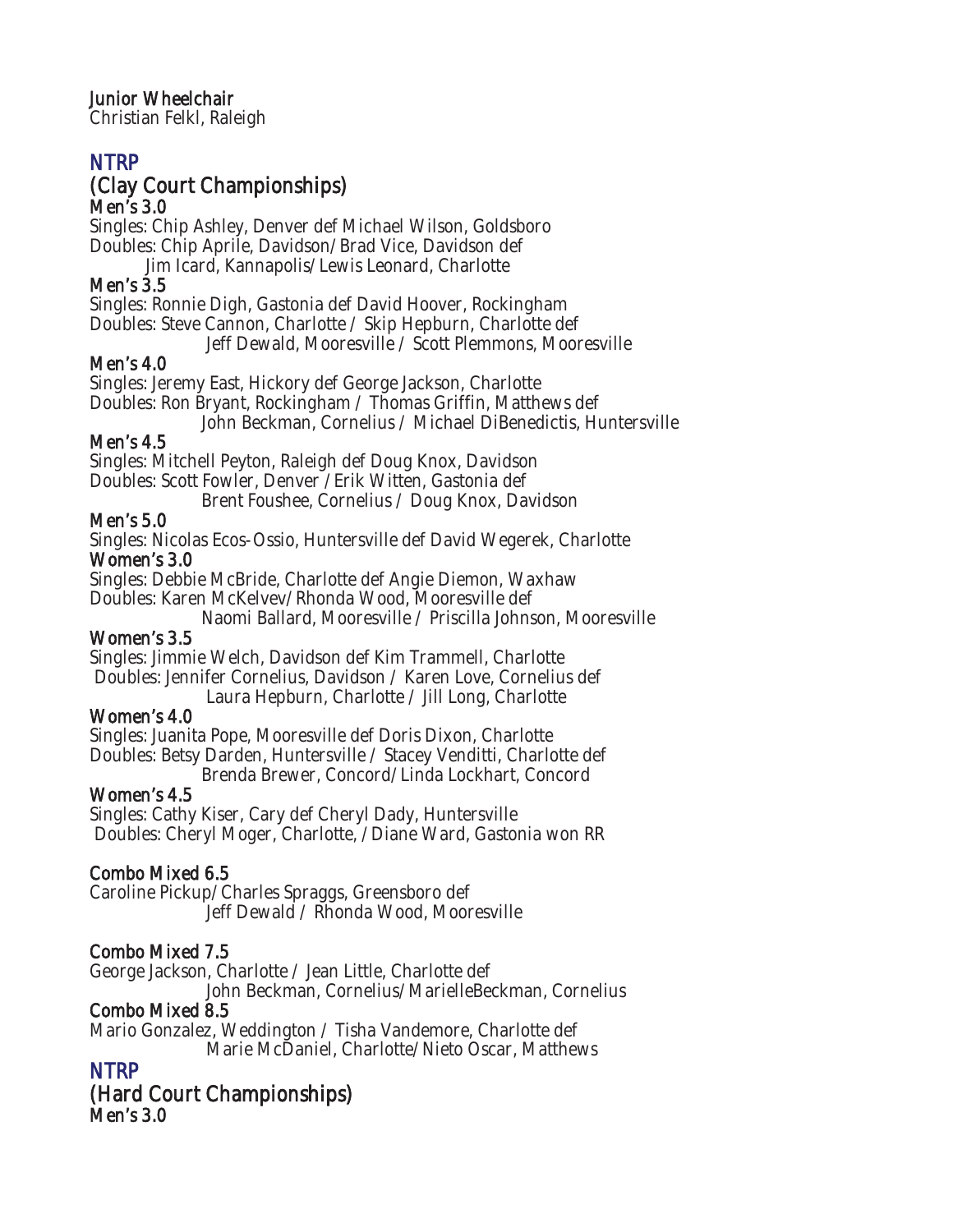Singles: Michael Wilson, Goldsboro def Tom Huffstetler, Raleigh Doubles: Ross Gordon, Raleigh / Thomas Krisulewicz, Raleigh won RR

#### Men's 3.5

Singles: Danny Brown, Wilson def Robert Jones, Pink Hill Men's 4.0

Singles: Jimmy Davis, Williamston def Danny Brown, Wilson

### Men's 4.5

Singles: Jeff smith, Morrisville def Jeff Romeo, Cary

# Men's 5.0

Singles: Kabiru Ibrahim, Raleigh won RR

Doubles: Michael Cahall, Raleigh/Russ Grewe, Holly Springs won RR

### Women's 3.0

Singles: Suzanne Gray, Washington def Ashley Phillips, Dunn

### Women's 3.5

Singles: Della Clark, Snow Hill won RR

Doubles: Jean Hass, Wilson / Mary Sauls, Snow Hill won RR

# Women's 4.0

Singles: Patricia Blackwell, Fayetteville def Elaine Ashley, Greensboro Combo Mixed 8.5

Patricia Blackwell, Fayetteveille / Malcolm Harris, Fayetteville won RR

# 2004

# Men's Open

Singles: Ganiyu Adelekan, Raleigh def Yakuba Suleiman, Concord Doubles: G Adelekan, Raleigh / Y Suleiman, Concord def Tony Mule, Greensboro / Mike Weidl, Greensboro

# Men's 25s

Singles: Christopher Ehmcke, Charlotte def Juan Sandoval Doubles: John Meyer, Charlotte / Juan Sandoval

# Men's 30s

Singles: Oscar Blacutt, Greensboro def Matt Rowe, Greenville Doubles: Richard Parker, Greensboro / Matt Rowe, Greenville def Jonathan Goldberg, Raleigh / Mike Weidl, Greensboro

# Men's 35s

Singles: Oscar Blacutt, Greensboro def Wayne Hearn, Huntersville Doubles: Thomas Eek, Charlotte / Wayne Hearn, Huntersville def George Husk, Davidson / Jon Stitt, Shelby

# Men's 40s

Singles: Neil Alderman, Chapel Hill def George Phillips, Winston-Salem Doubles: Neil Alderman, Chapel Hill / Mark Tuttle, Carrboro def Jag Gowda, Graham / Ricky McElreath, Asheboro

# Men's 45s

Singles: Jim Schaefer, Black Mountain def Kenny House, Wilmington Doubles: Michael Martin, Rutherfordton / Dewey Stroud, Spindale def Kenny House, Wilmington / Roger Martin, Lumberton

#### Men's 50s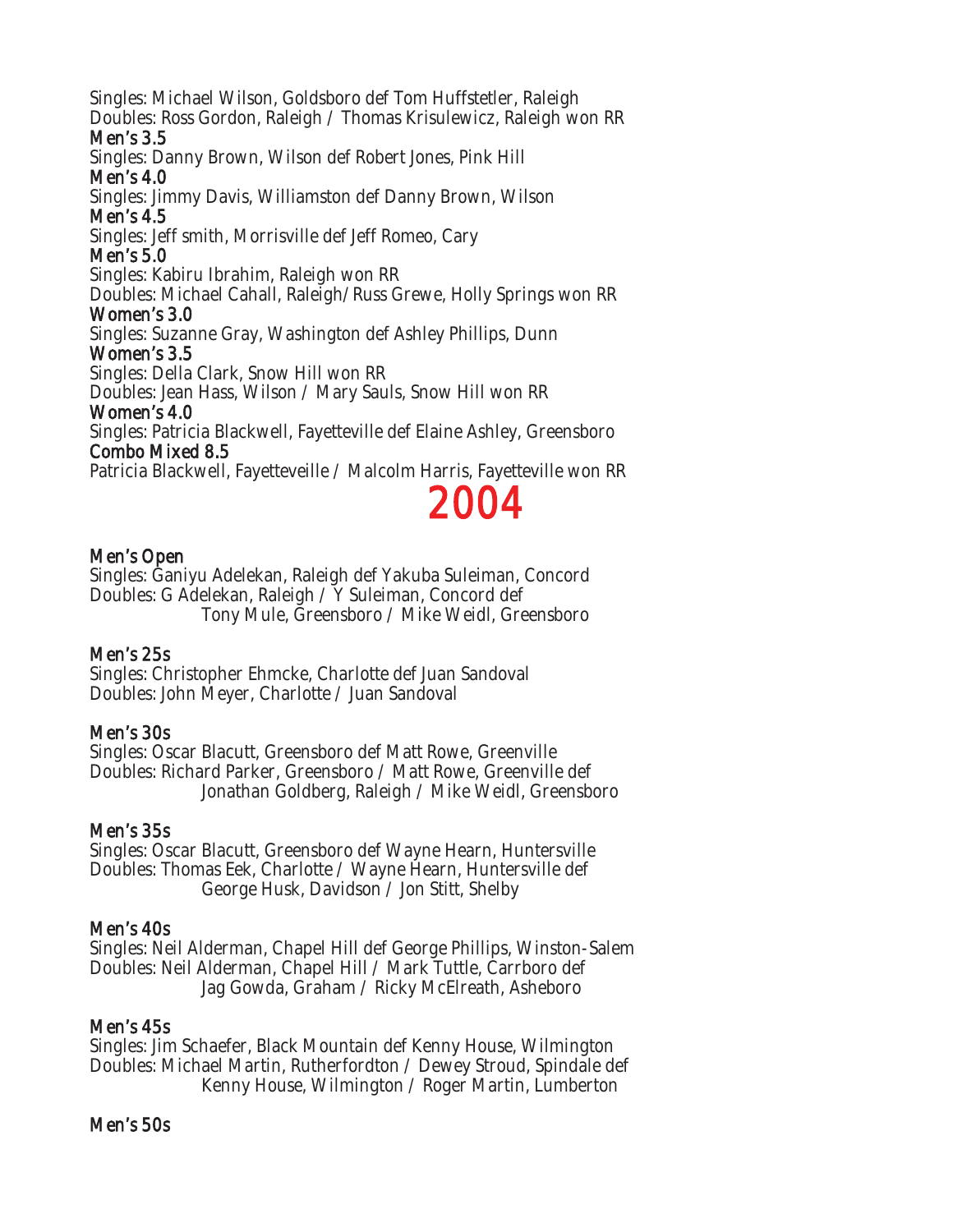Singles: Douglas Eller, Hickory def Scott Pollard, Charlotte Doubles: Bill Cole, Cary / Douglas Eller, Hickory def Scott Pollard, Charlotte / Harold Pollard, Winston-Salem

#### Men's 55s

Singles: Scott Pollard, Charlotte def George Mauney, Charlotte Doubles: Robert Adams, Charlotte / Bill Cole, Cary def George Mauney, Charlotte / Scott Pollard, Charlotte

#### Men's 60s

Singles: Robert Adams, Charlotte def Norman Chambers, Raleigh Doubles: Dan Elks, Charlotte / Robert Adams, Charlotte def James Perkins, Charlotte / John Mitchell, Matthews

#### Men's 65s

Singles: Albert Griffin, Winston-Salem def Willis Anderson, Asheville Doubles: Willis Anderson, Asheville / James Gordon, Asheville def Maurice Everette, Winston-Salem / Albert Griffin, Winston-Salem

#### Men's 70s

Singles: Robin Garner, Raleigh def James Bailey, Wilmington Doubles: Herbert Browne, Charlotte / Jack McGinn, Charlotte def Joseph Dudley, Winston-Salem / W Weathers, Whisper Pines

#### Men's 75s

Singles: W Weathers, Whisper Pines def Charlotte Lambeth, Thomasville Doubles: Andrew Anderson, Pinehurst / W Weathers, Whisper Pines

#### Men's 80s

Singles: William Walker, Durham def Joseph Corpening, Salisbury Doubles: Robert Boyce, Chapel Hill / Harold Southern, Winston-Salem

#### Men's 85s

Singles: Wade McDonald, Durham def James Chavasse, Raleigh Doubles: Wade McDonald, Durham / James Chavasse, Raleigh def Robert Bannin, Charlotte / Colin Westmoreland, Charlotte

#### Women Open

Singles: Catherine Newman, Greensboro def Lisa Suggs, Fayetteville Doubles: Lori Worsley, Winston-Salem / Kara Worsley, Winston-Salem def Telfair Stakias, Greensboro / Francine Barragan, Greensboro

#### Women 30s

Singles: Anna Zarate, Winston-Salem

#### Women 35s

Singles: Susan Love, Charlotte def Diane Mulkey, Charlotte Doubles: Melony Bailey, Matthews / Diane Mulkey, Charlotte def Susan Love, Charlotte / Aimee Norris, Charlotte

#### Women 40s

Singles: Mariana Holman, Winston-Salem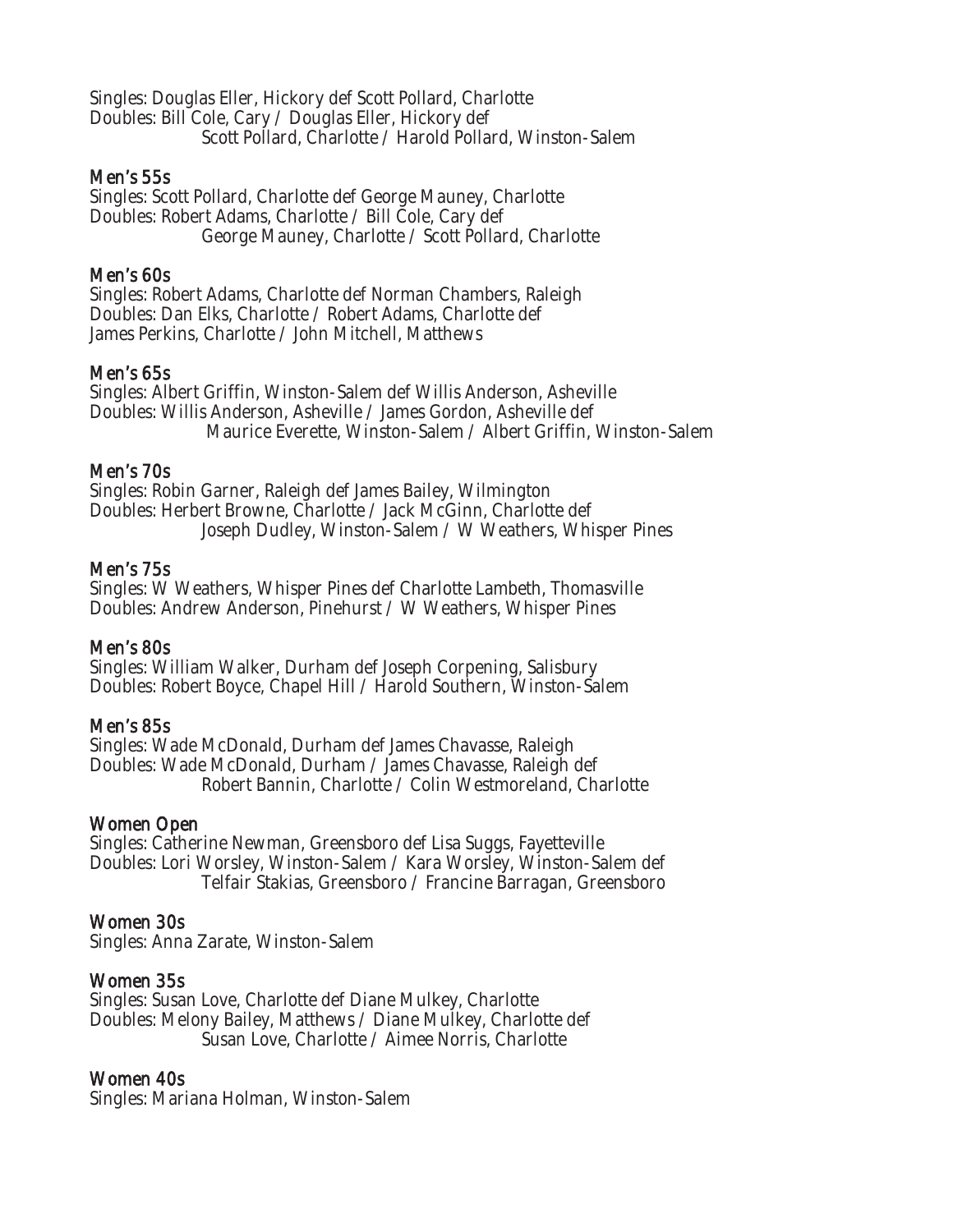#### Women 45s

Singles: Faye Thomas, Durham def Beverley Ranger, Charlotte Doubles: None

#### Women 50s

Singles: Miriam Morey, Durham def Faye Thomas, Durham

#### Women 50s

Singles: None Doubles: Sharron Frahm, Greensboro / Wendy McColskey, Kernersville def Mary Lida Alexander, Raleigh / Susie Hill, Durham

#### Women 55s

Singles: Christina Klaus, Greensboro

#### Women 60s

Singles: Jane Sandridge, Clemmons Doubles: Patricia Cox, Greensboro / Christina Klaus, Greensboro def Vicki Everette, Winston-Salem / Carlene Marion, Clemmons

#### Women 65s

Singles: Patricia Cox, Greensboro Doubles: Patricia Cox, Greensboro / Julia Anne Holt, Greensboro

#### Women 70s

Singles: Caroline Clark, Pinehurst Doubles: Julia Anne Holt, Greensboro / Jane Reynolds, Greensboro

#### Women 75s

Singles: Martha Norman, Asheboro

#### Women 80s

Singles: Mildred Southern, Winston-Salem def Ruth Gallagher, Southern Pines Doubles: Mildred Southern, Winston-Salem / Mary Weaver, Winston-Salem def Lillian Thieme, Burlington / Ruth Gallagher, Southern Pines

#### Mixed Open Doubles

Tanner Haddon, Greensboro / Sue Haddon, Greensboro def Catherine Newman, Greensboro / Benjamin Shuster, Greensboro

#### Mixed 30s Doubles

Todd Campbell, Winston-Salem / Maaret Voutlainen, Winston-Salem def Juan Sandoval, Charlotte / Edie Shelpley, Winston-Salem

#### Mixed 35s Doubles

Wayne Hearn, Huntersville / Susan Love, Charlotte def Jean Little, Charlotte / Oscar Nieto, Matthews

#### Mixed 40s Doubles

Mariana Holman, Winston-Salem / Jeffrey Zinn, Winston-Salem

#### Mixed 45s Doubles

Margaret Bowles, Charlotte / Peter Popolich, Charlotte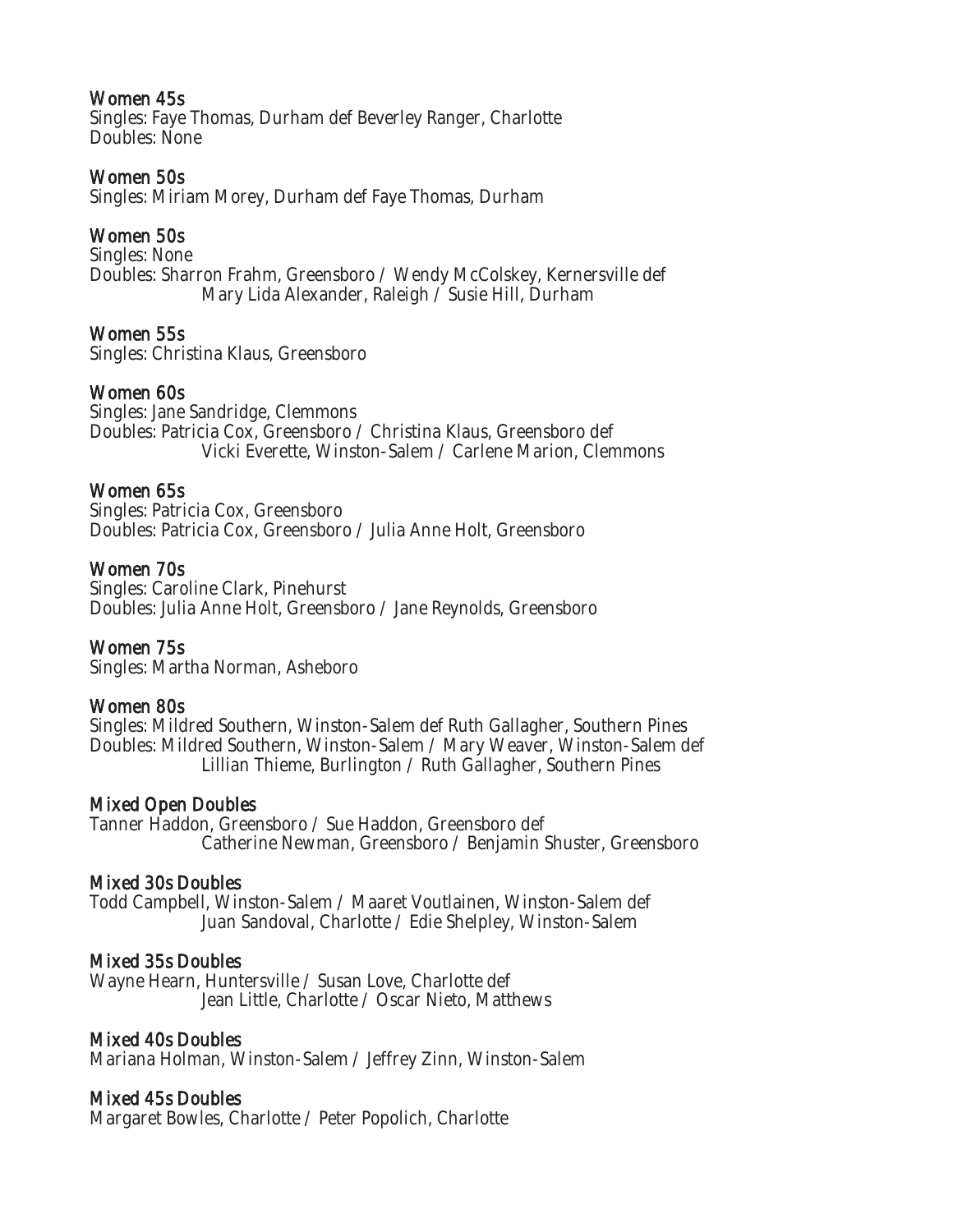#### Mixed 50s Doubles

Faye Thomas, Durham / Clay Thomas, Durham def Dennis Engelbrecht, Durham / Gay Engelbrecht, Durham

#### Mixed 55s Doubles

Karol Beverley, Matthews / Robert Beverley, Matthews def Margarita Warnholtz, Charlotte / Carlton Lemon, Wilmington

#### Mixed 60s Doubles

Carlene Marion, Clemmons / Bill Marion, Clemmons winner RR

#### Mixed 65s Doubles

June Connerat, Charlotte / Goetz Reinbold, Charlotte def Gordon Alford, Charlotte / Charlotte Meyer, Matthews

#### Mixed 70s Doubles

Robert Meyer, Matthews / Charlotte Meyer, Matthews def Thomas Peatross, Winston-Salem / Patricia Avram, Winston-Salem

# FAMILY

Father / Son Doubles Michael & Keith Criscoe, Biscoe def Jon & Jon Davis Southern Pines

#### Father / Daughter Doubles

Terry & Cayce Wood, Stoneville def Mike & Mikel Casey, Whitsett

#### Mother / Son Doubles

Lee & Rhonda Bailey, Greenville def Deborah & Andrew Louden, Raleigh

#### Mother / Daughter Doubles

Gwen & Winnie Quick, Greensboro

#### Senior Father / Son Doubles

Mike & Michael Corthum, Greensboro def Edward & Blair Easton, Charlotte

# **WHEELCHAIR**

Men's Wheelchair Open Singles: Jeff Kegler, Whittier

#### Men's Wheelchair A Singles: Gregory Taylor, Charlotte def Christian Feikl, Cary

Men's Wheelchair B Singles: Tim Underhill, Lillington def Hunter Parda, Buies Creek

# Men's Wheelchair Open Doubles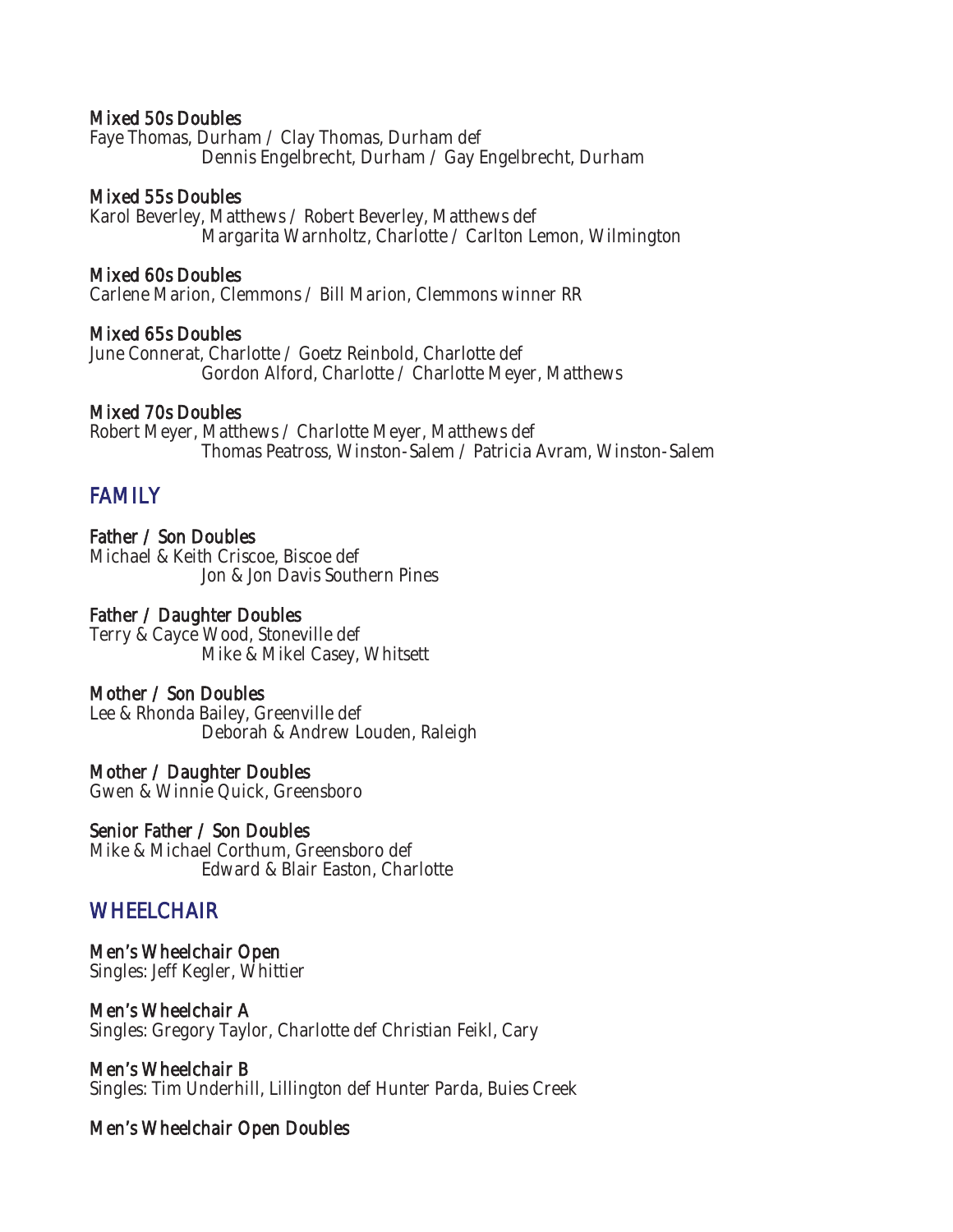Eddie Hawkins, Asheville / Jeff Kegler, Whittier def William Eno, Wilmington / Gregory Taylor, Charlotte

### Women's Wheelchair Open

Singles: Harriet Enzor, Buies Creek def Kelly Howell, Cary

# NTRP (Clay Court Championships)

# Men's 3.0

Singles: David Dickson, Huntersville def John Whisant, Concord

### Men's 3.5

Singles: Michael Alivio, Wilson def Erik Schuls, Gastonia Doubles: David Barnes / Bill Shaw, Charlotte def Gary Kowalski, Denver / David Segur, Mooresville

### Men's 4.0

Singles: Jeremy East, Hickory def George Jackson, Charlotte Doubles: Ron Bryant, Rockingham / Thomas Griffin, Matthews def John Beckman, Cornelius / Michael DiBenedictis, Huntersville

#### Men's 4.5

Singles: Kevin Potts, Charlotte def Rolfe Schnur, Charlotte Doubles: Christopher Butler / Paul Miller, Davidson def Tyrone Goodwin, Charlotte / David Myers, Huntersville

#### Men's 5.0

Singles: Christopher Ehmcke, Charlotte

# Women 3.0

Singles: Brenda Cooke, Fletcher Doubles: Brenda Cook / Elaine Liddy, Fletcer

#### Women 3.5

Singles: Tina Bailey-Richardson, Greensboro def Lisa Gianikos, Huntersville Doubles: Tina Bailey-Richardson / Roberta Rohan, Greensboro def Julli Goodwin, Davidson / Heather Massengale, Charlotte

#### Women 4.0

Singles: Bonnie Newell, Davidson def Karen Watford, Gastonia Doubles: Nancy Chirino, Charlotte / Kathy Stafford, Concord def Sharron Pope, Charlotte / Karen Watford, Gastonia

#### Women 4.5

Singles: Lynn Chambers, Charlotte

#### Mixed Combo 6.5 Doubles

Dora Burdzinska-Drezek, Cornelius / Mike Drezek, Huntersville def Sherry Bumgarner, Matthews / David Miller, Charlotte

#### Mixed Combo 7.5 Doubles

Amy Adams / Scott Jones, Charlotte def Pamela Fisher, Charlotte / Michael DiBenedictis, Huntersville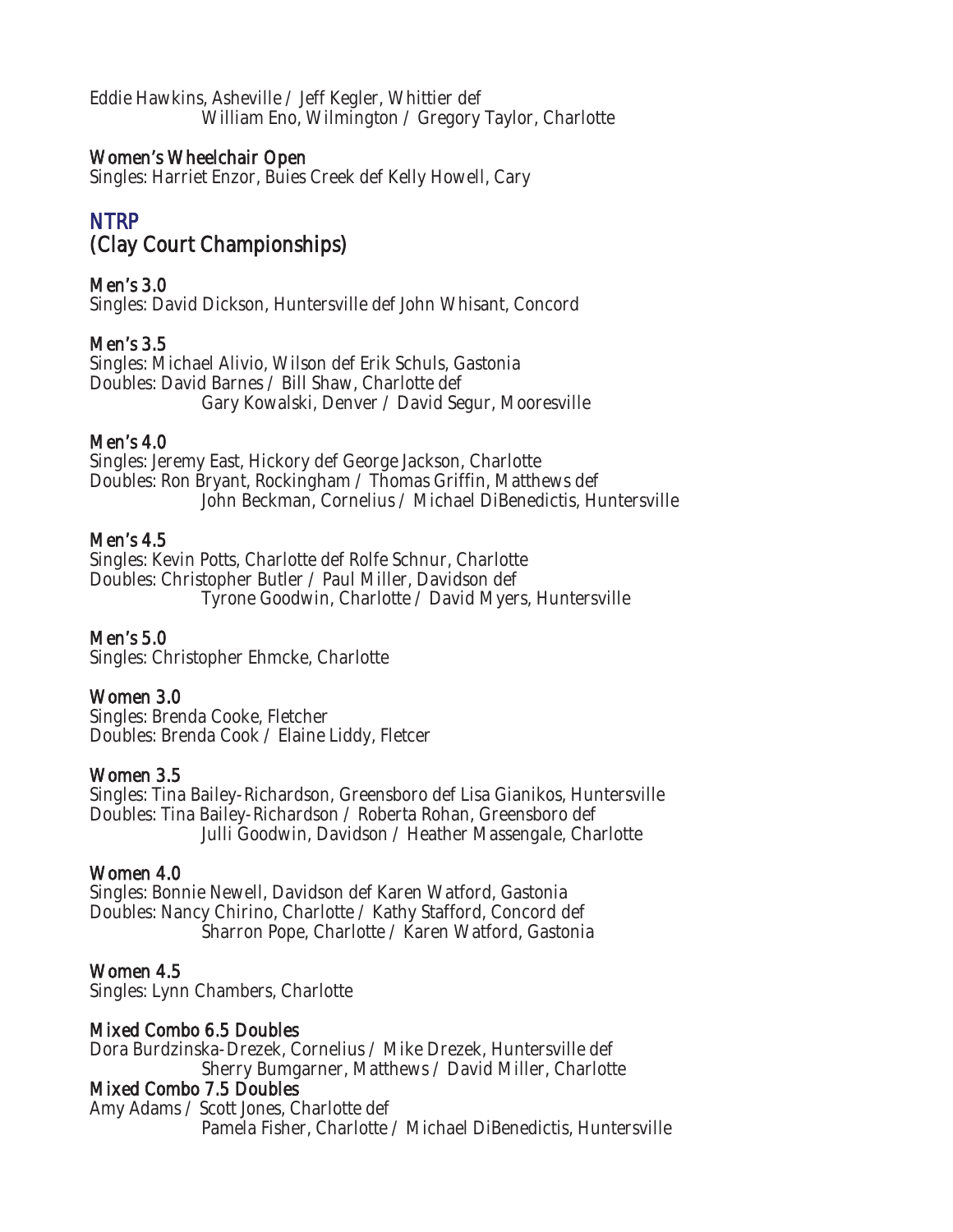#### Mixed Combo 8.5 Doubles

Oscar Nieto, Matthews / Jean Miller, Charlotte def David Fisher / Nancy Chirino, Charlotte

# NTRP (Hard Court Championships)

#### Men's 3.0

Singles: Michael Wilson, Goldsboro def Richard Nelson, Rocky Mount

# Men's 3.5

Singles: Robert Jones, Pink Hill def Alan Mobley, Williamston Doubles: Marion Edwards, Goldsboro / Robert Jones, Pink Hill def Mark Aycock / William Weisiger, Goldsboro

### Men's 4.0

Singles: Jimmy Davis, Williamston def Danny Brown, Wilson

### Men's 4.5

Singles: Freddie Lacewell, def Adam Bryant, Richlands Doubles: Jarvis James, Lillington / Adrian Baluyot, Wilson

# Men's 5.0

Singles: Adrian Baluyot, Wilson

### Women 2.5

Singles: Lynnette Worthington, Greenville Doubles: None

#### Women 3.0

Singles: Suzanne Gray, Washington

#### Women 3.5

Singles: Jennifer Moats, Goldsboro Doubles: Kimberly King / Jennifer, Tarboro

#### Women 4.0

Singles: Sunny Orr, Raleigh def Patricia Blackwell, Fayetteville Doubles: Sunny Orr, Raleigh Mew Boey, Wake Forest

# Mixed Combo 7.5 Doubles

Danny Brown / Lisa Sowers, Wilson

#### Mixed Combo 8.5 Doubles Patricia Blackwell / Malcolm Harris, Fayetteville

# 2005

# Men's Open

Singles: Daniel McCain, Greensboro def Robert Haywood, Durham Doubles: William Nesbitt, Shelby / Matt Schermerhorn, Greensboro def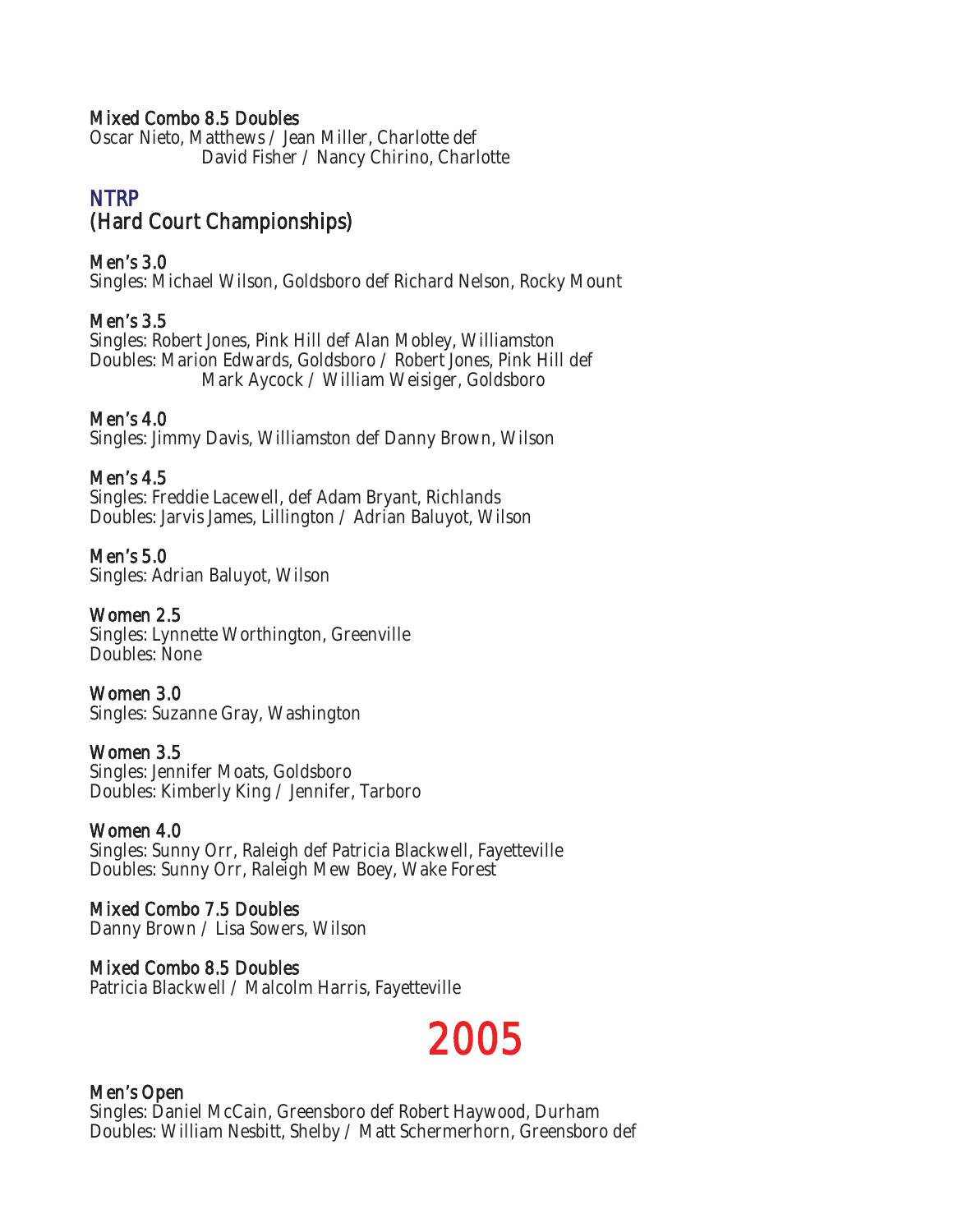Michael Weidl, Greensboro / Tony Mule, Greensboro

#### Men 25s

Singles: Robert McAdoo, Asheville def Michael Cabana, Charlotte Doubles: Robert Phillips, Charlotte / W Weathers Whisper Pines

#### Men 30s

Singles: Matthew Rowe, Ayden def David Wolf, Apex Doubles: Matthew Rowe, Ayden / Richard Parker, Greensboro

#### Men 35s

Singles: Wayne Hearn, Huntersville def Robert Phillips, Charlotte Doubles: Oscar Blacutt, Greensboro / Mike Weidl, Greensboro def Jack Burke, Charlotte / Scott Fligel, Charlotte

#### Men 40s

Singles: Neil Alderman, Chapel Hill def Leslie McIver, Charlotte Doubles: Neil Alderman, Chapel Hill / Mark Tuttle, Carrboro def Ricky McElreath, Asheboro / Daniel Vaughan, Greensboro

#### Men 45s

Singles: Pender Murphy, Charlotte def Henry Paul, Greensboro Doubles: Michael Avram, Charlotte / William Dillon, Charlotte def Kenny House, Wilmington / Roger Martin, Lumberton

#### Men 50s

Singles: Dennis Engelbrecht, Durham def Jim Poole, Raleigh Doubles: Bill Ashley, Greensboro / Douglas Eller, Hickory def George Mauney, Charlotte / Scott Pollard, Charlotte

#### Men 55s

Singles: Scott Pollard, Charlotte def Tom Parker, Charlotte Doubles: Robert Adams, Charlotte / Bill Cole, Cary def George Mauney, Charlotte / Scott Pollard, Charlotte

#### Men 60s

Singles: Robert Adams, Charlotte def Bill Cole, Cary Doubles: John Mitchell, Charlotte / James Perkins, Charlotte def Robert Adams, Charlotte / Dan Elks, Charlotte

#### Men 65s

Singles: Willis Anderson, Asheville def Albert Griffin, Winston Doubles: Willis Anderson, Asheville / James Gordon, Asheville def Albert Griffin, Winston-Salem / Maurice Everette, Winston-Salem

#### Men 70s

Singles: Albert Griffin, Winston def W Weathers, Whisper Pines Doubles: Robin Gardner, Raleigh / James Bailey, Wilmington def Gordon Alford, Charlotte / Goetz Reinbold, Charlotte

#### Men 75s

Singles: W Weathers, Whispering Pines def Floyd Chandler, Raleigh Doubles: Floyd Chandler, Raleigh / W Weathers, Whisper Pines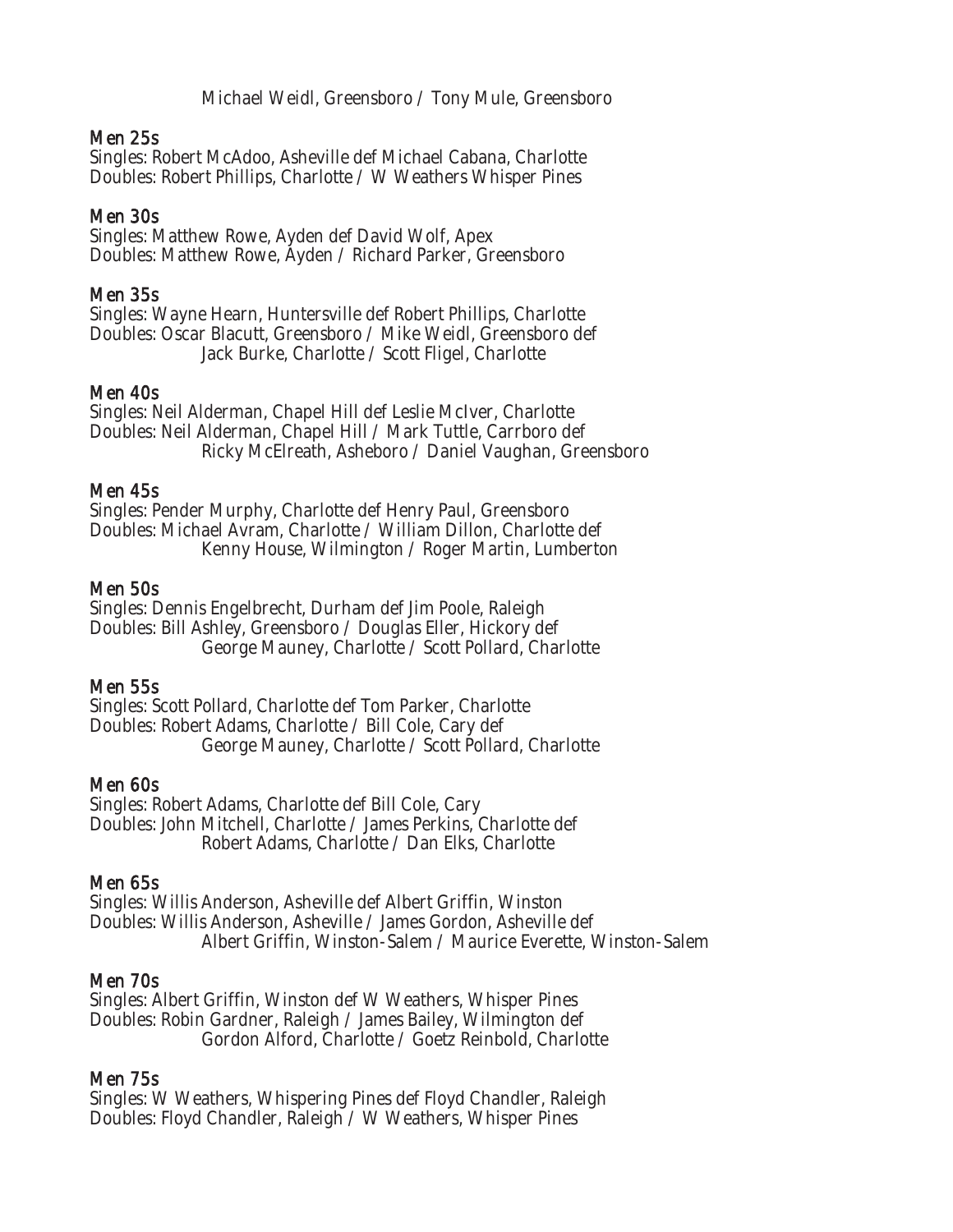#### Men 80s

Singles: Norman Dawson, Asheville Doubles: Norman Dawson, Asheville / Harold Southern, Winston-Salem def Scott Mitchell, Salisbury / David Smith, Salisbury

#### Men 85s

Singles: Wade McDonald, Durham

#### Women Open

Singles: Kelly McCain, Greensboro def Martina Somoano, Cary Doubles: Gwen Highsmith-Quick / Winnie Quick, Greensboro def Deborah Register, Greensboro / Debra Thoburn, Greensboro

#### Women 30s

Singles: Chrisann Parr Ricciardi, Lewisville

#### Women 35s

Singles: Diane Mulkey, Charlotte def Melony Bailey, Matthews Doubles: Susan Love, Charlotte / Diane Mulkey, Charlotte def Lisa Wilkins, Charlotte / Dale Hall, Charlotte

#### Women 45s

Singles: Dale Hall, Charlotte def Beverley Ranger, Charlotte Doubles: Lynn Davis, Charlotte / Aimee Norris, Charlotte

#### Women 50s

Singles: Miriam Morey, Durham Doubles: Miriam Morey, Durham / Gay Engelbrecht, Durham def Paula Conley, Sanford / Donna Tanner, Pinehurst

#### Women 55s

Singles: Faye Thomas, Durham

#### Women 60s

Singles: Christina Klaus, Greensboro Doubles: Saundra Denny, Hickory / Marla Figard, Charlotte

#### Women 65s

Singles: Vicki Everette, Winston-Salem Doubles: Patricia Cox, Greensboro / Julia Anne Holt, Greensboro

#### Women 70s

Singles: Christiane Jackson, Wilmington Doubles: Julia Anne Holt, Greensboro / Jane Reynolds, Greensboro

#### Women 75s

Singles: Jean Hilsby, Pinehurst

#### Women 80s

Singles: Mildred Southern, Winston-Salem def Mary Weaver, Winston-Salem Doubles: Mildred Southern / Mary Weaver, Winston-Salem def Elva Jones, Greensboro / Ann Ruttner, Pfafftown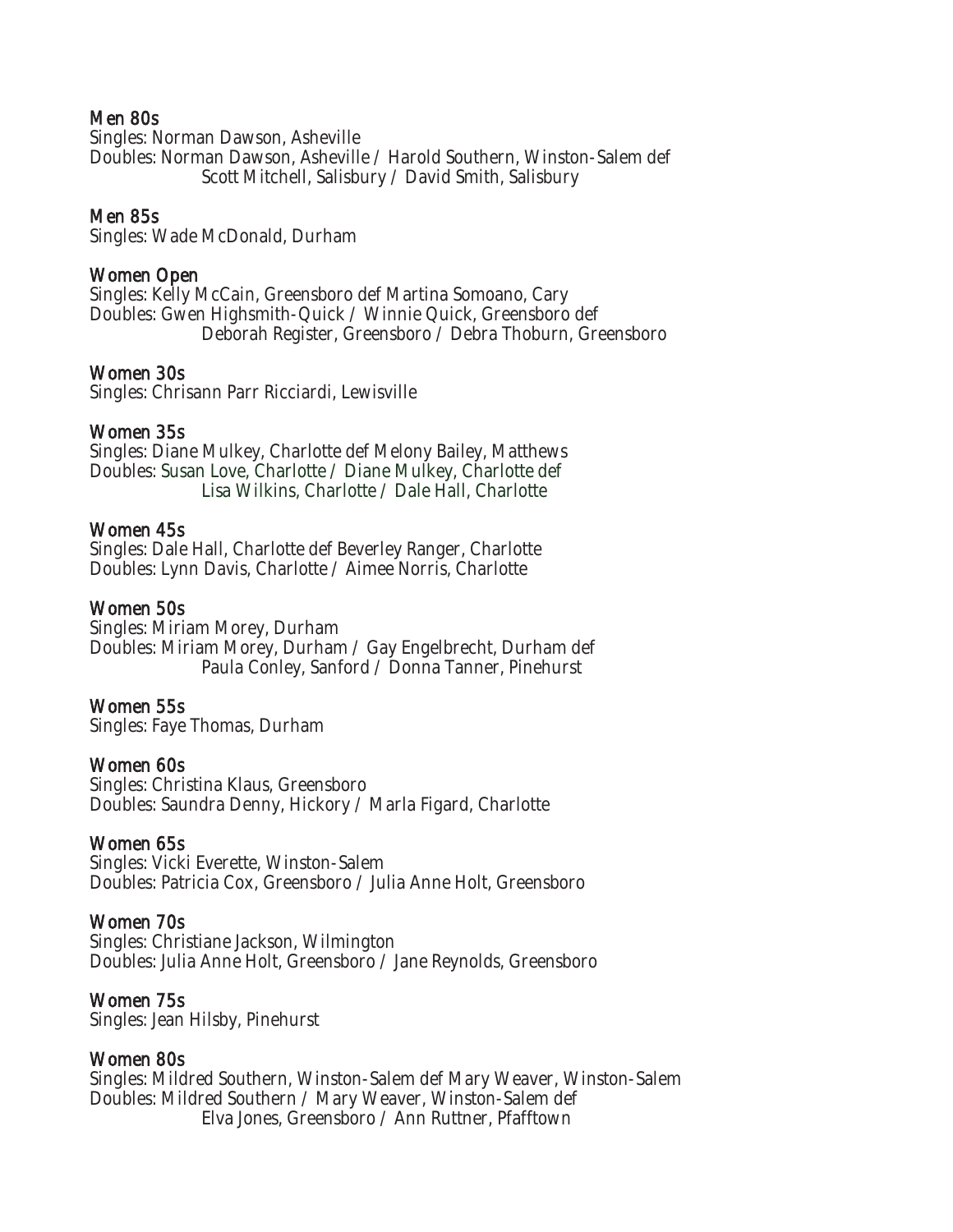#### Mixed Open Doubles

Kelly McCain, Greensboro / Daniel McCain, Greensboro def Mason Schermerhorn, Colfax / Catherine Newman, Greensboro

#### Mixed 25s Doubles

Diane Mulkey, Charlotte / W Weathers, Whisper Pines def Robert Phillips, Charlotte / Heidi Smith, Charlotte

#### Mixed 35s Doubles

Wayne Hearn, Huntersville / Susan Love, Charlotte def Lisa Wilkins, Charlotte / Chris Wilkins, Charlotte

#### Mixed 40s Doubles

Mariana Holman, Winston-Salem / Junior Luffman, Elkin def Nanette Huff, Yadkinville / Joseph Ernest, Clemmons

#### Mixed 45s Doubles

Kenny House, Wilmington / Miriam Morey, Durham

#### Mixed 50s Doubles

Wendy McColskey, Kernersville / Mike McHone, Mount Airy

#### Mixed 55s Doubles

Sharon Greene, Wilmington / Mike McHone, Mount Airy

#### Mixed 60s Doubles

Maria Figard, Charlotte / James Perkins, Charlotte

#### Mixed 65s Doubles

Vicki Everette / Maurice Everette, Winston-Salem

#### Mixed 70s Doubles

Gordon Alford, Charlotte Martha Norman, Asheboro def Charlotte Meyer, Charlotte / Robert Meyer, Charlotte

#### **NTRP**

# (Clay Court Championships)

Men's 3.0 Singles: David Vega, Charlotte def Michael Miller, Asheville Doubles: None

#### Men's 4.0

Singles: Kanwar Singh, Durham def George Jackson, Charlotte Doubles: Baker Arrowood, Concord / Hao Dang, Concord def Mario Ganzalez, Weddington / Jeff Latham, Charlotte

#### Men's 4.5

Singles: Scott Fowler, Denver def Bradley Hobday, Davidson Doubles: Christopher Butler, Davidson / Doug Knox, Davidson def Mark Allmond, Mount Pleasant / Steve Ward, Harrisburg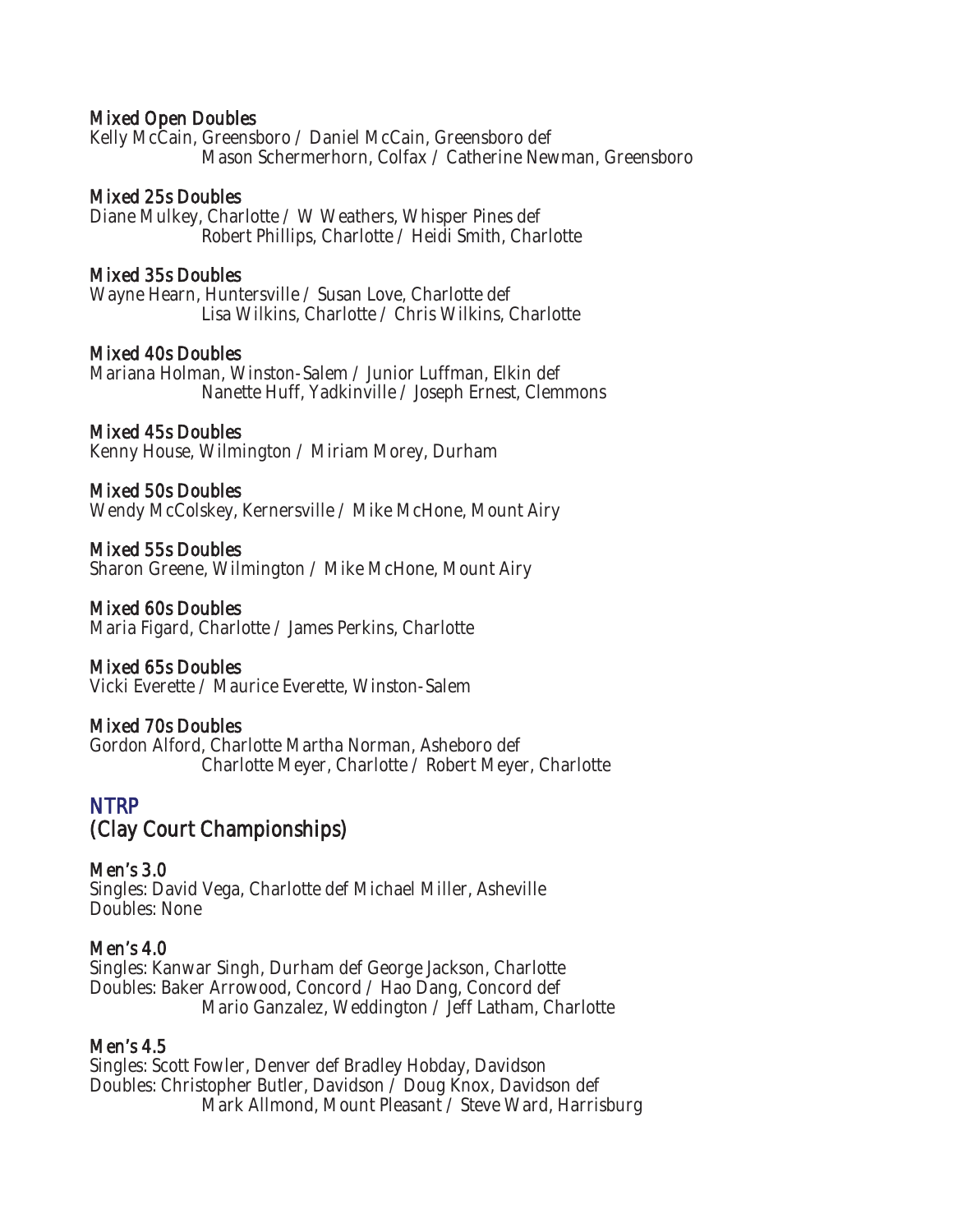#### Women's 3.0

Singles: Minqxin Xu, Charlotte Doubles: Bonnie DePaolis / Felicia Dean, Huntersville def Karen Brown, Charlotte / Lisa Major, Charlotte

### Women's 3.5

Singles: Roberta Rohan, Greensboro def Nilda Willis, Charlotte Doubles: Donna Riggi, Charlotte / Nilda Willis, Charlotte def Sherry Bumgarner, Matthew / Kirsten Shields, Charlotte

#### Women's 4.0

Singles: Lisa Scott, Wilmington def Nicole Morris, Charlotte Doubles: Tina Bailey-Richardson / Roberta Rohan, Greensboro def Anne Russell / Christine Thompson, Mooresville

### Women's 4.5

Singles: Lynn Chambers, Charlotte def Cynthia Staton, Charlotte Doubles: None

### Mixed 6.0 Doubles

Karen Brown / Kenji Krzywoszki, Charlotte def Cheryl Mendenhall / Eric Esancy, Mooresville

### Mixed 7.0 Doubles

Christine Thompson, Mooresville / William Hirata, Davidson def Tony McGraw / Caroline Pickup, Greensboro

# Mixed 8.0 Doubles

Martin Schoeberl / Kirsten Shields, Charlotte def Tracy Conneen, Waxhaw / Jeff Latham, Charlotte

# Mixed 9.0 Doubles

Melony Bailey, Matthews / Josh Oxendine, Indian Trail

# NTRP (Hard Court Championships)

# Men's 2.5

Singles: Sam Steed, Goldsboro

#### Men's 3.0

Singles: William Jackson, Goldsboro def Michael Wilson, Goldsboro Doubles: Michael Wilson, Goldsboro / Jesse Parks, Goldsboro def Steve Hemric, Greenville / Sidney Rabon, Greenville

#### Men's 3.5

Singles: Scott Reeder, Charlotte def Brad Eppard, Apex Singles: Scott Reeder, Charlotte def Neil Gardner, Concord Doubles: Gary Kowalski, Denver / David Segur, Mooresville def Mauro Coruzzi, Charlotte / Tony Kratz, Charlotte

#### Men's 4.0

Singles: Lucious Smith, Goldsboro def Joseph Smith, Denver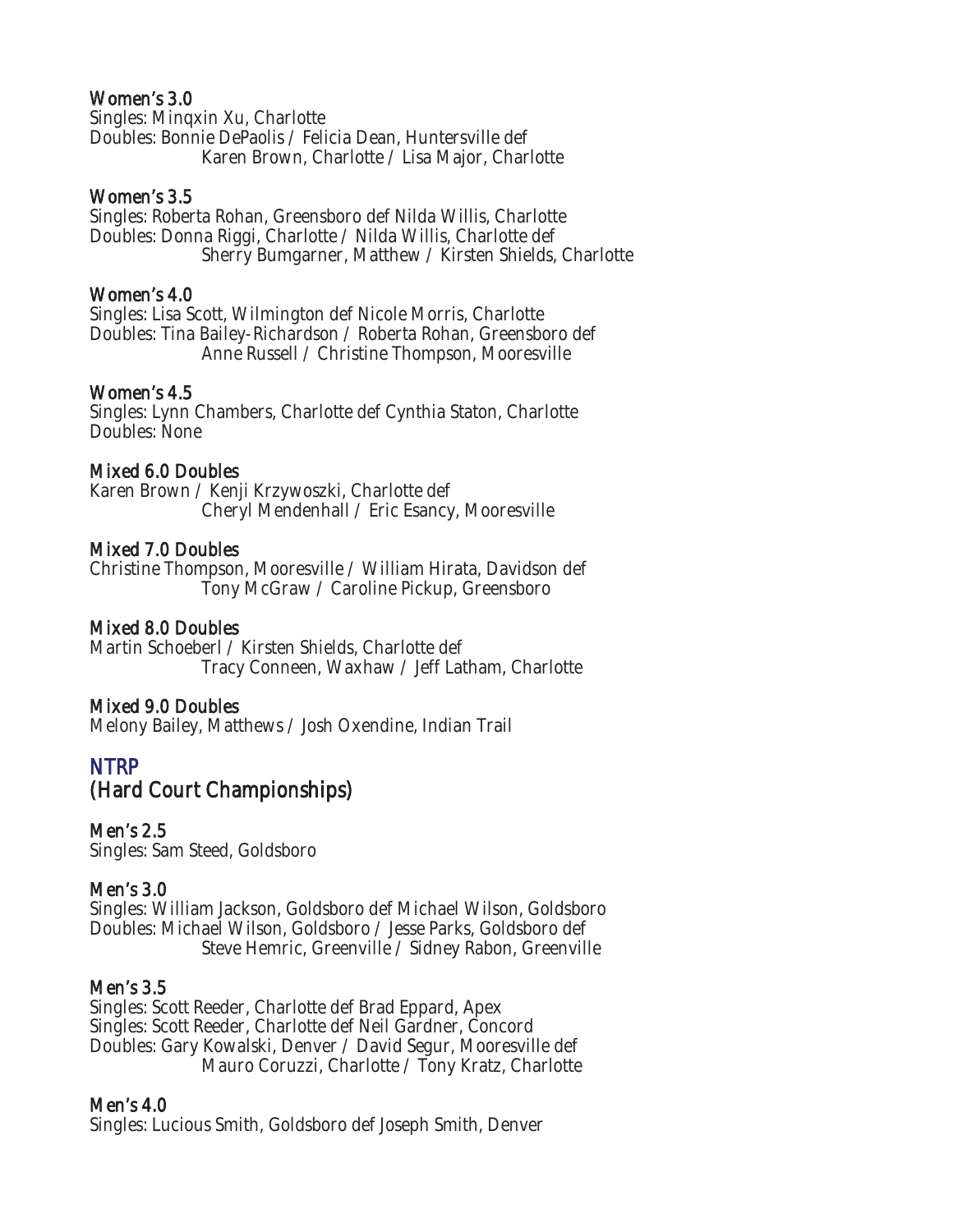Doubles: Stephen Arnold, Raleigh / Joseph Smith, Denver

Men's 4.5 Singles: William Jones, Burlington def Adam Bryant, Richlands

Men's 5.0 Singles: Grant Hollard, Charlotte

Women's 2.5 Singles: Crystal Zabala, Tarawa Terrace Doubles: None

Women's 3.0 Singles: Lynnette Worthington, Greenville Doubles: Julie Jackson, Goldsboro / Nancy Wilson, Goldsboro

Women's 3.5 Singles: Julie Harper, Snow Hill Doubles: None

Women's 4.0 Singles: Burnett Herrick, Tarboro def Sonny Orr, Raleigh Doubles: Shelley Gibbons, Greenville / Kandis Maynard, Greenville

Mixed 8.0 Doubles Sunny Orr, Raleigh / Anthony Stewart, Raleigh

# **FAMILY**

Father / Son Doubles Gary Whitman / Troy Whitman, High Point def Michael Criscoe / Keith Criscoe, Biscoe

Father / Daughter Doubles Cliff & Meggan Patterson, Raleigh def Terry & Cayce Wood, Stoneville

Mother / Daughter Doubles Gwen Highsmith-Quick / Winnie Quick, Greensboro

Mother / Son Doubles Deborah Louden, Raleigh / Brian Louden, Raleigh def Cindi Khanlarian, Greensboro / Shane Khanlarian, Greensboro

Senior Father / Son Doubles Elwood / Richard Parker, Greensboro def Albert Khanlarian, Greensboro / Shane Khanlarian, Greensboro

# **WHEELCHAIR**

Men's Wheelchair A

Singles: David Kiley Doubles: William Eno, Wilmington / Jeff Kegler, Whittier def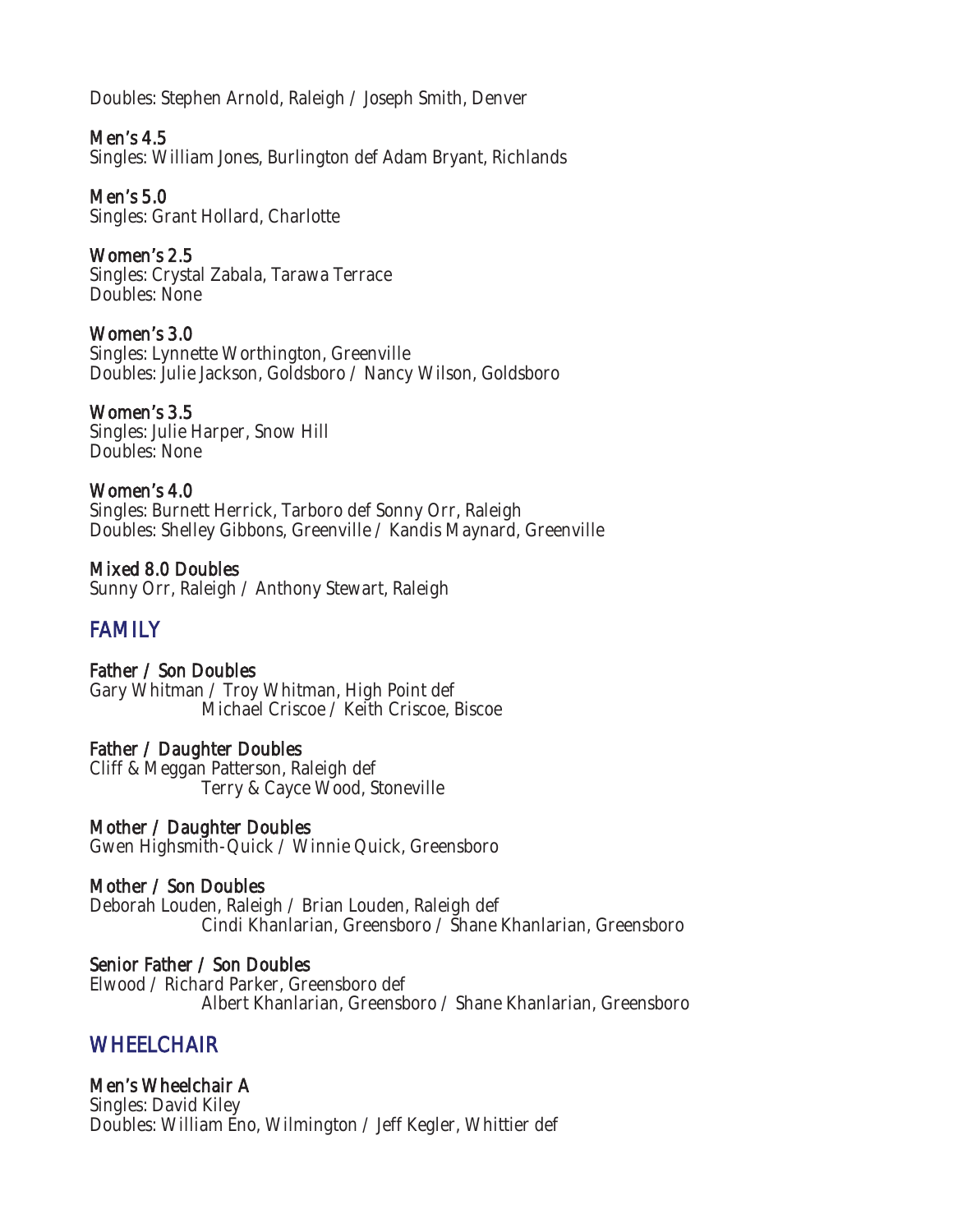David Kiley, Mooresville / Gary Workman, Charlotte

#### Men's Wheelchair C

Singles: Jeff Dills, Newton def Jasmin Bambur, Raleigh Doubles: Jasmin Bambur, Raleigh / Jeff Dills, Newton def Ronald Luther, Charlotte / Gregory Taylor, Charlotte

#### Quad Wheelchair

Singles: Gregory Taylor, Charlotte def Ronald Luther, Charlotte

# 2006

#### Men's Open

Singles: Brett Ross, Winston-Salem def William Noblitt, Shelby Doubles: Brett Ross, Winston-Salem / Derrick Spice, Winston-Salem def William Noblitt, Shelby / Mason Schermerhorn, Climax

#### Men's 25s

Singles: Tanner Haddon Doubles: Tanner Haddon & Chad York of Charlotte

#### Men's 30s

Singles: Christopher Ehmcke, Charlotte def Mike Weidl, Greensboro Doubles: Tyler Haney, Advance / Shawn Cooke, Winston-Salem

#### Men's 35s

Singles: Oscar Blacutt, Raleigh def Christopher Ehmcke, Charlotte Doubles: Robert Phillips / Brad Cherry of Charlotte def Marc Kantor, Charlotte / W Clint Weathers, Whispering Pines

#### Men's 40s

Singles: Neil Alderman, Chapel Hill def Thomas Garrott, Durham Doubles: Mark Tuttle, Carrboro / Neil Alderman, Chapel Hill def Mathew Menzi, Winston-Salem / George Phillips, Winston-Salem

#### Men's 45s

Singles: Robert Stephens, Matthews def John Arciero, Matthews Doubles: Andrew Avram, Charlotte / William Dillon, Charlotte def David Ross, Black Mountain / Jim Schaefer, Black Mountain

#### Men's 50s

Singles: Michael Martin, Rutherfordton def Alan Staple, Durham Doubles: Kenny House, Wilmington / Michael Martin, Rutherfordton def Mike McHone, Mount Airy / Junior Luffman, Elkin

#### Men's 55s

Singles: Scott Pollard, Charlotte def Tom Parker, Charlotte Doubles: George Mauney, Charlotte / Scott Pollard, Charlotte def Bill Cole, Cary / Jim Poole, Raleigh

#### Men's 60s

Singles: Robert Adams, Charlotte def Richard Shipman, Concord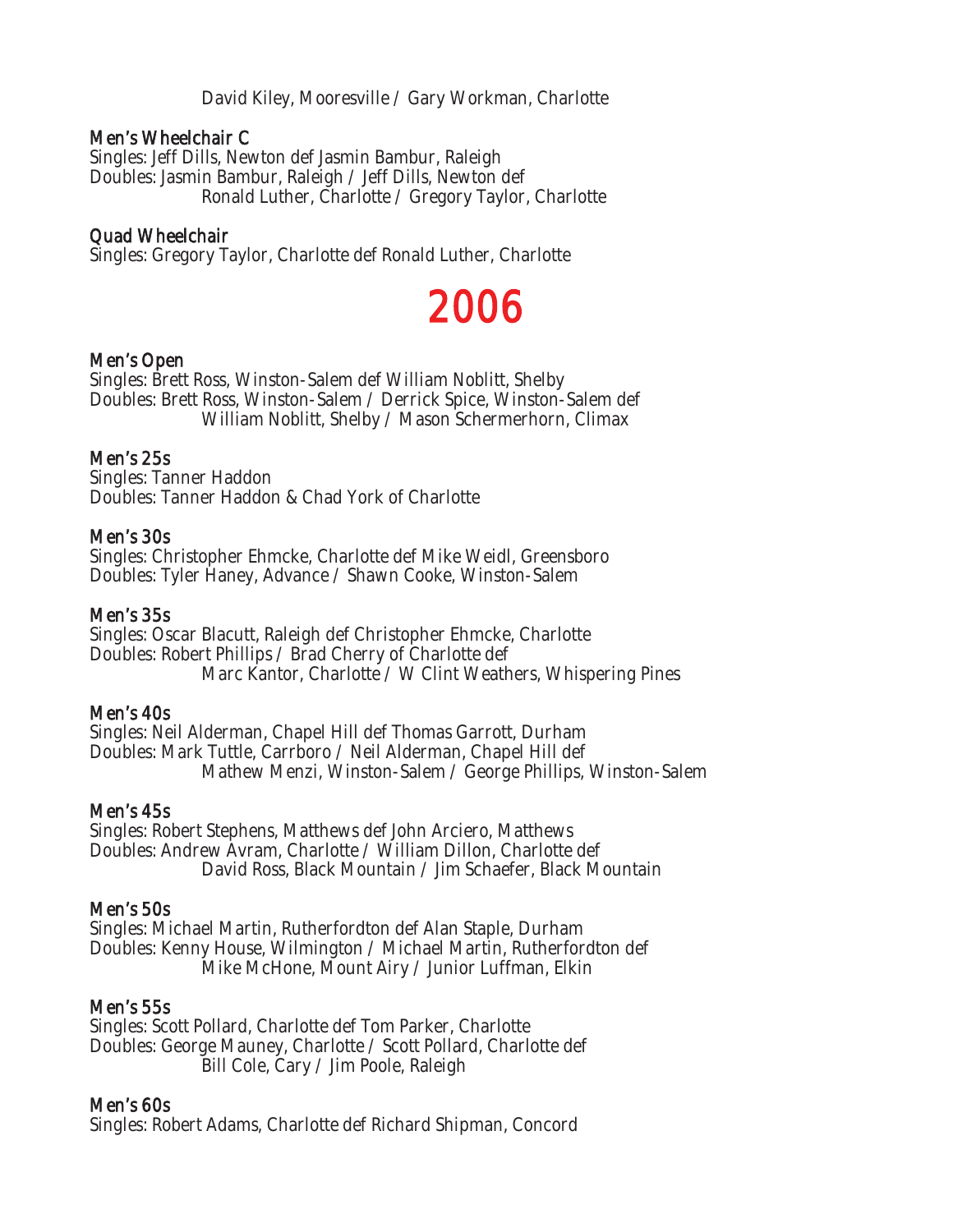Doubles: Robert Adams, Charlotte / Bill Cole, Cary def Robert Barbera, High Point / Walter Brown, Wilson

#### Men's 65s

Singles: Albert Griffin, Winston-Salem def Norman Chambers, Raleigh Doubles: A Frank Douglas, Raleigh / Walter Brown, Wilson def Vernon Hebert, Charlotte / Klaus Sabert, Charlotte

#### Men's 70s

Singles: Gordon Hammes, Durham def James Bland, Durham Doubles: Gordon Alford, Charlotte / Goetz Reinbold, Charlotte

#### Men's 75s

Singles: Bill Weathers, Whispering Pines def Richard Stennett, Fletcher Doubles: Bill Weathers, Whispering Pines / William Campbell, Pinehurst

#### Men's 80s

Singles: Bill Weathers, Whispering Pines def William Griffith, Durham Doubles: James Chavasse, Raleigh / Frank Heberer, Greensboro def Loyce McMillan / David Radcliffe, Hendersonville

#### Men's 85s

Singles: James Cavasse, Raleigh def Wade MacDonald, Durham

#### Women's Open

Singles: Kelly McCain, Greensboro def Corey Avants, Gastonia Doubles: Jennifer Stone, Greensboro / Melissa Wolf, Greensboro def Caroline Newman, Greensboro / Christin Newman, Greensboro

#### Women's 30s

Singles: Kristen Deskevich, Mint Hill Doubles: Nancy Chirino, Charlotte / Christine Thompson, Mooresville

#### Women's 35s

Singles: Katherine Cheek, Charlotte def Lisa Scott, Wilmington Doubles: Susan Love, Charlotte / Diane Mulkey, Charlotte def Robin Ahearn, Charlotte / Melony Bailey, Matthews

#### Women's 40s

Singles: Marianna Holoman, Winston-Salem

#### Women's 45s

Singles: Susan Love, Charlotte def Dale Hall, Charlotte Doubles: Dale Hall, Charlotte / Aimee Norris, Charlotte

#### Women's 50s

Singles: Miriam Morey, Durham def Dee Wilson, Winston-Salem Doubles: Sharron Frahm, Greensboro / Wendy McColskey, Kernersville def Lulu Horeyseck, Clemmons / Raquel Butler, Advance

#### Women's 60s

Singles: Christina Klaus, Greensboro Doubles: Christina Klaus, Greensboro / Pat Cox, Greensboro def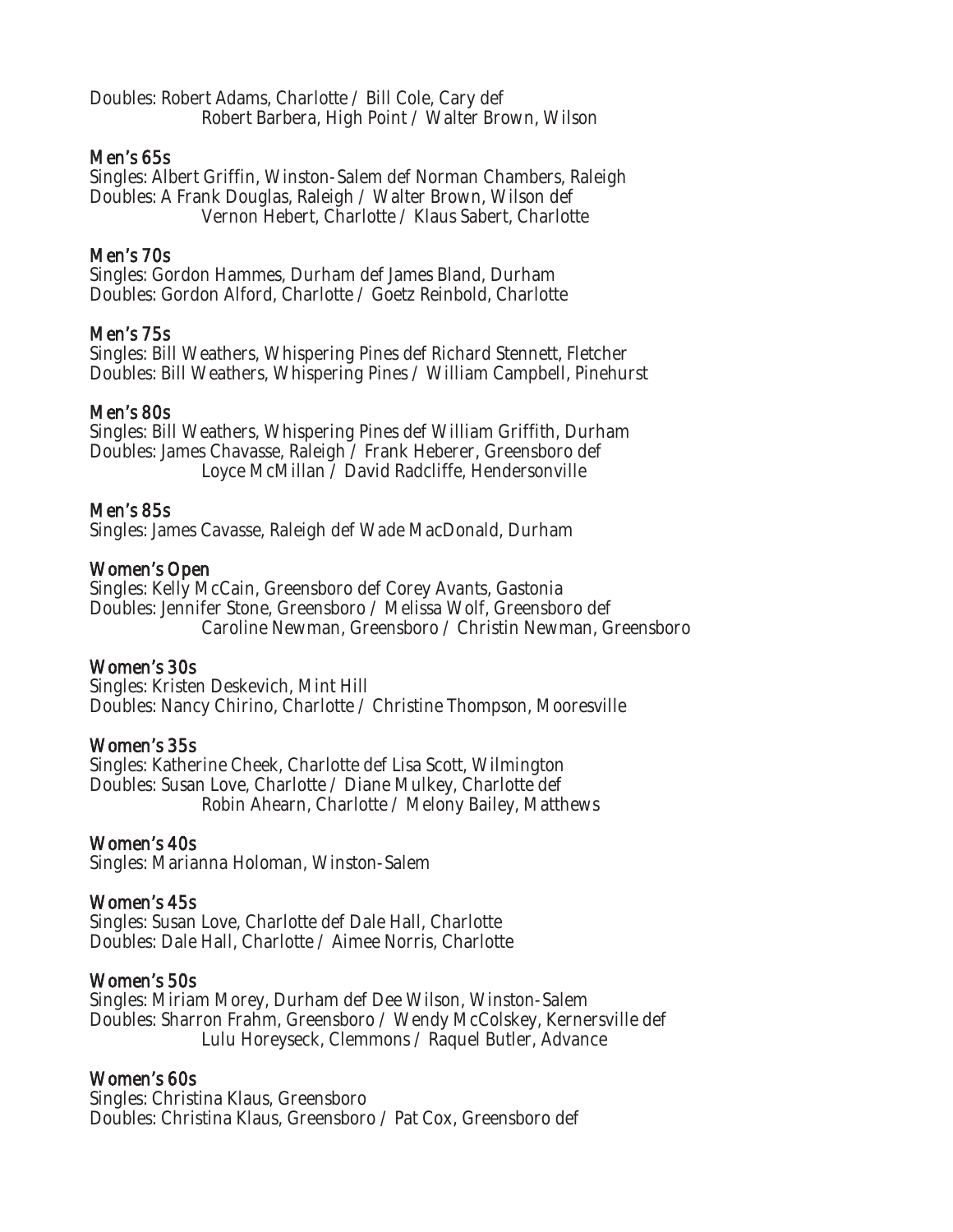#### Women's 70s

Singles: Caroline Clark, Pinehurst def Emma Frye, Charlotte Doubles: Julia Anne Holt, Greensboro Jane Reynolds, Greensboro

#### Women's 75s

Singles: Caroline Clark, Pinehurst def Jean Hilsby, Pinehurst Doubles: Julia Anne Holt, Greensboro / Jane Reynolds, Greensboro

#### Mixed Open Doubles

Oscar Blacutt, Greensboro / Corey Avants, Gastonia def Kelly McCain, Greensboro / Derrick Spice, Winston-Salem

#### Mixed 30s Doubles

Shawn Cooke, Winston-Salem / Chrystal Rhodes, Pfafftown def Randal Blankenship, Clemmons / Laura Fulk, Winston-Salem

#### Mixed 35s Doubles

Susan Love, Charlotte / William Dillon, Charlotte def Diane Mulkey, Charlotte / W Clint Weathers, Whispering Pines

#### Mixed 40s Doubles

Neil Alderman, Chapel Hill / Nanette Huff, Yadkinville def Mariana Holman, Winston-Salem / Junior Luffman, Elkin

#### Mixed 45s Doubles

Debbie Carmazzi, Charlotte / Tom Parker, Charlotte

#### Mixed 50s Doubles

Wendy McColskey, Kernersville / Mike McHone, Mount Airy def Sharron Frahm, Greensboro / Stephen Earp, Greensboro

#### Mixed 55s Doubles

Randy Chamberlain, Charlotte / Christian Drury, Charlotte def Michael Kordecki, Matthews / Sherry Kordecki

#### Mixed 60s Doubles

Karol Beverley, Matthews / Robert Beverley, Matthews

#### Mixed 65s Doubles

Gordon Alford, Charlotte / Charlotte Meyer, Matthews def Sandra Contor, Charlotte / William Robinson, Charlotte

#### Mixed 70s Doubles

Sue Baggett, Davidson / Robert Baggett, Davidson

# NTRP (Clay Court Championships)

# Men's 3.0

Singles: Duane Floyd, Huntersville def Randy Combs Harrisburg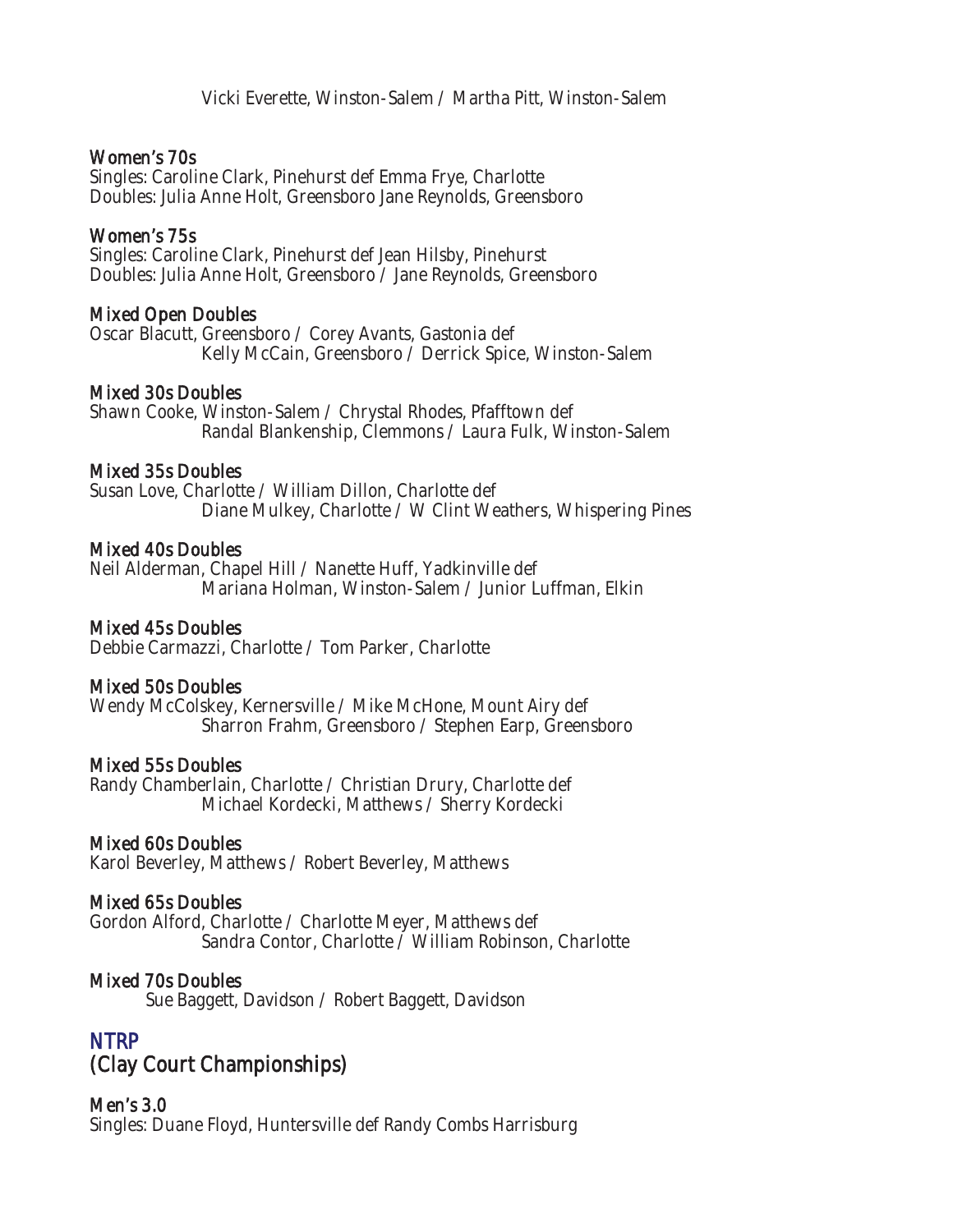Doubles: None

#### Men's 3.5

Singles: Eric Rhew, Concord def Christopher Robinson, Charlotte Doubles: Brad Erlandson, Asheville / Jeff Oler, Flat Rock def Joseph Guy, Charlotte / William Hirata, Davidson

#### Men's 4.0

Singles: Shawn Cooke, Winston-Salem def Mark Phillips, Raleigh Doubles: Mark Carnes, Concord / Jeff Latham, Charlotte def Yeshpal Lakkadi, Concord / Ron Reitler, Charlotte

### Men's 4.5

Singles: Shaun Sumner, Burlington def Kevin Potts, Charlotte Doubles: Martin Schoeberi, Charlotte / Christopher Butler, Davidson def Mark Allen, Charlotte / Doug Knox, Davidson

#### Men's 5.0

Singles: Robert Stephens, Matthews def Tim Rufiange, Raleigh

### Women's 2.5

Singles: Rada Washington, Charlotte def Kathi Hissong, Concord Double: Tiffany Morgan, Charlotte / Tina Smith, Charlotte def Karla Williams, Concord / Patricia Arrowood, Concord

#### Women's 3.0

Doubles: Shannon Bookter, Hendersonville / Sheri Sparks, Hendersonville

#### Women's 3.5

Singles: Andreina Morris, Charlotte def Mala Lee, Charlotte Doubles: Felicia Dean, Huntersville / Bonnie Depaolis, Huntersville def Saundra Holloman, Charlotte / Pamela Bender, Charlotte

#### Women's 4.0

Singles: Sunny Orr, Raleigh def Tina Richardson, Greensboro Doubles: Kathy Stafford, Concord / Sharon Kerns, Davidson def Amy Adams, Charlotte / Doris Dixon, Charlotte

#### Women's 4.5

Singles: Amy Dillingham, High Point def Nancy Chirino, Charlotte Doubles: Betsy Darden, Huntersville / Kari Andrews, Huntersville def Lynn Chambers, Charlotte / Christine Thompson, Mooresville

#### Mixed 7.0 Doubles

SC Caroline Pickup, Greensboro / Tony McGraw, Greensboro def David Vega, Charlotte / Leigh Zmirak, Charlotte

#### Mixed 8.0 Doubles

SC Jeremy Caslin, Charlotte / Flora Robinson, Charlotte def Tracy Conneen, Waxhaw / Jeff Latham, Charlotte

#### Mixed 9.0 Doubles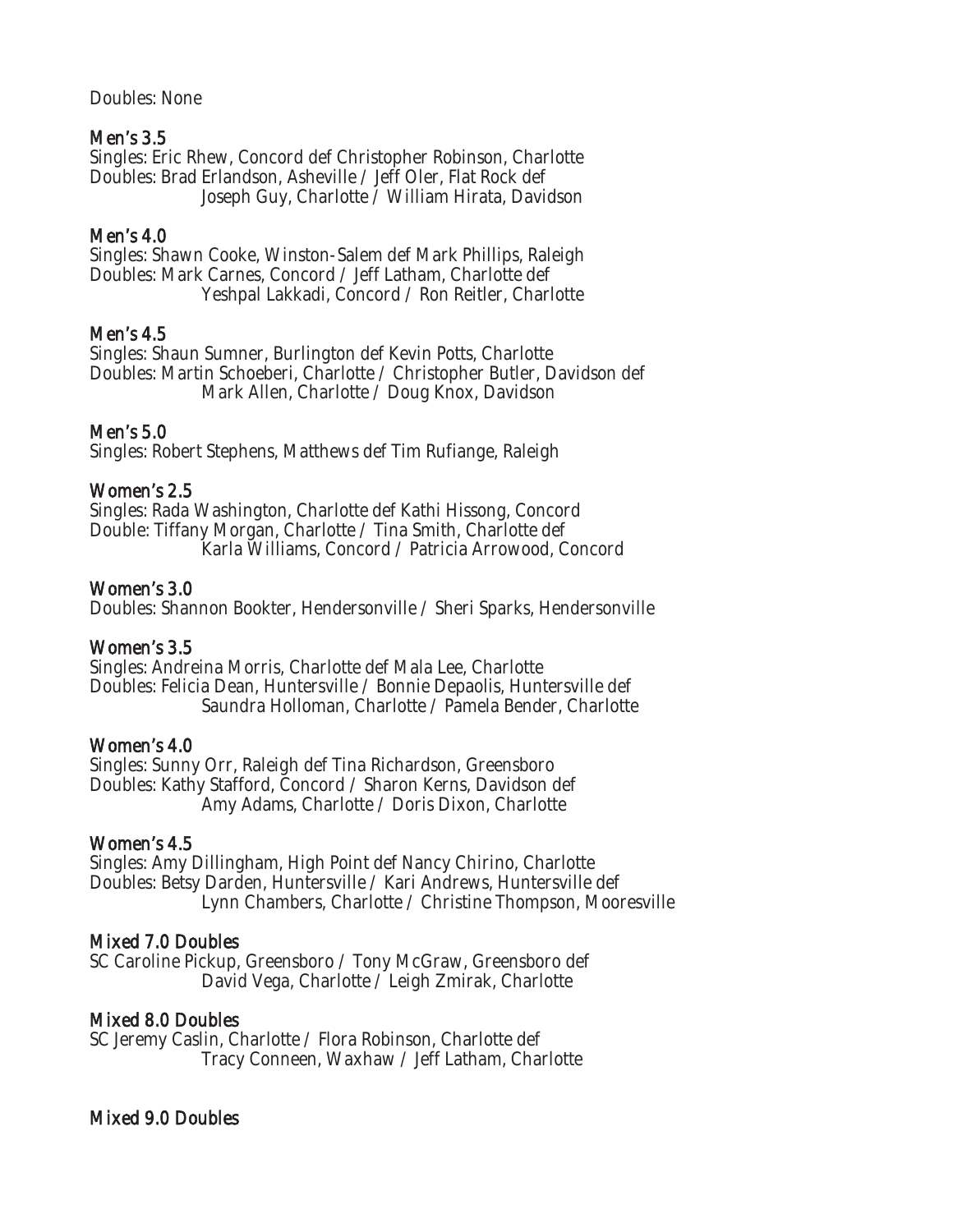SC Kristen Deskevich, Mint Hill / Hugh Grey, Charlotte def Nancy Chirino, Charlotte / Hao Dang, Concord

# **NTRP** (Hard Court Championships)

Men's 3.5 Singles: None Doubles: David Pope, Stantonsburg / Bill Stevenson, Williamston

Men's 4.0 Singles: None Doubles: Tony Johnson, Raleigh / Dominic Wainwright, Raleigh

Men's 4.5 Singles: None Doubles: Shaun Sumner / Stefan Sumner, Burlington

Men's 5.0 Singles: Kevin Fleck, Statesville def Charles Bridges, Raleigh Doubles: None

Women's 3.0 Singles: None Doubles: Jean Harrington, Winterville / Lynnette Worthington, Greenville

Women's 3.5 Singles: None Doubles: Shelley Gibbons, Greenville / Lorie Stevenson, Williamston

Women's 4.0 Singles: Nicole Earnhardt, Raleigh

# FAMILY

Father / Son Doubles John McGovern / Jonathan McGovern, Durham def Brad Clinard / Ronnie Clinard, High Point

Father / Daughter Doubles Mark Troutman / Mari Taylor Troutman, High Point

Mother / Son Doubles Sheila Ernest / Benjamin Ernest, Clemmons

Mother / Daughter Doubles Susan McCain / Kelly McCain, Greensboro



Men's Open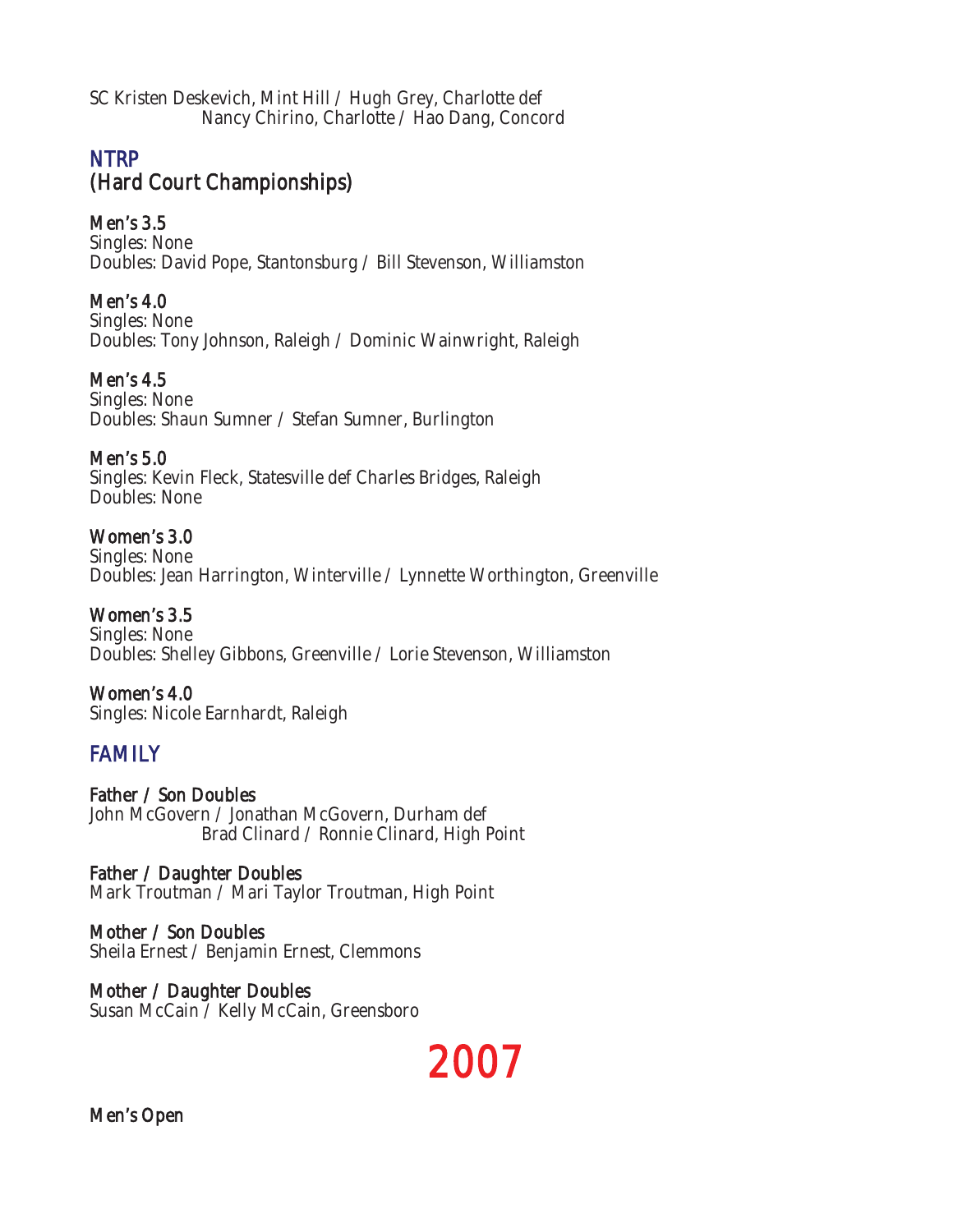Singles: Paul Goode, Boone def David Hopkins, Winston-Salem Doubles: Toby Curtis, Greensboro / Dipesh Rao, High Point def Robert Haywood, Durham / John Haywood, Durham

#### Men's 25s

Singles: Tanner Haddon, Charlotte def Jonathan Parks, Weddington Doubles: Tanner Haddon, Charlotte / William York, Charlotte

#### Men's 30s

Singles: Richard Parker, Greensboro def Robbie Todd, Winston-Salem Doubles: Jeffrey Cato, Monroe / Kasper Nielsen, Indian Trail def Neil Alderman, Chapel Hill / Mark Tuttle, Carrboro

#### Men's 35s

Singles: Oscar Blacutt, Raleigh def Pender Murphy, Charlotte Doubles: Oscar Blacutt, Raleigh / Christopher Cagle, Durham def W Clint Weathers, Whispering Pines / Marc Kantor, Charlotte

#### Men's 40s

Singles: Richard Green, Chapel Hill def Hugh Grey, Charlotte Doubles: Wade Jackson, Whispering Pines / Andy Wilkison, Pinehurst def Jonathan Sawyer, Greensboro / Charles Williams, Greensboro

#### Men's 45s

Singles: John Arciero, Matthews def Robert Stephens, Matthews Doubles: David Williams, Arden / Jonathan Robinson, Asheville def Andrew Avram, Charlotte / William Dillon, Charlotte

#### Men's 50s

Singles: George Phillips, Winston-Salem def Kenny House, Wilmington Doubles: Roger Martin, Lumberton / Kenny House, Wilmington def Mike McHone, Mount Airy / Junior Luffman, Elkin

#### Men's 55s

Singles: Elbert Brown, Asheville def Scott Pollard, Charlotte Doubles: Robert Adams, Charlotte / Bill Cole, Cary def George Mauney, Charlotte / Scott Pollard, Charlotte

#### Men's 60s

Singles: Robert Adams, Charlotte def Richard Shipman, Concord Doubles: John Mitchell, Matthews / James Perkins, Charlotte def Bill Cole, Cary / Robert Adams, Charlotte

#### Men's 65s

Singles: Albert Griffin, Winston-Salem def Norman Chambers, Raleigh Doubles: Walter Brown, Wilson / Dan Elks, Charlotte def Norman Chambers, Raleigh / Albert Griffin, Winston-Salem

# Men's 70s

Singles: Gordon Hammes, Durham def James Bland, Durham Doubles: Albert Griffin, Winston-Salem / Jack McGinn, Charlotte def Gordon Alford, Charlotte / Goetz Reinbold, Charlotte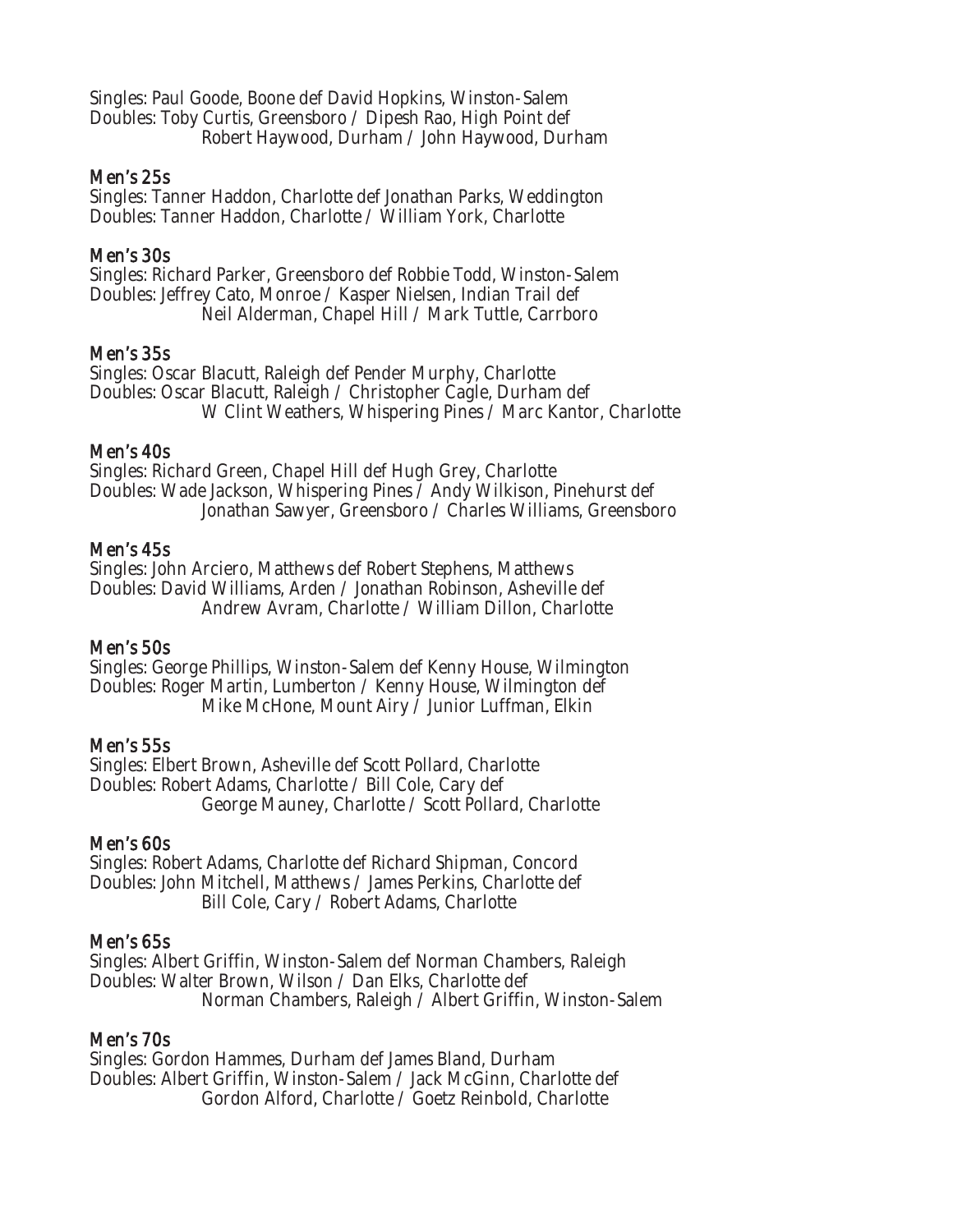#### Men's 75s

Singles: Bill Weathers, Whispering Pines def Richard Stennett, Fletcher Doubles: John Bowen, Cashiers / Tom Willson, Cashiers def William Campbell, Pinehurst / Bill Weathers, Whispering Pines

#### Men's 80s

Singles: Bill Weathers, Whispering Pines Doubles: George Robert Clutts, Greensboro / Raeford Turner, High Point def James Chavasse, Raleigh / Frank Heberer, Greensboro

#### Women's Open

Singles: Cory Avants, Gastonia def Neils Berringer, Durham Doubles: Cory Avants, Gastonia / Kristin Koenig, Shelby def Kelly McCain, Greensboro / Jennifer Stone, Greensboro

#### Women's 25s

Singles: Melony Bailey, Matthews / Diane Mulkey, Charlotte

#### Women's 30s

Singles: Diana West, Indian Trail Doubles: None

#### Women's 35s

Singles: Diane Mulkey, Charlotte def Lynn Chambers, Charlotte Doubles: Melony Bailey, Matthews / Diane Mulkey, Charlotte def Nancy Chirino, Charlotte / Christine Thompson, Huntersville

#### Women's 40s

Singles: Elizabeth Edwards, Charlotte

#### Women's 45s

Singles: Margy Pettit, Charlotte Doubles: Robin Edwards, Charlotte / Carolyn McGarry, Charlotte

#### Women's 50s

Singles: Margy Pettit, Charlotte Doubles: Deborah Foster, Winston-Salem / Dee Wilson, Winston-Salem def Audrey Beddingfield, Carthage / Carolyn Canady, Jackson Springs

#### Women's 60s

Singles: Christina Klaus, Greensboro Doubles: Christina Klaus, Greensboro / Pat Cox, Greensboro

#### Women's 65s

Singles: Margarita Wamholtz, Charlotte

#### Women's 70s

Singles: Emma Frye, Charlotte Doubles: Barbara Brown, Charlotte / Charlotte Meyer, Matthews

#### Women's 75s

Singles: Caroline Clark, Pinehurst Doubles: Caroline Clark, Pinehurst / Jean Hilsby, Pinehurst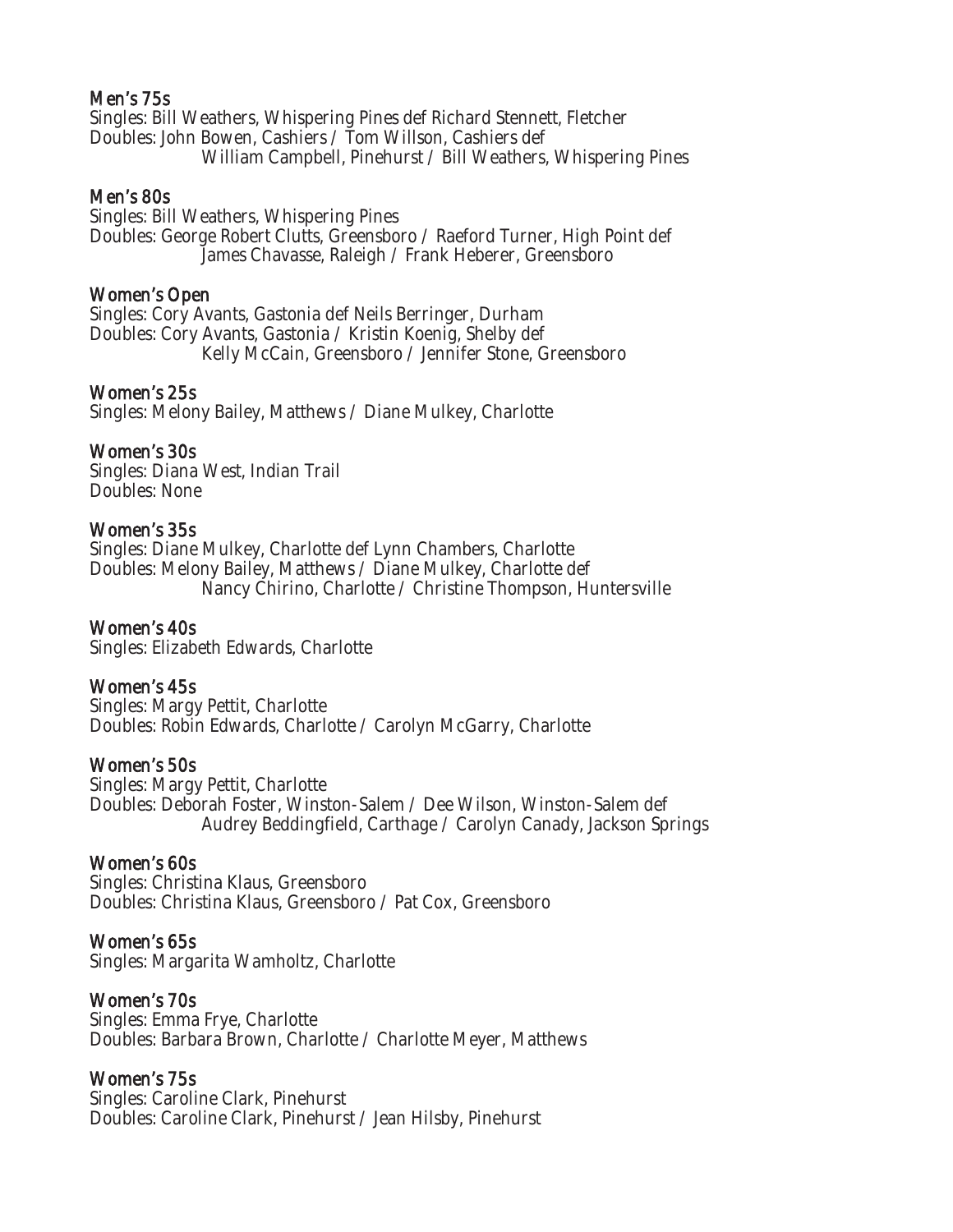#### Women's 80s

Singles: Martha Norman, Asheboro def Mildred Southern, Winston-Salem Doubles: Hazel Anderson, Asheboro/Martha Norman, Asheboro def Mildred Southern, Winston-Salem/Mary Weaver, Winston-Salem

#### Mixed Open Doubles

Corey Avants, Gastonia / Oscar Blacutt, Raleigh def Neils Barringer, Durham / John Haywood, Durham

#### Mixed 25s Doubles

Scott Ross, Charlotte / Joy Ross, Charlotte

#### Mixed 35s Doubles

Diane Mulkey, Charlotte / W Clint Weathers, Whispering Pines def Scott Fligel, Charlotte / Stacey Schefflin, Charlotte

#### Mixed 45s Doubles

John Arciero, Matthews / Aimee Norris, Charlotte

#### Mixed 50s Doubles

Wendy McColskey, Kernersville / Mike McHone, Mount Airy def Audrey Beddingfield, Carthage / Robert Beddingfield, Carthage

#### Mixed 55s Doubles

Clay Thomas, Durham / Faye Thomas, Durham

#### Mixed 60s Doubles

Ronald Keiger, Wilmington / Alice Keiger, Wilmington

#### Mixed 65s Doubles

Cindy Hall, Gastonia / Richard Hall, Gastonia def Marga Mueller, Charlotte / Goetz Reinhold, Charlotte

#### Mixed 70s Doubles

Thomas Sayetta, Greenville / Anne Sayetta, Greenville

# NTRP (Clay Court Championships)

#### Men's 3.0

Singles: Michael Baldeli, Matthews def Mark Knowles, Matthews Doubles: Chris Rupert, Charlotte / John Bosak, Davidson def Kenneth Nippes, Charlotte / Robert Dahlheim, Stanley

#### Men's 3.5

Singles: Sameer Shaik, Charlotte def George Richardson, Nashville Doubles: Mickey Gallegos, Concord / David Savage, Charlotte def Devang Shah, Charlotte / Sameer Shaik, Charlotte

#### Men's 4.0

Singles: Brad Erlandson, Asheville def Scott Burkhard, Huntersville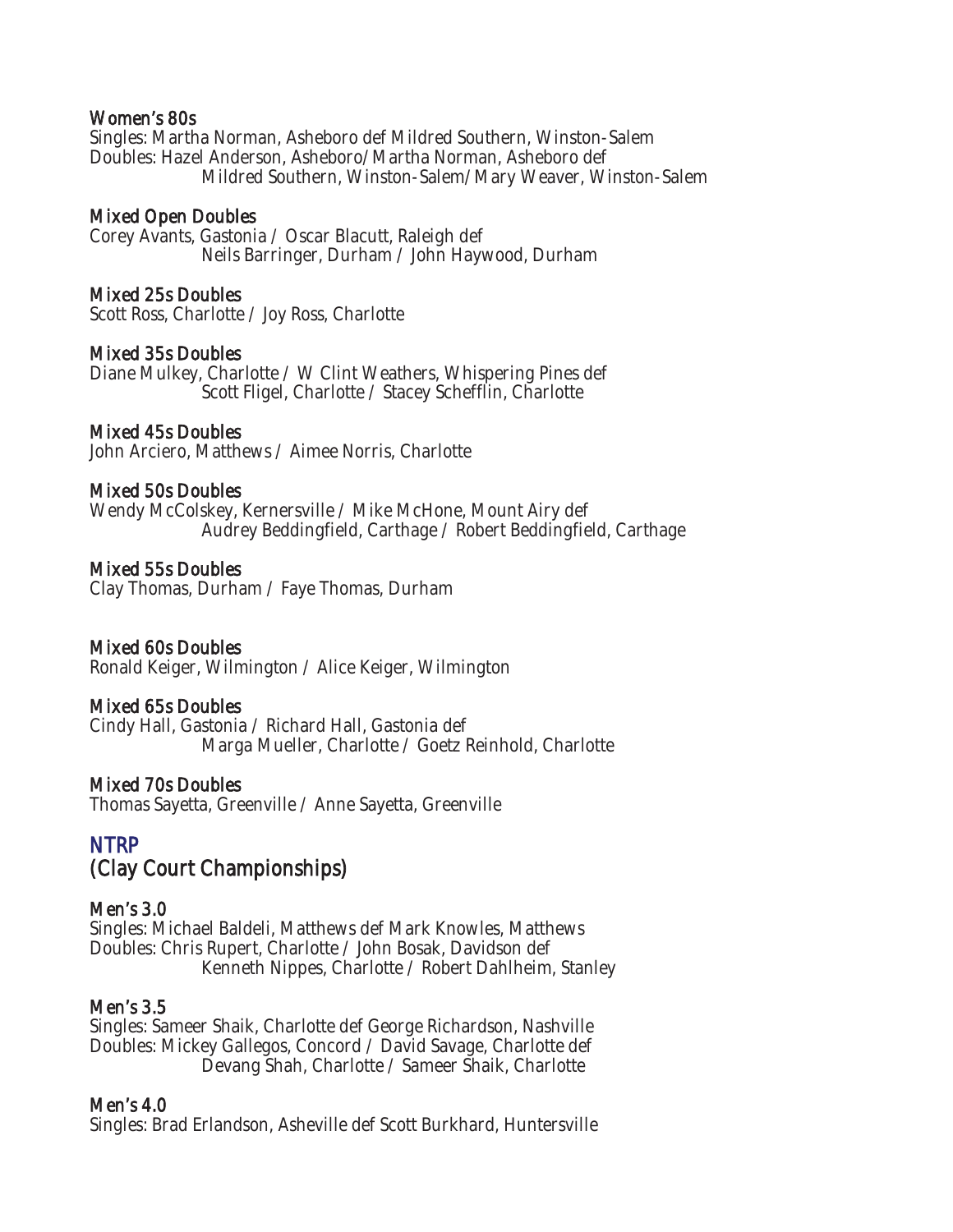Doubles: Mark Carnes, Concord / Mauro Coruzzi, Charlotte def Douglas Eller, Hickory / Travis Robbins, Granite Falls

#### Men's 4.5

Singles: Scott Fowler, Denver def Bradley Hobday, Davidson Doubles: Drew Crawford, Charlotte / David Stroman, Charlotte

### Men's 5.0

Singles: Greg May, Huntersville def Chad Oxendine, Concord Doubles: Bradley Hobday, Davidson / Keith Kye, Charlotte

#### Women's 3.0

Singles: Shumbriar Ostapko, Huntersville def Karen Hobday, Davidson Doubles: Geneva Bosak, Davidson / Marlene Katter, Cornelius def Patricia Arrowood, Concord / Karla Williams, Concord

### Women's 3.5

Singles: None Doubles: Cissie Dickson, Charlotte / Alice Hansen, Huntersville def Saundra Holloman, Charlotte / Renee Jones, Charlotte

#### Women's 4.0

Singles: Sunny Orr, Raleigh def Tracy Conneen, Waxhaw Doubles: Janet Baker, Harrisburg / Kirsten Shields, Charlotte def Cynthia Jones, Raleigh / Jean Little, Charlotte

#### Women's 4.5

Singles: Lynn Chambers, Charlotte def Charlenne Figgins, Winnabow Doubles: Lynn Chambers, Charlotte / Warner Riley, Davidson

#### Mixed 6.0 Doubles

Geneva Bosak, Davidson / John Bosak, Davidson

#### Mixed 7.0 Doubles

Scott Abrams, Mooresville / Mary Hamilton Chiles, Huntersville def Curtis Forte, Fayetteville / Ernestine Staton, Charlotte

#### Mixed 8.0 Doubles

Oscar Nieto, Matthews / Dora Burdzinska-Drezek, Huntersville def Mario Gonzalez, Weddington / Julie Tanner, Charlotte

#### Mixed 9.0 Doubles

Robert Fryer, Charlotte / Christine Thompson, Huntersville def Chad Oxendine, Concord / Tracy Conneen, Waxhaw

# NTRP (Hard Court Championships)

Men's 3.0 Michael Sloop, Rocky Mount

#### Men's 3.5

Singles: George Richardson, Nashville def Mickey Gallegos, Concord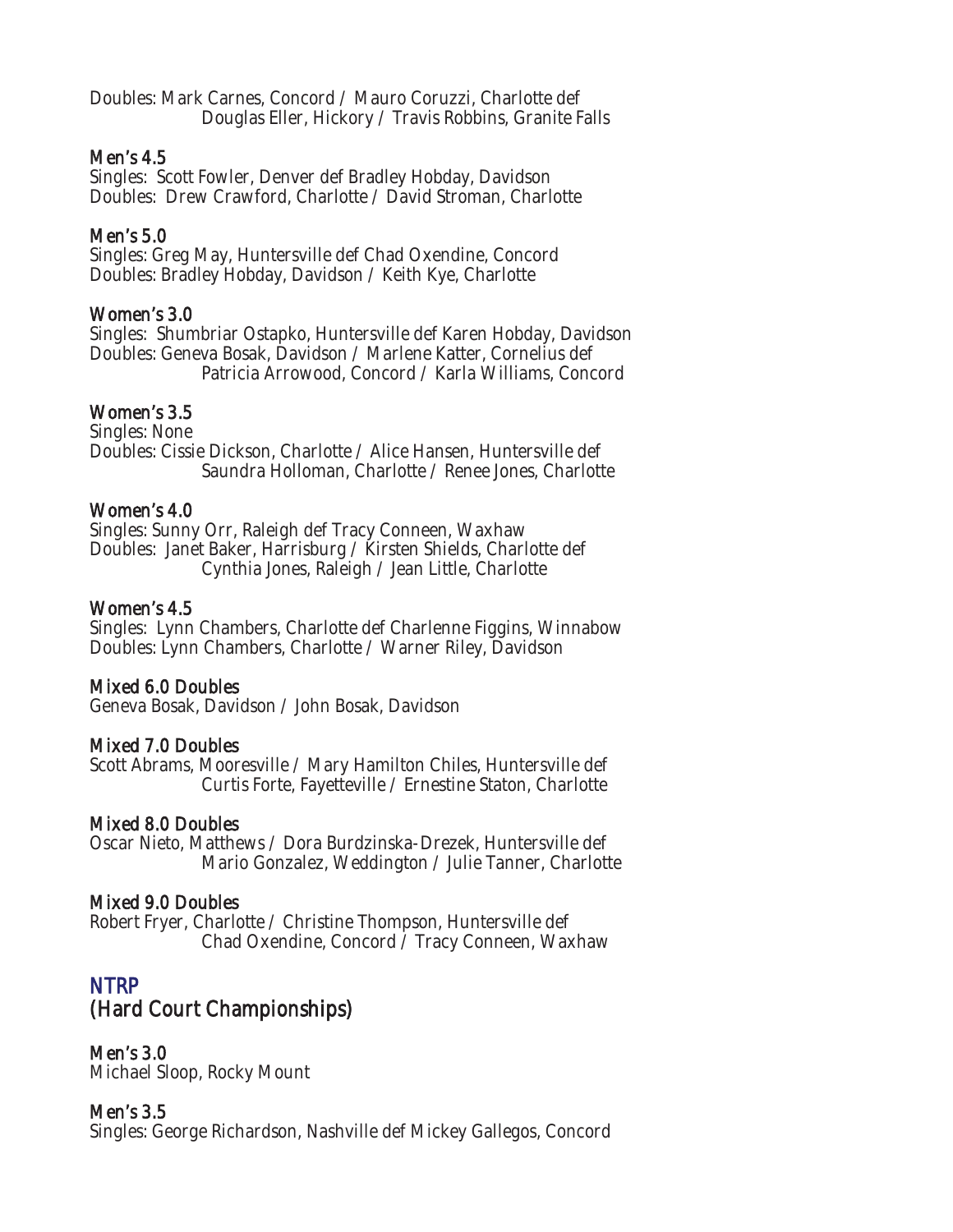Doubles: Timothy Simmons, Snow Hill / Bill Stevenson, Winterville

#### Men's 4.0

Singles: Tom Wilson, Durham def Scot Harrison, King Doubles: Tony Johnson, Raleigh / Paul Cory, Durham def Alan Mobley, Williamson / Chris Heath, Snow Hill

#### Men's 4.5

Singles: Linwood Hall, Hookerton def Lucious Smith, Goldsboro Doubles: Mrinal Das, Durham / Todd Garcia, Cary

#### Men's 5.0

Singles: Shaun Sumner, Burlington

### Women's 3.5

Singles: Dela Clark, Snow Hill

# Women's 4.0

Singles: Sunny Orr, Raleigh def Michelle Quinlan, Cary

# Mixed 7.0 Doubles

Arnie Grieves, Charlotte / Carol Taylor, Snow Hill

# Mixed 8.0 Doubles

Sunny Orr, Raleigh / Tony Johnson, Raleigh

# Mixed 9.0 Doubles

Chad Oxendine, Concord / Tracy Conneen, Waxhaw def Tony Johnson, Raleigh / Cynthia Jones, Raleigh

# **FAMILY**

Father / Son Doubles Robert Lake / Robert Lake, Boone def Keith Criscoe / Michael Criscoe, Biscoe

#### Father / Daughter Doubles Terry Wood, Stoneville / Cayce Wood, Stoneville def Mark Troutman, High Point / Mari Taylor Troutman, High Point

# Mother / Daughter Doubles

Carla Huffman, Eden / Tori Huffman, Eden

# 2008

#### Men's Open

Singles: William Noblitt, Shelby def Brad Pomeroy, Asheville Doubles: David Stone, Greensboro / Will Plyler, Raleigh def Paul Goode, Boone / William Noblitt, Shelby

#### Men's 25s

Singles: Chad Carlson, Charlotte def Greg May, Huntersville Doubles: Chad Carlson, Charlotte / Ashley Shaw, Charlotte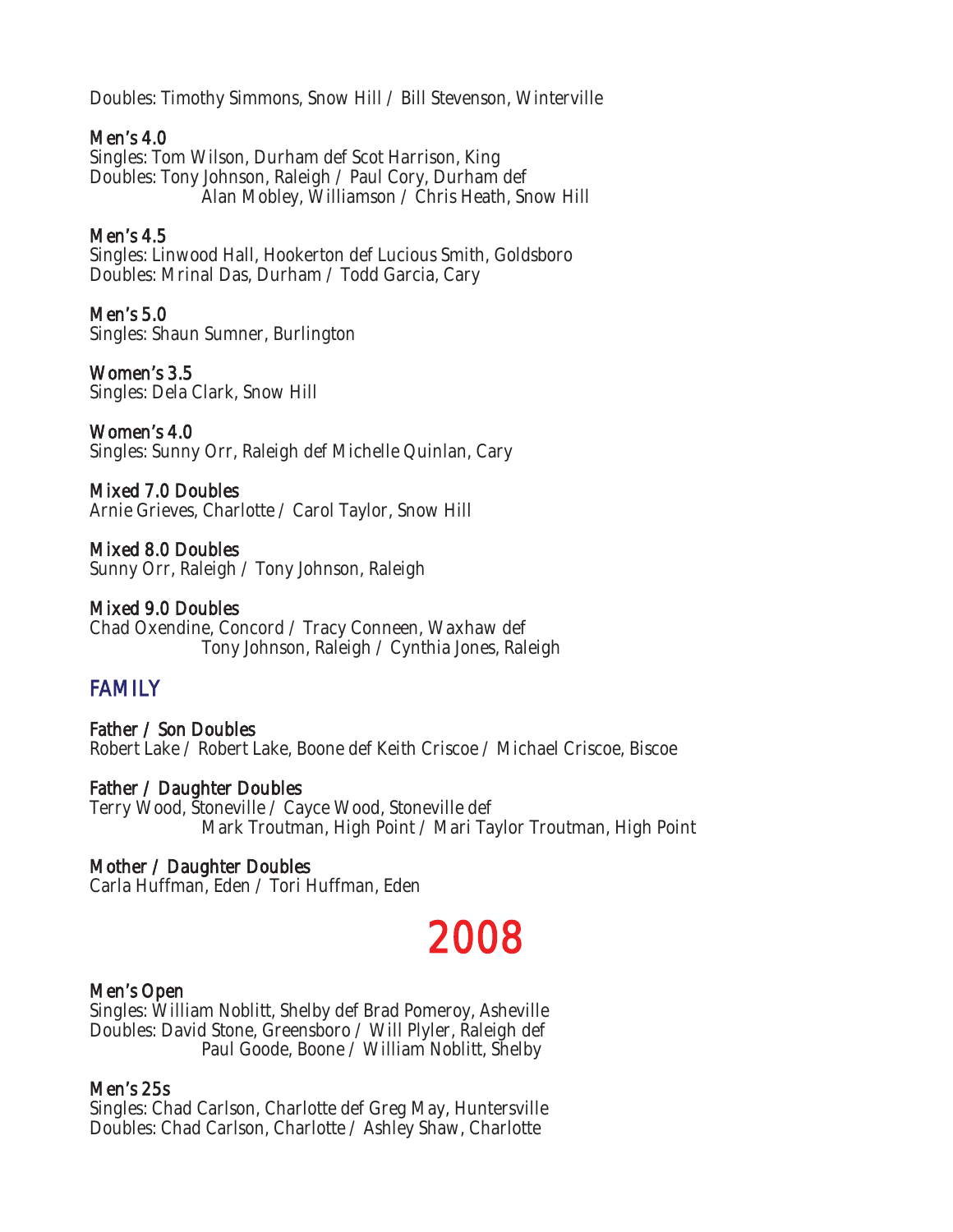#### Men's 30s

Singles: Christopher Cagle, Winston-Salem def Mike Larson, Chapel Hill Doubles: Christopher Cagle, Winston-Salem / Michael Weidl, Colfax

#### Men's 35s

Singles: John Chatlak, Albemarle def Christopher Ehmcke, Charlotte Doubles: Marc Kantor, Charlotte / W Clint Weathers, Charlotte def John Deering, Charlotte / Matthew Kline, Charlotte

#### Men's 40s

Singles: Neil Alderman, Chapel Hill def Hugh Grey, Charlotte Doubles: Neil Alderman, Chapel Hill / Mark Tuttle, Carrboro def Ricky McElreath, Asheboro / Jonathan Sawyer, Greensboro

#### Men's 45s

Singles: John Arciero, Matthews def Wayne Hearn, Charlotte Doubles: John Chatlak, Albemarle / Wayne Hearn, Charlotte def Andrew Avram, Charlotte / Mark Dillon, Charlotte

#### Men's 50s

Singles: Bradley Wyckoff, Raleigh def Alan Staple, Durham Doubles: Kenny House, Wilmington / Roger Martin, Lumberton def Bill Ashley, Greensboro / John Thore, Greensboro

#### Men's 55s

Singles: Douglas Eller, Newton def Jim Poole, Raleigh Doubles: Bill Ashley, Greensboro / Douglas Eller, Newton def Dennis Engelbrecht, Durham / Clay Thomas, Durham

#### Men's 60s

Singles: Robert Adams, Charlotte def Bill Cole, Cary Doubles: Robert Adams, Charlotte / Bill Cole, Cary def Walter Brown, Wilson / Robert Heald, Holly Springs

#### Men's 65s

Singles: Dan Elks, Charlotte def Norman Chambers, Raleigh Doubles: Sam Bell, Rutherford / Walter Brown, Wilson def Vernon Hebert, Charlotte / Klaus Sabert, Charlotte

#### Men's 70s

Singles: Norman Chambers, Raleigh def Gordon Hammes, Durham Doubles: Willis Anderson, Asheville / Jack McGinn, Charlotte def Gordon Alford, Charlotte / Goetz Reinbold, Charlotte

#### Men's 75s

Singles: James Bland, Durham def Bill Weathers, Whispering Pines Doubles: Herbert Browne, Charlotte / Joseph Dudley, Winston-Salem

#### Men's 80s

Singles: Bill Weathers, Whispering Pines def Alan McGee, Charlotte Doubles: Bill Weathers, Whispering Pines / Gene Nolan, Charlotte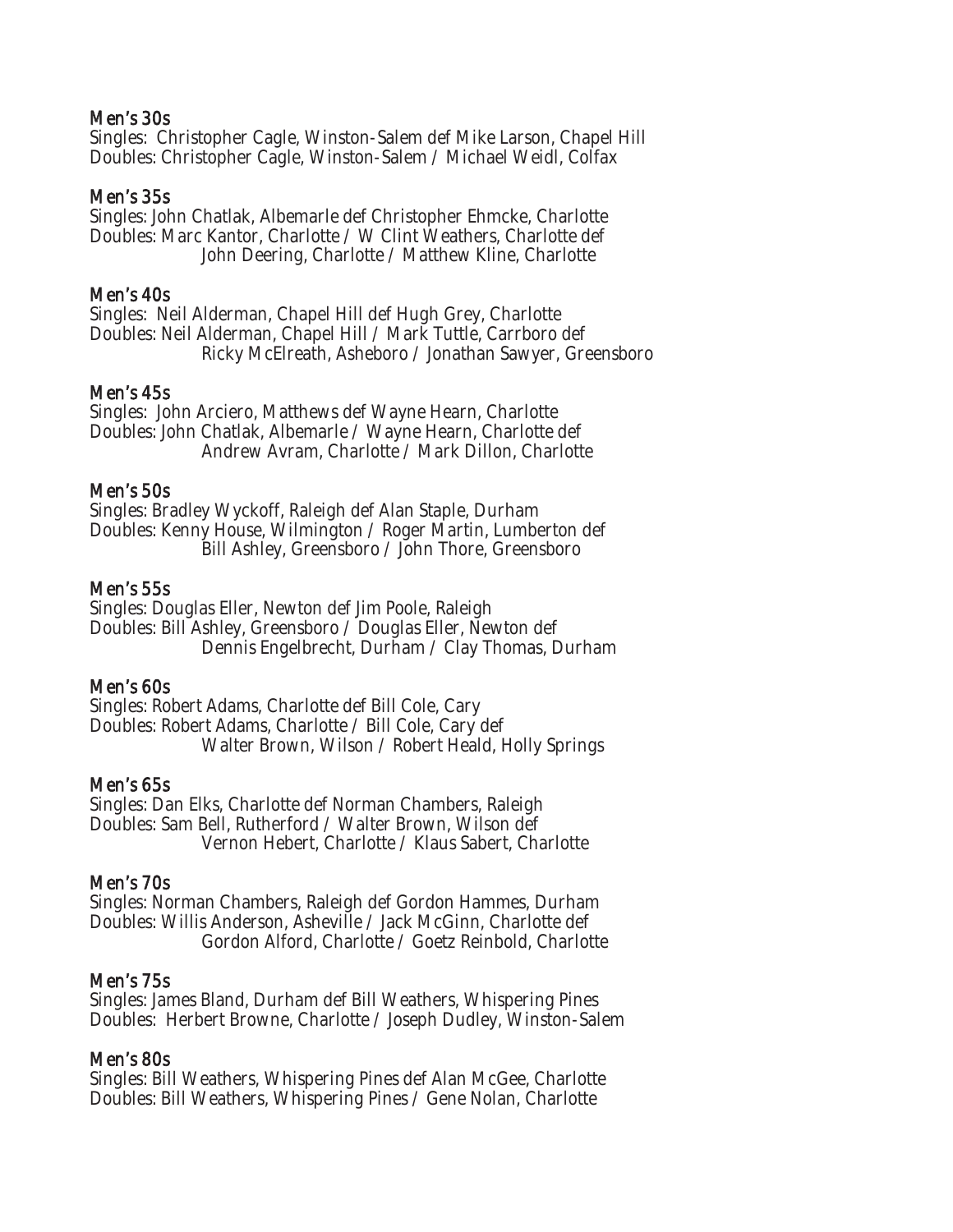#### Women's Open

Singles: Kelly McCain, Greensboro def. Cory Avants, Gastonia Doubles: Cory Avants, Gastonia / Mary Pate, Matthews

#### Women's 25s

Singles: Diane Mulkey, Charlotte

#### Women's 30s

Singles: Barbara Simpson, Jamestown def Amy Dillingham, High Point

#### Women's 40s

Singles: Barbara Simpson, Jamestown def Susan Adams, Charlotte Doubles: Nanette Huff, Yadkinville / Lloyd Ford, Winston-Salem def Kellly Gaines, Greensboro / Mary Lloyd Barbera, High Point

#### Women's 45s

Singles: Margy Pettit, Charlotte def Karen Watford, Gastonia Doubles: Tina Gray, Charlotte / Robin Edwards, Charlotte def Aimee Norri, Charlotte / Ruth Shaffner, Charlotte

#### Women's 50s

Singles: Margy Pettit, Charlotte def Paula Conley, Sanford Doubles: Paula Conley, Pinehurst / Billie Oxrieder, Pinehurst def Audrey Beddingfield, Carthage / Carolyn Canady, Foxfire Village

#### Women's 55s

Singles: Beverley Ranger, Charlotte Doubles: Gay Engelbrecht, Durham / Faye Thomas, Charlotte

#### Women's 60s

Singles: Christina Klaus, Greensboro Doubles: Pat Cox, Greensboro / Christina Klaus, Greensboro

#### Women's 65s

Singles: None Doubles: Emma Frye, Charlotte / June Vasoll, Charlotte def Patricia Cox, Greensboro / Vicki Everette, Winston-Salem

#### Women's 70s

Doubles: Vicki Everette, Winston-Salem / Sylvie Gaines, Sanford

#### Women's 80s

Singles: Martha Norman, Asheboro def Hazel Anderson, Asheboro Doubles: Elizabeth Henry, Gastonia / Dorothy Maloney, Wilmington def Martha Norman, Asheboro / Hazel Anderson, Asheboro

#### Mixed Open Doubles

Paul Goode, Boone / Cory Avants, Gastonia def William Noblitt, Shelby / Neils Barringer, Durham

#### Mixed 25s Doubles

Massimo Bosso, Charlotte / Julie Tanner, Charlotte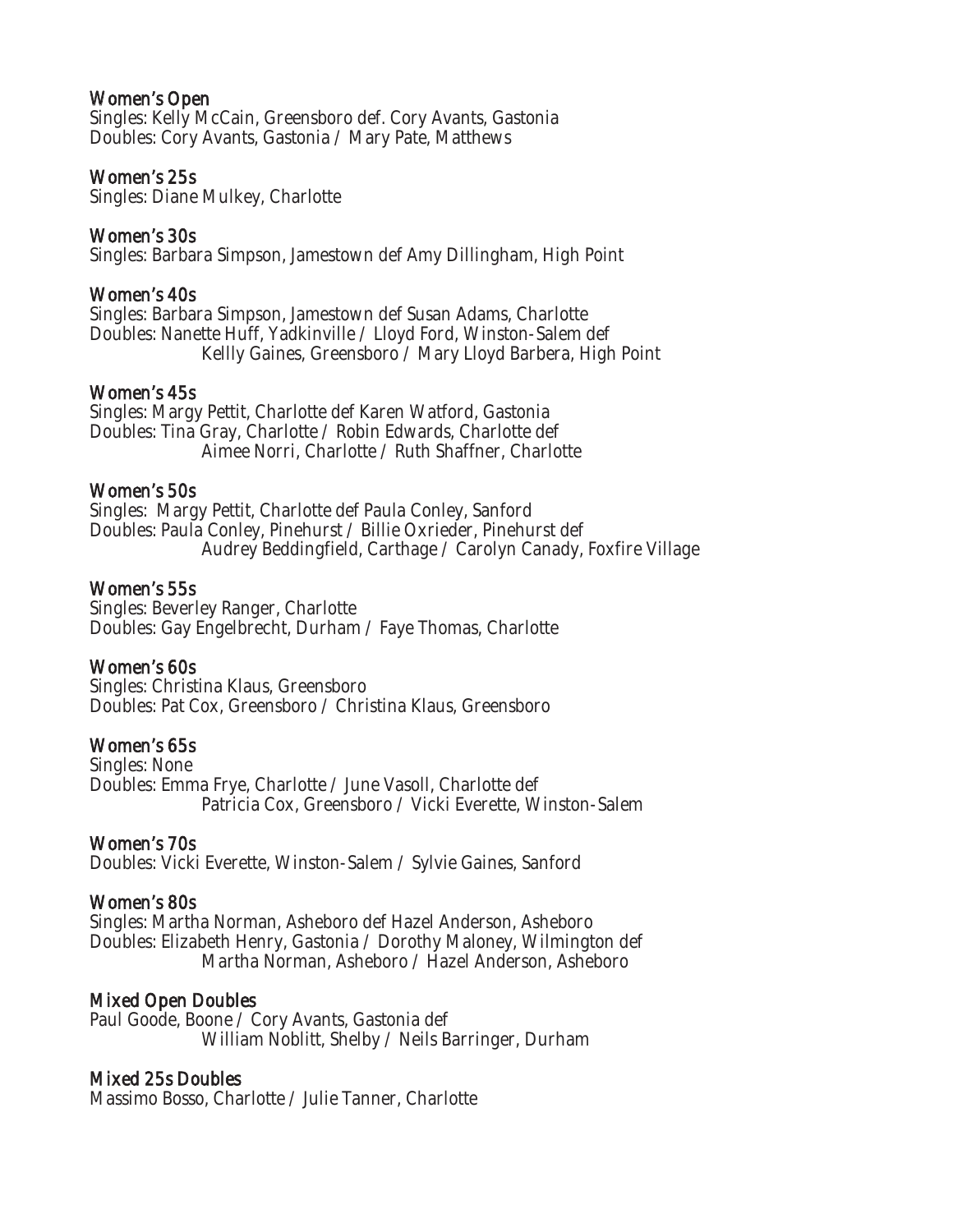### Mixed 35s Doubles

Scott Figel, Charlotte / Stacey Schefflin, Charlotte

#### Mixed 40s Doubles

Dora Burdzinska-Drezek, Huntersville / David Myers, Huntersville

#### Mixed 45s Doubles

John Arciero, Matthews / Aimee Norris, Charlotte

#### Mixed 50s Doubles

Wendy McColskey, Durham / Mike McHone, Mount Airy def Janet Moseley, Elkin / Buck Thomas, Clemmons

#### Mixed 55s Doubles

Dennis Engelbrecht, Durham / Gay Engelbrecht, Durham def Christian Drury, Charlotte / Raymond Jones, Charlotte

#### Mixed 60s Doubles

Ronald Keiger, Wilmington / Alice Kreiger, Wilmington def Patricia Landy, Pfafftown / Jerry Stoltz, Pfafftown

#### Mixed 70s Doubles

Gordon Alford, Charlotte / Barbara Brown, Charlotte

# **NTRP**

# (Clay Court Championships)

#### Men's 3.0

Singles: Christian Karaslewicz, Greensboro def. Mark Knowles, Matthews Doubles: None

#### Men's 3.5

Singles: Jeff Moser, Charlotte def. Devang Shah, Charlotte Doubles: Louis Duncan, Mooresville / James Epler, Concord def Dennis Choy, Charlotte / Kenji Krzywosz, Charlotte

#### Men's 4.0

Singles: Evan Shaw, Charlotte def. John Beckman, Cornelius Doubles: Baker Arrowood, Concord / Bradley Hubacher, Charlotte def Thomas Eubanks, Gastonia / James Hendrix, Belmont

#### Men's 4.5

Singles: Kevin Potts, Charlotte def. David Stroman, Charlotte Doubles: Drew Crawford, Charlotte / David Stroman, Charlotte def Michael Brady, Huntersville / Hao Dang, Concord

#### Men's 5.0

Singles: Nicolas Ecos-Osso, Huntersville

#### Women's 3.0

Doubles: Patricia Arrowood, Concord / Karla Williams, Concord def Kimberly Corradi, Huntersville / Marlene Warren, Charlotte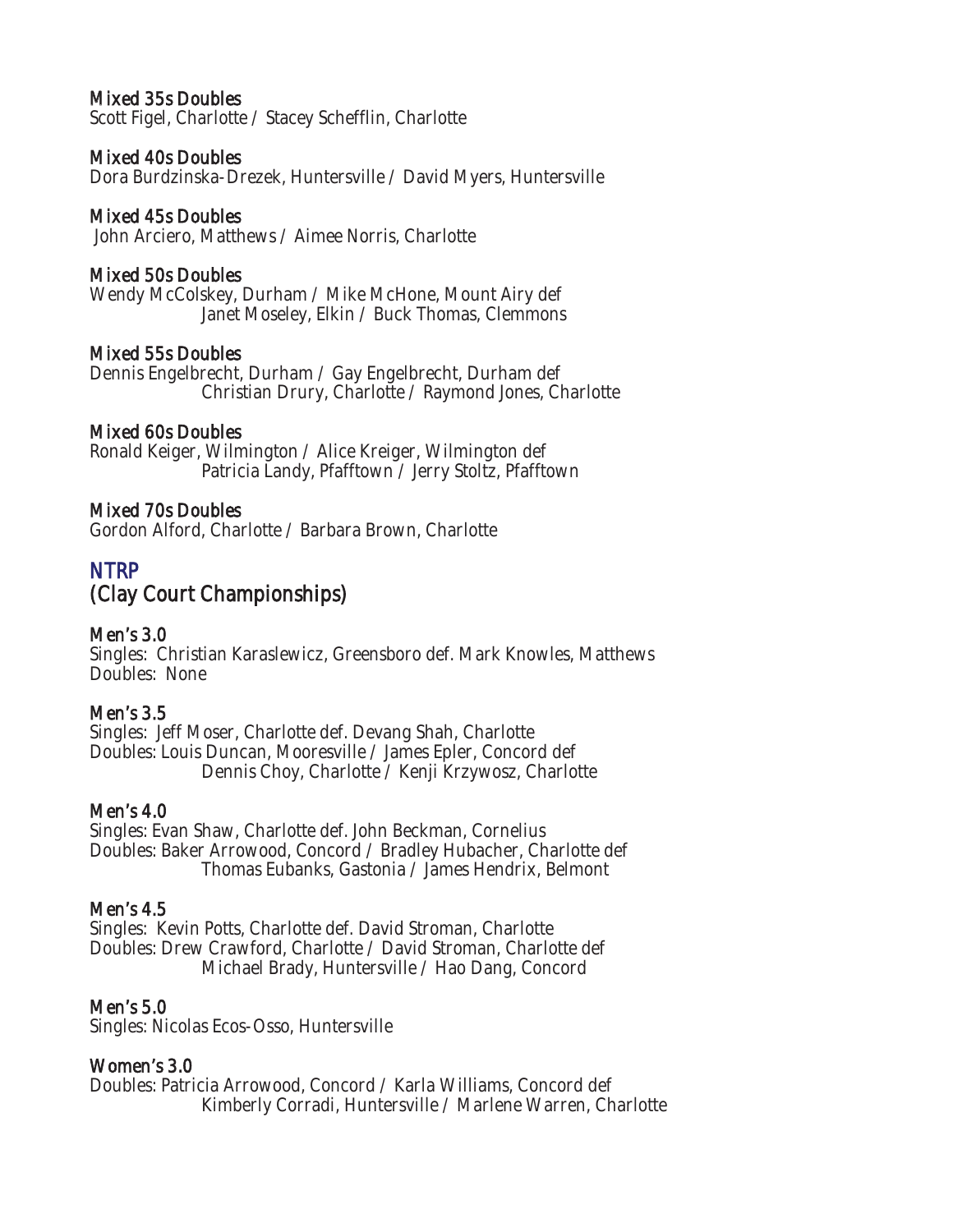### Women's 3.5

Singles: Vishwanthini Cook, Charlotte Doubles: Saundra Holloman, Charlotte / Mala Lee, Charlotte def Luann Basco, Charlotte / Mary Jones, Charlotte

### Women's 4.0

Singles: Anita Klendjian, Cary def. Amy Adams, Charlotte Doubles: Dora Burdzinska-Drezek, Charlotte / Sharon Roberts def Tracy Conneen, Waxhaw / Ruth Shaffner, Charlotte

### Women's 4.5

Singles: Lynn Chambers, Charlotte

### Mixed 6.0 Doubles

None Mixed 7.0 Doubles Mala Lee, Charlotte / Randy McVane, Charlotte def Robert Cazanes, Cornelius / Renee Graham, Cornelius

#### Mixed 8.0 Doubles

Amy Adams, Charlotte / James Hendrix, Belmont def Hao Dang, Concord / Saundra Holloman, Charlotte

### Mixed 9.0 Doubles

Massimo Bosso, Charlotte / Julie Tanner, Charlotte

# NTRP (Hard Court Championships)

# Men's 3.0

Singles: Jake Howering, Raleigh def Gregg White, Goldsboro Doubles: Loren Ota, Rocky Mount / Michael Sloop, Rocky Mount

#### Men's 3.5

Singles: George Richardson, Nashville def Willie Cornwell, Greensboro Doubles: None

# Men's 4.0

Singles: Raul Suarez, La Grange def Bruce Parker, Durham Doubles: Vivian Karimakwenda, Cary / Bill Stevenson, Winterville def Mark Aycock, Goldsboro / Craig Hassell, Goldsboro

Men's 4.5 Singles: Kevin Coghill, Goldsboro def Steven Denning, Clayton

Men's 5.0 Singles: Lee Bailey, Goldsboro

Women's 3.0 Singles: Vanessa Bailey, Goldsboro

Women's 4.0 Singles: Anita Klendjian, Cary

Mixed 7.0 Doubles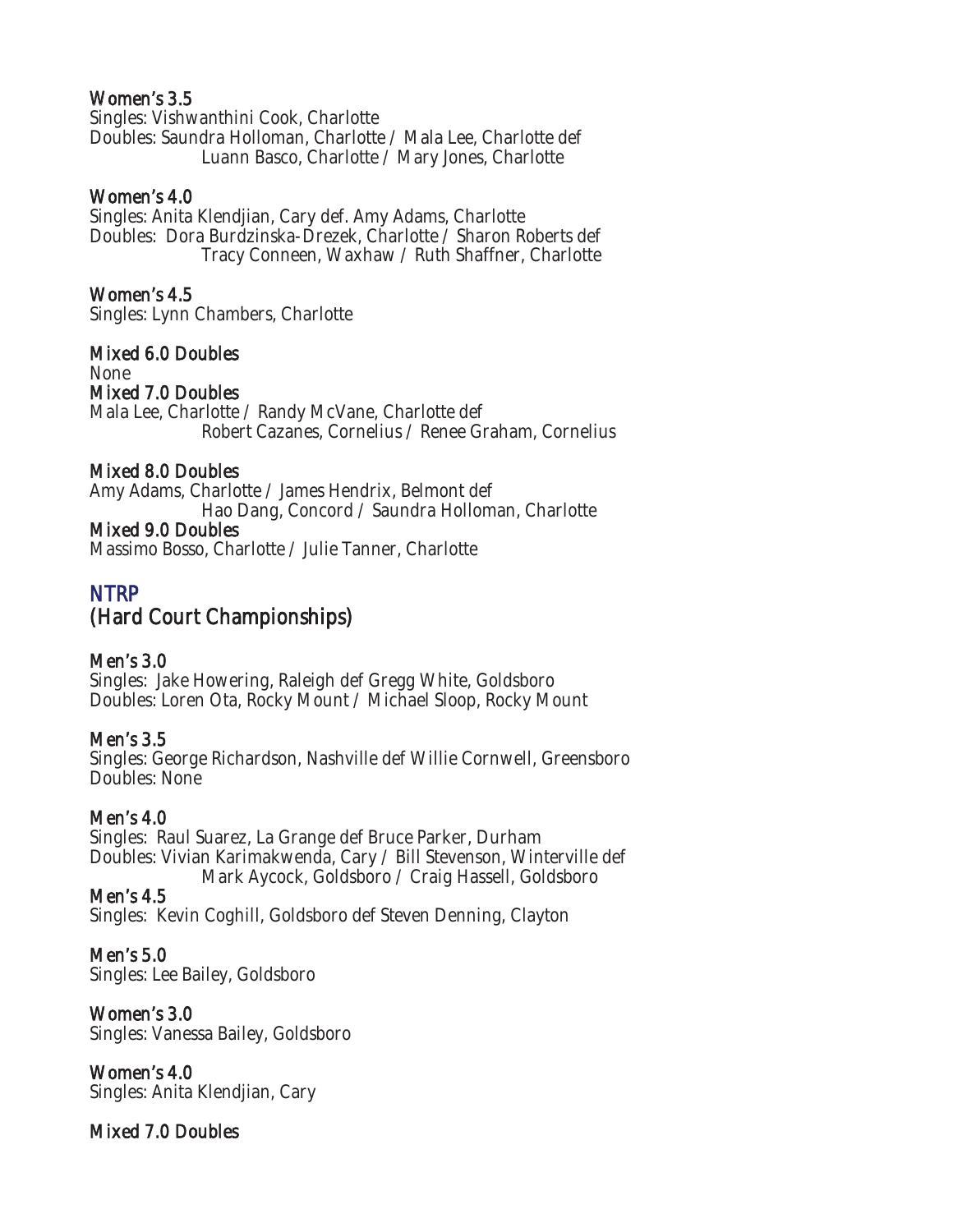Mindy Dehaven, Raleigh / Ken Dehaven, Raleigh

#### Mixed 8.0 Doubles

Ray Boehmer, Cary / Michelle Bass, Cary def John Alford, Wake Forest / Latisha Alford, Wake Forest

### Mixed 9.0 Doubles

Tracy Conneen, Waxhaw / Chad Oxendine, Concord def Michelle Bass, Cary / Ray Boehmer, Cary

# FAMILY

#### Father / Son Doubles

Michael Chrisco, Biscoe / Michael Chrisco, Southern Pines def Robert Lake, Boone / Steve Lake, Boone

Father / Daughter Doubles Christy Core, Charlotte / Hap Core, Charlotte

#### Mother / Daughter Doubles

Gwen Highsmith-Quick, Greensboro / Winnie Quick, Greensboro

# 2009

#### Men's Open

Singles: Robbye Poole, Charlotte def William Noblitt, Raleigh Doubles: W. Brad Pomeroy, Charlotte/Robbye Poole, Charlotte def Quentin Guichard, Raleigh/William Noblitt, Raleigh

#### Men's 25s

Singles: Michael Criscoe, Southern Pines def Timothy Snead, Charlotte

#### Men's 30s

Doubles: Tyler Haney, Advance / David Johnson, Winston-Salem

#### Men's 35s

Singles: Christopher Ehmcke, Charlotte def Thomas Heck Doubles: Scott Figel, Charlotte / Charles Reiney, Charlotte def Marc Kantor, Charlotte / W Clint Weathers, Whispering Pines

#### Men's 40s

Singles: Oscar Blacutt, Greensboro def David Wolf, Fayetteville Doubles: David Johnson, Winston-Salem / Mathew Menzi, Winston-Salem def Neil Alderman, Chapel Hill / Mark Tuttle, Carrboro

#### Men's 45s

Singles: John Anciero, Matthews def Leslie McIver, Charlotte Doubles: Ricky McElreath, Asheboro / Jonathan Sawyer, Greensboro def Andy Avram, Charlotte / Mark Dillon, Charlotte

#### Men's 50s

Singles: John Arciero, Matthews def James Roueche, Greensboro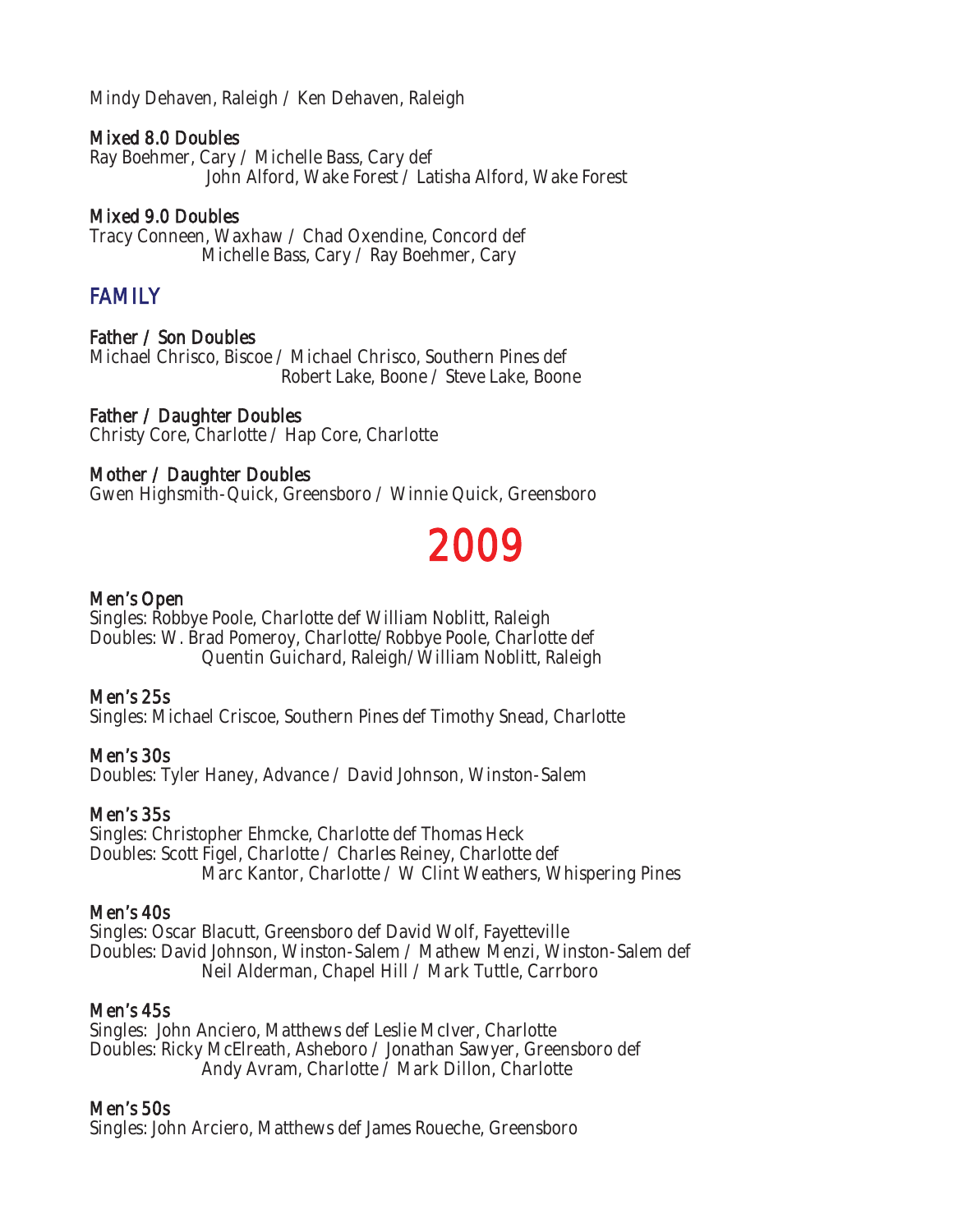Doubles: H. Fred Pfuhl, Colfax / James Roueche, Greensboro def Tom Bossard, Charlotte / Kenneth Neese, Monroe

#### Men's 55s

Singles: Dennis Englebrecht, Durham def Perry Laymon, Wilmington Doubles: Elbert Brown, Asheville / Al Meck, New Bern def Scott Jones, Charlotte / Scott Pollard, Charlotte

#### Men's 60s

Singles: Scott Pollard, Charlotte def George Mauney, Charlotte Doubles: George Mauney, Charlotte / Scott Pollard, Charlotte

#### Men's 65s

Singles: Zoltan Fabian, Charlotte def Jimmy Washington, Chapel Hill Doubles: John Mitchell, Matthews / Jim Perkins, Charlotte

#### Men's 70s

Singles: Gordon Hammes, Durham def Albert Griffin, Winston-Salem Doubles: Willis Anderson, Asheville / Albert Griffin, Winston-Salem

### Men's 75s

Singles: Gordan Hammes, Durham Doubles: Gordan Hammes, Durham / James Bland, Durham def Herbert Browne, Charlotte / Joseph Dudley, Winston-Salem

#### Men's 80s

Singles: William Weathers, Whispering Pines Doubles: Raeford Turner, Greensboro / Newman Way, Greensboro def James Chavasse, Raleigh / Norman Dawson, Asheville

#### Men's 85s

Singles: James Chavasse, Raleigh def Glenn Bitler, Raleigh Doubles: None

Men's 90s

Singles: James Chavasse, Raleigh def Wade MacDonald, Durham

#### Women's Open

Singles: Christina Lee, Charlotte def Caroline Newman, Greensboro Doubles: None

# Women's 30s

Singles: Cynthia Staton, Charlotte

Women's 35s Singles: Carolina Blouin, Raleigh def Amy Dillingham, High Point

#### Women's 40s

Singles: Amy Dillingham, High Point def Karen Regan, Winston-Salem

#### Women's 45s

Singles: Susan Love, Charlotte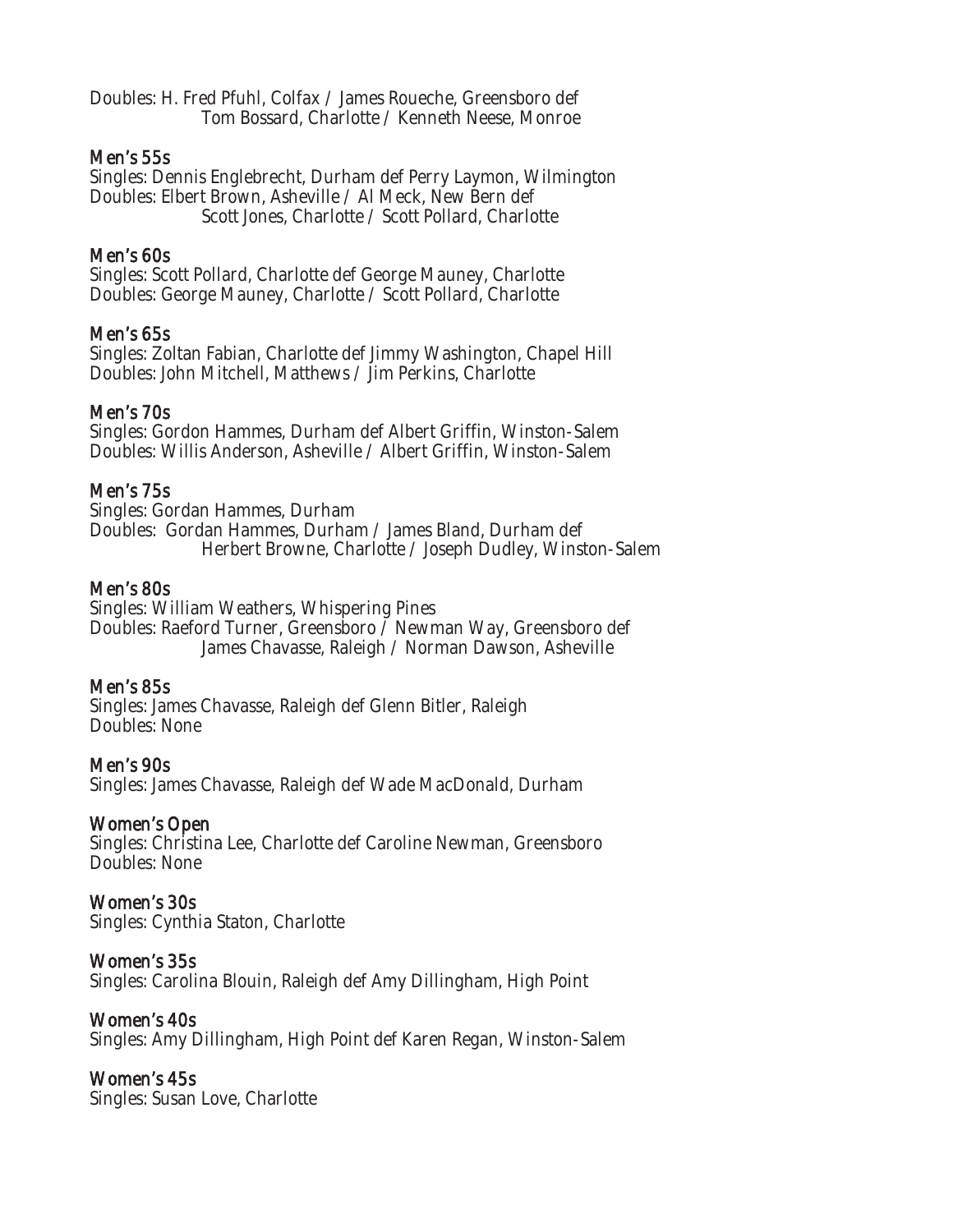#### Women's 50s

Doubles: Anne Frautsch, Durham / Kris McDonald, Chapel Hill def Sharron Frahm, Greensboro / Wendy McColskey, Durham

#### Women's 55s

Singles: Faye Thomas, Durham def Beverley Ranger, Charlotte Doubles: Christian Drury, Charlotte / Beth Lambeth, Charlotte def Debbie Carmazzi, Charlotte / Mary Lentz, Belmont

#### Women's 60s

Singles: Judith McAllister, Winston-Salem Doubles: None

#### Women's 70s

Doubles: Vicki Everette, Winston-Salem / Sylvia Gaines, Sanford

#### Women's 75s

Singles: Caroline Clark, Pinehurst def Christiane Jackson, Wilmington

#### Women's 80s

Singles: Martha Norman, Asheboro def Hazel Anderson, Asheboro

#### Mixed Open Doubles

Brian Ford, Summerfield/Caroline Newman, Greesboro def Robbie Todd, Winston-Salem/Jennifer Ansari, Greensboro

#### Mixed 30s Doubles

Shawn Cooke, Winston-Salem / Chrystal Rhodes, Pfafftown

#### Mixed 35s Doubles

Diane Mulkey, Charlotte / W Clint Weathers, Whispering Pines def Carolina Blouin, Raleigh / Marc Blouin, Raleigh

#### Mixed 40s Doubles

Amy Dillingham, High Point / David Wolf, Fayetteville def Jill Bowman, Winston-Salem / Glenn Sadlik, Kernersville

#### Mixed 45s Doubles

Mark Dillon, Charlotte / Susan Love, Charlotte

#### Mixed 50s Doubles

Wendy McColskey, Durham / Mike McHone, Mount Airy

#### Mixed 55s Doubles

Clay Thomas, Durham / Faye Thomas, Durham

#### Mixed 60s Doubles

Audrey Beddingfield, Carthage / Robert Beddingfield, Carthage

#### Mixed 70s Doubles

Ronald Keiger, Wilmington / Alice Keiger, Wilmington def Vicki Everette, Winston-Salem / Bill Marian, Clemmons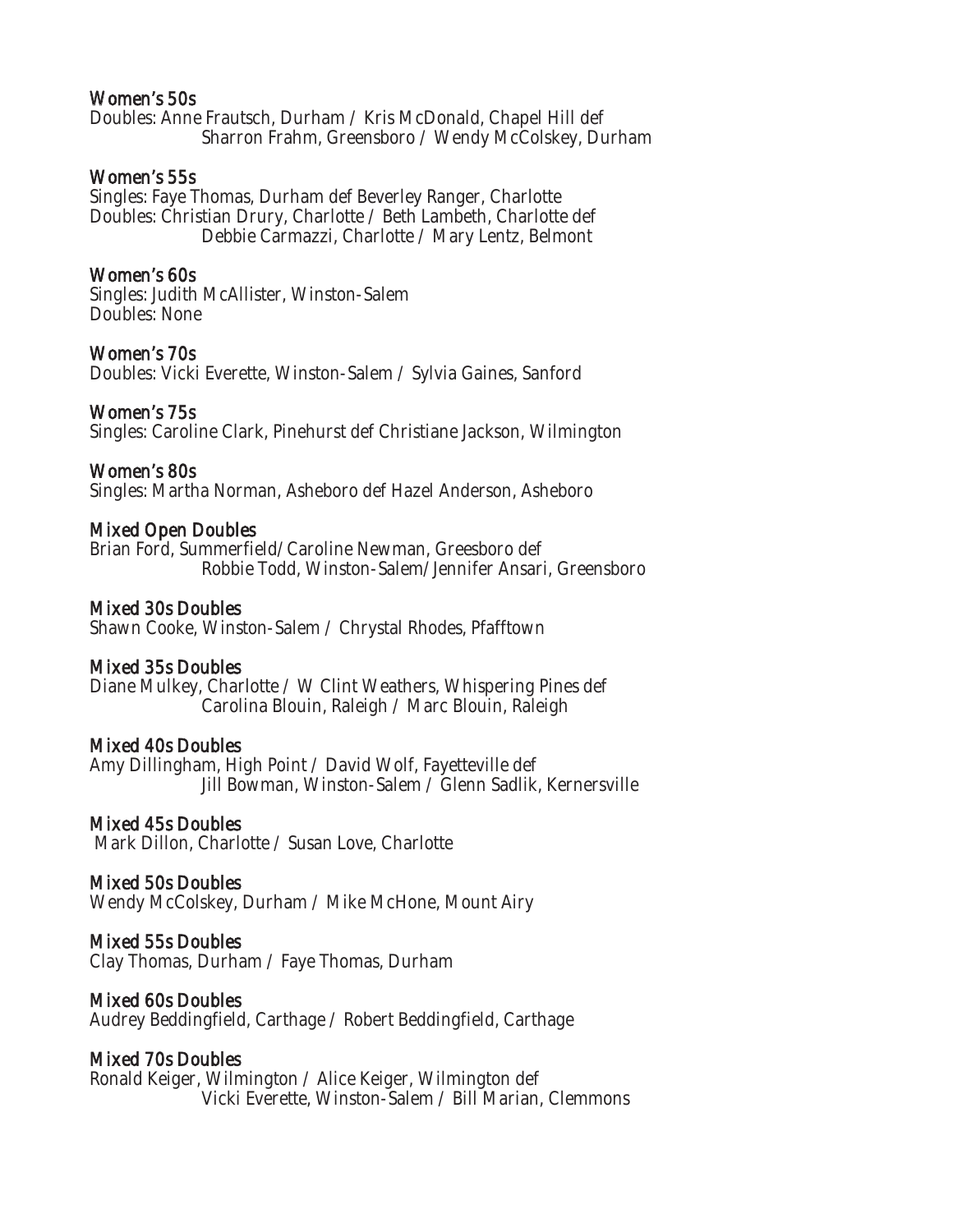# NTRP (Clay Court Championships)

### Men's 3.0

Singles: David Griffin, Cornelius

### Men's 3.5

Singles: George Garest, Fayetteville def Gregory Ratledge, Charlotte Doubles: Ted Mitchell, Gastonia / Ross Nethery, Gastonia def Anthony Dimino, Charlotte / Mel Hess, Huntersville

#### Men's 4.0

Singles: Shawn Cooke, Winston-Salem def Eric Swanson, Charlotte Doubles: Shawn Cooke, Winston-Salem / Robert Roxcroft, Advance def Eric Swanson, Charlotte / M Neil Wigginton, Huntersville

#### Men's 4.5

Singles: Timothy Sneed, Charlotte def Christopher Butler, Davidson Doubles: Christopher Butler, Davidson / Drew Crawford, Charlotte def Mark Allen, Charlotte / Michael Brady, Huntersville

#### Men's 5.0

Singles: Kevin Potts, Charlotte def Nicolas Ecos-Ossio, Huntersville Doubles: None

#### Women's 3.0

Singles: Dana Griffin, Cornelius Doubles: Wendy Fairer, Huntersville / Gretchen Mann, Huntersville

#### Women's 3.5

Singles: Cristen Morgan, Cornelius Doubles: Pamela Bender, Charlotte / Denise Hamme, Huntersville def Geneva Bosak, Davidson / Leigh Zmirak, Charlotte

#### Women's 4.0

Singles: Kristy Donaldson, Cornelius def Nily Willis, Mint Hill Doubles: Amy Adams, Charlotte / Andreina Morris, Charlotte def Brenda Brewer, Concord / Sharron Roberts, Charlotte

#### Women's 4.5

Singles: Lynn Chambers, Charlottte def Lori Scherrman, Huntersville

#### Mixed 6.0 Doubles

David Griffin, Cornelius / Dana Griffin, Cornelius

# Mixed 7.0 Doubles

Mary Jones, Charlotte / Russell Walker, Kannapolis def Pamela Bender, Charlotte / Michael Guest, Huntersville

# Mixed 8.0 Doubles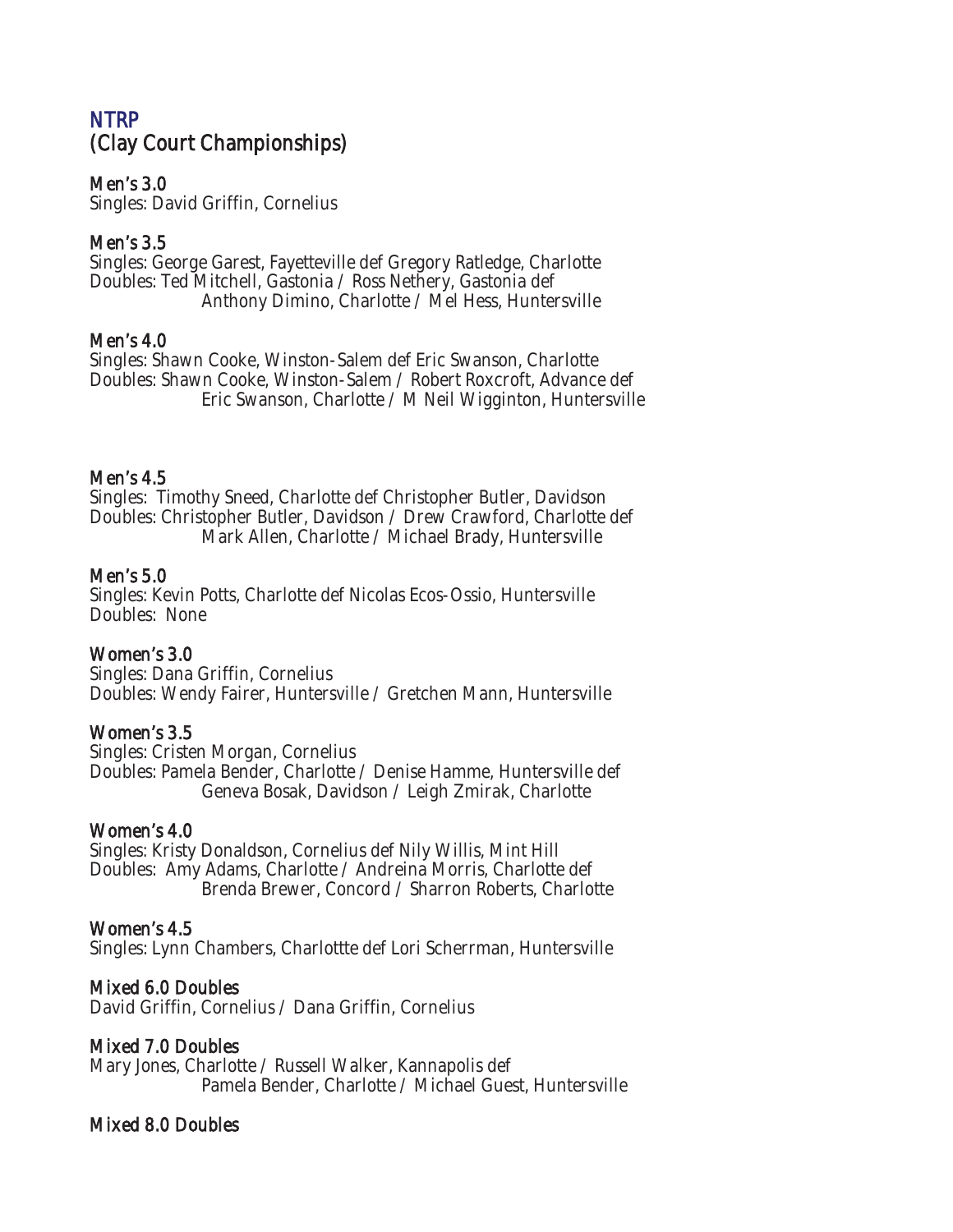Amy Adams, Charlotte / James Hendrix, Belmont def Christine Neal, Fayetteville / George Garest, Fayetteville

# **NTRP** (Hard Court Championships)

### Men's 3.0

Singles: Dail Spencer, Farmville def Ryan Spell, Goldsboro Doubles: None

### Men's 3.5

Singles: Joshua Cooper, Pine Level def Clayton Nance, Greensboro Doubles: Steven Davis, Snow Hill / TJ Thomas, Kinston

### Men's 4.0

Singles: Jimmy Davis, Williamston def Jeremy Jones, Kinston Doubles: William Hancock, Hickory / Travis Robbins, Granite Falls def Clay Jackson, Grifton / Bill Stevenson, Winterville

#### Men's 4.5

Singles: Michael Boothman, Goldsboro def Rudy Hoffert, Pikeville Doubles: Christopher Baum, Matthews / Scott Rickel, Matthews def Jason Pugh, Winterville / Andrew Shue, Ayden

Men's 5.0 Singles: Lee Bailey, Goldsboro

Women's 3.0 Singles: Latisha Alford, Wake Forest def Jean Brendel, Kinston

#### Mixed 7.0 Doubles

John Alford, Wake Forest / Latisha Alford, Wake Forest

# FAMILY

Father / Son Doubles Robert Lake, Boone / Steve Lake, Boone

#### Sr Father / Son Doubles

Willis Anderson, Asheville / David Anderson, Apex

#### Father / Daughter Doubles

Terry Wood, Stoneville / Cayce Wood, Stoneville

#### Mother / Son Doubles

Cindi Khanlarian, Greensboro / Shane Khanlarian, Greensboro

#### Mother / Daughter Doubles

Brittney Willisms, Greensboro / Angelia Williams, Greensboro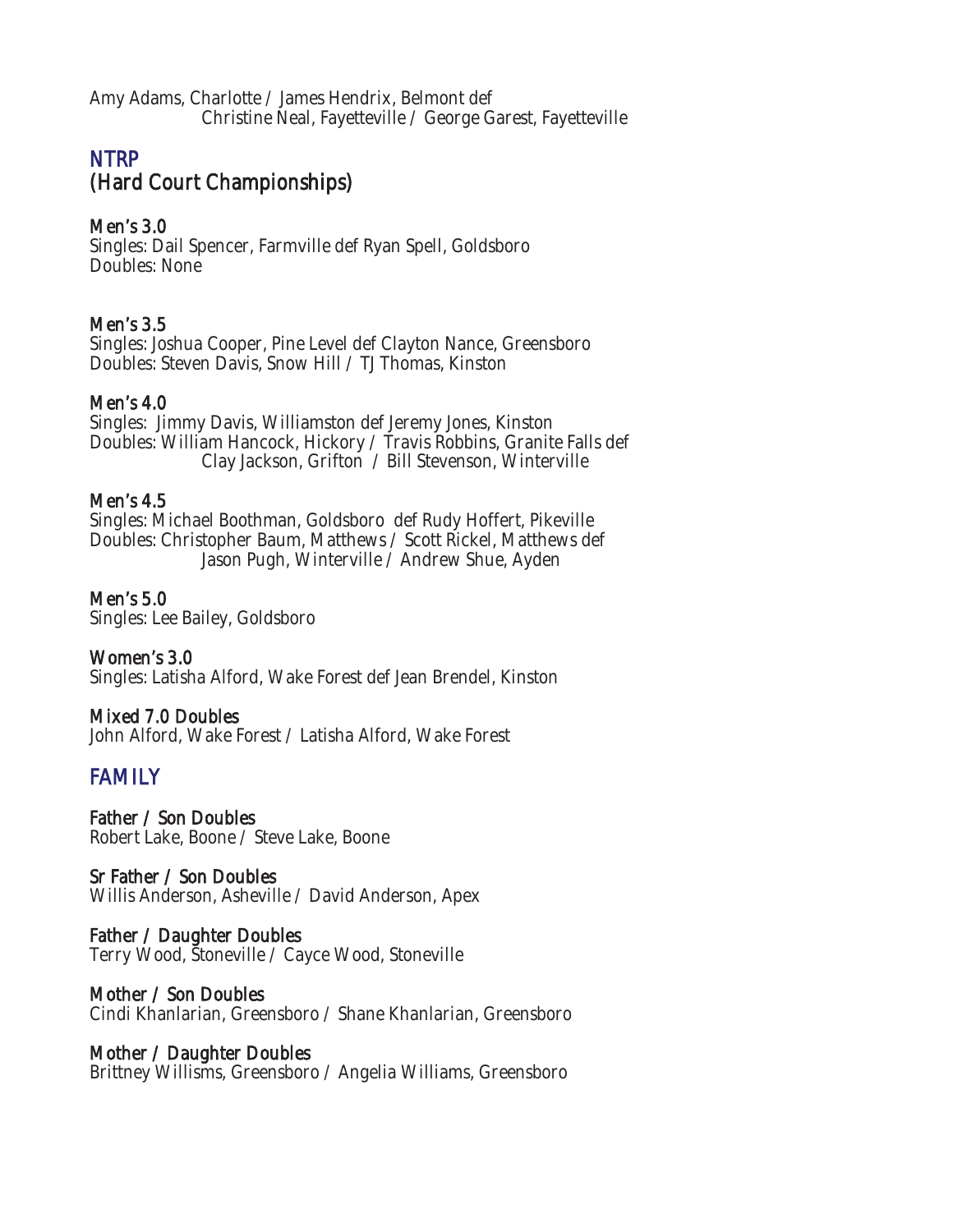# 2010

#### Men's Open

Singles: Robbye Poole, Charlotte def William Noblitt, Raleigh Doubles: Jonathan Stokke, Winston-Salem / Stephen Ward, Raleigh def Jose Hernandez, Chapel Hill / Taylor Meyer, Raleigh

#### Men's 25s

Singles: Gregory Artzt, Weddington Doubles: David Johnson, Winston-Salem / Ashley Shaw, Charlotte def Stuart Bost, Charlotte / Matthew Jones, Charlotte

#### Men's 30s

Singles: None Doubles: Matthew Rowe (Rocky Mount) / Michael Weidl (Colfax) def David Johnson (Winston-Salem) / Mathew Menzi (Winston-Salem)

#### Men's 35s

Singles: Claes Persson, Charlotte def Christopher Ehmcke, Charlotte Doubles: Anders Persson, Charlotte / Claes Persson, Charlotte def Scott Fligel, Charlotte / Charles Reiney, Charlotte

#### Men's 40s

Singles: Christopher Ehmcke, Charlotte def Kevin Potts, Charlotte Doubles: David Johnson, Winston-Salem / Adam Thomson, Winston-Salem

#### Men's 45s

Singles: George Husk, Davidson def Neil Handelsman, Charlotte Doubles: John Deering, Charlotte / James Demos, Charlotte def Ricky McElreath, Asheboro / Jonathan Sawyer, Greensboro

#### Men's 50s

Singles: John Arciero, Matthews def Robert Stephens, Matthews Doubles: Fred Pfuhl, Colfax / James Roueche, Greensboro def Tom Bossard, Charlotte / Kenneth Neese, Monroe

#### Men's 55s

Singles: Gary McGrath, Raleigh def Dennis Engelbrecht, Durham Doubles: Junior Luffman, Elkin / Michael Martin, Rutherfordton

#### Men's 60s

Singles: Scott Pollard, Charlotte def John Walton, Burlington Doubles: Mike McHone, Mount Airy / John Walton, Burlington def Bill Cole, Cary / William Trott, Raleigh

#### Men's 65s

Singles: Bill Cole, Cary def Zoltan Fabian, Charlotte Doubles: Walt Brown, Wilson / Bill Cole, Cary def Bruce Brodie, Greensboro / David Hunder, Belmont

#### Men's 70s

Singles: Albert Griffin, Winston-Salem def Vernon Hebert, Charlotte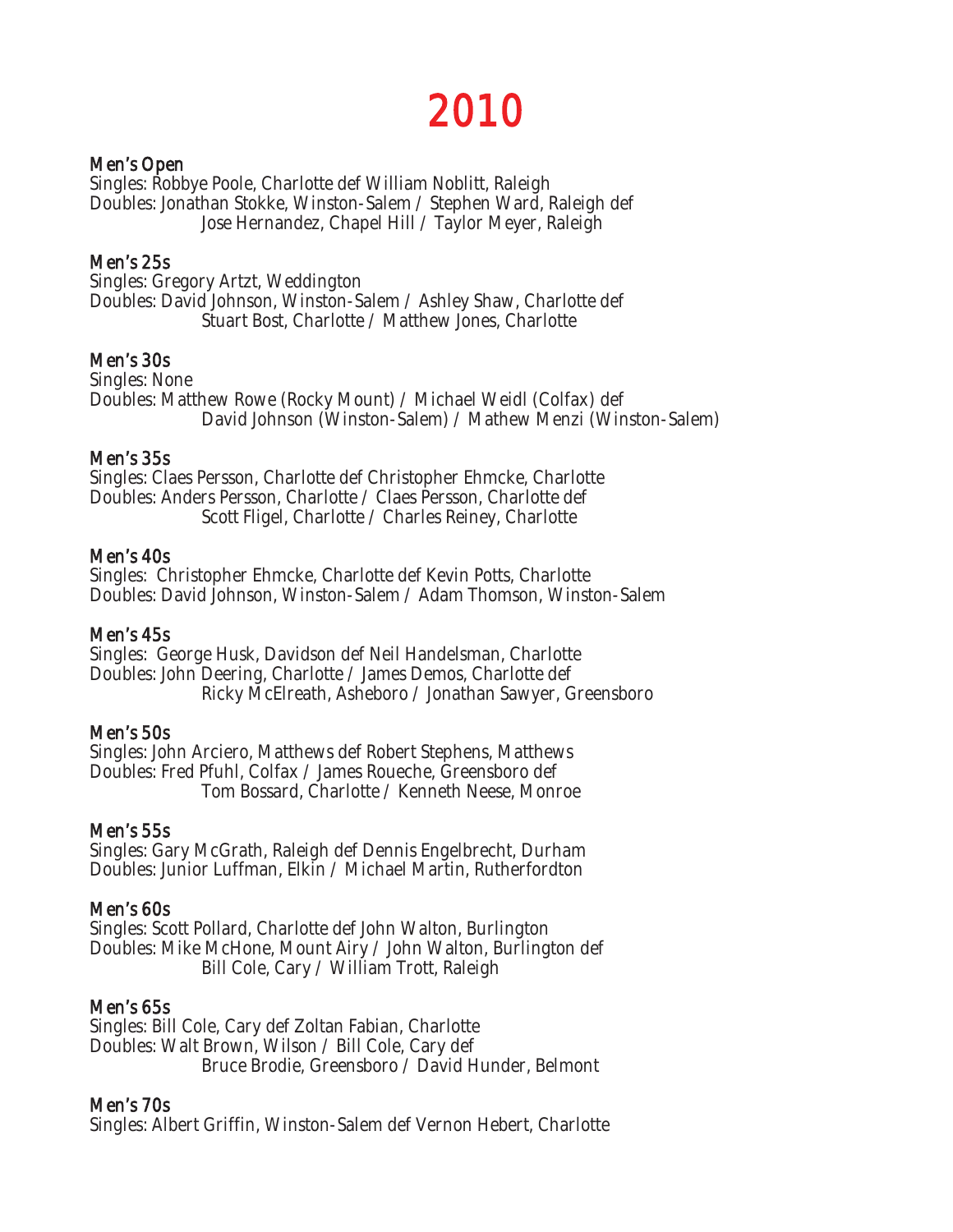Doubles: Willis Anderson, Asheville / David Ringler, Cornelius def Albert Griffin, Winston-Salem / Jack McGinn, Charlotte

#### Men's 75s

Singles: Albert Griffin, Winston-Salem Doubles: Albert Griffin, Winston-Salem / Jack McGinn, Charlotte def Gordon Alford, Charlotte / Goetz Reinbold, Charlotte

#### Men's 80s

Singles: Sharf Zinovy, New Bern Doubles: Raeford Turner, Greensboro / Newman Way, Greensboro def Judah Bricker, Burlington / Gilbert Brown, Chapel Hill

#### Men's 85s

Singles: Norman Dawson, Asheville

#### Women's Open

Singles: Catherine Newman, Greensboro def Teodoro Doncheva, Raleigh Doubles: Catherine Newman, Greensboro / Caroline Newman, Greensboro

#### Women's 30s

Singles: Amy Dillington, High Point

#### Women's 35s

Singles: Carolina Blouin, Raleigh def Lynn Chambers, Charlotte

#### Women's 40s

Singles: Lynn Chambers, Charlotte Winner RR

#### Women's 45s

Singles: Susan Love, Charlotte Doubles: Dale Hall, Charlotte / AimeeNorris, Charlotte def Elizabeth Meiners, Matthews / Monica Nee, Charlotte

#### Women's 50s

Singles: Frances O'Sullivan, Taylorsville def Janet Moseley, Elkin Doubles: Frances O'Sullivan, Taylorsville / Judi Stiff, Taylorsville

#### Women's 55s

Singles: Dee Wilson, Yadkinville Doubles: Debbie Carmazzi, Charlotte / Joann Crolley, Cramerton def Christian Drury, Charlotte / Rosemary Hill, Charlotte

#### Women's 60s

Singles: Judith McAllister, Winston-Salem def Vicki Everette, Winston-Salem Doubles: Alice Keiger, Wilmington / Rhonda Sykes, Winnabow def Bett Morris, Winston-Salem / Jo Ann Mount, Winston-Salem

#### Women's 65s

Singles: Christina Klaus, Greensboro def Vicki Everette, Winston-Salem

#### Women's 80s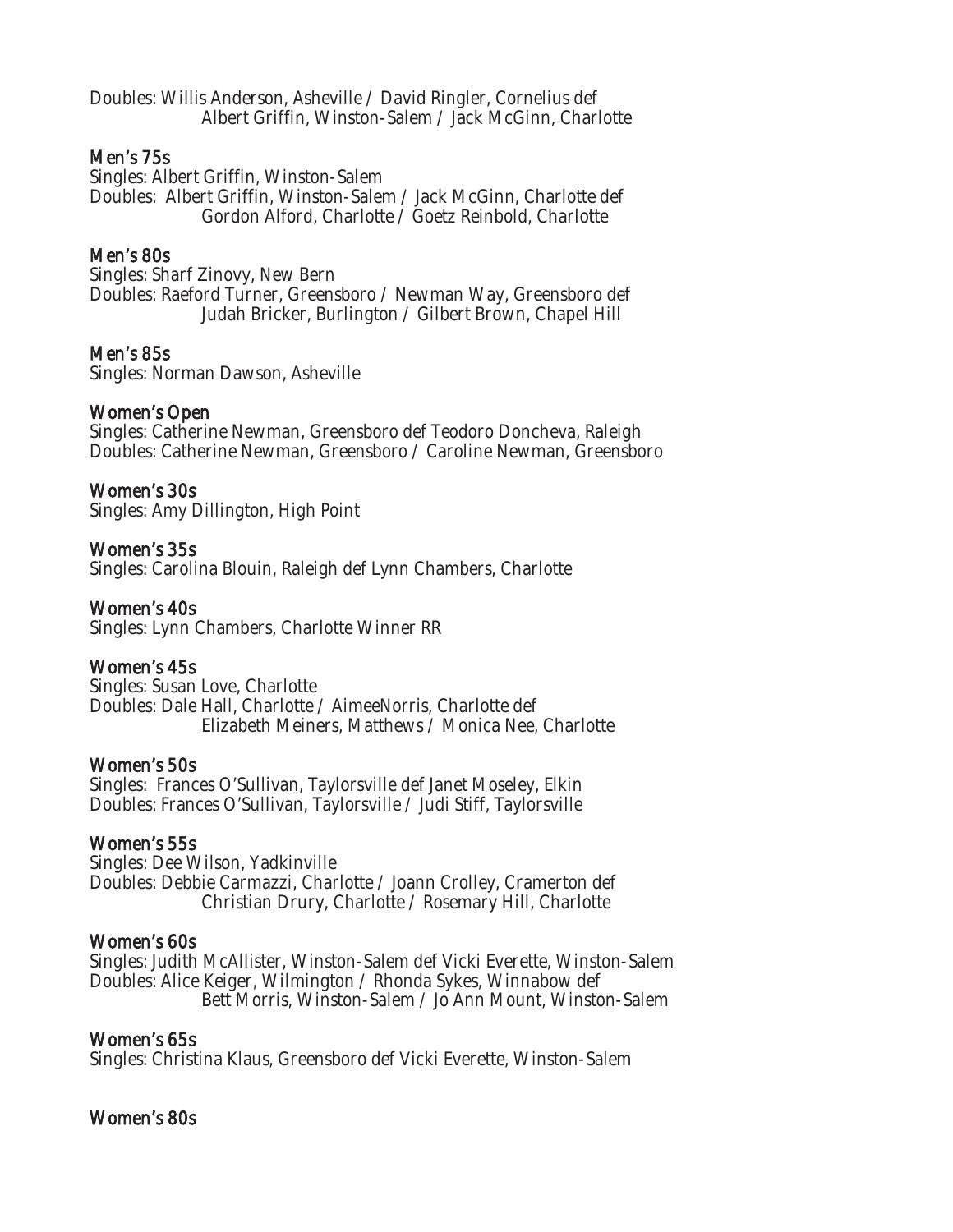Singles: Martha Norman, Asheboro def Hazel Anderson, Asheboro

#### Mixed Open Doubles

Catherine Newman, Greensboro / Robbye Poole, Charlotte def Teodora Doncheva, Raleigh / Jeremy Martin, Charlotte

### Mixed 35s Doubles

Diane Mulkey, Charlotte / W. Clint Weathers def Carolina Blouin, Raleigh / Jonathan Goldberg, Charlotte

### Mixed 40s Doubles

Mariana Hollman, Winston-Salem / George Phillips, Winston-Salem

### Mixed 50s Doubles

Mike McHone, Mount Airy / Janet Moseley, Elkin

#### Mixed 55s Doubles

Sharon Mitchell, Charlotte / Tom Parker, Charlotte

#### Mixed 60s Doubles

Ronald Keiger, Wilmington / Rhonda Sykes, Winnabow def Patricia Landy, Pfafftown / Jerry Stoltz, Pfafftown

# Mixed 65s Doubles

None

#### Mixed 70s Doubles

Ronald Keiger, Wilmington / Alice Keiger, Wilmington def Cornelia Abenante, Trent Woods / Walter Erwin, New Bern

# NTRP

# (Clay Court Championships)

Men's 3.0 Singles: AntonioPorretta, Harrisburg Doubles: None

# Men's 3.5

Singles: Tommy Barbour, Graham def Marko Durovic, Charlotte Doubles: Michael Guest, Huntersville / Jim Illing, Cornelius def Scott Schrimsher, Charlotte / Rusty Williams, Charlotte

#### Men's 4.0

Singles: Eugene Brycki, Charlotte def Nick Mase, Belmont Doubles: Chuck Capehart, Charlotte / Scott Darden, Huntersville def Jay Essary, Statesville / Andrew Smith, Statesville

#### Men's 4.5

Singles: Michael Earl, Charlotte def Michael Roper, Charlotte Doubles: Mark Allen, Charlotte / Raul Rodriguez, Huntersville def Michael Brady, Huntersville / Robert Fryer, Cornelius

# Men's 5.0

Singles: Bradley Hobday, Davidson Doubles: Bradley Hobday, Davidson / James Lowe, Mooresville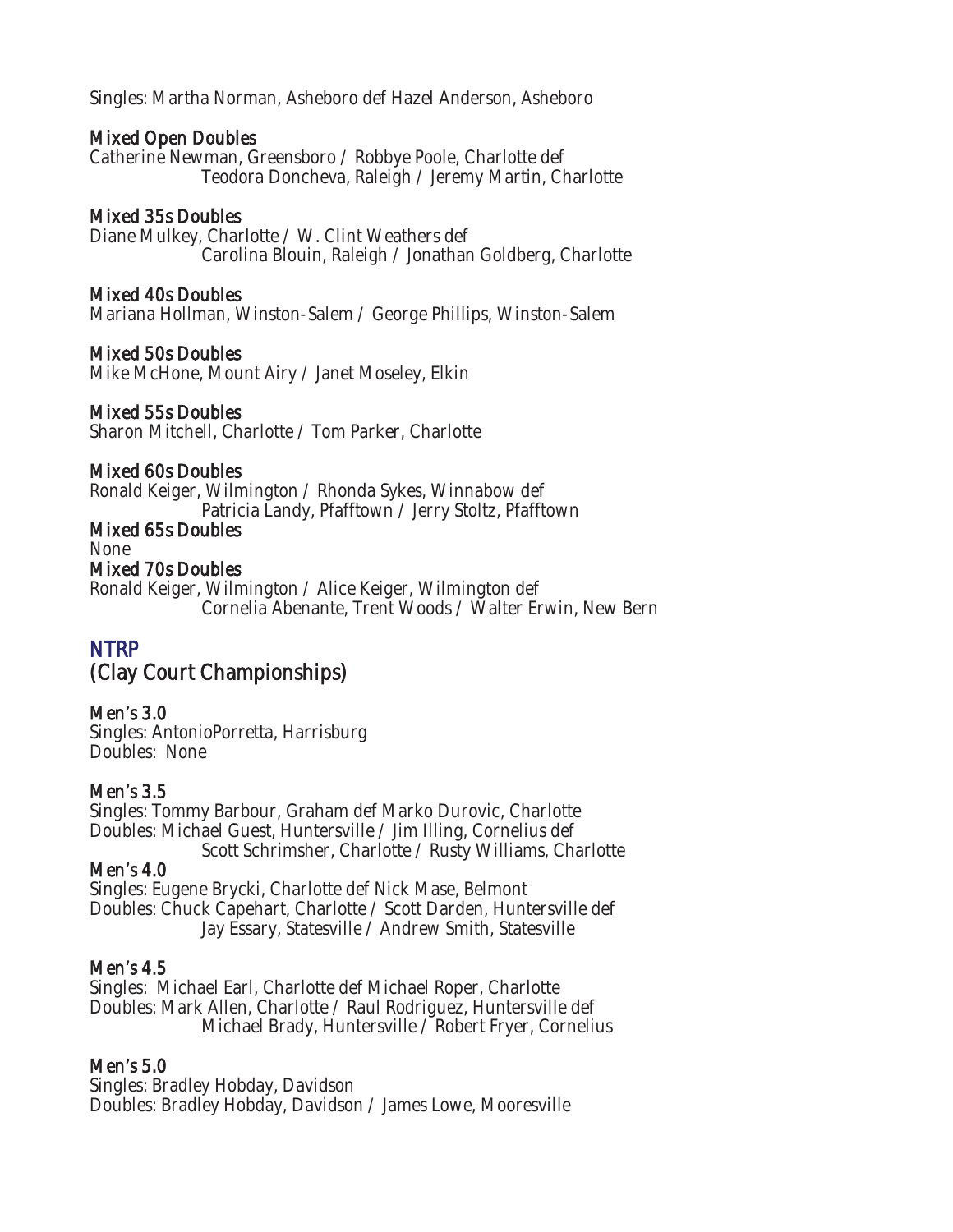### Women's 3.0

Singles: Stephanie Durovic, Charlottte Doubles: Paige McGuirk, Denver / Alyson Wharton, Denver def Elizabeth Born, Denver / Victoria Peaire, Denver

#### Women's 3.5

Singles: Nicole Yudin, Huntersville def Jessica Polonsky, Huntersville Doubles: Zanthia Hastings, Charlotte / Ernestine Staton, Charlotte def Karen Hobday, Davidson / Michele Taylor, Mooresville

### Women's 4.0

Singles: Diofra Azucenas, Charlotte def Betsy Darden, Davidson Doubles: Diofra Azucenas, Charlotte / Alessandra Scottbey, Concord def Luann Basco. Charlotte / Lori Helms, Huntersville

### Women's 4.5

Singles: Nancy Chirino, Charlotte def Lori Scherrman, Mount Holly Doubles: Nancy Chirino, Charlotte / Dee Dee Samples, Matthews def Jennifer Gaisbauer, Huntersville / Diana West, Indian Trail

# Mixed 6.0 Doubles

Ted Mitchell, Gastonia / Melissa Mitchell, Gastonia

### Mixed 7.0 Doubles

Michelle Potuzak, Huntersville / Kevin Snyder, Huntersville def Cole Wilson, Charlotte / Lauren Wilson, Charlotte

### Mixed 8.0 Doubles

Todd Sommers, Huntersville / Cindy Sommers, Huntersville def Rikki Myers, Mooresville / Oscar Nieto, Monroe

#### Mixed 9.0 Doubles

Kirsty Donaldson (Cornelius) / Raul Rodriguez (Huntersville)

# Mixed 10.0 Doubles

None

# NTRP (Hard Court Championships)

#### Men's 3.0

Singles: Jeff Atkinson, Bladenboro def Joshua Carter, Washington Doubles: Jeff Atkinson, Bladenboro / Gregg White, Goldsboro def Joshua Carter, Washington / ChiLok Kwong, Dudley

# Men's 3.5

Singles: W Troutman, Raleigh def Jonathan Parker, Durham

#### Men's 4.0

Singles: Raul Suarez, Snow Hill def John Brackett, Rocky Mount Doubles: Jobe Makar, Elm City / Robert Skinner, Lucama

#### Men's 4.5

Singles: Nicholas Holloman, Greensboro def Jason Pugh, Winterville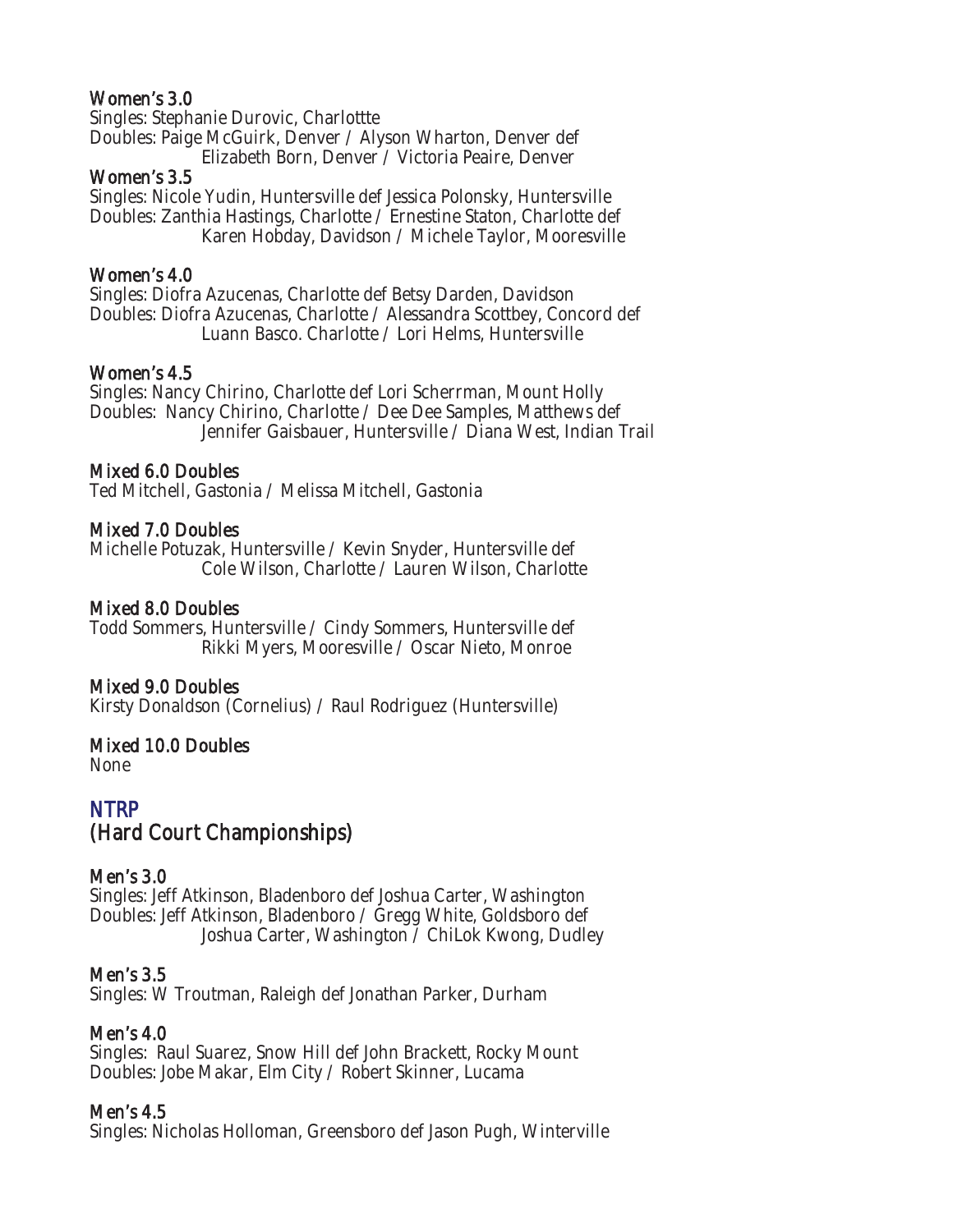#### Women's 3.0

Singles: Gloria Quick, Fayetteville def Tiffany Hall, Greenville

#### Mixed 9.0 Doubles

Carol Aro (Mount Olive) / Diogo Miranda (Mount Olive)

## FAMILY

#### Father / Son Doubles

James Roueche, Greensboro / James Roueche, Greensboro def Reid Dillon, Charlotte / Mark Dillon, Charlotte

#### Father / Daughter Doubles

Laneal Vaughn, Asheville / Lauren Vaughn, Asheville def Laine Parker, Greensboro / Richard Parker, Greensboro

#### Mother / Son Doubles

Deborah Louden, Raleigh / Brian Louden, Raleigh def Karen Walters, Statesville / Henry Walters, Statesville

#### Mother / Daughter Doubles

Dona Bowland, Burlington / Michelle Johnson, Burlington

#### Sr Father / Son Doubles

Willis Anderson, Asheville / David Anderson, Apex def Scott Deuel, Raleigh / Robin Gardner, Raleigh

# 2011

#### Men's Open

Singles: Robbye Poole, Charlotte def Tony Mule, Greensboro Doubles: John Haywood, Durham / Robert Haywood, Durham def Tony Mule, Greensboro / Damon Martin, Greensboro

#### Men's 25s

Single: Keith Chriscoe, Biscoe def Timothy Snead, Charlotte

#### Men's 30s

Doubles: Mike Weidl, Colfax / Tanner Haddon, Greensboro def David Bolick, High Point / Derek Slate, Mount Airy

#### Men's 35s

Singles: Michael Roper winner RR Doubles: Scott Fligel, Charlotte / Lawrence Fuller, Charlotte winner RR

#### Men's 40s

Singles: Bradley Hobday, Davidson def Michael Weidl, Colfax Doubles: David Johnson, Winston-Salem / Adam Thomson def Bradley Hobday, Davidson / Kelly Hunter, Huntersville

#### Men's 45s

Singles: Brad Cherry, Charlotte def George Husk, Davidson Doubles: Bradley Hobday, Davidson / Leslie McIver, Charlotte Winner RR Men's 50s

Singles: John Arciero, Matthews def James Roueche, Greensboro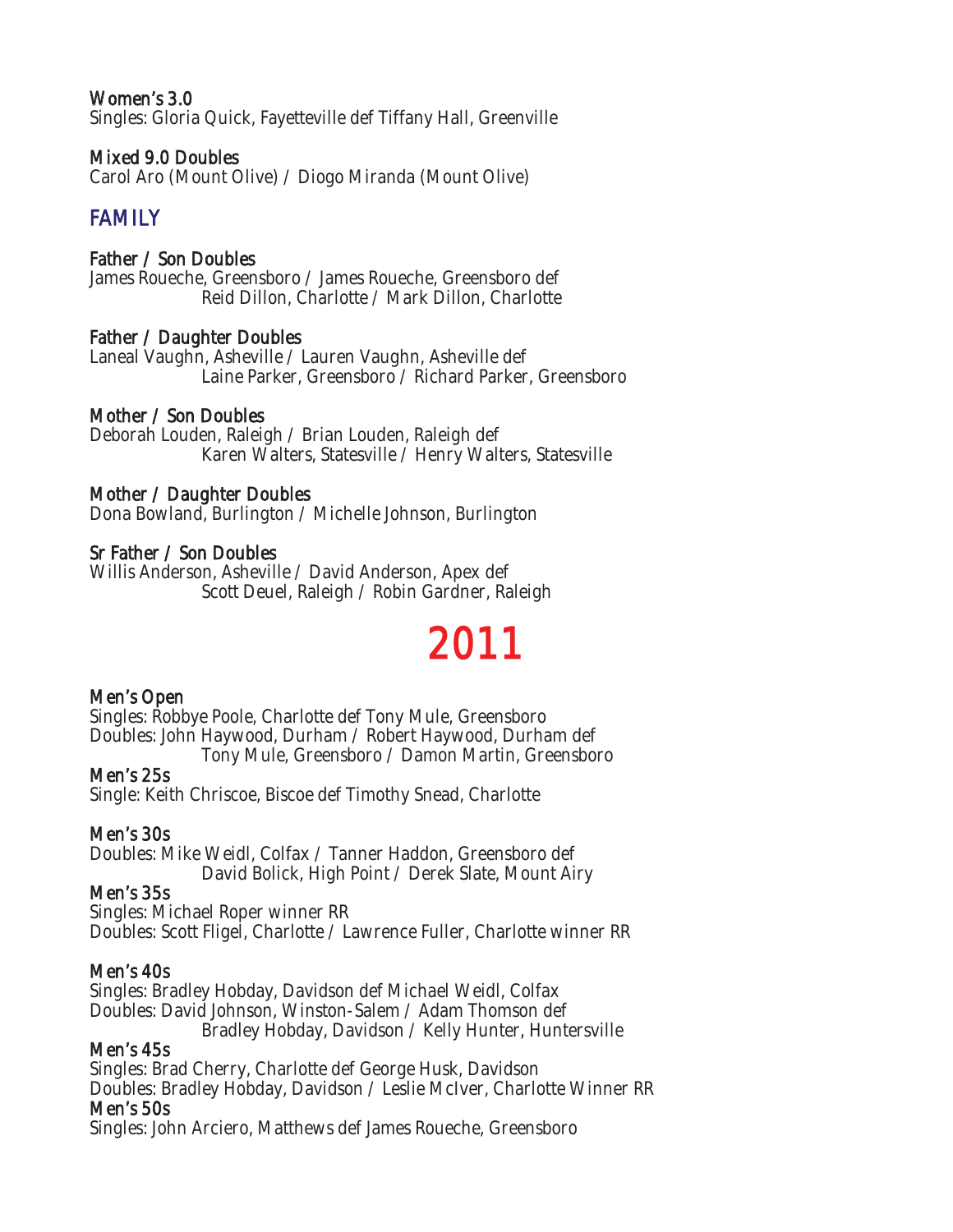Doubles: William Annear, Greensboro / George Phillips, Winston-Salem def Fred Pfuhl, Colfax / James Roueche, Greensboro

#### Men's 55s

Singles: Scott Pollard, Charlotte def Dewey Stroud, Spindale Doubles: Michael Martin, Rutherfordton / Dewey Stroud, Spindale def George Mauney, Charlotte / Scott Pollard, Charlotte

#### Men's 60s

Singles: Scott Pollard, Charlotte def John Walton, Burlington Doubles: Mike McHone, Mount Airy / John Walton, Burlington def Art Abbott, Charlotte / Bill Cole, Cary

#### Men's 65s

Singles: Richard Shipman, Concord def Robert Beverley, Matthews Doubles: Bill Cole, Cary / William Trott, Raleigh def Walter Brown, Wilson / Jim Perkins, Charlotte

#### Men's 70s

Singles: Jimmy Washington, Chapel Hill def Vernon Hebert, Charlotte Doubles: Walter Brown, Wilson / Jerrold Hinton, Conover def Albert Griffin, Winston-Salem / Jack McGinn, Charlotte

#### Men's 75s

Singles: Al Griffin, Winston-Salem def Gordon Alford, Charlotte Doubles: Robert Bambauer, Charlotte / Herbert Browne, Charlotte Winner RR

#### Men's 80s

Singles: Richard Stennett, Fletcher Winner RR Doubles: Joseph Dudley, Winston-Salem / Richard Stennett, Fletcher Winner RR

#### Women's Open

Singles: Jennifer Ansari, Greensboro def Natsuko Takayanagi, Greensboro

#### Women's 30s

Singles: Kimberly Culbreth, Raleigh def Kimberly Culbreth, Raleigh

#### Women's 35s

Singles: Carolina Blouin, Raleigh def Katherine Cheek, Charlotte

#### Women's 40s

Singles: Michele Sawyer, High Point winner RR

#### Women's 45s

Singles: Adelyn Lutz Parker, Shelby winner RR Doubles: Elizabeth Meiners, Matthews / Monica Nee, Charlotte def Jennifer Liguori, Charlotte / Ruth Shaffner, Charlotte

#### Women's 50s

Singles: Janet Moseley, Elkin winner RR

#### Women's 55s

Singles: Janet Moseley, Elkin winner RR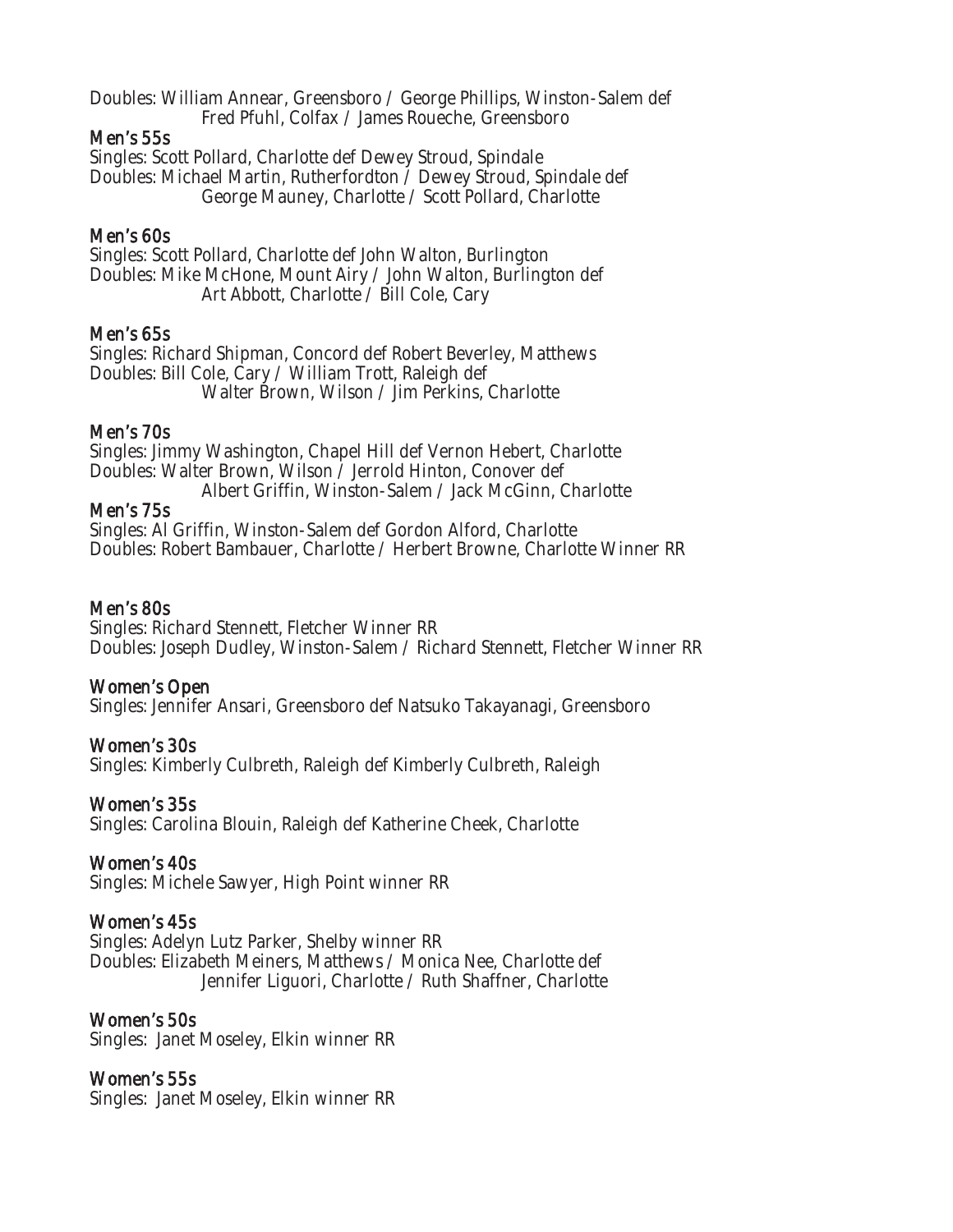#### Women's 60s

Singles: Judy McAllister, Winston-Salem winner RR Doubles: Sharron Frahm, Greensboro / Christina Klaus, Greensboro winner RR

#### Women's 65s

Singles: Christina Klaus, Greensboro def Karol Beverley, Matthews

#### Women's 80s

Singles: Martha Norman, Asheboro def Hazel Anderson, Asheboro

#### Mixed Open Doubles

Taylor Davidson, Statesville / Kevin Le, Raleigh def

Brooke McAmis, Greensboro / Parks Thomspon, Statesville

#### Mixed 35s

Natalie Osman, Charlotte / Benjamin Swain, Charlotte Winner RR

#### Mixed 50s Doubles

Janet Moseley, Elkin / George Phillips, Winston-Salem Winner RR

#### Mixed 55s Doubles

Christian Drury, Charlotte / Anders Liljestrand, Charlotte Winner RR

#### Mixed 60s Doubles

Sharron Frahm, Greensboro / Mike McHone, Mount Airy Winner RR

#### Mixed 65s Doubles

Karol Beverley, Charlotte / Robert Beverley, Charlotte def Christina Klaus, Greensboro / Klaus Sabert, Charlotte

### NTRP

# (Clay Court Championships)

#### Men's 3.0

Singles: Justin Abbott, Harrisburg Winner RR Doubles: None

#### Men's 3.5

Singles: Marko Durovic, Charlotte def Antonio Porretta, Harrisburg Doubles: Kevin Snyder, Huntersville / Cole Wilson, Charlotte def Marko Durovic, Charlotte / David Knott, Charlotte

#### Men's 4.0

Singles: Nickel Thomas, Charlotte def Kenneth Craig, Boone Doubles: Chuck Capehart, Charlotte / Scott Darden, Huntersville def Jim Illing, Charlotte / Brett Scherrman, Mount Holly

#### Men's 4.5

Singles: Jeffrey Campbell, Greensboro def Gauri Metsoja, Apex Doubles: Baker Arrowood, Concord / Michael Brady, Huntersville Winner RR

### Men's 5.0

Singles: Kelly Hunter, Huntersville def Kevin Potts, Charlotte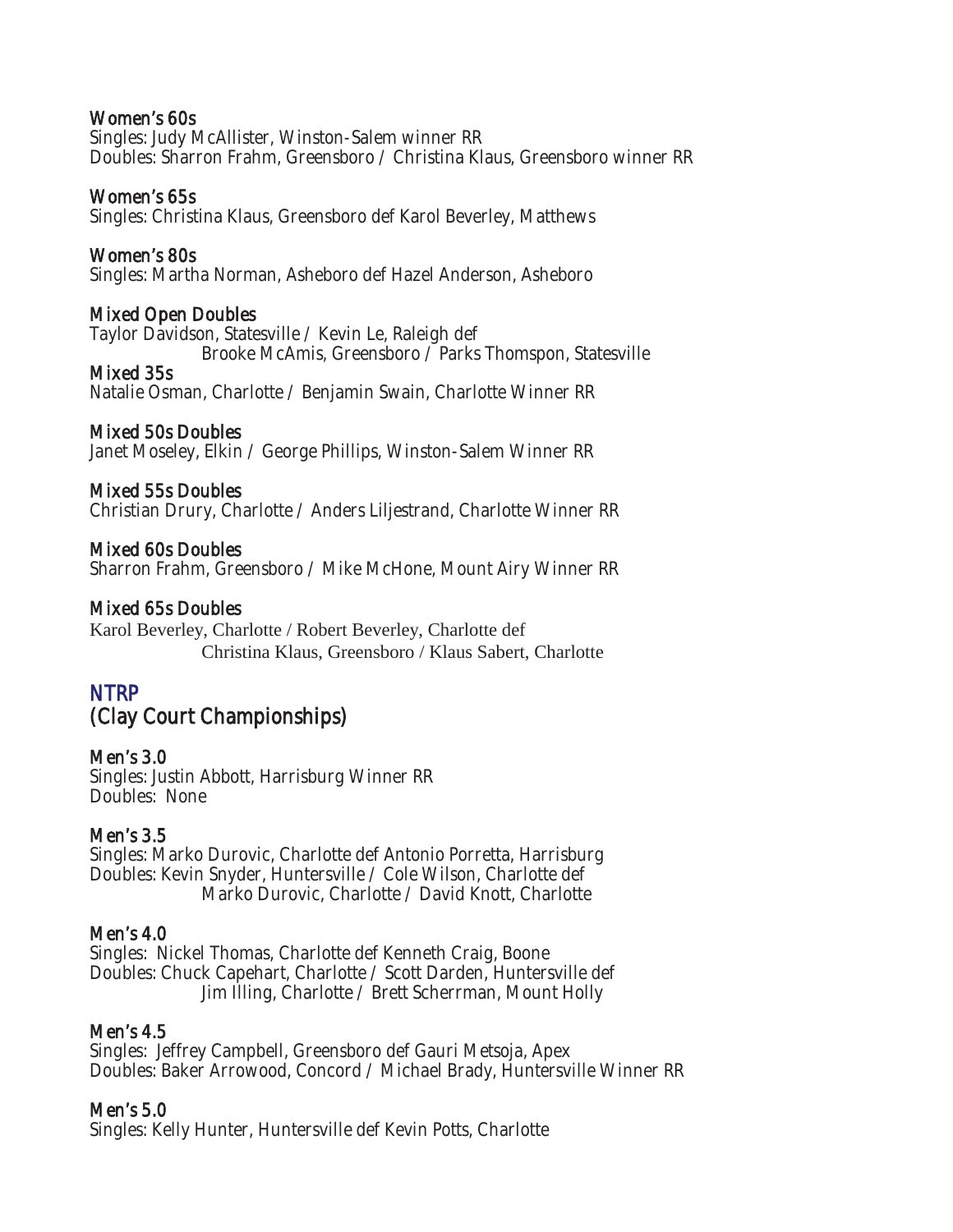Doubles: Bradley Hobday, Davidson / Jesse Hutchinson, Charlotte def Michael Ferrero, Mooresville / James Lowe, Mooresville

#### Women's 2.5

Singles: None Double: None

#### Women's 3.0

Singles: Leila O'Brien, Charlotte Winner RR Doubles: Susan Duncan, Cornelius / Robin Illing, Cornelius Winner RR

#### Women's 3.5

Singles: None Doubles: Elizabeth Krogstie, Charlotte / Gina Nichols, Cornelius def Yoshimi Hodes, Waxhaw / Aokie James, Charlotte

#### Women's 4.0

Singles: Jessica Polonsky, Huntersville Winner RR Doubles: Mary Hamilton Chiles, Huntersville / Sharon Roberts, Charlotte Winner RR

#### Women's 4.5

Singles: Diofra Azucenas, Charlotte def Julija Hassel, Charlotte Doubles: Nancy Chirino, Charlotte / Dee Dee Samples, Matthews def Lynn Chambers, Charlotte / Britt Ruby, Cornelius

#### Mixed 6.0 Doubles

Ray Helms, Huntersville / Mary Wilson, Cornelius Winner RR

#### Mixed 7.0 Doubles

Jennie Carruth, Charlotte / Kevin Snyder, Huntersville def Elizabeth Krogstie, Charlotte / Michael Nichols, Cornelius

#### Mixed 8.0 Doubles

Jackie Hege, High Point / Andrew Smith, Statesville def Michael Brady, Huntersville / Gina Nichols, Cornelius

#### Mixed 9.0 Doubles

Kate Meiners, Matthews / Josh Oxendine, Indian Trail Winner RR

#### Mixed 10.0 Doubles

None

#### NTRP (Hard Court Championships)

# Men's 3.0

Singles: None Doubles: None

#### Men's 3.5

Singles: Jonathan Parker, Durham def Johnny Wilson, Fayetteville Doubles: None

#### Men's 4.0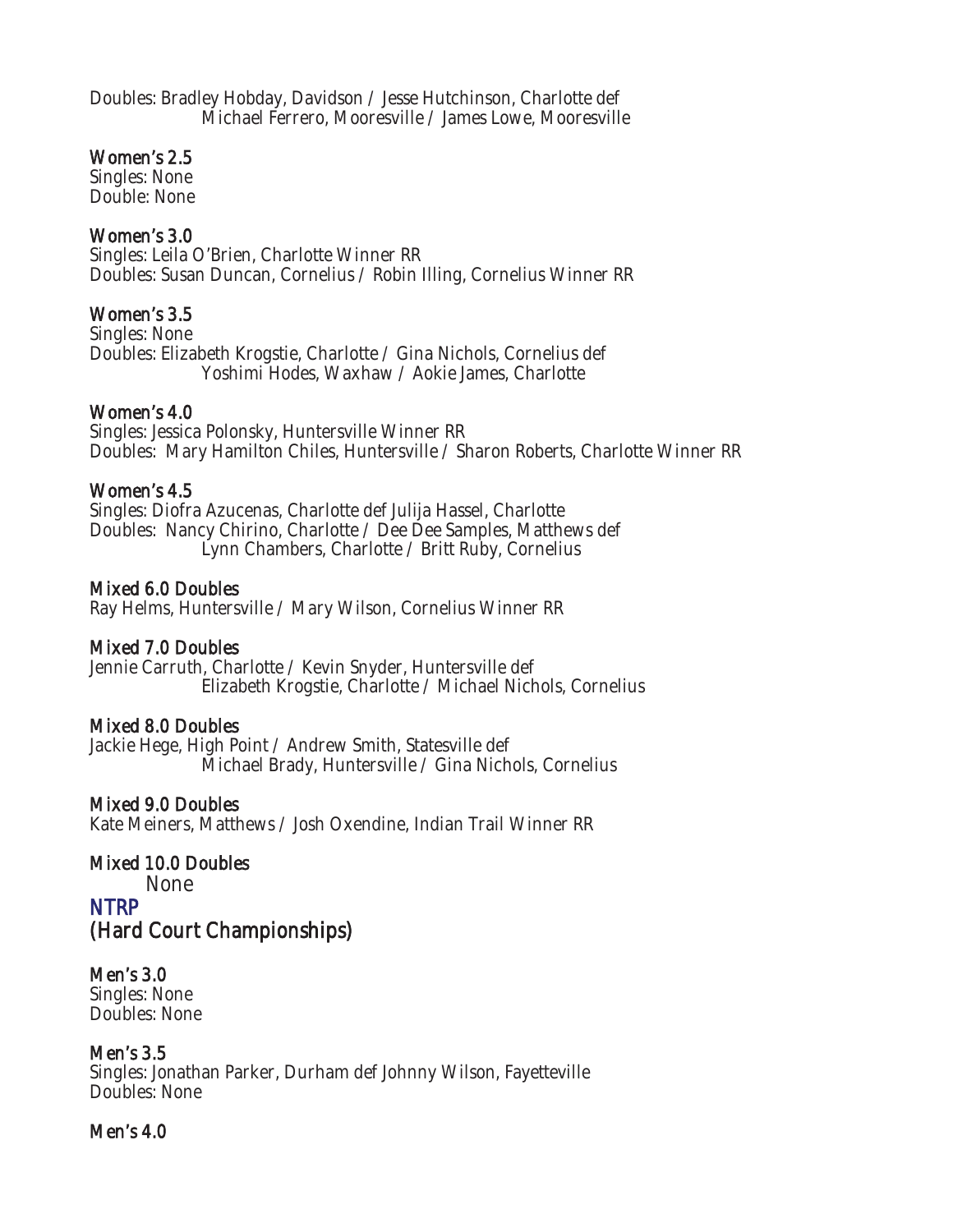Singles: Vivian Karimakwenda, Cary def Alan Billings, Durham Doubles: None

Men's 4.5 Singles: Dan Sarisky, Cary def Antonin Marek, Raleigh Doubles: None

Men's 5.0 Singles: Vijay Shankar, Matthews winner RR Doubles: None

Women's 3.0 Singles: Natalie Quilter, Cary Winner RR Doubles: None

Women's 3.5 Singles: Ashley Richards, Durham Winner RR Doubles: Kasia Headley, Cary / Natalie Quilter, Cary Winner RR

Women's 4.0 Singles: None Doubles: None

Women's 4.5 Singles: Allison Ostrander, Apex Winner RR Doubles: None

Mixed 7.0 Doubles None

Mixed 8.0 Doubles None

Mixed 9.0 Doubles **None** 

# FAMILY

Father / Son Doubles James Roueche, Greensboro / James Roueche, Greensboro def Michael Criscoe, Biscoe / Keith Criscoe

Father / Daughter Doubles Wade Jackson, Whispering Pines / MaryBeth Jackson, Whispering Pines def Lane Parker, Greensboro / Richard Parker, Greensboro

Mother / Son Doubles None

Mother / Daughter Doubles Michele Sawyer, High Point / Erica Sawyer, High Point def Brittney Williams, Greensboro / Angelia Williams, Greensboro Sr Father / Son Doubles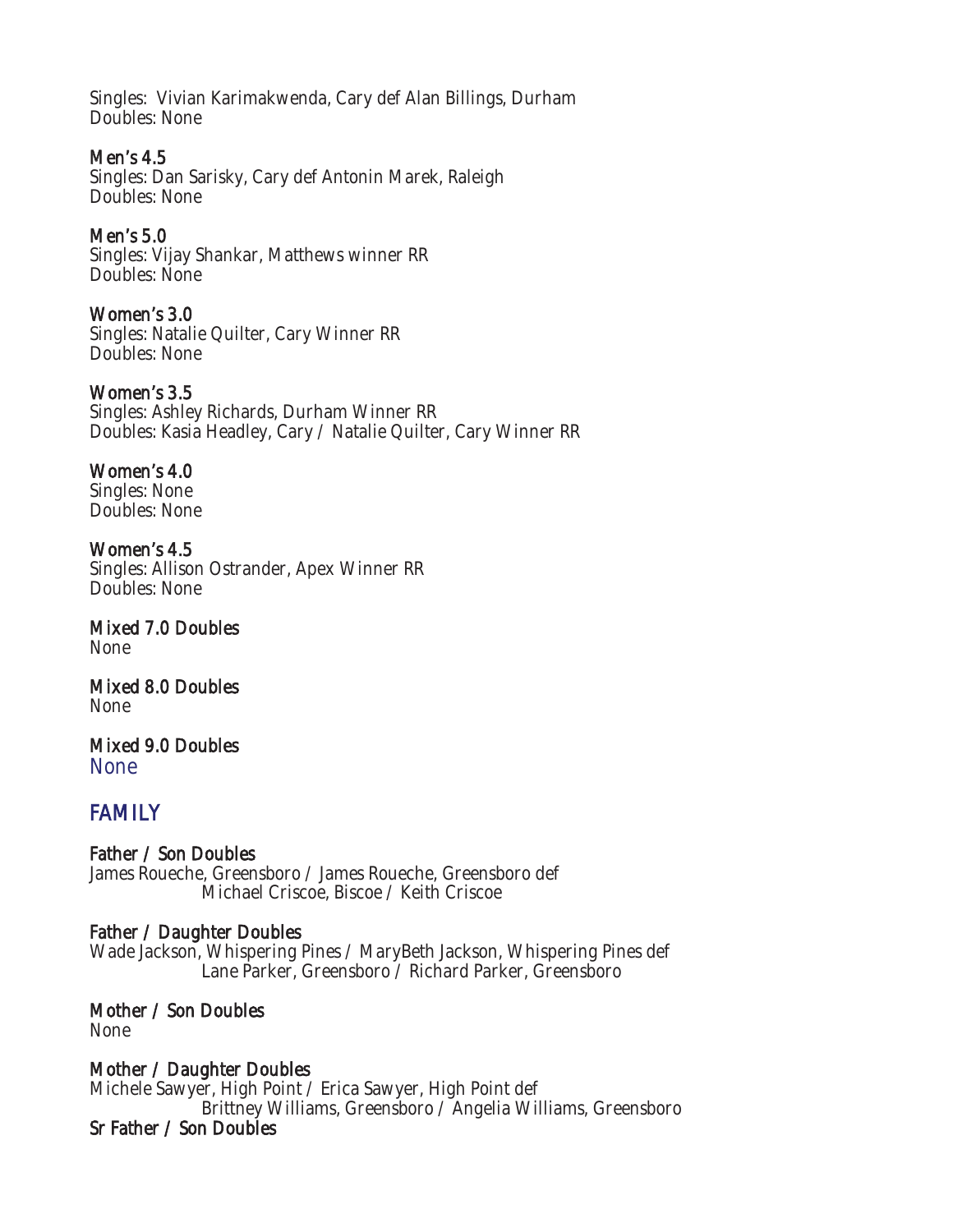John McGovern, Durham / Jonathan McGovern, Durham def Albert Khanlarian, Greensboro / Shane Khanlarian, Greensboro

# 2012

#### Men's Open

Singles: Andrew Carter, Summerfield def Tony Mule, Greensboro Doubles: Paul Goode, Boone / William Noblitt, Raleigh def

Andrew Carter, Summerfield / Tony Mule, Greensboro

#### Men's 25s

Singles: Alexander Dargel, Huntersville def Shawn Sumner, Asheville Doubles: None

#### Men's 30s

Singles: Dipesh Rao, Greensboro Winner RR Doubles: Matthew Rowe, Rocky Mount / Michael Weidl, Colfax Winner RR

#### Men's 35s

Singles: Joseph Calvert, Winston-Salem def Jonathan Goldberg, Charlotte Doubles: Christopher Ehmcke, Charlotte / Juan Sandoval, Charlotte Winner RR

#### Men's 40s

Singles: Christopher Ehmcke, Charlotte def Bradley Hobday, Davidson Doubles: Michael Auger, Winston-Salem / George Phillips, Winston-Salem Winner RR

#### Men's 45s

Singles: Kevin Potts, Charlotte def Brad Cherry, Charlotte Doubles: Andrew Avram, Charlotte / Brad Cherry, Charlotte Winner RR

#### Men's 50s

Singles: Jonathan Sawyer, Greensboro def James Roueche, Greensboro Doubles: Ricky McElreath, Asheboro / Jonathan Sawyer, Greensboro Winner RR

#### Men's 55s

Singles: James Roueche, Greensboro def Michael Martin, Rutherfordton Doubles: James Roueche, Greensboro / George Phillips, Winston-Salem def Junior Luffman, Elkin / Michael Martin, Rutherfordton

#### Men's 60s

Singles: Scott Pollard, Charlotte def John Walton, Burlington Doubles: Mike Mchone, Mount Airy / John Walton, Burlingrton def George Mauney, Charlotte / Scott Pollard, Charlotte

#### Men's 65s

Singles: Richard Shipman, Concord def Jimmy Washington, Chapel Hill Doubles: Robert Beverley, Matthews / Bill Cole, Cary def Dan Elks, Charlotte / Jim Perkins, Charlotte

#### Men's 70s

Singles: Jimmy Washington, Chapel Hill def Jerrold Hinton, Conover Doubles: James Gordon, Asheboro / Jerrold Hinton, Conover def Willis Anderson, Asheville / David Ringler, Cornelius

#### Men's 75

Singles: Willis Anderson, Asheville def Albert Griffin, Winston-Salem Doubles: Robert Bambauer, Charlotte / Herbert Browne, Charlotte Winner RR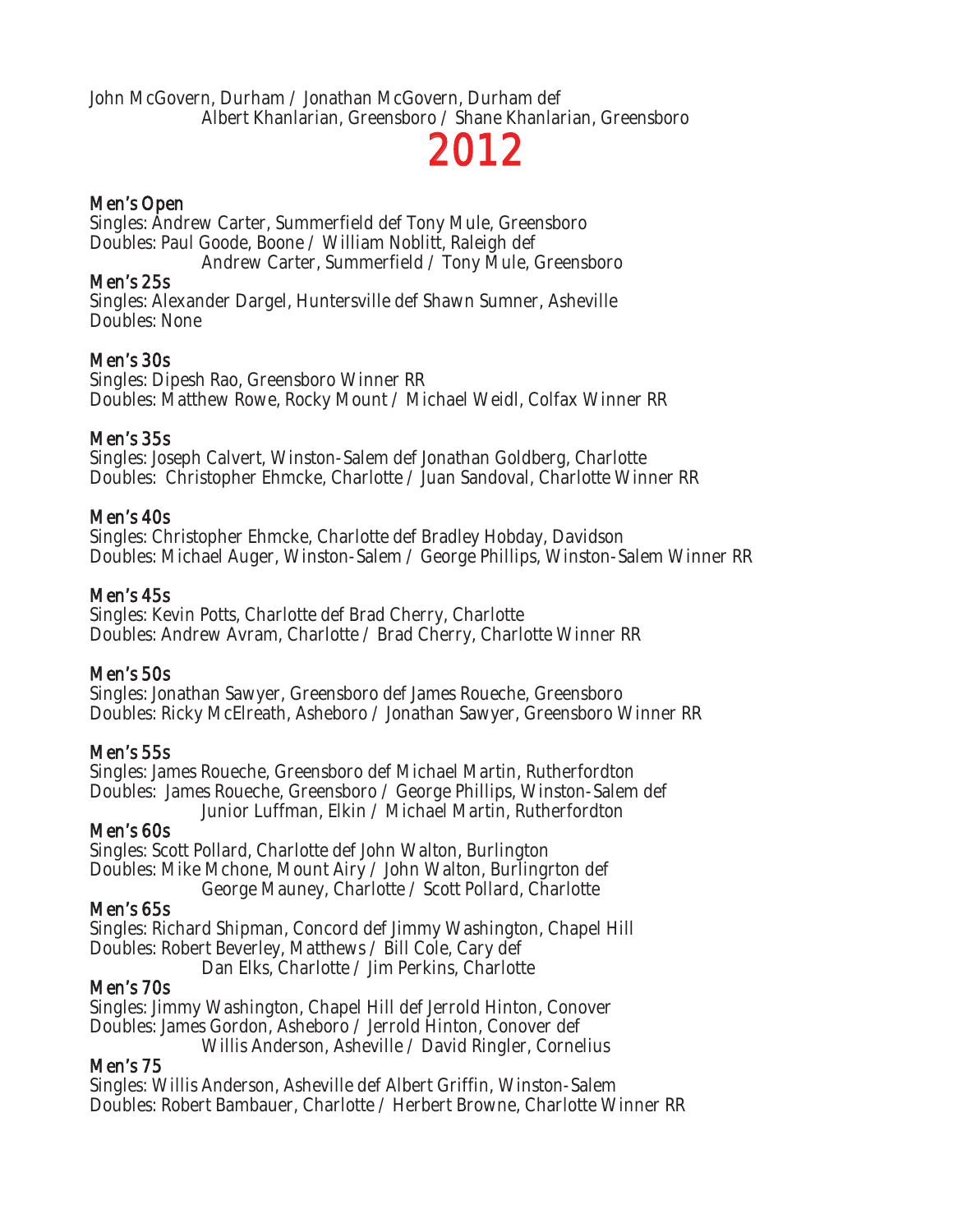#### Men's 80s

Singles: James Bland, Durham Winner RR Doubles: Richard Stennett, Fletcher / Hugh Wise, Charlotte def Mahlon Honeycutt, Greensboro / Newman Way, Greensboro

#### Women's Open

Singles: Madeleine Hamilton, Greensboro def Christin Newman, Greensboro Doubles: Christin Newman, Greensboro / Caroline Newman, Greensboro def Clare Cox, Greensboro / Brooke McAmis, Greensboro

#### Women's 30s

Singles: Martha Massey, Lewisville Winner RR Doubles: None

#### Women's 35s

Singles: Josie Shuford, Charlotte Winner RR

#### Women's 40s

Singles: None Doubles: Nanette Huff, Yadkinville / Janet Moseley, Elkin Winner RR

#### Women's 50s

Singles: Janet Moseley, Elkin Winner RR Doubles: None

#### Women's 55s

Singles: Janet Moseley, Elkin Winner RR

#### Women's 60s

Singles: Judith McAllister, Winston-Salem def Vicki Everette, Winston-Salem Doubles: Vicki Everette, Winston-Salem / Jane Sandridge, Clemmons Winner RR

#### Women's 70s

Singles: None Doubles: Pat Cox, Greensboro / Sylvia Gaines, Sanford def Hazel Anderson, Asheboro / Martha Norman, Asheboro

Women's 80s Singles: Martha Norman, Asheboro def Hazel Anderson, Asheboro

#### Mixed Open Doubles

Andrew Carter, Summerfield / Christin Newman, Greensboro def Juan Manrique, Greensboro / Natsuko Takayanagi, Greensboro walkover

#### Mixed 30s Doubles

Kimberly Culbreth, Raleigh / W Clint Weathers, Charlotte def John Keeter, Clemmons / Martha Massey, Lewisville

### NTRP

# (Clay Court Championships)

#### Men's 3.0

Singles: Trey Jarmond, Raleigh Winner RR Doubles: Not Held

#### Men's 3.5

Singles: Michael Swanson, Charlotte Winner RR Doubles: Scott Gardner, Charlotte / Christopher Gardner, Charlotte def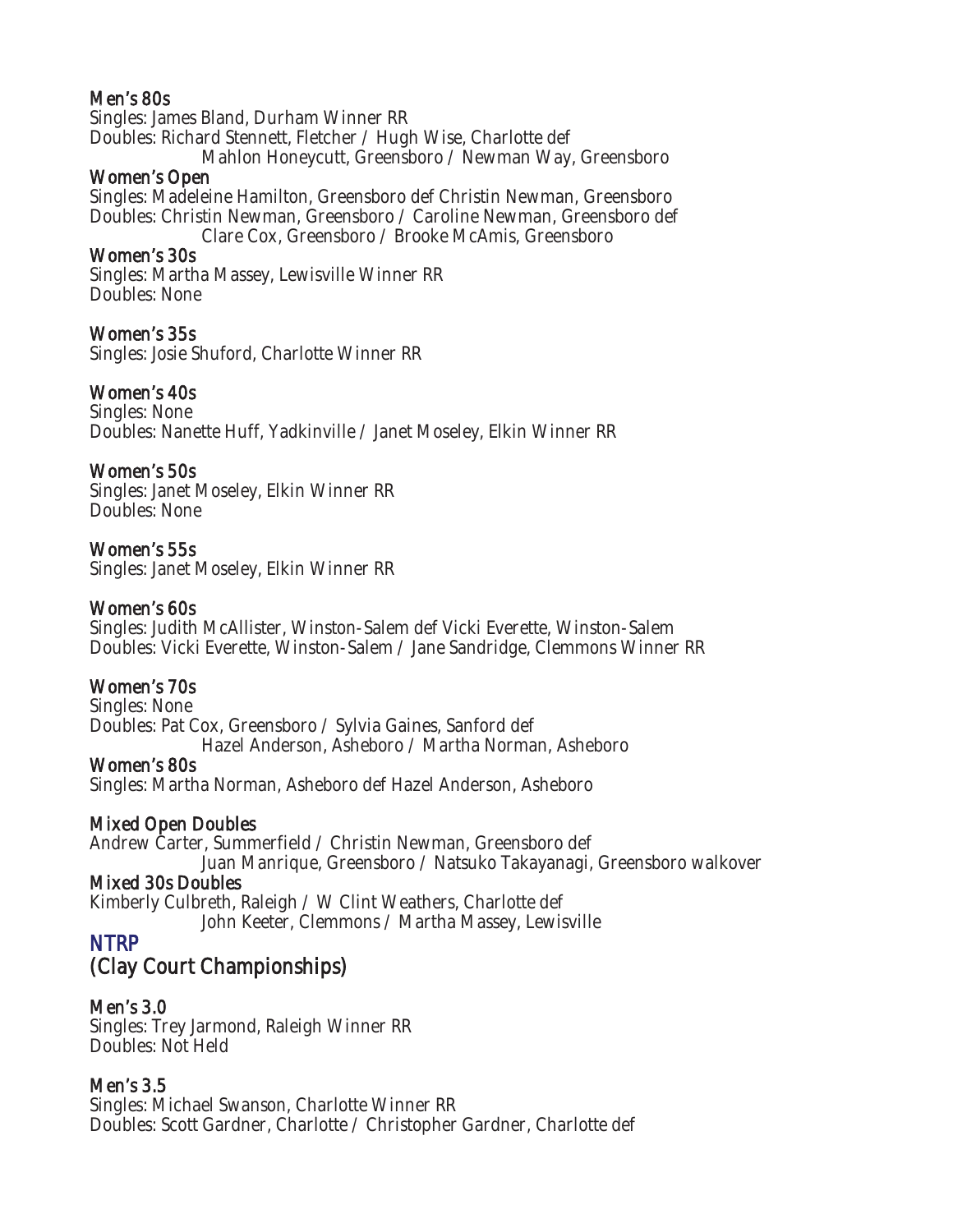Todd Kasler, Indian Trail / Rick Nicholson, Indian Trail

#### Men's 4.0

Singles: Jason Smith, Raleigh def Richard Craig, Matthews Doubles: Chuck Capehart, Charlotte / Zachary Stroupe, Gastonia def Todd Armstrong, Huntersville / Mark Robson, Concord

#### Men's 4.5

Singles: Will Dominick, Mint Hill def Oliver Rodriquez, Mars Hill Doubles: Not Held

#### Men's 5.0

Singles: Alexander Dargel, Huntersville def Jesse Hutchinson, Charlotte Doubles: Not Held

#### Women's 2.5

Singles: Not Held Doubles: Not Held

#### Women's 3.0

Singles: Not Held Doubles: Not Held

#### Women's 3.5

Singles: Laura Porretta, Harrisburg def Jennifer Dargel, Huntersville Doubles: Elizabeth Krogstie, Charlotte / Gina Nichols, Cornelius def Karen Hobday, Davidson / Lynn Vincent, Huntersville

# Women's 4.0

Singles: None Doubles: None

#### Women's 4.5

Singles: Diofra Azucenas, Charlotte def Julija Soryte, Charlotte Doubles: Diofra Azucenas, Charlotte / Brenda Brewer, Concord def Lynn Chambers, Charlotte / Lori Little, Cornelius

#### Mixed 6.0 Doubles

Bobby Hood, Charlott / Mirjana Milcic, Huntersville Winner RR

#### Mixed 7.0 Doubles

Elizabeth Krogstie, Charlotte / Michael Nichols, Cornelius def Rusty Pittman, Huntersville / Lynn Stanfield, Concord

#### Mixed 8.0 Doubles

Michael Brady, Huntersville / Gina Nichols, Cornelius def Mary Hamilton Chilies, Huntersville / Tony Kratz, Charlotte

#### Mixed 9.0 Doubles

Not Held

#### Mixed 10.0 Doubles Not Held

NTRP (Hard Court Championships)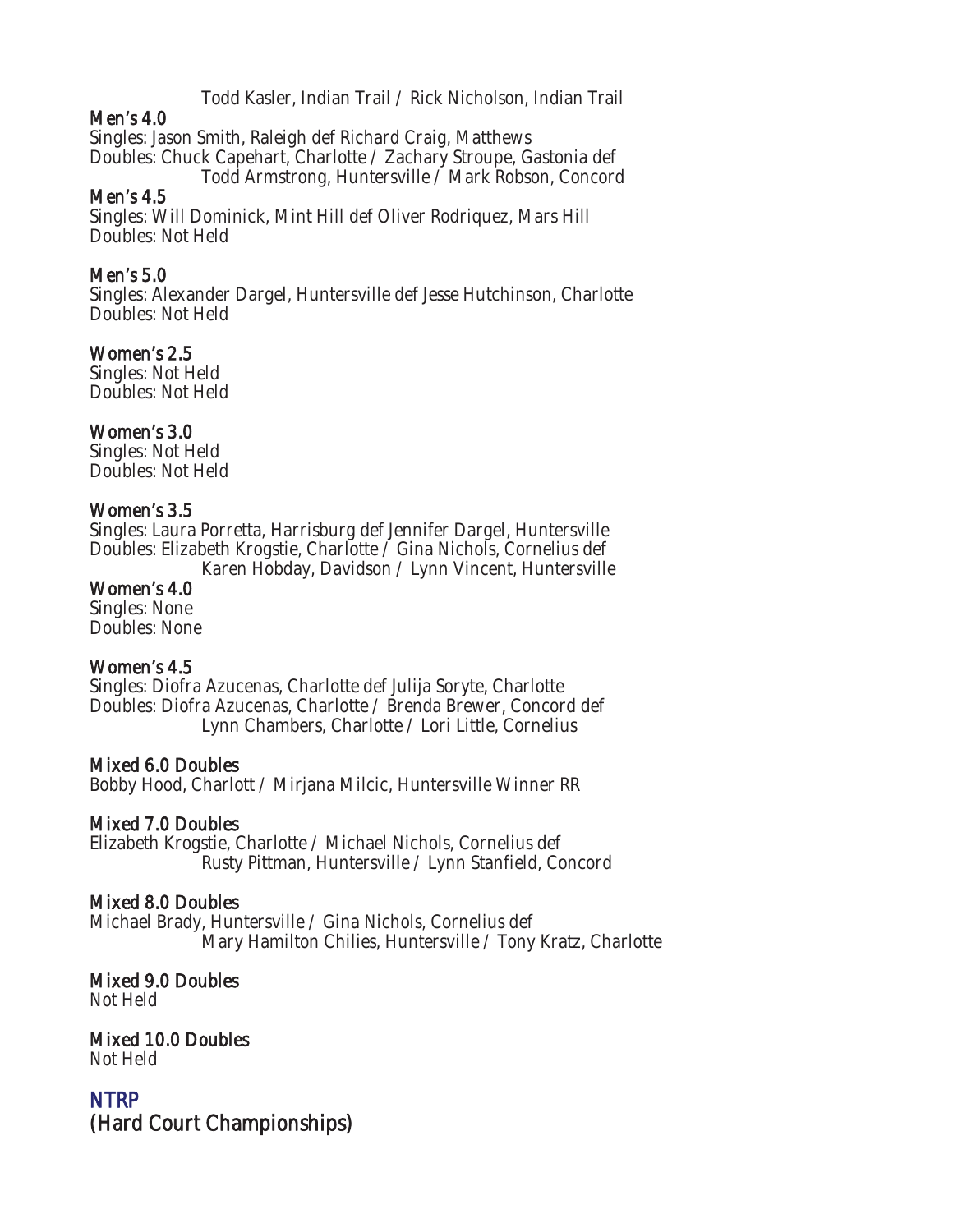#### Men's 3.0

Singles: John Vam Campen, Raleigh def Trey Jarmond, Raleigh

#### Men's 3.5

Singles: Andrew Mende, Wake Forest Winner RR

#### Men's 4.0

Singles: Nadim Habib, Cary def Raul Suarez, Snow Hill Doubles : None

#### Men's 4.5

Singles: David Hoover, Cary def Jonas Karlsson, Burlington Doubles : None

#### Men's 5.0

None

#### Women's 3.0

Doubles: Aidyl Kareh, Cary / Amy MacDonnell, Bermuda Run def Cynthia Dreikosen, Cary / Julie Stallman, Cary

#### Women's 3.5

Singles: Tracy Fletcher, Chapel Hill def Anna Koltchagova, Raleigh Doubles: None

#### Women's 4.0

None

#### Women's 4.5

Singles: Adelyn Lutz Parker, Shelby Winner RR Doubles: None

#### Mixed 7.0 Doubles

Jason Frank, Raleigh / Heidi Kareh, Cary def Kris Kadlecek, Greensboro / Kelly Mendenhall, Reidsville

#### Mixed 8.0 Doubles

Brad Green, Siler City / Janel Green, Siler City def Hamilton Dickson, Durham / Michelle Then, Cary

#### Mixed 9.0 Doubles **None** FAMILY

#### Father / Son Doubles

James Roueche, Greensboro / James Roueche, Greensboro def Bradley Wyckoff, Raleigh / Matt Wyckoff, Raleigh

#### Father / Daughter Doubles

Mike Pittard, Whitsett / Sarah Pittard, Whitsett def Laine Parker, Greensboro / Richard Parker, Greensboro

#### Mother / Son Doubles

None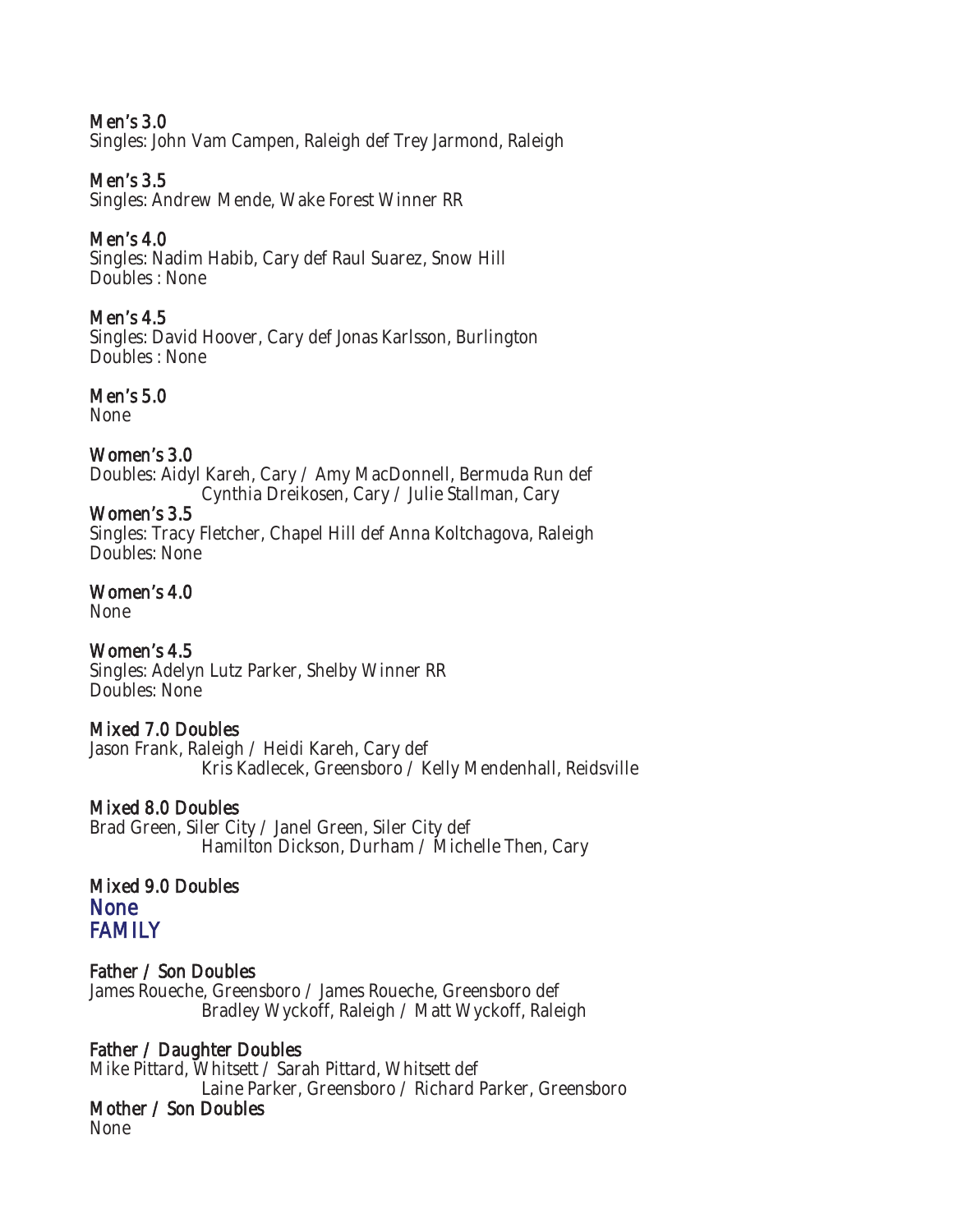#### Mother / Daughter Doubles

Michele Sawyer, High Point / Erica Sawyer, High Point winner RR

#### Sr Father / Son Doubles

Henry Walters, Statesville / Henry Walters, Statesville def John McGovern, Durham / Jonathan McGovern, Durham

# 2013

#### Men's Open

Singles: Christian Welte, Raleigh def Austin Ansari, Greensboro Doubles: Austin Ansari, Greensboro / Tony Mule, Greensboro def Jonathan Janda, Shelby / W Brad Pomeroy, Asheville

#### Men's 25s

Singles: Jonathan Parks, Weddington def Keith Criscoe, Biscoe Doubles: None

#### Men's 30s

Singles: Joseph Calvert, Winston-Salem winner RR Doubles: David Bolick, High Point / Patrick Hieber, Winston-Salem def

Joseph Calvert, Winston-Salem / David Johnson, Winston-Salem

#### Men's 35s

Singles: Mike Larson, Chapel Hill def Erol Eskinazi, Charlotte Doubles: Willie Dann, Denver / Jason Woodsby, Stanley def

Charles Reiney, Charlotte / Ashley Shaw, Charlotte

#### Men's 40s

Singles: Justin Chapman, Greensboro def Mike Larson, Chapel Hill Doubles: Shirish Deshpande, Arden / Sarge Luke, Asheville winner RR

#### Men's 45s

Singles: Tim Kullick, Charlotte def Kevin Potts, Charlotte Doubles: John Deering, Charlotte / James Demos, Charlotte winner RR

#### Men's 50s

Singles: Jonathan Sawyer, Greensboro def Tom Traub, Marvin Doubles: Ricky McElreath, Asheboro / Jonathan Sawyer, Greensboro winner RR

#### Men's 55s

Singles: John Arciero, Matthews def Bill Ashley, Greensboro Doubles: Michael Martin, Rutherforton / Dewey Stroud, Spindale def Bill Ashley, Greensboro / Gary McGrath, Raleigh

#### Men's 60s

Singles: Bill Ashley, Greensboro def Scott Pollard, Charlotte Doubles: Bill Ashley, Greensboro / Douglas Eller, Newton def Mike McHone, Mount Airy / John Walton, Burlington

#### Men's 65s

Singles: John Walton, Burlington def Art Abbott, Charlotte Doubles: John Walton, Burlington / Art Abbott, Charlotte def George Mauney, Charlotte / Jim Perkins, Charlotte

#### Men's 70s

Singles: Jimmy Washington, Chapel Hill def Jerrold Hinton, Conover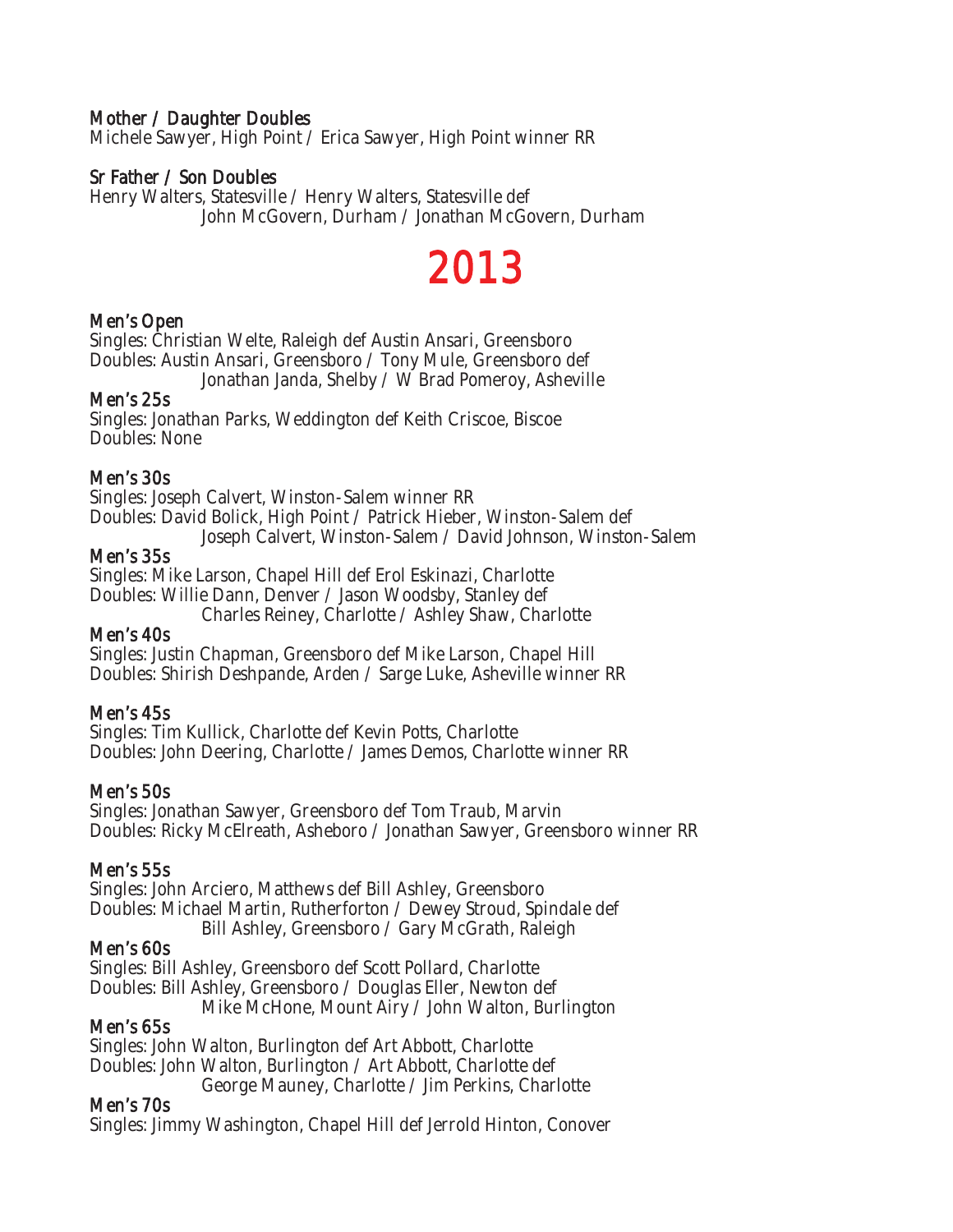Doubles: Dan Elks, Charlotte / Jim Perkins, Charlotte def Jerrold Hinton, Conover / Ronald Keiger, Wilmington

#### Men's 75s

Singles: Willis Anderson, Asheville def Ronald Keiger, Wilmington Doubles: Gordon Alford, Charlotte / Ronald Keiger, Wilmington winner RR

#### Men's 80s

Singles: Richard Stennett, Fletcher winner RR Doubles: None

#### Men's 85s

Singles: Bill Weathers, Whispering Pines winner RR Doubles: None

#### Women's Open

Singles: Jessica Paul, Greenville def Natsuko Takayanagi, Greensboro Doubles: Taylor Davidson, Statesville / Brooke McAmis, Greensboro def Celia Durkin, Greensboro / Anna Mydlowska, Yadkinville

#### Women's 30s

Singles: Michelle Porter, Greensboro winner RR Doubles: none

#### Women's 35s

Singles: Josie Shuford, Charlotte winner RR Doubles: None

#### Women's 40s

Singles: Jody Pearce, Hendersonville winner RR Doubles: Nanette Huff, Yadkinville / Janet Moseley, Elkin winner RR

#### Women's 45s

Singles: Jody Pearce, Hendersonville/ winner RR Doubles: Sheila Ernest, Charlotte / Nanette Huff, Yadkinville winner RR

#### Women's 50s

Singles: Janet Moseley, Elkin winner RR Doubles: None

#### Women's 60s

Singles: Judith McAllister, Winston-Salem def Bett Morris, Winston-Salem Doubles: Raquel Butler, Advance / Sandy King Eller, Hickory def

Bett Morris, Winston-Salem / Jo Ann Mount, Winston-Salem

# Women's 70s

Singles: None Doubles: Vicki Everette, Winston-Salem / Jane Sandridge, Clemmons

#### Women's 80s

Singles: None Doubles: None

#### Mixed Open Doubles

Taylor Davidson, Statesville / Kevin Le, Raleigh def Celia Durkin, Greensboro / Marvin Joliffe, Greensboro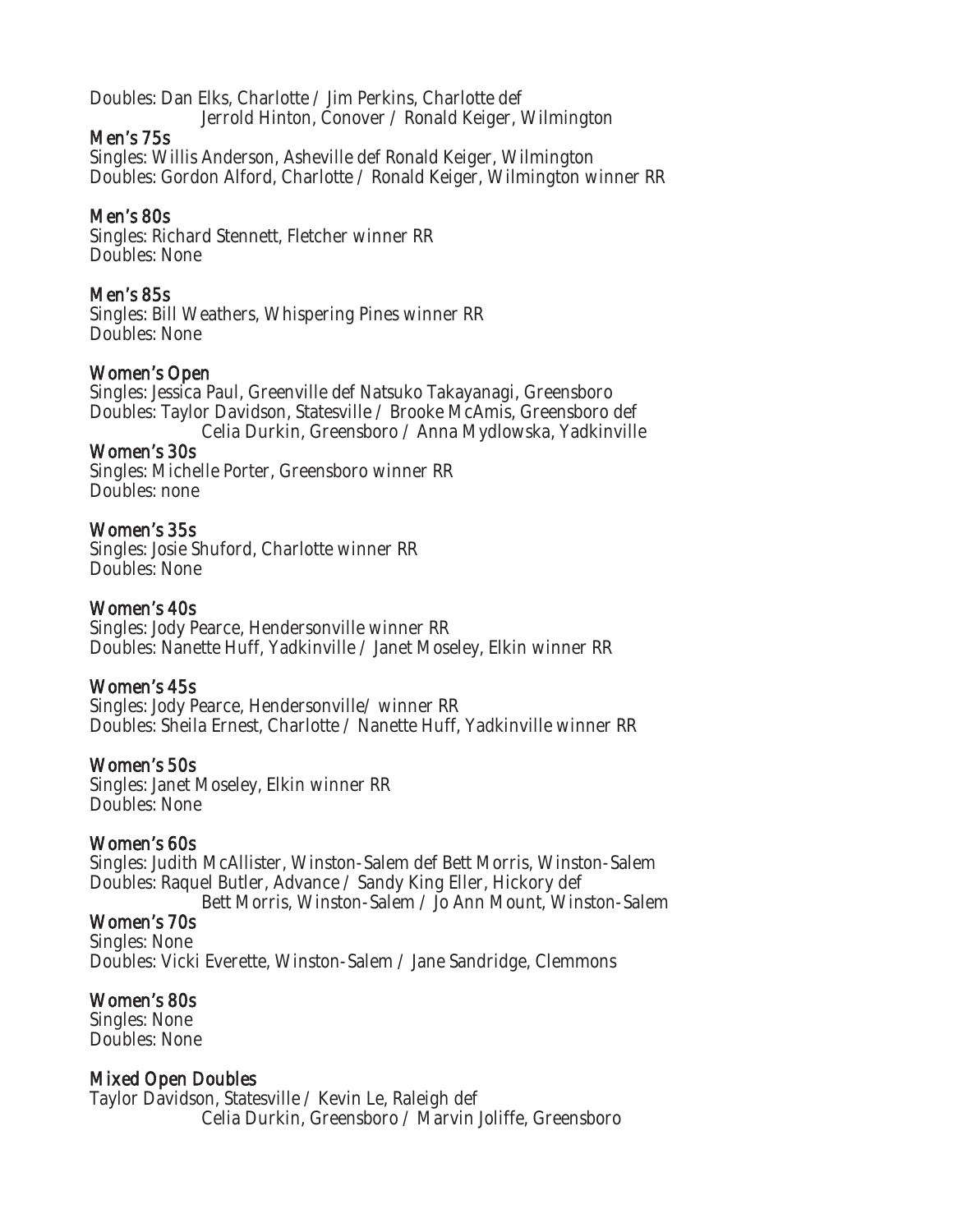#### Mixed 25s Doubles

Alice Stubbs, Raleigh / Shaun Sumner, Burlington def Keith Criscoe, Biscoe / Julie Criscoe, Pinehurst

#### Mixed 50s Doubles

Junior Luffman, Elkin / Janet Moseley, Elkin winner RR

#### Mixed 55s Doubles

Sheila Ernest, Charlotte / Mike McHone, Mount Airy winner RR

#### Mixed 60s Doubles

Douglas Eller, Newton / Sandy King Eller, Hickory winner RR NTRP

(Clay Court Championships)

#### Men's 3.0

None

#### Men's 3.5

Singles: Maurice Wiley, Charlotte def David Han, Davidson Doubles: Thomas Decker, Charlotte / Michael Ward, Charlotte def

Beard McAulay, Huntersville / Bill Parrish, Charlotte

#### Men's 4.0

Singles: Stuart Bost, Charlotte def Chris Leggette, Greensboro Doubles: Tom Gartz, Charlotte / Jack Smith, Davidson def

James Kas, Winston-Salem / Chris Leggette, Greensboro

#### Men's 4.5

Singles: Kinzie Wright, Charlotte def Will Dominick, Winston-Salem Doubles: Michael Brady, Huntersville / Robert Fryer, Cornelius def

Felix Kandakai, Charlotte / William Morgan, Matthews

#### Men's 5.0

None

#### Women's 2.5

None

#### Women's 3.0

Singles: Sylvia Swanson, Charlotte winner RR Doubles: Kathryn Burdick, Cornelius / Julie Finke, Davidson winner RR

#### Women's 3.5

Singles: None Doubles: Laurie Cleveland, Davidson / Elizabeth Krogstie, Huntersville def Stacie Kennington, Statesville / LuAnne Pate, Mooresville

#### Women's 4.0

None

#### Women's 4.5

Singles: Jody Pearce, Hendersonville def Michelle Fontana, Kannapolis Doubles: Lynn Chambers, Charlotte / Lori Little, Mooresville winner RR

#### Mixed 6.0 Doubles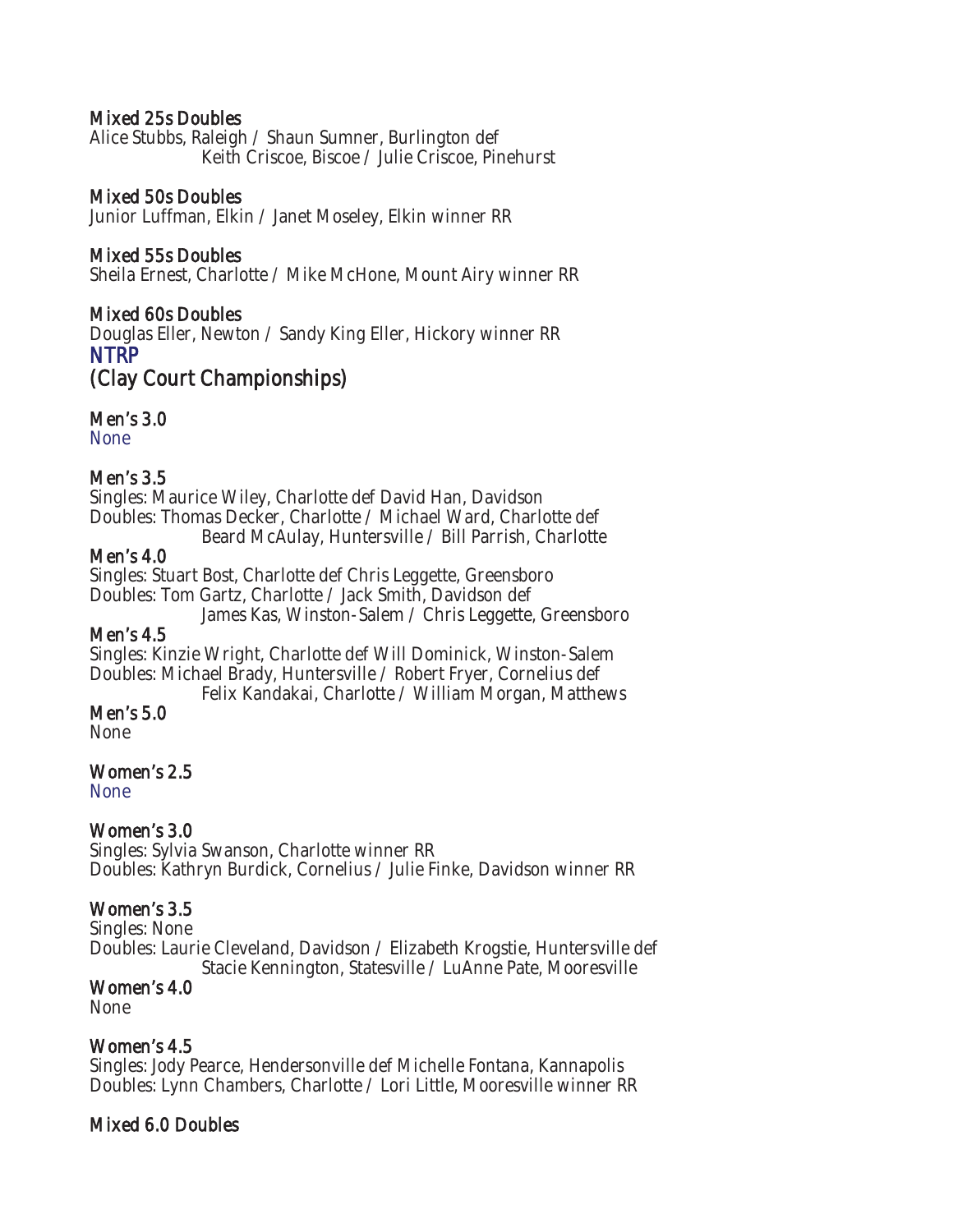Sylvia Swanson, Charlotte / Michael Swanson, Charlotte winner RR

#### Mixed 7.0 Doubles

Patricia Arrowood, Concord / Burgess Moody, Charlotte def Deanna Bradish, Denver / Kristian Matz, Denver

#### Mixed 8.0 Doubles

Brent Michael, Matthews / Tess Radziej, Charlotte def Lance King, Charlotte / Cynthia Staton, Charlotte

#### Mixed 9.0 Doubles

James Demos, Charlotte / Diana West, Indian Trail def Diofra Azucenas, Charlotte / Tony Kratz, Charlotte

#### Mixed 10.0 Doubles None **NTRP** (Hard Court Championships) Not Held

### **FAMILY**

#### Father / Son Doubles

Michael Criscoe, Biscoe / Keith Criscoe, Biscoe def Campbell Stone (Raleigh) / Craig Stone (Raleigh)

#### Father / Daughter Doubles

Ben Wooster, Greensboro / Beatrice Wooster, Greensboro def Juan-Carlos Monguilod, Greensboro / Sofia Monguilod, Greensboro

#### Mother / Son Doubles

Leigh Ann Oldis, Greensboro / Jack Oldis, Greensboro Winner RR

#### Mother / Daughter Doubles

Kim Kurani, Charlotte / Caroline Kurani, Charlotte Winner RR

#### Sr Father / Son Doubles

John McGovern, Durham / Jonathan McGovern, Durham def Willis Anderson, Asheville / David Anderson, Apex

# WHEELCHAIR<br>None

# 2014

#### Men's Open

Singles: Korey Lovett, Brevard def Christian Welte, Raleigh Doubles: Dominik Kaniewski, Brevard / Korey Lovett, Brevard def Sean Weber, Raleigh / Christian Welte, Raleigh

#### Men's 25s

Singles: Timothy Snead, Charlotte def Mike Mason, Charlotte Doubles: None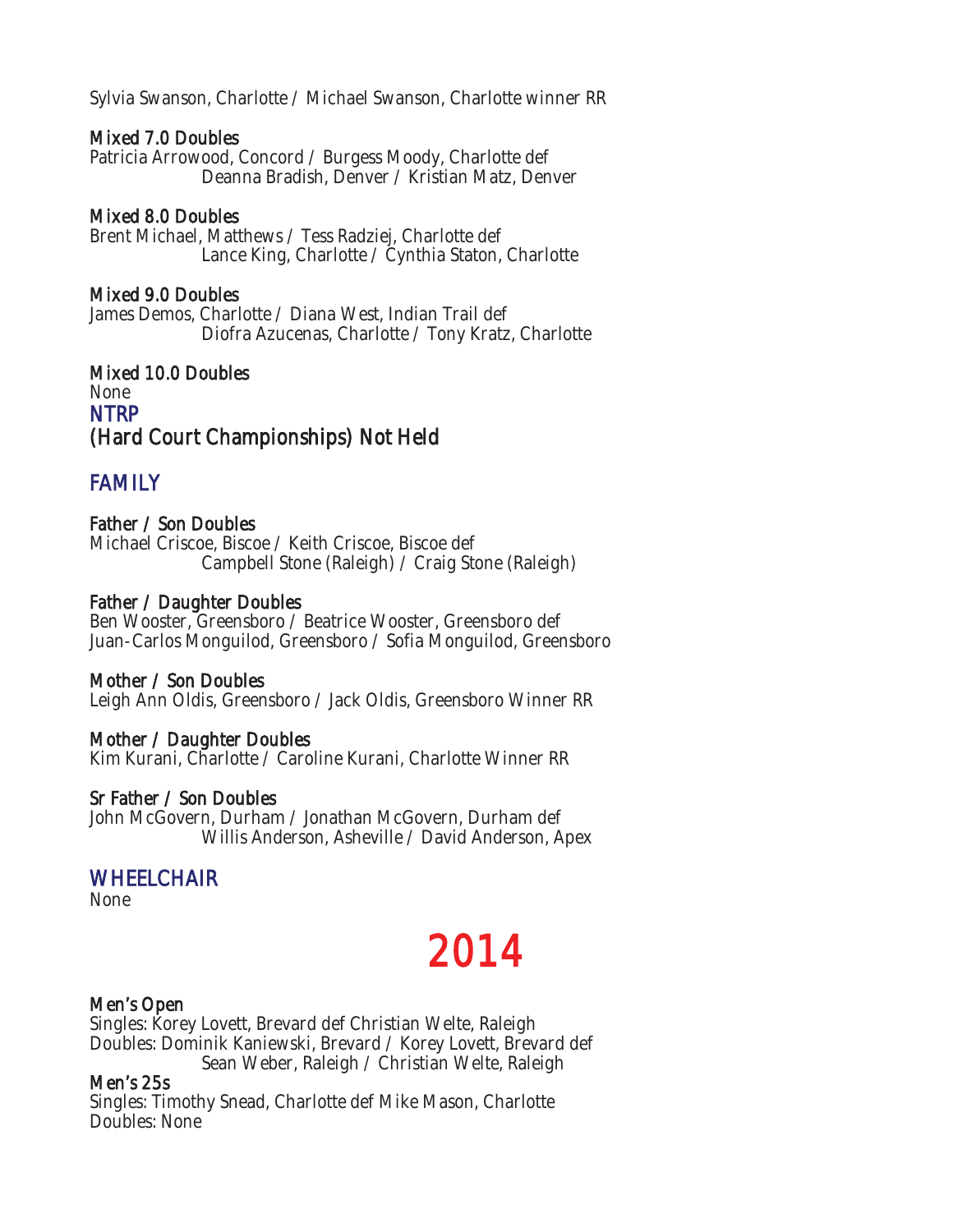#### Men's 30s

None

#### Men's 35s

Singles: Christopher Ehmcke, Charlotte def David Saye, Charlotte Doubles: Richard Merino, Charlotte / Ravi Mujumdar, Charlotte def Terry Gornet, Charlotte / Jason Michael, Indian Trail

#### Men's 40s

Singles: Christopher Ehmcke, Charlotte Winner RR Doubles: Shirish Deshpande, Arden / Carl Erikson, Asheville def Brad Mettee, Mills River /Laneal Vaughn, Arden

#### Men's 45s

Singles: Grey Hugh, Charlotte def Kevin Potts, Charlotte Doubles: Andrew Avram, Charlotte / Brad Cherry, Charlotte Winner RR

#### Men's 50s

Singles: Jonathan Sawyer, Greensboro def Leslie McIver, Charlotte Doubles: None

#### Men's 55s

Singles: Fred Robinson, Charlotte def John Arciero, Matthews Doubles: Bill Ashley, Greensboro Gary McGrath, Raleigh def Junior Luffman, Elkin / Larry Robinson, Fayetteville

#### Men's 60s

Singles: Bill Ashley, Greensboro def Michael Martin, Rutherfordton Doubles: Bill Ashley, Greensboro / Douglas Eller, Newton Winner RR

#### Men's 65s

Singles: Scott Pollard, Charlotte def John Walton, Burlington Doubles: John Walton, Burlington / Art Abbott, Charlotte def George Mauney, Charlotte / Scott Pollard, Charlotte

#### Men's 70s

Singles: Richard Shipman, Concord def Jimmy Washington, Chapel Hill Doubles: Walter Brown, Wilson / Terrell West, Flat Rock def Vernon Hebert, Charlotte / Richard Shipman, Concord

#### Men's 75s

Singles: Willis Anderson, Asheville def Albert Griffin, Winston-Salem Doubles: Willis Anderson, Asheville / Albert Griffin, Winston-Salem Winner RR

#### Men's 80s

None

#### Men's 85s

Singles: Judah Bricker, Burlington def William Naylor, Morganton Doubles: None

#### Women's Open

Singles: Jessica Paul, Greenville def Niltooli Wilkins, Greensboro Doubles: Maggie Kane, Raleigh / Kelly Parker, Greensboro def Jessica Paul, Greenville / Hannah Templeton, Greensboro

#### Women's 30s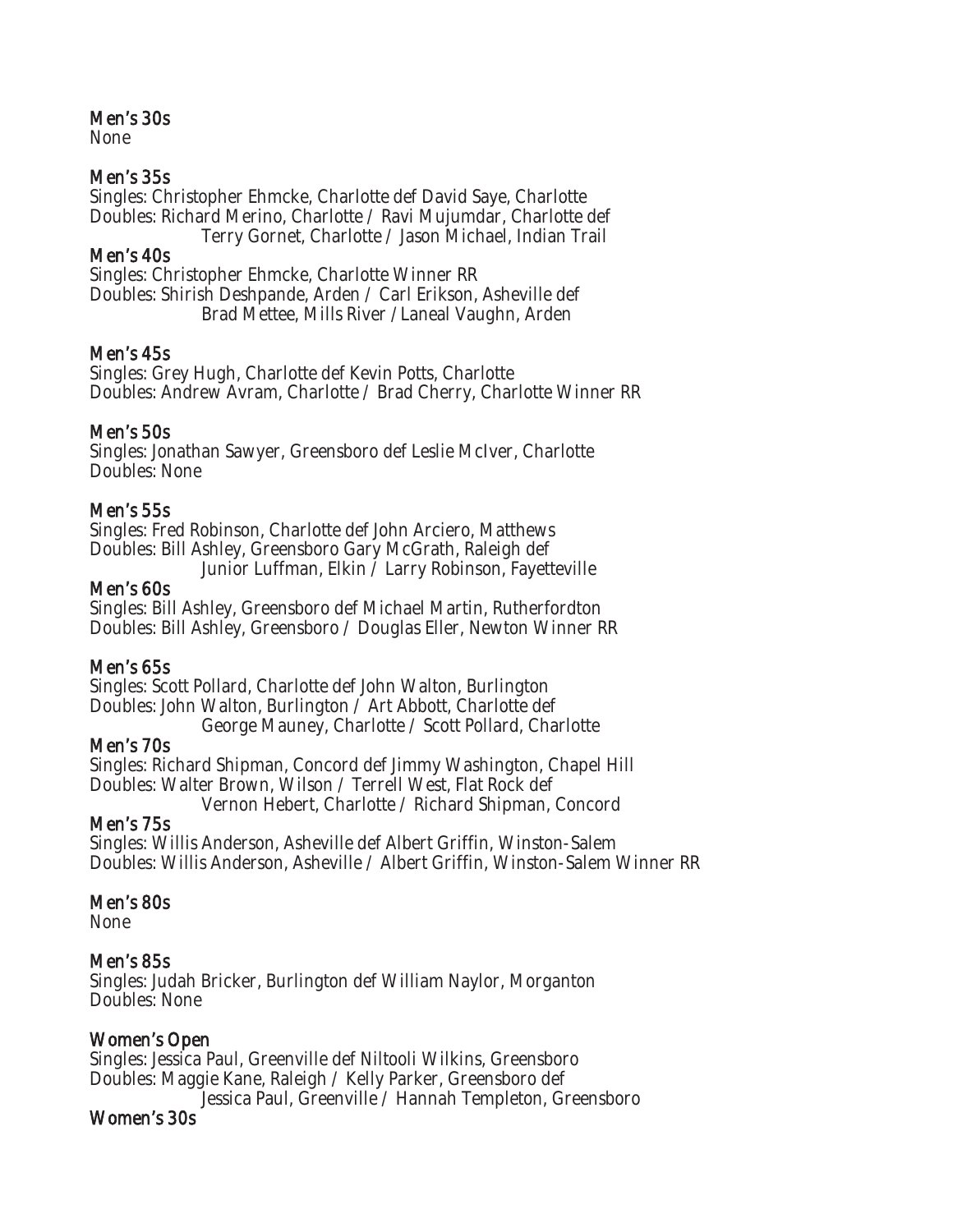Singles: Allyson Lawing, Asheville Winner RR Doubles: None

#### Women's 35s

Singles: Josie Shuford, Charlotte def Michelle Porter, Greensboro Doubles: None

#### Women's 40s

None

# Women's 45s

None

Women's 50s None

#### Women's 55s None

#### Women's 60s None

Women's 65s None

#### Women's 70s None

Women's 75s None

# Women's 80s

None

#### Mixed Open Doubles

Amanda Helberg, Raleigh / Jonathan Janda, Shelby def David Sutton, Greensboro / Niltooli Wilkins, Greensboro

#### Mixed 40s Doubles

Bonnie Allare, Waynesville / Shirish Deshpande, Arden Winner RR

#### Mixed 45s Doubles

Nelson Britt, Charlotte / Jean Little, Charlotte def Betsy Klein, Asheville / Kenneth Lovett, Brevard

#### Mixed 50s Doubles None

Mixed 55s Doubles Junior Luffman, Elkin / Janet Moseley, Elkin Winner RR

# Mixed 60s Doubles

None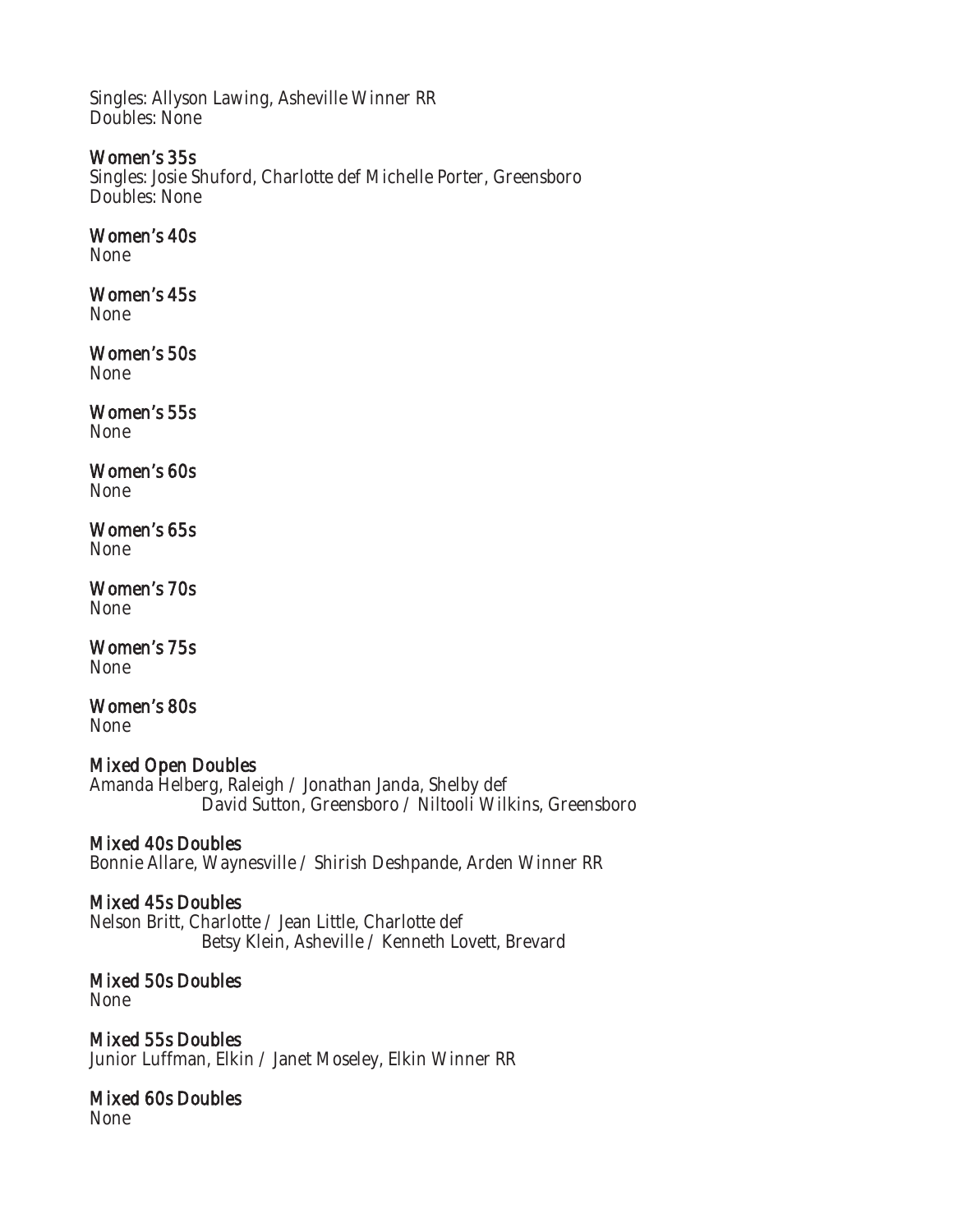# **NTRP** (Clay Court Championships)

#### Men's 3.0

Singles: Franco Nannucci, Greensboro def Romeo Vasileniuc, Winston-Salem Doubles: None

#### Men's 3.5

Singles: Stephen Cole, Raleigh def Ram Nanduri, Charlotte Doubles: Rick Bartlett, Statesville / Phillip Early, Newton def

Thomas Decker, Charlotte / Michael Ward, Charlotte

#### Men's 4.0

Singles: Corey Davis, Fayetteville def Kyle Johnson, Charlotte Doubles: Michael Di Benedictis, Huntersville / Anthony Dimino, Charlotte def

Michael Driscoll, Charlotte / John Nivens, Charlotte

#### Men's 4.5

Singles: Will Dominick, Winston-Salem def Mehmet Karakus, Charlotte Doubles: Brian Burchfield, Concord / Brian Touchton, Cornelius def

Brian Lynch, Charlotte / Rolfe Schnur, Cornelius

#### Men's 5.0

Singles: Francois Caillaud, Charlotte def Daniel Shiflet, Newton Doubles: None

#### Women's 2.5

None

#### Women's 3.0

Singles: Penny Hill, Charlotte def Brooke Francis, Charlotte Doubles: Christina Gray, Huntersville/ Alysia Han, Davidson def Diane Durante, Huntersville / Kathy Groulx, Cornelius

#### Women's 3.5

Singles: Heather Ford, Charlotte winner RR Doubles: Josee Cherrier, Huntersville / Frances Lowinger, Mooresville winner RR

#### Women's 4.0

Singles: None Doubles: Tracy Caillaud, Charlotte / Jean Little, Charlotte def Andi Baughan, Huntersville / Christine Richards, Charlotte

#### Women's 4.5

None

#### Mixed 6.0 Doubles None

#### Mixed 7.0 Doubles

Michael Driscoll, Charlotte / Stacey Driscoll, Charlotte def Rick Bartlett, Statesville / Ramonette Belen, Charlotte

#### Mixed 8.0 Doubles

Kevin Hash, Charlotte / Stacie Kennington, Statesville def Robert Cazares, Cornelius / Lori Helms, Huntersville

#### Mixed 9.0 Doubles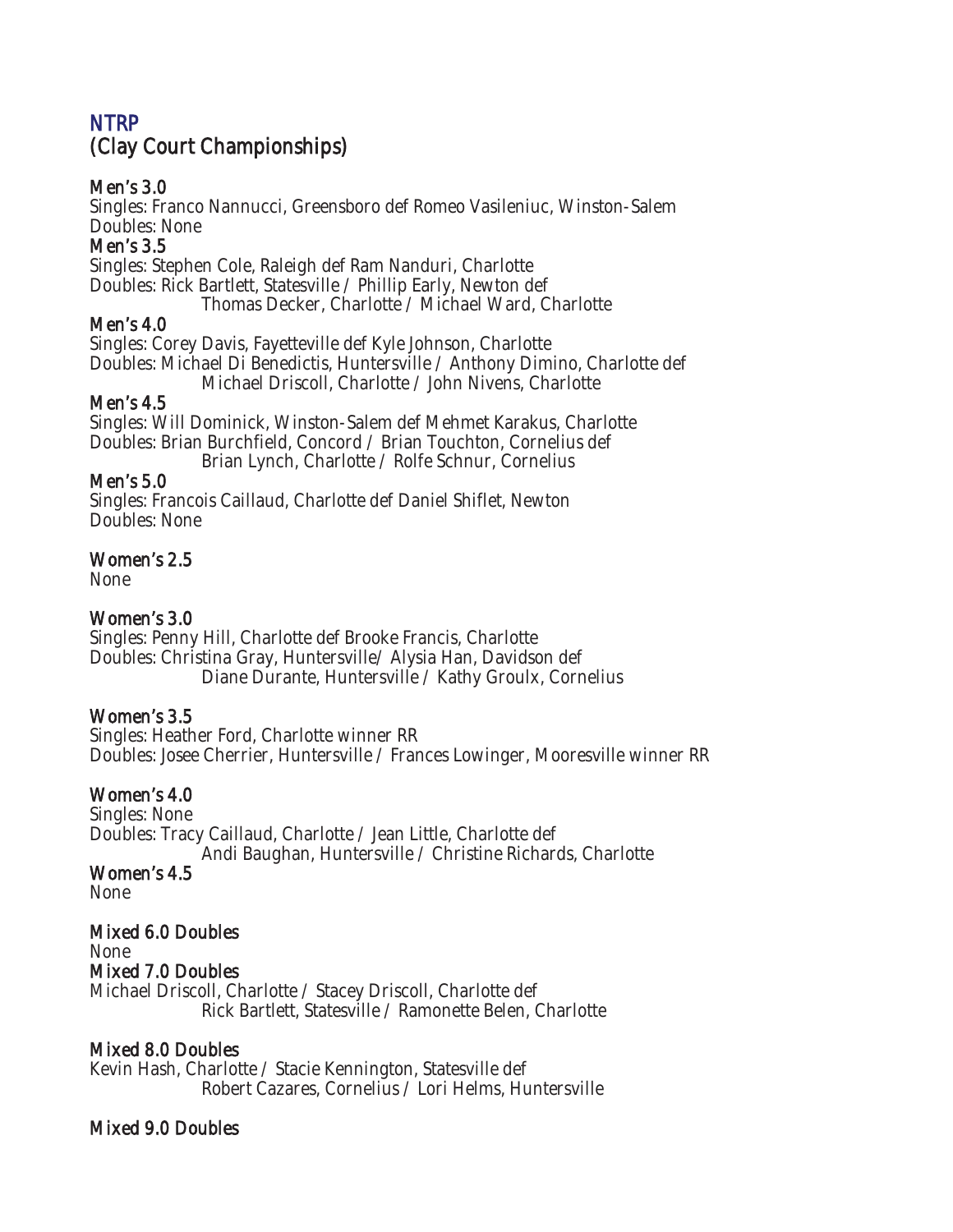David Hartsock, Pisgah Forest / Diofra Azucenas, Charlotte Winner RR

# **NTRP** (Hard Court Championships)

Men's 3.0 Abandoned/Rain

Men's 3.5 Abandoned/Rain

Men's 4.0 Singles : Abandoned/Rain Doubles : Brad Whitmore, Greensboro / Kirk Pugh, Wilmington winner RR

Men's 4.5 Abandoned/Rain

Men's 5.0 Abandoned/Rain

Women's 3.0 Abandoned/Rain

Women's 3.5 Abandoned/Rain

Women's 4.0 None

Women's 4.5 Abandoned/Rain

Mixed 7.0 Doubles Abandoned/Rain

Mixed 8.0 Doubles Maggie Bennington, Wilmington / Stevie Berg, Winnabow winner RR

### Mixed 9.0 Doubles

Abandoned/Rain

# **FAMILY**

Father / Son Doubles James Roueche, Greensboro / James Roueche, Greensboro def Grayson Parker, Greensboro / Richard Parker, Greensboro

Father / Daughter Doubles Laine Parker, Greensboro / Richard Parker, Greensboro winner RR

### Mother / Son Doubles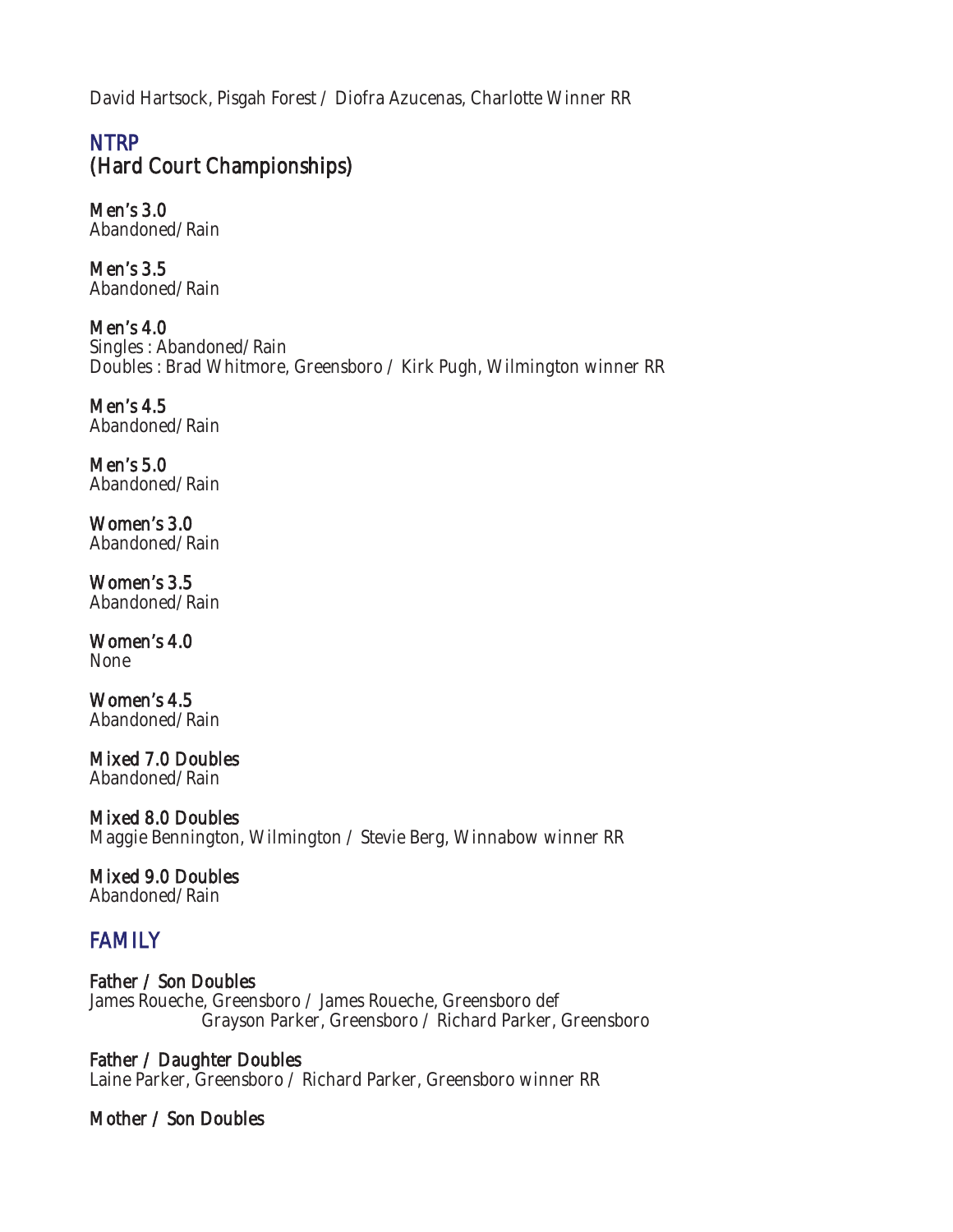James Roueche, Greensboro / Leah Roueche, Greensboro def Jack Oldis, Greensboro / Leigh Ann Oldis, Greensboro

Mother / Daughter Doubles None

Sr Father / Son Doubles None Sr Mother / Son Doubles Ellen Adelman, Greensboro / Joel Adelman, Charlotte def Garrett Freese, Youngsville / Jane Gross, Wake Forest

# 2015

#### Men's Open

Singles: William Noblitt, Raleigh def Paul Goode, Raleigh Doubles: Raymond Murray, Winston-Salem / Adam Lee, Winston-Salem def Jonathan Janda, Shelby / Matthew Rowe, Elm City

#### Men's 25s

Singles: Mark Piro, Charlotte Winner RR Doubles: None

#### Men's 30s

None

#### Men's 35s

Singles: Timothy Snead, Charlotte def John Carpenter, Charlotte Doubles: Richard Merino, Charlotte / Ravi Mujumdar, Charlotte Winner RR

#### Men's 40s

Singles: Grey Hugh, Charlotte Winner RR Doubles: Leslie McIver, Charlotte / Phil Payne, Hickory Winner RR

#### Men's 45s

Singles: Kevin Potts, Charlotte def Joel Adelman Doubles: Michael Watson, Waxhaw / Carl Cook, Charlotte def John Deering, Charlotte / James Demos, Charlotte

#### Men's 50s

Singles: Leslie McIver, Charlotte def Scott Fowler, Denver Doubles: None

#### Men's 55s

Singles: Fred Robinson, Charlotte def John Arciero, Matthews Doubles: John Arciero, Matthews / Kenny House, Wilmington def Kenneth Martin, Wilmington / Alvin Milliken, Shallotte

#### Men's 60s

Singles: Michael Martin, Rutherfordton def David McLeod, Raleigh Doubles: Junior Luffman, Elkin / Michael Martin, Rutherfordton Winner RR

#### Men's 65s

Singles: Les Buck, Asheville def Art Abbott, Charlotte Doubles: Art Abbott, Charlotte / John Walton, Burlington def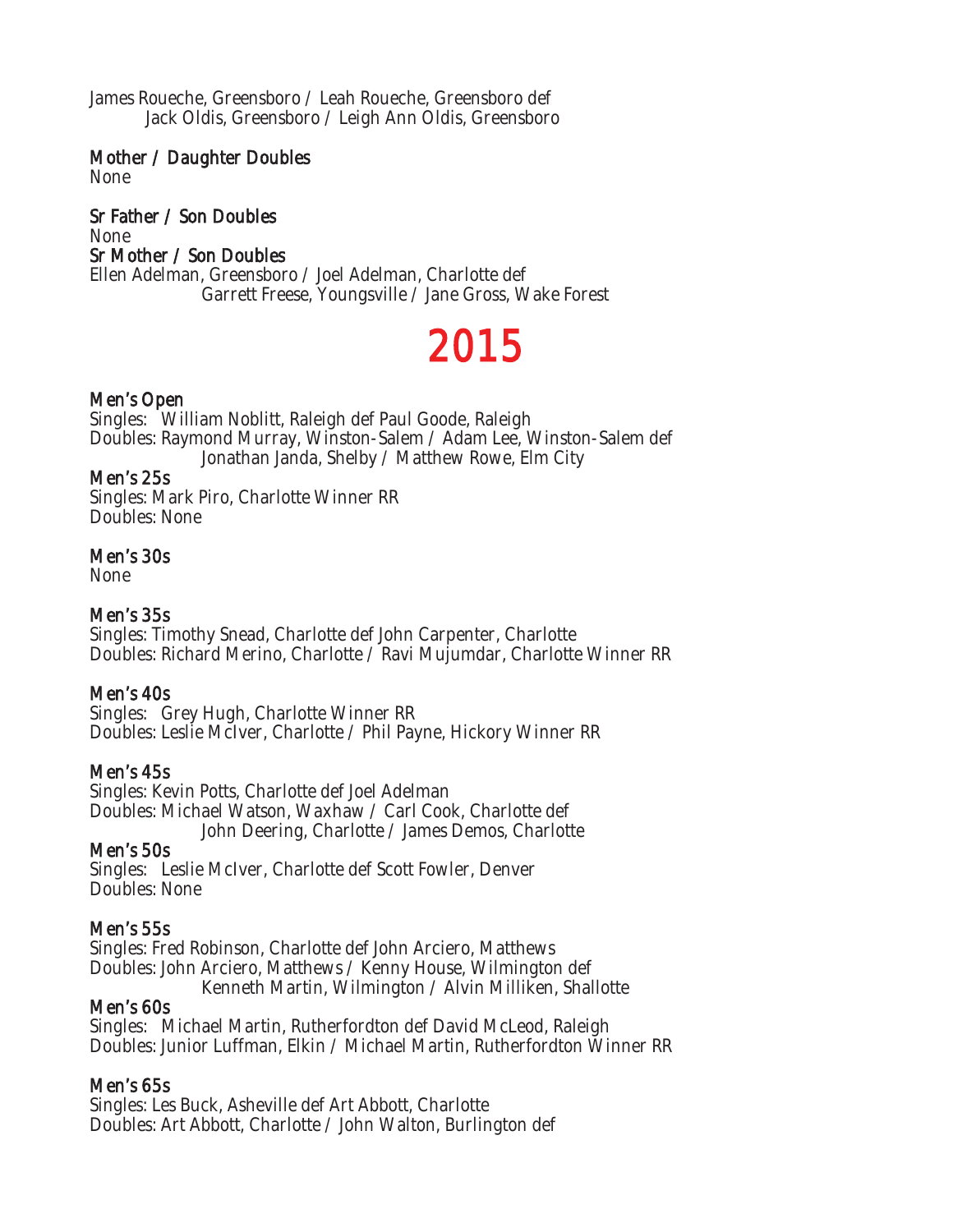Frank Carmazzi, Charlotte / Marion Crolley, Sunset Beach

#### Men's 70s

Singles: Richard Shipman, Concord def Jimmy Washington, Chapel Hill Doubles: Richard Shipman, Concord / Kevin Soden, Charlotte def Tuffy Clark, Asheville / James Hendrix, Seven Devils

#### Men's 75s

Singles: Willis Anderson, Asheville def James Gordon, Asheville Doubles: Willis Anderson, Asheville / Ronald Keiger, Wilmington Winner RR

#### Men's 80s

Singles: Albert Griffin, Winston-Salem def Richard Stennett, Fletcher Doubles: None

#### Women's Open

Singles: Hannah Templeton, Greensboro def Carolyn Ansari, Greensboro Doubles: Kelly Parker, Greensboro / Hannah Templeton, Greensboro def Elizabeth Ansari, Greensboro / Montserrat Mesalles, Lewisville

Women's 30s

### None

#### Women's 40s

None

#### Women's 45s

Singles: Dorothy Bryant, Monroe def Cynthia Staton, Charlotte Doubles: Lynn Chambers, Charlotte / Britt Ruby, Cornelius def Tina Blankenship, Charlotte/ Helen Daly, Charlotte Women's 50s

None

#### Women's 55s

Singles: Susan Brown, Waxhaw Winner RR Doubles: Susan Brown, Waxhaw / Elizabeth Meiners, Charlotte Winner RR

# Women's 60s

None

#### Women's 65s

Singles: Mary Kendall, Efland def Margarita Warnholtz, Charlotte Doubles: None

# Women's 80s

None

#### Mixed Open Doubles

Jonathan O'Neal, Winterville / Hannah Templeton, Greensboro def Amanda Hellberg, Raleigh / Jonathan Janda, Shelby

#### Mixed 50 Doubles

None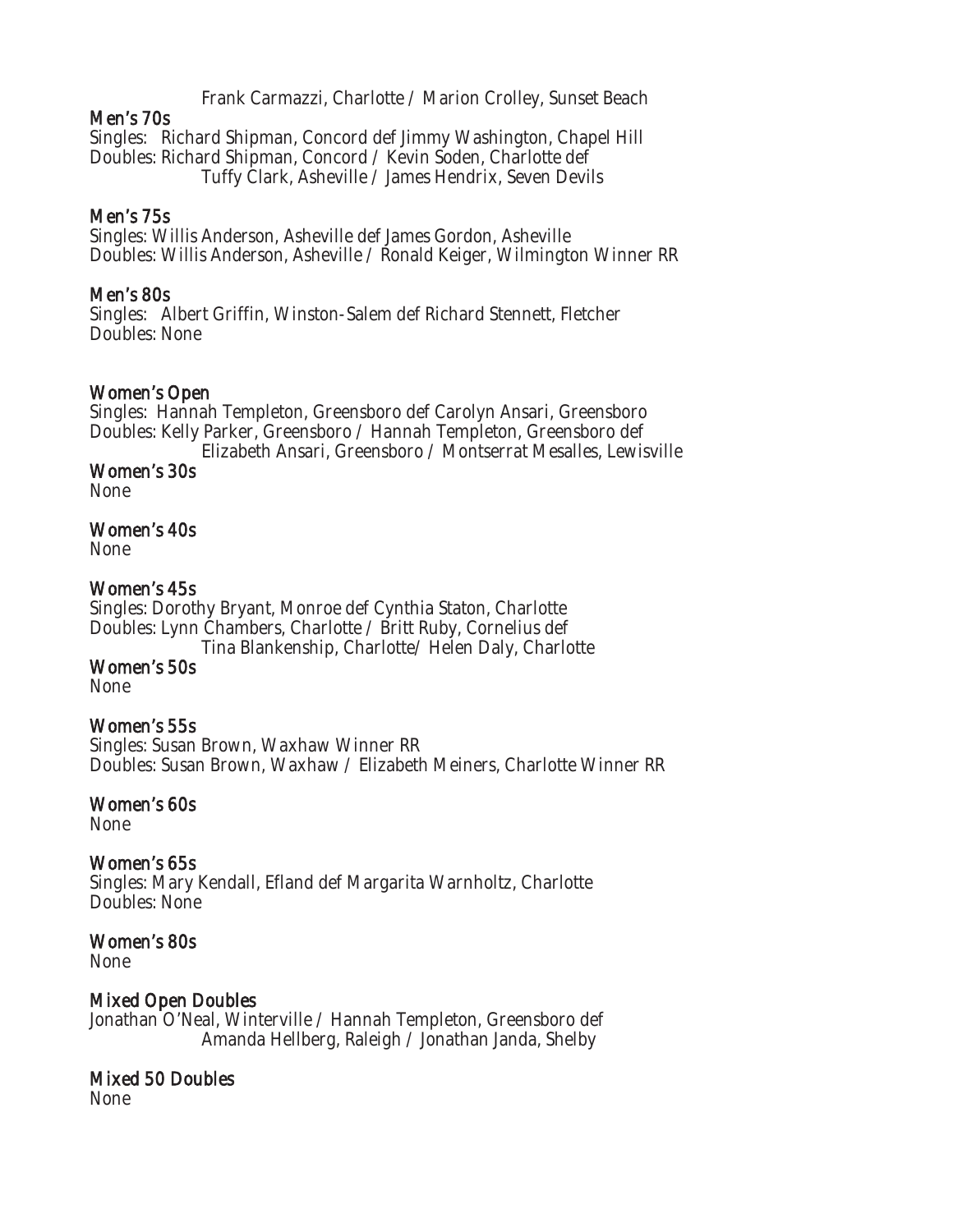#### Mixed 55 Doubles

Debbie Carmazzi, Charlotte/ Frank Carmazzi, Charlotte Winner RR

#### Mixed 60 Doubles

None

#### Mixed 70 Doubles

Willis Anderson, Asheville / Dottie Mattern, Fletcher def Neil Hadley, Wilmington / Sarah Hughes, Asheville

### NTRP

# (Clay Court Championships)

#### Senior 50 Men's 3.0

Singles: Christian Johnston, Raleigh def Frank Holmes, Raleigh

#### Senior 60 Men's 3.5

Singles: Michael Seda, Charlotte def Michael Ward, Charlotte Doubles: Brian Gustafson, Raleigh /Ayden Lee, Clayton def Moshe Feder, Raleigh / Michael Seda, Raleigh

#### Senior 70 Men's 3.5

Singles: Van Giersch, Raleigh def Eugene Ball, Raleigh Doubles: Robert Barnes, Raleigh / Daniel Cogan, Raleigh def Duke Fentress, Raleigh / Van Giersch, Raleigh

#### Men's 3.5

None

#### Senior 50 Men's 4.0

Singles: Sergei Krasnyanski, Cary def Michael Hamlett, Cary Doubles: Eric Herr, Raleigh / John Van De Water, Raleigh def Mitch Furst, Cary / Jim Smith, Cary

#### Senior 60 Men's 4.0

Singles: Bill White, Raleigh def Charlton Lemon, Wilmington

#### Senior 70 Men's 4.0

Singles: Daniel Young, Henderson def Ronald Keiger, Wilmington Doubles: Ronald Keiger, Wilmington / Tayler Bingham, Raleigh def Steve Clark, Raleigh / James Monika, Raleigh

#### Senior 50 Men's 4.5

Singles: Krister Eriksson, Cary def John Collins, Goldsboro Doubles: Krister Eriksson, Cary / Chip Thomas, Cary def Anthony Houser, Raleigh / Jeff Williams, Raleigh

#### Senior 60 Men's 4.5

Singles: Jimmy Washington, Chapel Hill def David McLeod, Raleigh Doubles: John Baker, Raleigh / Bruce Stanley, Raleigh def Wes Talton, Raleigh / John Winn, Raleigh

#### Men's 5.0

None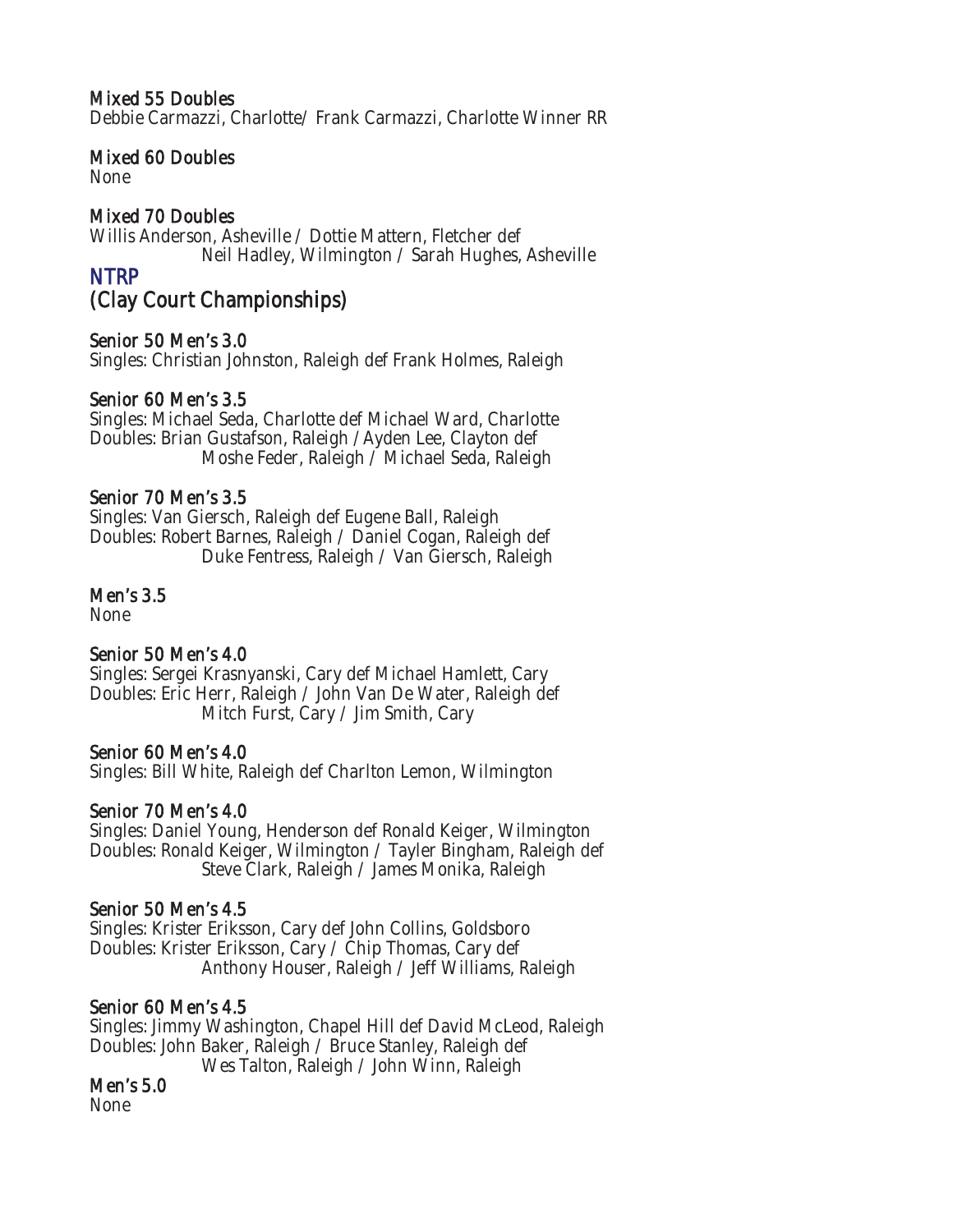#### Women's 2.5 None

# Women's 3.0

None

#### Senior 50 Women's 3.5

Doubles: Lynne Allen, Raleigh / Petra Pfingsten Fey, Southport Winner RR

#### Senior 60 Women's 3.5

Doubles: Debbie Hildebran, Raleigh / Laurie Martin, Raleigh Winner RR

#### Senior 70 Women's 3.5

Doubles: Mary Kendall, Efland /Lynn Nimmo, Pittsboro def Gisela Grace, Raleigh / Jane Gross, Wake Forest

#### Senior 50 Women's 4.0

Singles: Kimberley Matthews, Raleigh def Molly Winstead, Rocky Mount Doubles: Rebecca Procter, Cary / Lisa Talton, Raleigh def Mary Fowler, Summerfield / Kathy Dace, Littleton

#### Senior 70 Women's 4.0

Singles: Mary Kendall, Efland def Karen Johnson, Raleigh

#### Senior 50 Women's 4.5

Doubles: Kim Camp, Raleigh /Ellen Hinton, Raleigh def Carol Lekan, Raleigh /Catherine Reid, Raleigh

#### Mixed 6.0 Doubles

None

#### Senior 50 Mixed 7.0 Doubles

Judith Stewart, Raleigh / David Swann, Raleigh def Les Murray, Raleigh / Annette Page, Raleigh

#### Senior 70 Mixed 7.0 Doubles

Carol Ganas, Wake Forest / John Preston, Raleigh def Eugene Ball, Raleigh / Jackie Terrell, Raleigh

#### Senior 50 Mixed 8.0 Doubles

Ken Dehaven, Raleigh / Mindy Dehaven, Raleigh Winner RR

#### Mixed 9.0 Doubles

None Mixed 10.0 Doubles

None **NTRP** (Hard Court Championships)

Men's 3.0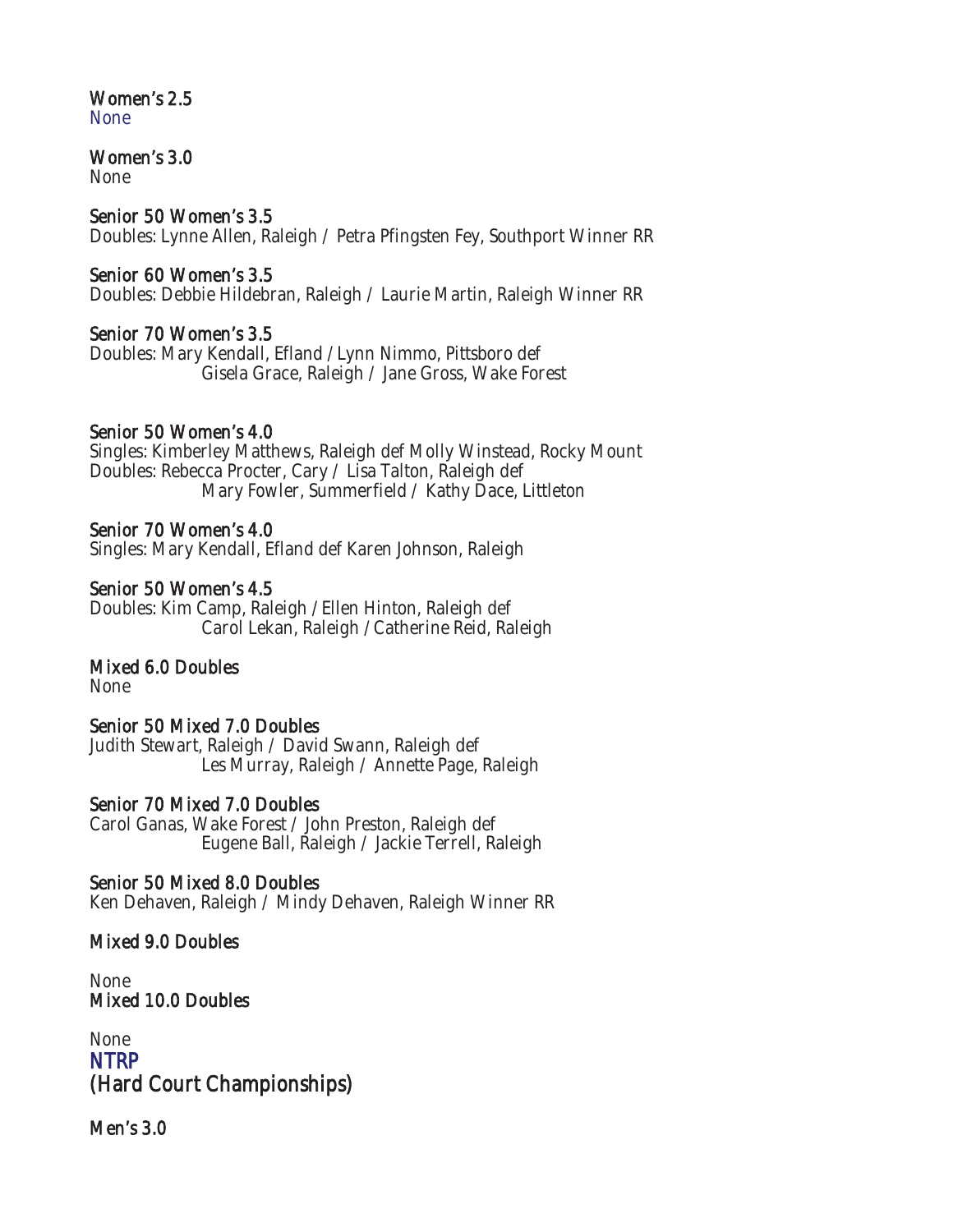Singles: Jeff Anderson, Bladenboro Winner RR Doubles : None

#### Men's 3.5

Singles: Joseph Mininn, Wilmington def John Dalrymple, Hampstead Doubles: Kenneth Albea, Wilmington / Dany Holden, Wilmington Winner RR

#### Men's 4.0

Singles: Chira Wilson, Fayetteville def Johnny Wilson, Fayetteville Doubles: Chuck Capehart, Charlotte / Brad McEwen, Kure Beach

#### Men's 4.5

Singles: Christopher Poteat, Wilmington def Michael Shemwell, Wilmington Doubles : None

#### Men's 5.0

Singles : None Doubles : Kenny House, Wilmington / Kirk Schmidt, Wilmington Winner RR

#### Women's 3.0

Singles: Penny Hill, Charlotte Winner RR

#### Women's 3.5

Singles: Laura Rackley, Wilmington def Daphne Davidson, Wilmington Doubles: Neah Farr, Wilmington / Lissi Rabon, Wilmington def Courtney Cromer, Wilmington / Greigh Lucas, Wilmington

#### Women's 4.0

Singles: Karen Musselwhite, Wilmington Winner RR Doubles: None

#### Women's 4.5

None

#### Women's 5.0

Singles: Mia Bobrowski, Aberbeen Winner RR Doubles: None

#### Mixed 7.0 Doubles

Heather Johnson, Wilmington / Andrew Townshend, Wilmington Winner RR

#### Mixed 8.0 Doubles

Zachary Train, Elon / Bridgette Acosta, Greensboro Winner RR

#### Mixed 9.0 Doubles

Kendrick Gaddy, Hempstead / Brandon McKeown, Wilmington def Lisa Scott, Wilmington / Michael Shemwell, Wilmington

#### Mixed 10.0 Doubles

Tari Ann Toro-Steinmetz, Wilmington / Milton Vann, Wilmington Winner RR

# FAMILY

Father / Son Doubles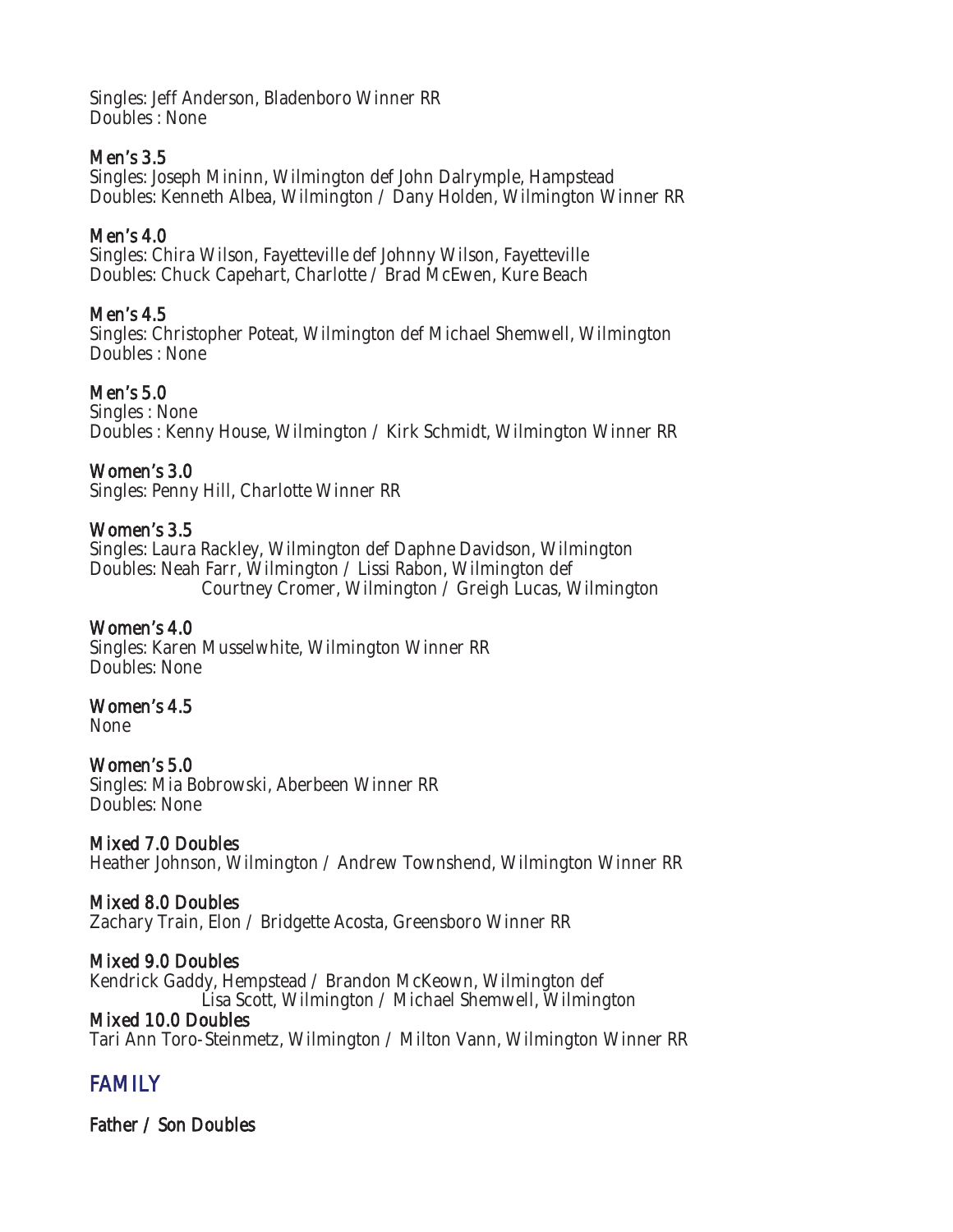Mike Weidl, Colfax / Trevor Weidl, Colfax def Craig Cardella, Cary / Phillip Cardella, Cary

#### Father / Daughter Doubles

Elizabeth Weidl, Colfax / Mike Weidl, Colfax def John Anthony, Raleigh / Sofia Anthony, Raleigh

#### Mother / Son Doubles

Ellen Adelman, Palm Beach Gardens / Joel Adelman, Charlotte def Andrea Rowe, Durham / Matthew Rowe, Elm City

#### Mother / Daughter Doubles

Ellen Adelman, Palm Beach Gardens / Lisa Vogel, Charlotte def Ashley Owens, Belmont / Bethany Owens, Belmont

#### Sr Father / Son Doubles

None

# 2016

#### Men's Open

Singles: Wil Spenser, Graham def Bennett Crane, Winston-Salem Doubles: Blaine Boyden, Raleigh / Matthew Galush, Cary def Wil Spenser, Graham / Oscar Blacutt, Greensboro

#### Men's 25s

Singles: Zachary Smith, Charlotte winner RR Doubles: None

#### Men's 30s

Singles: Geoff Gisler, Carrboro def Jordan Hawks, Raleigh Doubles: None

#### Men's 35s

Singles: Jonathan Parks, Weddington Winner RR Doubles: None

#### Men's 40s

Singles: Sarge Luke, Asheville def David Femi, Durham Doubles: William Calhoun, Chapel Hill / Gregg Polsky, Chapel Hill Men's 45s

Singles: Tim Kullick, Charlotte def Kevin Potts, Charlotte Doubles: Lance Milner, Waxhaw / Michael Watson, Waxhaw def Christopher Ehmcke, Charlotte / Jonathan Sawyer, Greensboro

#### Men's 50s

Singles: Kais Arfaoui, Raleigh def Hugh Grey, Charlotte Doubles: Andy Wilkison, Pinehurst / Clay Garst, Raleigh def Carl Rist, Durham / David Slack, Chapel Hill

#### Men's 55s

Singles: Krister Eriksson, Cary def John Arciero, Matthews Doubles: Krister Eriksson, Cary / Thomas McEvoy, Raleigh def Roger Richburg, Salisbury / John Thompson, Salisbury

#### Men's 60s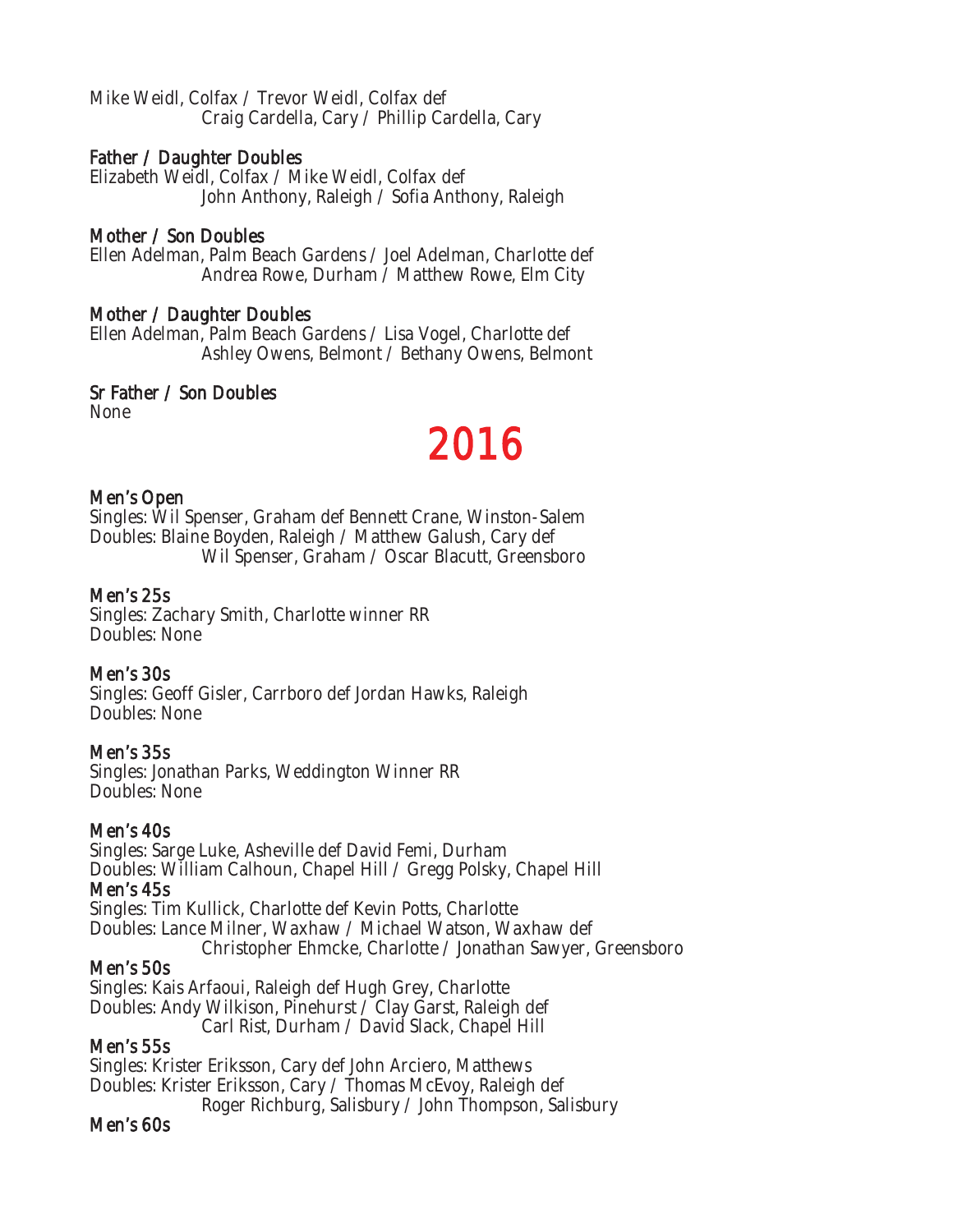Singles: Gary McGrath, Raleigh def Bill Ashley, Greensboro Doubles: Junior Luffman, Elkin / Michael Martin, Rutherfordton def Bill Ashley, Greensboro / Douglas Eller, Newton

#### Men's 65s

Singles: Art Abbott, Charlotte def John Walton, Burlington Doubles: Art Abbott, Charlotte / John Walton, Burlington def David Hunter, Belmont / Erik Witten, Gastonia

#### Men's 70s

Singles: James Hendrix, Seven Devils def Bruce Brodie, Greensboro Doubles: Walter Brown, Wilson / Terrell West, Flat Rock def Raja Khalifah, Cary / Phil McMillon, Cary

#### Men's 75s

Singles: Vernon Hebert, Charlotte def Ronald Keiger, Wilmington Doubles: Willis Anderson, Asheville / Ronald Keiger, Wilmington def Vernon Hebert, Charlotte / Rick Warnholtz, Charlotte

#### Men's 80s

Singles: James Bland, Durham Winner RR Doubles: Gordon Alford, Charlotte / Hugh Wise, Charlotte def Richard Brehm, Pinehurst / Red Sheridan, Pinehurst

#### Women's Open

Singles: Amber Fuller, Greensboro def Sophia Strugnell, Summerfield Doubles: Abigail Forbes, Raleigh / Sophia Patel, Cary def Amber Fuller, Greensboro / Carolyn Ansari, Greensboro

#### Women's 35s

Singles: Kasey Proffitt, Charlotte def Reagan Folk, Mint Hill Doubles: None

#### Women's 40s

Singles: Jennifer Moore, Durham def Maria Robayo, Raleigh Doubles: None

#### Women's 45s

Singles: Susan Brown, Waxhaw Winner RR Doubles: None

#### Women's 50s

Singles: Ann Whitaker, Raleigh Winner RR Doubles: Donna Bauman, Chapel Hill / Elizabeth Wyngaarden, Durham def Bernadette David-Yerumo, Durham / Cynthia Jones, Zebulon

#### Women's 55s

Singles: Susan Love, Charlotte Winner RR Doubles: Elizabeth Meiners, Charlotte / Aimee Norris, Charlotte Winner RR

#### Women's 60s

Singles: Janet Moseley, Elkin Winner RR Doubles: Miriam Morey, Durham / Faye Thomas, Durham Winner RR

#### Mixed Open Doubles

Meredith Roberts, Advance / Collin Shick, Greensboro def Ellis Brown, Greensboro / Matthew Galush, Cary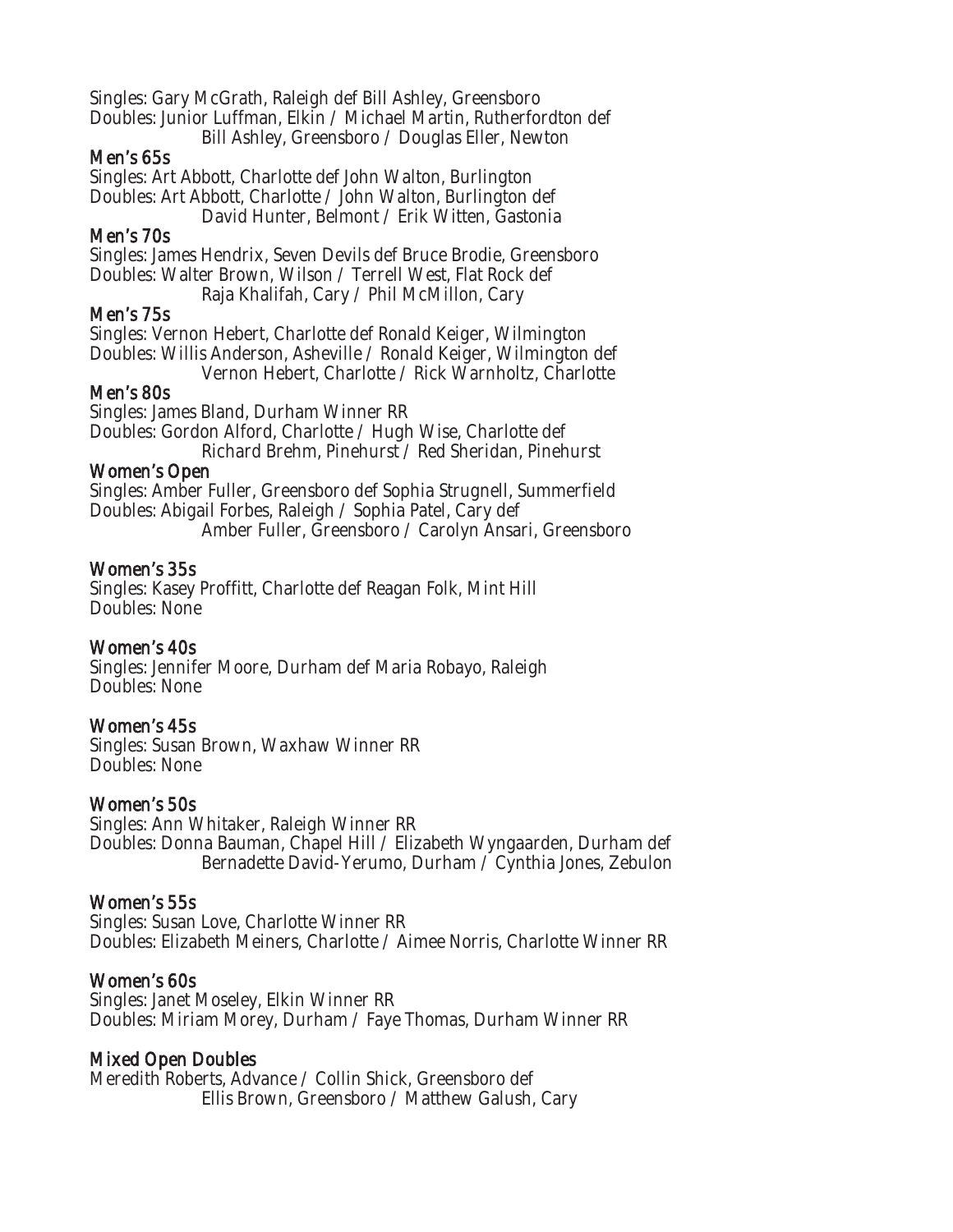#### Mixed 45 Doubles

Susan Love, Charlotte / Jonathan Parks, Greensboro Winner RR

#### Mixed 50 Doubles

Bernadette David-Yerumo, Durham / Larry O'Briant, Durham def Elizabeth Wyngaarden, Durham / Jim Wyngaarden, Durham

#### Mixed 55 Doubles

Bunnie Allare, Waynesville / Stewart Jackson, Fairview Winner RR Mixed 60 Doubles Junior Luffman, Elkin / Janet Moseley, Elkin Winner RR

#### Mixed 65 Doubles

David Hunter, Blemont / Sue Hunter, Belmont Winner RR

#### Mixed 70 Doubles

Walter Brown, Wilson / Katherine Shelburne, Durham def Eugene Ball, Raleigh / Mary Kendall, Efland

### NTRP

# (Clay Court Championships)

#### Men's 3.5

Singles: Patrick Newsome, Cary def Maurice Wiley, Cary

#### Men's 4.0

Singles: Johnny Wilson, Fayetteville def Wilson Chira, Fayetteville Doubles: Phillip Hayes, Davidson / Jeffery Kinlaw, Lumberton

#### Men's 4.5

Singles: Dan Sarisky, Cary def James Kash, Winston-Salem Doubles: Robert Fryer, Cornelius / Jack Horowitz, Charlotte def EP Forehand, High Point / James Kash, Winston-Salem

#### Women's 2.5

Singles: LaJune Ray, Fayetteville Winner RR Doubles: None Women's 3.5 Singles: None Doubles: Kelley Gates, Waxhaw / Cynthia Waldrop, Waxhaw

#### Women's 4.0

Singles: Jenette Sasser Winner RR Doubles: None Mixed 7.0 Doubles Daniel Hege, High Point / Lisa Smith, Statesville def Christopher Gardner, Gastonia / Jeannie Gardner, Gastonia

#### Mixed 8.0 Doubles

Kathryn Karakus, Charlotte / Mebmet Karakus, Charlotte Winner RR

#### Mixed 9.0 Doubles

Cheryl Piazza, Mooresville / Andrew Smith, Statesville

#### Senior 50 Men's 3.0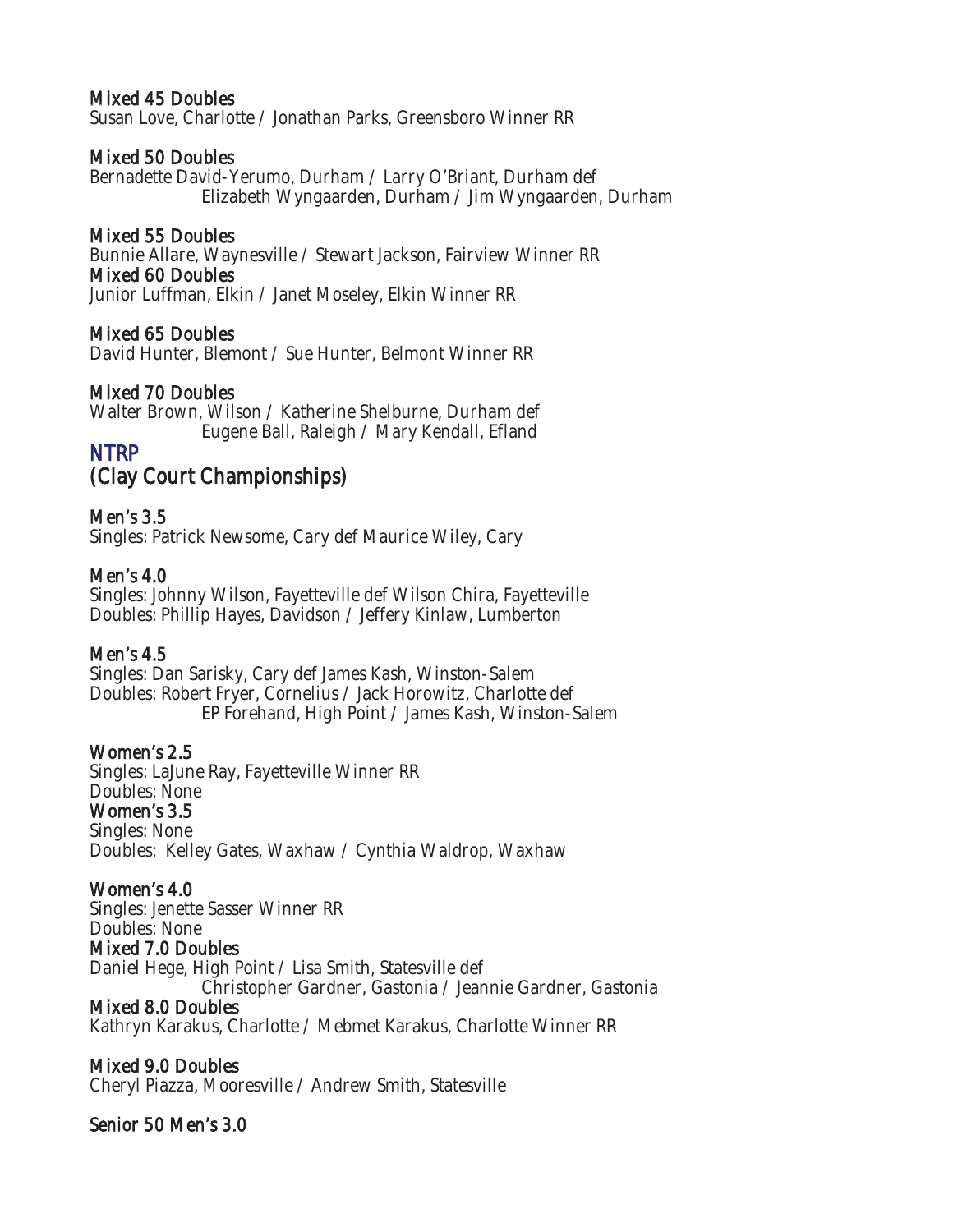Singles: Jody Chance, Sanford def Michael Hamlett, Raleigh

# Senior 50 Men's 4.5

Doubles: Cecil Martin, Cary / Robert Morrill, Cary def Edward Farley, Raleigh / Michael Hamlett, Raleigh

# Senior 50 Women's 3.5

Singles: Zana Piric, Raleigh Winner RR

# Senior 50 Women's 4.0

Doubles: Rebecca Procter, Cary / Lisa Talton, Raleigh Winner RR

# Senior 50 Mixed 7.0 Doubles

Melanie Weiner, Asheville / Richard Weiner, Asheville def Judith Stewart, Raleigh / David Swann, Raleigh

### Senior 50 Mixed 9.0 Doubles

Bruce Stanley, Raleigh / Louise Welch, Raleigh def Joan Faulkner, Raleigh / John Faulkner, Raleigh

### Senior 60 Men's 4.0

Singles: Gerard Auvergne, Raleigh def Brian Gustafson, Raleigh

### Senior 60 Men's 4.5

Singles: Leo Evans, Durham def John Walton, Burlington Doubles: Stephen Earp, Greensboro / John McCoy, High Point def John Bruckel, Raleigh / Larry Robinson, Fayetteville

### Senior 70 Men's 3.5

Singles: Laszio Jakoi, Durham def Eugene Ball, Raleigh Doubles: Thomas Ganas, Wake Forest / John Preston, Raleigh Winner RR

### Senior 70 Men's 4.0

Singles: Daniel Young, Henderson def Ronald Keiger, Wilmington Doubles: Peter Schoots, Holly Springs / Phil McMillon, Cary def Tayler Bingham, Raleigh / Ronald Keiger, Wilmington Senior 60 Women's 4.0 Doubles: Barbara Kelley, Raleigh / Linda Winn, Raleigh Winner RR

# NTRP

# (Hard Court Championships)

Men's 3.0 Singles : Charles Smith, Wilmington Winner RR

### Men's 3.5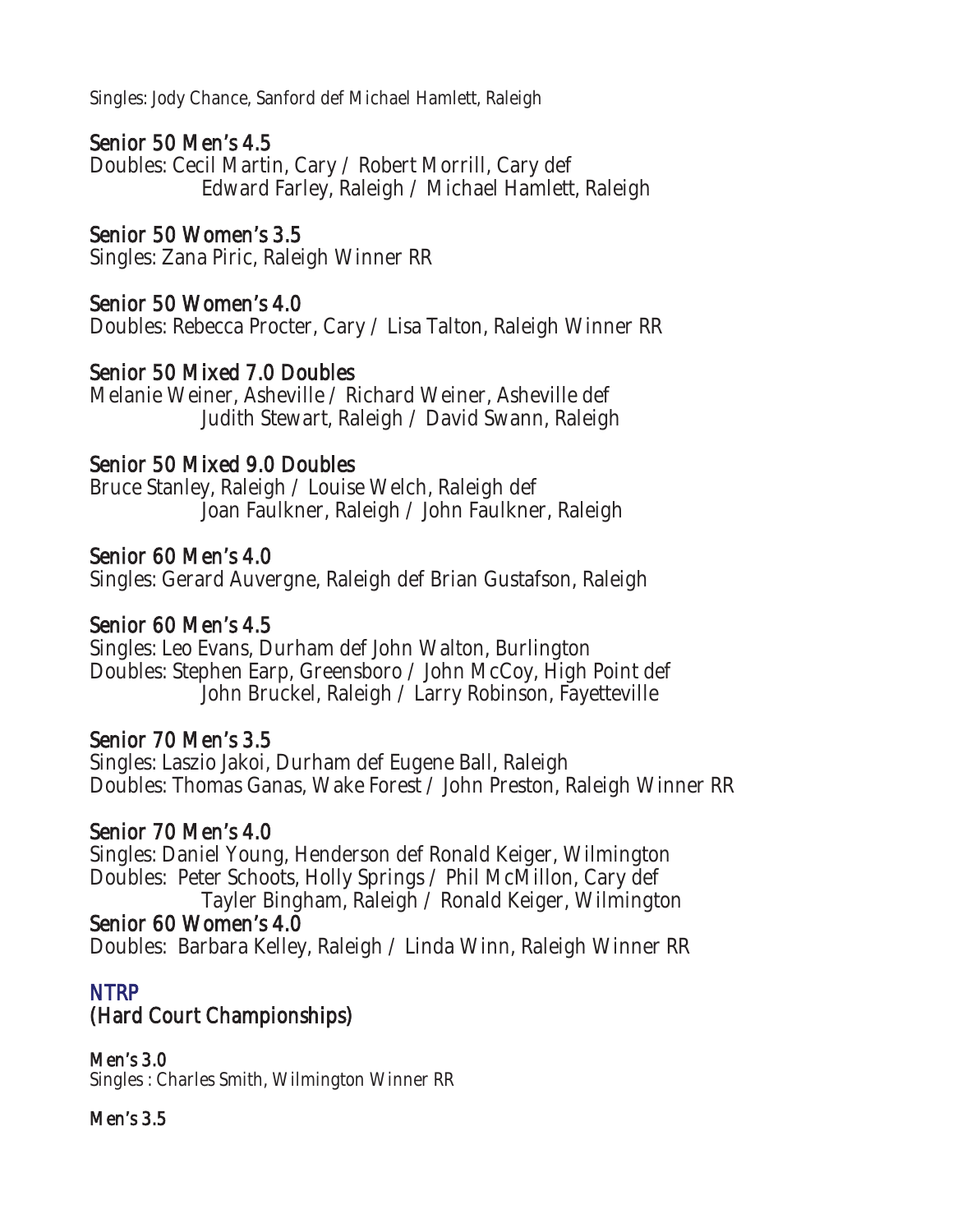Singles : Andrew Borgstrom, Aberdeen def Patrick Newsome, Cary Doubles : Jimmy Devane, Wilmington / Earl Stalling, Wilmington def John Dalrymple, Hampstead / Dale Schmidt, Maysville

#### Men's 4.0

Singles : Alan Billings, Durham def Malcolm Harris, Fayetteville Doubles : Jeff Atkinson, Bladenboro / Jeffery Kinlaw, Lumberton def Bryan Doane, Carolina Beach / Joseph McCormick, Leland

#### Men's 4.5

Singles : Christopher Poteat, Fuquay Varina def Barry Bullock, Fayetteville

#### Men's 5.0

Singles : Brendon Collins, Wilmington Doubles : Brendon Collins, Wilmington / Jeffrey Kohl, Wilmington Winner RR

#### Women's 2.5

Singles: LaJune Ray, Fayetteville def Lekisa Doubles: None

#### Women's 3.0

Singles: None Doubles: Kerin Britt, Wilmington / Anne Murray, Wilmington Winner RR

#### Women's 3.5

Singles: Greigh Lucas, Cary def Laura Rackley, Wilmington Doubles: Kelly Bradshaw, Wilmington / Lissi Rabon, Wilmington def Audrey Robbins, Wilmington / Stephani Vithalani, Wilmington

#### Women's 4.0

Doubles: Shannon Berg, Winnabow / Ashley Cook, Wrightsville def Marija Alford, Wilmington / Gretchen Parker, Wilmington

#### Women's 5.0

Singles: Mia Bobrowski, Aberdeen def Kimberly Stalling, Wilmington Mixed 7.0 Doubles Greigh Lucas, Cary / Patrick Newsome, Cary def Amanda King, Greenville / Scott King, Charlotte

#### Mixed 8.0 Doubles

Jimmy Devane, Wilmington / Randi Gower, Wilmington Winner RR

#### Mixed 10.0 Doubles

Michael Shemwell, Wilmington / Kimberly Stalling, Wilmington def Tari Ann Toro-Steinmetz, Wilmington / Milton Vann, Wilmington

### FAMILY

Father / Son Doubles Craig Cardella, Cary / Phillip Cardella, Cary de Phillip Sumner, Burlington / Stefan Sumner, Burlington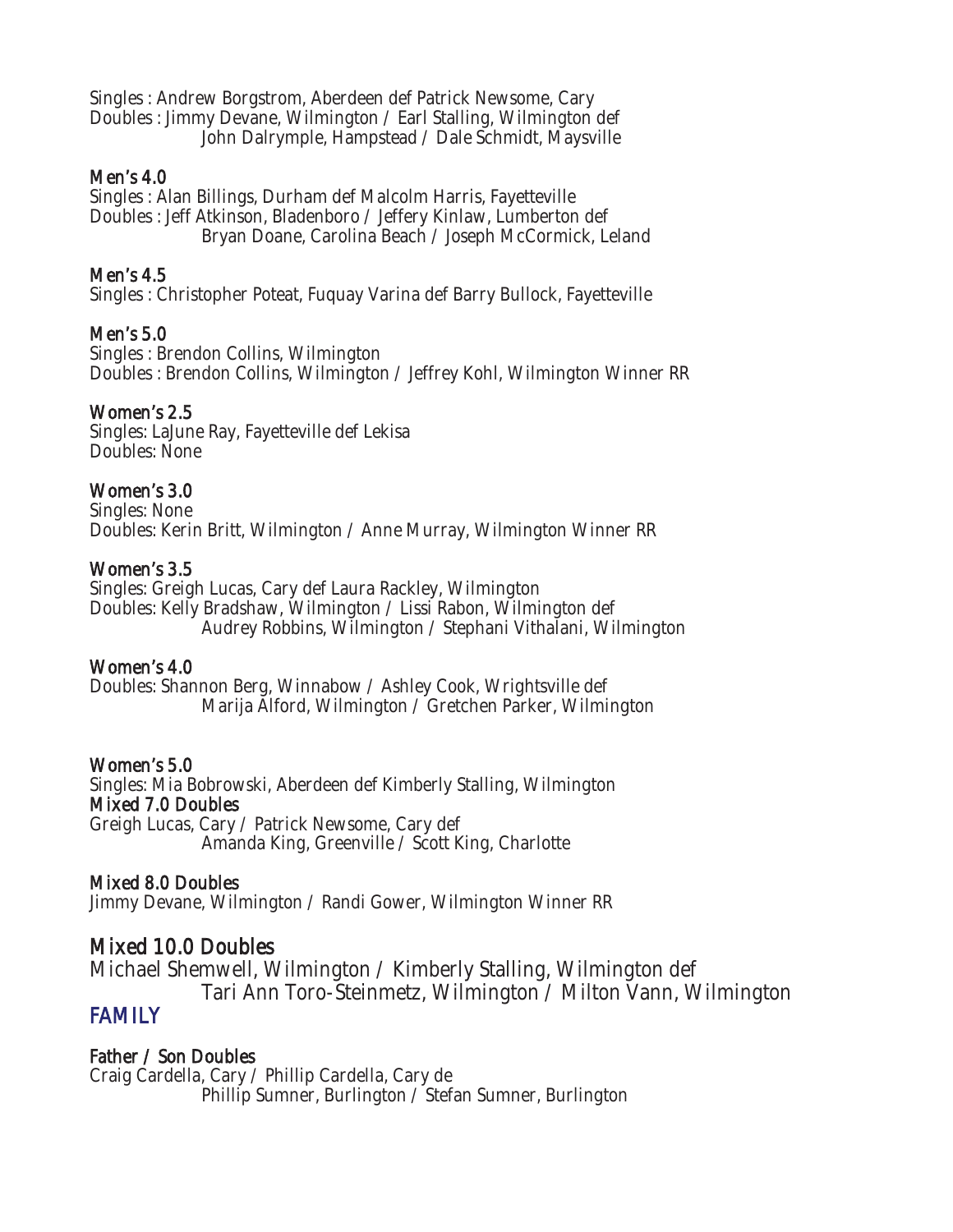#### Father / Daughter Doubles

Elizabeth Weidl, Colfax / Michael Weidl, Colfax def Fred Ortmann, Greensboro / Rollins Ortmann, Greensboro

#### Mother / Son Doubles

Nigle Barrow, Raleigh / Alice Stubbs, Raleigh def Noah Hahn, Greensboro / Thanawan Hahn, Greensboro

#### Mother / Daughter Doubles

Mari Fujino, Summerfield / Yukiko Fujino, Summerfield Winner RR

#### Sr Father / Son Doubles

None

# 2017

#### Men's Open

Singles: Korey Lovett, Brevard def Blaine Boyden, Raleigh Doubles: Blaine Boyden, Raleigh / Anudeep Kodali, Durham def Sean Weber, Raleigh / Christopher Welte, Raleigh

#### Men's 25s

Taavo Roos, Wilmington def Rafael Altmayer, Charlotte

#### Men's 20s

Singles: Corentin Gauby, Chapel Hill def Thomas Hibbs, Tarboro

#### Men's 30s

None

#### Men's 35s

Singles: Erol Eskinazi, Charlotte def John Carpenter, Charlotte Doubles: None

#### Men's 40s

Singles: Derek Norman, Chapel Hill / David Coward, Durham Doubles: Michael Benkowitz, Chapel Hill / Derek Norman, Chapel Hill winner RR

#### Men's 45s

Singles: Tim Kullick, Charlotte def Christopher Ehmcke, Charlotte Doubles: John Deering, Charlotte / James Demos, Charlotte def David Johnson, Winston-Salem / Perry Smith, Winston-Salem

#### Men's 50s

Singles: James Krege, Greensboro / James Demos, Charlotte Doubles: James Easthom, Chapel Hill / Rex Miller, Chapel Hill def E. Clarke Gay, Chapel Hill / Kevin Kirk, Durham

#### Men's 55s

Singles: Jonathan Sawyer, Greensboro def Gary Silverstein, Summerfield Doubles: Ricky McElreath, Asheboro / Jonathan Sawyer, Greensboro winner RR

#### Men's 60s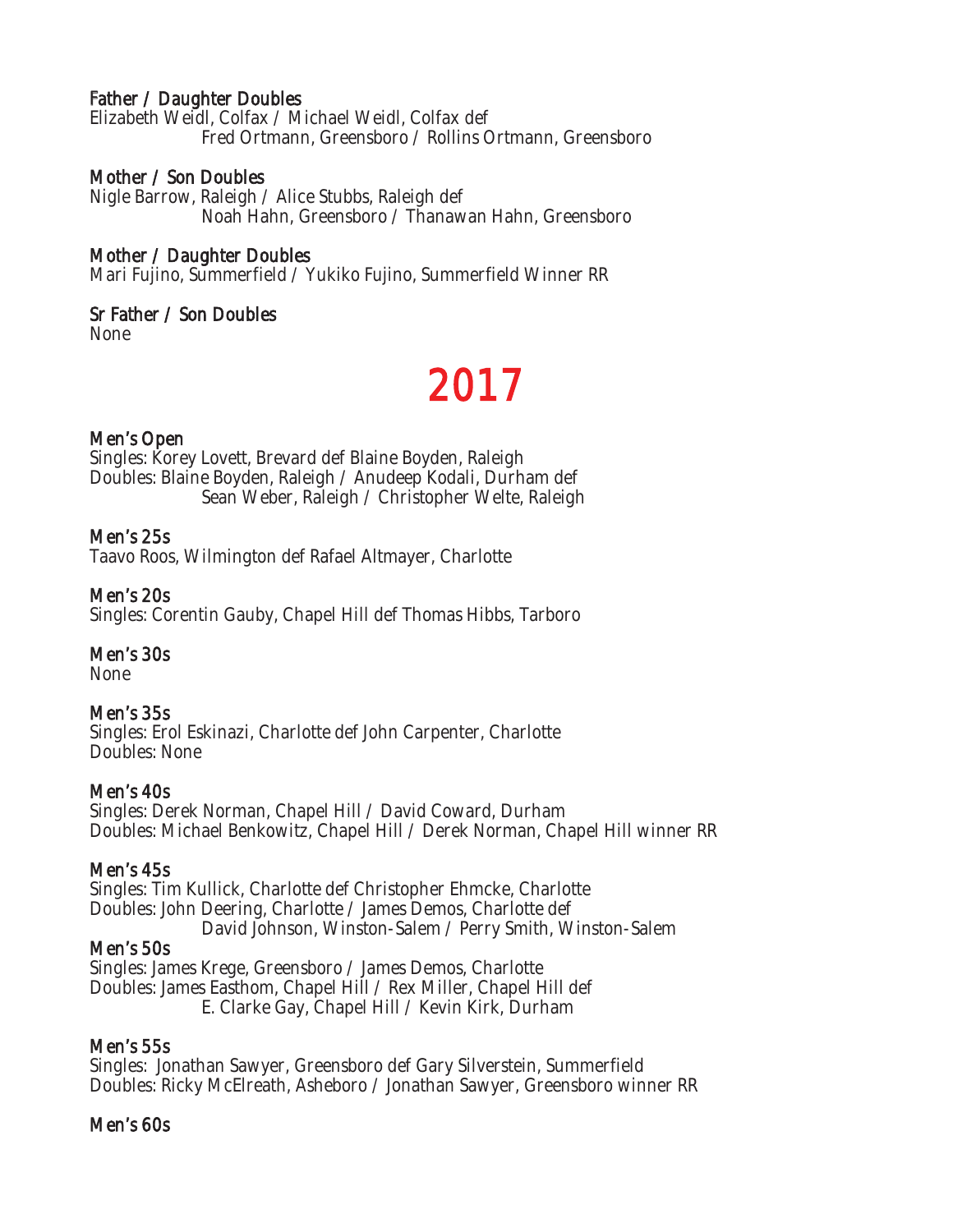Singles: Bill Ashley, Greensboro def Jay Davis, Jacksonville Doubles: Bill Ashely, Greensboro / Douglas Eller, Newton def Cecil Martin, Cary / David Schmeer, Apex

#### Men's 65s

Singles: John Walton, Burlington def Art Abbott, Charlotte Doubles: David Hunter, Belmont / Erik Witten, Gastonia Def Art Abbott, Charlotte / John Walton, Burlington

#### Men's 70s

Singles: Richard Shipman, Concord / James Hendrix, Seven Devils Doubles: James Hendrix, Seven Devils / Richard Shipman, Concord winner RR

#### Men's 75

Vernon Hebert, Charlotte def Richard Barton, Pinehurst

#### Men's 80s

Singles: Albert Griffin, Winston-Salem def Gordon Alford, Charlotte Doubles: Albert Griffin, Winston-Salem / Willis Anderson, Asheville def Gordon Alford, Charlotte / Hugh Wise, Charlotte

#### Men's 90s

Tio Campanille, Raleigh def Judah Bricker, Burlington

#### Women's Open

Singles: Amber Fuller, Greensboro def Sophia Strugnell, Summerfield Doubles: Amber Fuller, Greensboro / Sophia Strugnell, Summerfield def Emily Brandow, Greensboro / Brianna Taranto, Raleigh

#### Women's 30s

Singles: Nancy Andersen, Chapel Hill winner RR Doubles: Anne-Caroline Norman, Chapel Hill / Michelle Benkowitz, Chapel Hill winner RR

#### Women's 40s

Singles: Karen Rembert, Raleigh winner RR Doubles: None

#### Women's 45s

Singles: Stephanie Sullivan, Winterville def Sophie Graham, Charlotte Doubles: None

#### Women's 50s

None

#### Women's 55s

Singles: None Doubles: Debbie Carmazzi, Charlotte / Robin Edwards, Charlotte winner RR

#### Women's 60s

Singles: Miriam Morey, Durham def Faye Thomas, Durham Doubles: Sandy King Eller, Hickory / Carol Robinson, Newton def Bernadette David-Yerumo, Durham / Queen Hargrove, Raleigh

#### Women's 80s

None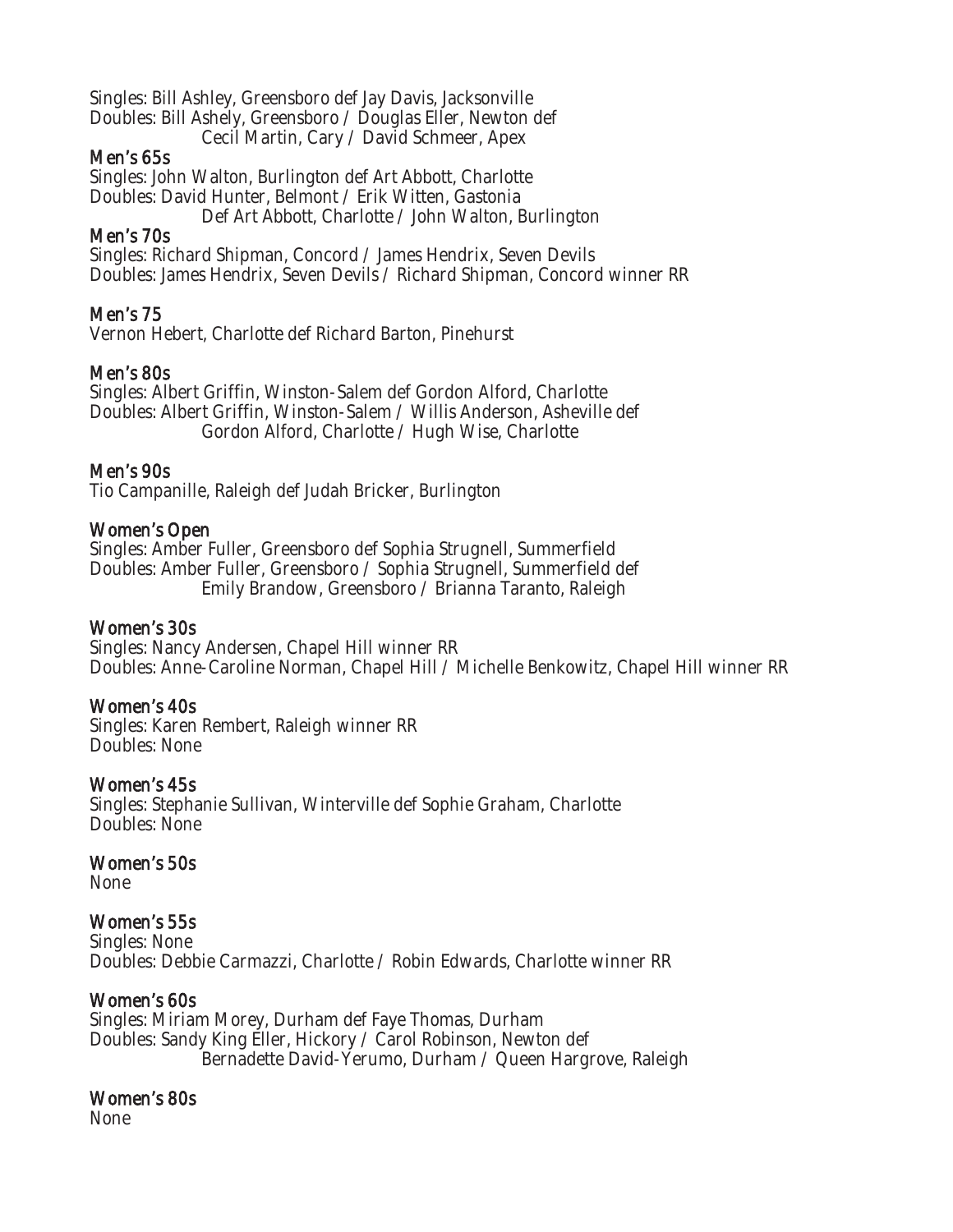#### Mixed Open Doubles

Anudeep Kodali, Durham / Maggie Kane, Raleigh def Dateryna Chorna, Wilmington / Sean Weber, Raleigh

#### Mixed 45 Doubles

Gary Crecelius, Chapel Hill / Stephanie Sullivan, Winterville def Kelly Hunter, Huntersville / Michelle Hunter, Huntersville

#### Mixed 55 Doubles

Richard Browning, Davidson / Jennifer Liquori, Charlotte NTRP (Clay Court Championships)

Men's 3.0 None

#### Men's 3.5

Singles: Roger Swain, Charlotte def Phillip Borneman, Charlotte

#### Men's 4.0

Singles: Andrew Jones, Concord def Wilson Chira, Fayetteville Doubles: Ragu Gopalan, Concord / Rolfe Schnur, Concord def Andrew Jones, Concord / Devang Shah, Huntersville

#### Men's 4.5

Singles: Eric Delmelle, Davidson / Will Dominik, Winston-Salem Doubles: Robert Fryer, Cornelius / Jack Horowitz, Chalotte

#### Men's 5.0

None

#### Women's 2.5

None

#### Women's 3.0

Singles: None Doubles: Gretchen Earnshaw, Huntersville / Lisa Smithson, Davidson def Jennifer Ashford, Davidson / Elizabeth Carrasquillo, Charlotte

#### Women's 3.5

Singles: Julie Busha, Cramerton def Penny Hill, Charlotte Doubles: Arlene Chapman, Charlotte / Norman Cheatham, Huntersville

#### Women's 4.0

Singles: Sophie Graham, Charlotte winner RR

Women's 4.5 None

#### Mixed 6.0 Doubles None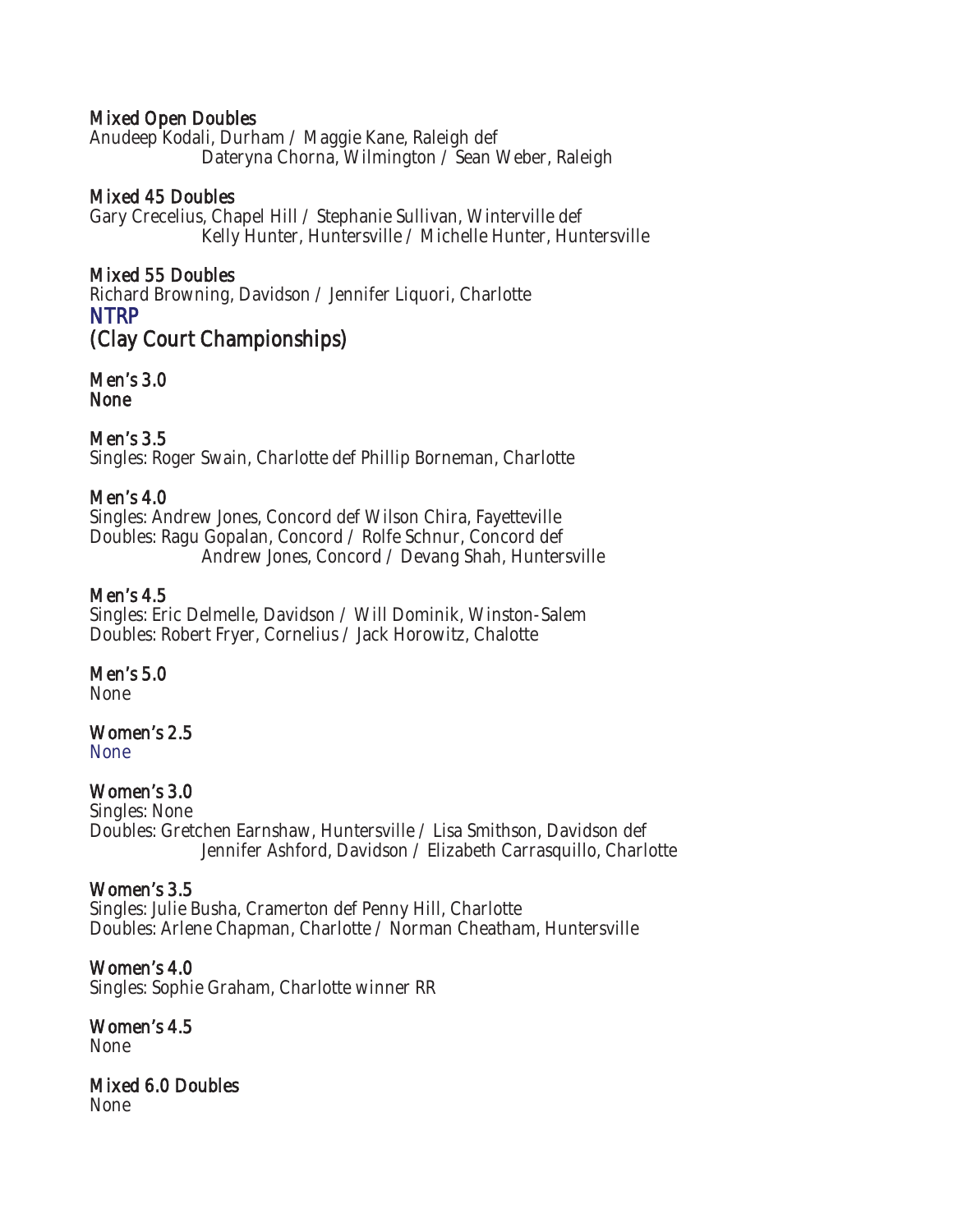# Mixed 7.0 Doubles

None

#### Mixed 8.0 Doubles

Allie Shaw, Charlotte / Evan Shaw, Charlotte def Michael Driscoll, Charlotte / Stacey Driscoll, Charlotte

#### Mixed 9.0 Doubles

Reid McEwen, Wilmington / Carrie Perkis, Wilmington

### Mixed 10.0 Doubles

None NTRP (Hard Court Championships)

# Men's 3.0

None

### Men's 3.5

Singles : Bradley Matthews, Wilmington def Roger Swain, Charlotte

#### Men's 4.0

Singles : Andrew Borgstrom, Aberdeen def Wilson Chira, Fayetteville Doubles : Mario Henry, Charlotte / Lance King, Charlotte def Bryan Doane, Wilmington / Khali Moya, Wilmington

#### Men's 4.5

Singles : H Kokiko, Goldsboro def Joe Baile, Swansboro Doubles : None

#### Men's 5.0

None

#### Senior 50 Men's 3.0

Singles : Christian Johnston winner RR

#### Senior 50 Men's 3.5

Singles : Robert Lisson, Knightdale def Rod Boyle, Durham

#### Senior 50 Men's 4.0

Singles : Bruce Parker, Durham def Sergei Krasnyanski, Cary

#### Senior 50 Men's 4.5

Singles : Jim Downing, High Point winner RR

#### Senior 60 Men's 3.5

Singles: Robert Jackson, Raleigh winner RR

#### Senior 60 Men's 4.0

Singles: George Youtt, Raleigh def Herbert Hudson, Southern Pines Doubles: Tayler Bingham, Raleigh / Ronald Keiger, Wilmington def Michael Rhaney, Raleigh / Ricky Tharrington, Raleigh

#### Senior 60 Men's 4.5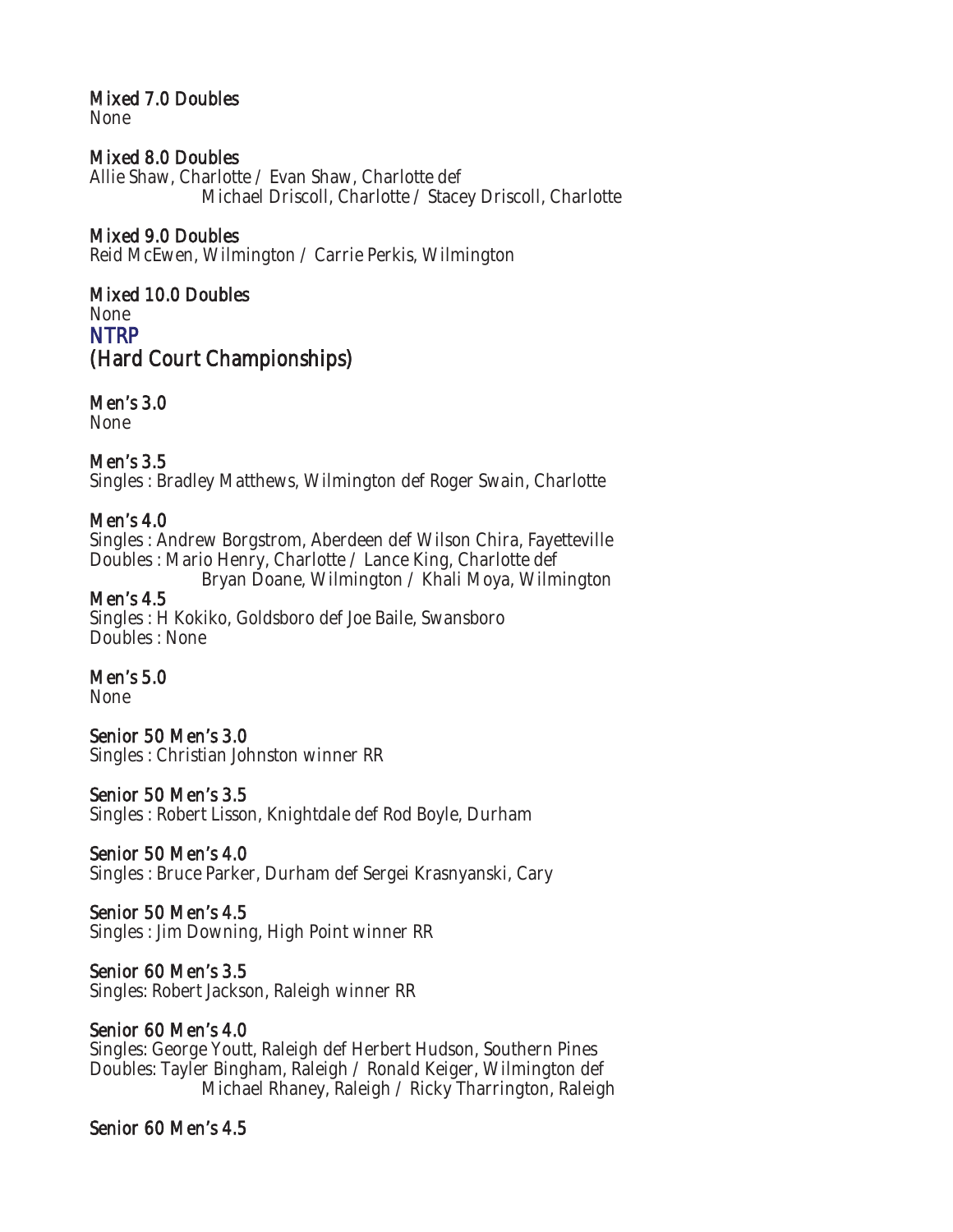Singles : John Walton, Burlington def David McLeod, Raleigh Doubles : John Bruckel, Raleigh / John Collins, Goldsboro def John Walton, Burlington / David McLeod, Raleigh

#### Senior 70 Men's 3.5

Singles: Laszlo Jakoi, Durham winner RR Doubles : Thomas Ganas, Wake Forest / John Preston, Raleigh def Eugene Ball, Raleigh / Laszlo Jakoi, Durham

#### Women's 3.0

Singles: Cheryl Smyth, Cary winner RR Doubles: Lara Schuhmann, Wilmington / Kathryn Weeks, Wilmington winner RR

#### Women's 3.5

Singles: None Doubles: Kelly Bradshaw, Wilmington / Lissi Rabon, Wilmington def Liz Kasberg, Cary / Barbara Sinopoli, Cary

#### Women's 4.0

Singles: None Doubles: Shannon Berg, Winnabow / Ashley Cook, Wrightsville Beach winner RR

#### Women's 4.5

Singles: Mia Bobrowski, Aberdeen winner RR Doubles: None

#### Senior 60 Women's 4.0

Doubles: Alice Schoots, Holly Springs / Sally Tiller, Raleigh def Bernadette David-Yerumo, Durham / Queen Hargrove, Raleigh

#### Mixed 7.0 Doubles

Laurie Caravaglio, Wilmington / Stephen Caravaglio, Wilmington def Adam Pflaumer, Wilmington / Tracy Pflaumer, Wilmington

#### Mixed 8.0 Doubles

Jake Howering, Raleigh / Kristen Howering, Raleigh def Wendy Bledson, Wilmington / Jimmy Devane, Wilmington

#### Mixed 9.0 Doubles

Mia Bobrowski, Aberdeen / Bradley Morgan, Pinehurst winner RR

### Mixed 10.0 Doubles

Michelle Cooper, Wilmington / Jeffrey Kohl, Wilmington winner RR Senior 50 Mixed 7.0 Doubles

Edward Poyo, Butner / Wanda Wilson, Raleigh winner RR

# Senior 70 Mixed 7.0

Bernadette David-Yerumo, Durham / Robert Molter, Cary def Carol Ganas, Wake Forest / John Preston, Raleigh

### FAMILY